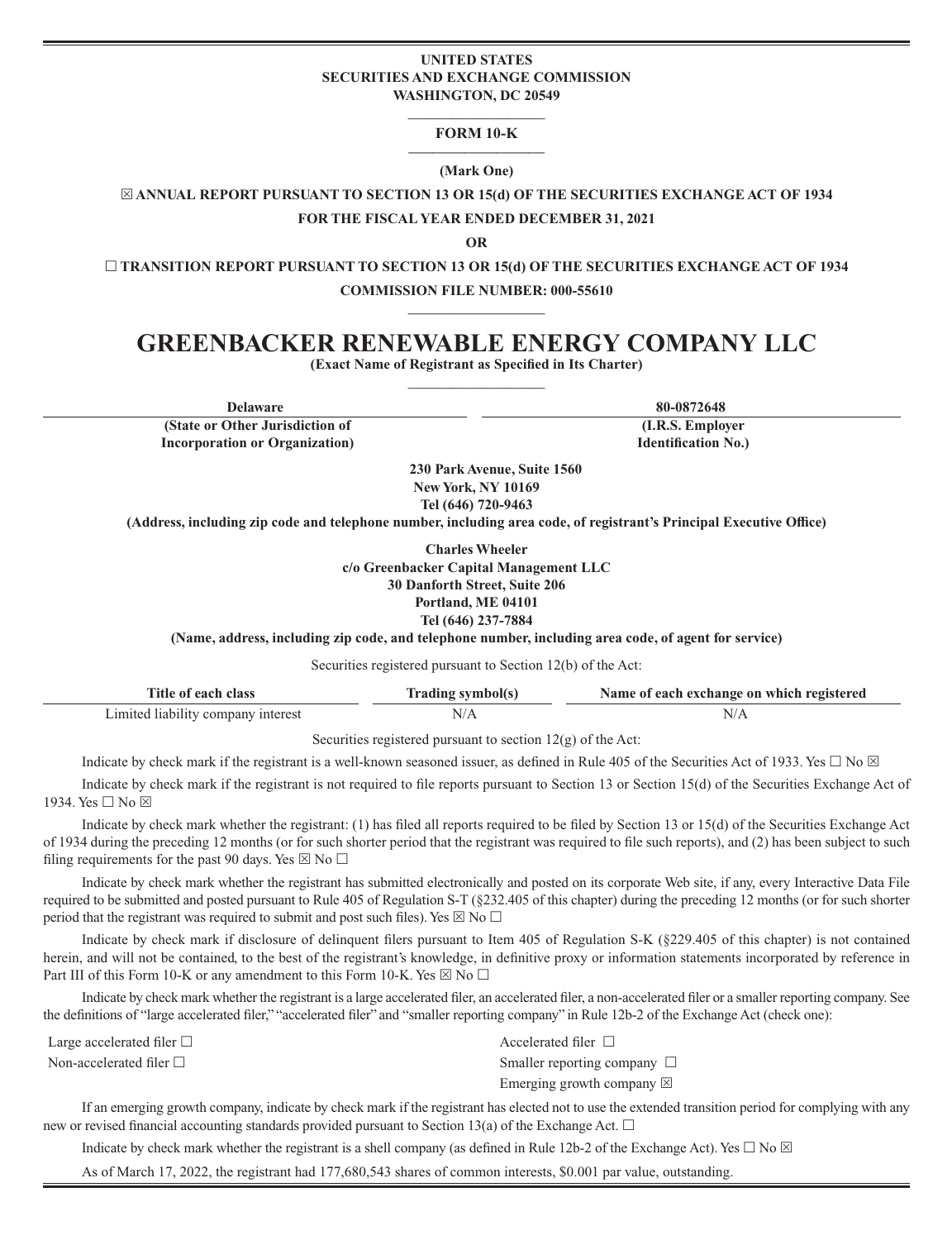# **TABLE OF CONTENTS**

|                                                                                            | <b>PAGE</b> |
|--------------------------------------------------------------------------------------------|-------------|
|                                                                                            |             |
|                                                                                            | -1          |
|                                                                                            | 23          |
|                                                                                            | 36          |
|                                                                                            | 36          |
|                                                                                            | 36          |
|                                                                                            | 36          |
|                                                                                            | 37          |
| Item 5. Market for Registrant's Common Equity, Related Member Matters and Issuer Purchases |             |
|                                                                                            | 37          |
|                                                                                            | 41          |
| Item 7. Management's Discussion and Analysis of Financial Condition and Results of         |             |
|                                                                                            | 43          |
|                                                                                            | 86          |
| Item 8. Consolidated Financial Statements and Supplementary Data                           | $F-1$       |
| Item 9. Changes in and Disagreements with Accountants on Accounting and Financial          |             |
|                                                                                            | 88          |
|                                                                                            | 88          |
|                                                                                            | 88          |
| Item 9C. Disclosure Regarding Foreign Jurisdictions that Prevent Inspections               | 89          |
|                                                                                            | 90          |
|                                                                                            | 90          |
|                                                                                            | 94          |
| Item 12. Security Ownership of Certain Beneficial Owners and Management and Related        |             |
|                                                                                            | 94          |
| Item 13. Certain Relationships and Related Transactions, and Director Independence         | 94          |
|                                                                                            | 95          |
|                                                                                            | 97          |
|                                                                                            | 97          |
|                                                                                            | 98          |
|                                                                                            | 99          |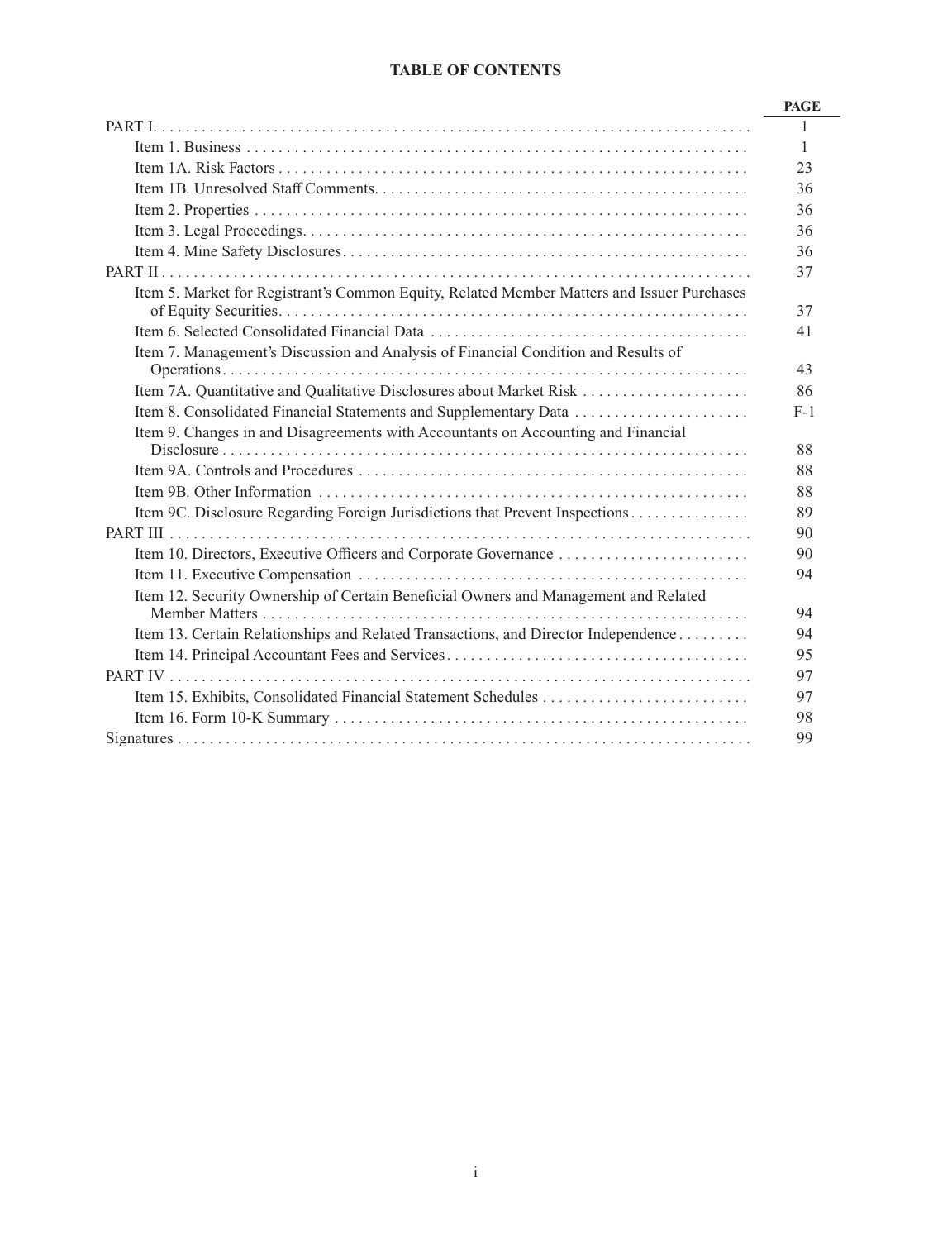### **GLOSSARY OF KEY TERMS**

*In this annual report on Form 10-K, except as otherwise indicated, the terms:*

- *The "Advisor" and "GCM" refer to Greenbacker Capital Management LLC, our Advisor;*
- *"COD" Commercial Operations Date;*
- *"DRP" Distribution Reinvestment Plan;*
- *"EEC" Energy Efficiency Certificate;*
- *"GREC" refers to Greenbacker Renewable Energy Corporation, a Maryland corporation;*
- *"GREC HoldCo" refers to GREC Entity HoldCo LLC, a wholly owned subsidiary of GREC;*
- *"Greenbacker Administration" and "Administrator" refer to Greenbacker Administration, LLC, our Administrator;*
- *"Greenbacker Group LLC" refers to a sponsor of the Company and the parent of GCM;*
- *"GW" Gigawatts;*
- *"ITC" Investment Tax Credit;*
- *"kW" Kilowatts;*
- *"kWh" Kilowatt Hours;*
- *"LLC" refers to Greenbacker Renewable Energy Company LLC;*
- *"MIPA" Membership Interest Purchase Agreement;*
- *"MW" Megawatts: (DC) for all solar assets and (AC) for wind assets;*
- *"MWh" Megawatt Hours;*
- *"N/A" Not Applicable;*
- *"PPA" Power Purchase Agreement;*
- *"PTC" Production Tax Credit;*
- *"PV" Photovoltaic;*
- *"REC" Renewable Energy Credit;*
- *"RPS" Renewable Portfolio Standard;*
- *The terms "SC Distributors" and "former dealer manager" refer to SC Distributors, LLC, a Delaware limited liability company, the LLC's former dealer manager;*
- The term "special unit" refers to the special unit of the limited liability company interest in the LLC entitling the *Special Unitholder to a performance participation fee;*
- *The term "Special Unitholder" refers to GREC Advisors, LLC, a Delaware limited liability company, which is a subsidiary of our Advisor;*
- *"SREC" Solar Renewable Energy Credit; and*
- *"we," "us," "our" and the "Company" refer, collectively, to Greenbacker Renewable Energy Company LLC, Greenbacker Renewable Energy Corporation, GREC Entity HoldCo LLC, GREC Administration LLC and Danforth Shared Services LLC.*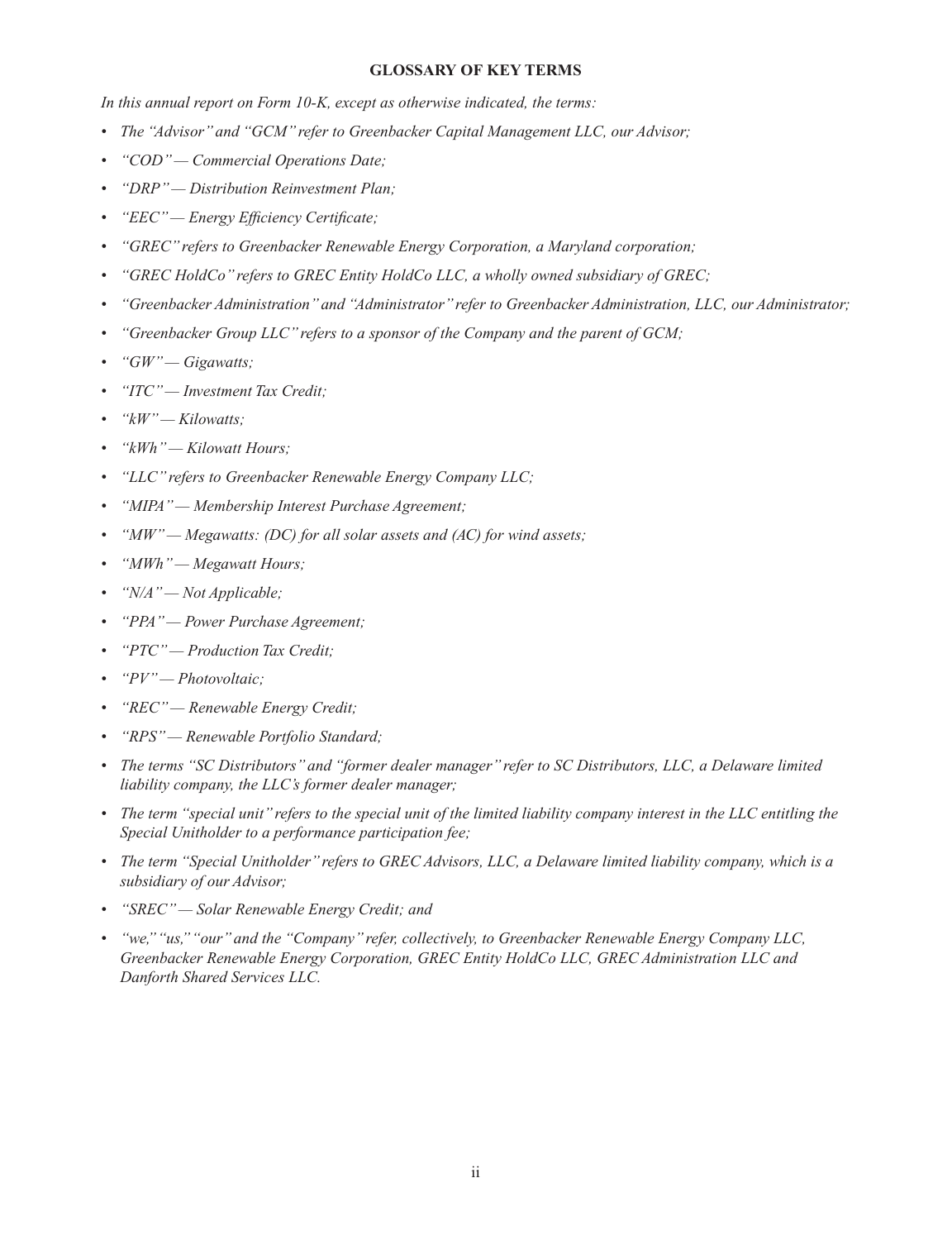#### **ITEM 1. BUSINESS**

#### **Formation of Our Company**

Greenbacker Renewable Energy Company LLC (the "LLC"), a Delaware limited liability company formed in December 2012, is an externally managed energy company that acquires and manages income-generating renewable energy and energy efficiency projects, and other energy-related businesses, as well as finances the construction and/or operation of these and other sustainable development projects and businesses. The LLC conducts substantially all of its operations through its wholly-owned subsidiary, Greenbacker Renewable Energy Corporation ("GREC").

GREC is a Maryland corporation formed in November 2011, and the LLC currently holds all of the outstanding shares of capital stock of GREC. GREC Entity HoldCo LLC ("GREC HoldCo"), a wholly owned subsidiary of GREC, was formed in Delaware in June 2016. GREC Administration LLC and Danforth Shared Services LLC, both wholly owned subsidiaries of GREC, were formed in Delaware in January 2020 and May 2019, respectively. The use of "we", "us", "our" and the "Company" refer, collectively, to the LLC, GREC, GREC HoldCo, GREC Administration LLC and Danforth Shared Services LLC. We are externally managed and advised by our Advisor, Greenbacker Capital Management LLC (the "Advisor" or "GCM"), a renewable energy, energy efficiency and sustainability-related project acquisition, consulting and development company that is registered as an investment advisor under the Investment Advisers Act of 1940, as amended ("Advisers Act"). The LLC's fiscal year-end is December 31.

Pursuant to an initial Registration Statement filed in December 2011 (File No. 333-178786-01) and a second Registration Statement filed in February 2017 (File No. 333-211571), the Company offered up to \$1,000,000,000 in shares of limited liability company interests, or the shares, including up to \$200,000,000 of shares pursuant to the Company's distribution reinvestment plan (the "DRP"). As of March 29, 2019, the Company terminated its public offering of the shares, as well as its privately offered Class P-A shares. The Company publicly offered three classes of shares: Class A, C and I. The share classes had different selling commissions and dealer manager fees, and there is an ongoing distribution fee with respect to Class C shares. The Company adopted the DRP pursuant to which a shareholder owning publicly offered share classes may elect to have the full amount of cash distributions reinvested in additional shares. Following the termination of the Company's public offering of shares, the DRP and the share repurchase plan continue to be available to existing investors. As of June 4, 2019, pursuant to our Registration Statement on Form S-3 (File No. 333-231960), we were offering a maximum of \$10,000,000 in shares to our existing shareholders pursuant to the DRP. As of November 30, 2020, pursuant to our Registration Statement on Form S-3 (File No. 333-251021), the Company is offering up to \$20,000,000 in shares to our existing shareholders pursuant to the DRP. As of December 31, 2020, Class A, C and I shares were offered pursuant to the DRP.

As of October 18, 2020, the Company was privately offering Classes P-A, P-I, P-D, P-T and, P-S shares on a continuous basis. The DRP was amended as of February 1, 2021, to include all of the Company's privately offered share classes.

 As of March 17, 2022, the Company is closed to new equity capital and is no longer offering shares except pursuant to the DRP.

Each quarter, our Advisor, utilizing the services of an independent valuation firm, when necessary, reviews and approves the net asset value for each class of shares, subject to the oversight of the Company's Board of Directors. For each month, we determine our Monthly Share Value for each class of our shares. To the extent that our Monthly Share Value per share per class on the most recent valuation date increases above or decreases below our prior Monthly Share Value per share per class, we will adjust the offering prices of each class of shares as appropriate.

#### **Overview of Our Business**

Our business objective is to generate attractive risk-adjusted returns for our members, consisting of both current income and long-term capital appreciation, by acquiring and financing the construction and/or operation of income-generating renewable energy, energy efficiency and sustainable development projects, primarily within North America. We expect the size of our investments to generally range between approximately \$5 million and \$100 million. We will seek to maximize our risk-adjusted returns by: (1) capitalizing on market opportunities; (2)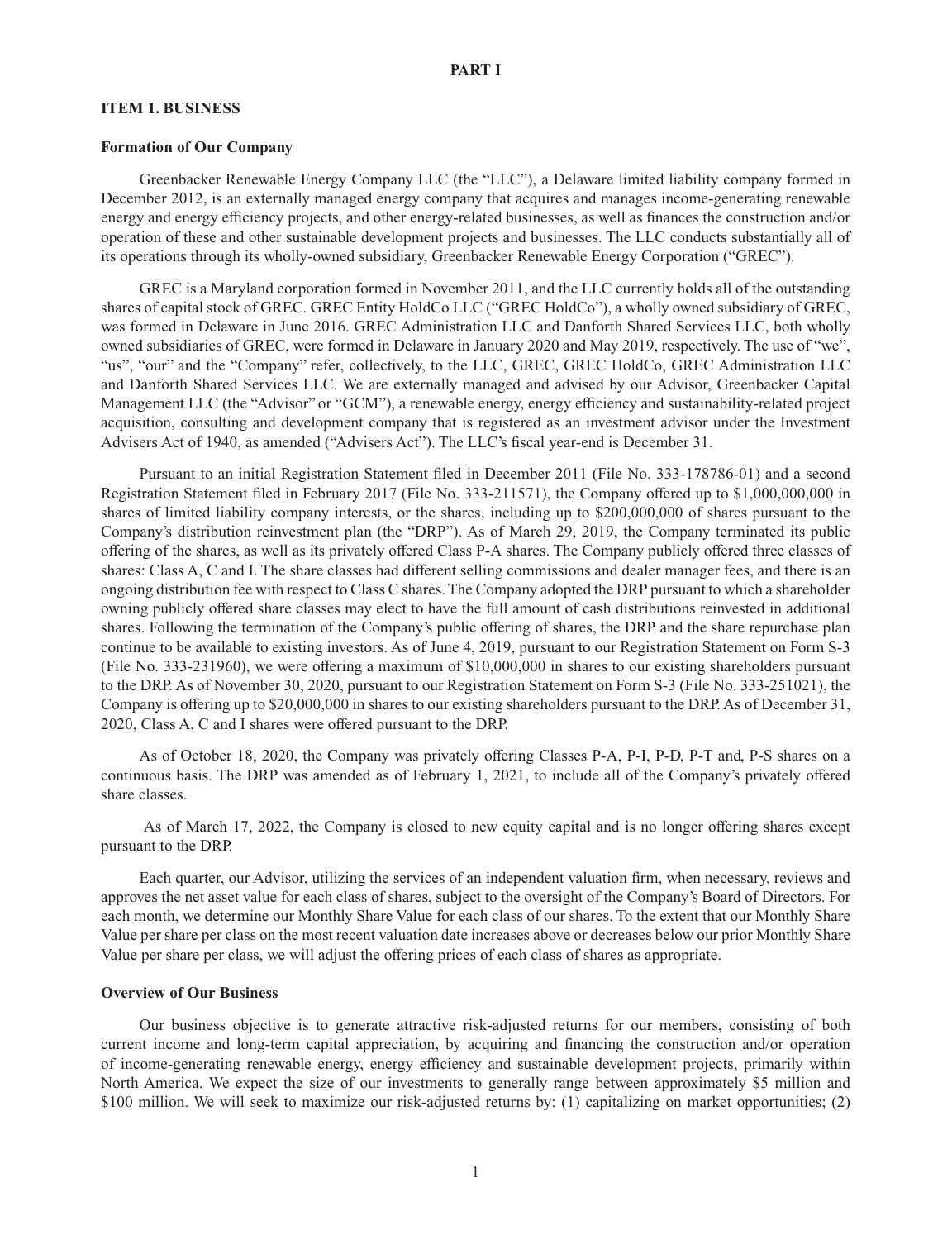focusing on hard assets that produce dependable cash flows; (3) efficiently utilizing government incentives where available; (4) employing creative deal structuring to optimize capital and ownership structures; (5) partnering with experienced financial, legal, engineering and other professional firms; (6) employing sound due diligence and risk mitigation processes; and (7) monitoring and managing our portfolio of assets on an ongoing basis. We may change our investment policies and strategies without prior notice or member approval.

Our goal is to assemble a diversified portfolio of renewable energy, energy efficiency and other sustainability-related projects and businesses. Renewable energy projects generally earn revenue through the sale of generated electricity as well as frequently through the sale of other commodities such as RECs and EECs. We initially focused on solar, wind and energy projects. We believe solar energy projects generally offer more predictable power generation characteristics, due to the relative predictability of sunlight over the course of time, compared to other renewable energy technologies, and therefore we expect them to provide more stable income streams. However, technological advances in wind turbines and other energy-generation technologies, as well as government incentives, also make wind energy and other types of projects attractive.

Solar energy projects provide maximum energy production during daylight hours in the summer months when days are longer and nights shorter. Solar energy projects tend to have minimal environmental impact, enabling such projects to be developed close to areas of dense population where electricity demand is highest. Solar technology is scalable and well-established, and is a relatively simple to integrate new acquisitions and projects into our portfolio.

Over time, we have broadened our strategy to include other types of renewable energy projects and energy efficiency projects and businesses, which may include wind farms, hydropower assets, geothermal plants, biomass and biofuel assets, combined heat and power technology assets, fuel cell assets and other energy efficiency assets, among others, and to the extent we deem the opportunity attractive, other energy and sustainability-related assets and businesses.

Our preferred investment strategy is to acquire controlling equity stakes in our target assets or to be named the managing member of a limited liability company in order to oversee and supervise its operations. We define controlling equity stakes as companies in which we own 25% or more of the voting securities of such company or have greater than 50% representation on such company's board of directors, or as the managing member of a limited liability company. However, we will also provide financing to projects owned by others, including through the provision of secured loans, which may or may not include some form of equity participation.

We may also provide projects with senior unsecured debt, subordinated secured debt, subordinated unsecured debt, mezzanine debt, convertible debt, convertible preferred equity and preferred equity, and make minority equity investments. We may also participate in projects by acquiring contractual payment rights or rights to receive a proportional interest in the operating cash flow or net income of a project. We may also make equity investments in or loans to parties financing the supply of renewable energy and energy efficiency to residential and commercial customers or adopting strategies that encourage energy conservation to reduce the consumption of energy by those customers. Our ongoing strategy will be tailored to balance long-term cash flow certainty, which we can achieve through long-term agreements for our projects, with shorter-term arrangements that allow us to potentially generate higher risk-adjusted returns.

We expect to supplement our equity capital and increase potential returns to our members through the use of prudent levels of borrowings both at the corporate level and the project level. In addition to any corporate credit facility or other secured and unsecured borrowings, we expect to use other financing methods at the project level as necessary, including but not limited to joint venture structures, construction loans, property mortgages, letters of credit, sale and leaseback transactions, other lease transactions and other arrangements, any of which may be unsecured or may be secured by mortgages or other interests in our assets. In addition, we may issue publicly or privately placed debt instruments. When appropriate, we will seek to replace short-term sources of capital with long-term financing.

During the year ended December 31, 2021, we either closed on the acquisition or contracted for the acquisition of 150 renewable energy projects: 145 solar and five wind assets. During the year ended December 31, 2021, we had one project disposal. Refer to the Portfolio and Investment Activity section for further discussion. As our access to capital has increased, the average size of our projects increased from 3.6 MW per project as of December 31, 2020, to 6.5 MW per project as of December 31, 2021.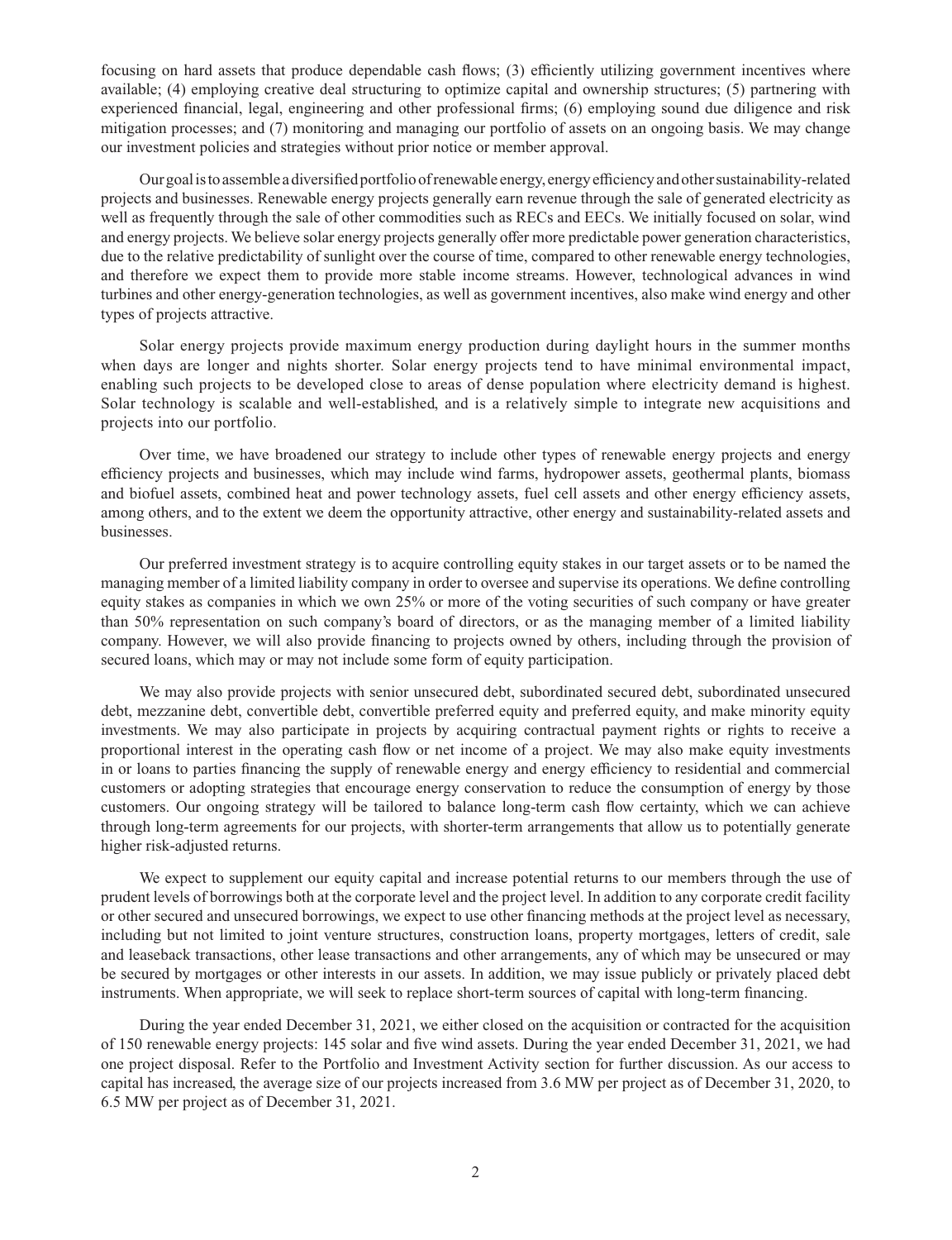Our renewable energy projects generate revenue primarily by selling (1) generated electric energy and/or capacity to local utilities and high-quality utility, municipal, corporate and individual residential counterparties; and (2) in some cases, RECs, EECs and other commodities associated with renewable generation or related incentives. We seek to acquire or finance projects that contain transmission infrastructures and access to power grids or networks that will enable the generated power to be sold. We generally expect our projects will have PPAs with one or more counterparties, including local utilities or other high-credit-quality counterparties, who agree to purchase the electricity generated from the project. We refer to these PPAs as "must-take contracts," and we refer to these other counterparties as "offtakers." These must-take contracts in general are output-based and guarantee that all electricity generated by each project will be purchased.

 Although we intend to work primarily with high-credit-quality counterparties, if an offtaker cannot fulfill its contractual obligation to purchase the power, we generally can sell the power to the local utility or other replacement counterparty, which would potentially ensure that revenue is generated for all solar electricity generation. We may also generate revenue from the receipt of interest, fees, capital gains and distributions from investments in our target assets.

Our PPAs, when structured with utilities and other large commercial users of electricity, are generally long-term in nature, tied to 100% of the output of the specific generating asset, and priced at a rate established pursuant to a formula set by the contract. The formula is often dependent upon the type of subsidies, if any, offered by the local and state governments for project development. Although we focus on projects with long-term contracts that ensure price certainty, we may also look for projects with shorter-term arrangements that will allow us to participate in market rate changes, which may lead to higher current income.

A number of the PPAs for our projects are structured as "behind the meter" agreements with residential, commercial or government entities. Under these agreements, all electricity generated by a project will be purchased by the offtaker at an agreed-upon rate that may be set at a slight discount to the retail electric tariff rate for the offtaker. These agreements also typically provide for annual rate increases over the term of the agreement, although that is not a necessary requirement. The behind the meter agreement is generally long-term in nature, and further typically provides that, should the offtaker fail to fulfill its contractual obligation, any electricity that is not purchased by the offtaker may be sold to the local utility, usually at an equivalent wholesale spot electric rate.

The table below sets forth the Company's investments in alternative energy generation portfolios as of December 31, 2021.

|                                                            | <b>Transaction</b><br><b>Close Date</b> | Industry            | Location(s)                                                                                                                                                                                                               | Form of<br>Investment***                                 |              | $Cost**/$<br>Principal<br>Amount* | <b>Assets</b>                                                                                 | Generation<br>Capacity in<br>$(MW)^*$ |  |
|------------------------------------------------------------|-----------------------------------------|---------------------|---------------------------------------------------------------------------------------------------------------------------------------------------------------------------------------------------------------------------|----------------------------------------------------------|--------------|-----------------------------------|-----------------------------------------------------------------------------------------------|---------------------------------------|--|
| Pacifica<br>Portfolio<br>1.1.1.1.1.1                       | $Q2 2020 - Q3$<br>2020                  | Battery<br>Storage  | California                                                                                                                                                                                                                | 100% Ownership                                           | <sup>S</sup> | 11,288,841                        | Operating<br>and to-be-<br>constructed<br>battery energy<br>storage<br>facilities             | 14.3                                  |  |
| Eagle Valley<br><b>Biomass</b><br>Portfolio<br>1.1.1.1.1.1 | Q2 2019                                 | <b>Biomass</b>      | Colorado                                                                                                                                                                                                                  | 100% Ownership                                           | <sup>S</sup> | 24,533,222                        | Operating<br>biomass<br>facility                                                              | 12.0                                  |  |
| Celadon<br>Portfolio $\ldots$                              | $Q1 2019 - Q4$<br>2021                  | Commercial<br>Solar | California,<br>Colorado,<br>Washington<br>D.C., Illinois,<br>Massachusetts,<br>Minnesota, Nevada,<br>New Jersey, New<br>York, North<br>Carolina, Ohio,<br>Pennsylvania,<br>Utah, Vermont,<br>Washington, and<br>Wisconsin | 100% Ownership<br>or Managing<br>Member, Equity<br>Owner | <sup>S</sup> | 165, 129, 450                     | Commercial<br>ground,<br>rooftop-<br>mounted<br>photovoltaic<br>systems and<br>carport system | 175.0                                 |  |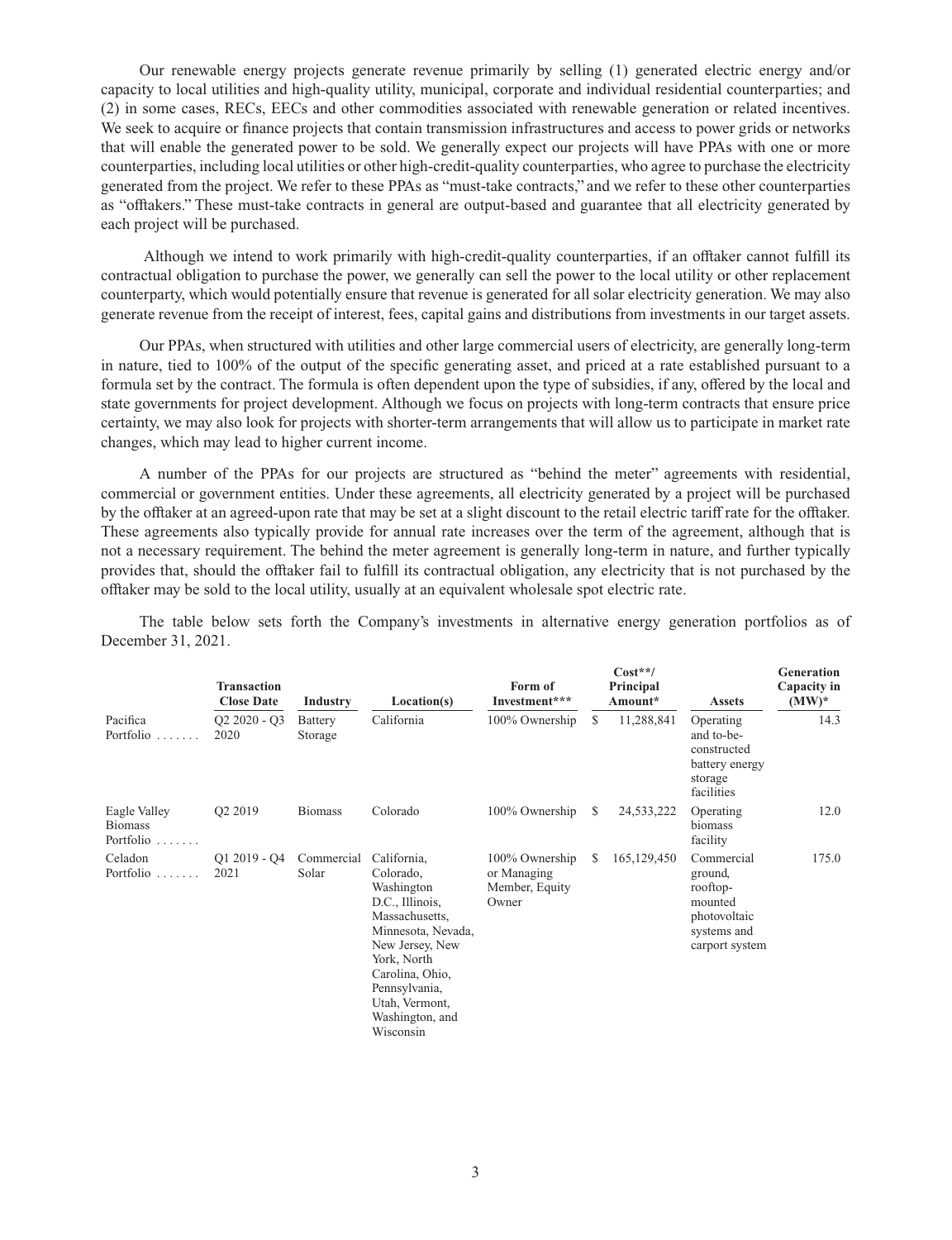| <b>Transaction</b>                           |                                              |                               |                                                                                                                                                                                                                                 |                                                                              | Generation<br>Capacity in |                      |                                                                                                                        |          |  |
|----------------------------------------------|----------------------------------------------|-------------------------------|---------------------------------------------------------------------------------------------------------------------------------------------------------------------------------------------------------------------------------|------------------------------------------------------------------------------|---------------------------|----------------------|------------------------------------------------------------------------------------------------------------------------|----------|--|
|                                              | <b>Close Date</b>                            | Industry                      | Location(s)                                                                                                                                                                                                                     | Form of<br>Investment***                                                     |                           | Principal<br>Amount* | <b>Assets</b>                                                                                                          | $(MW)^*$ |  |
| GEH Portfolio                                | $Q1 2015 - Q2$<br>2021                       | Commercial<br>Solar           | Arizona, California,<br>Colorado,<br>Connecticut,<br>Florida, Hawaii,<br>Indiana,<br>Massachusetts,<br>Maryland, New<br>Jersey, New York,<br>North Carolina,<br>Tennessee, and<br>Vermont                                       | 100% Ownership<br>or Managing<br>Member, Equity<br>Owner                     | \$                        | 150,463,205          | Commercial<br>and residential<br>ground,<br>rooftop-<br>mounted solar<br>photovoltaic<br>systems and<br>carport system | 100.3    |  |
| Ponderosa<br>Portfolio                       | $Q42020 - Q3$<br>2021 ****                   | Commercial<br>Solar           | Michigan, Montana,<br>South Dakota, and<br>Wyoming                                                                                                                                                                              | 100% Ownership                                                               | <sup>\$</sup>             | 49,514,975           | Commercial<br>ground and<br>rooftop-<br>mounted<br>photovoltaic<br>systems                                             | 267.3    |  |
| Sego Lily - Solar<br>Portfolio               | $Q4\,2020 - Q1$<br>2021                      | Solar                         | Commercial California and Utah                                                                                                                                                                                                  | 100% Ownership<br>or Managing<br>Member, Equity<br>Owner                     | S                         | 107,621,275          | Commercial<br>ground and<br>rooftop-<br>mounted<br>photovoltaic<br>systems                                             | 119.9    |  |
| Trillium<br>Portfolio                        | Q4 2018 - Q4<br>2020                         | Commercial Arkansas,<br>Solar | California,<br>Colorado,<br>Maryland,<br>Massachusetts, New<br>Jersey, Oregon,<br>Pennsylvania,<br>Vermont, and<br>Washington D.C.                                                                                              | Managing<br>Member, Equity<br>Owner                                          | \$                        | 74,764,309           | Commercial<br>and residential<br>ground,<br>rooftop-<br>mounted solar<br>photovoltaic<br>systems and<br>carport system | 84.7     |  |
| Other Commercial<br>Solar Portfolios         | $Q3 2014 - Q4$<br>2021                       | Commercial<br>Solar           | Ontario, Canada,<br>California,<br>Colorado, Illinois,<br>Maine, Maryland,<br>Massachusetts,<br>Michigan,<br>Minnesota,<br>Nevada, New<br>Jersey, New York,<br>North Carolina,<br>Rhode Island,<br>South Dakota, and<br>Vermont | 100% Ownership<br>or Managing<br>Member, Equity<br>Owner, or Equity<br>Owner | S                         | 250,865,362          | Commercial<br>and residential<br>ground and<br>rooftop-<br>mounted solar<br>photovoltaic<br>systems                    | 1,470.6  |  |
| Sego Lily - Wind<br>Portfolio                | $Q1 2020 - Q2$<br>2021                       | Wind                          | California and<br>Maine                                                                                                                                                                                                         | Managing<br>Member, Equity<br>Owner                                          | \$                        | 117,410,390          | Operating<br>wind power<br>facilities                                                                                  | 72.8     |  |
| Greenbacker<br>Wind Holdings II<br>Portfolio | Q4 2015 - Q4<br>2020                         | Wind                          | Iowa,<br>Massachusetts, and<br>Montana                                                                                                                                                                                          | 100% Ownership<br>or Managing<br>Member, Equity<br>Owner                     | \$                        | 62,787,210           | Operating<br>wind power<br>facilities                                                                                  | 90.0     |  |
| Greenbacker Wind<br>- HoldCo<br>Portfolio    | $Q2\,2017 - Q4$<br>2019                      | Wind                          | Idaho, Iowa,<br>Minnesota, Vermont                                                                                                                                                                                              | 100% Ownership                                                               | S                         | 84,674,188           | Operating<br>wind power<br>facilities                                                                                  | 131.3    |  |
| Other Wind<br>Investments<br>Portfolios      | O <sub>4</sub> 2017 - O <sub>3</sub><br>2021 | Wind                          | California,<br>Minnesota, and<br>New York                                                                                                                                                                                       | 100% Ownership                                                               | \$                        | 56,638,076           | Operating<br>wind power<br>facilities                                                                                  | 92.0     |  |
| Other Portfolios                             | Q4 2015                                      | Other                         | Delaware, North<br>Carolina, and<br>Vermont                                                                                                                                                                                     | 100% Ownership<br>or Equity Owner                                            | \$                        | 35,034,396           | Commercial<br>ground and<br>rooftop-<br>mounted<br>photovoltaic<br>systems                                             | N/A      |  |
| Other Energy<br>Efficiency<br>Portfolios     | $Q3 2015 - Q4$<br>2015                       | Energy<br>Efficiency          | Pennsylvania,<br>Puerto Rico                                                                                                                                                                                                    | Secured Loan,<br>Capital Lease                                               | \$                        | 668,736              | Energy<br>efficiency<br>LED lighting                                                                                   | N/A      |  |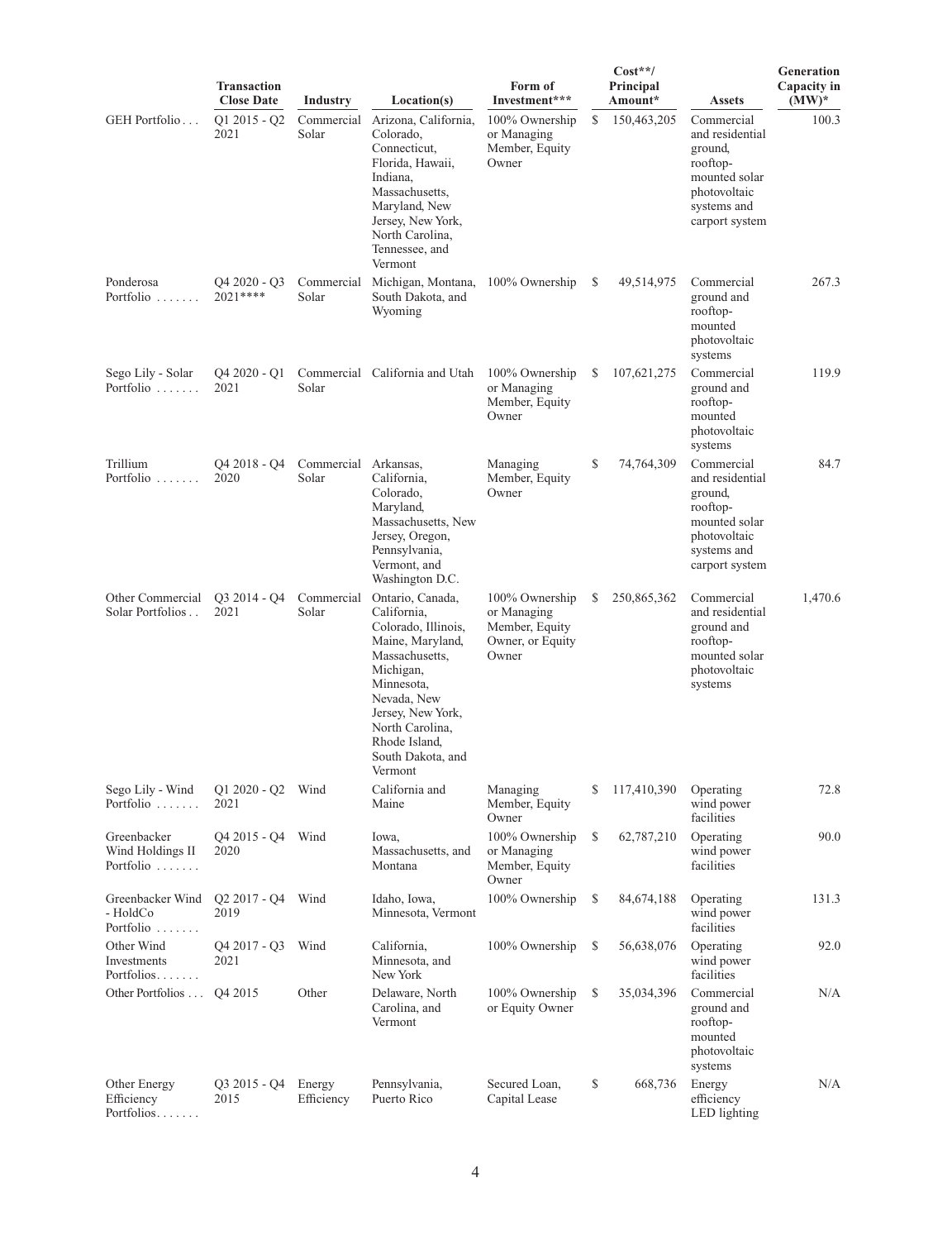| <b>Transaction</b><br><b>Close Date</b>                                                                |                     | <b>Industry</b>          | Location(s)    | Form of<br>Investment*** |                 | $Cost**/$<br>Principal<br>Amount* | <b>Assets</b>         | Generation<br>Capacity in<br>$(MW)^*$ |  |
|--------------------------------------------------------------------------------------------------------|---------------------|--------------------------|----------------|--------------------------|-----------------|-----------------------------------|-----------------------|---------------------------------------|--|
| Chaberton Loan                                                                                         | O3 2021             | Secured<br>Loan          | Maryland       | Secured Loan             | \$<br>2,247,962 |                                   | Loan                  | N/A                                   |  |
| Encore Loan                                                                                            | Q4 2019             | Secured<br>Loan          | Vermont        | Secured Loan             | \$              | 3,058,527                         | Loan                  | N/A                                   |  |
| Hudson Loan                                                                                            | O <sub>2</sub> 2019 | Secured<br>Loan          | New York       | Secured Loan             | \$              | 4,984,650                         | Loan                  | N/A                                   |  |
| Hudson II Loan                                                                                         | Q4 2019             | Secured<br>Loan          | New York       | Secured Loan             | \$              | 4,227,098                         | Loan                  | N/A                                   |  |
| New Market<br>$Loan \ldots \ldots$                                                                     | Q4 2019             | Secured<br>Loan          | North Carolina | Secured Loan             | \$              | 5,008,070                         | Loan                  | N/A                                   |  |
| Shepherd's Run<br>$Loan \ldots \ldots$                                                                 | Q4 2020             | Secured<br>Loan          | New York       | Secured Loan             | \$              | 8,751,528                         | Loan                  | N/A                                   |  |
| SE Solar Loan                                                                                          | O1 2019             | Secured<br>Loan          | North Carolina | Secured Loan             | \$              | 5,008,304                         | Loan                  | N/A                                   |  |
| <b>Allspring Treasury</b><br>Plus Money<br>Market Fund -<br>Institutional<br>$Class \dots \dots \dots$ | Q4 2021             | Money<br>Market<br>Funds | N/A            | Money Market<br>Funds    | \$              | 16,823,110                        | Money Market<br>Funds | N/A                                   |  |
| Fidelity<br>Government<br>Portfolio -<br>$Class I$                                                     | O1 2020             | Money<br>Market<br>Funds | N/A            | Money Market<br>Funds    | \$              | 16,873,111                        | Money Market<br>Funds | N/A                                   |  |
| <b>First American</b><br>Government<br>Obligations Fund -<br>Class $X$                                 | Q2 2021             | Money<br>Market<br>Funds | N/A            | Money Market<br>Funds    | \$              | 16,823,111                        | Money Market<br>Funds | N/A                                   |  |
| <b>First American</b><br>Government<br>Obligations<br>Fund - Class Z                                   | Q4 2021             | Money<br>Market<br>Funds | N/A            | Money Market<br>Funds    | \$              | 50,000                            | Money Market<br>Funds | N/A                                   |  |
| JPMorgan US<br>Government<br>Money Market<br>Fund - Class L                                            | Q1 2021             | Money<br>Market<br>Funds | N/A            | Money Market<br>Funds    | \$              | 16,823,111                        | Money<br>Market Funds | N/A                                   |  |
| Total $\ldots$                                                                                         |                     |                          |                |                          |                 | \$1,292,072,217                   |                       | 2,630.2                               |  |

Approximate

Does not include assumed project-level debt

100% equity ownership ( $>50\%$ ), equity owner ( $<50\%$ ), managing member of the limited liability company, secured loan, money market funds or a capital lease

\*\*\*\* This portfolio includes assets with a transaction close date prior to the period in which they were transferred to the Ponderosa Portfolio

Of the total capacity of 2,630.2 MW, 1,062.6 MW is associated with operating assets and 1,567.6 MW is associated with pre-operational assets, including certain projects where we have contracted for the acquisition of the project pursuant to membership interest purchase agreements. Refer to the Portfolio and Investment Activity section for further discussion.

During the first quarter of 2021, the Company modified the presentation of the Consolidated Schedule of Investments to consolidate certain underlying portfolios. Certain portfolios that had been separately presented on the Consolidated Schedule of Investments have been aggregated with other portfolios in the same industry to be presented in a consolidated manner on the Consolidated Schedule of Investments. These consolidation efforts have no impact on the underlying portfolios or their individual cost or fair values but rather represent the aggregation of several similar investments. Certain portfolios, including those determined to be individually significant, remain presented separately. Management believes that the consolidation of our portfolios results in a presentation that better reflects the way in which we view our overall portfolio of investments and will enhance the information reported to the users of our financial statements.

Management has recast the Schedule of Investments as of December 31, 2020 to conform with current year presentation based upon the methodology as outlined above.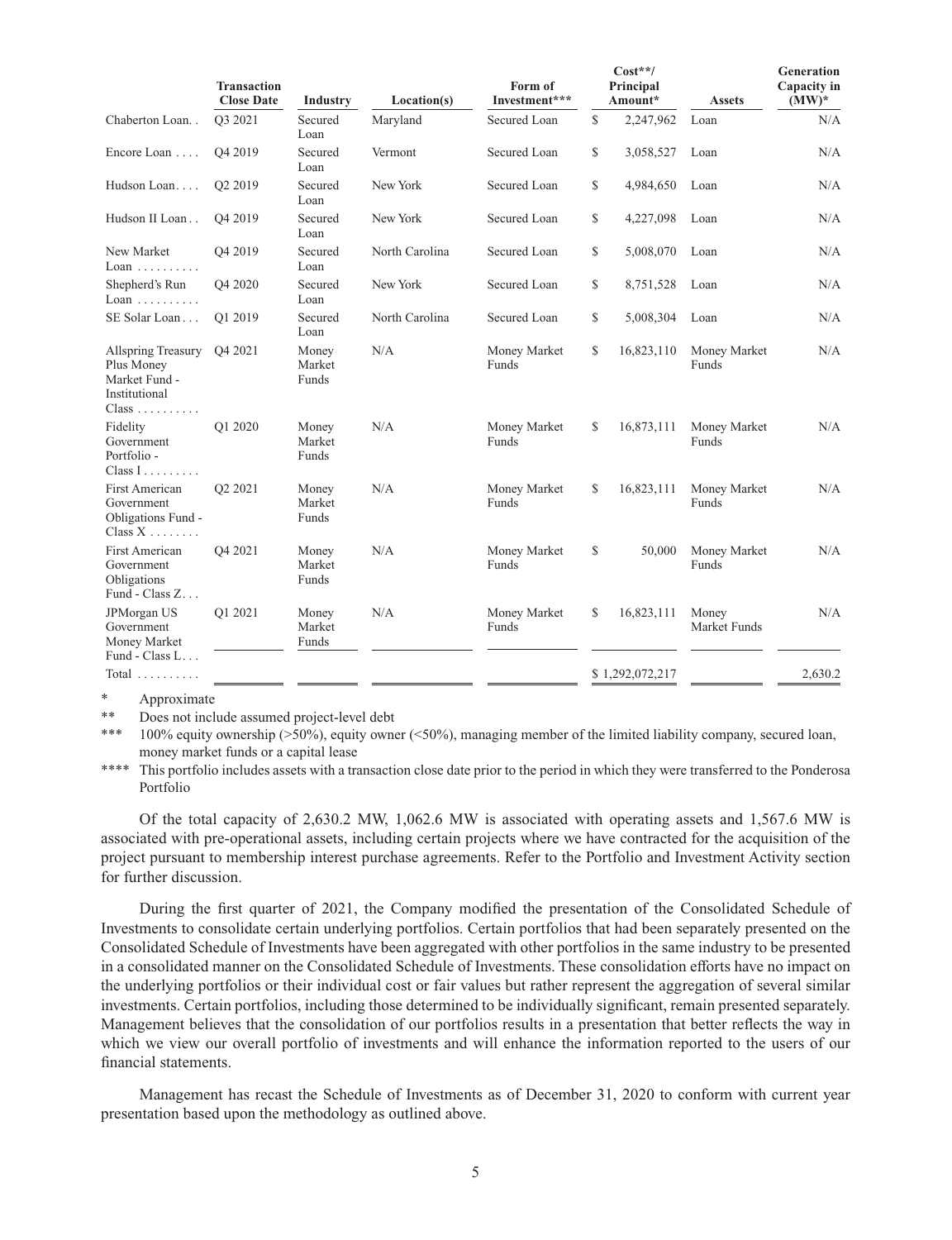The investments described above have allowed us to execute on our strategy of constructing a portfolio of projects offering predictable power-generation characteristics and generally stable income streams, which include seasonal solar-generation income (generally stronger in the summer months), wind-generation income (generally stronger in the winter months), biomass-generation income, battery storage income, and energy efficiency lighting investments.

The LLC conducts a significant portion of its operations through GREC, of which the LLC is the sole shareholder. We intend to continue to operate our business in a manner permitting us to not be required to register under the Investment Company Act of 1940, as amended (the "Investment Company Act").

Pursuant to the now-terminated Registration Statement on Form S-1 (File No. 333-211571), we offered on a continuous basis up to \$1,000,000,000 in shares of our limited liability company interests. The primary offering was terminated on March 29, 2019. The LLC's initial offering pursuant to a Registration Statement on Form S-1 (File No. 333-178786-01) terminated on February 7, 2017. As of June 4, 2019, pursuant to our Registration Statement on Form S-3D (File No. 333-231960), we were offering a maximum of \$10,000,000 in shares to our existing shareholders pursuant to the DRP. As of November 30, 2020, pursuant to our Registration Statement on Form S-3D (File No. 333-251021), the LLC is offering up to an additional \$20,000,000 in Class A, C and I shares to our existing shareholders pursuant to the DRP. Shares of the LLC's limited liability company interests issued pursuant to the DRP through the period ending September 30, 2020 were being offered at the price equal to the then current offering price per each class of shares less selling commissions and dealer manager fees. Effective October 1, 2020, DRP shares began being offered at a price equal to our Monthly Share Value for each class of our shares. As of February 1, 2021, the DRP was amended to include all of the LLC's privately offered share classes.

Pursuant to private placement memoranda, the LLC was offering Class P-A, P-I, P-S, P-T, and P-D shares. After the finalization of the December 31, 2021 NAV and Monthly Share Value, the offering price of the Class P-A, P-I, P-S, P-T, and P-D shares was \$9.32, \$8.80, \$8.86, \$9.40 and \$9.07 per share, respectively. To the extent that our Monthly Share Value per share per class on the most recent valuation date increases above or decreases below our prior Monthly Share Value per share per class, we will adjust the offering prices of each class of shares as appropriate.

As of December 31, 2021, through initial purchases of shares and participation in the DRP, our Advisor owned 23,601 Class A shares and through initial purchases of shares, our Advisor owned 2,776 Class P-D shares. As of December 31, 2020, through initial purchases of shares and participation in the DRP, our Advisor owned 23,601 Class A shares and nil Class P-D shares.

As of December 31, 2021, we had received subscriptions for and issued 172,189,009 of our shares (including shares issued under the DRP) for gross proceeds of \$1,558,357,569 (before dealer manager fees of \$4,578,174 and selling commissions of \$14,601,378 for net proceeds of \$1,539,178,017). As of December 31, 2020, we had received subscriptions for and issued 67,133,640 of our shares (including shares issued under the DRP) for gross proceeds of \$617,098,806 (before dealer manager fees of \$4,308,949 and selling commissions of \$14,198,029 for net proceeds of \$598,591,828).

#### **OUR ADVISOR**

GCM, a private firm that is registered as an investment advisor under the Investment Advisers Act of 1940, as amended (the "Advisers Act"), serves as our Advisor. Under the direction of our Board of Directors, GCM manages our day-to-day operations and provides advisory and management services to us.

Led by its Chief Executive Officer, David Sher, who has over 10 years of experience in the energy infrastructure and project finance sector and in excess of 25 years of experience in the financial services sector; its President, Charles Wheeler (who also serves as our CEO, President and Board of Directors member), who has more than 30 years of experience in the energy infrastructure and project finance sector as well as the financial services sector; and its Chief Investment Officer, Mehul Mehta, who brings over 10 years of experience in energy finance, its Chief Financial Officer, Richard C. Butt, who has over 10 years of experience in the energy infrastructure and project finance sector and over 35 years of experience in the financial services sector; and its Executive Vice President, Spencer Mash, who has 10 years of experience in energy infrastructure and over 10 years of experience in the financial services sector, GCM's management team has in excess of 50 years of experience in the energy, infrastructure, and project finance sectors and over 90 years of experience in the financial services sector. Over this time, the team has developed significant commercial relationships across multiple industries that we believe will benefit us as we implement our business plan.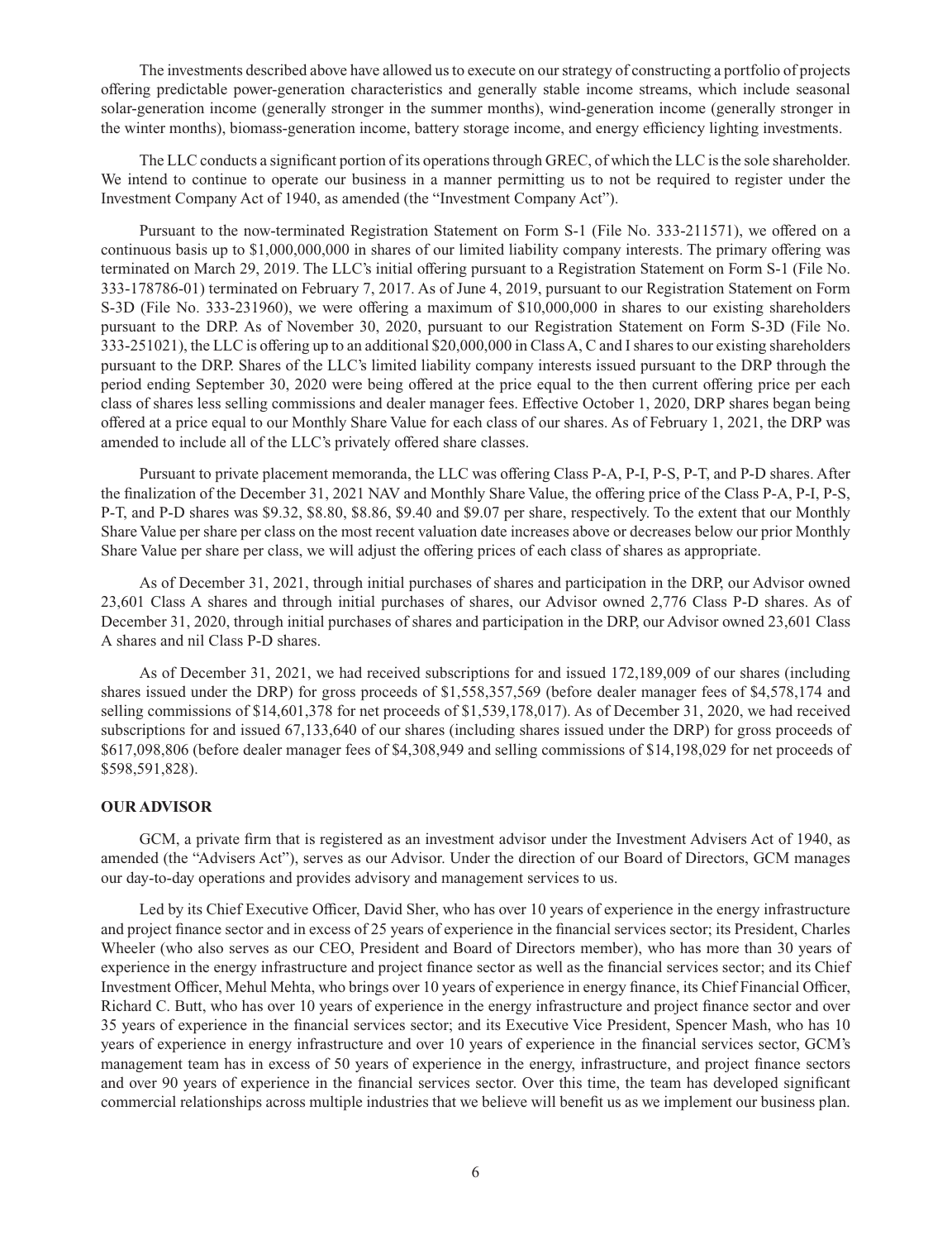GCM maintains comprehensive renewable energy, project finance and capital markets databases, and has developed proprietary analytical tools and due diligence processes that will enable it to identify prospective projects and to structure transactions quickly and effectively on our behalf. Neither GCM, Greenbacker Group LLC nor our senior management team have previously sponsored any other programs, either public or non-public, with similar investment objectives to ours.

We will continue to capitalize on the significant investing experience of our Advisor's management team, including the 30+ years of investment banking and renewable energy expertise of Charles Wheeler, our Chief Executive Officer and President, and the President of GCM. Mr. Wheeler has held various senior positions with Macquarie Group, including Head of Financial Products for North America and Head of Renewables for North America. While serving as Head of Renewables for North America, Mr. Wheeler's experience included evaluating wind project developers, solar asset acquisitions, assisting in the development of wind and solar greenfield projects, and assisting in the preparation of investment analyses for a biomass facility. Before moving to the United States to serve as Head of Financial Products for Macquarie Group in North America, Mr. Wheeler was a Director of the Financial Products Group in Australia, with responsibility for the development, distribution and ongoing management of a wide variety of retail financial products, including Real Estate Investment Trusts ("REITs"), infrastructure bonds, international investment trusts and diversified domestic investment trusts. Mr. Wheeler brings his extensive background in renewable energy and project and structured finance to help us effectively execute our strategy.

GCM's Chief Executive Officer, David Sher, has extensive experience in the financial services and capital markets industries as well as significant successful entrepreneurial experience. Mr. Sher was previously a senior advisor at Prospect Capital Corporation, a mezzanine debt and private equity firm that manages a publicly traded, closed-end, dividend-focused business development company. Prior to joining Prospect, Mr. Sher was a serial entrepreneur, founding a number of ventures in the financial services and brokerage industry. Mr. Sher was also a founder and Managing Director of ESP Technologies, a leading provider of financial software and services to institutional asset managers and hedge funds. Prior to ESP, Mr. Sher was a founder and CEO of an online brokerage company, ElephantX dot com Inc. He was also co-founder of Lafayette Capital Management LLC, a statistical arbitrage hedge fund, and spent six years at Bear Stearns and Company, Inc., where he developed trading ideas and strategies for institutional and brokerage correspondent clearing customers.

Chief Investment Officer, Mehul Mehta, who is responsible for investment origination, has extensive experience in structuring, modeling and performing diligence for energy finance. He joined GCM in June 2016, bringing with him 10 years of experience within energy finance, working in a wide variety of roles and functions over that period. From 2015 to 2016, Mr. Mehta worked at BlackRock Infrastructure Investment Group as an Associate within the Global Renewable Power team, helping structure and execute investments in the North American renewable power space. Prior to this role, he worked at UBS within the equity research department helping cover alternative energy and semiconductor capital equipment companies, working on a team consistently ranked as a top research team by *Institutional Investor*. From 2012 to 2014 he was at Recurrent Energy, a leading solar developer, where he worked in Business Planning and Analysis, helping the company COO oversee the development, construction and operations of solar assets, and in the Originations group, helping to analyze deals for bidding and executing PPAs. Mr. Mehta began his career as a power and natural gas options trader, first at Bank of America Merrill Lynch from 2006 to 2009 and later from 2009 to 2010 at Hess Energy Trading Company (now Hartree, a part of Oaktree Investments). Mr. Mehta received his bachelor's degree in Mathematics and Economics from New York University and his MBA from Yale University.

Chief Financial Officer, Richard C. Butt, is an integral part of GCM's management team, with extensive experience in the investment management industry. Over the course of his 35+ year career, Mr. Butt has held a variety of senior management positions for global investment and financial institutions. Most recently, from July 2012 to August 2013, he served as President and Chief Executive Officer of P3 Global Management LLC, a firm focused on investing in municipal infrastructure assets. From August 2006 to January 2011, he served as President of Macquarie Capital Investment Management LLC, with offices in New York and Sydney, Australia, responsible for administration, operations, finance, compliance, treasury, marketing, business operations and FX/cash management for portfolios domiciled in North America, Australia, Asia, Europe and the Caribbean. In addition, Mr. Butt served as Chief Financial and Accounting Officer for Macquarie Global Infrastructure Fund, a New York Stock Exchange-listed closed-end fund (NYSE: MGU). Prior to joining Macquarie, Mr. Butt served as President of Refco Alternative Investments LLC and Refco Fund Holdings LLC, the commodity pool businesses associated with Refco, Inc., from January 2003 to August 2006. In this capacity, Mr. Butt was responsible for the initial development and ongoing operations of numerous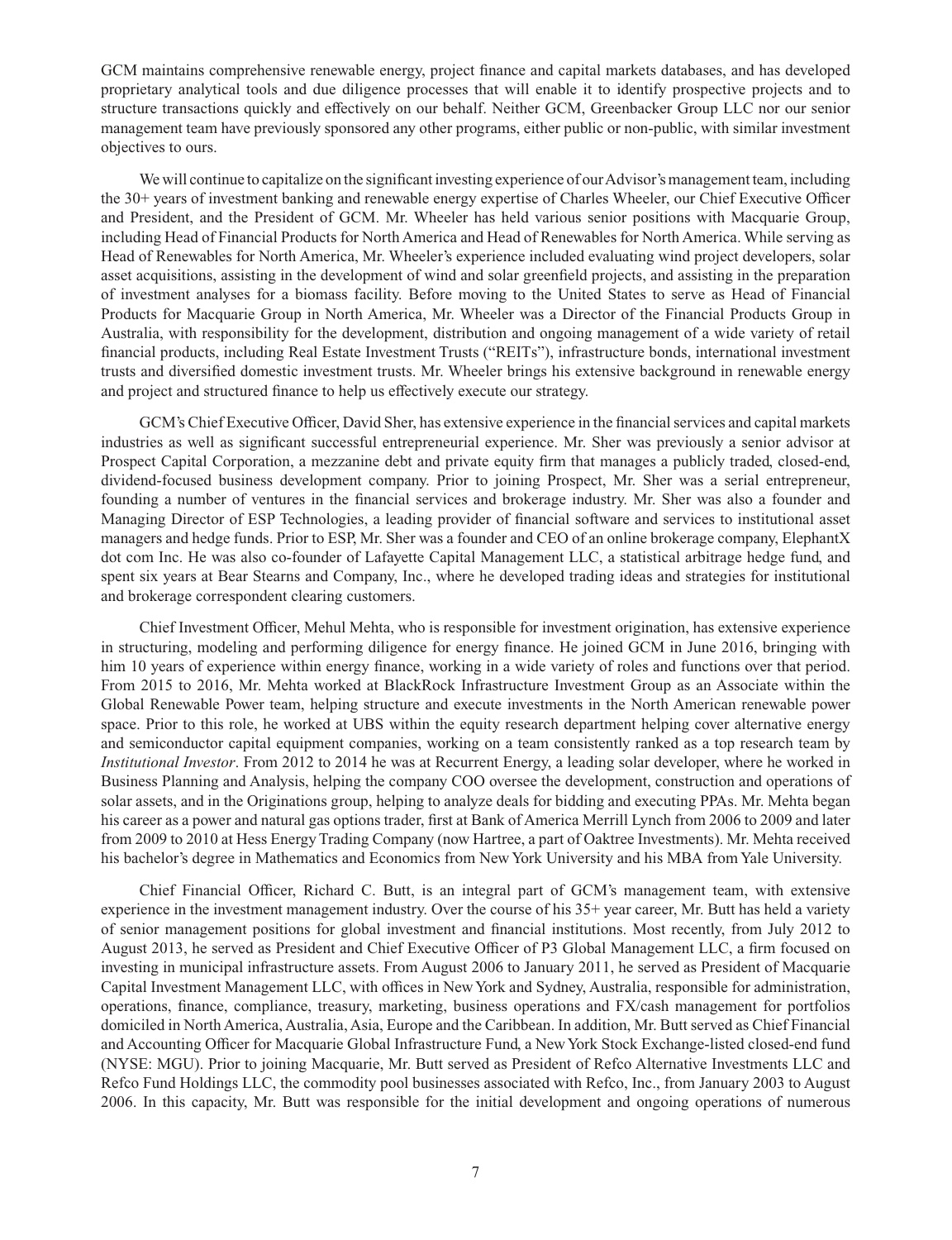public and private commodity pools. During the period from 1990 through 2003, he served in various operational and financial capacities with multiple mutual/hedge fund third-party administration firms. Earlier in his career, he served as Vice President at Fidelity Investments, where he was responsible for fund accounting and financial reporting for all equity and global mutual funds. Mr. Butt is a Certified Public Accountant (inactive), previously working at major accounting firms such as PricewaterhouseCoopers LLP, from July 1978 to July 1984, where he was an Audit Manager, and KPMG from December 1994 to October 1996, where he was a Director in its financial services consulting practice. Mr. Butt holds a bachelor's degree in Management Science from Duke University.

Executive Vice President, Spencer Mash, who is responsible for analyzing all potential asset acquisitions, has extensive experience in structuring, modeling, performing diligence for, and executing transactions such as mergers and acquisitions, investments in private debt securities and bankruptcy restructurings. Prior to joining GCM, from 2010 to 2011 Mr. Mash was employed by boutique investment bank TM Capital Corp., where he focused on sell-side mergers and acquisitions assignments and bankruptcy restructurings. From 2008 to 2009, Mr. Mash was an investment analyst at Gandhara Capital LTD, a long/short hedge fund investing in global large-cap public equity. From 2005 to 2008, Mr. Mash was employed by Deerfield Capital Management in its Leveraged Finance Group. Mr. Mash's duties included performing in-depth due diligence and financial analyses, negotiating loan documentation and monitoring over 20 investments in private middle market first lien, second lien, mezzanine and one-stop senior secured debt. From 2003 to 2005, Mr. Mash was an analyst at Bank of America Merrill Lynch, where he analyzed, structured and marketed financial sponsor-related and mergers and acquisitions-related leveraged loan and high-yield securities.

### **Investment Committee of Our Advisor**

Our Advisor utilizes an internal investment committee to oversee the implementation of our investment strategy and to govern multiple aspects of our portfolio. The Investment Committee, among other things:

- oversees the composition of our portfolio, the nature and timing of the changes to our portfolio and the manner of implementing such changes;
- supervises the identification, evaluation and negotiation of the structure of the investments we make (including performing due diligence on our prospective projects); and
- approves the terms of each investment and monitors the investments we make.

The Investment Committee is composed of Charles Wheeler, who also serves as President and Chief Executive Officer of the Company and is a member of our Board of Directors; David Sher, who serves as Chief Executive Officer of our Advisor and is a member of our Board of Directors; and Robert Brennan, who is a Director of the Company, and also serves as Co-Chairman of Greenbacker Group LLC. All investments are required to be unanimously approved by the GCM Investment Committee prior to consideration and approval by the Company.

### **Overview of Significant Government Incentives**

The renewable energy and energy efficiency sector attracts significant U.S. federal, state and local government support and incentives to address technical barriers to the deployment of renewable energy and energy efficiency technologies and to promote the use of renewable energy and energy-saving strategies. These U.S. federal, state and local government incentives have historically functioned to increase (1) the revenue generated by, and (2) the equity returns available from, renewable energy projects. Energy efficiency projects are also eligible to receive government incentives at the U.S. federal, state and local levels that can be applied to offset project development costs. Governments in other jurisdictions also provide several types of incentives.

Corporate entities are eligible to receive benefits through tax credits, such as PTCs, ITCs, tax deductions, accelerated depreciation and U.S. federal grants and loan guarantees (from the U.S. Department of Energy, for instance), as described below.

The following is a description of certain U.S. federal and state government incentives, which we may utilize in executing our business strategy.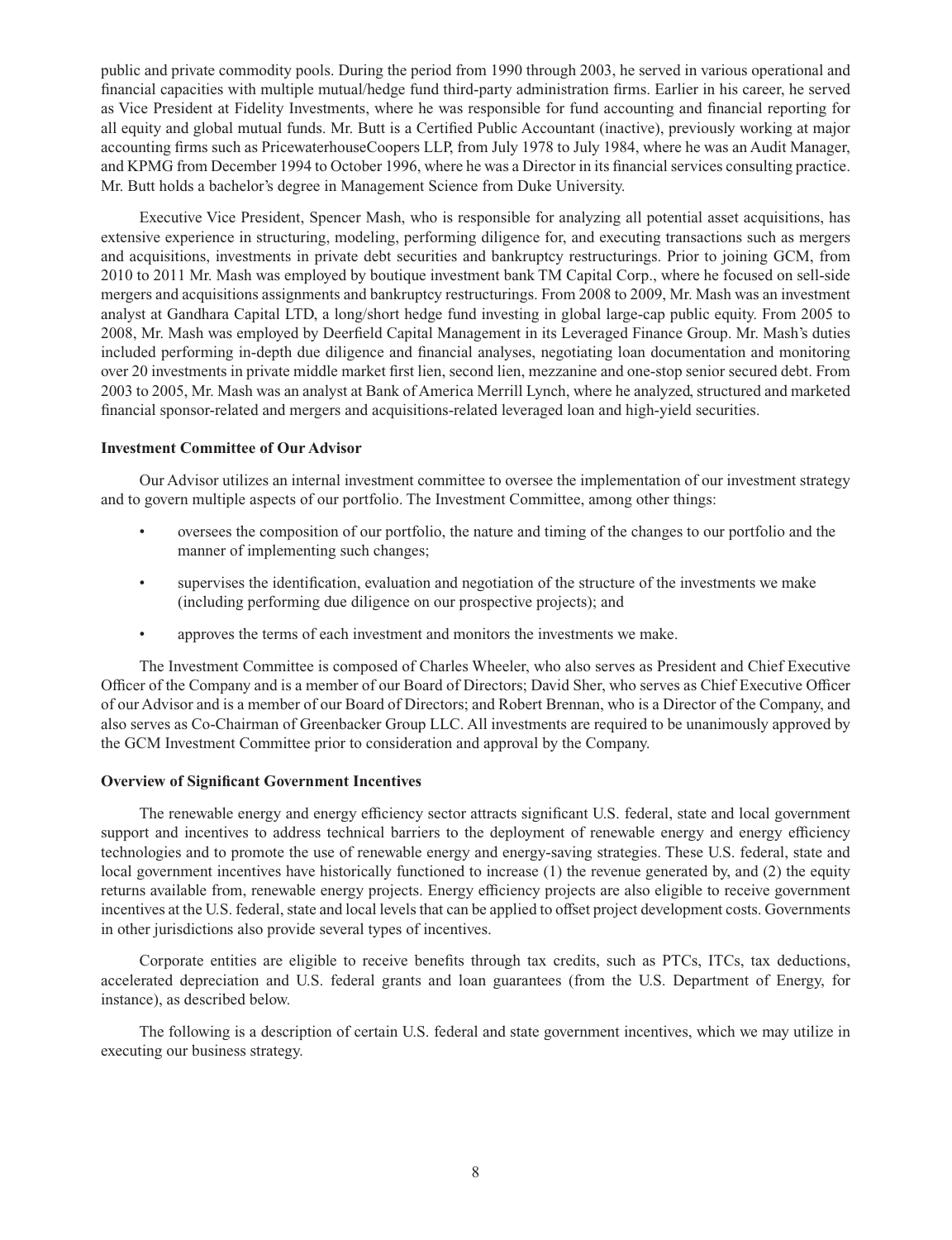#### *U.S. Federal Incentives*

The impacts of the Tax Cuts and Jobs Act of 2017 (the "TCJA") that were effective for tax years beginning January 1, 2018 include updates concerning depreciation that have been assessed by our Advisor's management team and are highlighted in the sections below.

#### *Corporate Depreciation: Modified Accelerated Cost Recovery System ("MACRS")*

Under MACRS, owners of renewable energy and some energy efficiency projects can recover capital invested through accelerated depreciation, which reduces the payment of corporate tax. Bonus depreciation under Section 168(k) of the Internal Revenue Code of 1986, as amended (the "Internal Revenue Code") is extended and modified. Businesses can now immediately deduct 100% of the cost of eligible property in the year it is placed in service, through 2022. Also, the TCJA eliminated the rule that made bonus depreciation available only for new property. The changes in the TCJA provide more flexibility than the current bonus depreciation rules in that they permit a taxpayer to depreciate an asset that is not new; however, the asset must be acquired from a third party in an arm's-length sale.

#### *Production Tax Credits ("PTCs")*

PTCs are provided to owners of certain renewable energy projects that produce electricity for sale to unrelated persons. This credit is applicable for a 10-year period from the time a project is placed into service and benefits owners with tax liabilities against which to claim the tax credit. Under current law, for wind projects that began construction prior to January 1, 2021, there is a 1.5 cent per kilowatt hour PTC.

### *Investment Tax Credits ("ITCs")*

ITCs provide that eligible systems, such as solar systems and fuel cell systems, receive a credit of 26% of the eligible cost-basis with no maximum limit. This credit is currently structured as a tax credit, whereby the owners of a qualifying renewable energy or energy efficient project can elect to receive the tax credit once the project is placed into service. The ITC for solar energy will decrease to 22% in the case of any property the construction of which begins after December 31, 2022 and before January 1, 2024, and will remain at 10% permanently for construction beginning on or after January 1, 2024.

#### *State Incentives*

#### *Renewable Portfolio Standards ("RPS")*

RPS, while varying based on jurisdiction, specify that a portion of the power utilized by local utilities must be derived from renewable energy sources. Currently, according to the Annual Energy Outlook 2021 from the U.S. Energy Information Administration ("EIA"), renewable electricity generating technologies account for almost 60% of the approximately 1,000 GW of cumulative capacity additions projected from 2020 to 2050 as part of the report. Under the RPS programs, utilities can (1) build or own renewable energy generation facilities; (2) purchase energy or RECs generated from renewable energy generation facilities; or (3) pay a penalty for any shortfalls in meeting the RPS.

### *Renewable Energy Certificates ("RECs")*

RECs (or EECs) are used in conjunction with compliance with an RPS program or as tradable certificates that represent a certain number of kilowatt hours of energy that have been generated by a renewable source or that have been saved by an energy efficiency project, which provide further support to renewable energy initiatives. RECs are produced in conjunction with the generation of renewable energy and can be used for state RPS compliance, traded or sold to load-serving entities or to third parties, brokers and other market makers for investment purposes. Many states have specific compliance carve-outs for different types of renewable generation.

#### *Feed-In Tariffs ("FITs")*

Certain U.S. states and Canadian provinces have implemented FITs that entitle the renewable energy producer to enter into long-term contracts pursuant to which payment is based on the cost of generation for the diverse types of renewable energy projects. In addition to differences based on the type of project, FITs vary based on the locations of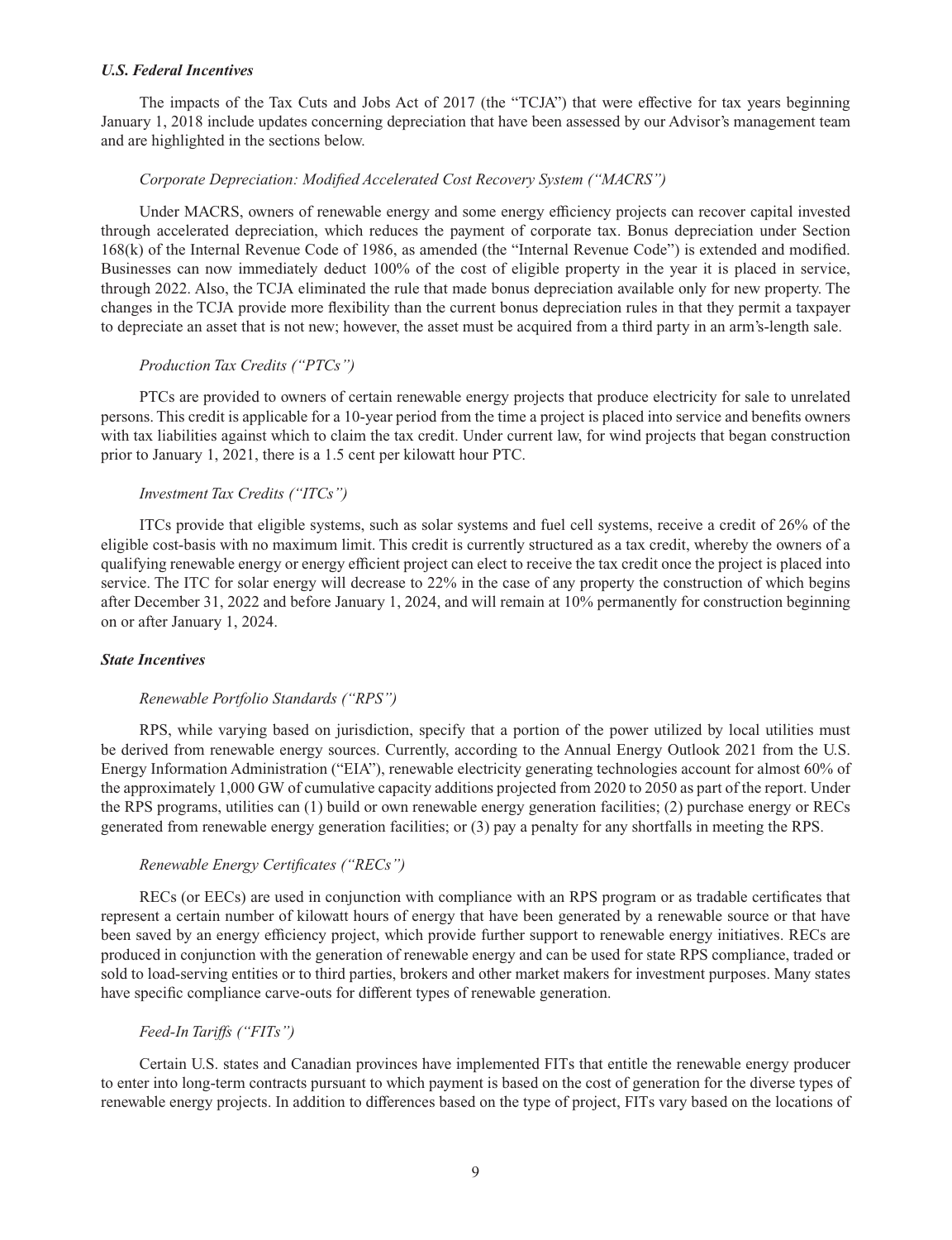projects (such as rooftops or ground-mounted for solar PV projects), their sizes, and their geographic regions. FITs are available to anyone, including homeowners, business owners and farmers, as well as private investors. The tariffs are typically designed to ratchet downward over time to both track and encourage technological change.

# **Tax Reform**

The TCJA was enacted on December 22, 2017. The major provisions under the TCJA and their impacts are discussed below.

#### *Corporate Tax Rate*

The TCJA reduced the corporate tax rate to 21%, effective December 22, 2017. A company must remeasure its deferred tax assets and liabilities to reflect the effects of the enacted changes in tax laws or rates at the date of enactment (i.e., the date the President signed the law), even though the changes may not be effective until future periods.

#### *Repatriation of Existing Earnings and Profits*

Under the TCJA, a company's foreign earnings and profits ("E&P") accumulated in controlled foreign corporations ("CFCs") under legacy tax laws are deemed repatriated for the last taxable year of a CFC that began before January 1, 2018. E&P are determined as the higher of the balance as of November 2, 2017 or December 31, 2017. The tax on those deemed repatriated earnings is no longer indefinitely deferred, but may be paid over eight years, with no interest charged:

- 8% in each of Years 1 to 5;
- $15\%$  in Year 6;
- 20% in Year 7; and
- 25% in Year 8.

The Company has one Canadian CFC. This CFC has negative E&P at the end of December 31, 2021. As such, no mandatory repatriation is required.

#### *Cost Recovery*

Under the TCJA, a company can expense 100% of investments in depreciable property other than real property or certain utility property and certain businesses with floor plan indebtedness. The new rules apply to original or used property. The new rules apply to investments after September 27, 2017 and before January 1, 2023, and will phase out beginning January 1, 2023 through December 31, 2026.

The Company opted out of the 100% deduction on its eligible assets acquired in 2019, 2020 and 2021.

#### *Interest Expense Limitation*

Under the TCJA, effective January 1, 2018, a company can only deduct interest expense up to the amount of business interest income plus 30% of "adjusted taxable income." For taxable years beginning after December 31, 2017 and before January 1, 2022, the definition of adjusted taxable income is computed without regard to the deduction for depreciation, amortization, or depletion. Beginning in 2022, depreciation, amortization and depletion must be considered when calculating adjusted taxable income. The disallowed interest expense can be carried forward indefinitely.

### *Net Operating Losses ("NOL")*

Under the TCJA, NOL generated after December 31, 2017 can only offset up to 80% of taxable income. Unused NOL can be carried forward indefinitely. NOL generated before January 1, 2018 remain subject to the old rules (i.e., 100% utilization and 20-year expiration). When scheduling out NOL utilization for the valuation reserve analysis, the Company applied the currently in force NOL limitation rules.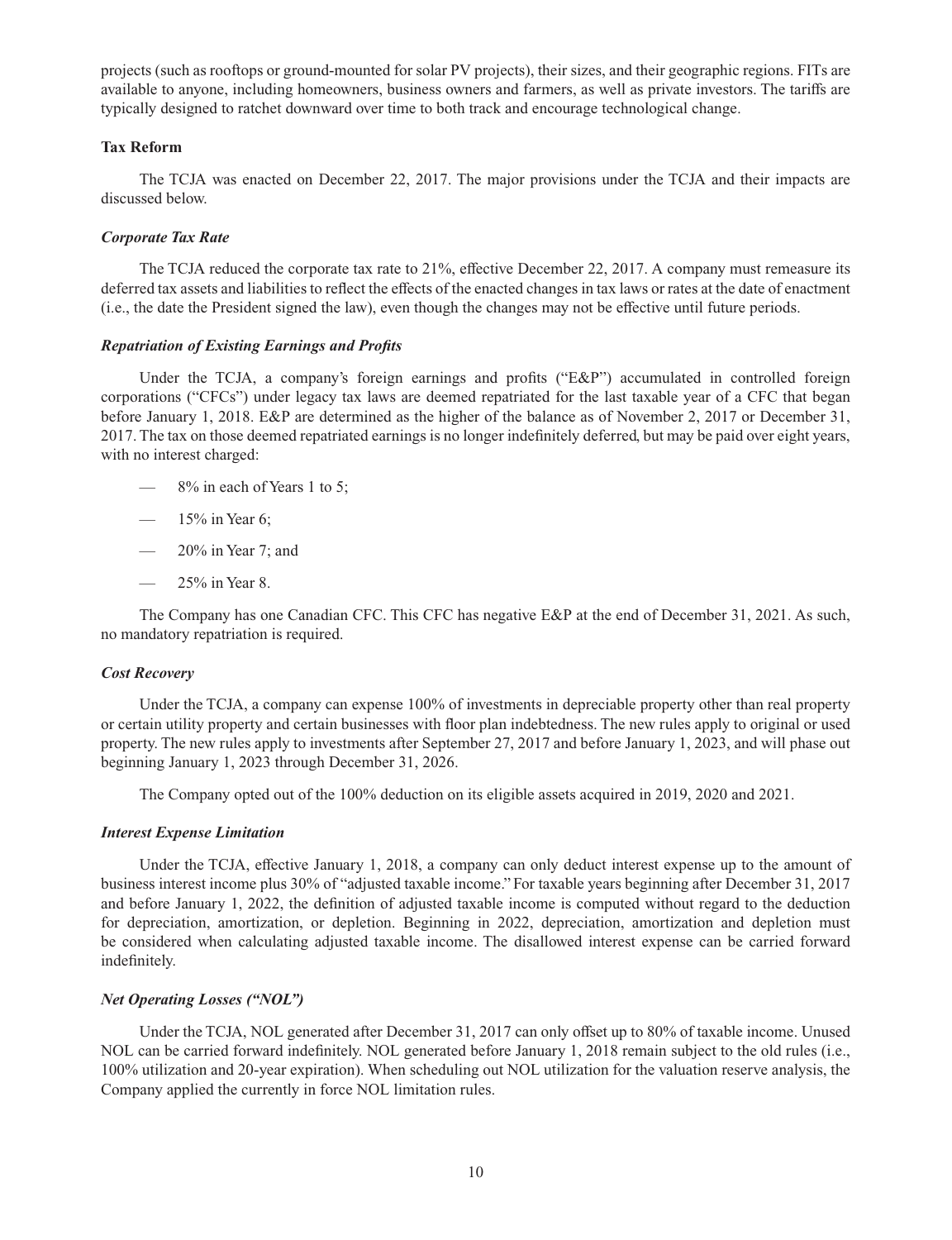The Company expects to generate adequate future net income within the 20-year carryforward period to utilize all pre-2017 federal NOLs and all post-2018 federal NOLs with an indefinite carryforward period, as well as use all current state NOL carryforwards except for Montana and Vermont.

### **Environmental Regulation**

Various U.S. federal, state and local permits are required to construct renewable energy and energy efficiency projects. The projects in which we invest must conform to all applicable environmental regulations and codes, including those relating to the discharge of materials into the air, water and ground, which will vary from place to place and time to time, as well as be based on the type of renewable energy asset involved in the project.

We seek to purchase, finance or otherwise invest in projects that are at least "shovel ready," meaning that all, or substantially all, planning, engineering and permitting, including all major permits and approvals from local and state regulatory agencies, are in place and construction can begin immediately or upon receipt of certain final permits that must be obtained immediately prior to construction. However, the projects in which we invest may incur significant costs in the ordinary course of business related to operations, maintenance and continued compliance with laws, regulations and permit requirements.

Failure to comply with these laws, regulations and permit requirements may result in administrative, civil and criminal penalties, imposition of investigatory, clean-up and site restoration costs and liens, denial or revocation of permits or other authorizations and issuance of injunctions to limit or cease operations. In addition, claims for damages to persons or property have been brought and may in the future result from environmental and other impacts of the activities of our projects.

# **Competition**

Although we believe there is currently a capital shortage in the renewable energy sector, we will still compete for projects with other energy corporations, including investment funds (such as private equity funds and mezzanine funds) and traditional financial services companies (such as commercial banks and other sources of funding), as well as utilities and other producers of electricity. Moreover, alternative investment vehicles also make investments in renewable energy projects. Our competitors may be substantially larger and have considerably greater financial, technical and marketing resources than we do.

# **Staffing**

We do not have any employees. Our day-to-day investment operations are managed by GCM. In addition, pursuant to an administration agreement with Greenbacker Administration, it provides us with administrative services including accounting, compliance, construction management and asset management services for all our investments. As of the date hereof, Greenbacker Administration has delegated certain of its accounting-related administrative functions to U.S. Bank Global Fund Services. Greenbacker Administration may enter into similar arrangements with other third-party administrators as necessary in the future. While Greenbacker Administration performs the majority of construction management, asset management, accounting and oversight services for the Company's investments, it is anticipated that Greenbacker Administration will continue to delegate certain administrative functions to third parties for the LLC and GREC to recognize certain operational efficiencies for the benefit of the Company.

### **Advisory Agreement**

### *Advisory Services*

GCM, a private firm that is registered as an investment adviser under the Advisers Act, serves as our Advisor. Under the direction of our Board of Directors, GCM manages our day-to-day operations and provides us advisory and management services. Under the terms of our advisory agreement, GCM will, among other things:

• oversee the composition of our portfolio, the nature and timing of the changes to our portfolio, and the manner of implementing such changes;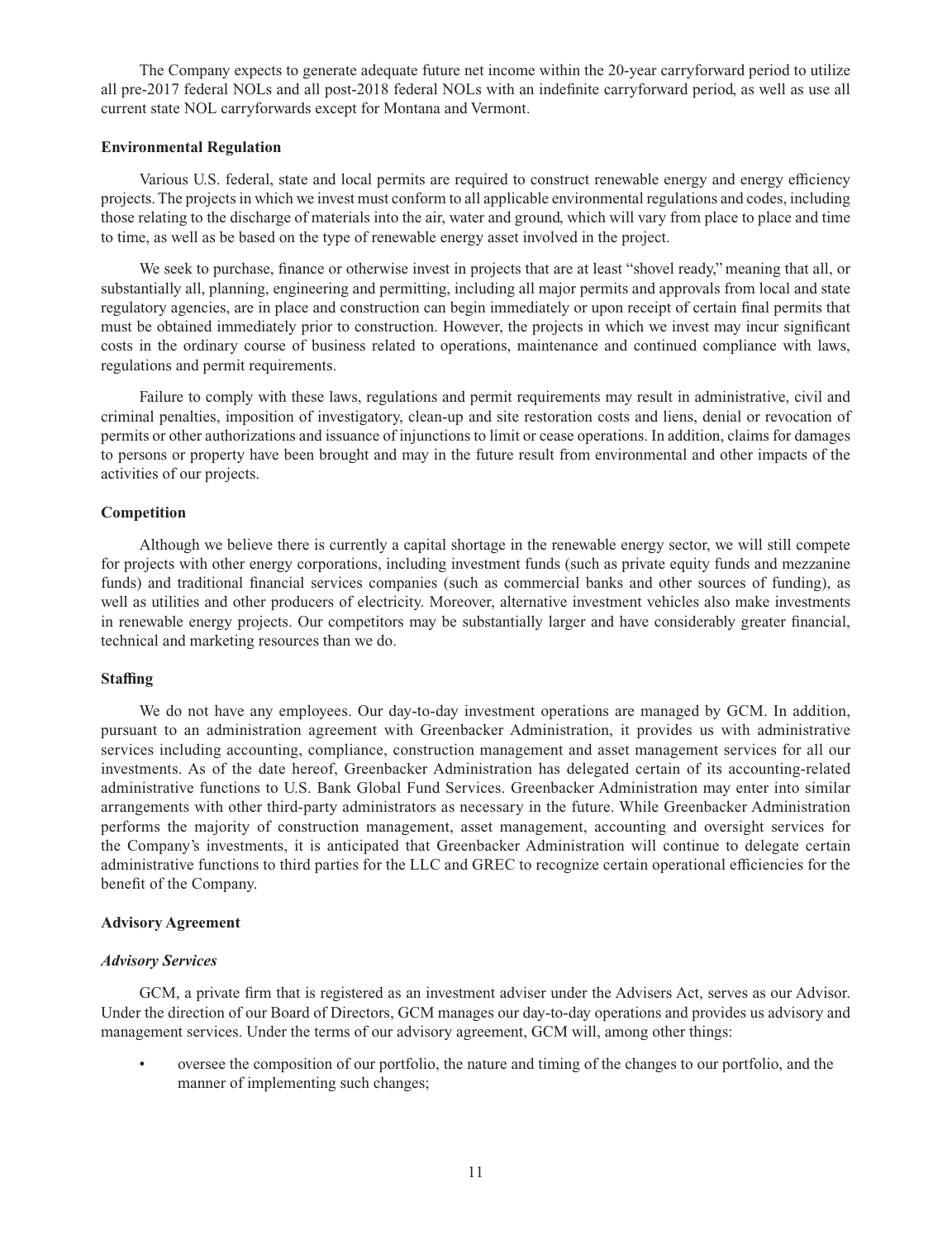- supervise the identification, evaluation and negotiation of the structure of the investments we make (including performing due diligence on our prospective projects); and
- approve the terms of each investment and monitor the investments we make.

Our Advisor and its officers and employees currently spend a significant portion of their time and resources on us. Pursuant to our advisory agreement, officers and personnel of the Advisor who provide services to us must comply with our code of business conduct and ethics, including the conflict of interest policy included in the code of business conduct and ethics. However, GCM's services under the advisory agreement are not exclusive, and it, and its members and affiliates, are free to furnish similar services to other entities so long as its services to us are not impaired. The Advisor and its affiliates may face conflicts in the allocation of investment opportunities to us and others. In order to address these conflicts, the Company has instituted an investment allocation policy that addresses the allocation of investment opportunities.

The advisory agreement was initially approved by our Board of Directors and became effective on April 25, 2014. Unless earlier terminated, the advisory agreement will remain in effect for successive one-year periods if approved annually by a majority of our independent directors. The advisory agreement was amended and restated, and approved by the Board of Directors in May 2021 with an effective date of July 1, 2021 through April 30, 2022.

We may terminate the advisory agreement, without penalty, upon 60 days' written notice. The decision to terminate the agreement may be made by a majority of our independent directors. In addition, GCM may terminate the advisory agreement with us upon 120 days' written notice. If the advisory agreement is terminated or not renewed, we will pay our Advisor accrued and unpaid fees and expense reimbursements, including any payment of subordinated fees, earned prior to termination or non renewal of the advisory agreement. Furthermore, if the advisory agreement is terminated or not renewed, GCM will have no further obligation to incur offering expenses on behalf of the Company and we will not have any further obligation to reimburse GCM for operating or offering expenses not reimbursed as of the date of the termination.

Pursuant to the advisory agreement, GCM is authorized to retain one or more sub-advisors with expertise in our target assets to assist GCM in fulfilling its responsibilities under the advisory agreement. However, GCM will be required to monitor any sub-advisor to ensure that material information discussed by management of any sub-advisor is communicated to our Board of Directors, as appropriate. If GCM retains any sub-advisor, our Advisor will pay such sub-advisor a portion of the fees that it receives from us. We will not pay any additional fees to a sub-advisor. While our Advisor will oversee the performance of any sub-advisor, our Advisor will remain primarily liable to us to perform all of its duties under the advisory agreement, including those delegated to any sub-advisor. As of December 31, 2021, no sub-advisors have been retained by GCM to assist it in performing its responsibilities under the advisory agreement.

# *Management Fee and Performance Participation Fee*

Pursuant to the advisory agreement, we pay GCM a base management fee for advisory and management services. The base management fee was calculated at a monthly rate of 0.167% (2.00% annually) of our gross assets (as defined under the advisory agreement) up to \$800,000,000 (including certain amounts borrowed). The base management fee monthly rate was 0.14583% (1.75% annually) for gross assets between \$800,000,001 and \$1,500,000,000; and 0.125% (1.50% annually) for gross assets greater than \$1,500,000,000. The base management fee shall be payable periodically in arrears, provided that the base management fee shall be payable at least monthly, but not more frequently than weekly. In May 2019, GCM agreed to cap the amount of corporate leverage included in the calculation of gross assets at no more than \$50,000,000. GCM also agreed to permanently waive any fees currently earned in excess of this leverage cap. Through June 30, 2021, the base management fee was calculated based on the average of the values of our gross assets for each day in the calculation period. Base management fees for any partial period are appropriately pro-rated.

On July 1, 2021, the Company entered into the Fourth Amended and Restated Advisory Agreement with the Advisor. Effective July 1, 2021, the base management fee payable to GCM is calculated at a monthly rate of 0.167% (2.00% annually) of the net assets until the net asset value exceeds \$800,000,000. The base management fee monthly rate will decrease to 0.14583% (1.75% annually) for net assets between \$800,000,001 to \$1,500,000,000 and to 0.125% (1.50% annually) for net assets greater than \$1,500,000,000.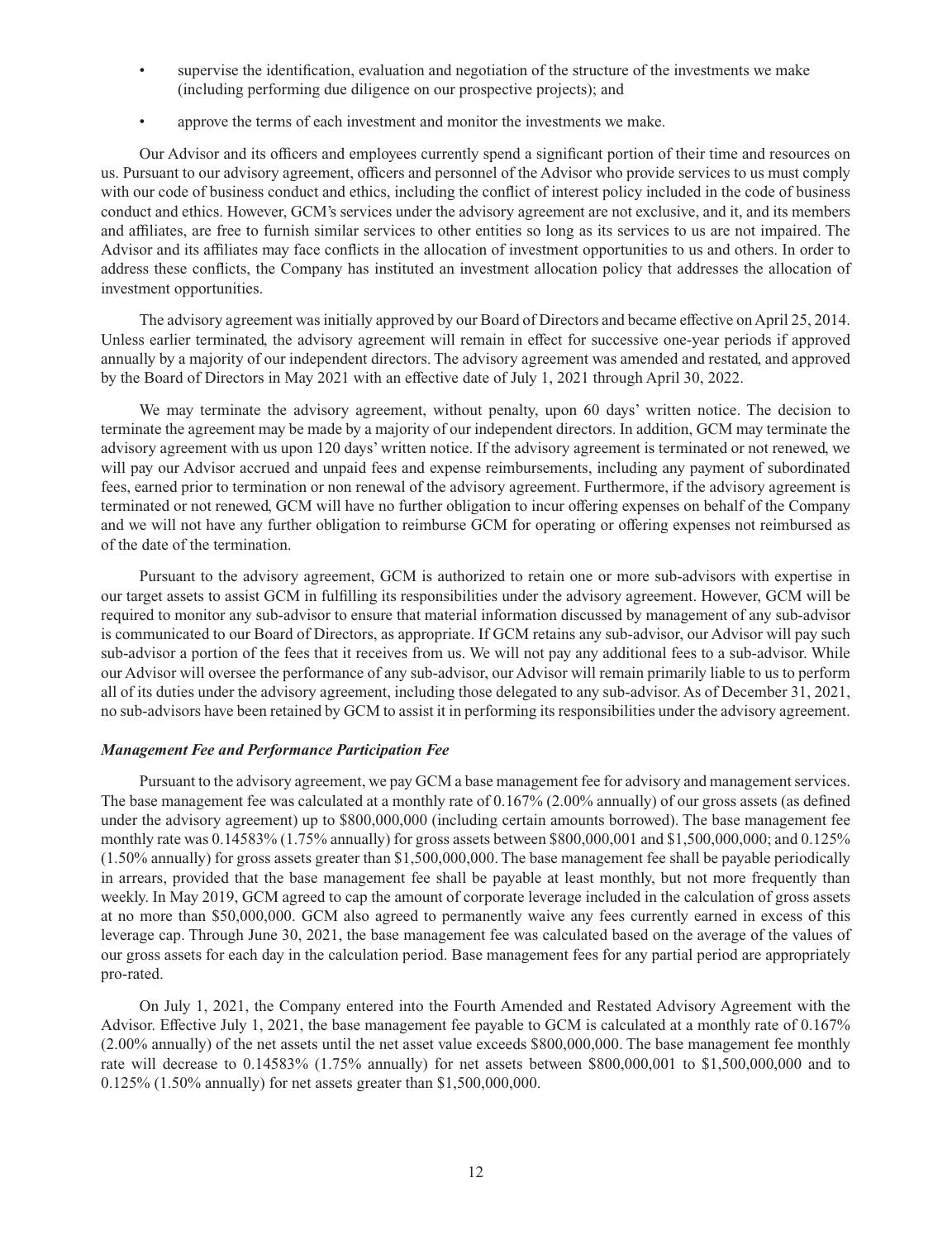In addition, the Special Unitholder, an entity affiliated with our Advisor, will hold the special unit in our Company entitling it to a performance participation fee as well as a liquidation performance participation fee payable upon a listing or a liquidation. The fees paid to the Special Unitholder as outlined in the LLC's Fourth Amended and Restated Limited Liability Company Operating Agreement (the "Operating Agreement"), which were effective for periods subsequent to March 31, 2020, are as follows:

> (a) When special units are outstanding, the Special Unitholder will be entitled to receive a payment of a performance participation fee ("**Performance Participation Fee**") with respect to the most recently completed fiscal quarter, calculated and payable quarterly in arrears, as follows:

(i) *First,* if the Company's total return for such period (as determined in accordance with the Operating Agreement) exceeds the sum of  $(x)$  the hurdle amount for such period (as set forth in the Operating Agreement) and (y) the loss carryforward amount for such period (as set forth in the Operating Agreement) (any such excess, "**Excess Profits**"), 100% of distributable cash until the total amount paid to the Special Unitholder pursuant to this clause equals  $12.5\%$  of the sum of (x) the hurdle amount for such period and (y) any amount payable to the Special Unitholder pursuant to this clause (this is commonly referred to as a "**Catch-Up Amount**"). For the avoidance of doubt, notwithstanding the total amount of the Catch-Up Amount calculated and payable for each period, the portion of the Catch-Up Amount paid in cash for such period shall not exceed the amount of Excess Profits for such period.

(ii) *Second*, to the extent there are remaining Excess Profits, 100% of such remaining Excess Profits until the total amount paid to the Special Unitholder pursuant to this clause equals the amount of the fee carryforward amount for such period (as set forth in the Operating Agreement); and

(iii) *Third*, to the extent there are any remaining Excess Profits, 12.5% of such remaining Excess Profits.

For the avoidance of doubt, the aggregate amount paid to the Special Unitholder pursuant to clauses (i) and (ii) above for any quarterly period shall not be in excess of the amount of Excess Profits, if any, for such period. For purposes of calculating the foregoing, all quarterly valuations will be determined by the Company in accordance with the Company's valuation procedures. The Special Unitholder shall not be obligated to return any portion of the performance participation fee previously paid due to the subsequent performance of the Company.

(b) A Liquidation Performance Participation Fee ("**Liquidation Performance Participation Fee**"), payable upon a national securities exchange listing or the liquidation of the Company, calculated as follows: 20.0% of the net proceeds from the liquidation of the Company remaining after investors have received distributions of net proceeds from the liquidation of the Company equal to Adjusted Capital, defined as the Company's net asset value immediately prior to the time of a liquidation or a listing, as calculated immediately prior to liquidation. In the event of a listing, the Liquidation Performance Participation Fee will equal 20.0% of the listing premium, if any. Any listing premium, and related Liquidation Performance Participation Fee, will be determined and payable in arrears 30 days after the commencement of trading of shares following such listing.

The liquidation incentive distribution is payable in cash or shares, or in any combination thereof.

Upon the occurrence of (1) non-renewal of the advisory agreement upon the expiration of its then current term; (2) termination of the advisory agreement for any reason under circumstances where an affiliate of Greenbacker Group LLC does not serve as the Advisor under any replacement advisory agreement; or (3) resignation of GCM under the advisory agreement, which we refer to as a "trigger event," we will have the right, but not the obligation, to repurchase the special unit, at the fair market value of the special unit on the date of termination, as determined by an independent appraiser. In such event, the purchase price will be paid in cash or shares of limited liability company interests, at the option of the Special Unitholder. We must purchase any such interests within 120 days after giving the Special Unitholder written notice of our desire to repurchase the special unit. If the advisory agreement is terminated or not renewed, we will pay our Advisor accrued and unpaid fees and expense reimbursements, including any payment of subordinated fees, earned prior to termination or non-renewal of the advisory agreement.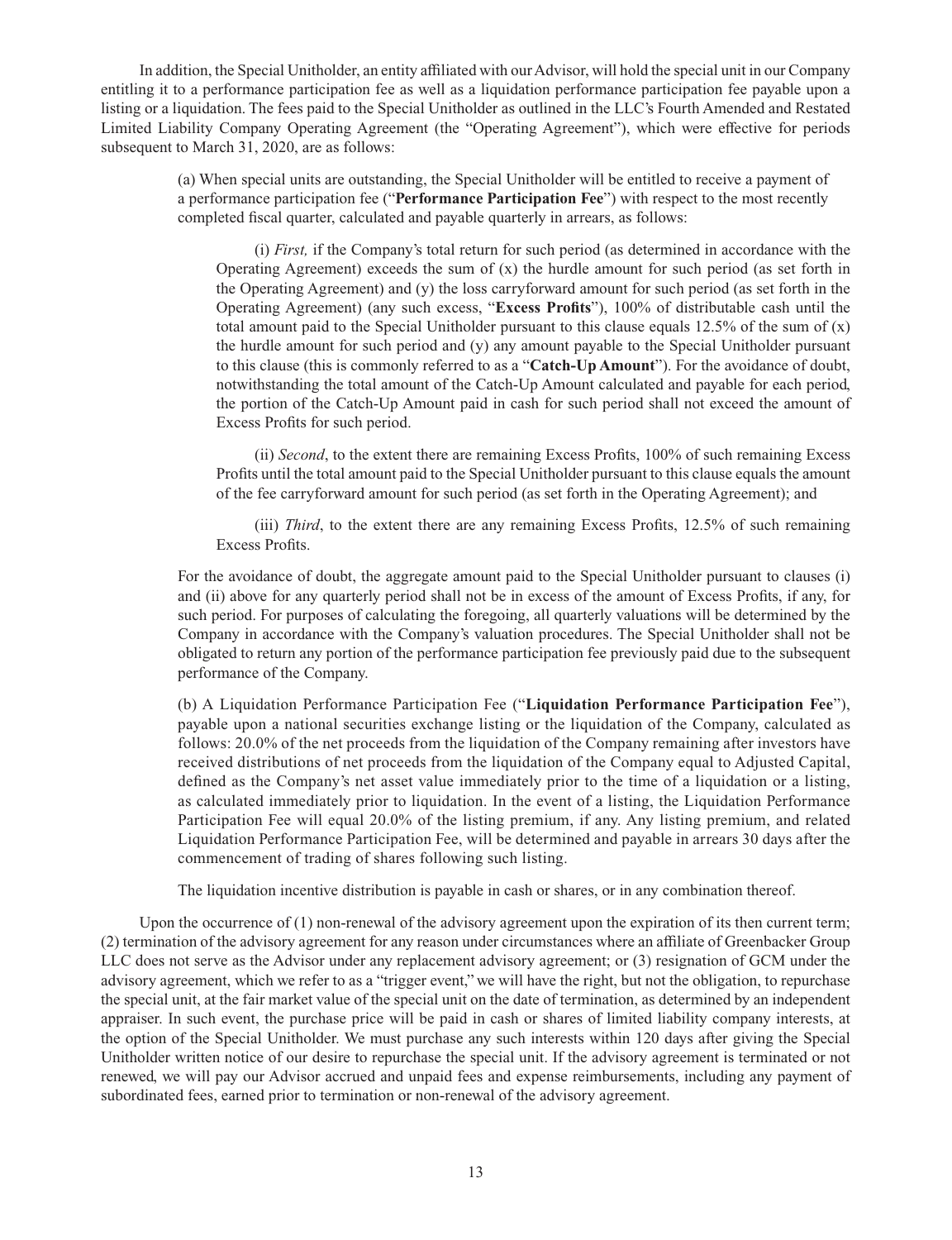The following are calculation examples of the Performance Participation Fee:

# Example #1 — Performance Participation Fee with Loss Carryforward

|                  | <b>FIRST QUARTER</b>                                                                                                                                                     | Rate   |              | <b>Amount</b> |
|------------------|--------------------------------------------------------------------------------------------------------------------------------------------------------------------------|--------|--------------|---------------|
|                  | <b>Assumptions</b>                                                                                                                                                       |        |              |               |
| $\boldsymbol{A}$ | Total Capital Invested at End of Quarter                                                                                                                                 |        | \$           | 650,000,000   |
| $\boldsymbol{B}$ | Hurdle Amount                                                                                                                                                            |        | \$           | 9,750,000     |
| $\boldsymbol{C}$ | Loss Carryforward (a) (Prior Quarters)                                                                                                                                   |        | \$           | 250,000       |
| D                | Fee Carryforward Amount (b) (Prior Quarters)                                                                                                                             |        | \$           |               |
| E                | Net Proceeds from New Share Issuance                                                                                                                                     |        | \$           | 35,000,000    |
| F                | Distributions Paid during the Quarter                                                                                                                                    |        | \$           | 10,725,000    |
| G                | Actual Change in NAV                                                                                                                                                     |        | \$           | 1,225,000     |
| H                | Total Return for the Quarter (Distributions Plus Change in NAV) $(F+G)$                                                                                                  |        | \$           | 11,950,000    |
| I                | Excess Proceeds $(H-(B+C))$                                                                                                                                              |        | \$           | 1,950,000     |
|                  | <b>Performance Participation Fee Calculation</b>                                                                                                                         |        |              |               |
|                  | Total Return for the Quarter                                                                                                                                             |        | \$           | 11,950,000    |
|                  | Loss Carryforward Amount (if Any)                                                                                                                                        |        | \$           | 250,000       |
|                  | Net Return for the Quarter                                                                                                                                               |        | \$           | 11,700,000    |
|                  | Performance Participation Fee for Current Quarter                                                                                                                        | 12.50% | <sup>S</sup> | 1,462,500     |
|                  | Fee Carryforward Amount                                                                                                                                                  |        | \$           |               |
|                  | Total Performance Participation Fee to Be Paid (c)                                                                                                                       |        | \$           | 1,462,500     |
| (a)<br>(b)       | Net negative return from all prior quarters<br>Performance Participation Fee amounts due from prior quarters but not paid to ensure investors receive a 6%<br>annual IRR |        |              |               |

(c) If the maximum payable in any quarter equals Excess Profits, any excess would be carried over to the next quarter

# Example #2 — Performance Participation Fee with Fee Carryforward

|                  | <b>SECOND QUARTER</b>                                                   | Rate |    | <b>Amount</b> |
|------------------|-------------------------------------------------------------------------|------|----|---------------|
|                  | <b>Assumptions</b>                                                      |      |    |               |
| $\boldsymbol{A}$ | Total Capital Invested at end of Quarter                                |      | \$ | 672,688,146   |
| $\boldsymbol{B}$ | Hurdle Amount                                                           |      | \$ | 10,090,322    |
| $\mathcal C$     | Loss Carryforward (a) (Prior Quarters)                                  |      | \$ |               |
| D                | Fee Carryforward Amount (b) (Prior Quarters)                            |      | \$ |               |
| E                | Net Proceeds from New Share Issuance                                    |      | \$ | 35,000,000    |
| F                | Distributions Paid during the Quarter                                   |      | S  | 11,099,354    |
| G                | Actual change in NAV                                                    |      | \$ | 250,000       |
| H                | Total Return for the Quarter (distributions plus change in NAV) $(F+G)$ |      | S  | 11,349,354    |
| I                | Excess proceeds $(H-(B+C))$                                             |      | \$ | 1,259,032     |
|                  | <b>Performance Participation Fee Calculation</b>                        |      |    |               |
|                  | Total Return for the Quarter                                            |      | \$ | 11,349,354    |
|                  | Loss Carryforward amount (if Any)                                       |      | \$ |               |
|                  | Net Return for the Quarter                                              |      |    | 11,349,354    |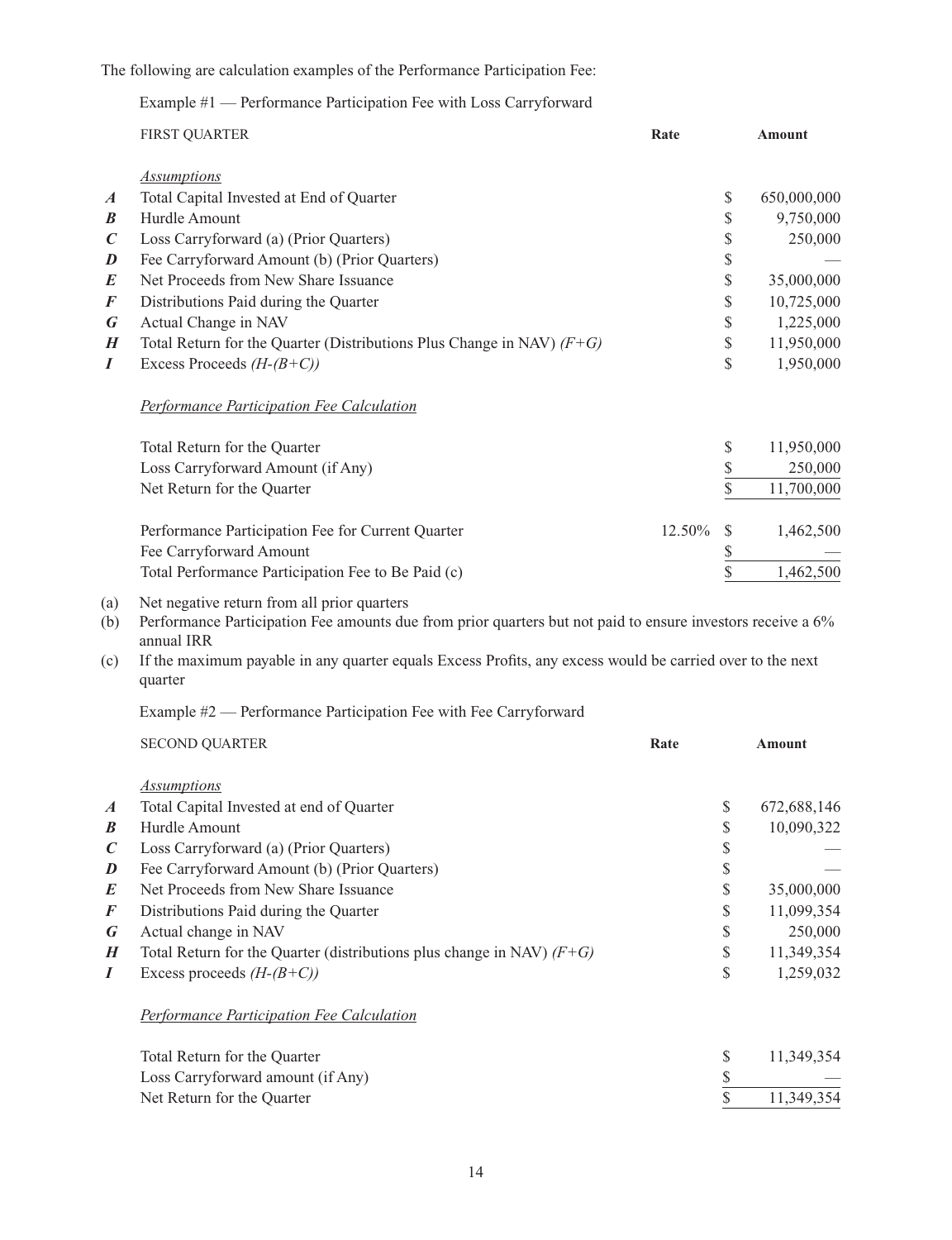| <b>SECOND QUARTER</b>                              | Rate         | Amount     |
|----------------------------------------------------|--------------|------------|
| Performance Participation Fee for Current Quarter  | $12.50\%$ \$ | 1.418.669  |
| Fee Carryforward Amount                            |              | (159, 637) |
| Total Performance Participation Fee to be Paid (c) |              | 1.259.032  |

- (a) Net negative return from all prior quarters
- (b) Performance Participation Fee amounts due from prior quarters but not paid to ensure investors receive a 6% annual IRR
- (c) If the maximum payable in any quarter equals Excess Profits, any excess would be carried over to the next quarter

Example #3 — Performance Participation Fee with Fee Carryforward Utilized

|                  | THIRD QUARTER                                                           | Rate   |               | <b>Amount</b> |
|------------------|-------------------------------------------------------------------------|--------|---------------|---------------|
|                  | <b>Assumptions</b>                                                      |        |               |               |
| $\boldsymbol{A}$ | Total Capital Invested at End of Quarter                                |        | \$            | 696,782,208   |
| B                | Hurdle Amount                                                           |        | \$            | 10,451,733    |
| $\mathcal C$     | Loss Carryforward (a) (Prior Quarters)                                  |        | \$            |               |
| D                | Fee Carryforward Amount (b) (Prior Quarters)                            |        | \$            | 159,637       |
| E                | Net Proceeds from New Share Issuance                                    |        | \$            | 35,000,000    |
| F                | Distributions Paid during the Quarter                                   |        | \$            | 11,496,906    |
| G                | Actual Change in NAV                                                    |        | \$            | 1,850,000     |
| H                | Total Return for the Quarter (Distributions Plus Change in NAV) $(F+G)$ |        | \$            | 13,346,906    |
| I                | Excess Proceeds $(H-(B+C))$                                             |        | \$            | 2,895,173     |
|                  | <b>Performance Participation Fee Calculation</b>                        |        |               |               |
|                  | Total Return for the Quarter                                            |        | \$            | 13,346,906    |
|                  | Loss Carryforward amount (if Any)                                       |        | \$            |               |
|                  | Net Return for the Quarter                                              |        | \$            | 13,346,906    |
|                  | Performance Participation Fee for Current Quarter                       | 12.50% | <sup>\$</sup> | 1,668,363     |
|                  | Fee Carryforward Amount                                                 |        |               | 159,637       |
|                  | Total Performance Participation Fee to Be Paid (c)                      |        |               | 1,828,000     |

- (a) Net negative return from all prior quarters
- (b) Performance Participation Fee amounts due from prior quarters but not paid to ensure investors receive a 6% annual IRR
- (c) If the maximum payable in any quarter equals Excess Profits, any excess would be carried over to the next quarter

The returns shown are for illustrative purposes only. There is no guarantee that positive returns will be realized, and actual returns may vary from those shown in the examples above.

Pursuant to the LLC's Third Amended and Restated Limited Liability Company Agreement ("3rd LLC Agreement"), which was effective through the quarter ending March 31, 2020, the incentive allocation and distribution, or incentive distribution, was composed of three parts, as follows: The first part, the income incentive distribution, is calculated and payable quarterly in arrears based on our pre-incentive distribution net investment income for the immediately preceding fiscal quarter. For this purpose, pre-incentive distribution net investment income means (1) interest income; (2) dividend income from equity investments (but excluding that portion of distributions that are treated as a return of capital); and (3) any other income (including any other fees, such as commitment, origination, structuring, diligence and consulting fees, or other fees that we receive, but excluding any fees for providing managerial assistance)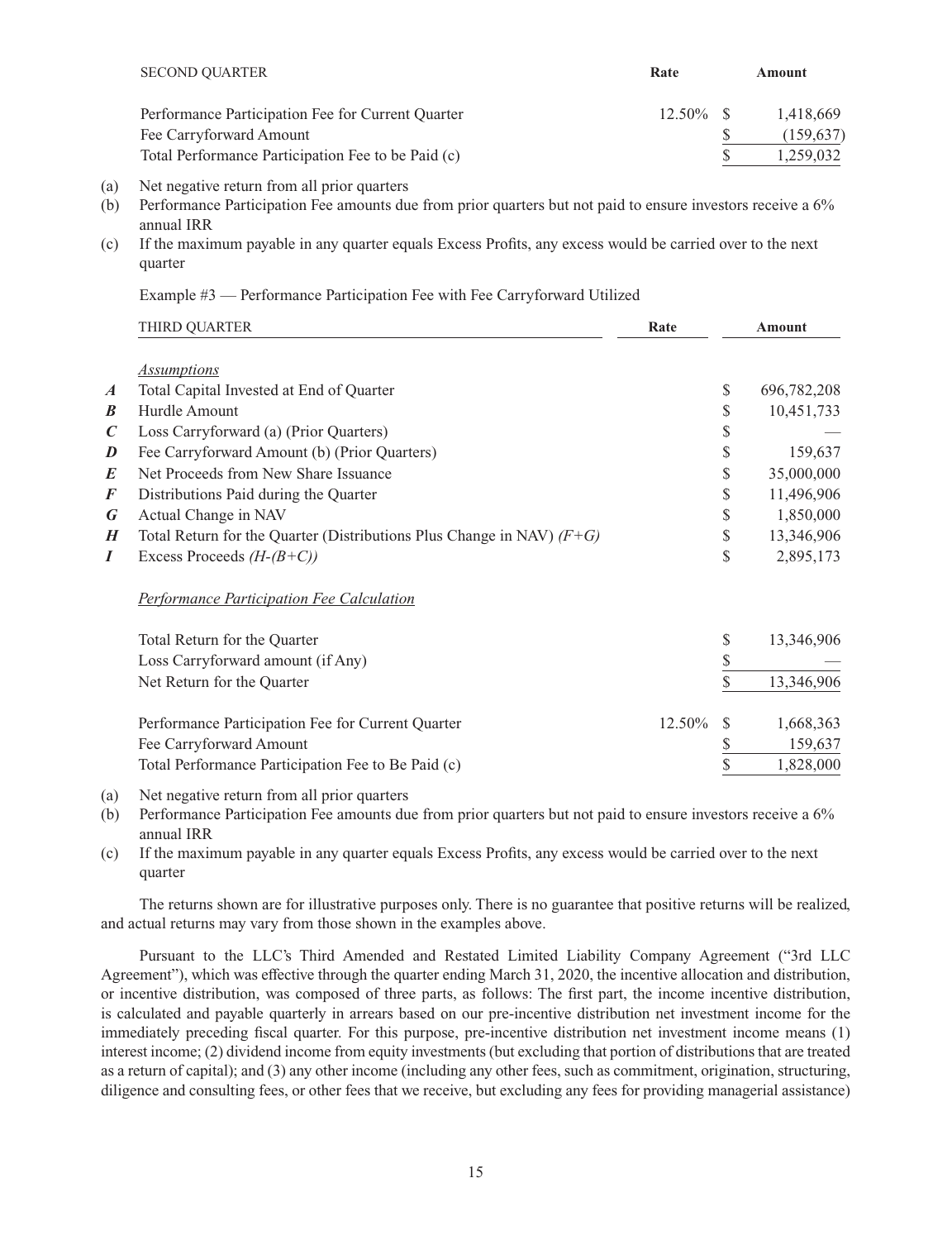accrued during the fiscal quarter, minus our operating expenses for the fiscal quarter (including the base management fee, expenses payable under the administration agreement with our Administrator, and any interest expense and distributions paid on any issued and outstanding indebtedness and preferred units of limited liability company interest, but excluding the incentive distribution). Pre-incentive distribution net investment income includes, in the case of investments with a deferred interest feature (such as original issue discount, debt instruments with pay-in-kind interest and zero-coupon securities), accrued income that we have not yet received in cash. If interest income is accrued but never paid, our Board of Directors would decide to write off the accrual in the fiscal quarter when the accrual is determined to be uncollectible in accordance with U.S. generally accepted accounting principles. The write-off would cause a decrease in interest income for the fiscal quarter equal to the amount of the prior accrual. Pre-incentive distribution net investment income does not include any realized capital gains, realized capital losses, unrealized capital appreciation or depreciation or any accrued income taxes and other taxes including, but not limited to, franchise, property and sales taxes. Pre-incentive distribution net investment income, expressed as a rate of return on the value of our average adjusted capital at the end of the fiscal quarter, will be compared to a "hurdle rate" of 1.75% per fiscal quarter (7.00% annualized). Our net investment income used to calculate this part of the incentive distribution is also included in the amount of our gross assets used to calculate the 2.00% annualized base management fee.

Under the 3rd LLC Agreement, which was effective through the quarter ending March 31, 2020, the Special Unitholder was entitled to receive an incentive distribution with respect to our pre-incentive distribution net investment income in each fiscal quarter, as follows:

- no incentive distribution in any fiscal quarter in which our pre-incentive distribution net investment income did not exceed the "hurdle rate" of 1.75%;
- 100% of our pre-incentive distribution net investment income with respect to that portion of such pre-incentive distribution net investment income, if any, that exceeded the hurdle but was less than 2.1875% in any fiscal quarter (8.75% annualized with a 7% annualized hurdle rate). We refer to this portion of our pre-incentive distribution net investment income (which exceeds the hurdle but is less than 2.1875%) as the "catch-up." The "catch-up" was meant to provide the Special Unitholder with 20% of our pre-incentive distribution net investment income as if a hurdle did not apply if this net investment income exceeded 2.1875% in any fiscal quarter; and
- 20% of the amount of our pre-incentive distribution net investment income, if any, that exceeded 2.1875% in any fiscal quarter (8.75% annualized with a 7% annualized hurdle rate) was distributed to the Special Unitholder (once the hurdle was reached and the catch-up was achieved, 20% of all pre-incentive distribution investment income thereafter was allocated to the Special Unitholder).

The second part of the incentive distribution under the 3rd LLC Agreement, the capital gains incentive distribution, was determined and payable in arrears as of the end of each fiscal quarter (or upon termination of the advisory agreement, as of the termination date) and was equal to 20.0% of our realized capital gains, if any, on a cumulative basis from inception through the end of each fiscal quarter, computed net of all realized capital losses and unrealized capital depreciation on a cumulative basis, less the aggregate amount of any previously paid capital gains incentive distributions. For purposes of calculating the foregoing: (1) the calculation of the incentive distribution included any capital gains that resulted from cash distributions that were treated as a return of capital; (2) any such return of capital was treated as a decrease in our cost basis of an investment; and (3) all quarterly valuations were determined by us in accordance with our valuation procedures. In determining the capital gains incentive distribution to which the Special Unitholder was entitled, we calculated the aggregate realized capital gains, aggregate realized capital losses and aggregate unrealized capital depreciation, as applicable, with respect to each of our assets. For this purpose, aggregate realized capital gains, if any, were equal to the sum of the differences between the net sales price of each investment, when sold or otherwise disposed, and the aggregate cost basis of such investment reduced by cash distributions that are treated as returns of capital. Aggregate realized capital losses were equal to the sum of the amounts by which the net sales price of each investment, when sold or otherwise disposed, is less than the aggregate cost basis of such investment reduced by cash distributions that are treated as returns of capital. Aggregate unrealized capital depreciation equaled the sum of the difference, if negative, between the valuation of each investment as of the applicable date and the aggregate cost basis of such investment reduced by cash distributions that are treated as returns of capital. At the end of the applicable period, the amount of capital gains that serves as the basis for our calculation of the capital gains incentive distribution equaled the aggregate realized capital gains, excluding any accrued income taxes and other taxes including, but not limited to, franchise, property, and sales taxes associated with the sale or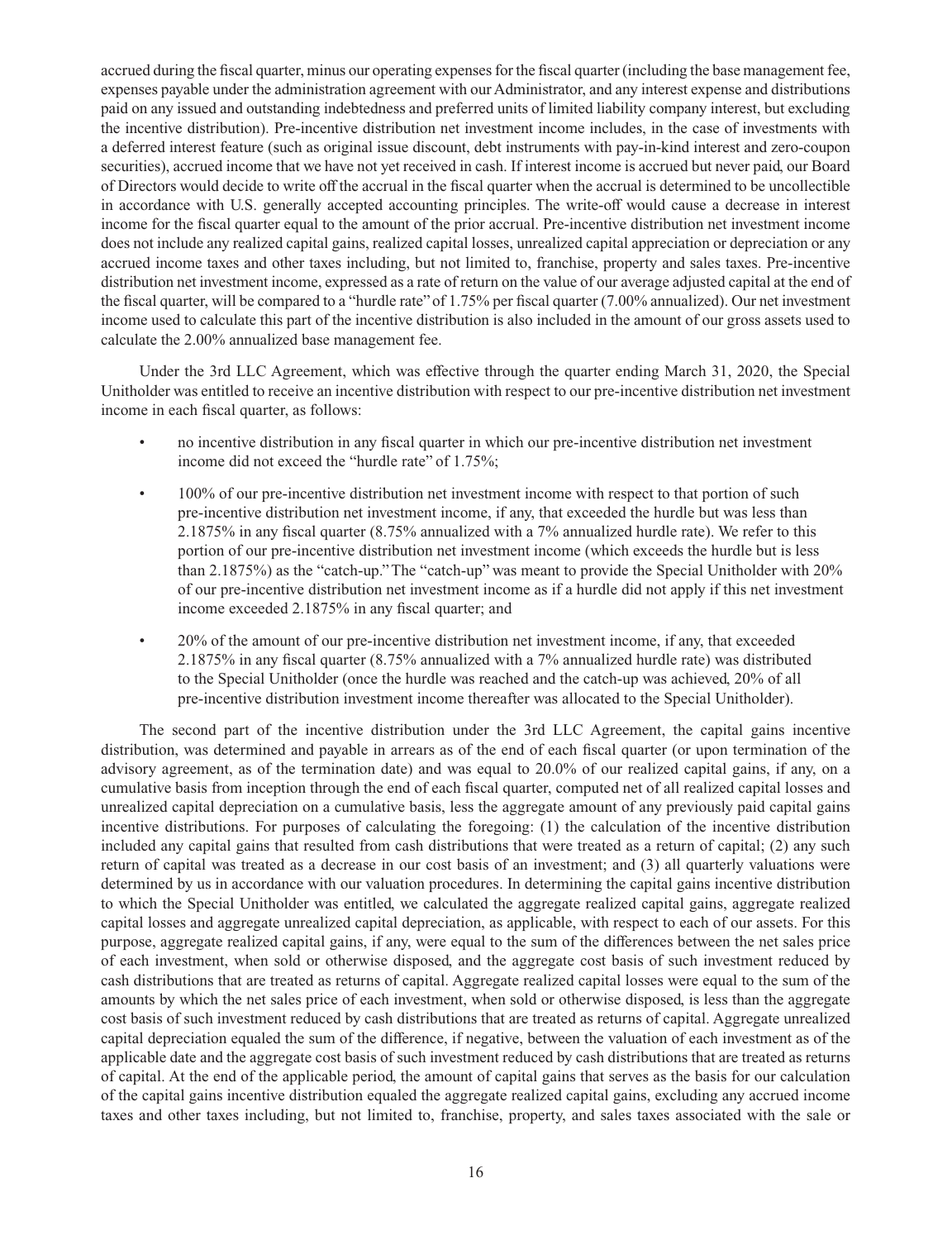disposal of the asset, less aggregate realized capital losses and less aggregate unrealized capital depreciation with respect to our assets. If this number is positive at the end of such period, then the capital gains incentive distribution for such period would equal 20% of such amount, less the aggregate amount of any capital gains incentive distributions paid in all prior periods.

GCM may elect to defer or waive all or a portion of the fees that would otherwise be paid to it in its sole discretion. Any portion of a deferred fee not taken as to any period will be deferred without interest and may be taken in any other period prior to the occurrence of a liquidity event as GCM may determine in its sole discretion.

# *Payment of Our Expenses*

Our primary operating expenses are the payment of advisory fees and other expenses under the advisory agreement, and other expenses necessary for our operations. Our advisory fee compensates GCM for its work in identifying, evaluating, negotiating, executing and monitoring our investments. We also pay fees and expenses on a direct cost basis to Greenbacker Administration or others engaged by Greenbacker Administration for the administrative services they provide directly or indirectly under the administration agreement.

We will bear all other expenses of our operations and transactions, including (without limitation) fees and expenses relating to:

- corporate and organizational expenses relating to offerings of our shares, subject to limitations included in the advisory agreement;
- the cost of effectuating sales and repurchase of units;
- the cost of calculating our net asset value, including the related fees and cost of retaining third-party valuation services;
- investment advisory fees;
- fees payable to third parties relating to, or associated with, our financial and legal affairs, making investments, and valuing investments, including fees and expenses associated with performing due diligence reviews of prospective investments and sub-advisors;
- certain transfer agent and custodial fees and expenses;
- Federal, state and local taxes and registration fees;
- costs of board meetings, unitholders' reports and notices, proxy statements and directors' fees and expenses;
- fidelity bond insurance, directors and officers/errors and omissions liability insurance and other insurance premiums;
- direct costs, including those relating to the printing of unitholder reports and advertising or sales materials, mailing, telephone and staff;
- fees and expenses associated with independent audits and outside legal costs, including compliance with the Sarbanes-Oxley Act of 2002 and applicable federal and state securities laws;
- costs associated with our reporting and compliance obligations under applicable federal and state securities laws;
- brokerage commissions, origination fees and any investment banking fees related to our investments;
- all other expenses incurred by GCM in performing its obligations subject to the limitations included in the advisory agreement; and
- all other expenses incurred by either the Administrator, its delegates or us in connection with administering our business, including payments for the administrative services the Administrator provides under the administration agreement that will be based upon our allocable portion (subject to the review and approval of our Board of Directors) of the Administrator's overhead and other expenses.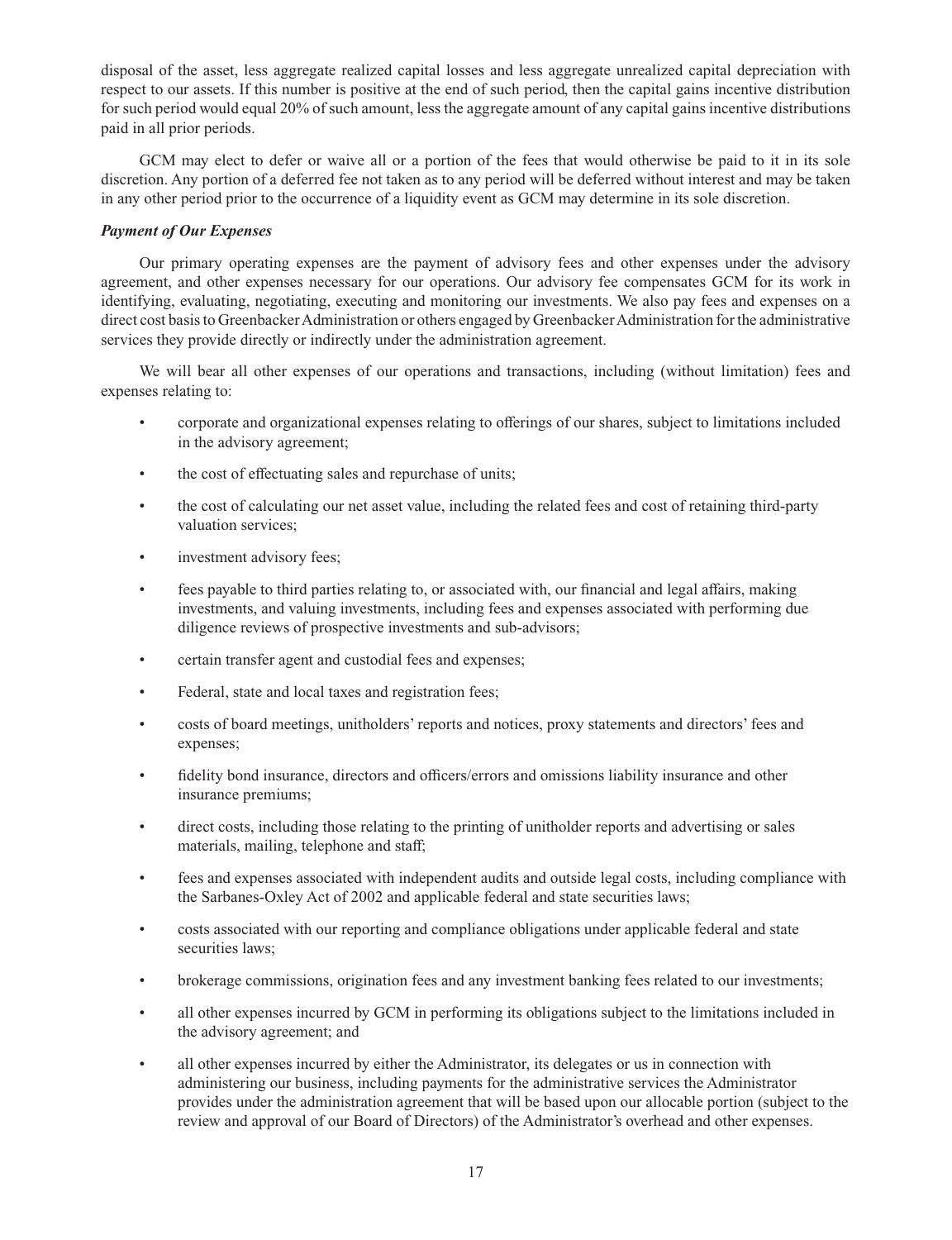#### *Organization and Offering Expenses*

We reimbursed our Advisor and its affiliates for organization and offering expenses it incurred on our behalf under the terminated public offering of shares, but only to the extent that the reimbursement would not cause the selling commissions, including trail fees, the dealer manager fee and the other organization and offering expenses borne by us to exceed 15.0% of gross offering proceeds as of the date of the reimbursement. Commencing in the fourth quarter of 2020, certain offering costs incurred by our Advisor under the private offering of Class P-A, P-S, P-T and P-D shares will be reimbursed up to an amount no greater than 0.50% (50 basis points) of the total offering proceeds of these share classes. The organization and offering expenses included all expenses reimbursed under both the public and private offering of shares, including all expenses (other than selling commissions and the dealer manager fee) paid by us relating to the offering, including but not limited to:

- our legal, accounting, printing, mailing and filing fees;
- reimbursement of bona fide due diligence expenses of broker-dealers;
- reimbursement of our Advisor for costs relating to preparing sales materials, the cost of bona fide training and education meetings held by us (primarily the travel, meal and lodging costs of registered representatives of broker-dealers), attendance and sponsorship fees and cost reimbursement for employees of our affiliates to attend retail seminars conducted by broker-dealers;
- reimbursement to our managing broker dealer, through our Advisor, for sales commissions earned and paid to registered representatives related to the offering of our shares as well as bona fide travel and entertainment expenses; and
- reimbursement to participating broker-dealers for technology costs associated with the offering, costs and expenses related to such technology costs, and costs and expenses associated with the facilitation of the marketing of shares and the ownership of shares by such broker-dealers' customers, which will be included in underwriting compensation.

Organization and offering costs were calculated and borne by the Company with respect to each public offering pursuant to a separate Registration Statement. For the offering pursuant to the Registration Statement on Form S-1 (File No. 333-178786-01), which was declared effective on August 7, 2013 and was terminated on February 7, 2017, total organization and offering costs borne by the Company were approximately \$7,556,000, or 4.8% of gross offering proceeds. For the offering pursuant to the Registration Statement on Form S-1 (File No. 333-211571), which commenced on February 8, 2017 and which primary offering terminated as of March 29, 2019, total organization and offering costs borne by the Company were approximately \$2,266,000. As of December 31, 2021, total organization and offering costs incurred by the Company for the private offering of Class P-A, P-S, P-T and P-D shares pursuant to our private placement memorandum, which commenced in October 2020, were \$607,610. As of December 31, 2020, total organization and offering costs incurred by the Company for the private offering of Class P-A, P-S, P-T and P-D shares pursuant to our private placement memorandum, which commenced in October 2020, were \$1,751.

#### *Other Operating Expenses*

We will reimburse the expenses incurred by GCM, Greenbacker Administration or their affiliates relating to their provision of services to us, including the investigation and monitoring of our investments, oversight of third-party service providers including accounting and administration entities, accounting services for any of our investments and any costs incurred in connection with GCM's valuation methodologies or the effectuating of sales and repurchases of our shares and other securities. We will not reimburse our Advisor, Greenbacker Administration or their affiliates for (i) rent or depreciation, utilities, capital equipment and other administrative items; (ii) salaries, fringe benefits and other comparable items incurred or allocated to any controlling person of GCM; (iii) the salaries and benefits paid to any executive officer or board member of GCM; or (iv) any services for which GCM receives a separate fee.

#### *Indemnification*

The advisory agreement provides that, absent willful misfeasance, bad faith or negligence in the performance of its duties or by reason of the reckless disregard of its duties and obligations, GCM and its officers, managers, partners, agents, employees, controlling persons, members and any other person or entity affiliated with it are entitled to indemnification from us for any damages, liabilities, costs and expenses (including reasonable attorneys' fees and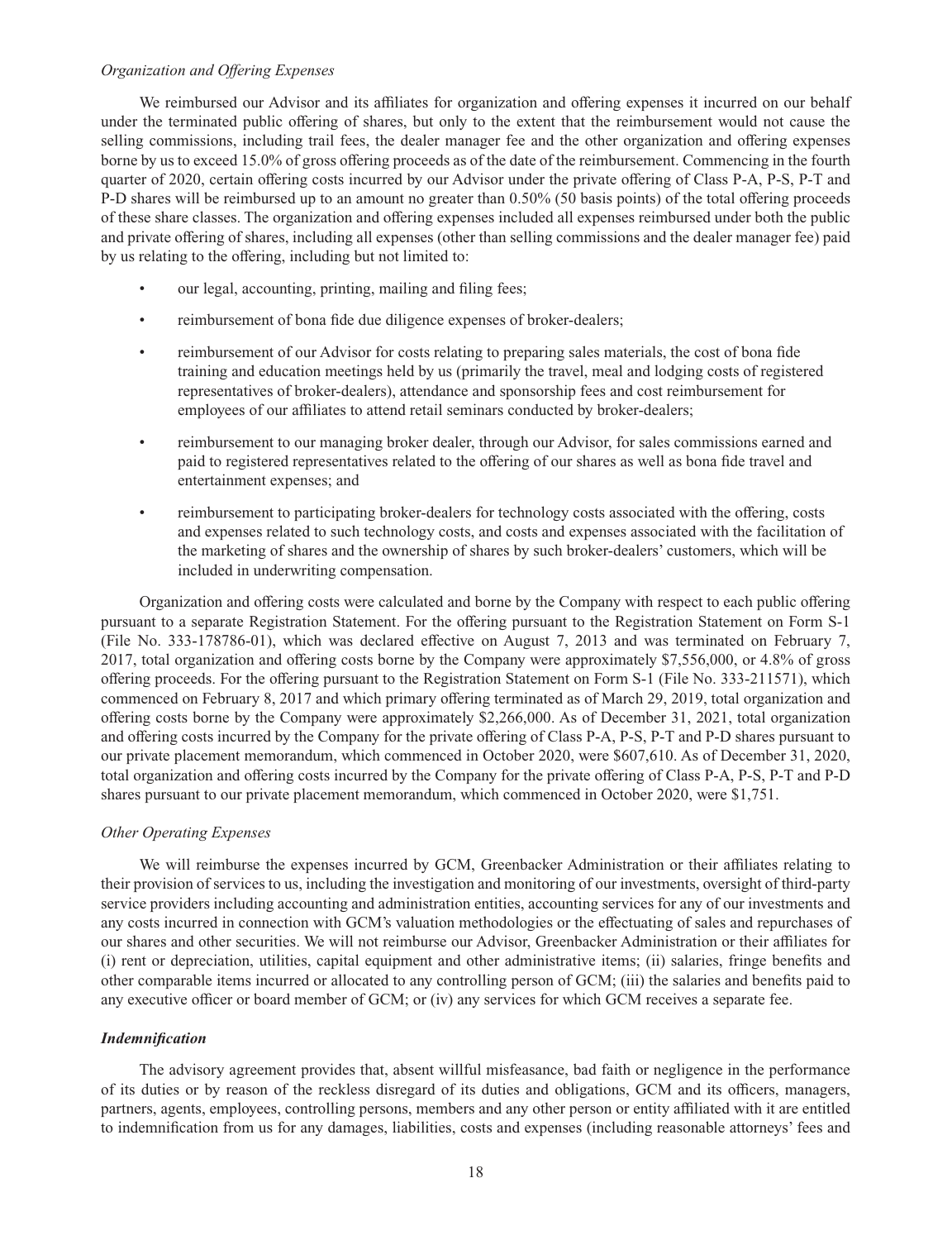amounts reasonably paid in settlement) arising from the rendering of GCM's services under the advisory agreement or otherwise as Advisor of the Company. Notwithstanding the above, our Operating Agreement provides that we shall not hold harmless our Advisor or any of its affiliates for any loss or liability suffered by us unless all of the following conditions are met:

- the party seeking exculpation or indemnification has determined in good faith that the course of action leading to the loss or liability was in our best interests;
- the party seeking exculpation or indemnification was acting on our behalf or providing services to us;
- the loss or liability was not the result of negligence or misconduct; and
- the indemnification is recoverable only out of net assets and not from our members.

## **Organization of GCM**

GCM is a Delaware limited liability company. The principal executive offices of GCM are located at 30 Danforth Street, Suite 206, Portland, Maine 04101.

### **Valuation Process and Determination of Net Asset Value**

### *Relevance of Our Net Asset Value*

Our net asset value is calculated and published on a quarterly basis. For most of our current investments, market quotations are not available and are valued at fair value as determined in good faith by our Advisor and reviewed by an independent valuation firm, currently Alvarez & Marsal Valuation Services, LLC, subject to the review and approval of the Board of Directors.

Our net asset value will:

- be disclosed in our quarterly and annual consolidated financial statements;
- be an input in the computation of fees earned by our Advisor and the Special Unitholder whose fees and distributions are linked, directly or indirectly, in whole or in part to the value of our net assets;
- be an input in the computation of our Monthly Share Value, as discussed further in the "Net Asset Value and Monthly Share Value Determinations in Connection with Our Offerings" section below; and
- be evaluated alongside the net proceeds per share to us from the current offering to ensure that the net offering price per share is not above or below our Monthly Share Value per share, which is based upon net asset value.

# *Determination of Our Net Asset Value*

We calculate our net asset value per share by subtracting all liabilities from the total carrying amount of our assets, which includes the fair value of our investments, and dividing the result by the total number of outstanding shares on the date of valuation. For the purposes of calculating net asset value, we expect to carry all liabilities at cost.

We have adopted Accounting Standards Codification Topic 820, Fair Value Measurement ("ASC Topic 820"), which defines fair value, establishes a framework for measuring fair value in accordance with generally accepted accounting principles, and expands disclosures about fair value measurements.

ASC Topic 820 defines fair value as "the price that would be received to sell an asset or paid to transfer a liability in an orderly transaction between market participants at the measurement date" other than a forced sale or liquidation. The transaction to sell the asset or transfer the liability is a hypothetical transaction at the measurement date, considered from the perspective of a market participant that holds the asset or owes the liability. ASC Topic 820 provides a consistent definition of fair value that focuses on exit price and prioritizes, within a measurement of fair value, the use of market-based inputs over entity-specific inputs. In addition, ASC Topic 820 provides a framework for measuring fair value and establishes a three-level hierarchy for fair value measurements based upon the transparency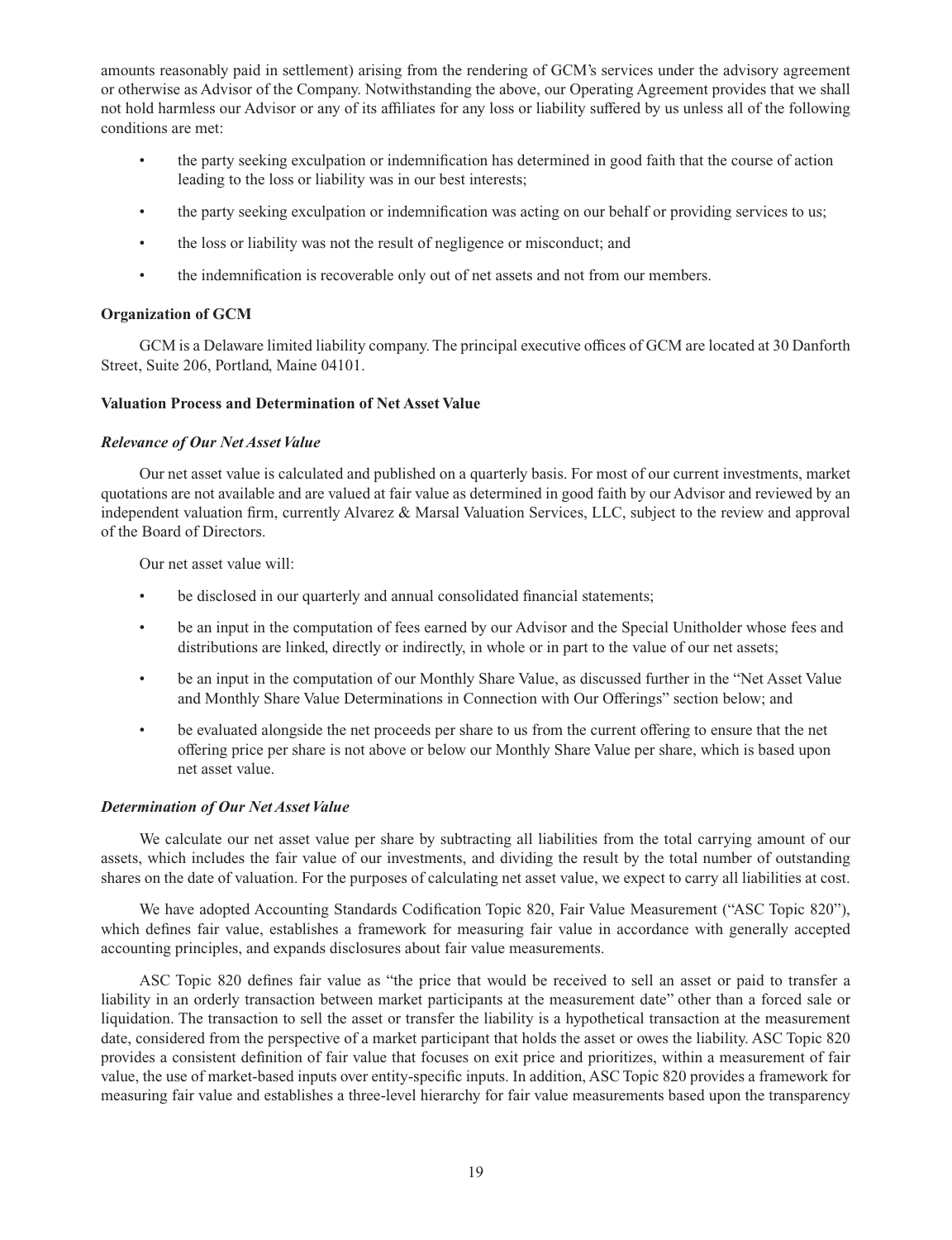of inputs to the valuation of an asset or liability as of the measurement date. The three levels of valuation hierarchy established by ASC Topic 820 are defined as follows:

- Level 1: Unadjusted quoted prices for identical assets or liabilities in active markets.
- Level 2: Other significant observable inputs that are sourced either directly or indirectly from publications or pricing services, including dealer or broker markets, for identical or comparable assets or liabilities. Generally, these inputs should be widely accepted and public, non-proprietary and sourced from an independent third party.
- Level 3: Inputs derived from a significant amount of unobservable market data and derived primarily through the use of internal valuation methodologies.

In all cases, the level in the fair value hierarchy within which the fair value measurement in its entirety falls will be determined based on the lowest level of input that is significant to the fair value measurement. Our assessment of the significance of a particular input to the fair value measurement in its entirety requires judgment and considers factors specific to each investment.

Our Board of Directors will have the ability to review our Advisor's valuation methodologies each quarter regarding GCM's presentation of its valuation recommendations to the Audit Committee. If during the period between quarterly Board of Directors' meetings, GCM determines that significant changes have occurred since the prior meeting of the Board of Directors at which it presented its recommendations on the valuation methodology, then GCM will also prepare and present recommendations to the Audit Committee of the Board of Directors of its proposed changes to the current valuation methodology. Any such changes to our valuation methodologies will require the approval of our Board of Directors, including a majority of our independent directors. We will disclose any material change in our valuation methodologies or any material change in our investment criteria or strategies that would constitute a fundamental change in a registration statement amendment prior to its implementation.

Our Board of Directors has approved the selection of an independent valuation firm to review our Advisor's valuation methodology and to work with our Advisor and officers to provide additional inputs for consideration by our Audit Committee and to work directly with our full Board of Directors, at the Board of Directors' request, with respect to the fair value of investments. Generally, one quarter of our investments are reviewed by an independent valuation firm each quarter, on a rotating quarterly basis. Accordingly, each such investment would be evaluated by an independent valuation firm at least once per year.

The determination of the fair value of our investments requires judgment, especially with respect to investments for which market quotations are not available. For most of our investments, market quotations will not be available. Due to the inherent uncertainty of determining the fair value of investments that do not have a readily available market value, the fair value of the investments may differ significantly from the values that would have been used had a readily available market value existed for such investments, and the differences could be material. Because the calculation of our net asset value is based, in part, on the fair value of our investments as determined by our Advisor, who is affiliated with us, our calculation of net asset value is to a degree, subjective and could be adversely affected if the determinations regarding the fair value of our investments were materially higher than the values that we ultimately realize upon the disposal of such investments.

#### *Net Asset Value and Monthly Share Value Determinations in Connection with Our Offerings*

Since commencing operations on April 25, 2014, the Company has sold shares on a continuous basis at offering prices that were based upon NAV (through September 30, 2020) and a Monthly Share Value, effective October 1, 2020.

As described above, we determine our NAV for presentation in our financial statements. In addition, we have adopted a model, as explained below, that adjusts the value of our assets and liabilities from GAAP-based fair value to a Monthly Share Value ("Monthly Share Value") for the purpose of establishing a purchase and repurchase price for our shares.

We calculate our Monthly Share Value per share in accordance with the valuation guidelines that have been approved by our Board of Directors. As a general rule we will continue to monitor the valuation of the Company's entire investment portfolio on a daily basis and make adjustments to the offering price as necessary as soon as is practical thereafter to reflect any changes in market conditions that materially impact the value of our net assets. On the last business day of every month following the valuation date, the GCM Investment Committee will meet to consider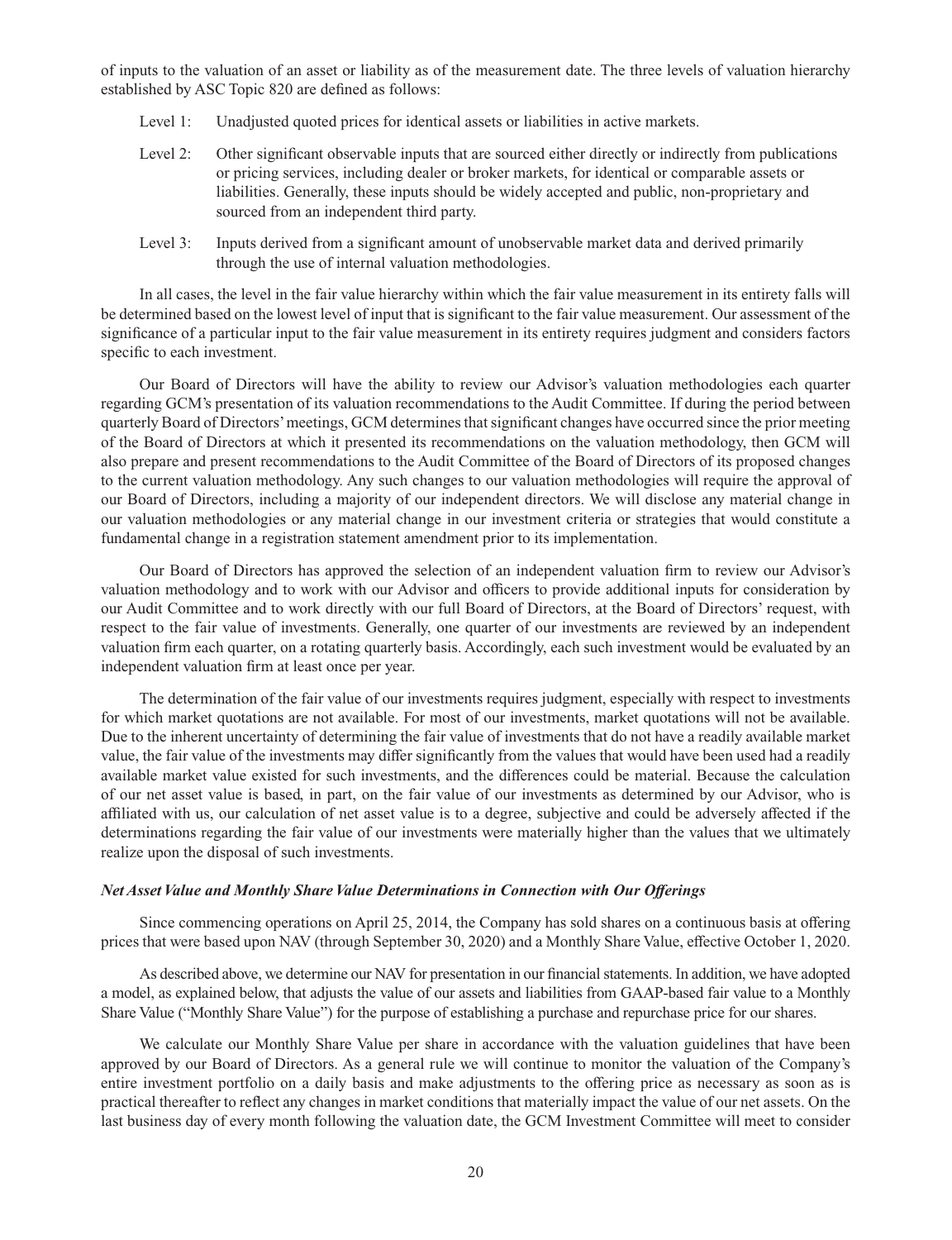the appropriateness of the Monthly Share Value. As part of that consideration, it will consider the current market values of our liquid and illiquid investment portfolios. The GCM Investment Committee will then set new offering prices based upon the Monthly Share Value, taking into account any movements in the valuation of our liquid portfolio and any material changes in the valuation of our illiquid portfolio due to changed market conditions. The new offering prices will be announced following that determination and take effect on the first business day of the following month.

Monthly Share Value is the basis for (1) determining the offering price for each class of our shares and the price per share that is paid to shareholder participants in our share repurchase program; and (2) the value of an investment in our shares, as shown on each shareholder's periodic customer account statement. The Monthly Share Value for each class of shares is evaluated alongside the net proceeds per share to us from this offering to ensure that the net offering price per share was not above or below our Monthly Share Value per share. While we believe our Monthly Share Value calculation methodologies are consistent with standard industry practices, there is no rule or regulation that requires we calculate Monthly Share Value in a certain way. Monthly Share Value should not be considered equivalent to members' equity or any other GAAP measure.

Our Monthly Share Value per share does not represent the amount of our assets less our liabilities in accordance with GAAP. We do not represent, warrant or guarantee that:

- a shareholder would be able to realize the Monthly Share Value per share for the class of shares a shareholder owns if the shareholder attempts to sell its shares;
- a shareholder would ultimately realize distributions per share equal to the Monthly Share Value per share for the class of shares it owns upon liquidation of our assets and settlement of our liabilities or upon a sale of our Company;
- shares of our limited liability company interests would trade at their Monthly Share Value per share on a national securities exchange;
- a third-party would offer the Monthly Share Value per share for each class of shares in an arm's-length transaction to purchase all or substantially all of our shares; or
- the Monthly Share Value per share would equate to a market price of an open-ended renewable energy fund.

The following details the adjustments to reconcile members' equity under GAAP to our Monthly Share Value:

- The accrued shareholder servicing fee represents the accrual for the full cost of the shareholder servicing fee for Class P-S and Class P-T shares. Under GAAP, we accrued the full cost of the shareholder servicing fee payable over the life of each share (assuming such share remains outstanding the length of time required to pay the maximum shareholder servicing fee) as an offering cost at the time we sold the Class P-S and Class P-T shares. For purposes of our Monthly Share Value, we recognize the shareholder servicing fee as a reduction of Monthly Share Value on a monthly basis as such fee is paid.
- The Advisor will advance certain organizational and offering expenses on our behalf through December 31, 2022. Under GAAP, organization costs are expensed as incurred and offering costs are charged to equity as such amounts are incurred. For Monthly Share Value, such costs will be recognized as a reduction to Monthly Share Value as they are charged to equity ratably over 60 months.

The Company's shares had been offered at the following prices, based on the then current net asset value determination through the period ending September 2020. Commencing as of October 1, 2020, the offering prices were determined monthly, as opposed to quarterly, and were based upon the Monthly Share Value determination.

| Period       |                      |          | <b>Class</b> |                    |              |                      |  |       |    |      |     |       |     |  |  |
|--------------|----------------------|----------|--------------|--------------------|--------------|----------------------|--|-------|----|------|-----|-------|-----|--|--|
| From         | Tо                   |          |              |                    |              |                      |  | $P-A$ |    | P-I  | P-S | $P-T$ | P-D |  |  |
| $25$ -Apr-14 | $4-Nov-15$           | \$10.00  | -S           | 9.58 \$ 9.19       |              |                      |  | N/A   |    | N/A  | N/A | N/A   | N/A |  |  |
| $5-Nov-15$   | $4$ -Feb-16          | \$10.02  | - S          | 9.60               | <sup>S</sup> | 9.21                 |  | N/A   |    | N/A  | N/A | N/A   | N/A |  |  |
| $5$ -Feb-16  | 5-May-16 $$10.05$ \$ |          |              | $9.62 \quad $9.23$ |              |                      |  | N/A   |    | N/A  | N/A | N/A   | N/A |  |  |
| $6$ -May-16  | 3-Aug-16 $$10.07$ \$ |          |              |                    |              | 9.64 \$ 9.25 \$ 9.59 |  |       | S. | 8.81 | N/A | N/A   | N/A |  |  |
| $4$ -Aug-16  | $6-Nov-16$           | \$ 10.23 | -S           | 9.79               | - S          | 9.39 S               |  | 9.79  | S. | 8.95 | N/A | N/A   | N/A |  |  |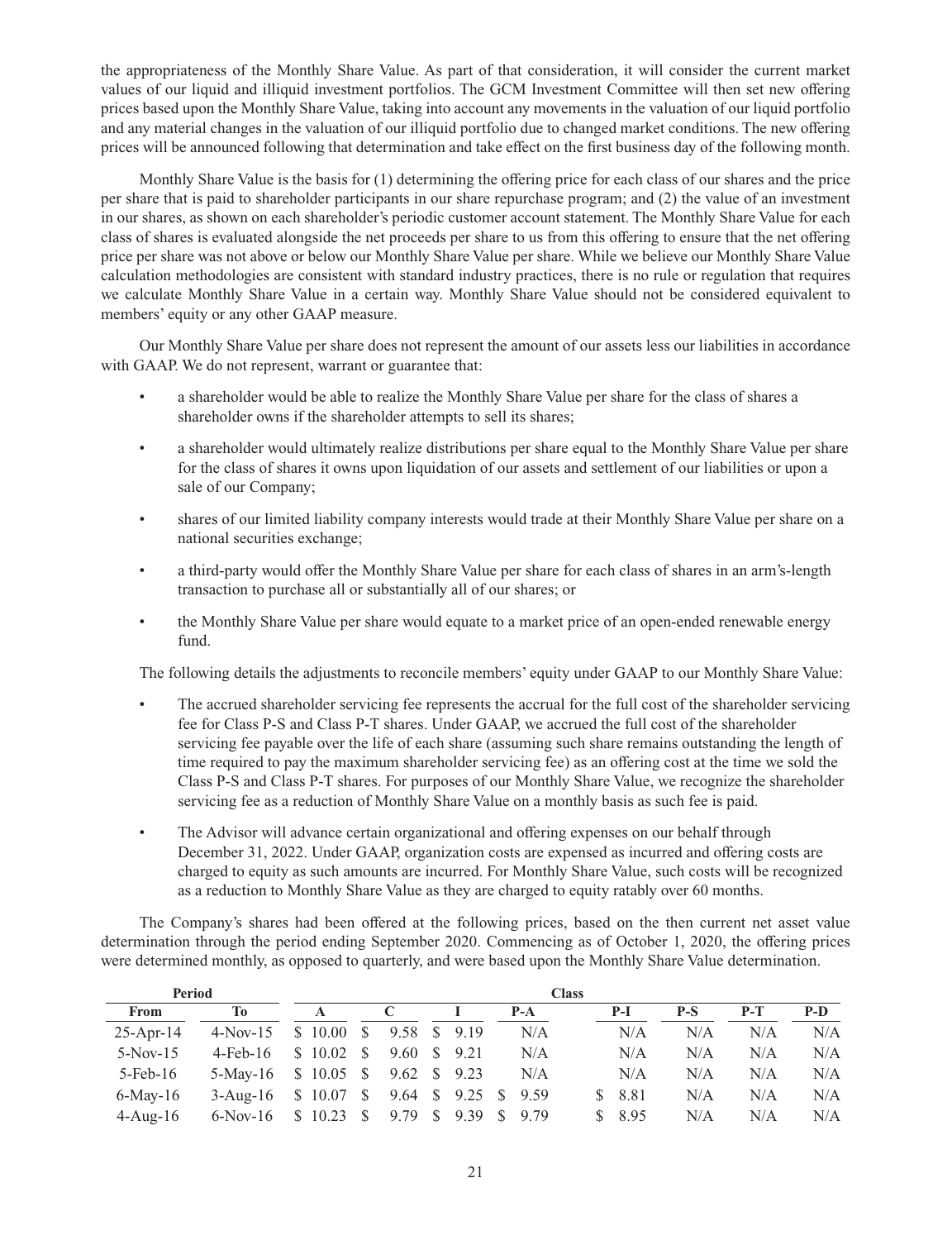| Period       |                |              |             |              |             |              |           |              | <b>Class</b> |    |    |       |              |           |            |               |       |
|--------------|----------------|--------------|-------------|--------------|-------------|--------------|-----------|--------------|--------------|----|----|-------|--------------|-----------|------------|---------------|-------|
| From         | T <sub>0</sub> |              | $\mathbf A$ |              | $\mathbf C$ |              | I         |              | $P-A$        |    |    | $P-I$ |              | $P-S$     | $P-T$      |               | $P-D$ |
| $7-Nov-16$   | 7-Feb-17       | $\mathbb{S}$ | 10.28       | $\mathbb{S}$ | 9.58        | $\mathbb{S}$ | 9.45      | $\mathbb{S}$ | 9.78         |    | \$ | 8.83  |              | N/A       | N/A        |               | N/A   |
| 8-Feb-17     | 4-May-17       | \$           | 10.22       | \$           | 9.53        | \$           | 9.39      | $\mathbb{S}$ | 9.70         |    | \$ | 8.76  |              | N/A       | N/A        |               | N/A   |
| 5-May-17     | 17-May-17      | S            | 10.17       | \$           | 9.48        | \$           | 9.34      | \$           | 9.70         |    | \$ | 8.69  |              | $\rm N/A$ | $\rm N/A$  |               | N/A   |
| 18-May-17    | 3-Aug-17       | \$           | 9.74        | \$           | 9.07        | \$           | 8.94      | $\mathbb{S}$ | 9.70         |    | \$ | 8.69  |              | $\rm N/A$ | N/A        |               | N/A   |
| $4-Aug-17$   | $2-Nov-17$     | \$           | 9.72        | \$           | 9.08        | \$           | 8.93      |              | N/A          |    | \$ | 8.73  |              | N/A       | N/A        |               | N/A   |
| $3-Nov-17$   | 5-Feb-18       | \$           | 9.74        | \$           | 9.09        | \$           | 8.94      |              | N/A          |    | \$ | 8.75  |              | N/A       | N/A        |               | N/A   |
| 6-Feb-18     | $6$ -May-18    | \$           | 9.78        | \$           | 9.09        | \$           | 8.98      | \$           | 9.65         | *  | \$ | 8.81  |              | N/A       | N/A        |               | N/A   |
| $7-May-18$   | $2-Aug-18$     | \$           | 9.80        | \$           | 9.12        | \$           | 9.01      | \$           | 9.68         |    | \$ | 8.84  |              | $\rm N/A$ | N/A        |               | N/A   |
| $3-Aug-18$   | 31-Oct-18      | \$           | 9.83        | \$           | 9.17        | \$           | 9.03      | \$           | 9.69         |    | \$ | 8.90  |              | $\rm N/A$ | N/A        |               | N/A   |
| $1-Nov-18$   | $6$ -Feb- $19$ | \$           | 9.79        | S            | 9.15        | S            | 8.99      | $\mathbb{S}$ | 9.68         |    | \$ | 8.89  |              | N/A       | N/A        |               | N/A   |
| 7-Feb-19     | 6-May-19       | \$.          | 9.63        | \$           | 9.01        | \$           | 8.84      | $\mathbb{S}$ | 9.50         | ** | \$ | 8.76  |              | N/A       | N/A        |               | N/A   |
| 7-May-19     | $1-Aug-19$     |              | N/A         |              | N/A         |              | N/A       |              | N/A          |    | \$ | 8.76  |              | $\rm N/A$ | N/A        |               | N/A   |
| $2-Aug-19$   | 8-Nov-19       |              | N/A         |              | N/A         |              | N/A       |              | N/A          |    | \$ | 8.77  |              | $\rm N/A$ | $\rm N/A$  |               | N/A   |
| 9-Nov-19     | 19-Mar-20      |              | N/A         |              | N/A         |              | N/A       |              | N/A          |    | \$ | 8.93  |              | N/A       | N/A        |               | N/A   |
| 20-Mar-20    | 18-May-20      |              | N/A         |              | N/A         |              | N/A       |              | N/A          |    | \$ | 8.90  |              | N/A       | N/A        |               | N/A   |
| $19$ -May-20 | 20-Aug-20      |              | N/A         |              | N/A         |              | N/A       |              | N/A          |    | \$ | 8.95  |              | N/A       | N/A        |               | N/A   |
| $21-Aug-20$  | $1-Nov-20$     |              | $\rm N/A$   |              | $\rm N/A$   |              | $\rm N/A$ |              | N/A          |    | \$ | 9.02  |              | N/A       | N/A        |               | N/A   |
| $2-Nov-20$   | 31-Jan-21      |              | $\rm N/A$   |              | $\rm N/A$   |              | N/A       | \$           | 9.42         | ** | \$ | 9.02  | $\mathbb{S}$ | 9.57      | \$<br>9.60 | $\mathcal{S}$ | 9.30  |
| $1-Feb-21$   | 26-Feb-21      |              | N/A         |              | N/A         |              | N/A       | \$           | 9.38         |    | \$ | 8.96  | \$           | 9.00      | \$<br>9.53 | $\mathbb{S}$  | 9.24  |
| $1-Mar-21$   | 31-Mar-21      |              | N/A         |              | N/A         |              | N/A       | $\mathbb{S}$ | 9.44         |    | \$ | 9.02  | \$           | 9.00      | \$<br>9.53 | \$            | 9.24  |
| $1-Apr-21$   | 30-Apr-21      |              | N/A         |              | N/A         |              | N/A       | \$           | 9.47         |    | \$ | 9.02  | \$           | 9.01      | \$<br>9.53 | \$            | 9.24  |
| $3-May-21$   | 31-May-21      |              | N/A         |              | $\rm N/A$   |              | N/A       | \$           | 9.39         |    | \$ | 8.92  | \$           | 8.99      | \$<br>9.50 | \$            | 9.20  |
| $1-Jun-21$   | 30-Jun-21      |              | N/A         |              | N/A         |              | N/A       | \$           | 9.39         |    | \$ | 8.92  | \$           | 8.99      | \$<br>9.50 | \$            | 9.20  |
| $1-Jul-21$   | $1-Aug-21$     |              | N/A         |              | N/A         |              | N/A       | \$           | 9.39         |    | \$ | 8.92  | \$           | 8.99      | \$<br>9.50 | \$            | 9.20  |
| 2-Aug-21     | $31-Aug-21$    |              | N/A         |              | N/A         |              | N/A       | \$           | 9.44         |    | \$ | 8.91  | \$           | 8.97      | \$<br>9.54 | \$            | 9.19  |
| $1-Sep-21$   | $30-Sep-21$    |              | N/A         |              | N/A         |              | N/A       | S            | 9.44         |    | \$ | 8.91  | \$           | 8.97      | \$<br>9.54 | S             | 9.19  |
| $1-Oct-21$   | 31-Oct-21      |              | $\rm N/A$   |              | $\rm N/A$   |              | N/A       | \$           | 9.44         |    | \$ | 8.91  | \$           | 8.97      | \$<br>9.54 | \$            | 9.19  |
| $1-Nov-21$   | 30-Nov-21      |              | N/A         |              | $\rm N/A$   |              | N/A       | $\mathbb{S}$ | 9.33         |    | \$ | 8.80  | \$           | 8.85      | \$<br>9.41 | \$            | 9.09  |
| $1-Dec-21$   | 31-Dec-21      |              | N/A         |              | N/A         |              | N/A       | \$           | 9.33         |    | \$ | 8.80  | \$           | 8.85      | \$<br>9.41 | \$            | 9.09  |
| $3-Jan-22$   | $31-Jan-22$    |              | N/A         |              | N/A         |              | N/A       | \$           | 9.33         |    | \$ | 8.80  | S            | 8.85      | \$<br>9.41 | \$            | 9.09  |
| $1$ -Feb-22  | 28-Feb-22      |              | N/A         |              | N/A         |              | N/A       | S            | 9.32         |    | S  | 8.80  | \$           | 8.86      | \$<br>9.40 | \$.           | 9.07  |
| 1-Mar-22     |                |              | N/A         |              | N/A         |              | N/A       | \$           | 9.32         |    | \$ | 8.80  | \$           | 8.86      | \$<br>9.40 | \$            | 9.07  |

Effective April 16, 2018

Ceased February 8, 2019 and recommenced as of November 2, 2020

Our Advisor, in conjunction with an independent valuation firm, subject to the review and approval of the Board of Directors, determines our net asset value for each class of our shares at each quarter end. The determination of Monthly Share Value, which is approved by the Board of Directors, is based upon the most recently determined quarterly net asset value, with necessary consideration to subsequent events or circumstances that could have a material impact on net asset value. To the extent that our Monthly Share Value per share on the most recent valuation date increases above or decreases below our net proceeds per share as stated in this annual report, the Company will adjust the offering prices of all classes of shares. The adjustments to the per share offering prices will ensure that after the effective date of the new offering prices, the offering prices per share, after deduction of selling commissions, dealer manager fees and organization and offering expenses, are not above or below our Monthly Share Value per share as of such valuation date.

The purchase price per share to be paid by each investor will be equal to the price that is in effect on the date such investor submitted his or her completed subscription agreement to our transfer agent.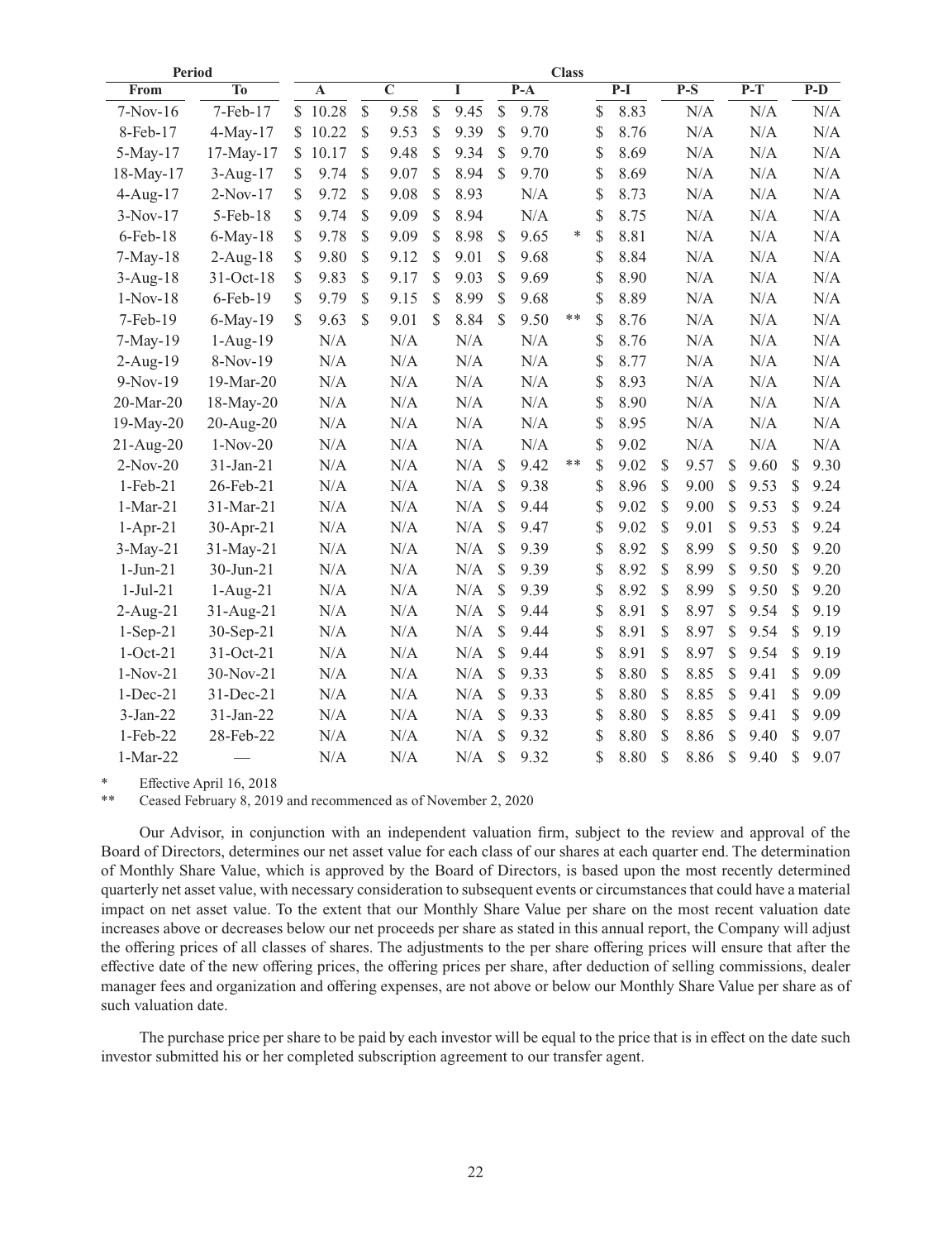### **ITEM 1A. RISK FACTORS**

Investing in the shares involves several significant risks. In addition to the other information contained herein, you should consider carefully the following information before making an investment decision regarding the shares. If any of the following events occur, our business, financial condition and results of operations could be materially and adversely affected. In such case, the value of the shares could decline, and you may lose part or all of your investment.

## **Risks Related to Our Business and Structure**

*Our ability to achieve our investment objectives depends on GCM's ability to manage and support our investment process. If GCM were to lose certain key members of its senior management team, our ability to achieve our investment objectives could be significantly harmed.*

We have no internal management capacity or employees other than our appointed executive officers, and are dependent on the diligence, skill and network of business contacts of GCM's senior management team to achieve our investment objective. We also depend, to a significant extent, on GCM's access to its investment professionals and the information and deal flow generated by these investment professionals. GCM's senior management team will evaluate, negotiate, structure, close and monitor our assets. Our success will depend to a significant extent on the continued service of GCM's senior management team, particularly David Sher, Charles Wheeler, Mehul Mehta, Spencer Mash and Richard Butt. The departure of any of GCM's senior management team could have a material adverse effect on our ability to achieve our investment objectives.

# *Because our business model depends to a significant extent upon relationships with renewable energy developers, utilities, energy companies, investment banks, commercial banks, individual and institutional investors, consultants, engineering, procurement and construction ("EPC") companies, contractors, and renewable energy technology manufacturers (such as panel manufacturers), the inability of GCM to maintain relationships, or the failure of these relationships to generate business opportunities, could adversely affect our business.*

We rely to a significant extent on GCM's relationships with renewable energy developers, energy consultants, retail energy providers, utilities; energy companies, investment banks, commercial banks, individual and institutional investors, consultants, EPC companies, contractors, and renewable energy technology manufacturers (such as panel manufacturers), among others, as a source of potential investment opportunities. If GCM fails to maintain its relationships with other sponsors or sources of business opportunities, we will not be able to grow our portfolio, or will grow it at a slower rate. In addition, individuals with whom GCM's professionals have relationships are not obligated to provide us with business opportunities, and, therefore, there is no assurance that such relationships will generate business opportunities for us.

#### *Our business is subject to the risk of a potential public health crisis.*

A public health crisis, pandemic, epidemic or outbreak of a contagious disease, such as the recent global outbreak of a disease caused by a novel and highly contagious form of coronavirus (COVID-19), could have an adverse impact on global, national and local economies, which in turn could negatively impact us. An outbreak such as COVID-19, and the reactions to such an outbreak, are expected to adversely affect the performance of the U.S. and global economies, including due to market volatility, market and business uncertainty and closures, supply chain and travel interruptions, the need for employees to work at external locations and extensive medical absences among the workforce. Disruptions to commercial activity relating to the imposition of quarantines, stay-at-home orders or travel restrictions (or more generally, a failure of containment efforts) may adversely impact our investments, including by causing supply chain disruptions or by causing staffing shortages, which may negatively impact construction timelines for certain of our to-be-constructed investments. In addition, such restrictions may significantly impair the ability of GCM's personnel to travel in connection with potential or existing investments of ours or to GCM's offices, which could negatively impact the ability of GCM to effectively identify, monitor, operate and dispose of investments.

Also, the outbreak of COVID-19 has contributed to, and may continue to contribute to, volatility in financial markets, including changes in interest rates. A continued outbreak may reduce the availability of debt financing to us and potential purchasers of our investments, which could have material and adverse impact on our returns.

As a reaction to such an outbreak, it is possible that governmental fiscal and economic measures will lead to an increase in spending and other forms of financial stimuli, and it is difficult to predict what effect such measures will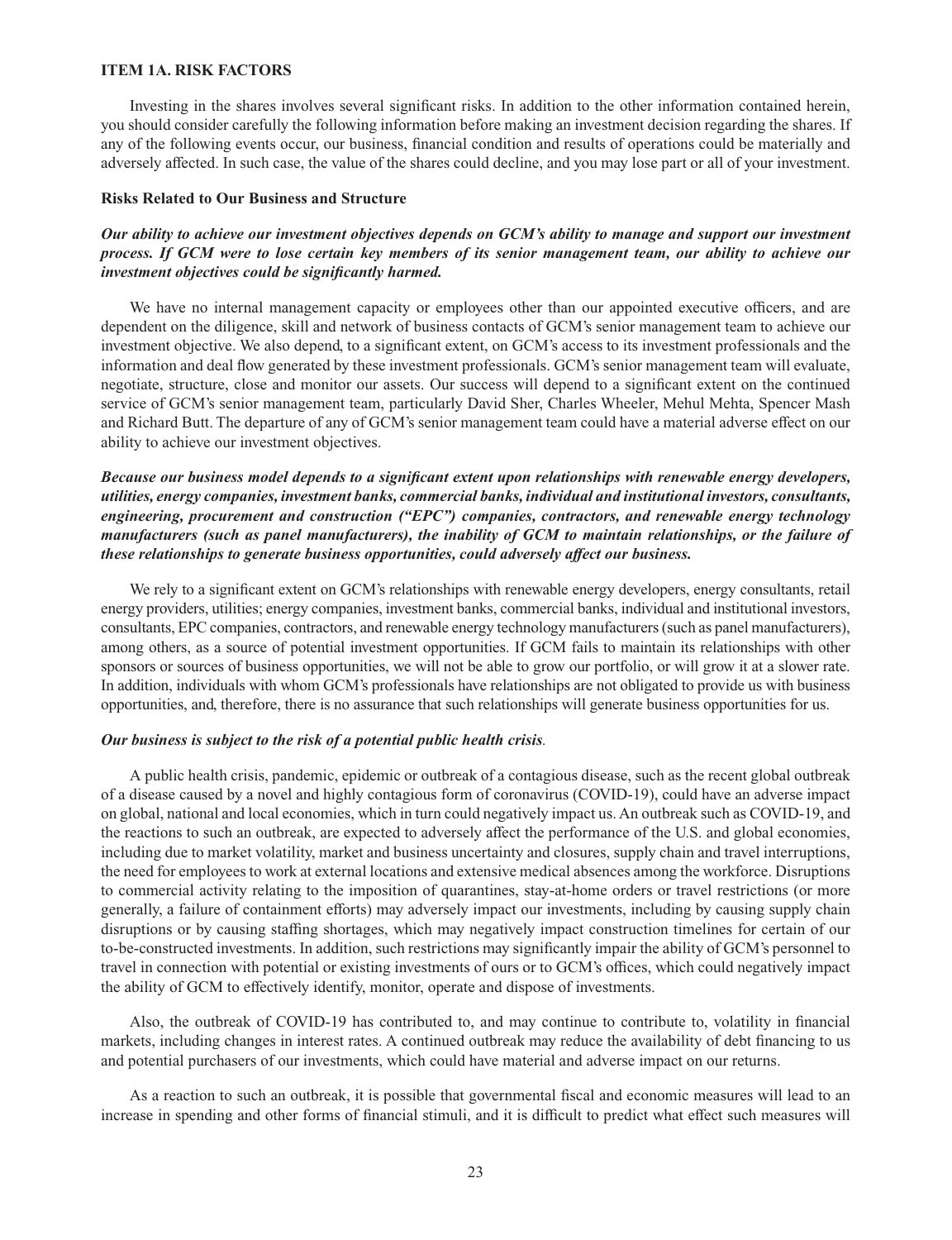have on our business. The market for electricity generation and consumption projects is influenced by U.S. federal, state and local government regulations and policies concerning the electric utility industry, and it is unclear the extent to which any new governmental measures in response to the COVID-19 outbreak will address the risks faced by the renewable energy industry.

The impact of a public health crisis such as COVID-19 (or any future pandemic, epidemic or outbreak of a contagious disease) is difficult to predict, which presents material uncertainty and risk with respect to our performance.

### *The amount of any distributions we may pay is uncertain. We may not be able to sustain the payment of distributions, and our distributions may not grow over time.*

Subject to our Board of Directors' discretion, based upon management's recommendations, and applicable legal restrictions, we authorize and declare distributions quarterly and pay distributions monthly. However, while we intend to pay these distributions to our members out of assets legally available for distribution, we cannot assure that we will achieve investment results that will allow us to make a targeted level of cash distributions or year-to-year increases in cash distributions. Our ability to pay distributions might be adversely affected by, among other things, the impact of the risks described herein. All distributions will be paid at the discretion of our Board of Directors, based on management's recommendations, and will depend on our earnings, our financial condition, compliance with applicable regulations and such other factors as our Board of Directors may deem relevant from time to time. We cannot assure that we will pay distributions to our members in the future. In the event that we encounter delays in locating suitable business opportunities, we may pay all or a substantial portion of our distributions from borrowings, the proceeds of our offering and other sources, without limitation. If we fund distributions from financings, then such financings will need to be repaid, and if we fund distributions from offering proceeds, then we will have fewer funds available for investments in renewable energy and energy efficiency projects, which may affect our ability to generate future cash flows from operations and, therefore, reduce overall return. Accordingly, members who receive the payment of a dividend or other distribution from us should not assume that such dividend or other distribution is the result of a net profit earned by us.

# *We are not required to comply with certain reporting requirements, including those relating to auditor's attestation reports on the effectiveness of our system of internal control over financial reporting, accounting standards and disclosure about our executive compensation, that apply to other public companies.*

As an emerging growth company, we are exempt from compliance with the auditor attestation requirements of Section 404 of the Sarbanes-Oxley Act. In addition, so long as we are externally managed by the Advisor and we do not directly compensate our executive officers, or reimburse the Advisor or its affiliates for salaries, bonuses, benefits and severance payments for persons who also serve as one of our executive officers or as an executive officer of the Advisor, we do not have any executive compensation.

### *Investment return may be reduced if we are required to register as an investment company under the Investment Company Act.*

We conduct our operations directly and through wholly or majority-owned subsidiaries, so that the Company and each of its subsidiaries do not fall within, or are excluded from, the definition of an "investment company" under the Investment Company Act of 1940, as amended (the "Investment Company Act"). Under Section 3(a)(1)(A) of the Investment Company Act, a company is deemed to be an "investment company" if it is, or holds itself out as being, engaged primarily, or proposes to engage primarily, in the business of investing, reinvesting or trading in securities. Under Section  $3(a)(1)(C)$  of the Investment Company Act, a company is deemed to be an "investment company" if it is engaged, or proposes to engage, in the business of investing, reinvesting, owning, holding or trading in securities, and owns or proposes to acquire "investment securities" having a value exceeding 40% of the value of its total assets (exclusive of U.S. Government securities and cash items) on an unconsolidated basis, which we refer to as the "40% test." Excluded from the term "investment securities," among other instruments, are U.S. Government securities and securities issued by majority-owned subsidiaries that are not themselves investment companies and are not relying on the exception from the definition of "investment company" set forth in Section 3(c)(1) or Section 3(c)(7) of the Investment Company Act.

We conduct our operations so that the Company is not required to register as an investment company. The Company is organized as a holding company that conducts its business primarily through its subsidiaries. The Company conducts operations so that it and most of its subsidiaries comply with the 40% test. We will monitor our holdings on an ongoing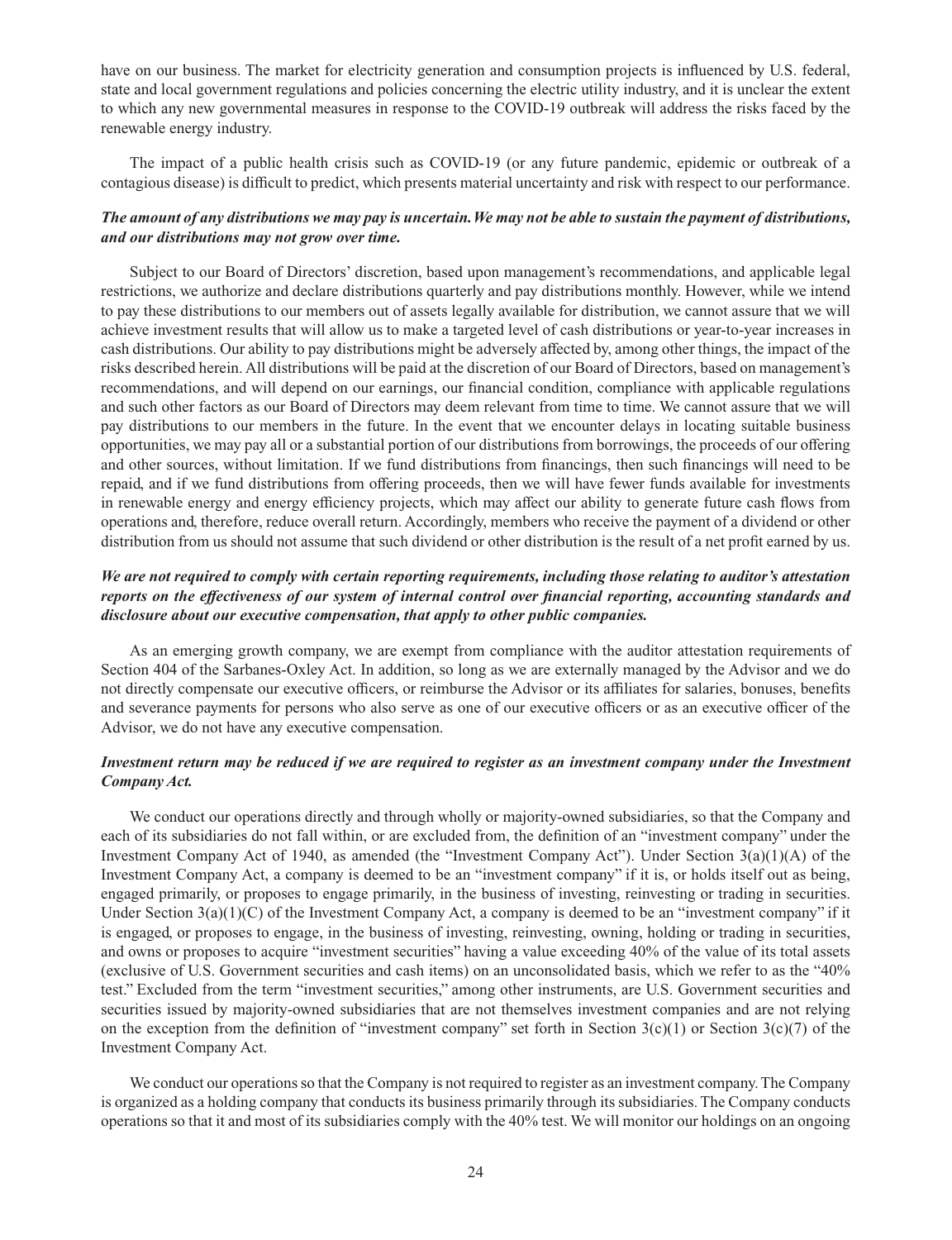basis and determine compliance with this test in connection with new acquisitions. We expect most, if not all, of our wholly-owned and majority-owned subsidiaries to be outside the definitions of "investment company" under Section  $3(a)(1)(A)$  and Section  $3(a)(1)(C)$ , or to rely on an exception from the definition of "investment company" other than the exceptions under Section  $3(c)(1)$  and Section  $3(c)(7)$  of the Investment Company Act. Consequently, interests in these subsidiaries (which constitute most, if not all, of our assets) generally will not constitute "investment securities." Accordingly, we believe the Company will not be considered an investment company under Section  $3(a)(1)(C)$  of the Investment Company Act. because it does not engage primarily or hold itself out as being engaged primarily in the business of investing, reinvesting or trading in securities. Rather, through the Company's wholly owned or majority-owned subsidiaries, the Company is primarily engaged in the non-investment company businesses of these subsidiaries, namely, the business of acquiring and financing renewable energy and energy efficiency projects.

We make the determination of whether an entity is a majority-owned subsidiary of the Company. The Investment Company Act defines a "majority-owned subsidiary" of a person as a company that represents 50% or more of the outstanding voting securities owned by such person, or by another company which is a majority-owned subsidiary of such person. The Investment Company Act further defines voting securities as any security presently entitling the owner or holder thereof to vote for the election of directors of a company. We treat companies in which we own at least a majority of the outstanding voting securities as majority-owned subsidiaries for purposes of the 40% test. We have not requested the SEC to approve our treatment of any company as a majority-owned subsidiary and the SEC has not done so. If the SEC were to disagree with our treatment of one of more companies as majority-owned subsidiaries, we would need to adjust our strategy and our assets in order to continue to pass the 40% test. Any such adjustment in our strategy could have a material adverse effect on us.

Some of our majority-owned subsidiaries may also rely on the exceptions from the definition of investment company under Section  $3(c)(5)(A)$  or (B) of the Investment Company Act, which except from the definition of investment company," respectively, (i) any person who is primarily engaged in the business of purchasing or otherwise acquiring notes, drafts, acceptances, open accounts receivable and other obligations representing part or all of the sales price of merchandise, insurance and services; or (ii) any person who is primarily engaged in the business of making loans to manufacturers, wholesalers and retailers of, and to prospective purchasers of, specified merchandise, insurance and services. The SEC has issued no-action letters interpreting Section  $3(c)(5)(A)$  and  $(B)$  pursuant to which it has taken the position that these exceptions are available to a company with at least 55% of its assets consisting of eligible loans and receivables of the type specified in Section  $3(c)(5)(A)$  and (B). We believe that most of the loans that we provide to finance renewable energy and energy efficiency projects relate to the purchase price of specific equipment or the cost to engage contractors to install equipment for such projects. Accordingly, we believe that most of these loans are eligible loans that qualify for this 55% test. However, no assurance can be given that the SEC will concur with this position. In addition, the SEC may, in the future, issue further guidance that may require us to reclassify our assets for purposes of qualifying with this exemption. A change in the value of our assets could cause us or one or more of our wholly or majority-owned subsidiaries, including those relying on Section  $3(c)(5)(A)$  or (B), to fall within the definition of "investment company," and negatively affect our ability to maintain our exemption from regulation under the Investment Company Act. To avoid being required to register the Company or any of its subsidiaries as an investment company under the Investment Company Act, we may be unable to sell assets we would otherwise want to sell and may need to sell assets we would otherwise wish to retain. In addition, we may have to acquire additional income- or loss-generating assets that we might not otherwise have acquired, or may have to forgo opportunities to acquire interests in companies that we would otherwise want to acquire and that would be important to our investment strategy.

If we become obligated to register the Company or any of its subsidiaries as an investment company, the registered entity would have to comply with a variety of substantive requirements under the Investment Company Act, imposing, among other things:

- limitations on capital structure;
- restrictions on specified investments;
- prohibitions on transactions with affiliates; and
- compliance with reporting, record keeping, voting, proxy disclosure and other rules and regulations that would significantly change our operations.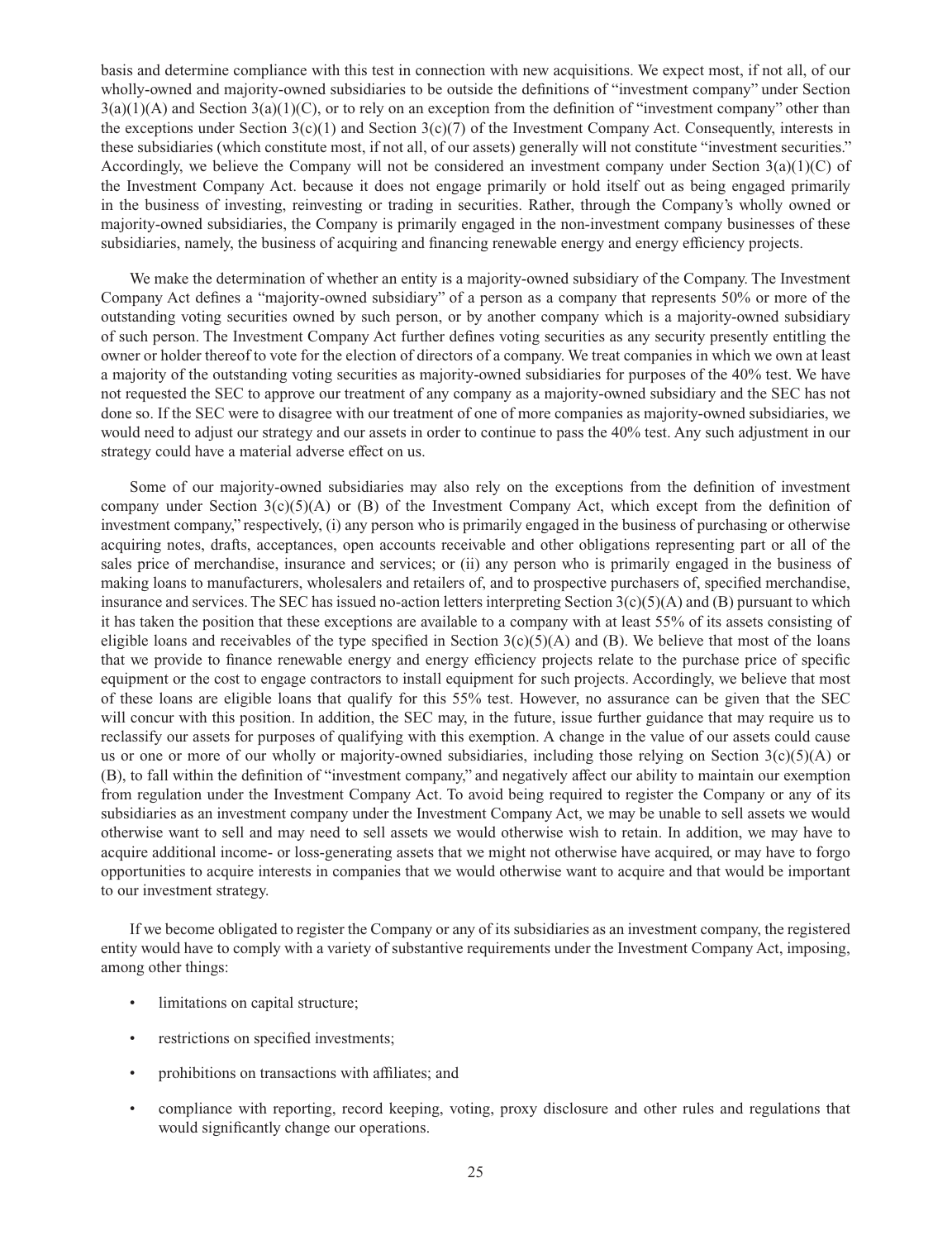If we were required to register the Company as an investment company but failed to do so, we would be prohibited from engaging in our business, and criminal and civil actions could be brought against us. In addition, our contracts would be unenforceable unless a court required enforcement, and a court could appoint a receiver to take control of us and liquidate our business.

# *Monthly Share Value calculations are not governed by governmental or independent securities, financial or accounting rules or standards.*

The methods we use to calculate our Monthly Share Value, which is the basis for the offering price for our shares offered and the investment value published in customer account statements for our investors, is not prescribed by the rules of the SEC or any other regulatory agency. Further, there are no accounting rules or standards that prescribe which components should be used in calculating Monthly Share Value, and our Monthly Share Value is not audited by our independent registered public accounting firm. We calculate and publish Monthly Share Value solely for purposes of establishing the price at which we sell and repurchase our shares, and for publishing the value of each shareholder's investment in us on such investor's customer account statement, and our Monthly Share Value should not be viewed as a measure of our historical or future financial condition or performance. The components and methodology used in calculating our Monthly Share Value may differ from those used by other companies now or in the future. Errors may occur in calculating our Monthly Share Value, which could impact the price at which we sell and repurchase our shares.

## *Cybersecurity risks could result in the loss of data, interruptions in our business and damage to our reputation, and subject us to regulatory actions, increased costs and financial losses, each of which could have a material adverse effect on our business and results of operations.*

Our operations are highly dependent on our information systems and technology, and we rely heavily on our financial, accounting, treasury, communications, asset management and other data-processing systems. Such systems may fail to operate properly or become disabled as a result of tampering or a breach of the network security systems or otherwise. In addition, such systems are from time to time subject to cyberattacks, which may continue to increase in sophistication and frequency in the future. Cybersecurity incidents and cyberattacks have been occurring globally at a more frequent and severe level, and will likely continue to increase in frequency in the future. Our information and technology systems, as well as those of other related parties, such as service providers, may be vulnerable to damage or interruption from cybersecurity breaches, computer viruses or other malicious code, "phishing" attempts and other forms of social engineering, network failures, computer and telecommunication failures, infiltration by unauthorized persons and other security breaches, usage errors by their respective professionals or service providers, power, communications or other service outages, and catastrophic events such as fires, tornadoes, floods, hurricanes and earthquakes. Cyberattacks and other security threats could originate from a wide variety of external sources, including cyber criminals, nation-state hackers, hacktivists and other outside parties. Cyberattacks and other security threats could also originate from malicious or accidental acts of insiders, such as employees, or third-party agents and consultants. There can be no assurance that measures the Advisor takes to ensure the integrity of its systems will provide protection, especially because cyberattack techniques change frequently or are not recognized until successful.

The costs related to cyber or other security threats or disruptions may not be fully insured or indemnified by other means. In addition, we could also suffer losses in connection with updates to, or the failure to timely update, our information systems and technology. In addition, we have become increasingly reliant on third-party service providers for certain aspects of our business. These third-party service providers could also face ongoing cybersecurity threats and compromises of their systems, and as a result, unauthorized individuals could gain access to certain confidential data.

Cybersecurity has become a top priority for regulators around the world. Many jurisdictions in which we operate have laws and regulations relating to data privacy, cybersecurity and protection of personal information, including, for example, the California Consumer Privacy Act that went into effect in January 2020. Some jurisdictions have also enacted laws requiring companies to notify individuals and government agencies of data security breaches involving certain types of personal data. Breaches in security, whether malicious in nature or through inadvertent transmittal or other loss of data, could potentially jeopardize our, our employees' or our investors' or counterparties' confidential, proprietary and other information processed and stored in, and transmitted through, our computer systems and networks, or otherwise cause interruptions or malfunctions in our, our employees', our investors', our counterparties' or third parties' business and operations, which could result in significant financial losses, increased costs, liability to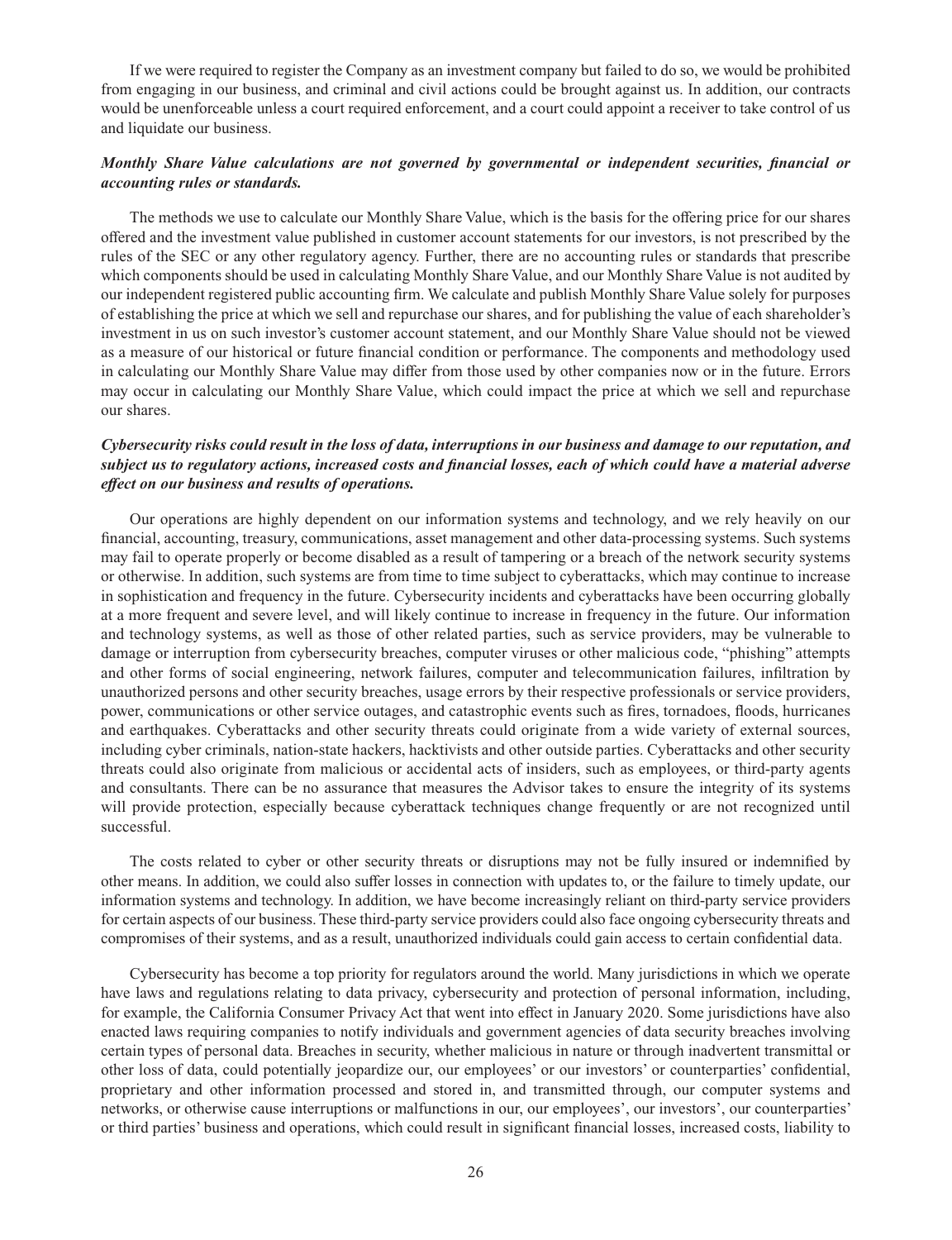our investors and other counterparties, regulatory intervention and reputational damage. Furthermore, if our Advisor fails to comply with the relevant laws and regulations or fail to provide the appropriate regulatory or other notifications of breach in a timely manner, it could result in regulatory investigations and penalties.

### **Risks Related to Our Advisor and Its Affiliates**

# *Our Advisor and its affiliates, including our officers and some of our directors, may face conflicts of interest,*  including conflicts that may result from compensation arrangements with us and our affiliates, which could result *in actions that are not in the best interests of our members.*

Our Advisor and its affiliates receive substantial fees from us in return for their services, and these fees could influence the advice provided to us. Among other matters, the compensation arrangements could affect their judgment with respect to our public equity offerings, which allow GCM to earn increased management fees. The performance participation fee that the Special Unitholder, an affiliate of our Advisor, may be entitled to receive from us may create an incentive for our Advisor to oversee and supervise renewable energy or energy efficiency projects or make investments on our behalf that are risky or more speculative than would be the case in the absence of such compensation arrangement. The way in which the incentive distribution to which the Special Unitholder may be entitled is determined may encourage our Advisor to use leverage to increase the return on our portfolio. Our Operating Agreement does not impose limitations on the amount of leverage we may employ. At such time when the net proceeds from this offering have been fully invested, we expect that we will generally target a leverage ratio of up to \$2 of debt for every \$1 of equity on our overall portfolio, with individual allocations of leverage based on the mix of asset types and obligors; however, we will in no event exceed a leverage ratio of \$3 of debt for every \$1 of equity, unless any excess is approved by a majority of our independent directors. Furthermore, GCM is primarily responsible for calculating the net asset value of our portfolio and a higher net asset value of our portfolio would result in a higher base management fee to our Advisor. Under certain circumstances, the use of leverage may increase the likelihood of default, which could adversely affect our results of operations. Such a practice could result in us making more speculative investments than would otherwise be the case, which could result in higher losses, particularly during cyclical economic downturns.

# *The Advisor may face conflicts of interest from managing other investment entities that make the same or similar types of investments that we target.*

We currently expect the Advisor and its officers and employees to spend a significant portion of their time and resources on us. However, the Advisor and its officers and employees are not required to do so. Moreover, neither the Advisor nor its affiliates are prohibited from managing other investment entities that make the same or similar types of investments as those we target. Currently, the Advisor manages other such investment entities. Accordingly, the Advisor has obligations to the other entities it manages, and may have additional obligations to entities it manages in the future, the fulfillment of which might not be in our or our members' best interests, or that may require the Advisor to devote time to services for other entities, which could interfere with the time available to provide services to us. In addition, we may compete with any such investment entity for the same investors and investment opportunities.

# *Our Advisor can resign on 120 days' notice, and we may not be able to find a suitable replacement within that time, resulting in a disruption in our operations that could adversely affect our financial condition, business and results of operations.*

Our Advisor has the right, under the advisory agreement, to resign at any time on 120 days' written notice, whether we have found a replacement or not. If our Advisor resigns, we may not be able to contract with a new advisor or hire internal management with similar expertise and ability to provide the same or equivalent services on acceptable terms within 120 days, or at all, in which case our operations are likely to experience a disruption, and our financial condition, business and results of operations, as well as our ability to pay distributions, are likely to be adversely affected. In addition, the coordination of our internal management, acquisition activities and supervision of our businesses is likely to suffer if we are unable to identify and reach an agreement with a single institution or group of executives that has the expertise of our Advisor and its affiliates. Even if we are able to retain comparable management, whether internal or external, the integration of such management and its lack of familiarity with our businesses may result in additional costs and time delays that may adversely affect our financial condition, business and results of operations.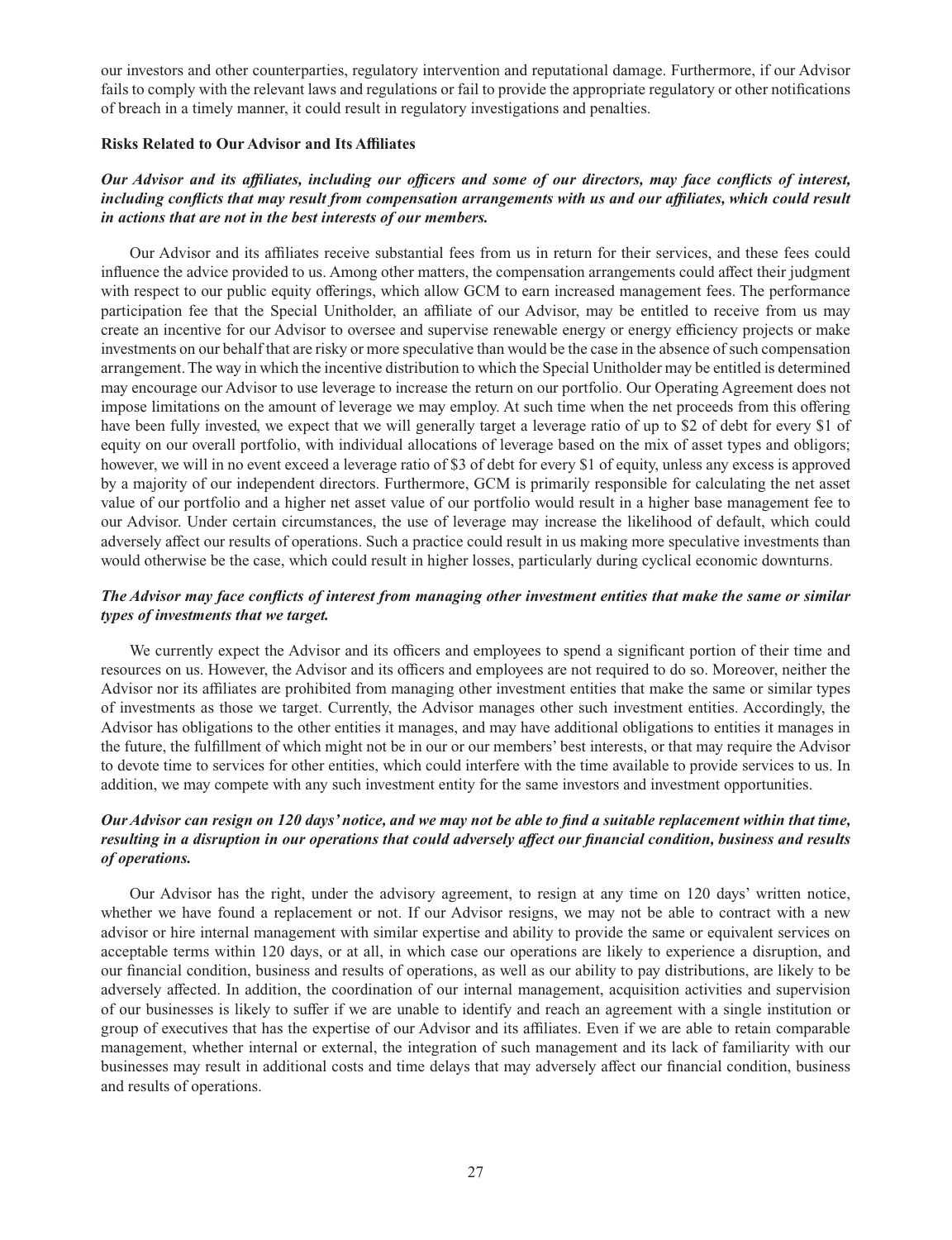# *Exercising our right to repurchase the special unit or the special preferred stock upon certain termination events could be prohibitively expensive and could deter us from terminating the advisory agreement.*

The occurrence of a trigger event would give us the right, but not the obligation, to repurchase the special unit or the special preferred stock, as applicable, at the fair market value of the special unit or the special preferred stock on the date of termination, as determined by an independent appraiser. This repurchase could be prohibitively expensive, could require us to have to sell assets to raise sufficient funds to complete the repurchase and could discourage or deter us from terminating the advisory agreement. Alternatively, if we do not exercise our repurchase right, we might be unable to find another entity that would be willing to act as our advisor while an affiliate of GCM owns the special unit or the special preferred stock. If we do find another entity to act as our advisor, we may be subject to higher fees than the fees charged by GCM.

#### **Risks Related to Our Investments and Industry Focus**

### *Our strategic focus is on the renewable energy, energy efficiency and related sectors, which subjects us to more risks than if we were broadly diversified.*

Because we are specifically focused on the renewable energy, energy efficiency and related sectors, investments in our shares may present more risks than if we were broadly diversified over more sectors of the economy. Therefore, a downturn in the renewable energy or energy efficiency sectors would have a greater impact on us than on a company that is not concentrated in limited segments of the economy. For example, biofuel companies operating in the renewable energy sector can be significantly affected by the supply of and demand for specific products and services, especially biomass such as corn or soybean oil, the supply and demand for energy commodities, the price of capital expenditures, government regulation, world and regional events and economic conditions. Companies that produce renewable energy can be negatively affected by lower energy output resulting from variable inputs, mechanical breakdowns, faulty technology, competitive electricity markets or changing laws that mandate the use of renewable energy sources by electric utilities.

In addition, companies that engage in energy efficiency projects may be unable to protect their intellectual property, or face declines in the demand for their services due to changing governmental policies or budgets. At times, the returns from investments in the renewable energy and energy efficiency sectors may lag the returns of other sectors or the broader market.

Furthermore, with respect to the construction and operation of individual renewable energy and energy efficiency projects, there are several additional risks, including (i) substantial construction risk, including the risk of delay, that may arise due to inclement weather or labor disruptions; (ii) the risk of entering into markets where we have limited experience; (iii) the need for substantially more capital to complete than initially budgeted and exposure to liabilities as a result of unforeseen environmental, construction, technological or other complications; (iv) a decrease in the availability, pricing and timeliness of delivery of raw materials and components necessary for the projects to function; (v) the continued good standing of permits, authorizations and consents from local city, county, state and U.S. federal governments as well as local and U.S. federal governmental organizations; and (vi) the consent and authorization of local utilities or other energy development offtakers to ensure successful interconnection to energy grids to enable power sales.

# *Existing regulations and policies and changes to these regulations and policies may present technical, regulatory and economic barriers to the purchase and use of energy generation and consumption projects, including solar and wind energy projects, which may significantly reduce our ability to meet our investment objectives.*

The market for electricity generation and consumption projects is influenced by U.S. federal, state and local government regulations and policies concerning the electric utility industry, as well as policies promulgated by electric utilities. Similar governmental influences apply in the other jurisdictions in which we may invest. These regulations and policies often relate to electricity pricing and technical interconnection of customer-owned electricity generation. In the United States and in several other countries, these regulations and policies are being modified and may continue to be modified. Customer purchases of, or further investment in the research and development of, alternative energy sources, including solar energy technology, could be deterred by these regulations and policies, which could result in a significant reduction in the potential demand for renewable energy and energy efficiency project development and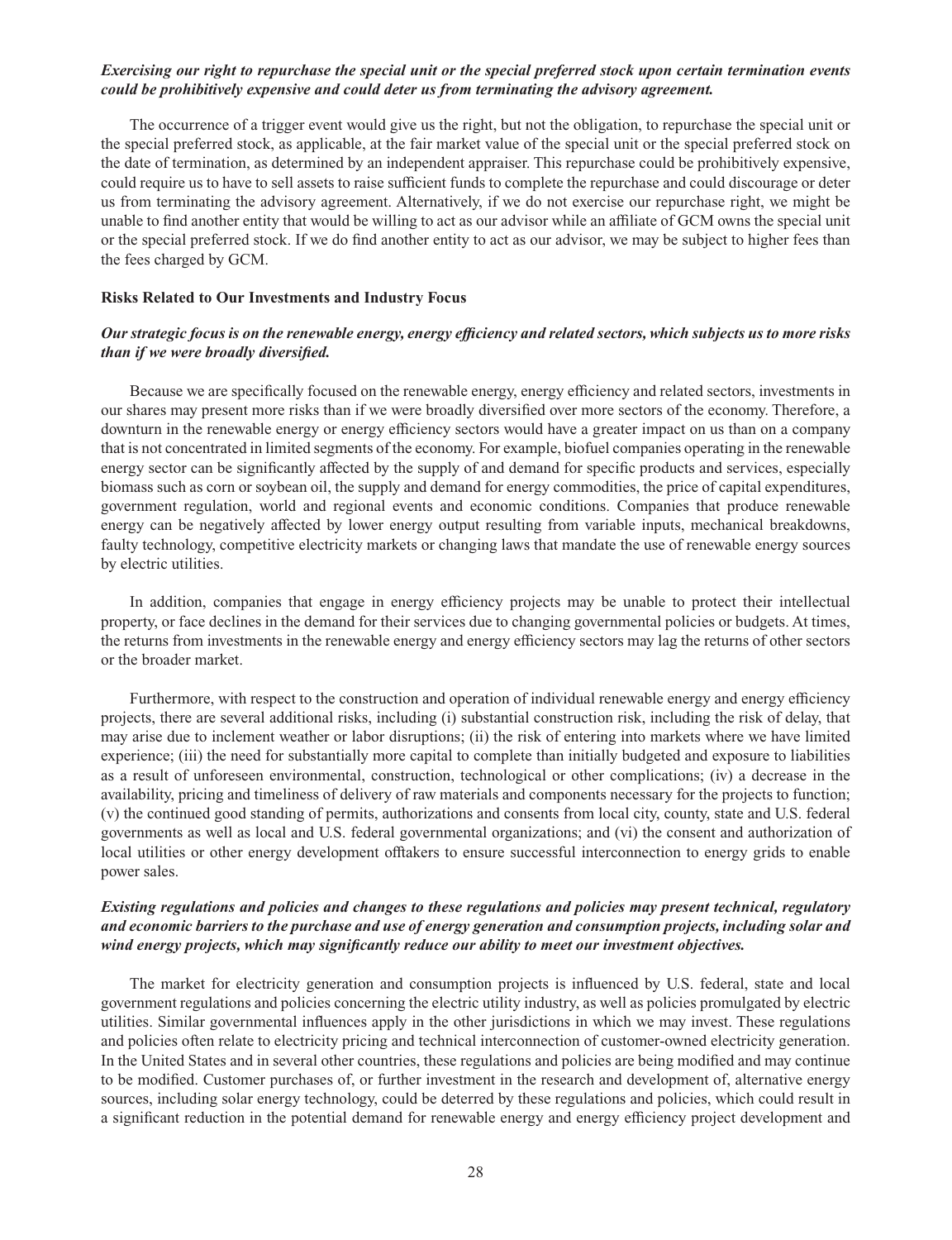investments. For example, without certain major incentive programs and/or the regulatory mandated exception for renewable energy or energy efficiency systems, utility customers are often charged interconnection or standby fees for putting distributed power generation on the electric utility network. These fees could increase the cost to our customers of using our renewable energy and energy efficiency projects and make them less desirable, thereby harming our business, prospects, results of operations and financial condition.

We anticipate that our renewable energy and energy efficiency projects will be subject to oversight and regulation in accordance with national and local ordinances relating to building codes, safety, environmental protection, utility interconnection and metering and related matters. It is difficult to track the requirements of individual states and design equipment to comply with the varying standards. Any new government regulations or utility policies pertaining to our renewable energy or energy efficiency projects may result in significant additional expenses or related development costs and, as a result, could cause a significant reduction in demand for our investments.

# *The profitability of our projects may be adversely affected if they are subject to regulation under the Federal Power Act ("FPA"), or state or local public utility laws and regulations that regulate the sale of electricity.*

Companies owning or operating electric generation projects may be subject to regulatory requirements under the FPA or state or local public utility laws. The FPA grants the U.S. Federal Energy Regulatory Commission ("FERC") jurisdiction over the sale of electric power for resale (i.e., sales at wholesale) in interstate commerce. Jurisdiction over retail sales (i.e., the sale of power to end users) is left to the states. Rates and charges for wholesale sales of electric power are subject to FERC's supervision. Upon an appropriate showing, FERC will authorize an entity to engage in wholesale sales of electricity at negotiated rates based on market conditions (i.e., market-based rates) rather than at cost-based rates pre-approved by FERC. FERC continues to have jurisdiction over entities granted market-based rate authority and retains the authority to remove the authorization to sell at market-based rates and otherwise impose additional conditions.

On the state level, public utility regulatory commissions have jurisdiction over retail electric sales and regulate the rates and other terms and conditions of "public utilities" as defined by relevant state law.

Certain of our future projects will be Qualifying Facilities ("QFs") and/or Exempt Wholesale Generators ("EWGs"). Depending on their production capacity, certain QFs are exempt from regulation (i) under most of the Federal Power Act ("FPA") (including the need to obtain market-based rate authority); (ii) under the Public Utility Holding Company Act of 2005 ("PUHCA"); and (iii) under state law as to rates and financial and organizational regulation of electric utilities. EWGs are generally exempt from FERC regulation under PUHCA, but remain subject to general FERC regulation under the FPA (including the requirement to obtain market-based authority).

If any of our portfolio companies are deemed to have violated the FPA, we may be subject to potential disgorgement of profits associated with the violation and/or suspension or revocation of our market-based rate authority, as well as potential penalties.

Certain projects, depending on their production capacity and configuration, may be subject to the reliability standards of the North American Electric Reliability Corporation. If we fail to comply with the mandatory reliability standards, we could be subject to sanctions, including monetary penalties and additional compliance obligations.

Although the sale of electric energy has been to some extent deregulated, the industry remains subject to extensive regulation. We cannot predict the future design of wholesale power markets or the ultimate effect ongoing regulatory changes will have on our business, or certain market changes that could impact our financial condition and adversely affect our operations.

# *Our projects may rely on electric transmission lines and other transmission facilities that are owned and operated by third parties. In these situations, our projects will be exposed to transmission facility curtailment risk, including but not limited to curtailment caused by breakdown of the power grid system, which may delay and increase the costs of our projects or reduce the return to us on those investments.*

Our projects may rely on electric transmission lines and other transmission facilities owned and operated by third parties to deliver the electricity our projects generate. We expect some of our projects will have limited access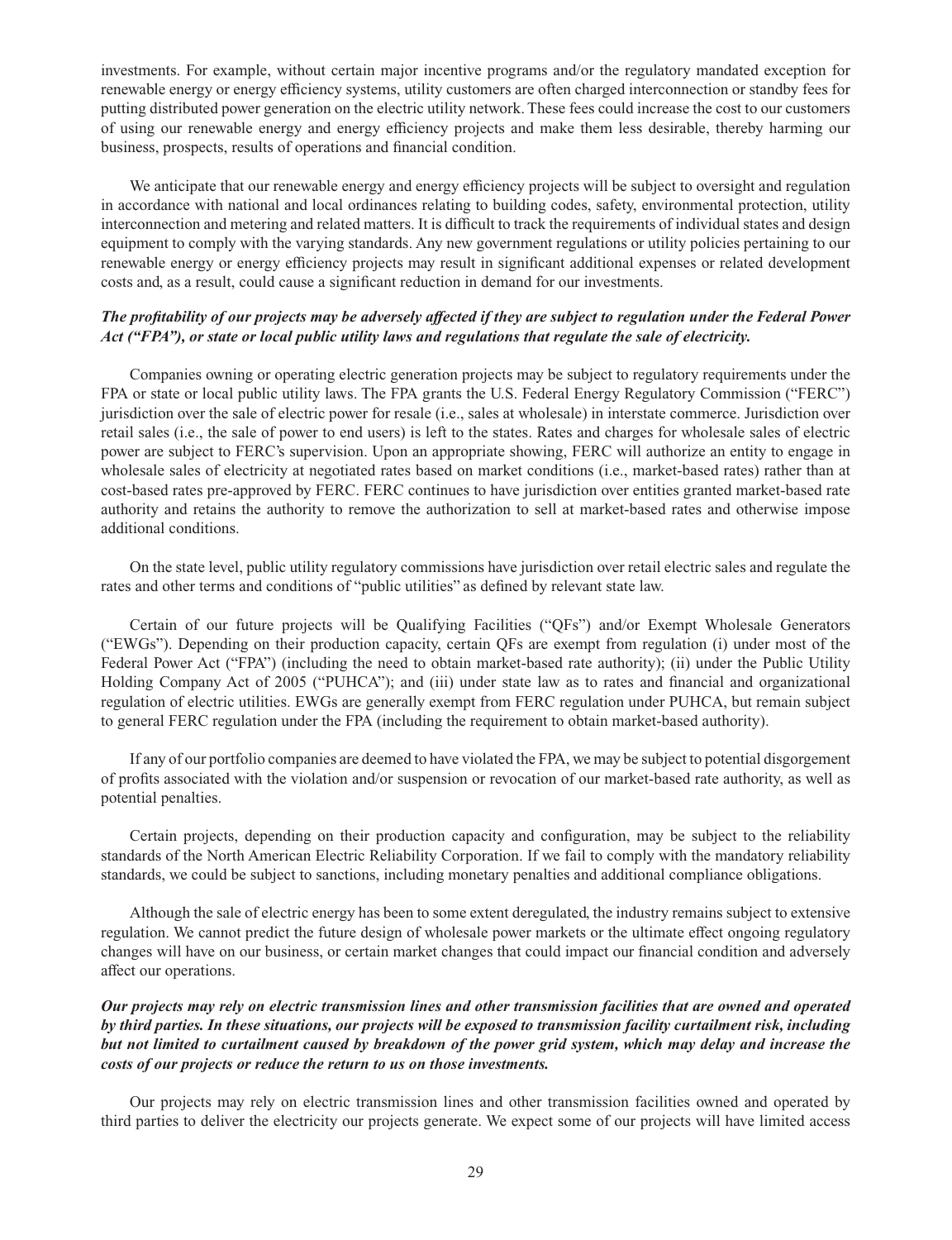to interconnection and transmission capacity because there are many parties seeking access to the limited capacity that is available. We may not be able to secure access to this limited interconnection or transmission capacity at reasonable prices or at all. Moreover, a failure in the operation by third parties of these transmission facilities could result in our losing revenues, because such a failure could limit the amount of electricity we deliver. In addition, our production of electricity may be curtailed due to third-party transmission limitations or limitations on the grid's ability to accommodate intermittent energy sources, reducing our revenues and impairing our ability to capitalize fully on a project's potential. Such a failure or curtailment at levels significantly above which we expect could have a material adverse effect on our business, financial condition and results of operations.

# *Liability relating to environmental matters may impact the value of properties that we may acquire or the properties underlying our projects.*

Under various U.S. federal, state and local laws, an owner or operator of a project may become liable for the costs of removal of certain hazardous substances released from the project of any underlying real property. These laws often impose liability without regard to whether the owner or operator knew of, or was responsible for, the release of such hazardous substances.

The presence of hazardous substances may adversely affect an owner's ability to sell a contaminated project or borrow using the project as collateral. To the extent that a project owner becomes liable for removal costs, the ability of the owner to make payments to us may be reduced.

We typically have title to projects or their underlying real estate assets underlying our equity investments, or, in the course of our business, we may take title to a project or its underlying real estate assets relating to one of our debt investments, and, in either case, we could be subject to environmental liabilities with respect to these assets. To the extent that we become liable for the removal costs, our results of operation and financial condition may be adversely affected. The presence of hazardous substances, if any, may adversely affect our ability to sell the affected project, and we may incur substantial remediation costs, thus harming our financial condition.

# *We may invest in tax equity partnerships, which creates additional risk because, among other things, we cannot exercise sole decision-making power and our partners may have different economic interests than we have.*

We currently invest in tax equity partnerships with third parties. There are additional risks involved in such transactions. As a co-investor in a tax equity partnership, we may not always be in a position to exercise sole decision-making authority relating to the project or asset. As a result, the operations of a project may be subject to the risk that the tax equity partners may make business, financial or management decisions with which we do not agree, or the management of the project may take risks or otherwise act in a manner that does not serve our interests. Because we may not have the ability to exercise sole control over such operations, we may not be able to realize some or all the benefits that we believe will be created from our involvement. In addition, there is the potential of our tax equity partner becoming bankrupt and the possibility of diverging or inconsistent economic or business interests between us and our partner. These diverging interests could, among other things, expose us to liabilities of the partnership in excess of our proportionate share of these liabilities. If any of the foregoing were to occur, our business, financial condition and results of operations could suffer as a result.

### **Risks Related to Investments in the Solar, Wind Power and Other Renewable Energy Industries**

# *If the solar power industry experiences a shortage of key inputs, such as polysilicon, the profitability of solar power-producing projects may decrease, which may result in slower growth in the solar power market than we anticipate.*

Solar power companies depend on certain technologies and key inputs, such as polysilicon. If the solar power industry experiences shortages of these technologies and key inputs, the profitability of the solar businesses in which we invest may be negatively impacted due to the resulting increase in prices of these technologies and key inputs. In addition, increases in polysilicon prices have in the past increased manufacturing costs for solar power producers and may impact manufacturing costs and net income or cause a shortage of polysilicon in the future. Polysilicon is also used in the semiconductor industry generally, and any increase in demand from that sector may cause a shortage. To the extent a shortage results in these types of technologies and key inputs due to price increases, the solar power market may experience slower growth than we anticipate.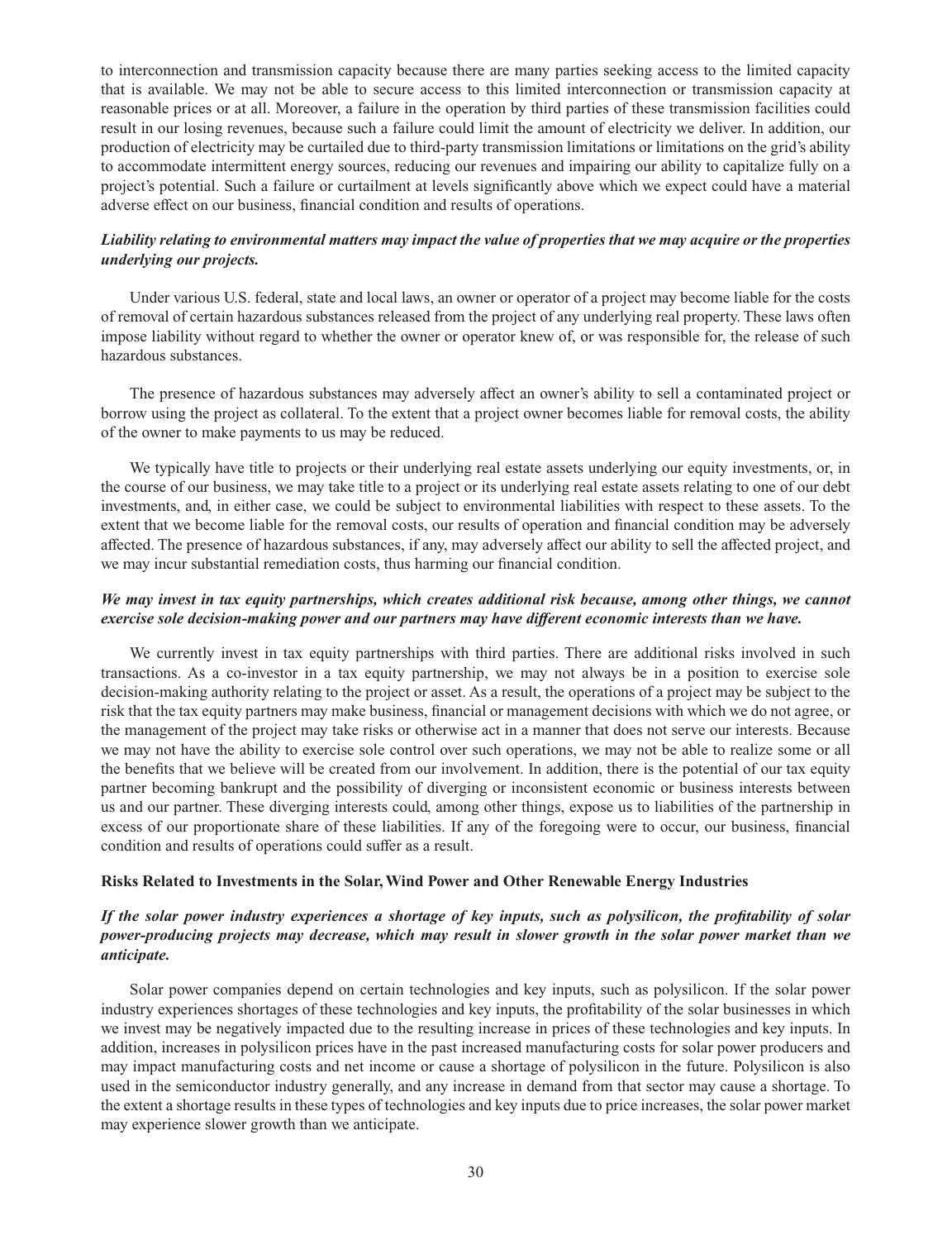# *The operating results of the projects in which we invest that produce solar power may be negatively affected by a number of factors.*

In addition to shortages in technologies and key inputs and changes in governmental policies, the results of the projects in which we invest that produce solar power can be affected by a variety of factors, including the following:

- the average selling price of solar cells, solar panels and solar power systems;
- a decrease in the availability, pricing and timeliness of delivery of raw materials and components, particularly solar panels and components, including steel, necessary for solar power systems to function;
- the rate and cost at which solar power producers are able to expand their manufacturing and product assembly capacity to meet customer demand, including costs and timing of adding personnel;
- construction cost overruns, including those associated with the introduction of new products;
- the impact of seasonal variations in demand and/or revenue recognition linked to construction cycles and weather conditions;
- unplanned additional expenses such as manufacturing failures, defects or downtime;
- the impact of seasonal variations in sunlight on energy production;
- the impact of weather variations on energy production;
- acquisition and investment-related costs;
- the loss of one or more key customers or the significant reduction or postponement of orders from these customers;
- changes in manufacturing costs;
- the availability, pricing and timeliness of delivery of products necessary for solar power products to operate;
- changes in electric rates due to changes in fossil fuel prices;
- the lack of a viable secondary market for positions in solar energy projects; and
- the ability of a solar energy project to generate cash and pay yield substantially depends on power generation, which depends on the continuing productive capability of the solar energy hardware, including proper operations and maintenance of the solar energy hardware and fair sunlight for the life of the investment.

## *If wind conditions are unfavorable or below our estimates on any of our wind projects, the electricity production on such project and therefore, our income, may be substantially below our estimates.*

The financial performance of our projects that produce wind energy will be dependent upon the availability of wind resources. The strength and consistency of wind resources at wind projects will vary. Weather patterns could change, or the historical data could prove to be an inaccurate reflection of the strength and consistency of the wind in the future. If wind resources are insufficient, the assumptions underlying the economic feasibility about the amount of electricity to be generated by wind projects will not be met, and the project's income and cash flows will be adversely impacted. Wind-producing projects and our evaluations of wind projects will be based on assumptions about certain conditions that may exist and events that may occur in the future. A number of additional factors may cause the wind resource and energy capture at wind projects to differ, possibly materially, from those initially assumed by the project's management, including: (1) the limited time period over which the site-specific wind data were collected; (2) the potential lack of close correlation between site-specific wind data and the longer-term regional wind data; (3) inaccurate assumptions related to wake losses and wind shear; (4) the limitations in the accuracy with which anemometers measure wind speed; (5) the inherent variability of wind speeds; (6) the lack of independent verification of the turbine power curve provided by the manufacturer; (7) the potential impact of global warming and other climatic factors, including icing and soiling of wind turbines; (8) the potential impact of topographical variations, turbine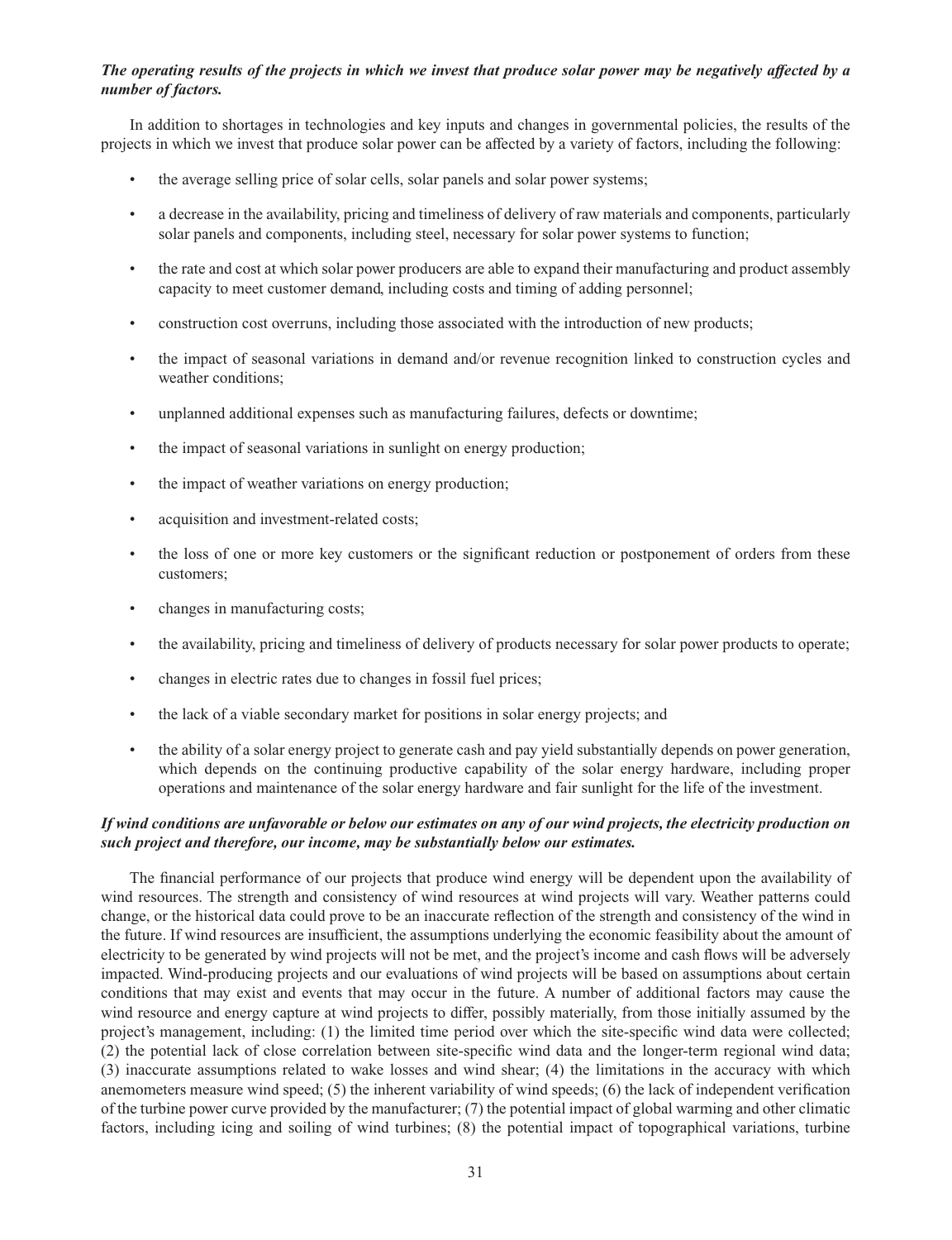placement and local conditions, including vegetation; (9) the power delivery schedule being subject to uncertainty; (10) the inherent uncertainty associated with the use of models, in particular future-oriented models; and (11) the potential for electricity losses to occur before delivery.

Furthermore, a project's wind resources may be insufficient for it to become and remain profitable. Wind is naturally variable. The level of electricity production at any of our wind projects, therefore, will also be variable. If there are insufficient wind resources at a project site due to variability, the assumptions underlying our belief about the amount of electricity to be generated by the wind project will not be met. Accordingly, there is no assurance that a project's wind resources will be sufficient for it to become or remain profitable.

If our wind energy production assessments turn out to be wrong, our wind energy projects could suffer several material adverse consequences, including (i) our wind energy production and sales for the project may be significantly lower than we predict; (ii) our hedging arrangements may be ineffective or more costly; (iii) we may not produce sufficient energy to meet our commitments to sell electricity or RECs and, as a result, we may have to buy electricity or RECs on the open market to cover our obligations or pay damages; and (iv) our projects may not generate sufficient cash flow to make payments of principal and interest as they become due on the debt we provided on the project, and we may have difficulty refinancing such debt.

# *Our investments in biomass facilities may be negatively affected by our inability to maintain stockpiles of the products on which such facilities operate and/or to source the necessary personnel to operate such facilities.*

The production of biomass facilities can be significantly affected by the supply of and demand for specific products and services, especially biomass such as corn, wood chips or soybean oil, the supply and demand for energy commodities, the price of capital expenditures, government regulation, world and regional events and economic conditions. Generally, we will need to maintain a sufficient stockpile of the specific products on which biomass facilities operate. Our investments in such facilities may be negatively affected by any such supply and/or demand shortages.

In addition, investments in biomass facilities require a team of experienced personnel to manage such facilities and are, therefore, more susceptible than our other investments to shortages in experienced personnel. Moreover, the COVID-19 pandemic is more likely to have an impact on the operations of a biomass facility than our other types of investments.

# *Our investments in energy storage facilities may be negatively affected by a number of factors, including increases in storage costs, risk of fire and decreases in retail peak electricity pricing.*

Energy storage is a segment of the energy markets that has experienced significant growth in recent years as storage costs have fallen. The continued growth of the energy storage industry depends on a number of uncertain factors, including continued decreases in storage costs. Our investments in energy storage facilities may be negatively affected by increases in storage costs and/or decreases in procurement of energy storage. Energy storage technologies are immature and, thus, the performance of such technologies is uncertain. To the extent we invest in lithium-ion battery storage systems, such systems may be subject to risk of fire due to the fire risk associated with lithium-ion batteries.

In addition, our investments in energy storage systems may require us to guarantee an electricity customer's utility bill cost savings by providing offsetting load during peak electricity consumption hours. If we are required to guarantee such cost savings and a customer's cost savings decrease below the guaranteed amount, due to a decrease in retail peak electricity pricing or otherwise, we would be required to pay an amount equal to the difference between the customer's actual cost savings and the guaranteed amount.

# *In our due diligence review of potential investments, we may rely on third-party consultants and advisors and representations made by sellers of potential portfolio projects, and we may not identify all relevant facts that may be necessary or helpful in evaluating potential investments.*

Before making investments, due diligence will typically be conducted in a manner that we deem reasonable and appropriate based on the facts and circumstances applicable to each investment. Due diligence may entail evaluation of important and complex business, financial, tax, accounting, environmental and legal issues. Outside consultants, legal advisors, appraisers, accountants, independent engineers, investment banks and other third parties may be involved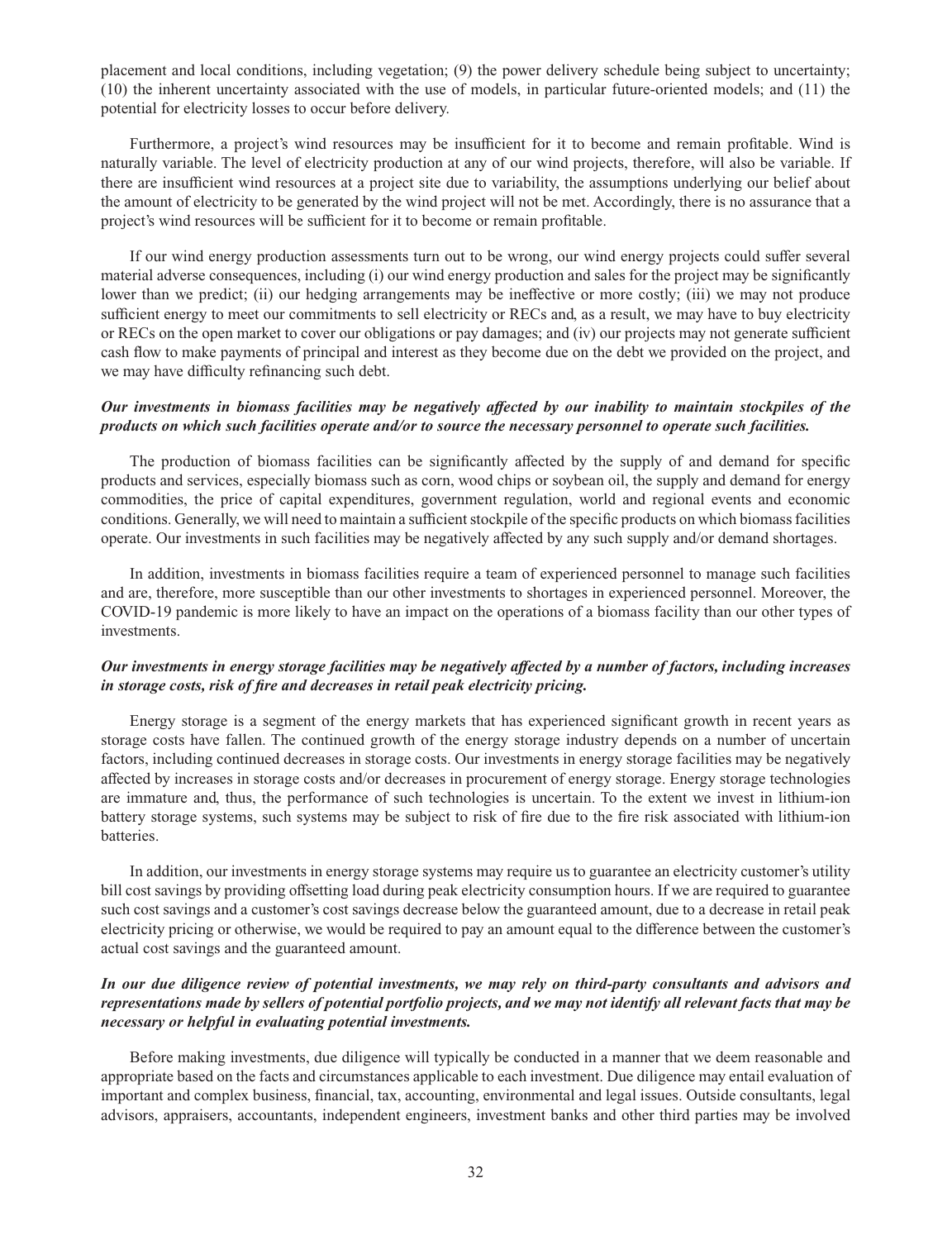in the due diligence process to varying degrees depending on the type of investment, the costs of which will be borne by us. Such involvement of third-party advisors or consultants may present a number of risks primarily relating to the Advisor's reduced control of the functions that are outsourced. In addition, if the Advisor is unable to timely engage third-party providers, the ability to evaluate and acquire more complex targets could be adversely affected. In the due diligence process and in making an assessment regarding a potential investment, the Advisor will rely on the resources available to it, including information provided by the target of the investment and, in some circumstances, third-party investigations. The due diligence investigation carried out with respect to any investment opportunity may not reveal or highlight all relevant facts that may be necessary or helpful in evaluating such investment opportunity, particularly for large portfolio investments. Moreover, such an investigation will not necessarily result in the investment being successful. There can be no assurance that attempts to provide downside protection with respect to investments, including pursuant to the risk management procedures described in this annual report, will achieve their desired effect, and potential investors should regard an investment in us as being speculative and having a high degree of risk.

#### **Risks Related to Debt Financing and Lending**

## *We may need to incur financial leverage to be able to achieve our investment objectives. We cannot guarantee the availability of such financings.*

To achieve our investment objectives, we may be required to utilize financial leverage. We may borrow money to make investments, for working capital, and to make distributions to our members. No portion of the net worth of GCM, our sponsor, and its affiliates will be available to us to satisfy our liabilities or other obligations. Accordingly, we are subject to the risk that we are unable to obtain financing at all or on commercial terms that are acceptable to us. Moreover, if we are able to obtain financing, we will be subject to the risk that our cash flow will not be sufficient to cover the required debt service payments and, to the extent that we cannot meet our financing obligations, we risk the loss of some or all of our assets to liquidation or sale, at significantly depressed prices in some cases due to market conditions or otherwise, to satisfy the obligations. Furthermore, any amounts that we use to service our indebtedness will not be available for distributions to our members.

# *If we borrow money, the potential for gain or loss on the amounts invested in us will be magnified, and may increase the risk of investing in us. Borrowed money may also adversely affect the return on our assets, reduce cash available for distribution to our members, and result in losses.*

We currently use leverage to finance certain of our investments. We generally target a leverage ratio of up to \$2 of debt for every \$1 of equity on our overall portfolio, with individual allocations of leverage based on the mix of asset types and obligors; however, we will in no event exceed a leverage ratio of \$3 of debt for every \$1 of equity, unless any excess is approved by a majority of our independent directors. The amount of leverage that we employ will depend on the Advisor's assessment of market and other factors at the time of any proposed borrowing. The Operating Agreement does not impose limits on the amount of leverage we may employ. There can be no assurance that leveraged financing will be available to us on attractive terms or at all. The use of leverage increases the volatility of investments by magnifying the potential for gain or loss on invested equity capital. If we use leverage to partially finance our investments, through borrowing from banks and other lenders, there will be an increased risk of investing in our shares. If the value of our assets decreases, leveraging would cause such value to decline more sharply than it otherwise would have had we not leveraged. Similarly, any decrease in our income would cause net income to decline more sharply than it would have had we not borrowed. Such a decline could negatively affect our ability to make distributions to our members.

#### *We will be exposed to risks associated with changes in interest rates.*

To the extent we borrow to finance our investments, we will be subject to financial market risks, including changes in interest rates. An increase in interest rates would make it more expensive to use debt for our financing needs. When we borrow, our net investment income will depend, in part, upon the difference between the rate at which we borrow funds and the rate at which we employ those funds. As a result, we can offer no assurance that a meaningful change in market interest rates will not have a material adverse effect on our net investment income. In periods of rising interest rates when we have debt outstanding, our cost of funds may increase, which could reduce our net investment income. We expect that our long-term fixed-rate investments will be financed primarily with equity and long-term debt. We may use interest rate risk management techniques to limit our exposure to interest rate fluctuations. These techniques may include borrowing at fixed rates or various interest rate hedging activities. These activities may limit our ability to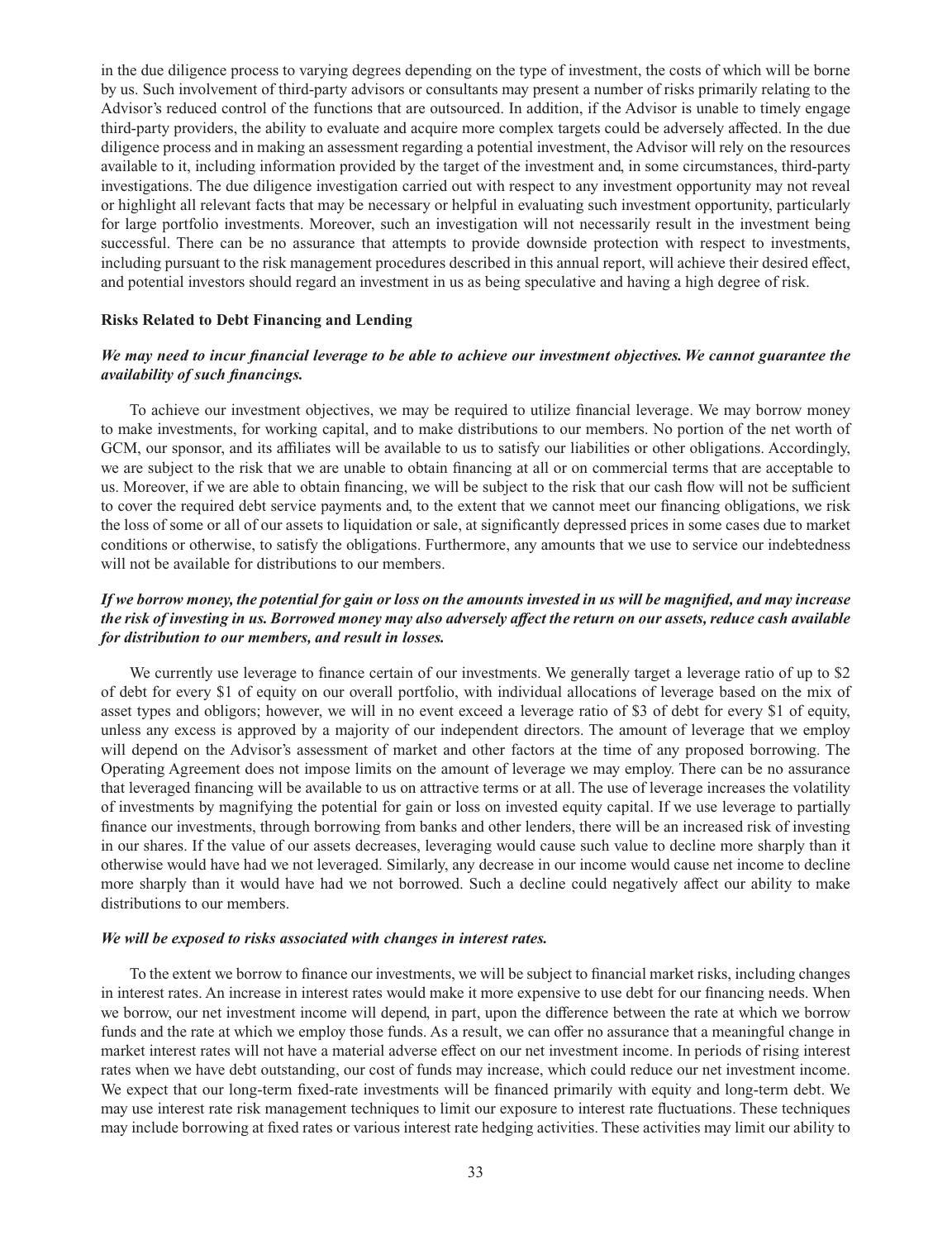participate in the benefits of lower interest rates with respect to the hedged portfolio. Adverse developments resulting from changes in interest rates or hedging transactions could have a material adverse effect on our business, financial condition and results of operations.

# *Changes to, or the elimination of, the London Interbank Offered Rate ("LIBOR") may adversely affect interest expense related to our borrowings.*

In connection with our borrowings to finance our investments, we pay interest, based on LIBOR. On July 27, 2017, the United Kingdom's Financial Conduct Authority (the "FCA"), which regulates LIBOR, announced that it intended to stop encouraging or compelling banks to submit rates for the calibration of LIBOR by the end of 2021. On March 5, 2021, the ICE Benchmark Administration, the administrator of LIBOR, with the support of the United States Federal Reserve and the FCA, announced that it planned to consult on ceasing publication of LIBOR on December 31, 2021 for only the one week and two month LIBOR tenors (for which publication has now ceased), and on June 30, 2023 for all other LIBOR tenors. While this announcement extends the transition period to June 2023, the United States Federal Reserve concurrently issued a statement advising banks to stop new LIBOR issuances by the end of 2021. In light of these recent announcements, the future of LIBOR at this time is uncertain and any changes in the methods by which LIBOR is determined or regulatory activity related to LIBOR's phaseout could cause LIBOR to perform differently than in the past or cease to exist. In June 2017, the Alternative Reference Rates Committee selected the Secured Overnight Financing Rate ("SOFR"), a new index calculated by reference to short-term repurchase agreements backed by Treasury securities, as its preferred replacement for U.S. dollar LIBOR. Whether or not SOFR attains market acceptance as a LIBOR replacement tool remains in question. As such, the future of LIBOR and the potential alternatives at this time is uncertain. If the method for calculation of LIBOR changes, if LIBOR is no longer available after June 2023 or if lenders have increased costs due to the phase-out of LIBOR or changes in law, we may suffer from potential increases.

The potential effect of any such event on our cost of capital cannot yet be determined, and any changes to benchmark interest rates could increase our financing costs, which could impact our results of operations, cash flows and the values of our investments.

### **Risks Related to Offering and Our Shares**

# *The shares that were sold in our security offerings will not be listed on an exchange or quoted through a quotation system for the foreseeable future, if ever. Therefore, when purchasing any class of shares, investors have limited liquidity and may not receive a full return of their invested capital if they sell their shares.*

The shares offered by us are illiquid assets for which there is not expected to be any secondary market, nor is it expected that any will develop in the future. Investors' ability to transfer shares is limited. Pursuant to the Operating Agreement, we have the discretion under certain circumstances to prohibit transfers of shares, or to refuse to consent to the admission of a transferee as a member. Moreover, our share repurchase program should not be relied on as a method to sell shares promptly, because our share repurchase program includes numerous restrictions that limit investors' ability to sell their shares to us, and we may amend, suspend or terminate our share repurchase program at any time without advance notice. In particular, the share repurchase program provides that we may make repurchase offers only to members that have held their shares for a minimum of one year, which one-year holding period will be waived in the event of the departure of certain of our key personnel. In addition, commencing with the quarter ending September 30, 2021, we will limit repurchases (i) during any 12-month period, to 20% of our weighted average number of outstanding shares; and (ii) during any fiscal quarter, to 5.00% of the weighted average number of shares outstanding in the prior four fiscal quarters. For the fiscal quarters prior to the quarter ending September 30, 2021, the share repurchase limits are lower, ranging from 1.25% of the weighted average number of shares outstanding in the prior four fiscal quarters to 3.75% of the weighted average number of shares outstanding in the prior four fiscal quarters.

Our ability to repurchase shares is subject to and may be limited by the Company's available funds. Therefore, it will be difficult for investors to sell their shares promptly or at all. In addition, we have no present intention to consummate a liquidity event for the LLC, and the price received for any shares sold prior to any such liquidity event is likely to be less than the proportionate value of our assets. The shares should be purchased as a long-term investment only.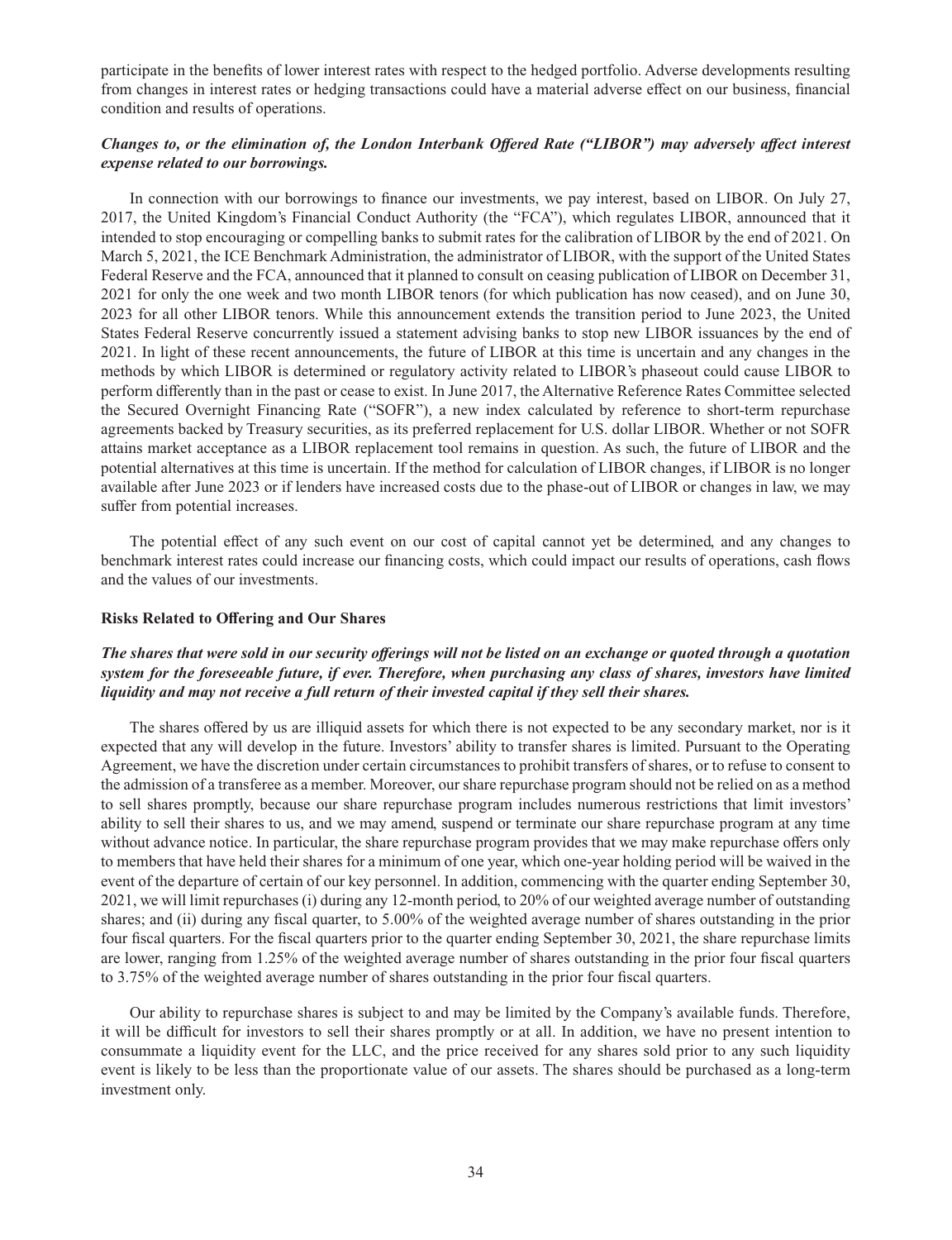# *Investors' interest in us will be diluted if we issue additional shares, which could reduce the overall value of their investment.*

Investors in this offering do not have preemptive rights to any shares we may issue in the future. Our Operating Agreement authorizes us to issue up to 400,000,000 shares. Pursuant to our Operating Agreement, a majority of our entire Board of Directors may amend our Operating Agreement from time to time to increase or decrease the aggregate number of authorized shares or the number of authorized shares of any class or series without member approval. After an investor's purchase in this offering, we may elect to sell additional shares in future public offerings, issue equity interests in private offerings, or issue share-based awards to our independent directors, GCM and/or employees of GCM. To the extent we issue additional equity interests after an investor's purchase in this offering, that investor's percentage ownership interest in us will be diluted. In addition, depending upon the terms and pricing of any additional offerings and the value of our investments, investors may also experience dilution in the value of their shares.

### **Risks Related to Tax**

# *Members may realize taxable income without cash distributions, and may have to use funds from other sources to fund tax liabilities.*

Because we are taxed as a partnership for U.S. federal income tax purposes, members may realize taxable income in excess of cash distributions by us. There can be no assurance that we will pay distributions at a specific rate or at all. As a result, members may have to use funds from other sources to pay their tax liability.

In addition, the payment of any distribution fees over time with respect to certain classes of shares will be deemed to be paid from cash distributions that would otherwise be distributable to the holders of such classes of shares. Accordingly, the holders of such classes of shares will receive a lower cash distribution to the extent of such holders' obligation to pay such fees. Because the payment of such fees is not a deductible expense for tax purposes, the taxable income of the Company allocable to the holders of such classes of shares may, therefore, exceed the amount of cash distributions made to such holders.

# *The U.S. Internal Revenue Service ("IRS") could adjust or reallocate items of income, gain, deduction, loss and credit with respect to the shares if the IRS does not accept the assumptions or conventions we utilize.*

U.S. federal income tax rules applicable to partnerships are complex, and their application is not always clear. Moreover, the rules generally were not written for, and in some respects are difficult to apply to, publicly traded interests in partnerships. We apply certain assumptions and conventions intended to comply with the intent of the rules and to report income, gain, deduction, loss and credit to members in a manner that reflects members' economic gains and losses, but these assumptions and conventions require judgment in application with the applicable Treasury regulations. It is possible therefore that the IRS will successfully assert that these assumptions or conventions do not satisfy the technical requirements of the Internal Revenue Code of 1986 (the "Internal Revenue Code"), and will require that items of income, gain, deduction, loss and credit be adjusted or reallocated in a manner that could be adverse to investors.

# *If we were to become taxable as a corporation for U.S. federal income tax purposes, we would be required to pay income tax at corporate rates on our net income, and distributions by us to members would constitute dividend income taxable to such members, to the extent of our earnings and profits.*

While we plan to continue to operate so that we will qualify to be treated for U.S. federal income tax purposes as a partnership, and not as an association or a publicly traded partnership taxable as a corporation, given the highly complex nature of the rules governing partnerships, the ongoing importance of factual determinations, the lack of direct guidance with respect to the application of tax laws to the activities we are undertaking and the possibility of future changes in its circumstances, it is possible that we will not so qualify for any particular year. Our taxation as a partnership will depend on our ability to meet, on a continuing basis, through actual operating results, the "qualifying income exception." We expect to satisfy this exception by ensuring that most of our investments that do not generate "qualifying income" are held through taxable corporate subsidiaries. However, we may not properly identify income as "qualifying." Accordingly, no assurance can be given that the actual results of our operations for any taxable year will satisfy the qualifying income exception.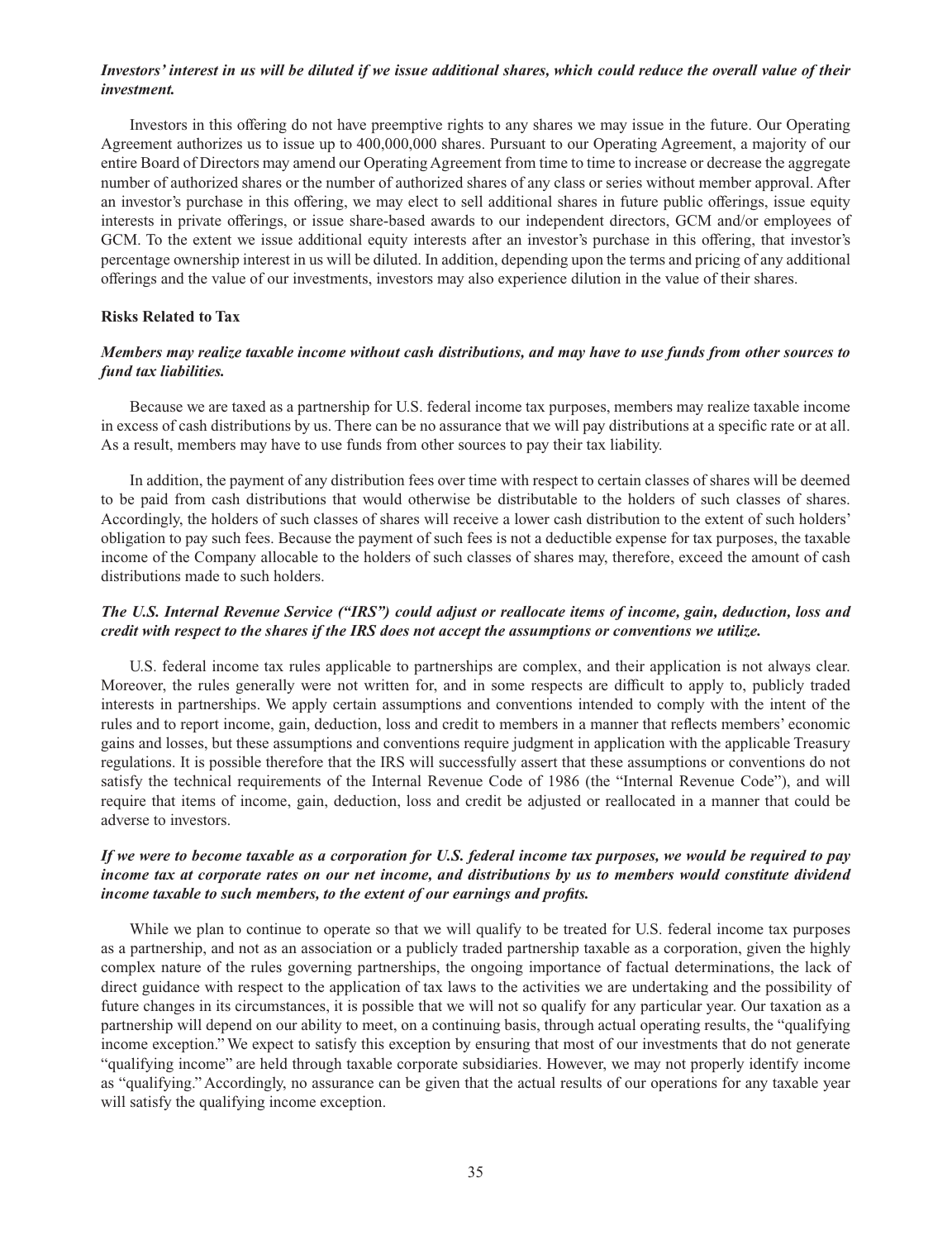If, for any reason, we become taxable as a corporation for U.S. federal income tax purposes, our items of income and deduction would not pass through to our members, and our members would be treated for U.S. federal income tax purposes as shareholders in a corporation. We would be required to pay income tax at corporate rates on our net income. Distributions by us to members would constitute dividend income taxable to such members, to the extent of our earnings and profits, and the payment of these distributions would not be deductible by us. These consequences would have a material adverse effect on us, our members and the value of the shares.

While it is expected that we will operate so that we will qualify to be treated for U.S. federal income tax purposes as a partnership, we expect that a significant portion of our investments will not generate "qualifying income," and that we will conduct a significant portion of our operations through GREC, our wholly owned subsidiary treated as a C-corporation for U.S. federal income tax purposes and subject to U.S. federal income tax on its net income. Conducting our operations through GREC will allow us to effectively utilize tax incentives generated from projects in which we hold controlling equity stakes to reduce the taxable income generated by our other investments through tax incentives that are better utilized by C-corporations than other forms of entities. Because a significant portion of our investments will be held through GREC, the tax benefit of our being a partnership for U.S. federal income tax purposes will be limited to the income generated by the investments that we directly hold.

# **ITEM 1B. UNRESOLVED STAFF COMMENTS**

None.

# **ITEM 2. PROPERTIES**

Our executive offices are located at 230 Park Avenue, Suite 1560, New York, NY 10169. We believe that our office facilities are suitable and adequate for our business as it is contemplated to be conducted.

# **ITEM 3. LEGAL PROCEEDINGS**

None of us, GCM, or the Administrator, is currently subject to any material legal proceedings, nor, to our knowledge, is any material legal proceeding threatened against us, or against GCM or the Administrator.

### **ITEM 4. MINE SAFETY DISCLOSURES**

Not applicable.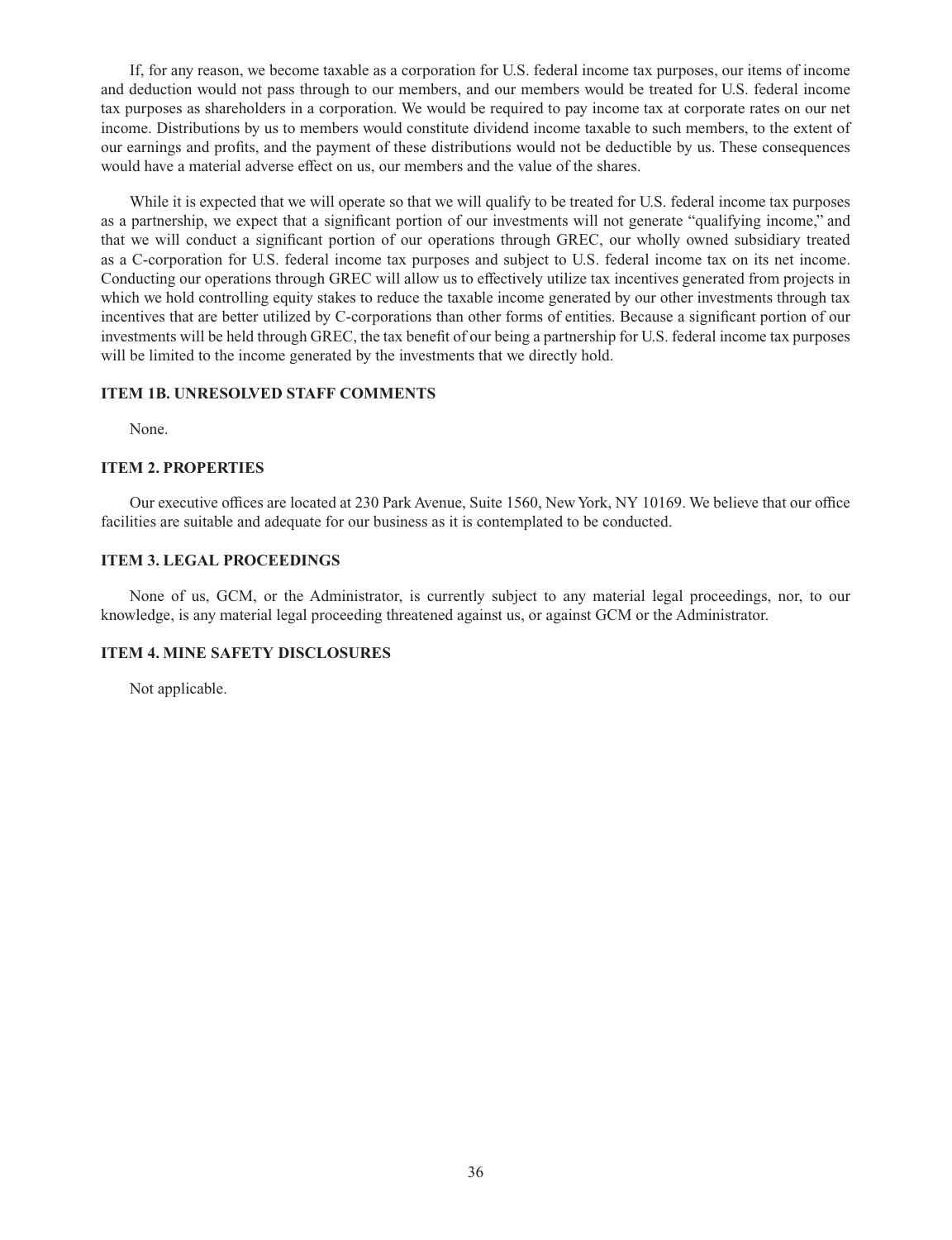# **PART II**

# **ITEM 5. MARKET FOR REGISTRANT'S COMMON EQUITY, RELATED MEMBER MATTERS AND ISSUER PURCHASES OF EQUITY SECURITIES**

# **Price Range of Common Equity**

The Company's shares are not listed or traded on any recognized securities exchange. Since the initial closing, the Company sold shares on a continuous basis at the following prices:

| Period          |             |               |                     |                 |               |             |                | <b>Class</b> |                 |              |                    |                  |               |       |
|-----------------|-------------|---------------|---------------------|-----------------|---------------|-------------|----------------|--------------|-----------------|--------------|--------------------|------------------|---------------|-------|
| From            | <b>To</b>   |               | $\mathbf A$         | $\overline{C}$  |               | $\mathbf I$ | $P-A$          |              | $P-I$           |              | $P-S$              | $P-T$            |               | $P-D$ |
| $25 - Apr - 14$ | $4-Nov-15$  | \$            | $10.00~\text{\$}$   | 9.58 \$         |               | 9.19        | N/A            |              | N/A             |              | N/A                | N/A              |               | N/A   |
| $5-Nov-15$      | 4-Feb-16    | \$            | $10.02 \text{ }$ \$ | $9.60 \text{ }$ |               | 9.21        | N/A            |              | $\rm N/A$       |              | N/A                | $\rm N/A$        |               | N/A   |
| 5-Feb-16        | 5-May-16    | \$            | $10.05~\text{S}$    | $9.62 \text{ }$ |               | 9.23        | N/A            |              | $\rm N/A$       |              | N/A                | N/A              |               | N/A   |
| 6-May-16        | $3-Aug-16$  | \$            | 10.07 \$            | $9.64$ \$       |               |             | 9.25 \$ 9.59   | \$           | 8.81            |              | N/A                | $\rm N/A$        |               | N/A   |
| $4-Aug-16$      | $6-Nov-16$  | \$            | $10.23$ \$          | 9.79S           |               |             | 9.39 \$ 9.79   | \$           | 8.95            |              | N/A                | N/A              |               | N/A   |
| $7-Nov-16$      | 7-Feb-17    | \$            | $10.28$ \$          | 9.58            | $\mathcal{S}$ | 9.45        | \$9.78         | \$           | 8.83            |              | N/A                | N/A              |               | N/A   |
| 8-Feb-17        | 4-May-17    | \$            | 10.22 S             | 9.53            | $\mathcal{S}$ |             | 9.39 \$ 9.70   | \$           | 8.76            |              | $\rm N/A$          | N/A              |               | N/A   |
| 5-May-17        | 17-May-17   | \$            | 10.17S              | 9.48S           |               |             | 9.34 \$ 9.70   | \$           | 8.69            |              | $\rm N/A$          | N/A              |               | N/A   |
| 18-May-17       | $3-Aug-17$  | \$            | $9.74$ \$           | $9.07$ \$       |               |             | 8.94 \$ 9.70   | \$           | 8.69            |              | $\rm N/A$          | N/A              |               | N/A   |
| $4$ -Aug-17     | $2-Nov-17$  | \$            | $9.72$ \$           | 9.08            | $\mathcal{S}$ | 8.93        | N/A            | \$           | 8.73            |              | N/A                | N/A              |               | N/A   |
| $3-Nov-17$      | 5-Feb-18    | \$            | $9.74$ \$           | $9.09$ \$       |               | 8.94        | N/A            | \$           | 8.75            |              | N/A                | $\rm N/A$        |               | N/A   |
| 6-Feb-18        | $6$ -May-18 | $\mathbb{S}$  | 9.78 \$             | $9.09$ \$       |               |             | 8.98 \$ 9.65*  | \$           | 8.81            |              | N/A                | $\rm N/A$        |               | N/A   |
| $7-May-18$      | $2$ -Aug-18 | \$            | 9.80 \$             | 9.12 \$         |               | 9.01        | \$9.68         | \$           | 8.84            |              | N/A                | $\rm N/A$        |               | N/A   |
| $3$ -Aug-18     | 31-Oct-18   | \$            | 9.83 \$             | 9.17 \$         |               | 9.03        | \$9.69         | \$           | 8.90            |              | N/A                | N/A              |               | N/A   |
| $1-Nov-18$      | 6-Feb-19    | \$            | 9.79 \$             | $9.15$ \$       |               |             | 8.99 \$ 9.68   | \$           | 8.89            |              | N/A                | N/A              |               | N/A   |
| 7-Feb-19        | 6-May-19    | $\mathcal{S}$ | $9.63$ \$           | $9.01$ \$       |               |             | 8.84 \$ 9.50** | \$           | 8.76            |              | N/A                | $\rm N/A$        |               | N/A   |
| 7-May-19        | $1-Aug-19$  |               | N/A                 | N/A             |               | N/A         | N/A            | \$           | 8.76            |              | N/A                | $\rm N/A$        |               | N/A   |
| 2-Aug-19        | $8-Nov-19$  |               | N/A                 | N/A             |               | N/A         | N/A            | \$           | 8.77            |              | N/A                | N/A              |               | N/A   |
| $9-Nov-19$      | 19-Mar-20   |               | N/A                 | N/A             |               | N/A         | N/A            | \$           | 8.93            |              | N/A                | N/A              |               | N/A   |
| 20-Mar-20       | 18-May-20   |               | N/A                 | N/A             |               | N/A         | N/A            | \$           | 8.90            |              | N/A                | N/A              |               | N/A   |
| 19-May-20       | 20-Aug-20   |               | N/A                 | N/A             |               | N/A         | N/A            | \$           | 8.95            |              | N/A                | N/A              |               | N/A   |
| 21-Aug-20       | $1-Nov-20$  |               | N/A                 | $\rm N/A$       |               | N/A         | N/A            | \$           | 9.02            |              | $\rm N/A$          | $\rm N/A$        |               | N/A   |
| $2-Nov-20$      | 31-Jan-21   |               | N/A                 | $\rm N/A$       |               | $N/A$ \$    | $9.42**$       | \$           | $9.02 \text{ }$ |              | 9.57 \$            | $9.60 \text{ s}$ |               | 9.30  |
| $1-Feb-21$      | 26-Feb-21   |               | N/A                 | $\rm N/A$       |               |             | N/A \$ 9.38    | \$           | 8.96 \$         |              | $9.00 \text{ }$ \$ | 9.53 \$          |               | 9.24  |
| $1-Mar-21$      | 31-Mar-21   |               | $\rm N/A$           | $\rm N/A$       |               |             | N/A \$ 9.44    | \$           | $9.02 \text{ }$ |              | $9.00\text{ }$$    | 9.53 \$          |               | 9.24  |
| $1-Apr-21$      | $30-Apr-21$ |               | N/A                 | $\rm N/A$       |               |             | N/A \$ 9.47    | \$           | $9.02 \text{ }$ |              | 9.01 \$            | 9.53 \$          |               | 9.24  |
| $3-May-21$      | 31-May-21   |               | $\rm N/A$           | $\rm N/A$       |               |             | N/A \$ 9.39    | \$           | 8.92 \$         |              | 8.99 \$            | 9.50 \$          |               | 9.20  |
| $1-Jun-21$      | 30-Jun-21   |               | N/A                 | $\rm N/A$       |               |             | N/A \$ 9.39    | \$           | 8.92 \$         |              | 8.99 \$            | 9.50 \$          |               | 9.20  |
| $1-Jul-21$      | $1-Aug-21$  |               | $\rm N/A$           | $\rm N/A$       |               |             | N/A \$ 9.39    | \$           | 8.92 \$         |              | 8.99 \$            | 9.50 \$          |               | 9.20  |
| $2-Aug-21$      | 31-Aug-21   |               | N/A                 | $\rm N/A$       |               |             | N/A \$ 9.44    | \$           | 8.91            | $\mathbb{S}$ | 8.97 \$            | 9.54 \$          |               | 9.19  |
| $1-Sep-21$      | 30-Sep-21   |               | N/A                 | N/A             |               |             | N/A \$ 9.44    | \$           | 8.91 \$         |              | 8.97 \$            | $9.54$ \$        |               | 9.19  |
| $1-Oct-21$      | 31-Oct-21   |               | N/A                 | N/A             |               |             | N/A \$ 9.44    | \$           | 8.91 \$         |              | 8.97 \$            | $9.54$ \$        |               | 9.19  |
| $1-Nov-21$      | $30-Nov-21$ |               | N/A                 | N/A             |               |             | N/A \$ 9.33    | \$           | 8.80 \$         |              | 8.85 \$            | 9.41             | $\mathcal{S}$ | 9.09  |
| $1-Dec-21$      | 31-Dec-21   |               | N/A                 | N/A             |               |             | N/A \$ 9.33    | \$           | 8.80 \$         |              | 8.85 \$            | 9.41             | $\mathcal{S}$ | 9.09  |
| 3-Jan-22        | 31-Jan-22   |               | N/A                 | $\rm N/A$       |               |             | N/A \$ 9.33    | \$           | 8.80 \$         |              | 8.85 \$            | 9.41             | $\mathcal{S}$ | 9.09  |
| 1-Feb-22        | 28-Feb-22   |               | N/A                 | N/A             |               |             | N/A \$ 9.32    | \$           | 8.80 \$         |              | 8.86 \$            | 9.40 \$          |               | 9.07  |
| $1-Mar-22$      |             |               | N/A                 | N/A             |               |             | N/A \$ 9.32    | \$           | 8.80 \$         |              | 8.86 \$            | 9.40 \$          |               | 9.07  |

\* Effective April 16, 2018<br>\*\* Ceased February 8, 2019

Ceased February 8, 2019 and recommenced on November 2, 2020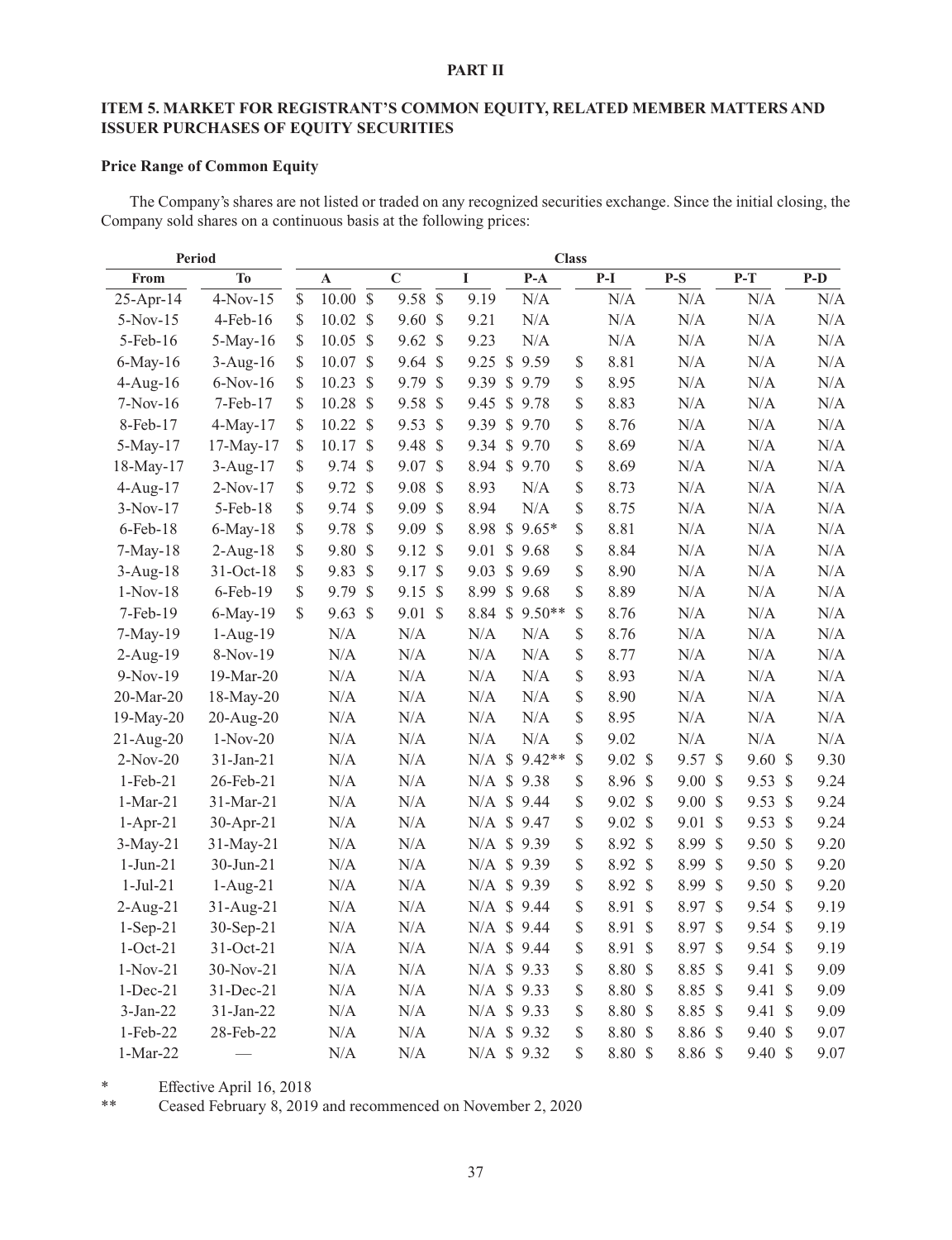# **HOLDERS**

As of December 31, 2021, the Company has issued 16,580,558 Class A shares (including 23,601 to GCM), 2,741,963 Class C shares, 6,449,493 Class I shares, 783,593 Class P-A shares, 92,069,013 Class P-I shares, 46,324,757 Class P-S shares, 239,594 Class P-T shares and 198,548 Class P-D shares (including 2,776 to GCM).

# **DISTRIBUTIONS**

The following table reflects the distributions declared during the year ended December 31, 2021:

|                                                                                              |               |              |           | <b>Values of</b><br><b>Shares Issued</b> |               |              |
|----------------------------------------------------------------------------------------------|---------------|--------------|-----------|------------------------------------------|---------------|--------------|
| Pay Date                                                                                     |               | Paid in Cash | under DRP |                                          |               | <b>Total</b> |
|                                                                                              | <sup>\$</sup> | 2,555,800    | S.        | 538.241                                  | <sup>\$</sup> | 3,094,041    |
|                                                                                              |               | 3,063,308    |           | 487,868                                  |               | 3,551,176    |
|                                                                                              |               | 4,783,092    |           | 523,715                                  |               | 5,306,807    |
|                                                                                              |               | 4,733,419    |           | 565,208                                  |               | 5,298,627    |
|                                                                                              |               | 4,762,355    |           | 886,124                                  |               | 5,648,479    |
| July $1, 2021. \ldots \ldots \ldots \ldots \ldots \ldots \ldots \ldots \ldots \ldots \ldots$ |               | 4,709,348    |           | 960,096                                  |               | 5,669,444    |
|                                                                                              |               | 5,217,796    |           | 1,071,227                                |               | 6,289,023    |
|                                                                                              |               | 5,423,345    |           | 1,145,375                                |               | 6,568,720    |
| October $1, 2021. \ldots \ldots \ldots \ldots \ldots \ldots \ldots \ldots \ldots \ldots$     |               | 5,516,811    |           | 1.229.494                                |               | 6,746,305    |
|                                                                                              |               | 5,946,262    |           | 1,463,710                                |               | 7,409,972    |
|                                                                                              |               | 5,938,698    |           | 1.662.579                                |               | 7,601,277    |
|                                                                                              |               | 6,174,878    |           | 1,755,921                                |               | 7,930,799    |
|                                                                                              | <b>S</b>      | 58,825,112   |           | 12,289,558                               |               | 71,114,670   |

The following table reflects the distributions declared during the year ended December 31, 2020:

|          |              |              |               | <b>Value of</b><br><b>Shares Issued</b> |    |              |
|----------|--------------|--------------|---------------|-----------------------------------------|----|--------------|
| Pay Date |              | Paid in Cash |               | under DRP                               |    | <b>Total</b> |
|          | <sup>S</sup> | 1.788.542    | $\mathcal{S}$ | 603.697                                 | S. | 2,392,239    |
|          |              | 1,733,243    |               | 561,984                                 |    | 2,295,227    |
|          |              | 1,890,493    |               | 593,200                                 |    | 2,483,693    |
|          |              | 1,838,747    |               | 578,258                                 |    | 2,417,005    |
|          |              | 1,829,752    |               | 551,563                                 |    | 2,381,315    |
|          |              | 1.827.301    |               | 532,220                                 |    | 2.359.521    |
|          |              | 2,133,835    |               | 548,210                                 |    | 2,682,045    |
|          |              | 2.157.292    |               | 546,746                                 |    | 2.704.038    |
|          |              | 2,178,934    |               | 529,183                                 |    | 2,708,117    |
|          |              | 2,285,549    |               | 539.435                                 |    | 2,824,984    |
|          |              | 2,281,547    |               | 524,274                                 |    | 2,805,821    |
|          |              | 2.447.041    |               | 537,476                                 |    | 2,984,517    |
|          |              | 24.392.276   |               | 6.646.246                               |    | 31.038.522   |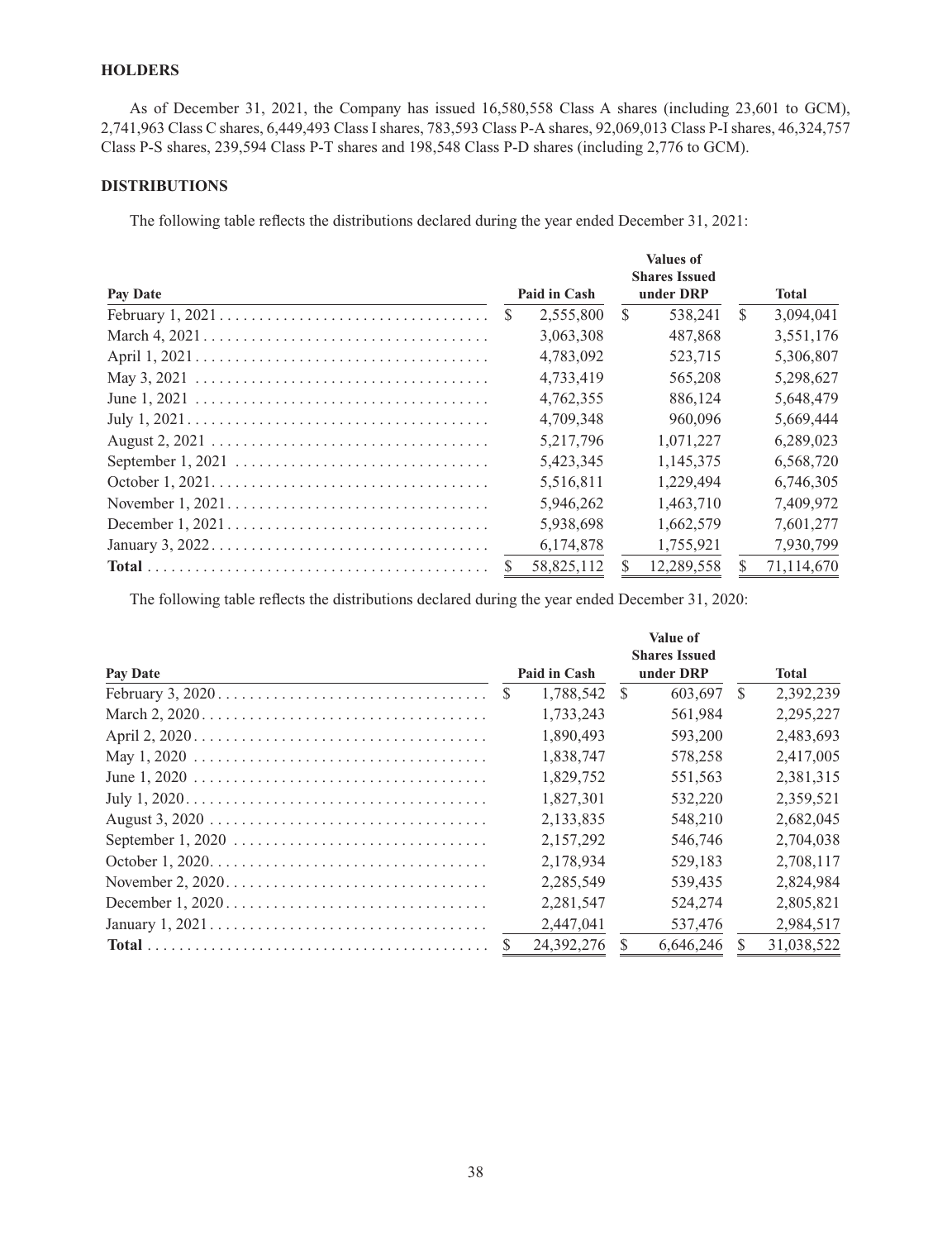The following table reflects the distributions declared during the year ended December 31, 2019:

|                                                                                          | <b>Value of</b> |              |               |                      |               |              |  |  |
|------------------------------------------------------------------------------------------|-----------------|--------------|---------------|----------------------|---------------|--------------|--|--|
|                                                                                          |                 |              |               | <b>Shares Issued</b> |               |              |  |  |
| Pay Date                                                                                 |                 | Paid in Cash |               | under DRP            |               | <b>Total</b> |  |  |
|                                                                                          | <sup>S</sup>    | 1,317,325    | $\mathcal{S}$ | 583,571              | <sup>\$</sup> | 1,900,896    |  |  |
|                                                                                          |                 | 1,247,614    |               | 552,615              |               | 1,800,229    |  |  |
|                                                                                          |                 | 1,452,785    |               | 611,200              |               | 2,063,985    |  |  |
|                                                                                          |                 | 1,438,057    |               | 600,614              |               | 2,038,671    |  |  |
|                                                                                          |                 | 1,553,801    |               | 622,584              |               | 2,176,385    |  |  |
|                                                                                          |                 | 1,764,525    |               | 383,627              |               | 2,148,152    |  |  |
|                                                                                          |                 | 1,850,929    |               | 393,237              |               | 2,244,166    |  |  |
|                                                                                          |                 | 1.664.451    |               | 613.333              |               | 2,277,784    |  |  |
| October $1, 2019. \ldots \ldots \ldots \ldots \ldots \ldots \ldots \ldots \ldots \ldots$ |                 | 1,647,967    |               | 589,581              |               | 2,237,548    |  |  |
|                                                                                          |                 | 1,716,132    |               | 609.283              |               | 2,325,415    |  |  |
|                                                                                          |                 | 1,693,670    |               | 587,119              |               | 2,280,789    |  |  |
| January $1, 2020 \ldots \ldots \ldots \ldots \ldots \ldots \ldots \ldots \ldots \ldots$  |                 | 1,784,956    |               | 605,129              |               | 2,390,085    |  |  |
|                                                                                          |                 | 19, 132, 212 |               | 6,751,893            |               | 25,884,105   |  |  |

# **PERFORMANCE GRAPH**

Not applicable.

### **Sales of Unregistered Securities**

During the year ended December 31, 2021, the Company sold 711,897 Class P-A shares, 56,416,202 Class P-I, 197,405 Class P-D, 237,124 Class P-T and 46,075,796 Class P-S shares under a private placement memorandum. During the year ended December 31, 2020, the Company sold 37,155 Class P-A shares and 16,112,855 Class P-I shares under a private placement memorandum. During the year ended December 31, 2019, the Company sold 2,631 Class P-A shares and 9,631,640 Class P-I shares under a private placement memorandum.

#### **Issuer Purchases of Equity Securities**

For the year ended December 31, 2021, the Company repurchased 661,926 Class A shares, 85,828 Class C shares, 296,575 Class I shares and 1,493,868 Class P-I shares at a total purchase price of \$5,625,311, \$706,382, \$2,596,803 and \$13,275,958, respectively, pursuant to the Company's share repurchase program. For the year ended December 31, 2020, the Company repurchased 815,199 Class A shares, 66,086 Class C shares, 429,396 Class I shares and 651,619 Class P-I shares at a total purchase price of \$7,019,041, \$554,021, \$3,696,134 and \$5,869,806, respectively, pursuant to the Company's share repurchase program. For the year ended December 31, 2019, the Company repurchased 558,579 Class A shares, 16,929 Class C shares, 185,871 Class I shares and 223,681 Class P-I shares at a total purchase price of \$4,807,693, \$142,110, \$1,596,905 and \$1,975,682, respectively, pursuant to the Company's share repurchase program.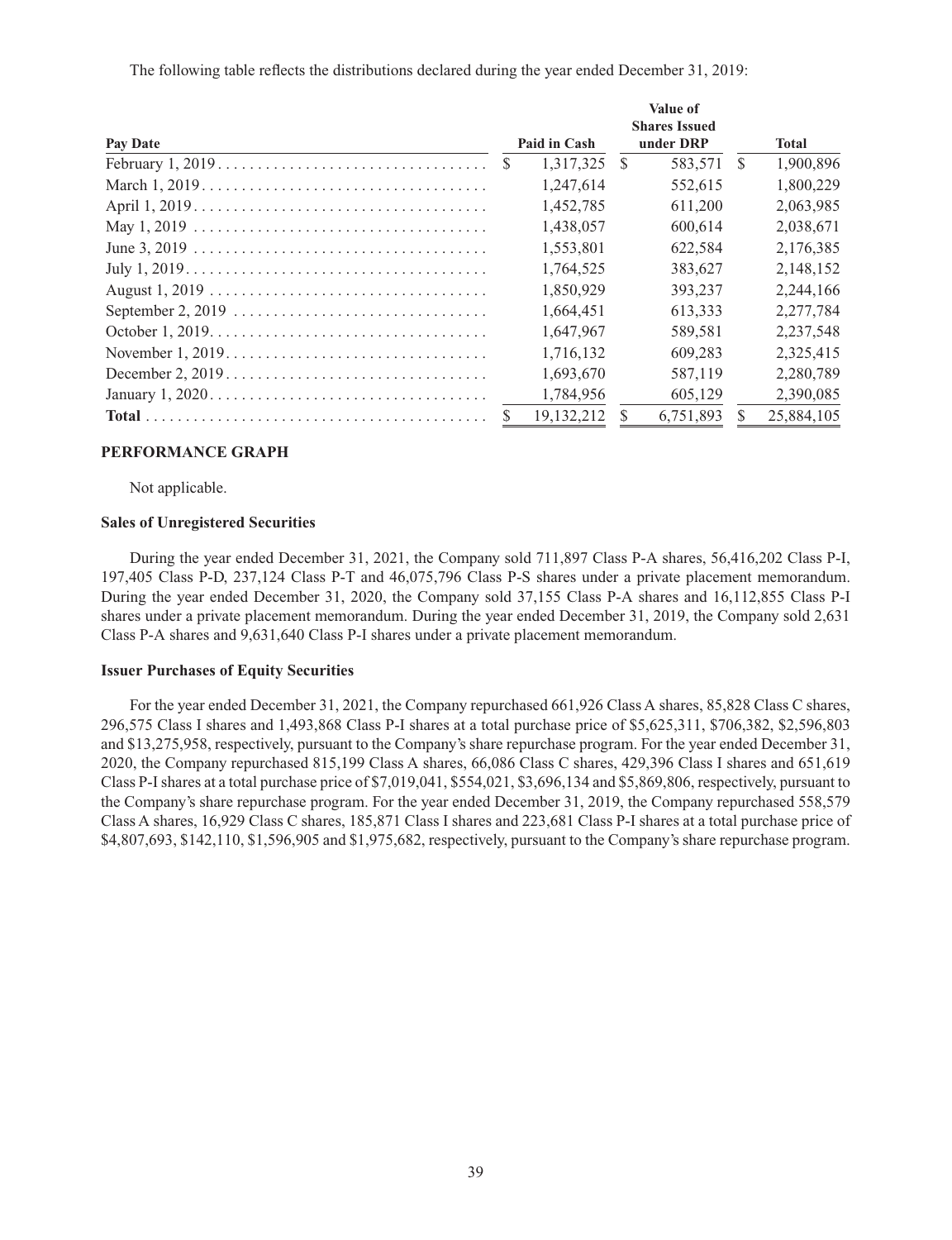The table below provides information concerning the Company's repurchase of shares during the years ended December 31, 2021, 2020 and 2019 pursuant to the Company's share repurchase program.

|                                                                                |                     |               |                      | <b>Maximum</b>        |
|--------------------------------------------------------------------------------|---------------------|---------------|----------------------|-----------------------|
|                                                                                | <b>Total Number</b> |               |                      | Number of             |
|                                                                                | of Shares           |               | <b>Average Price</b> | Repurchase            |
| <b>Period</b>                                                                  | Repurchased         |               | Paid per Share       | <b>Shares Offered</b> |
|                                                                                | 490,835             | <sup>\$</sup> | 8.76                 | 1,742,360             |
|                                                                                | 734,959             |               | 8.81                 | 3,309,562             |
|                                                                                | 452,514             |               | 8.60                 | 5,126,281             |
|                                                                                | 859,889             |               | 8.76                 | 5,990,988             |
|                                                                                | 2,538,197           | $\mathbb{S}$  | 8.75                 | 16,169,191            |
|                                                                                | 214,035             | -S            | 8.63                 | 604,463               |
|                                                                                | 393,042             |               | 8.64                 | 624,513               |
|                                                                                | 676,734             |               | 8.79                 | 676,734               |
|                                                                                | 678,489             |               | 8.77                 | 1,020,558             |
|                                                                                | 1,962,300           | <sup>\$</sup> | 8.73                 | 2,926,268             |
| January 1 to March 31, 2019 $\ldots \ldots \ldots \ldots \ldots \ldots \ldots$ | 141,933             | -S            | 8.69                 | 320,849               |
|                                                                                | 292,954             |               | 8.65                 | 333,950               |
|                                                                                | 297,932             |               | 8.79                 | 333,396               |
|                                                                                | 252,241             |               | 8.60                 | 333,188               |
|                                                                                | 985,060             | <sup>\$</sup> | 8.70                 | 1,321,383             |

Commencing with the quarter ending September 30, 2021, we will limit repurchases (i) during any 12-month period, to 20% of our weighted average number of outstanding shares; and (ii) during any fiscal quarter, to 5.00% of the weighted average number of shares outstanding in the prior four fiscal quarters. For the fiscal quarters prior to the quarter ending September 30, 2021, the share repurchase limits are lower, ranging from 1.25% of the weighted average number of shares outstanding in the prior four fiscal quarters to 3.75% of the weighted average number of shares outstanding in the prior four fiscal quarters.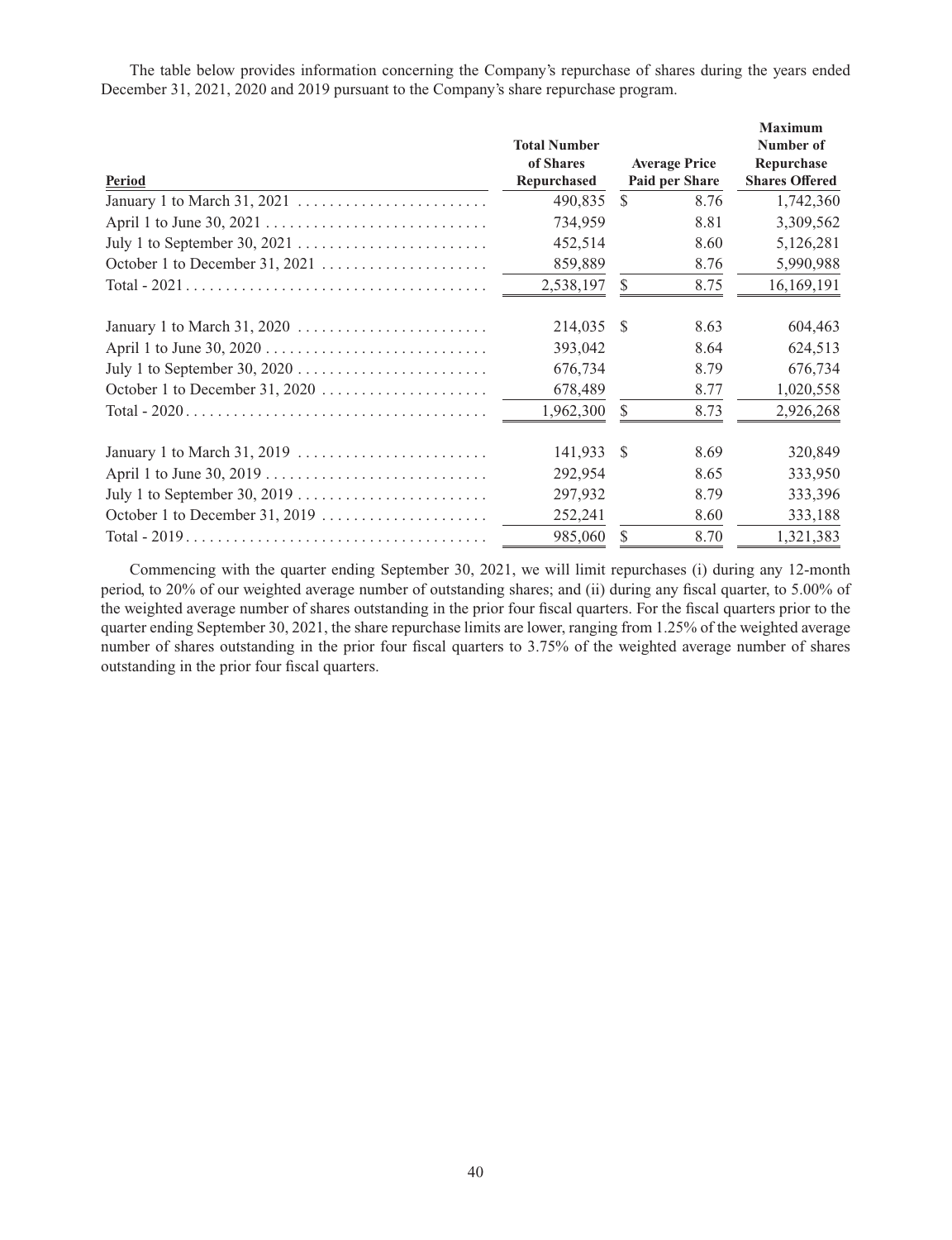# **ITEM 6. SELECTED CONSOLIDATED FINANCIAL DATA**

The following selected financial data of the Company as of December 31, 2021, 2020 and 2019 and for the years ended December 31, 2021, 2020 and 2019 are derived from our consolidated financial statements that have been audited by KPMG, our independent registered public accounting firm. This financial data should be read in conjunction with our consolidated financial statements and related notes thereto, and Item 7. Management's Discussion and Analysis of Financial Condition and Results of Operations, included elsewhere in this report:

|                                                          | <b>As of December</b><br>31, 2021 |   | <b>As of December</b><br>31, 2020 |   | <b>As of December</b><br>31, 2019 |
|----------------------------------------------------------|-----------------------------------|---|-----------------------------------|---|-----------------------------------|
| Statements of Assets and Liabilities data at period end  |                                   |   |                                   |   |                                   |
| Investments in controlled/affiliated and non-controlled/ |                                   |   |                                   |   |                                   |
| non-affiliated portfolios, at fair value                 | \$1,368,349,558                   | S | 648,809,997                       | S | 475,175,871                       |
| Investments in money markets, at fair value              | 67, 392, 443                      |   | 11,172,727                        |   | 4,984,621                         |
|                                                          |                                   |   |                                   |   | 21,223                            |
|                                                          | 92,179,779                        |   | 4,675,836                         |   | 3,652,218                         |
|                                                          | 29,683,613                        |   |                                   |   | 429,252                           |
|                                                          | 24,953,727                        |   | 23,717,901                        |   | 23,895,897                        |
|                                                          | \$1,582,559,120                   |   | 688,376,461                       | S | 508,159,082                       |
|                                                          | 7,501,983                         |   | 9,750,909                         |   | 4,899,566                         |
|                                                          | 1,037,461                         |   | 4,451,570                         |   | 7,502,267                         |
| Term note payable, net of financing costs                | 79,413,622                        |   | 86,501,654                        |   | 68,886,785                        |
|                                                          | 55,295,422                        |   | 32,120,469                        |   | 11,233,004                        |
|                                                          | 143,248,488                       |   | 132,824,602                       |   | 92,521,622                        |
| Total members' equity (net assets)                       | \$1,439,310,632                   |   | 555,551,859                       | S | 415,637,460                       |

|                                                                                                                         |               | For the<br>year ended<br>December 31,<br>2021 |               | For the<br>year ended<br>December 31,<br>2020 |               | For the<br>year ended<br>December 31,<br>2019 |  |
|-------------------------------------------------------------------------------------------------------------------------|---------------|-----------------------------------------------|---------------|-----------------------------------------------|---------------|-----------------------------------------------|--|
| <b>Statement of operations data</b>                                                                                     |               |                                               |               |                                               |               |                                               |  |
|                                                                                                                         | <sup>S</sup>  | 32,551,137                                    | <sup>S</sup>  | 24,429,902                                    | <sup>S</sup>  | 18,762,705                                    |  |
| Management fee expense                                                                                                  |               | 21,940,099                                    |               | 10,364,635                                    |               | 8,461,616                                     |  |
|                                                                                                                         |               | 16,844,661                                    |               | 12,419,411                                    |               | 6,087,286                                     |  |
| Net investment (loss) income before taxes                                                                               |               | (6,233,623)                                   |               | 1,645,856                                     |               | 4,213,803                                     |  |
|                                                                                                                         |               | (9,050,004)                                   |               | (7,161,831)                                   |               | (3, 188, 431)                                 |  |
|                                                                                                                         |               | 160,572                                       |               |                                               |               | 125,143                                       |  |
|                                                                                                                         |               | 2,655,809                                     |               | 8,807,687                                     |               | 7,277,091                                     |  |
| Net realized (loss) gain on investments                                                                                 |               | (29, 182)                                     |               | 7,830,550                                     |               | 12,915,738                                    |  |
| Net change in unrealized appreciation on investments                                                                    |               | 56,023,470                                    |               | 51,377,370                                    |               | 27,296,880                                    |  |
| Net change in unrealized appreciation on foreign currency                                                               |               | 10,727                                        |               | 92,019                                        |               | 7,589                                         |  |
| Net change in unrealized appreciation (depreciation) on<br>swap contracts                                               |               | 2,248,926                                     |               | (4,872,567)                                   |               | (5,002,305)                                   |  |
| (Provision for) income taxes on realized and unrealized gain<br>(loss) on investments, foreign currency translation and |               |                                               |               |                                               |               |                                               |  |
| swap contracts                                                                                                          |               | (17,888,961)                                  |               | (18, 529, 344)                                |               | (10, 461, 973)                                |  |
| Net increase in net assets resulting from operations                                                                    | S.            | 43,020,789                                    | <sup>\$</sup> | 44,705,715                                    | <sup>S</sup>  | 32,033,020                                    |  |
| Per share data (Basic and Diluted) (1)                                                                                  |               |                                               |               |                                               |               |                                               |  |
|                                                                                                                         | <sup>\$</sup> | 8.32                                          | <sup>\$</sup> | 8.61                                          | <sup>\$</sup> | 8.40                                          |  |
| Net asset value (Class C) $\dots \dots \dots \dots \dots \dots \dots \dots$                                             |               | 8.13                                          | S             | 8.35                                          | <sup>\$</sup> | 8.23                                          |  |
|                                                                                                                         | S             | 8.32                                          | <sup>S</sup>  | 8.61                                          | <sup>S</sup>  | 8.40                                          |  |
| Net asset value (Class P-A). $\dots \dots \dots \dots \dots \dots \dots \dots$                                          | <sup>\$</sup> | 8.58                                          | S             | 8.70                                          | <sup>\$</sup> | 8.44                                          |  |
|                                                                                                                         | S             | 8.80                                          | S             | 9.02                                          | -S            | 8.73                                          |  |
|                                                                                                                         |               | 8.80                                          | S             |                                               | S             |                                               |  |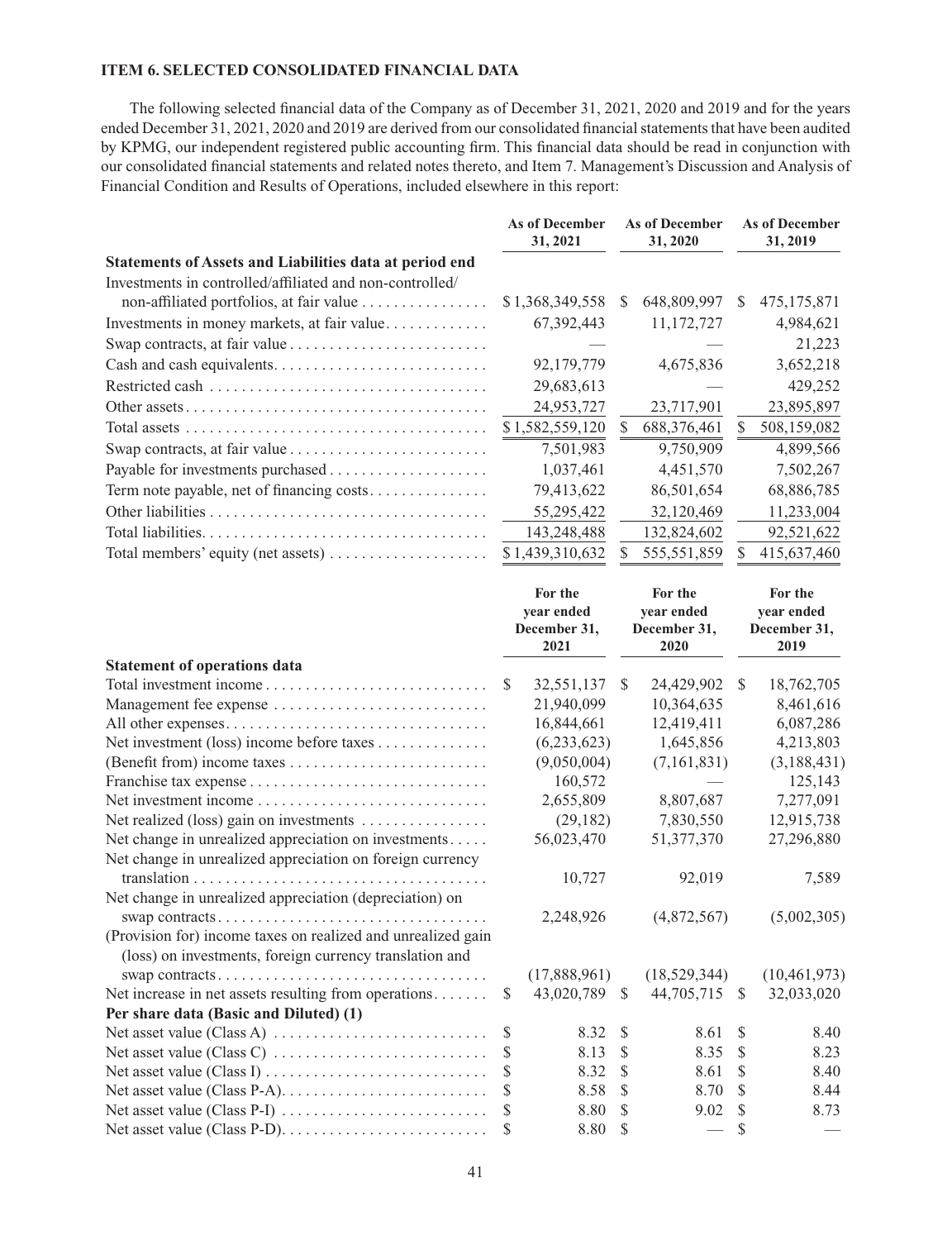|                                                                                                                     |                         | For the<br>year ended<br>December 31,<br>2021 |                         | For the<br>year ended<br>December 31,<br>2020 | For the<br>year ended<br>December 31,<br>2019 |                 |
|---------------------------------------------------------------------------------------------------------------------|-------------------------|-----------------------------------------------|-------------------------|-----------------------------------------------|-----------------------------------------------|-----------------|
|                                                                                                                     | $\overline{\mathbb{S}}$ | 8.74                                          | $\overline{\mathbb{S}}$ |                                               | $\overline{\$}$                               |                 |
| Net asset value (Class P-T)                                                                                         | \$                      | 8.52                                          | $\mathbb{S}$            |                                               | $\mathcal{S}$                                 |                 |
| Net investment income                                                                                               | S                       | 0.02                                          | $\mathcal{S}$           | 0.16                                          | $\mathcal{S}$                                 | 0.17            |
| Net realized gain on investments                                                                                    | S                       |                                               | \$                      | 0.14                                          | \$.                                           | 0.29            |
| Net change in unrealized appreciation on investments, net of<br>incentive allocation to Special Unitholder          | \$                      | 0.46                                          | <sup>\$</sup>           | 0.50                                          | <sup>S</sup>                                  | 0.15            |
| (Provision for) income taxes on realized and unrealized<br>(loss) on investments, foreign currency translation and  |                         |                                               |                         |                                               |                                               |                 |
| swap contracts                                                                                                      | \$                      | $(0.14)$ \$                                   |                         | $(0.34)$ \$                                   |                                               | (0.24)          |
| Net increase in net assets attributed to common members                                                             | \$                      | 0.34                                          | \$                      | 0.81                                          | S                                             | 0.61            |
|                                                                                                                     | \$                      | 0.56                                          | \$                      | 0.57                                          | S                                             | 0.61            |
|                                                                                                                     | \$                      | 0.54                                          | \$                      | 0.56                                          | S                                             | 0.53            |
| Distributions declared (Class I)                                                                                    | \$                      | 0.56                                          | \$                      | 0.57                                          | \$                                            | 0.61            |
| Distributions declared (Class P-A)                                                                                  | \$                      | 0.56                                          | \$                      | 0.57                                          | \$                                            | 0.60            |
|                                                                                                                     | \$                      | 0.58                                          | \$                      | 0.58                                          | $\mathcal{S}$                                 | 0.58            |
| Distributions declared (Class P-D)                                                                                  | \$                      | 0.53                                          | \$                      |                                               | \$                                            |                 |
| Distributions declared (Class P-S)                                                                                  | \$                      | 0.53                                          | \$                      |                                               | \$                                            |                 |
| Distributions declared (Class P-T)                                                                                  | S                       | 0.53                                          | \$                      |                                               | \$                                            |                 |
| Other data                                                                                                          |                         |                                               |                         |                                               |                                               |                 |
| Weighted average common shares outstanding                                                                          |                         | 126,458,860                                   |                         | 54,057,620                                    |                                               | 43,788,187      |
| Total return, net of expense reimbursement to/from Advisor,                                                         |                         |                                               |                         |                                               |                                               |                 |
| attributed to common shares based on net asset value                                                                |                         | 3.29%                                         |                         | 9.56%                                         |                                               | 7.30%           |
|                                                                                                                     |                         |                                               |                         |                                               |                                               |                 |
| Total return, net of expense reimbursement to/from Advisor,<br>attributed to common shares based on net asset value |                         |                                               |                         |                                               |                                               |                 |
| $(Class C) \ldots \ldots \ldots \ldots \ldots \ldots \ldots \ldots \ldots \ldots \ldots \ldots$                     |                         | 4.03%                                         |                         | 8.49%                                         |                                               | 7.54%           |
| Total return, net of expense reimbursement to/from Advisor,<br>attributed to common shares based on net asset value |                         |                                               |                         |                                               |                                               |                 |
|                                                                                                                     |                         | 3.29%                                         |                         | 9.51%                                         |                                               | 7.17%           |
| Total return, net of expense reimbursement to/from Advisor,<br>attributed to common shares based on net asset value |                         |                                               |                         |                                               |                                               |                 |
| $(Class P-A) \ldots \ldots \ldots \ldots \ldots \ldots \ldots \ldots \ldots \ldots \ldots$                          |                         | 5.18%                                         |                         | 10.12%                                        |                                               | 5.66%           |
| Total return, net of expense reimbursement to/from Advisor,<br>attributed to common shares based on net asset value |                         |                                               |                         |                                               |                                               |                 |
|                                                                                                                     |                         | 4.13%                                         |                         | 10.23%                                        |                                               | 8.15%           |
| Total return, net of expense reimbursement to/from Advisor,<br>attributed to common shares based on net asset value |                         |                                               |                         |                                               |                                               |                 |
|                                                                                                                     |                         | 3.81%                                         |                         | $-$ %                                         |                                               | $-$ %           |
| Total return, net of expense reimbursement to/from Advisor,                                                         |                         |                                               |                         |                                               |                                               |                 |
| attributed to common shares based on net asset value                                                                |                         |                                               |                         |                                               |                                               |                 |
|                                                                                                                     |                         | 4.98%                                         |                         | $-$ %                                         |                                               | $- \frac{0}{0}$ |
| Total return, net of expense reimbursement to/from Advisor,                                                         |                         |                                               |                         |                                               |                                               |                 |
| attributed to common shares based on net asset value                                                                |                         |                                               |                         |                                               |                                               |                 |
|                                                                                                                     |                         | 5.48%                                         |                         | $-$ %                                         |                                               | $- \frac{0}{0}$ |
| Number of portfolio company investments at period end                                                               |                         | 14                                            |                         | 13                                            |                                               | 15              |
| Gross funding of new or existing investments                                                                        |                         | \$1,113,729,511                               | \$                      | 395,034,767                                   | \$                                            | 353,585,860     |
| Principal payments and sales of investments for the period                                                          | \$                      | 9,928,720                                     | -S                      | 67,958,438                                    | S                                             | 64,254,366      |

<sup>(1)</sup> The per share calculation for net asset value was based on shares outstanding. All other per share calculations were derived by using the weighted average shares outstanding.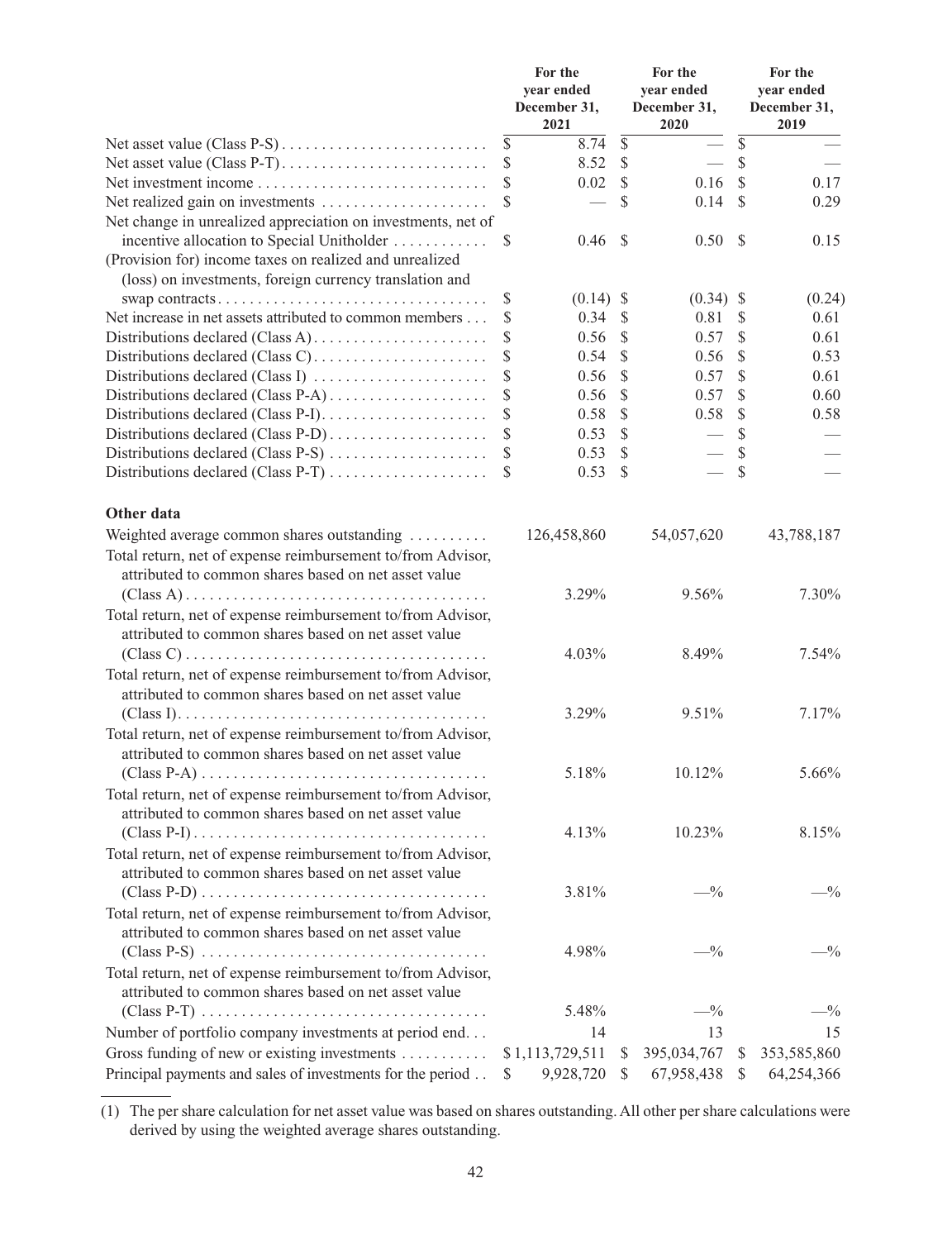# **ITEM 7. MANAGEMENT'S DISCUSSION AND ANALYSIS OF FINANCIAL CONDITION AND RESULTS OF OPERATIONS**

### **Forward-Looking Statements**

Various statements in this annual report, including those that express a belief, expectation or intention, as well as those that are not statements of historical fact, are forward-looking statements. The forward-looking statements may include projections and estimates concerning the timing and success of specific projects, revenues, income and capital spending. We generally identify forward-looking statements with the words "believe," "intend," "expect," "seek," "may," "will," "should," "would," "anticipate," "could," "estimate," "plan," "predict," "project" or their negatives, and other similar expressions. All statements we make relating to our estimated and projected earnings, margins, costs, expenditures, cash flows, growth rates and financial results, or to our expectations regarding future industry trends, are forward-looking statements. These forward-looking statements are subject to risks and uncertainties that may change at any time, and, therefore, our actual results may differ materially from those that we expected. The forward-looking statements contained in this report are largely based on our expectations, which reflect many estimates and assumptions made by our management. These estimates and assumptions reflect our best judgment based on currently known market conditions and other factors. Although we believe such estimates and assumptions are reasonable, we caution that it is very difficult to predict the impact of known factors, and it is impossible for us to anticipate all factors that could affect our actual results. In addition, our Advisor's assumptions about future events may prove to be inaccurate. We caution all readers that the forward-looking statements contained in this report are not guarantees of future performance, and we cannot assure any reader that such statements will prove correct or that the forward-looking events and circumstances will occur. Actual results may differ materially from those anticipated or implied in the forward-looking statements due to the numerous risks and uncertainties as described under "Risk Factors" and elsewhere in this report. All forward-looking statements are based upon information available to us on the date of this report. We undertake no obligation to update or revise any forward-looking statements as a result of new information, future events or otherwise, except as otherwise required by law. You are advised to consult any additional disclosures that we may make directly to you or through reports that we in the future may file with the SEC, including Annual Reports on Form 10-K, Quarterly Reports on Form 10-Q and Current Reports on Form 8-K. These cautionary statements qualify all forward-looking statements attributable to us, or persons acting on our behalf. The risks, contingencies and uncertainties associated with our forward-looking statements relate to, among other matters, the following:

- changes in the economy;
- the ability to complete the renewable energy projects in which we invest;
- our relationships with project developers, lawyers, investment and commercial banks, individual and institutional investors, consultants, diligence specialists, EPC companies, contractors, renewable energy technology manufacturers (such as panel manufacturers), solar insurance specialists, component manufacturers, software providers and other industry participants in the renewable energy, capital markets and project finance sectors;
- fluctuations in supply, demand, prices and other conditions for electricity, other commodities and RECs;
- public response to and changes in the local, state and federal regulatory framework affecting renewable energy projects, including the potential expiration or extension of the production tax credit ("PTC"), investment tax credit ("ITC") and the related U.S. Treasury grants and potential reductions in renewable portfolio standards ("RPS") requirements;
- competition from other energy developers;
- the worldwide demand for electricity and the market for renewable energy;
- the ability or inability of conventional fossil fuel based generation technologies to meet the worldwide demand for electricity;
- our competitive position and our expectation regarding key competitive factors;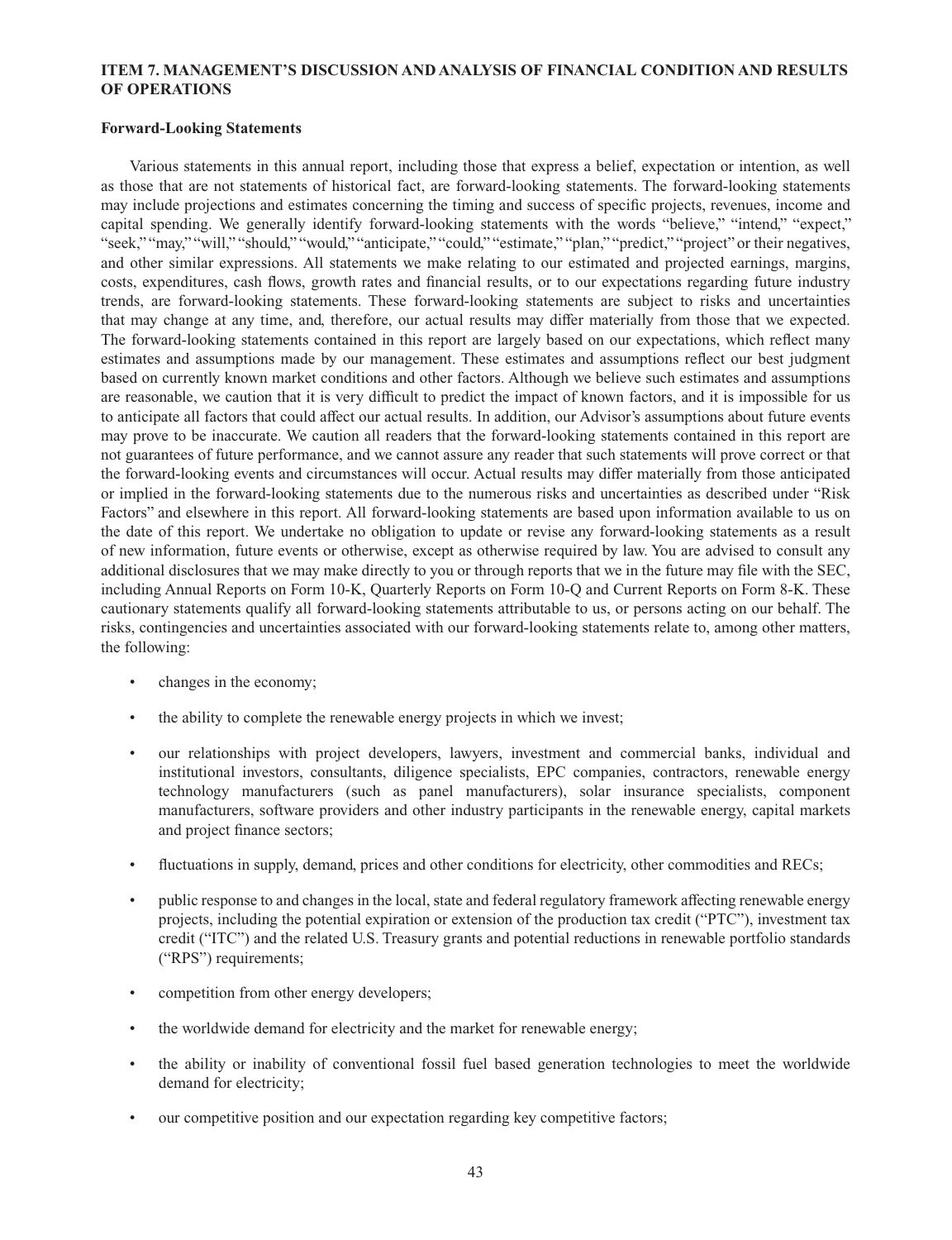- risks associated with our hedging strategies;
- potential environmental liabilities and the cost of compliance with applicable environmental laws and regulations, which may be material;
- our electrical production projections (including assumptions of curtailment and facility availability) for our renewable energy projects;
- our ability to operate our business efficiently, manage costs (including general and administrative expenses) effectively and generate cash flow;
- availability of suitable renewable energy resources and other weather conditions that affect our electricity production;
- the effects of litigation, including administrative and other proceedings or investigations relating to our renewable energy projects;
- non-payment by customers and enforcement of certain contractual provisions;
- risks associated with possible disruption in our operations or the economy generally due to terrorism or natural disasters; and
- future changes in laws or regulations and conditions in our operating areas.

#### **Overview**

Greenbacker Renewable Energy Company LLC, (the "LLC"), a Delaware limited liability company formed in December 2012, is an externally managed energy company that acquires and manages income-generating renewable energy and energy efficiency projects, and other energy-related businesses, as well as finances the construction and/or operation of these and other sustainable development projects and businesses. The LLC conducts substantially all of its operations through its wholly owned subsidiary, Greenbacker Renewable Energy Corporation ("GREC").

GREC is a Maryland corporation formed in November 2011, and the LLC currently holds all of the outstanding shares of capital stock of GREC. GREC Entity HoldCo LLC ("GREC HoldCo"), a wholly owned subsidiary of GREC, was formed in Delaware in June 2016. GREC Administration LLC and Danforth Shared Services LLC, both wholly owned subsidiaries of GREC, were formed in Delaware in January 2020 and May 2019, respectively. The use of "we", "us", "our" and the "Company" refer, collectively, to the LLC, GREC, GREC HoldCo, GREC Administration LLC and Danforth Shared Services LLC. We are externally managed and advised by our Advisor, Greenbacker Capital Management LLC (the "Advisor" or "GCM"), a renewable energy, energy efficiency and sustainability-related project acquisition, consulting and development company that is registered as an investment advisor under the Investment Advisers Act of 1940, as amended ("Advisers Act"). The LLC's fiscal year-end is December 31.

Our business objective is to generate attractive risk-adjusted returns for our members, consisting of both current income and long-term capital appreciation, by acquiring and financing the construction and/or operation of income-generating renewable energy, energy efficiency and sustainable development projects, primarily within North America. We expect the size of our investments to generally range between approximately \$5 million and \$100 million. We will seek to maximize our risk-adjusted returns by: (1) capitalizing on market opportunities; (2) focusing on hard assets that produce dependable cash flows; (3) efficiently utilizing government incentives where available; (4) employing creative deal structuring to optimize capital and ownership structures; (5) partnering with experienced financial, legal, engineering and other professional firms; (6) employing sound due diligence and risk mitigation processes; and (7) monitoring and managing our portfolio of assets on an ongoing basis. We may change our investment policies and strategies without prior notice or member approval.

Our goal is to assemble a diversified portfolio of renewable energy, energy efficiency and other sustainability-related projects and businesses. Renewable energy projects generally earn revenue through the sale of generated electricity as well as frequently through the sale of other commodities such as RECs and EECs. We initially have focused on solar, wind and energy efficiency projects. We believe solar energy projects generally offer more predictable power generation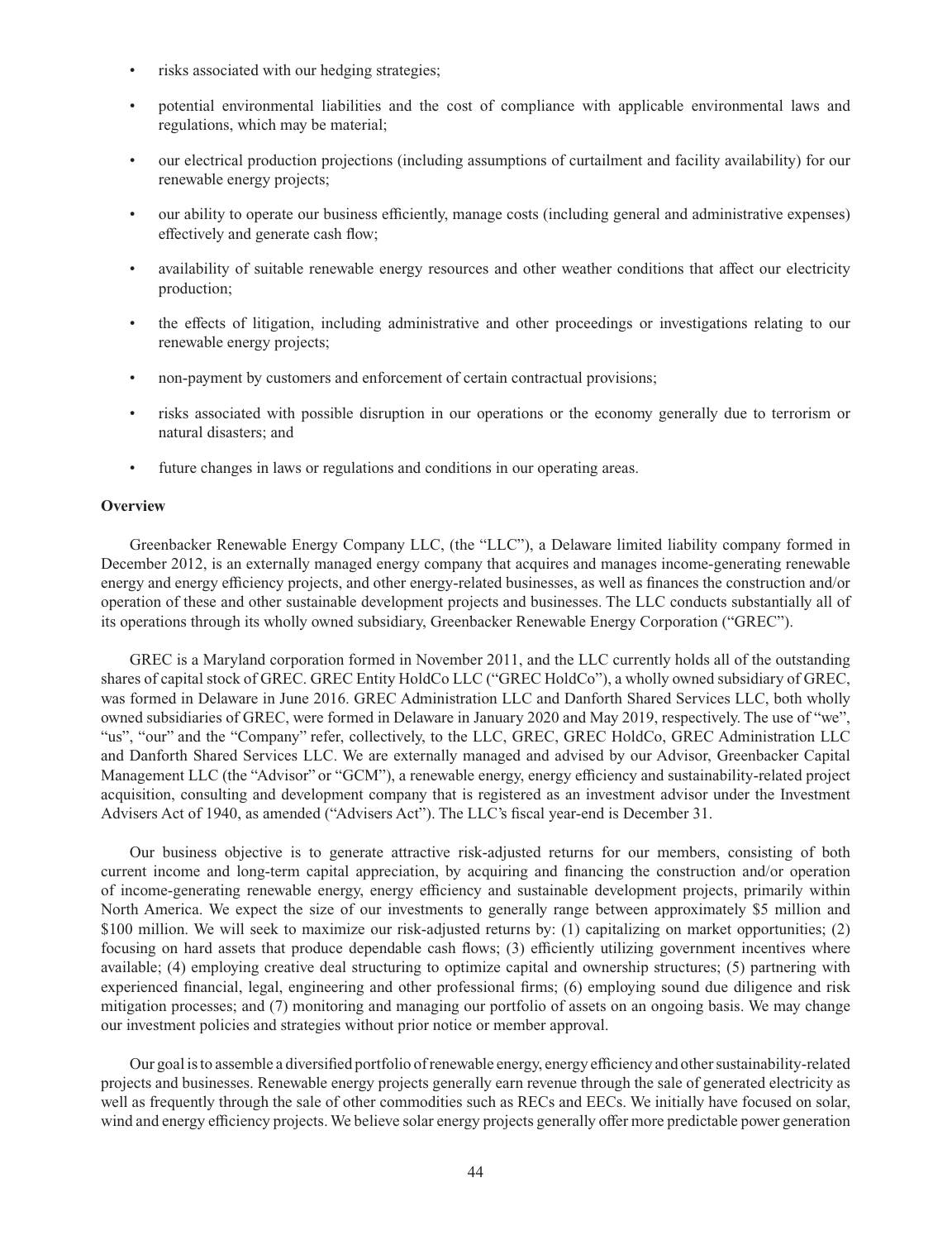characteristics due to the relative predictability of sunlight over the course of time compared to other renewable energy technologies, and therefore we expect them to provide more stable income streams. However, technological advances in wind turbines and other energy-generation technologies, as well as government incentives, also make wind energy and other types of projects attractive. Solar energy projects provide maximum energy production during daylight hours in the summer months when days are longer and nights shorter. Solar energy projects tend to have minimal environmental impact, enabling such projects to be developed close to areas of dense population where electricity demand is highest. Solar technology is scalable and well-established, and it is relatively simple to integrate new acquisitions and projects into our portfolio.

Over time, we have broadened our strategy, and expect to continue to broaden our strategy to include other types of renewable energy projects and energy efficiency projects and businesses, which may include wind farms, hydropower assets, geothermal plants, biomass and biofuel assets, combined heat and power technology assets, fuel cell assets and other energy efficiency assets, among others, and to the extent we deem the opportunity attractive, other energy and sustainability-related assets and businesses.

Our preferred investment strategy is to acquire controlling equity stakes in our target assets or to be named the managing member of a limited liability company in order to oversee and supervise its operations. We define controlling equity stakes as companies in which we own 25% or more of the voting securities of such company, have greater than 50% representation on such company's board of directors, or as the managing member of a limited liability company. However, we will also provide financing to projects owned by others, including through the provision of secured loans which may or may not include some form of equity participation.

We may also provide projects with senior unsecured debt, subordinated secured debt, subordinated unsecured debt, mezzanine debt, convertible debt, convertible preferred equity and preferred equity, and make minority equity investments. We may also participate in projects by acquiring contractual payment rights or rights to receive a proportional interest in the operating cash flow or net income of a project. We may also make equity investments in or loans to parties financing the supply of renewable energy and energy efficiency to residential and commercial customers or adopting strategies that encourage energy conservation to reduce the consumption of energy by those customers. Our ongoing strategy will be tailored to balance long-term cash flow certainty, which we can achieve through long-term agreements for our projects, with shorter-term arrangements that allow us to potentially generate higher risk-adjusted returns.

We expect to supplement our equity capital and increase potential returns to our members through the use of prudent levels of borrowings both at the corporate level and the project level. In addition to any corporate credit facility or other secured and unsecured borrowings, we expect to use other financing methods at the project level as necessary, including but not limited to joint venture structures, construction loans, property mortgages, letters of credit, sale and leaseback transactions, other lease transactions and other arrangements, any of which may be unsecured or may be secured by mortgages or other interests in our assets. In addition, we may issue publicly or privately placed debt instruments. When appropriate, we will seek to replace short-term sources of capital with long-term financing.

During the year ended December 31, 2021, we either closed on the acquisition or contracted for the acquisition of 150 renewable energy projects: 145 solar and five wind assets. During the year ended December 31, 2021, we had one project disposal. Refer to the Portfolio and Investment Activity section for further discussion. As our access to capital has increased, the average size of our projects increased from 3.6 MW per project as of December 31, 2020, to 6.5 MW per project as of December 31, 2021.

Our renewable energy projects generate revenue primarily by selling (1) generated electric energy and/or capacity to local utilities and high-quality utility, municipal, corporate and individual residential counterparties; and (2) in some cases, RECs, EECs and other commodities associated with renewable generation or related incentives. We seek to acquire or finance projects that contain transmission infrastructures and access to power grids or networks that will enable the generated power to be sold. We generally expect our projects will have PPAs with one or more counterparties, including local utilities or other high-credit-quality counterparties, who agree to purchase the electricity generated from the project. We refer to these PPAs as "must-take contracts," and we refer to these other counterparties as "offtakers." These must-take contracts in general are output-based and guarantee that all electricity generated by each project will be purchased.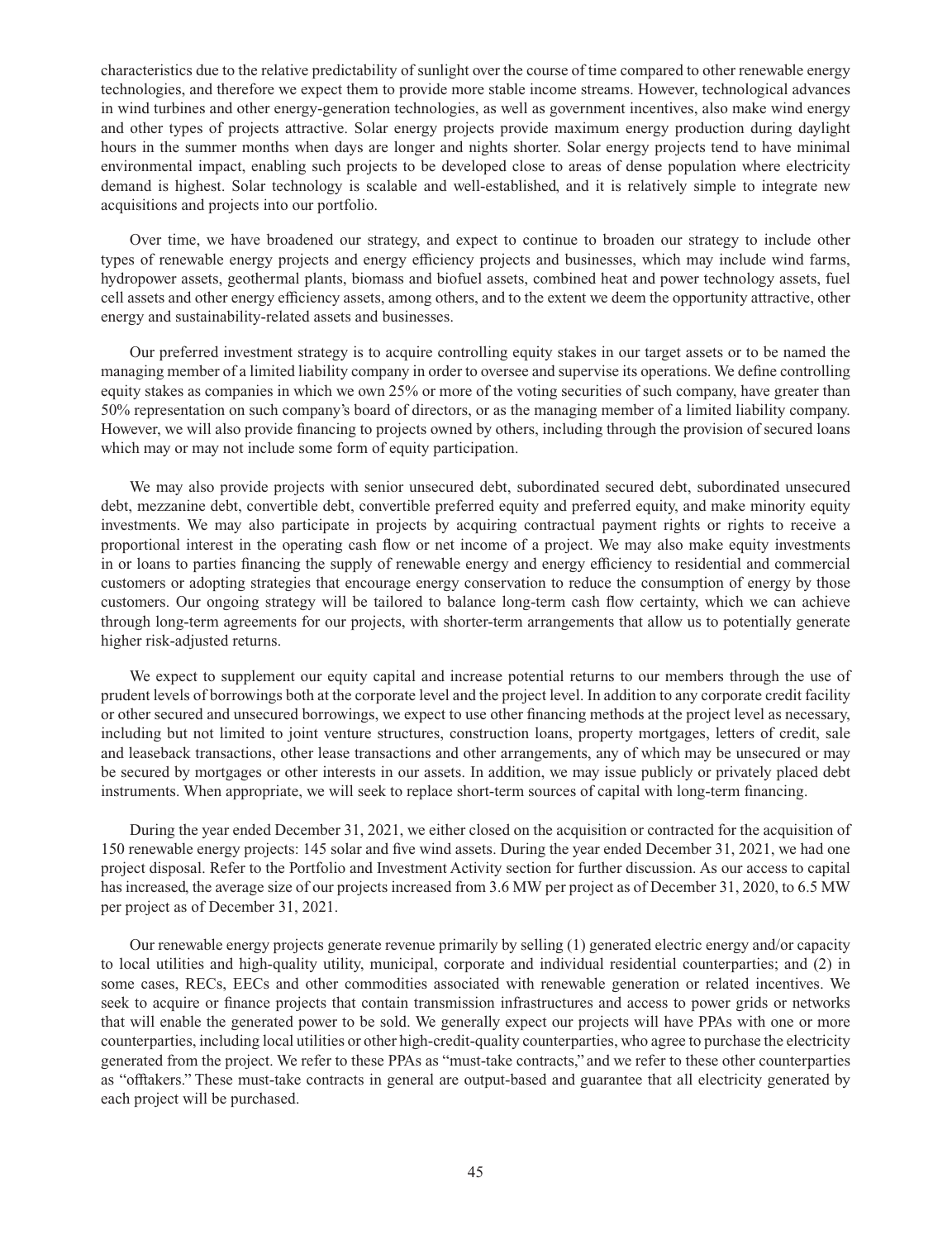Although we intend to work primarily with high-credit-quality counterparties, if an offtaker cannot fulfill its contractual obligation to purchase the power, we generally can sell the power to the local utility or other suitable counterparty, which would potentially ensure that revenue is generated for all solar electricity generation. We may also generate revenue from the receipt of interest, fees, capital gains and distributions from investments in our target assets.

We employ a rigorous credit underwriting process for each of our contractual counterparties, including: (1) identification of high-credit-quality counterparties with appropriate bonding and insurance capacity; (2) where available, the review of counterparty financial statements and/or publicly available credit rating reports; (3) worst-case analysis testing of assets; (4) ongoing monitoring of acquired assets and counterparty creditworthiness, including monitoring the public credit ratings reports issued by Moody's and Standard and Poor's; and (5) reviewing individual FICO scores in regard to residential solar where the homeowner is the counterparty.

The following table illustrates the allocation by percentage of the Company's contracted revenue by counterparty type and creditworthiness for the years ended December 31, 2021 and December 31, 2020.

| For the<br>vear ended<br>December 31.<br>2021 | For the<br>vear ended<br>December 31,<br>2020 |
|-----------------------------------------------|-----------------------------------------------|
|                                               |                                               |
| 64.7%                                         | 64.9%                                         |
| 8.8%                                          | $8.6\%$                                       |
| $6.5\%$                                       | $1.0\%$                                       |
| $80.0\%$                                      | 74.5%                                         |
|                                               |                                               |
| $11.2\%$                                      | $16.1\%$                                      |
| $5.2\%$                                       | $4.7\%$                                       |
| $0.1\%$                                       | $-$ <sup>0</sup> / <sub>0</sub>               |
| $3.5\%$                                       | $4.7\%$                                       |
| $20.0\%$                                      | $25.5\%$                                      |
| $100.0\%$                                     | $100.0\%$                                     |

Our PPAs, when structured with utilities and other large commercial users of electricity, are generally long-term in nature, tied to 100% of the output of the specific generating asset, and priced at a rate established pursuant to a formula set by the contract. The formula is often dependent upon the type of subsidies, if any, offered by the local and state governments for project development. Although we focus on projects with long-term contracts that ensure price certainty, we may also look for projects with shorter-term arrangements that will allow us to participate in market rate changes, which may lead to higher current income.

A number of the PPAs for our projects are structured as "behind the meter" agreements with residential, commercial or government entities. Under the agreements, all electricity generated by a project will be purchased by the offtaker at an agreed-upon rate that may be set at a slight discount to the retail electric tariff rate for the offtaker. These agreements also typically provide for annual rate increases over the term of the agreement, although that is not a necessary requirement. The behind the meter agreement is generally long term in nature, and further typically provides that, should the offtaker fail to fulfill its contractual obligation, any electricity that is not purchased by the offtaker may be sold to the local utility, usually at an equivalent wholesale spot electric rate.

We have structured some of our previous investments in residential solar with similar commercial arrangements to those of the PPAs with utilities and other large commercial users of electricity of our energy projects, as described above.

We currently finance energy efficiency projects, which seek to enable residential customers, businesses and governmental organizations to consume less energy while at the same time providing the same or greater level of amenity. Financing for energy efficiency projects is generally used to pay for energy efficiency retrofits of buildings, homes and businesses, and replacement of other inefficient energy-consuming assets with more modern technologies.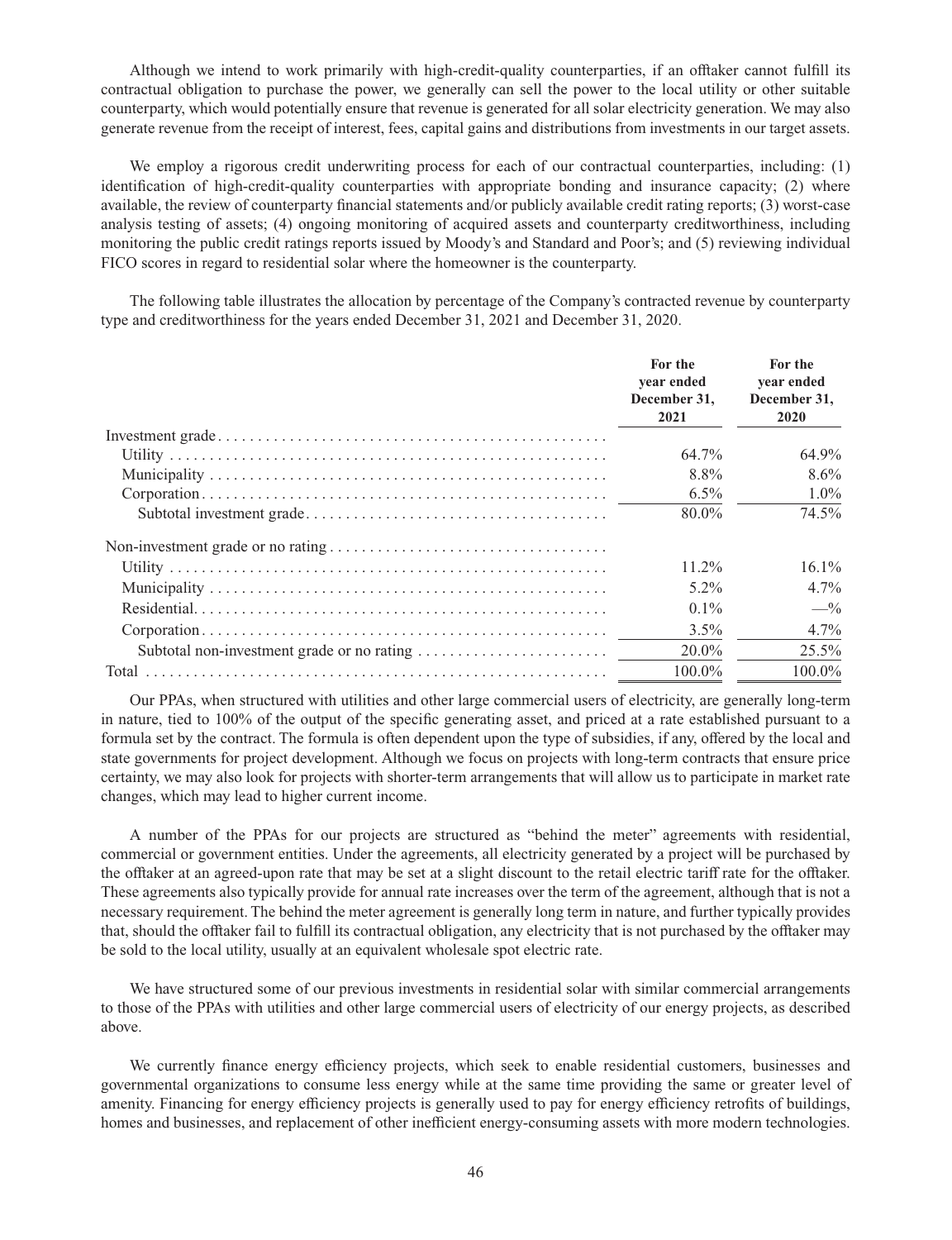These projects are structured to provide predictable long-term cash flows by receiving a portion of the energy savings and the potential sale of associated RECs and EECs generated by such installations. In each of our renewable energy and energy efficiency investments, we intend, where appropriate, to maximize the benefits of renewable portfolio standards ("RPS") as well as other U.S. federal, state and local government support and incentives for the renewable energy industry.

In October 2020, Greenbacker Development Opportunities Fund I, LP ("GDEV") was launched to make private equity and development capital investments in the sustainable infrastructure industry. GREC's investment in GDEV is synergistic with the Company's core business, and it is expected to retain and strengthen existing developer relationships, increase the number of developer relationships within the Company going forward, generate incremental investment opportunities for the Company and give the Company insights into new markets and trends within the industry.

# **Financing Strategy**

We expect to supplement our equity capital and increase potential returns to our members through the use of prudent levels of borrowings both at the corporate level and the project level. The LLC's Fourth Amended and Restated Limited Liability Company Operating Agreement does not impose limitations on the amount of borrowings we may employ, either at the corporate level or the project level. We expect that we will generally target a leverage ratio of up to \$2 of debt for every \$1 of equity on our overall portfolio, with individual allocations of leverage based on the mix of asset types and obligors; however, we will in no event exceed a leverage ratio of \$3 of debt for every \$1 of equity, unless any excess is approved by a majority of our independent directors. In addition to any corporate-level credit facility or other secured and unsecured borrowings, we expect to use other financing methods at the project level as necessary, including joint venture structures, construction loans, property mortgages, letters of credit, sale and leaseback transactions, other lease transactions, and other arrangements, any of which may be unsecured or may be secured by mortgages or other interests in our assets. In addition, we may issue publicly or privately placed debt instruments. Our indebtedness may be recourse or non-recourse, and may be cross-collateralized. In addition, we may invest in assets subject to existing liens, or may refinance the indebtedness on assets acquired on a leveraged basis. We may use the proceeds from any borrowings to acquire assets, refinance existing indebtedness, finance investments, fund distributions or for general corporate purposes. In addition to these financing methods, we may utilize tax equity structures to monetize U.S. federal income tax attributes.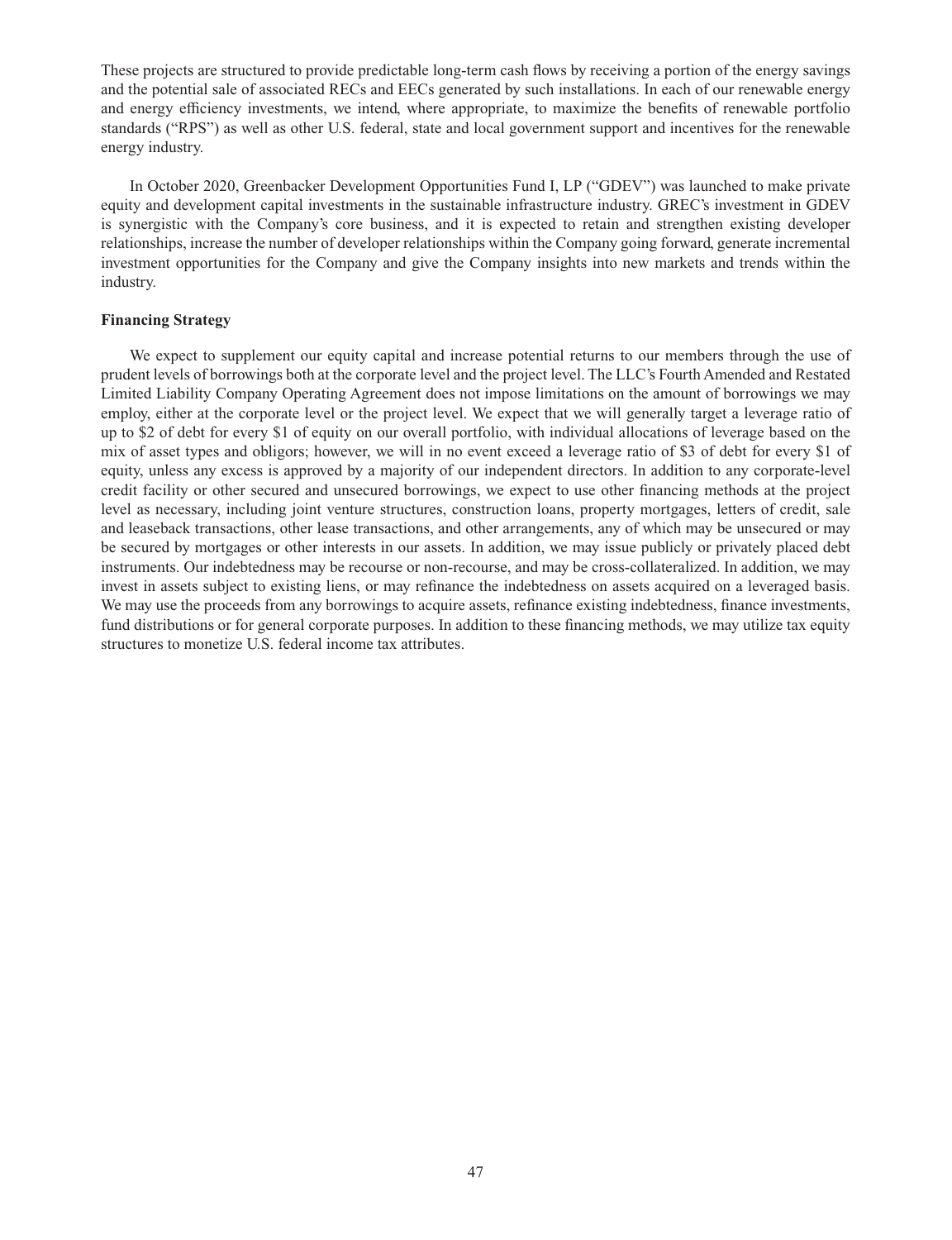The table below sets forth the Company's investments in alternative energy generation portfolios as of December 31, 2021.

|                                                     | Transaction<br><b>Close Date</b> | <b>Industry</b>                 | Location(s)                                                                                                                                                                                                | Form of<br>Investment***                                 |               | $Cost**/$<br>Principal<br>Amount* | <b>Assets</b>                                                                                                                   | Generation<br>Capacity in<br>$(MW)^*$ |
|-----------------------------------------------------|----------------------------------|---------------------------------|------------------------------------------------------------------------------------------------------------------------------------------------------------------------------------------------------------|----------------------------------------------------------|---------------|-----------------------------------|---------------------------------------------------------------------------------------------------------------------------------|---------------------------------------|
| Pacifica Portfolio                                  | $Q2 2020 - Q3$<br>2020           | <b>Battery</b><br>Storage       | California                                                                                                                                                                                                 | 100% Ownership                                           | $\mathbf S$   | 11,288,841                        | Operating<br>and to-be-<br>constructed<br>battery<br>energy<br>storage<br>facilities                                            | 14.3                                  |
| Eagle Valley<br><b>Biomass</b><br>Portfolio         | Q2 2019                          | <b>Biomass</b>                  | Colorado                                                                                                                                                                                                   | 100% Ownership                                           | S             | 24,533,222                        | Operating<br>biomass<br>facility                                                                                                | 12.0                                  |
| Celadon<br>Portfolio $\ldots$                       | $Q1 2019 - Q4$<br>2021           | Commercial California,<br>Solar | Colorado,<br>Washington<br>D.C., Illinois,<br>Massachusetts,<br>Minnesota, Nevada,<br>New Jersey, New<br>York, North<br>Carolina, Ohio,<br>Pennsylvania,<br>Utah, Vermont,<br>Washington, and<br>Wisconsin | 100% Ownership<br>or Managing<br>Member, Equity<br>Owner | S             | 165,129,450                       | Commercial<br>ground,<br>rooftop-<br>mounted<br>photovoltaic<br>systems<br>and carport<br>system                                | 175.0                                 |
| GEH Portfolio $\ldots$ Q1 2015 - Q2                 | 2021                             | Solar                           | Commercial Arizona, California,<br>Colorado,<br>Connecticut.<br>Florida, Hawaii,<br>Indiana,<br>Massachusetts,<br>Maryland, New<br>Jersey, New York,<br>North Carolina,<br>Tennessee, and<br>Vermont       | 100% Ownership<br>or Managing<br>Member, Equity<br>Owner | S             | 150,463,205                       | Commercial<br>and<br>residential<br>ground,<br>rooftop-<br>mounted<br>solar<br>photovoltaic<br>systems<br>and carport<br>system | 100.3                                 |
| Ponderosa<br>Portfolio                              | Q4 2020 - Q3<br>$2021***$        | Commercial<br>Solar             | Michigan, Montana,<br>South Dakota, and<br>Wyoming                                                                                                                                                         | 100% Ownership                                           | <sup>\$</sup> | 49,514,975                        | Commercial<br>ground and<br>rooftop-<br>mounted<br>photovoltaic<br>systems                                                      | 267.3                                 |
| Sego Lily - Solar<br>Portfolio $\ldots \ldots$ 2021 | Q4 2020 - Q1                     | Solar                           | Commercial California and Utah                                                                                                                                                                             | 100% Ownership<br>or Managing<br>Member, Equity<br>Owner | S             | 107,621,275                       | Commercial<br>ground and<br>rooftop-<br>mounted<br>photovoltaic<br>systems                                                      | 119.9                                 |
| Trillium<br>Portfolio  2020                         | O4 2018 - O4                     | Commercial Arkansas,<br>Solar   | California,<br>Colorado,<br>Maryland,<br>Massachusetts, New<br>Jersey, Oregon,<br>Pennsylvania,<br>Vermont, and<br>Washington D.C.                                                                         | Managing<br>Member, Equity<br>Owner                      | \$            | 74,764,309                        | Commercial<br>and<br>residential<br>ground,<br>rooftop-<br>mounted<br>solar<br>photovoltaic<br>systems<br>and carport<br>system | 84.7                                  |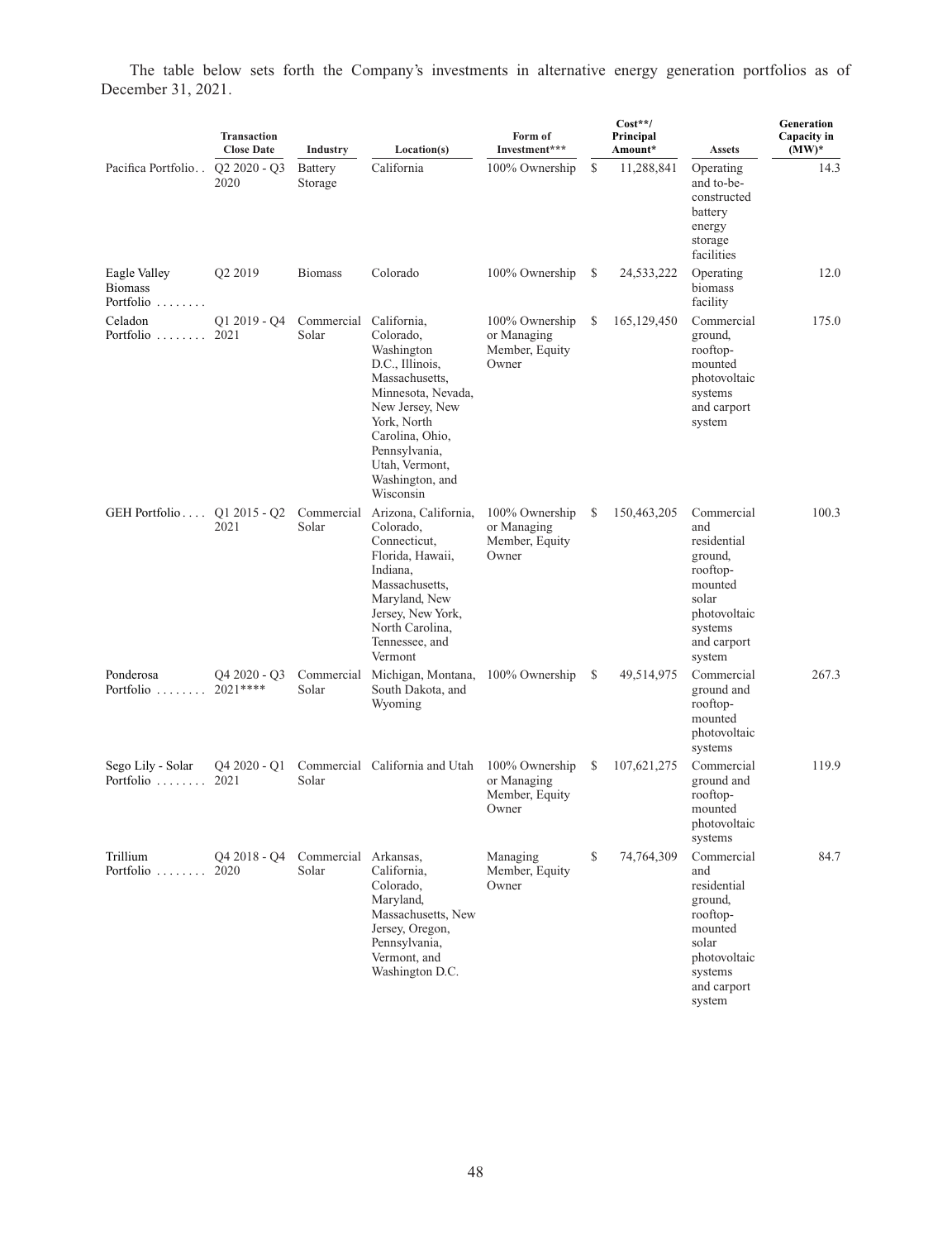|                                                                                                        | Transaction<br><b>Close Date</b>             | <b>Industry</b>          | Location(s)                                                                                                                                                                                                                     | Form of<br>Investment***                                                     |    | $Cost**/$<br>Principal<br>Amount* | <b>Assets</b>                                                                                             | Generation<br>Capacity in<br>$(MW)^*$ |
|--------------------------------------------------------------------------------------------------------|----------------------------------------------|--------------------------|---------------------------------------------------------------------------------------------------------------------------------------------------------------------------------------------------------------------------------|------------------------------------------------------------------------------|----|-----------------------------------|-----------------------------------------------------------------------------------------------------------|---------------------------------------|
| Other Commercial<br>Solar Portfolios                                                                   | O <sub>3</sub> 2014 - O <sub>4</sub><br>2021 | Commercial<br>Solar      | Ontario, Canada,<br>California,<br>Colorado, Illinois,<br>Maine, Maryland,<br>Massachusetts,<br>Michigan,<br>Minnesota,<br>Nevada, New<br>Jersey, New York,<br>North Carolina,<br>Rhode Island,<br>South Dakota, and<br>Vermont | 100% Ownership<br>or Managing<br>Member, Equity<br>Owner, or Equity<br>Owner | S  | 250,865,362                       | Commercial<br>and<br>residential<br>ground and<br>rooftop-<br>mounted<br>solar<br>photovoltaic<br>systems | 1,470.6                               |
| Sego Lily - Wind<br>Portfolio                                                                          | $Q1 2020 - Q2$<br>2021                       | Wind                     | California and<br>Maine                                                                                                                                                                                                         | Managing<br>Member, Equity<br>Owner                                          | \$ | 117,410,390                       | Operating<br>wind power<br>facilities                                                                     | 72.8                                  |
| Greenbacker<br>Wind Holdings II<br>Portfolio                                                           | Q4 2015 - Q4<br>2020                         | Wind                     | Iowa,<br>Massachusetts, and<br>Montana                                                                                                                                                                                          | 100% Ownership<br>or Managing<br>Member, Equity<br>Owner                     | S  | 62,787,210                        | Operating<br>wind power<br>facilities                                                                     | 90.0                                  |
| Greenbacker<br>Wind - HoldCo<br>Portfolio                                                              | $Q2 2017 - Q4$<br>2019                       | Wind                     | Idaho, Iowa,<br>Minnesota, Vermont                                                                                                                                                                                              | 100% Ownership                                                               | \$ | 84,674,188                        | Operating<br>wind power<br>facilities                                                                     | 131.3                                 |
| Other Wind<br>Investments<br>Portfolios                                                                | $Q4\,2017 - Q3$<br>2021                      | Wind                     | California,<br>Minnesota, and<br>New York                                                                                                                                                                                       | 100% Ownership                                                               | \$ | 56,638,076                        | Operating<br>wind power<br>facilities                                                                     | 92.0                                  |
| Other Portfolios Q4 2015                                                                               |                                              | Other                    | Delaware, North<br>Carolina, and<br>Vermont                                                                                                                                                                                     | 100% Ownership<br>or Equity Owner                                            | S  | 35,034,396                        | Commercial<br>ground and<br>rooftop-<br>mounted<br>photovoltaic<br>systems                                | N/A                                   |
| Other Energy<br>Efficiency<br>Portfolios                                                               | $Q3 2015 - Q4$<br>2015                       | Energy<br>Efficiency     | Pennsylvania,<br>Puerto Rico                                                                                                                                                                                                    | Secured Loan,<br>Capital Lease                                               | \$ | 668,736                           | Energy<br>efficiency<br>LED lighting                                                                      | N/A                                   |
| Chaberton Loan Q3 2021                                                                                 |                                              | Secured<br>Loan          | Maryland                                                                                                                                                                                                                        | Secured Loan                                                                 | \$ | 2,247,962                         | Loan                                                                                                      | N/A                                   |
| Encore Loan $Q4 2019$                                                                                  |                                              | Secured<br>Loan          | Vermont                                                                                                                                                                                                                         | Secured Loan                                                                 | \$ | 3,058,527                         | Loan                                                                                                      | N/A                                   |
| Hudson Loan $Q2 2019$                                                                                  |                                              | Secured<br>Loan          | New York                                                                                                                                                                                                                        | Secured Loan                                                                 | \$ | 4,984,650                         | Loan                                                                                                      | N/A                                   |
| Hudson II Loan  Q4 2019                                                                                |                                              | Secured<br>Loan          | New York                                                                                                                                                                                                                        | Secured Loan                                                                 | \$ | 4,227,098                         | Loan                                                                                                      | N/A                                   |
| New Market<br>$Loan \ldots \ldots \ldots$                                                              | Q4 2019                                      | Secured<br>Loan          | North Carolina                                                                                                                                                                                                                  | Secured Loan                                                                 | \$ | 5,008,070                         | Loan                                                                                                      | N/A                                   |
| Shepherd's Run<br>$Loan \ldots \ldots \ldots$                                                          | Q4 2020                                      | Secured<br>Loan          | New York                                                                                                                                                                                                                        | Secured Loan                                                                 | \$ | 8,751,528                         | Loan                                                                                                      | N/A                                   |
| SE Solar Loan  Q1 2019                                                                                 |                                              | Secured<br>Loan          | North Carolina                                                                                                                                                                                                                  | Secured Loan                                                                 | \$ | 5,008,304                         | Loan                                                                                                      | N/A                                   |
| <b>Allspring Treasury</b><br>Plus Money Market<br>Fund - Institutional<br>$Class \ldots \ldots \ldots$ | O <sub>4</sub> 2021                          | Money<br>Market<br>Funds | N/A                                                                                                                                                                                                                             | Money Market<br>Funds                                                        | \$ | 16,823,110                        | Money<br>Market<br>Funds                                                                                  | N/A                                   |
| Fidelity<br>Government<br>Portfolio -<br>$Class I$                                                     | Q1 2020                                      | Money<br>Market<br>Funds | N/A                                                                                                                                                                                                                             | Money Market<br>Funds                                                        | \$ | 16,873,111                        | Money<br>Market<br>Funds                                                                                  | N/A                                   |
| <b>First American</b><br>Government<br><b>Obligations Fund -</b>                                       | Q <sub>2</sub> 20 <sub>21</sub>              | Money<br>Market<br>Funds | N/A                                                                                                                                                                                                                             | Money Market<br>Funds                                                        | \$ | 16,823,111                        | Money<br>Market<br>Funds                                                                                  | N/A                                   |

 $Class X$  . . . . . . . . .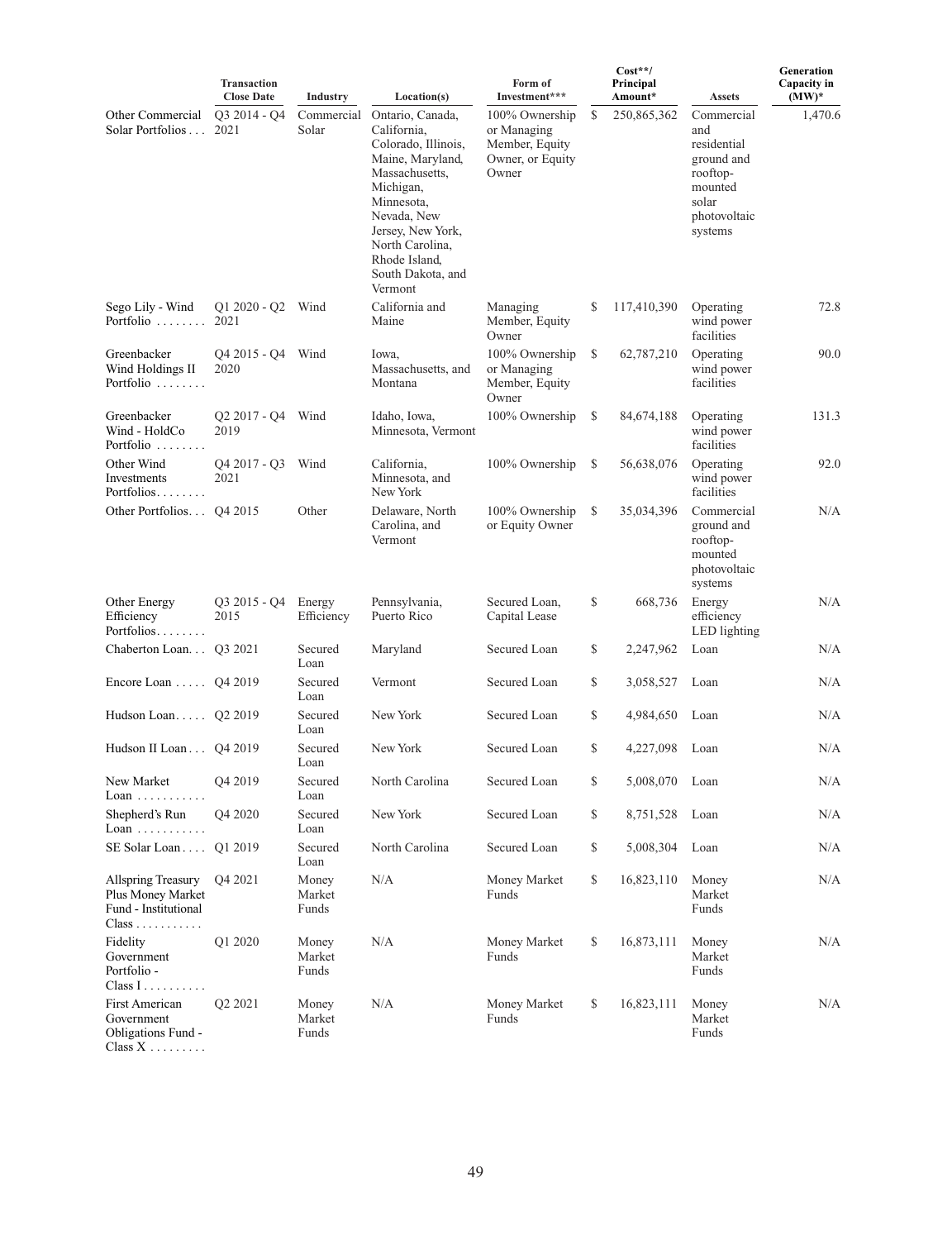|                                                                           | <b>Transaction</b><br><b>Close Date</b> | Industry                 | Location(s) | Form of<br>Investment*** |   | $Cost**/$<br>Principal<br>Amount* | <b>Assets</b>            | Generation<br>Capacity in<br>$(MW)^*$ |
|---------------------------------------------------------------------------|-----------------------------------------|--------------------------|-------------|--------------------------|---|-----------------------------------|--------------------------|---------------------------------------|
| <b>First American</b><br>Government<br>Obligations Fund -<br>$Class Z$    | O <sub>4</sub> 2021                     | Money<br>Market<br>Funds | N/A         | Money Market<br>Funds    | S | 50,000                            | Money<br>Market<br>Funds | N/A                                   |
| JPM organ US<br>Government<br>Money Market<br>Fund - Class $L_{\cdots}$ . | O1 2021                                 | Money<br>Market<br>Funds | N/A         | Money Market<br>Funds    | S | 16,823,111                        | Money<br>Market<br>Funds | N/A                                   |
| Total $\ldots \ldots \ldots$                                              |                                         |                          |             |                          |   | \$1,292,072,217                   |                          | 2,630.2                               |

\* Approximate

Does not include assumed project-level debt

\*\*\* 100% equity ownership (>50%), equity owner (<50%), managing member of the limited liability company, secured loan, money market funds or a capital lease

\*\*\*\* This portfolio includes assets with a transaction close date prior to the period in which they were transferred to the Ponderosa Portfolio

Of the total capacity of 2,630.2 MW, 1,062.6 MW is associated with operating assets and 1,567.6 MW is associated with pre-operational assets, including certain projects where we have contracted for the acquisition of the project pursuant to membership interest purchase agreements. Refer to the Portfolio and Investment Activity section for further discussion.

The investments described above have allowed us to execute on our strategy of constructing a portfolio of projects offering predictable power-generation characteristics and generally stable income streams, which include seasonal solar generation income (generally stronger in the summer months), wind generation income (generally stronger in the winter months), biomass generation income, battery storage income and energy efficiency lighting investments.

During the first quarter of 2021, the Company modified the presentation of the Consolidated Schedule of Investments to consolidate certain underlying portfolios. Certain portfolios that had been separately presented on the Consolidated Schedule of Investments have been aggregated with other portfolios in the same industry to be presented in a consolidated manner on the Consolidated Schedule of Investments. These consolidation efforts have no impact on the underlying portfolios or their individual cost or fair values but rather represent the aggregation of several similar investments. Certain portfolios, including those determined to be individually significant, remain presented separately. Management believes that the consolidation of our portfolios results in a presentation that better reflects the way in which we view our overall portfolio of investments and will enhance the information reported to the users of our financial statements.

Management has recast the Schedule of Investments as of December 31, 2020 to conform with current year presentation based upon the methodology as outlined above.

The LLC conducts a significant portion of its operations through GREC, of which the LLC is the sole shareholder. We intend to continue to operate our business in a manner permitting us to not be required to register under the Investment Company Act of 1940, as amended (the "Investment Company Act").

Pursuant to the now-terminated Registration Statement on Form S-1 (File No. 333-211571), we offered on a continuous basis up to \$1,000,000,000 in shares of our limited liability company interests. The primary offering was terminated on March 29, 2019. The LLC's initial offering pursuant to a Registration Statement on Form S-1 (File No. 333-178786-01) terminated on February 7, 2017. As of June 4, 2019, pursuant to our Registration Statement on Form S-3D (File No. 333-231960) we were offering a maximum of \$10,000,000 in shares to our existing shareholders pursuant to the DRP. As of November 30, 2020, pursuant to our Registration Statement on Form S-3D (File No. 333-251021), the LLC is offering up to an additional \$20,000,000 in Class A, C and I shares to our existing shareholders pursuant to the DRP. Shares of the LLC's limited liability company interests issued pursuant to the DRP through the period ending September 30, 2020 were being offered at the price equal to the then current offering price per each class of shares less selling commissions and dealer manager fees. Effective October 1, 2020, DRP shares are being offered at a price equal to our Monthly Share Value for each class of our shares. As of February 1, 2021, the DRP was amended to include all of the LLC's privately offered share classes.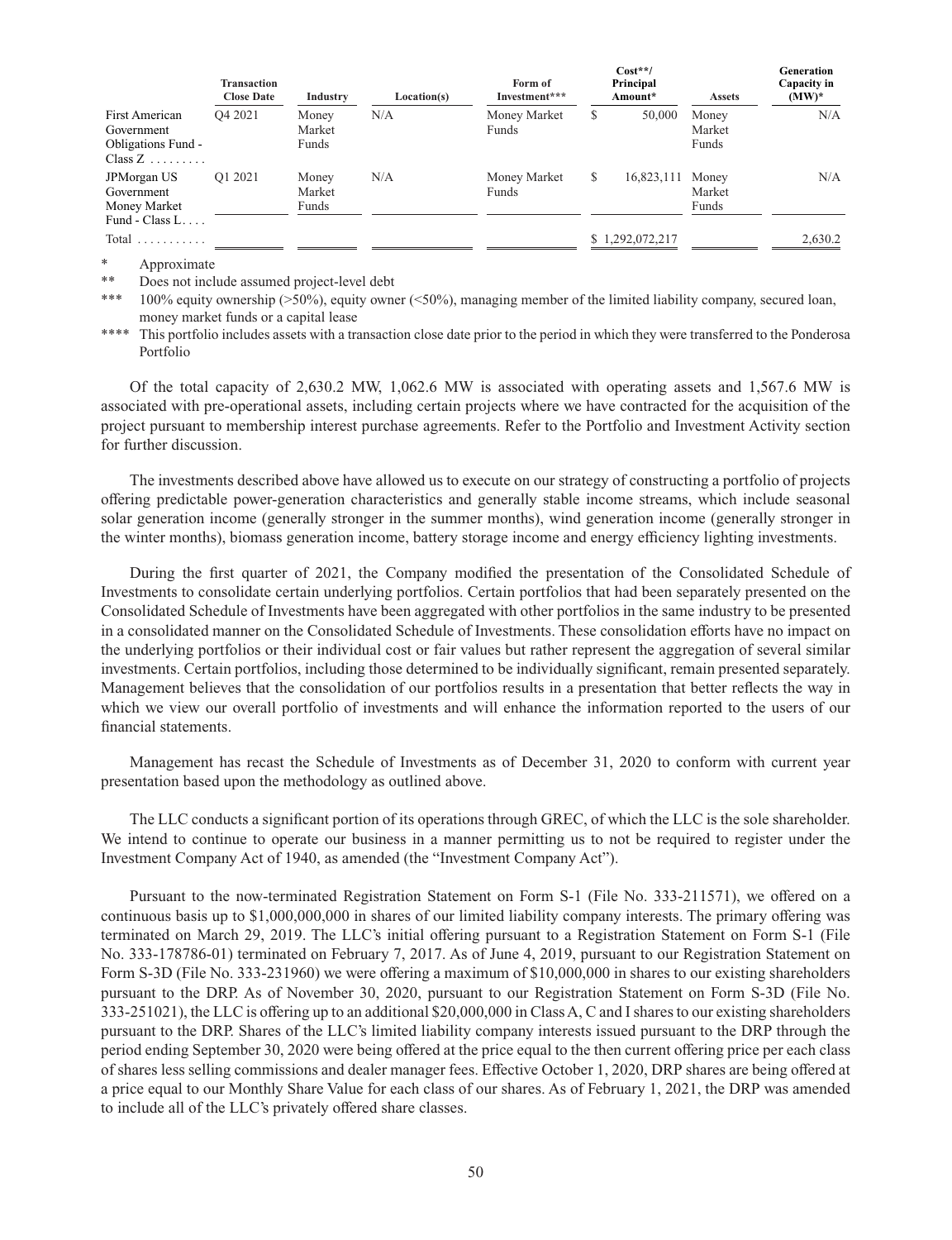Pursuant to private placement memoranda, the LLC was offering Class P-A, P-I, P-S, P-T, and P-D shares. After the finalization of the December 31, 2021 NAV and Monthly Share Value, the offering price of the Class P-A, P-I, P-S, P-T, and P-D shares was \$9.32, \$8.80, \$8.86, \$9.40 and \$9.07 per share, respectively. To the extent that our Monthly Share Value per share per class on the most recent valuation date increases above or decreases below our prior Monthly Share Value per share per class, we will adjust the offering prices of each class of shares as appropriate.

As of December 31, 2021, through initial purchases of shares and participation in the DRP, our Advisor owned 23,601 Class A shares and through initial purchases of shares, our Advisor owned 2,776 Class P-D shares. As of December 31, 2020, through initial purchases of shares and participation in the DRP, our Advisor owned 23,601 Class A shares and nil Class P-D shares.

As of December 31, 2021, we had received subscriptions for and issued 172,189,009 of our shares (including shares issued under the DRP) for gross proceeds of \$1,558,357,569 (before dealer manager fees of \$4,578,174 and selling commissions of \$14,601,378 for net proceeds of \$1,539,178,017). As of December 31, 2020, we had received subscriptions for and issued 67,133,640 of our shares (including shares issued under the DRP) for gross proceeds of \$617,098,806 (before dealer manager fees of \$4,308,949 and selling commissions of \$14,198,029 for net proceeds of \$598,591,828).

### **General Market Overview for Alternative Energy Projects**

The U.S. electric consumer expects a virtually error-free, consistent supply of sufficient electricity at all times for all purposes. The U.S. power industry, which includes energy generation and transmission, is structured to ensure a sufficient, constant supply of energy to all end users to meet varying demand requirements on a minute-by-minute basis. Historically, the mix of electricity supply was dependent largely on fossil fuels such as coal and natural gas, as well as nuclear and hydroelectric power. However, this is changing rapidly due to the rise of renewable energy. According to the U.S. Energy Information Administration (the "EIA"), renewable energy represented 20% of U.S. electricity generation in 2021, a percentage which they expect to more than double over the next two decades. Renewable energy is poised to gain even more market share over the decades to come, driven largely by several trends:

*The decline of coal.* The U.S. coal industry is rapidly declining in the face of lower-cost natural gas and renewable energy, and regulations designed to reduce greenhouse gas emissions and protect public health.

*Falling price of renewables.* The cost of renewable energy, particularly solar and wind, has fallen substantially over the past decade, making renewable energy the lowest-cost provider of new generation in many markets.

*State mandates.* State requirements to use more renewable energy sources have contributed to the historic growth of renewables, and are likely to drive further growth.

*Federal support.* Availability of government and other financial incentives for building new renewable capacity has supported the case for renewables when they were priced.

*Environmental concerns.* Reliance on fossil fuels has resulted in excessive production of harmful greenhouse gas emissions, which has been identified as one of the major causes of global climate change and numerous other environmental issues. This has led to growing support among the voting public for an energy transition based upon renewable energy.

The result of these and other factors is that renewable energy has gone from being a niche player in energy markets to being widely perceived as the present and future of energy generation in the United States.

We anticipate that these trends will accelerate the growth of renewable energy, particularly solar and wind for power generation and batteries for storage.

#### *The U.S. Renewable Energy Industry Has Been a High-Growth Market*

The market for renewable energy has grown rapidly over the past decade. According to Bloomberg New Energy Finance, worldwide investment in renewable generation topped \$366 billion in 2021, a trend which is expected to continue.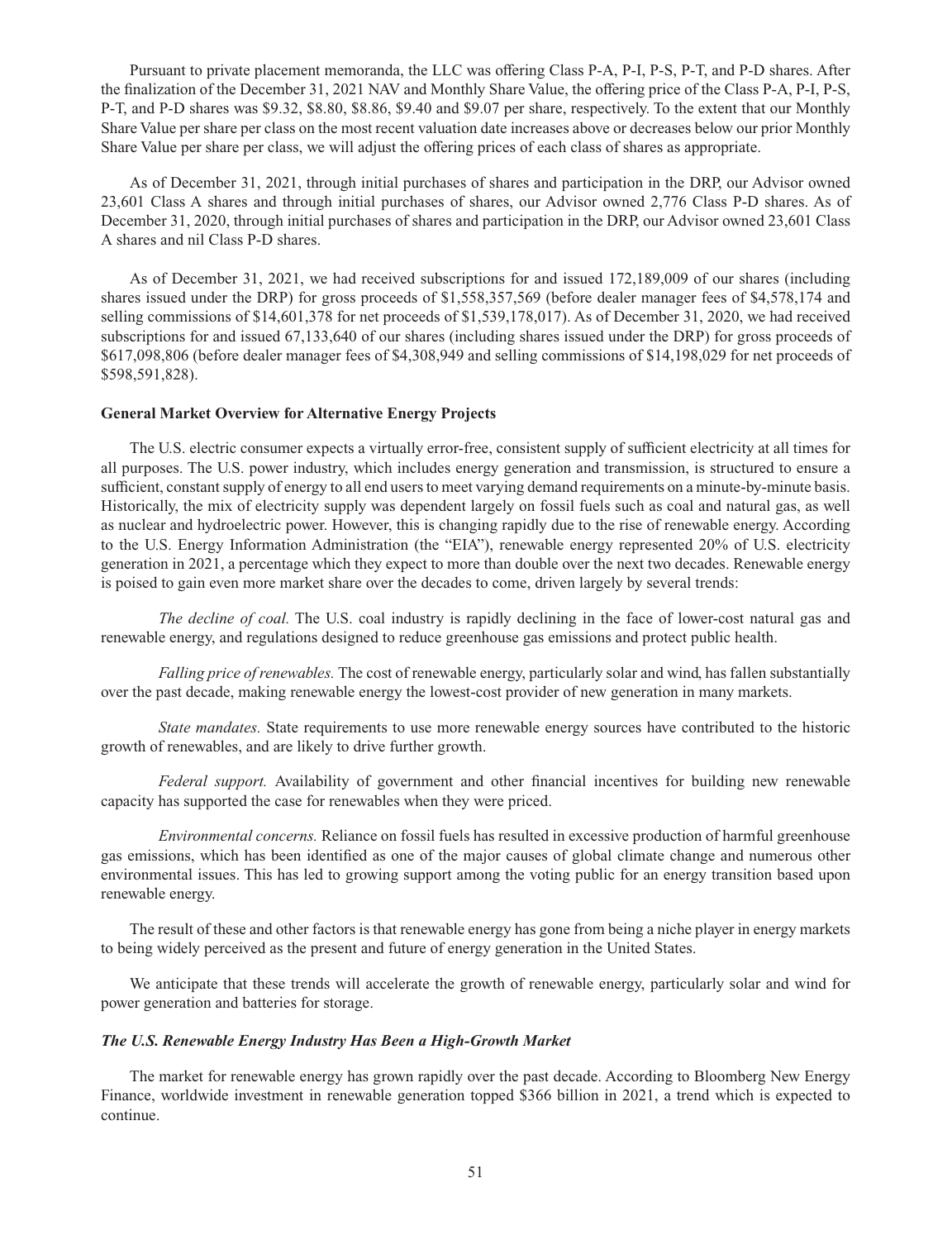### *The U.S. Renewable Energy Industry Is Expected to Be a High-Growth Market for Decades*

We believe that demand for renewable energy will continue to grow as countries seek to reduce their dependence on outside sources of energy, and as the political and social climate continues to demand social responsibility on environmental matters.

In addition, supported in part by federal tax credits in the early part of the projection period, U.S. federal renewable fuel standards and state RPS, non-hydropower renewable generating capacity is expected to grow at a faster rate than fossil fuel capacity, according to the Renewable Energy Data Book. According to the EIA, renewable energy generation facilities are expected to more than double as a percentage of total electricity generation over the next two decades.

# *Capital Shortage in the Market*

Limited conventional fuel supplies, growing demand for energy, advances in technology, continuing climate change and improving price competitiveness between traditional and renewable energy sources are expected to drive the continued growth of renewable energy for years to come, Bloomberg New Energy Finance reports. Notwithstanding this growing demand, we believe that there is currently a shortage of capital available to satisfy the demands of the renewable energy sector in the United States and around the world, particularly with respect to newly developed small and mid-size projects and businesses. In addition, much of the capital that is available is focused on larger projects that have long-term offtaker contracts in place and does not allow project owners to take any "merchant" or investment risk with respect to RECs. We believe many project developers are not finding, or are encountering delays in accessing capital for their projects. As a result, we believe a significant opportunity exists for us to provide new forms of capital to meet this demand. With our permanent capital structure, we are ideally suited for investments in long-term assets like renewable energy, energy efficiency and other sustainability-related projects.

# **Current Competition in the Alternative Energy — Solar Marketplace**

The solar financing market started as a cottage industry where developers would bring together high-net-worth investors to fund single solar and wind transactions. Though successful in jump starting the industry, true capital formation is a relatively new phenomenon and is not as well developed as in other asset classes. Currently in the alternative energy — solar marketplace, there are several sources of capital:

• **Developer/Owner Operators.** The major competition we face in the market for the assets we target comes from privately backed developer/owner operators. The capital from these organizations has generally been sourced from a combination of family offices/private equity funds and hedge funds. These organizations are generally set up as developers, with investment return expectations in the 20-30% range.

 However, to facilitate the most favorable exit for the sponsors, the developer/owner operators seek to accumulate a significant portfolio of operating assets to provide a base level of stable and predictable earnings for the enterprise. Through a combination of developer profits and leverage they can generate satisfactory ongoing returns, with the bulk of the upside being generated for the sponsors through the exit. Particularly in circumstances where equity markets experience a downturn, we are of the opinion this group of buyers will ultimately be capital constrained.

- **Single-Purpose Limited Partnerships.** These entities are typically funded by high-net-worth individuals or family offices, and are generally focused on a small number of deals, as they have a limited amount of capital to invest.
- **Utilities.** These are funded by institutional investors, including large life insurance companies, pension funds and infrastructure funds. This sector dominates investment in the larger projects (e.g., \$100,000,000 or greater). We tend not to encounter this group in the markets we target because scale is always an important consideration for larger institutions.

In management's view, the Company has been competitive in bidding for solar assets against all these sources of capital and maintains a significant pipeline of deals which can be consummated as offering proceeds are raised.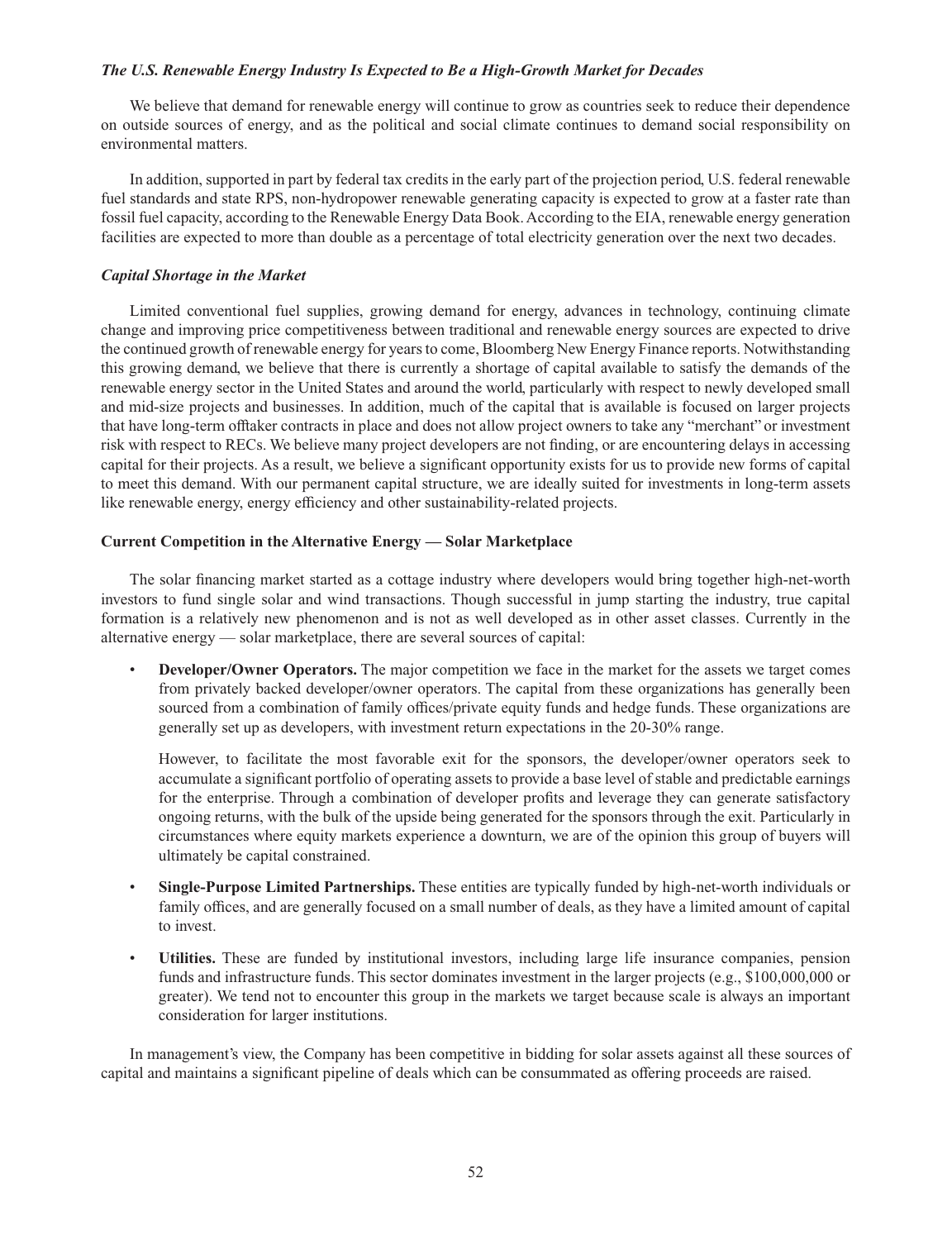### **Opportunities in Solar Power Today**

We believe that the greatest opportunity exists within the Small Utility Scale, Commercial Solar and Community Solar segments of the market. In the Small Utility Scale market, the Company can buy assets with similar commercial attributes to the Large Utility Scale projects — investment-grade offtaker, same equipment and warranties, same operations and maintenance service provider — but where returns are higher.

We have also noted a growing trend among U.S. corporations to work with developers and financiers to provide renewable power for their operations. Driven by a desire to save money, create certainty around long-term electricity prices and support green marketing initiatives, the Commercial and Industrial (C&I) segment is rapidly becoming one of the most exciting parts of the renewable energy project market. These deals tend to be smaller than Utility Scale solar, which fits well with our strategy of focusing on the lower middle market segment of the industry.

A number of U.S. states have adopted programs that encourage the development of Community Solar projects, where groups of companies, municipalities and individuals can buy renewable power from solar and wind plants that are located within the customers' utility zone. While there are certain complexities associated with such projects, we are closely monitoring the rapid growth of this segment.

In our view, there is a significant opportunity to aggregate portfolios of high-quality Small Utility Scale, Commercial Solar and Community Solar projects working with experienced developers looking for a reliable and sustainable source of capital to increase the certainty of their closing transactions. As a result, we have been focusing on building relationships with respected developers with a view toward acquiring pipelines of projects rather than one-off deals.

By working closely with developers to efficiently close their transactions, we are seeking to create a sustainable competitive advantage which will lead to recurring and consistent deal flow. Importantly, our strategy is differentiated from the developer/owner operators mentioned above, because we do not seek to compete with the developers. Rather, we work with developers so that they can focus their activities on development while we focus on the financing and long-term ownership of their developments. This alignment of interests is mutually beneficial and symbiotic.

#### **Current Competition in the Alternative Energy — Wind Marketplace**

For the U.S. wind industry, 2021 was its strongest year to date with a record-high 17.1 GW of wind capacity coming online, according to the EIA. That growth is expected to continue, with the EIA reporting that another 7.6 GW of wind capacity is already scheduled for 2022.

Thus, current market conditions remain favorable for additional wind development through 2022. Particularly for smaller middle market transactions involving assets similar to those in our current portfolio, we believe that we will continue to be competitive in bidding for wind assets. We also believe that we may see opportunities to purchase operating wind assets which have run through their tax credits.

#### **Opportunities in Wind Today**

We believe that the middle market segment presents the best opportunities for investment. This sector faces less competition for assets than the large utility scale sector, which tends to be fully banked. Furthermore, we believe that targeted investments in select wind opportunities provide us with increased diversification of cash flows stemming from the fact that wind assets tend to perform better in the winter months while solar tends to perform better in the summer months.

We believe that this countercyclical diversification is highly beneficial in managing our cash flows throughout the year. We also believe that we are well positioned to find investable assets in this sector, as we have acquired over 200 MW of wind assets over the past two years. These purchases have enabled us to build relationships with respected developers which we may be able to work with in the near future.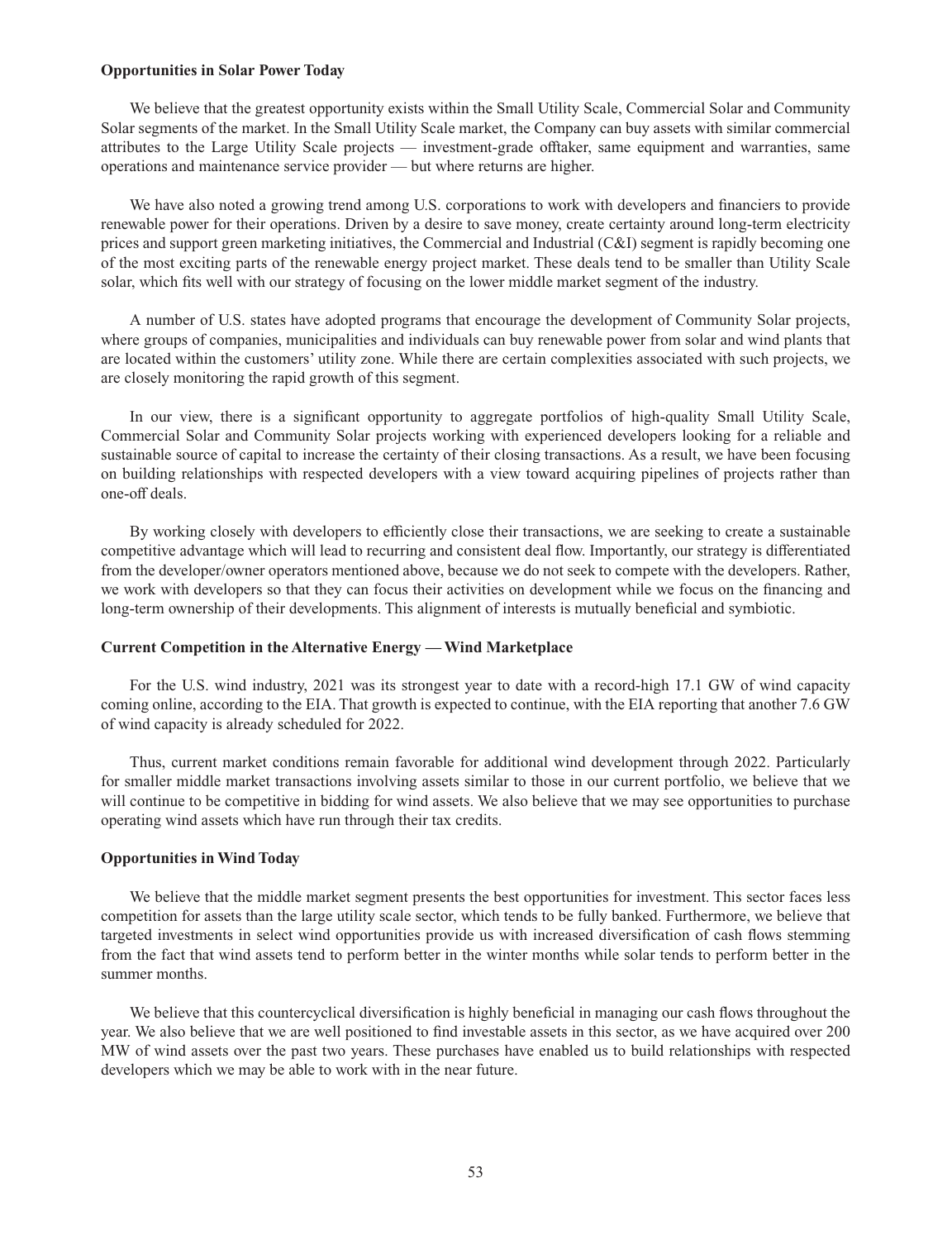# **General Market Overview for Battery Storage**

In 2021, corporate funding in the battery storage sector was up 159%, totaling \$17 billion across 101 corporate funding deals, according to Mercom Capital. This was driven by falling costs, particularly in certain battery chemistries such as lithium-ion. According to a recent analysis by Lazard in its "Levelized Cost of Storage Analysis (LCOS 6.0)," storage costs have declined across most use cases and technologies, particularly for shorter-duration applications. In addition, long-duration storage has begun to gain traction as a commercially viable solution to challenges created by intermittent energy resources such as solar or wind.

Due to its potential for rapid growth, as well as new state mandates rapidly falling costs for both short-term and long-term storage, battery storage represents a large and growing investment opportunity, we believe, for the foreseeable future.

#### **Factors Impacting Our Operating Results**

The results of our operations are affected by a number of factors, and will primarily depend on, among other things, the supply of renewable energy assets in the marketplace; the revenues we receive from renewable energy and energy efficiency projects and businesses; the market price of electricity; the availability of government incentives; local, regional and national economies; general market conditions; and the amount of our assets that are operating versus those that are non-operating because they are currently under construction, including the cost to construct such assets. Additionally, our operations are impacted by interest rates and the cost of financing provided by other financial market participants. Many of the factors that affect our operating results are beyond our control.

*Size of portfolio.* The size of our portfolio of investments is a key revenue driver. Generally, as the size of our portfolio grows, the amount of income we receive will increase. In addition, our portfolio of investments may grow at an uneven pace, as opportunities to make investments in our target assets may be irregularly timed, and the timing and extent of GCM's success in identifying such assets, and our success in acquiring such assets, cannot be predicted. Lastly, other than management fees, most of our expenses are of a fixed nature. Therefore, expenses as a percentage of net assets are reduced as the net assets of the Company increase.

*Pre-operational and non-earning assets*. The increasing amount of pre-operational and non-earning assets (defined as deposits and other cash investments not currently generating a material investment return) in our portfolio is a significant factor in our revenue and net asset value. The amount of cash invested in these pre-operational and non-earning assets reduces investment income until (1) the asset reaches its commercial operation date; or (2) otherwise begins generating an investment return and commences regular distributions to the Company. We believe these assets, once operational or income generating, will provide returns consistent with the Company's investment strategy.

*Credit risk.* We encounter credit risk relating to: (1) counterparties to the electricity and environmental credit sales agreements (including PPAs) for our projects; (2) counterparties responsible for project construction and hedging arrangements; (3) companies in which we may invest; and (4) any potential debt financing we or our projects may obtain. We seek to mitigate credit risk by entering into contracts with high-quality counterparties. However, it is still possible that these counterparties may be unable to fulfill their contractual obligations to us.

If counterparties to the electricity sales agreements for our projects or the companies in which we invest are unable to make payments to us when due, or at all, our financial condition and results of operations could be materially adversely affected. While we seek to mitigate construction-related credit risk by entering into contracts with high-quality EPC companies with appropriate bonding and insurance capacity, if the EPCs to the construction agreements for our projects are unable to fulfill their contractual obligations to us, our financial condition and results of operation could be materially adversely affected. We seek to mitigate credit risk by deploying a comprehensive review and asset selection process, including worst-case analysis and careful ongoing monitoring of acquired assets, as well as mitigation of negative credit effects through back-up planning. Nevertheless, unanticipated credit losses may occur that could adversely impact our operating results.

*Electricity prices.* All our projects benefit from take-or-pay agreements, with terms structured to take 100% of the power output. On average, the contracts in our existing operating portfolio have approximately 16 years remaining prior to exposure to market prices. The credit standing of the contract counterparty is a particular focus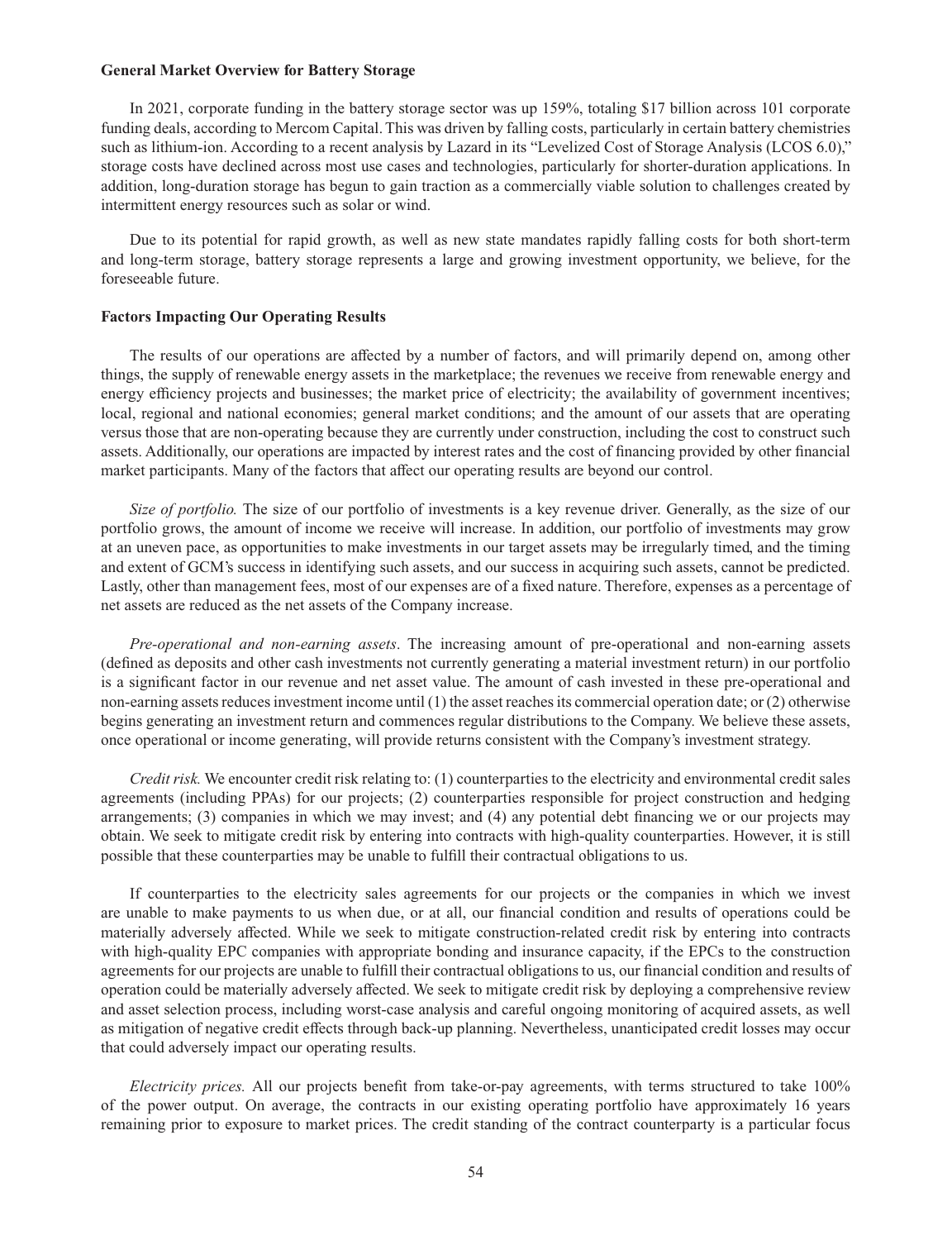in situations where the contracts have a price escalator. Escalating contracts create an incentive for the counterparty to not continue to perform if the contract pricing deviates materially from the market price. If the contract is with a public or investment-grade entity, we have generally been confident that the contract terms will be honored. The only exception might apply in situations where rising electricity prices could create pressure around a political change at the state or local level.

Due to the take-or-pay nature of the contracts, we believe that the Company is largely insulated from the daily volatility of electricity market prices. Nevertheless, we monitor these markets to stay abreast of developments in the industry as they occur. Over recent years, we have seen a lot of volatility in gas prices. However, that volatility has been slow to translate into movements in electricity prices.

Electricity pricing is a function of a range of factors. The price of gas is just one component. Electricity prices also include: (1) a recovery of the cost of the generation plant; (2) the labor to operate it; (3) the cost to transport the fuel to the plant; (4) the cost to wheel the power to the customer; and (5) the cost to administer the utility. Thus, gas price volatility has less impact on the delivered price of electricity than one might expect.

The U.S. Energy Information Agency of the Department of Energy anticipates that electricity prices will rise annually by between 2.5% and 3.0% nationally for the next 20 years (on a nominal basis). Assuming the price at which we sell the power under our contracts is set at a discount to the current electricity price, and the escalator (to the extent there is one) is less than 2.5% per annum, we expect the contracted price will remain close to, if not below, the market price of electricity throughout the entire term of the contract.

*Changes in market interest rates.* To the extent that we use debt financing with unhedged floating interest rates, or in the case of any refinancing, general increases in interest rates over time may cause the interest expense associated with our borrowings to increase. This would decrease the value of our debt investments. Conversely, general decreases in interest rates over time may cause the interest expense associated with our borrowings to decrease and the value of our debt investments to increase.

*Market conditions.* We believe that demand for alternative forms of energy from traditional fossil-fuel energy will continue to grow as countries seek to reduce their dependence on outside sources of energy and as the political and social climate continues to demand social responsibility on environmental matters. Notwithstanding this growing demand, particularly with respect to small and mid-size projects and businesses that are newly developed, we believe that a significant shortage of capital currently exists in the market to satisfy the demands of the renewable energy sector in the United States and around the world.

Many of the traditional sources of equity capital for the renewable energy marketplace were attracted to renewable energy projects based on their ability to utilize ITCs and tax deductions. We believe that due to changes in their taxable income profiles that have made these tax incentives less valuable, these traditional sources of equity capital have withdrawn from the market. In addition, much of the capital that is available is focused on larger projects that have long-term offtake contracts in place and does not allow project owners to take any "merchant" or investment risk with respect to RECs. We believe many project developers are not finding, or are encountering delays in accessing, capital for their projects. As a result, we believe a significant opportunity exists for us to provide new forms of capital to meet this demand.

*Regulatory matters.* Regulatory and tax policy at the federal and state levels tends to be forward looking rather than retrospective. As a result, we do not see many regulatory or tax issues impacting any assets we already own or buy during the operation of a particular regulatory or tax regime.

Future changes, which could impact the returns on future transactions, will be factored into our buying decisions. In the past, we have seen government policy drive a lot of development activity. For example, when the government announces the phasing out of a tax incentive, developers race to get projects to a stage that ensures the project qualifies for the incentive. Policy-driven activity is generally short lived, but can skew the investment supply and demand dynamic.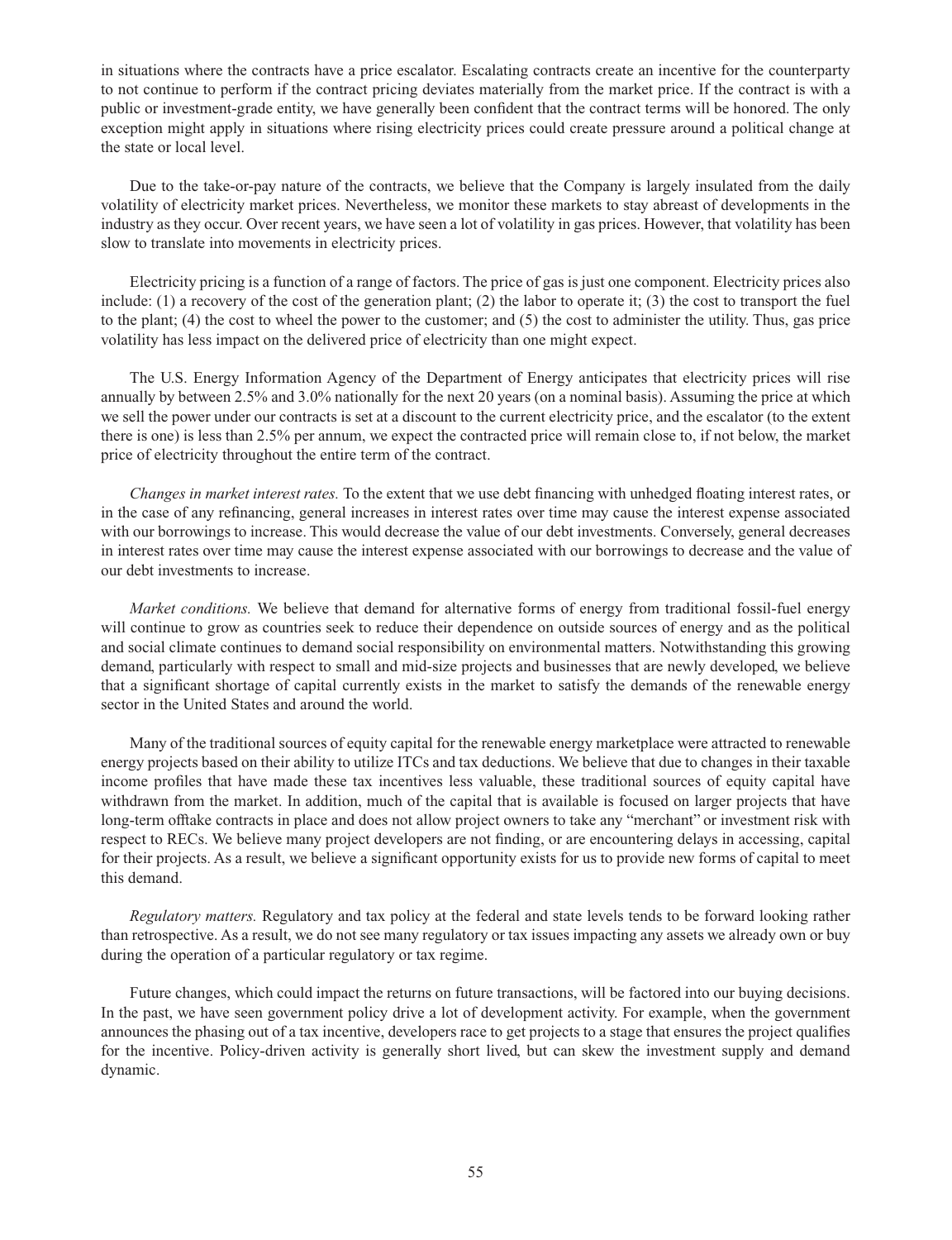From the federal perspective, changes in tax and regulatory policy could negatively affect prospective returns. Federal tax incentives are comprised of MACRS depreciation and the ITC. MACRS results in accelerated depreciation of renewable assets over a 5.5-year period. Given the wide application of MACRS to other asset classes, we believe it is less susceptible to change than the ITC. The ITC is a tax incentive that allows an investor to take up to 30% of the installed cost of a solar system as a federal tax credit. This rule was extended at the end of 2015, and again in December 2020, with the credit amounts incrementally lowered over the next few years, from 26% in 2021 to 22% in 2023; to 10% in 2024 and beyond.

Other kinds of regulatory changes that could negatively impact returns include the introduction of some kind of value-added tax either at the federal or state level, changes to property tax regimes, or any kind of targeted tax on the income of renewable energy generation assets. None of these possible changes appear likely any time soon, but it is impossible to predict the future with any real certainty.

Generally, the policy changes that have occurred over the past decade at the U.S. Environmental Protection Agency and U.S. Department of Energy have been very positive for renewables: stronger emission regulations and other mandates improving the case for renewable energy assets. In addition, in 2018, the U.S. imposed tariffs on photovoltaic ("PV") panels imported to the U.S., which could have an impact on overall U.S. demand.

The regulatory market for electric power is highly fragmented, with each state having significant influence over the functioning of its respective market. As the primary regulator for utilities, states have implemented widely divergent policies. For example, some states allow utilities to be vertically integrated—producers of power as well as operators of the grid. Other states have separated those functions entirely.

We believe that this market diversity is a benefit for our program. States have been highly adept at advancing programs designed to benefit renewable energy, with or without federal government support. There are currently 31 states and the District of Columbia that have developed a renewable portfolio standard. As a result, we see state regulatory issues as a shifting mosaic of opportunities where some markets will present opportunities while others become less attractive on a prospective basis.

### **COVID-19 Impact**

In March of 2020, the United States declared a National Emergency concerning the COVID-19 outbreak. This came after the World Health Organization declared the virus a global pandemic on March 11, 2020.

Since the outbreak of COVID-19 in the United States, the Company has generally been able to conduct its business despite the turmoil in markets and the shuttering of many businesses across the country. We have and will continue to assess the current and future business risks related to COVID-19 as new information becomes available, including any potential performance risk of our PPA and construction counterparties. As of the date of the filing, we are not aware of any material impact to our financial results.

#### **Critical Accounting Policies and Use of Estimates**

The following discussion addresses the accounting policies utilized based on our current operations. Our most critical accounting policies involve decisions and assessments that affect our reported assets and liabilities, as well as our reported revenues and expenses. We believe that all the decisions and assessments upon which our consolidated financial statements are based were reasonable as of the time made and were based upon information available to us at that time. Our critical accounting policies and accounting estimates may be expanded over time as we continue to implement our business and operating strategy. The material accounting policies and estimates that are most critical to an investor's understanding of our financial results and condition, as well as those that require complex judgment decisions by our management, are discussed below.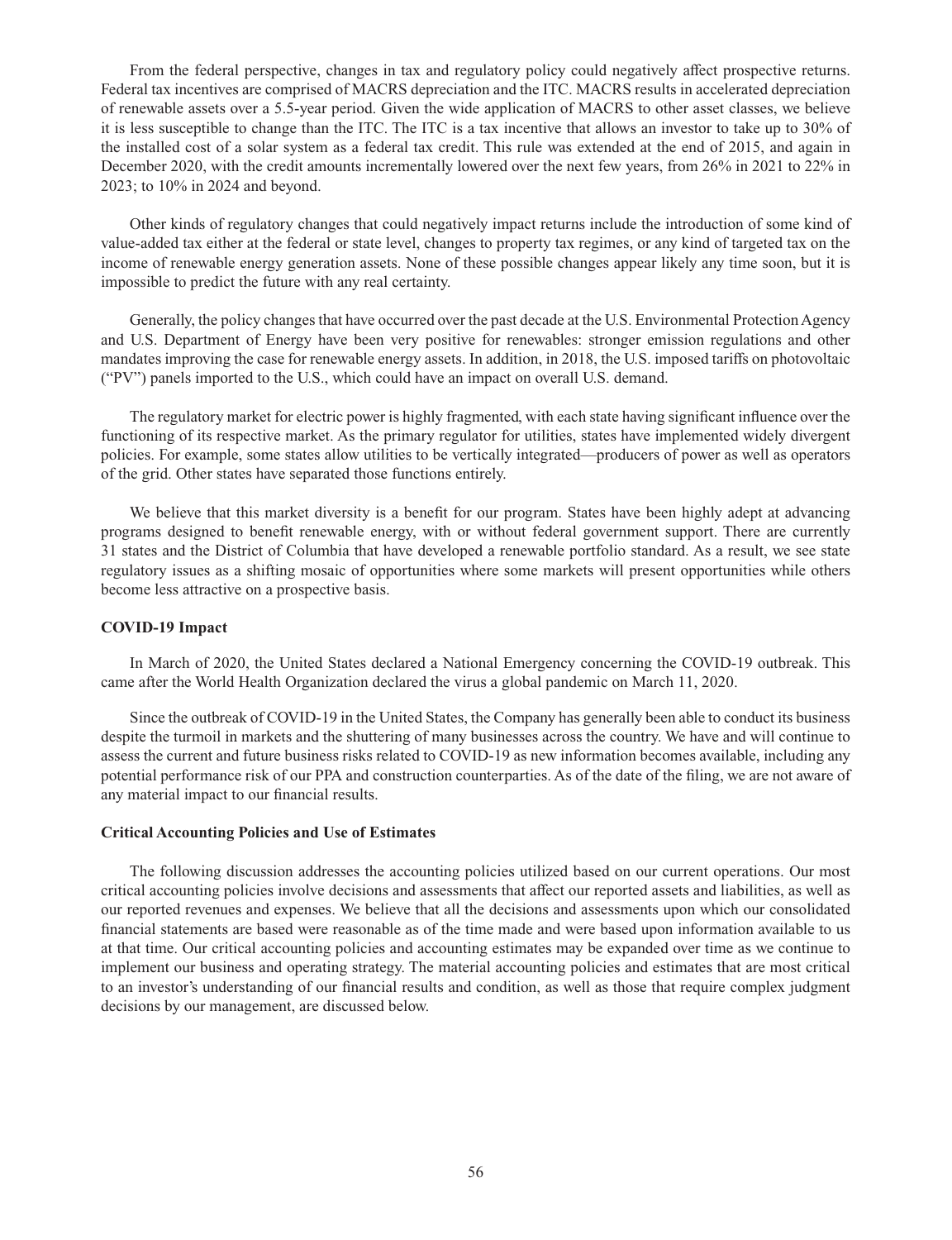### *Basis of Presentation*

Our consolidated financial statements are prepared in accordance with U.S. generally accepted accounting principles ("GAAP"), which requires the use of estimates, assumptions and the exercise of subjective judgment as to future uncertainties.

Although we are organized and intend to conduct our business in a manner so that we are not required to register as an investment company under the Investment Company Act, the Company's consolidated financial statements are prepared using the specialized accounting principles of Accounting Standards Codification Topic 946, Financial Services—Investment Companies ("ASC Topic 946"). In accordance with this specialized accounting guidance, the Company recognizes and carries all its investments, including investments in the underlying operating entities, at fair value with changes in fair value recognized in earnings. Additionally, the Company will not apply the equity method of accounting to its investments. The Company carries its liabilities at amounts payable, net of unamortized premiums or discounts. The Company does not currently plan to elect to carry its non-investment liabilities at fair value. Net assets are calculated as the carrying amounts of assets, including the fair value of investments, less the carrying amounts of its liabilities.

#### *Basis of Consolidation*

As provided under Regulation S-X and ASC Topic 946, the Company will generally not consolidate its investment in a company other than a wholly owned investment company or controlled operating company whose business consists of providing services to the Company. Accordingly, the Company consolidates in its consolidated financial statements the accounts of certain wholly owned subsidiaries that meet the criteria. All significant intercompany balances and transactions have been eliminated in consolidation.

### *Investment Classification*

We classify our investments by level of control. "Control Investments" are investments in companies in which we own 25% or more of the voting securities of such company, have greater than 50% representation on such company's board of directors, or that are limited liability companies for which we are the managing member. "Affiliate Investments" are investments in companies in which we own 5% or more, and less than 25% of the voting securities of such company. "Non-Control/Non-Affiliate Investments" are investments that are neither Control Investments nor Affiliate Investments. Because our consolidated financial statements are prepared in accordance with ASC Topic 946, we do not consolidate companies in which we have Control Investments, nor do we apply the equity method of accounting to our Control Investments or Affiliate Investments.

#### *Valuation of Investments*

Our Advisor, in conjunction with an independent valuation firm when necessary, subject to the review and approval of the Board of Directors, is ultimately responsible for the determination, in good faith, of the fair value of investments. In that regard, the Advisor has established policies and procedures, which have been reviewed and approved by our Board of Directors, to estimate the fair value of our investments, which are detailed below. Any changes to these policies and procedures are required to be approved by our Board of Directors, including a majority of our independent directors.

Investments for which market quotations are readily available are valued at such market quotations.

For most of our investments, market quotations will not be available. With respect to investments for which market quotations are not readily available, our Board of Directors has approved a multi-step valuation process each fiscal quarter, as described below:

- 1. Each investment will be valued by GCM. As part of the valuation process, GCM will prepare the valuations and associated supporting materials for review and approval by the Board of Directors.
- 2. Our Board of Directors has approved the selection of an independent valuation firm to assist with the review of the valuations prepared by GCM. At the direction of our Board of Directors, the independent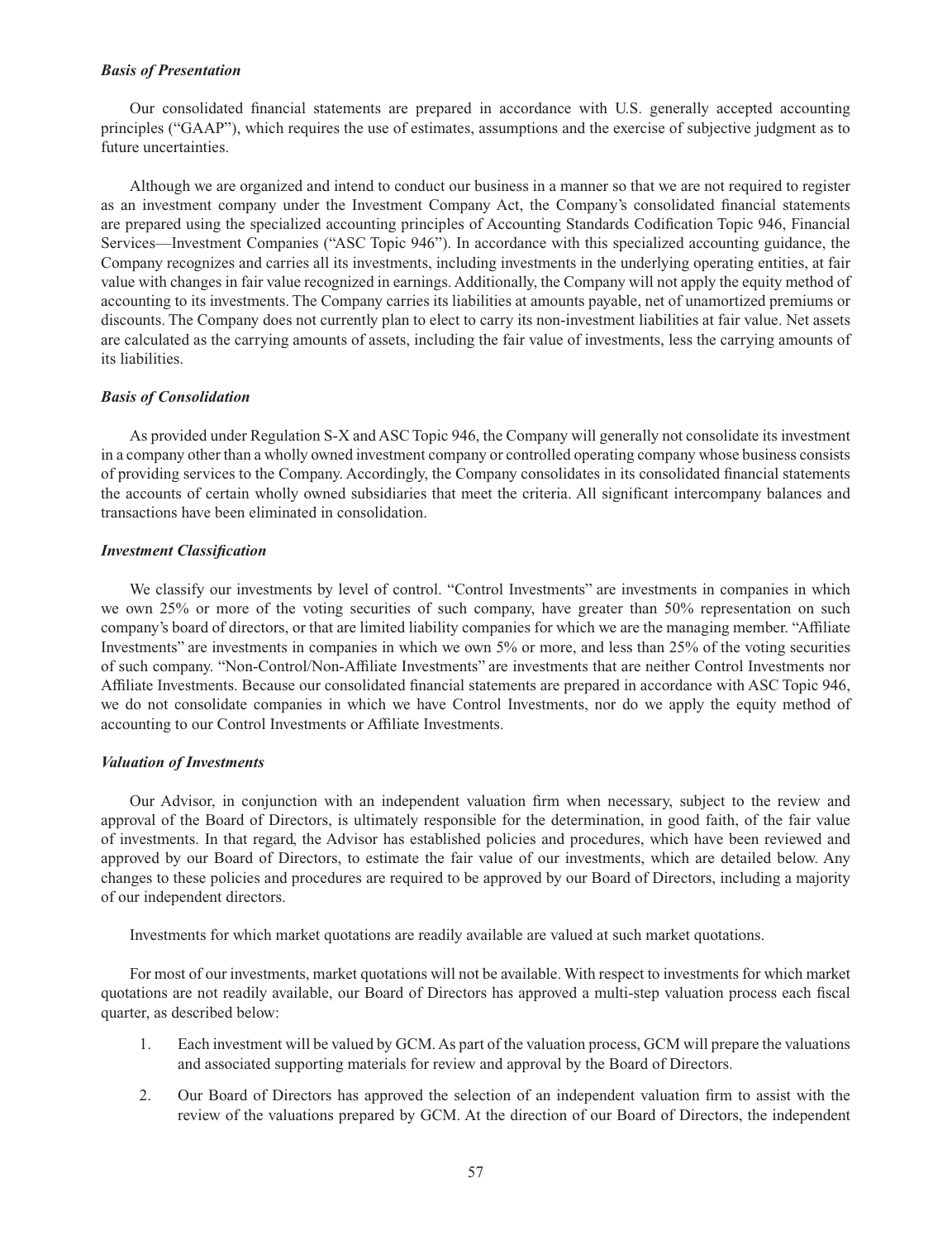valuation firm will review valuations prepared by GCM for the appropriate application of its valuation policies and the appropriateness of significant inputs used in the valuation models by performing certain limited procedures, which will include a review of GCM's estimates of fair value for each investment, and providing an opinion that GCM's estimate of fair value for each investment is reasonable. The independent valuation firm may also provide direct assistance to GCM in preparing fair value estimates if the Board of Directors approves such assistance. In the event that the independent valuation firm is directly involved in preparing the fair value estimate, our Board of Directors has the authority to hire a separate valuation firm to review that opinion of value.

- 3. The Audit Committee of our Board of Directors reviews and discusses the preliminary valuation prepared by GCM and the report of the independent valuation firm, if any.
- 4. Our Board of Directors reviews the valuations and approves the fair value of each investment in our portfolio in good faith based on input of GCM, the independent valuation firm, if any, and the Audit Committee.

Loan investments are valued utilizing a market approach, an income approach, or both approaches, as appropriate. The market approach uses prices and other relevant information generated by market transactions involving identical or comparable assets or liabilities. The income approach uses valuation techniques to convert future amounts (for example, interest and amortization payments) to a single present value amount (discounted) calculated based on an appropriate discount rate. The measurement is based on the net present value using current market expectations about those future amounts. In following these approaches, the types of factors that we may take into account in determining the fair value of our loans include as applicable: debt covenants, call protection provisions, information rights, the nature and realizable value of any collateral, the project's ability to make payments, its earnings and discounted cash flows, the markets in which the project does business, comparisons of financial ratios of peer business entities that are public, mergers and acquisitions comparables and the principal market and enterprise values, among other factors.

Equity investments are also valued using a market approach, an income approach, or both approaches, as appropriate. The market approach uses prices and other relevant information generated by market transactions involving identical or comparable assets or liabilities. The income approach uses valuation techniques to convert future amounts (for example net cash flows or earnings) to a single present value amount (discounted) calculated based on an appropriate discount rate. The measurement is based on the net present value using current market expectations about those future amounts.

In following these approaches, the types of factors that we may take into account in determining the fair value of our equity investments include, as applicable: available current market data, including relevant and applicable market trading and transaction comparables, applicable market yields and multiples, security covenants, the project's earnings and discounted cash flows, the markets in which the project does business, comparisons of financial ratios of peer business entities that are public, mergers and acquisitions comparables, the principal market and enterprise values, among other factors.

OTC derivatives including swap contracts are valued daily using observable inputs, such as quotations provided by an independent pricing service, the counterparty and broker dealers, whenever available and considered reliable.

We have adopted Accounting Standards Codification Topic 820, Fair Value Measurement ("ASC Topic 820"), which defines fair value, establishes a framework for measuring fair value in accordance with GAAP, and expands disclosures about fair value measurements.

ASC Topic 820 clarifies that the fair value price is the price in an orderly transaction between market participants to sell an asset or transfer a liability in the market in which the reporting entity would transact for the asset or liability; that is, the principal or most advantageous market for the asset or liability. The transaction to sell the asset or transfer the liability is a hypothetical transaction at the measurement date, considered from the perspective of a market participant that holds the asset or owes the liability. ASC Topic 820 provides a consistent definition of fair value that focuses on exit price and prioritizes, within a measurement of fair value, the use of market-based inputs over entity-specific inputs. In addition, ASC Topic 820 provides a framework for measuring fair value and establishes a three-level hierarchy for fair value measurements based upon the transparency of inputs to the valuation of an asset or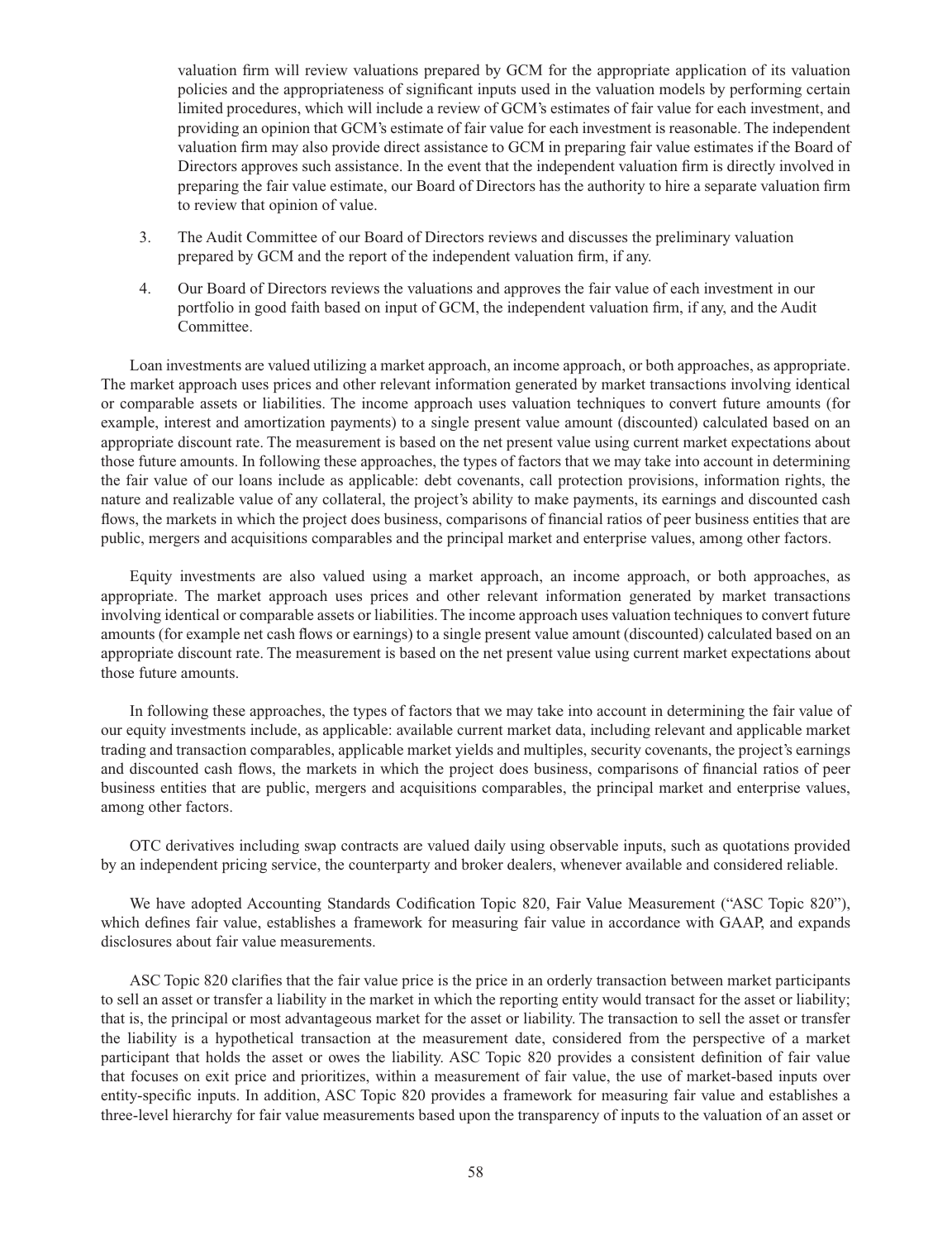liability as of the measurement date. The three levels of valuation hierarchy established by ASC Topic 820 are defined as follows:

Level 1: Unadjusted quoted prices for identical assets or liabilities in active markets.

Level 2: Other significant observable inputs that are sourced either directly or indirectly from publications or pricing services, including dealer or broker markets, for identical or comparable assets or liabilities. Generally, these inputs should be widely accepted and public, non-proprietary and sourced from an independent third party.

Level 3: Inputs derived from a significant amount of unobservable market data and derived primarily through the use of internal valuation methodologies.

In all cases, the level in the fair value hierarchy within which the fair value measurement in its entirety falls will be determined based on the lowest level of input that is significant to the fair value measurement. Our assessment of the significance of a particular input to the fair value measurement in its entirety requires judgement and considers factors specific to each investment.

Our Board of Directors has approved the selection of an independent valuation firm to review our Advisor's valuation methodology and to work with our Advisor and officers to provide additional inputs for consideration by our Audit Committee and to work directly with our full Board of Directors, at the Board of Directors' request, with respect to the fair value of investments. For example, our Board of Directors may determine to engage more than one independent valuation firm in circumstances in which specific expertise of a particular asset or asset class is needed in connection with the valuation of an investment. In addition, GCM will recommend to our Board of Directors that one quarter of our investments be valued by an independent valuation firm each quarter, on a rotating quarterly basis. Accordingly, each such investment would be reviewed by an independent valuation firm at least once per year.

Our Board of Directors will have the ability to review our Advisor's valuation methodologies each quarter in connection with GCM's presentation of its valuation recommendations to the Audit Committee. If during the period between quarterly board meetings, GCM determines that significant changes have occurred since the prior meeting of the Board of Directors at which it presented its recommendations on the valuation methodology, then GCM will also prepare and present recommendations to the Audit Committee of the Board of Directors of its proposed changes to the current valuation methodology. Any such changes to our valuation methodologies will require the approval of our Board of Directors, including a majority of our independent directors. We will disclose any change in our valuation methodologies, or any change in our investment criteria or strategies, that would constitute a fundamental change in a registration statement amendment prior to its implementation.

#### *Foreign Currency Translation*

The accounting records of the Company are maintained in U.S. Dollars. The fair value of investments and other assets and liabilities denominated in non-U.S. currencies are translated into U.S. Dollars using the exchange rate at the end of each reporting period. Amounts related to the purchases and sales of investments, investment income and expenses are translated at the rates of exchange prevailing on the respective dates of such transactions.

Net unrealized currency gains and losses arising from valuing foreign currency-denominated assets and liabilities at the current exchange rate are reflected as part of Net change in unrealized appreciation (depreciation) on Foreign currency translation in the Consolidated Statements of Operations.

Foreign security and currency translations may involve certain considerations and risks not typically associated with investing in U.S. companies and U.S. government securities. These risks include, but are not limited to, currency fluctuations and revaluations and future adverse political, social and economic developments, which could cause investments in foreign markets to be less liquid and prices to be more volatile than those of comparable U.S. companies or U.S. government securities.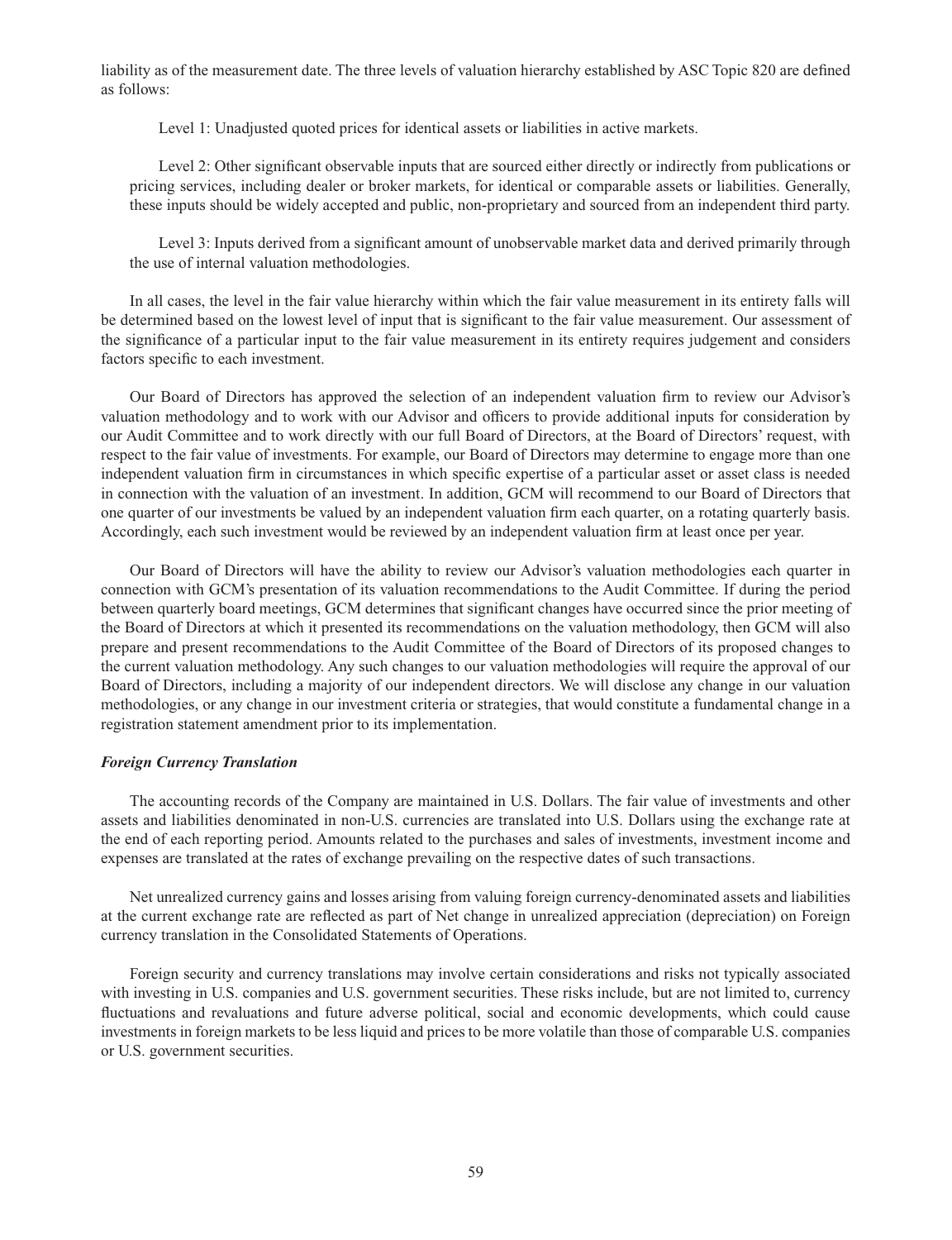### *Calculation of Net Asset Value*

Net asset value by share class is calculated by subtracting total liabilities for each class from the total carrying amount of all assets for that class, which includes the fair value of investments. Net asset value per share is calculated by dividing net asset value for each class by the total number of outstanding common shares for that class on the reporting date. For purposes of calculating our NAV, we expect to carry all liabilities at cost.

The determination of the fair value of our investments requires judgment, especially with respect to investments for which market quotations are not available. For most of our investments, market quotations will not be available. Due to the inherent uncertainty of determining the fair value of investments that do not have a readily available market value, the fair value of the investments may differ significantly from the values that would have been used had a readily available market value existed for such investments, and the differences could be material. Because the calculation of our NAV is based, in part, on the fair value of our investments as determined by our Advisor, which is an affiliated entity of the Company, our calculation of NAV is to a degree subjective and could be adversely affected if the determinations regarding the fair value of our investments were materially higher than the values that we ultimately realize upon the disposal of such investments. Furthermore, the fair value of our investments, as reviewed and approved by our Board of Directors, may be materially different from the valuation as determined by an independent valuation firm.

### *Revenue Recognition*

To the extent the Company expects to collect such amounts, interest income is recorded on an accrual basis. If there is reason to doubt an ability to collect such interest, interest receivable on loans and debt securities is not accrued for accounting purposes. Original issue discounts, market discounts or market premiums are accreted or amortized using the effective interest method as interest income. Prepayment premiums on loans and debt securities are recorded as interest income when received. Any application, origination or other fees earned by the Company in arranging or issuing debt are amortized over the expected term of the loan.

Loans are placed on non-accrual status when principal and interest are 90 days or more past due, or when there is a reasonable doubt that principal or interest will be collected. Accrued interest is generally reversed when a loan is placed on non-accrual. Interest payments received on non-accrual loans may be recognized as income or applied to principal depending upon management's judgment regarding collectability. Non-accrual loans are generally restored to accrual status when past due and principal and interest is paid and, in management's judgment, is likely to remain current.

Dividend income is recorded when dividends are declared and when it is determined that collection is probable. The timing and amount of dividend income is determined on at least a quarterly basis. This process includes an analysis at the individual project company level based on cash available from operations and working capital needed for the project company operations. Dividend income from our privately held equity investments is recognized when approved. On a quarterly basis at a minimum, dividends received from the Company's project companies, which generally reflect net cash flow from operations, are declared, accrued and paid.

#### *Net Realized Gains or Losses and Net Change in Unrealized Appreciation or Depreciation on Investments*

Without regard to unrealized appreciation or depreciation previously recognized, realized gains or losses will be measured as the difference between the net proceeds from the sale, repayment, or disposal of an asset and the adjusted cost basis of the asset. Net change in unrealized appreciation or depreciation will reflect the change in investment values during the reporting period, including any reversal of previously recorded unrealized appreciation or depreciation when gains or losses are realized.

### *Organization Costs*

Organization costs are expensed on the Company's Consolidated Statements of Operations as incurred.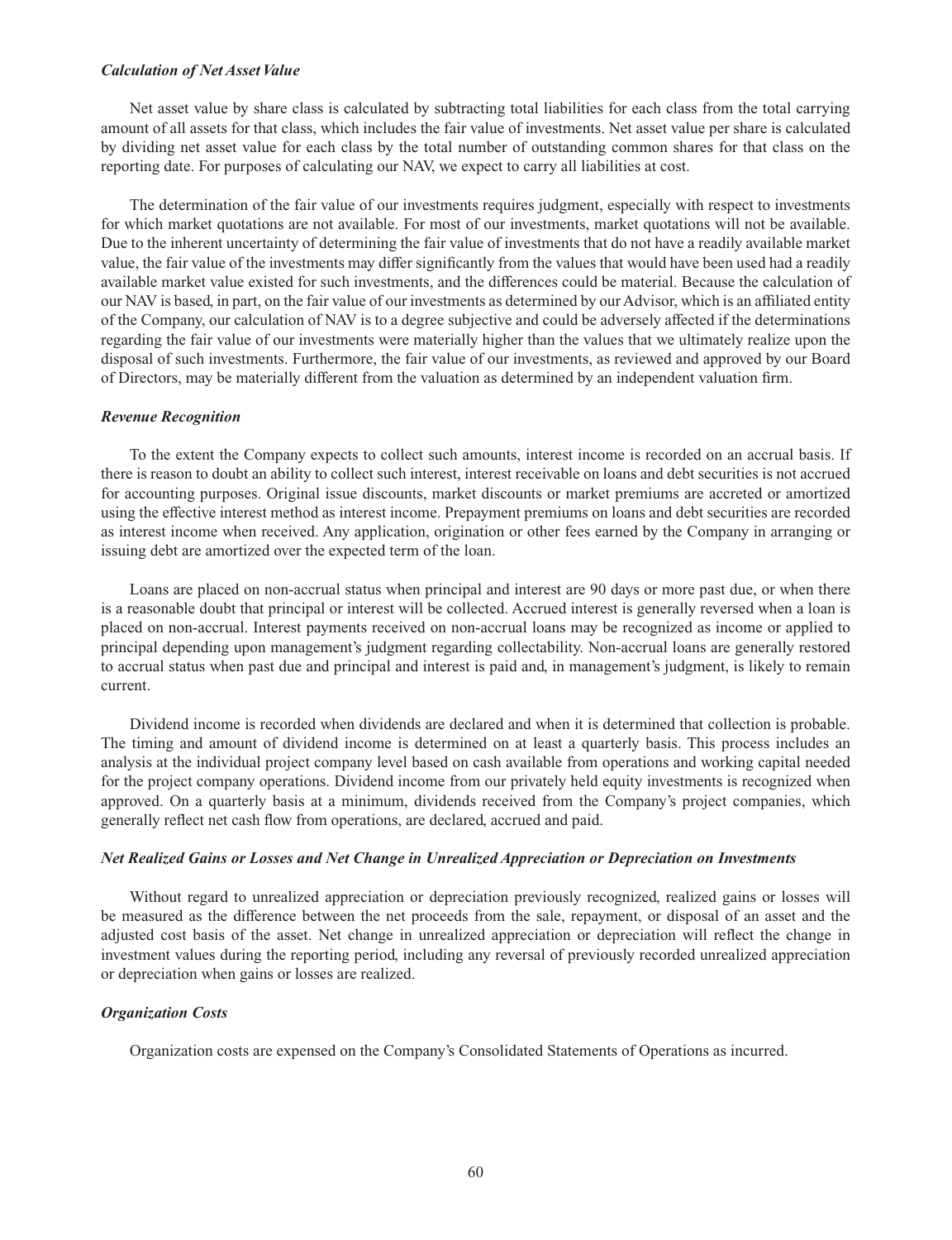### *Offering Costs*

Offering costs include all costs to be paid by the Company in connection with the offering of its shares, including legal, accounting, printing, mailing and filing fees, charges of the Company's escrow holder, transfer agent fees, due diligence expense reimbursements to participating broker dealers included in detailed and itemized invoices, and costs in connection with administrative oversight of the offering and marketing process, preparing supplemental sales materials, holding educational conferences, attending retail seminars conducted by broker dealers, finder's and other fees paid to third parties and sales commissions paid to registered representatives of our managing broker dealer. When recognized by the Company, offering costs will be recognized as a reduction of the proceeds from the offering.

### *Deferred Sales Commissions*

The Company defers certain costs, principally sales commissions and related compensation, which are paid to the dealer manager and may be reallowed to financial advisors and broker dealers in the future in connection with the sale of shares sold with a reduced front-end-load sales charge and a trail fee. The costs expected to be incurred at the time of the sale of the Class C shares are recorded as a liability on the date of sale and represent the aggregate amount due for such costs over the period beginning at the time of sale and ending on the earlier date of (1) when the maximum amount of sales commission and related compensation is reached under regulatory regulations; (2) the date which approximates an expected liquidity event for the Company; or (3) the expected holding period of the investment. The costs expected to be incurred at the time of the sale of the Class P-T and Class P-S shares are recorded as a liability on the date of sale and represent the aggregate amount due for such costs over the period beginning at the time of sale and ending on the earlier date of (1) the date which approximates an expected liquidity event for the Company; or (2) the expected holding period of the investment. The estimated amount of the liability can be updated as management's assumption surrounding an expected liquidity event changes or if the maximum of sales-related commissions and costs under regulatory regulations is attained. As of December 31, 2021, and December 31, 2020, the Company recorded a liability for deferred sales commissions in the amount of \$4,626,626 and \$131,875, respectively.

### *Financing Costs*

Financing costs related to debt liabilities of the LLC, GREC or GREC HoldCo are presented on the Consolidated Statements of Assets and Liabilities as a direct deduction from the carrying amount of that debt liability. Financing costs are deferred and amortized using the straight-line method over the life of the debt liability.

#### **Recently Issued Accounting Pronouncements**

In August 2018, the Financial Accounting Standards Board (FASB) issued ASU No. 2018-13, "Fair Value Measurement (Topic 820): Disclosure Framework—Changes to the Disclosure Requirements for Fair Value Measurement," which modifies the disclosure requirements on fair value measurements. The new guidance is effective for fiscal years, and interim periods within those fiscal years, beginning after December 15, 2019 (fiscal 2020 for the Company). Upon the effective date, certain provisions are to be applied prospectively, while others are to be applied retrospectively to all periods presented. An entity is permitted to early adopt any removed or modified disclosures upon issuance of this ASU and delay adoption of the additional disclosures until their effective date. Beginning on January 1, 2020, we have adopted ASU 2018-13 in our consolidated financial statements and disclosures.

In March 2020, the FASB issued ASU 2020-04, "Reference Rate Reform (Topic 848): Facilitation of the effects of Reference Rate Reform on Financial Reporting," which provides companies with optional financial reporting alternatives to reduce the cost and complexity associated with the accounting for contracts and hedging relationships affected by reference rate reform. The amendments in this update are effective for all entities as of March 12, 2020 through December 31, 2022. An entity may elect to apply the amendments for contract as of any date from the beginning of an interim period that includes or is subsequent to March 12, 2020. As of December 31, 2021, we have not elected to apply the optional amendments and are currently evaluating the impact of the ASU and the effect on our consolidated financial statements.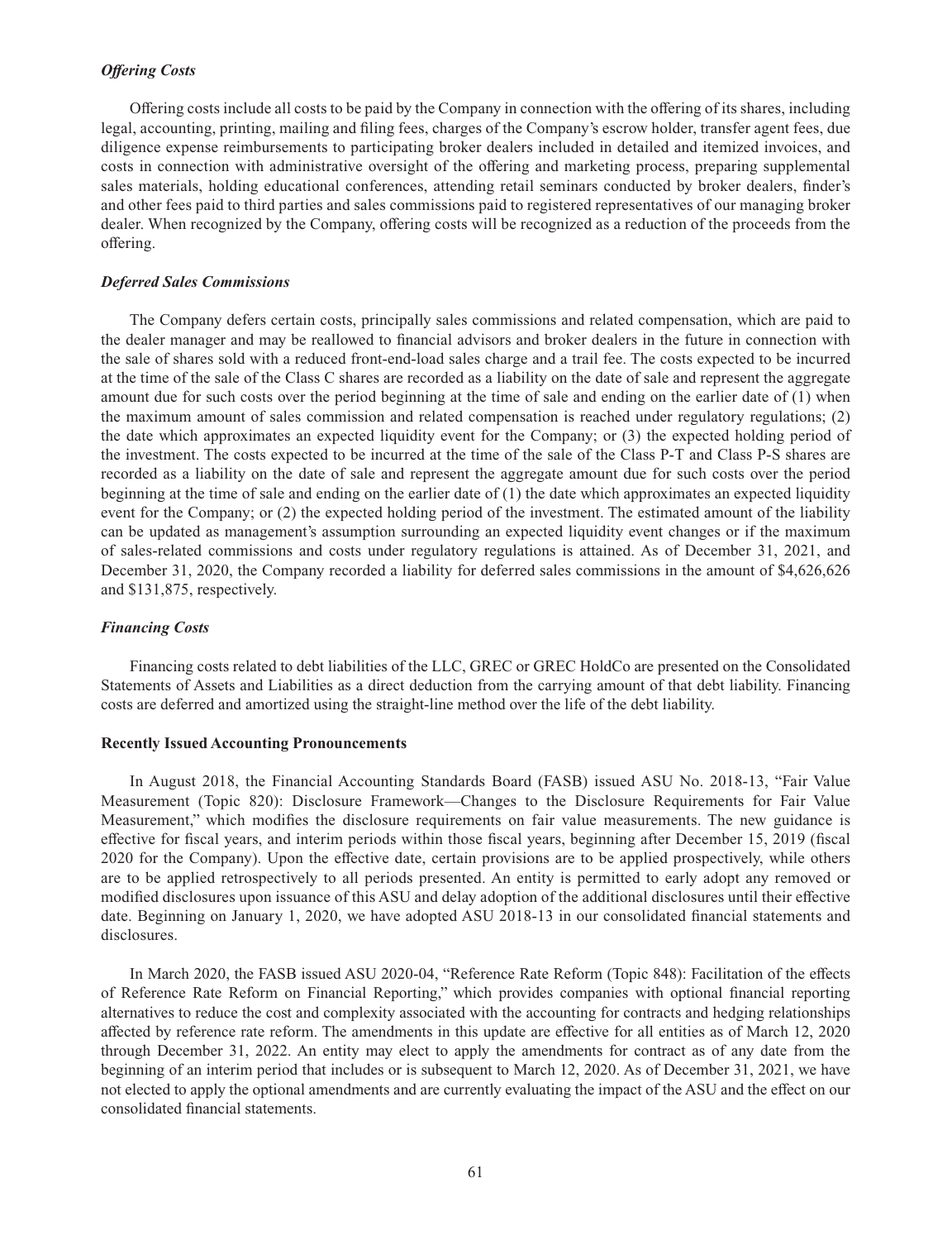### **JOBS Act**

We qualify as an "emerging growth company" pursuant to the provisions of the JOBS Act, enacted on April 5, 2012. For as long as we are an "emerging growth company," we may take advantage of certain exemptions from various reporting requirements that are applicable to other public companies that are not "emerging growth companies," including, but not limited to, not being required to comply with the auditor attestation requirements of Section 404(b) of the Sarbanes-Oxley Act, reduced disclosure obligations regarding executive compensation in our periodic reports and proxy statements, and exemptions from the requirements of holding advisory "say-on-pay" votes on executive compensation and shareholder advisory votes on golden parachute compensation.

Under the JOBS Act, we will remain an "emerging growth company" until the earliest of:

- the last day of the fiscal year during which we have total annual gross revenues of \$1 billion or more;
- the last day of the fiscal year following the fifth anniversary of the completion of our offering;
- the date on which we have, during the previous three-year period, issued more than \$1 billion in non-convertible debt; and
- the date on which we are deemed to be a "large accelerated filer" under the Securities Exchange Act of 1934, as amended (the "Exchange Act"). We will qualify as a large accelerated filer as of the first day of the first fiscal year after we have (i) more than \$700,000,000 in outstanding common equity held by our non-affiliates as of the last day of our most recently completed second fiscal quarter; (ii) been a public company for at least 12 months; and (iii) filed at least one annual report with the SEC. The value of our outstanding common equity will be measured each year on the last day of our second fiscal quarter.

The JOBS Act also provides that an "emerging growth company" can utilize the extended transition period provided in Section 7(a)(2)(B) of the Securities Act for complying with new or revised accounting standards. However, we are choosing to opt out of that extended transition period, and, as a result, we will comply with new or revised accounting standards on the relevant dates on which adoption of such standards is required for companies that are not "emerging growth companies." Section 107 of the JOBS Act provides that our decision to opt out of the extended transition period for complying with new or revised accounting standards is irrevocable.

### **Amendments to the Operating Agreement Related to Incentive Allocations**

On August 25, 2020, the LLC made certain amendments to the Operating Agreement to remove the provisions therein related to the Income Incentive Distribution and the Capital Gains Incentive Distribution, in each case allocable to the Special Unitholder under certain circumstances, and to replace them with provisions for a performance participation fee (the "Performance Participation Fee") based on the periodic total return generated by the LLC, payable under certain circumstances by the LLC to the Special Unitholder. This was approved by the LLC's shareholders and was applied retroactively on April 1, 2020 and for all periods thereafter. The Liquidation Incentive Distribution provision in the Operating Agreement was correspondingly amended to reflect that the Liquidation Incentive Distribution will be calculated based on the difference between the LLC's net proceeds from a liquidation or listing of our shares (in either case, as calculated in accordance with the Operating Agreement) and the LLC's NAV immediately prior to the time of such liquidation or listing.

### **Portfolio and Investment Activity**

As of December 31, 2021, the Company invested in numerous solar, wind, battery storage, biomass and energy efficiency projects included in 14 investment portfolios, as well as seven secured loans, as follows:

### *Battery Storage*

#### *Pacifica Portfolio*

This portfolio consists of operating and pre-operating battery storage facilities totaling approximately 14.3 MW, located in California. Of the total, approximately 7.8 MW is associated with pre-operating battery storage facilities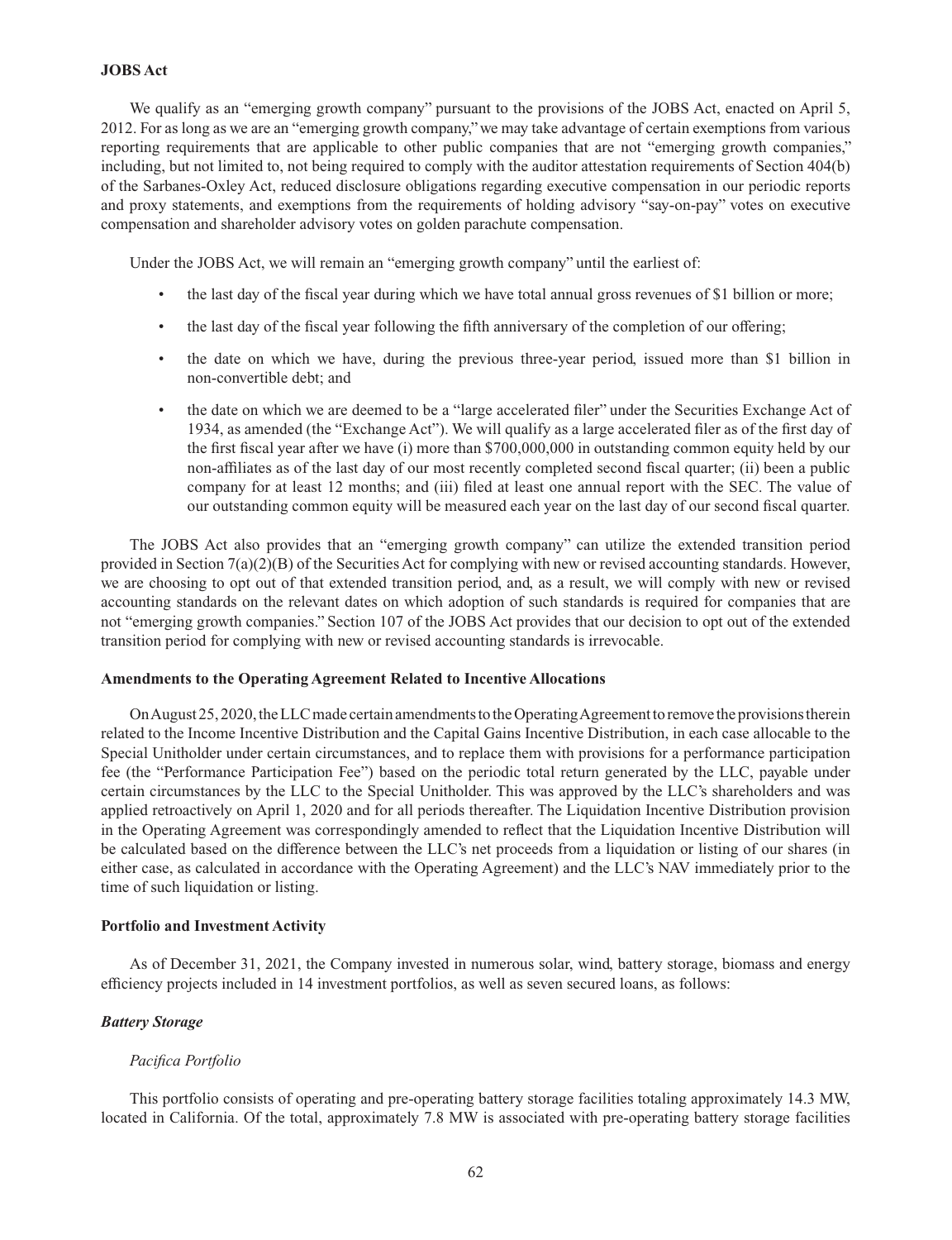which are expected to reach COD during 2022. For all facilities within this portfolio, power is either sold or will be sold to municipal or commercial offtakers for a 10 year term.

### *Biomass*

### *Eagle Valley Biomass Portfolio*

This portfolio consists of an operating biomass facility approximating 12.0 MW, located in Colorado. The system sells power to the local utility under a PPA arrangement with a 20 year term.

#### *Commercial Solar*

### *Celadon Portfolio*

This portfolio consists of operating and pre-operating solar power facilities totaling approximately 175.0 MW, located across California, Colorado, Washington D.C., Illinois, Massachusetts, Minnesota, Nevada, New Jersey, New York, North Carolina, Ohio, Pennsylvania, Utah, Vermont, Washington, and Wisconsin. Of the total, approximately 104.4 MW is associated with pre-operating solar power facilities which are expected to reach COD over the period ending in 2023. For all facilities within this portfolio, power is either sold or will be sold through PPA contracts that range from nine to 30 years. During the year ended December 31, 2021, 47 projects comprising 101.8 MW of the total for the portfolio were transferred from the Trillium Portfolio and Other Commercial Solar Portfolios.

### *GEH Portfolio*

This portfolio consists of operating and pre-operating solar power facilities totaling approximately 100.3 MW, located across Arizona, California, Colorado, Connecticut, Florida, Hawaii, Indiana, Massachusetts, Maryland, New Jersey, New York, North Carolina, Tennessee, and Vermont. The systems sell power under PPA arrangements ranging from 14 to 25 years. Certain systems also sell RECs and SRECs to the local utilities. Certain of the facilities, representing 8.4 MW of the total for the portfolio, represents leased operating solar power facilities. During the remaining term of the lease, which is approximately nine years, there is the potential for the Company to purchase these assets directly upon the agreement and consent of the parties.

#### *Ponderosa Portfolio*

This portfolio consists of pre-operating solar power facilities totaling approximately 267.3 MW, located across Michigan, Montana, South Dakota, and Wyoming. These pre-operating solar power facilities are expected to reach COD over the period ending in 2023. For all facilities within this portfolio, power will be sold through PPA contracts that range from 15 to 25 years.

#### *Sego Lily - Solar Portfolio*

This portfolio consists of operating and pre-operating solar power facilities totaling approximately 119.9 MW, located across California and Utah. Of the total, approximately 104.0 MW is associated with pre-operating solar power facilities which are expected to reach COD during 2022. For all facilities within this portfolio, power is either sold or will be sold through PPA contracts that range from 15 to 20 years.

#### *Trillium Portfolio*

This portfolio consists of operating solar power facilities totaling approximately 84.7 MW, located across Arkansas, California, Colorado, Maryland, Massachusetts, New Jersey, Oregon, Pennsylvania, Vermont, and Washington D.C. These projects consist primarily of commercial ground and rooftop-mounted photovoltaic systems. The systems primarily sell power to various commercial, municipal, residential and utility offtakers under long-term PPAs that range from five to 28 years.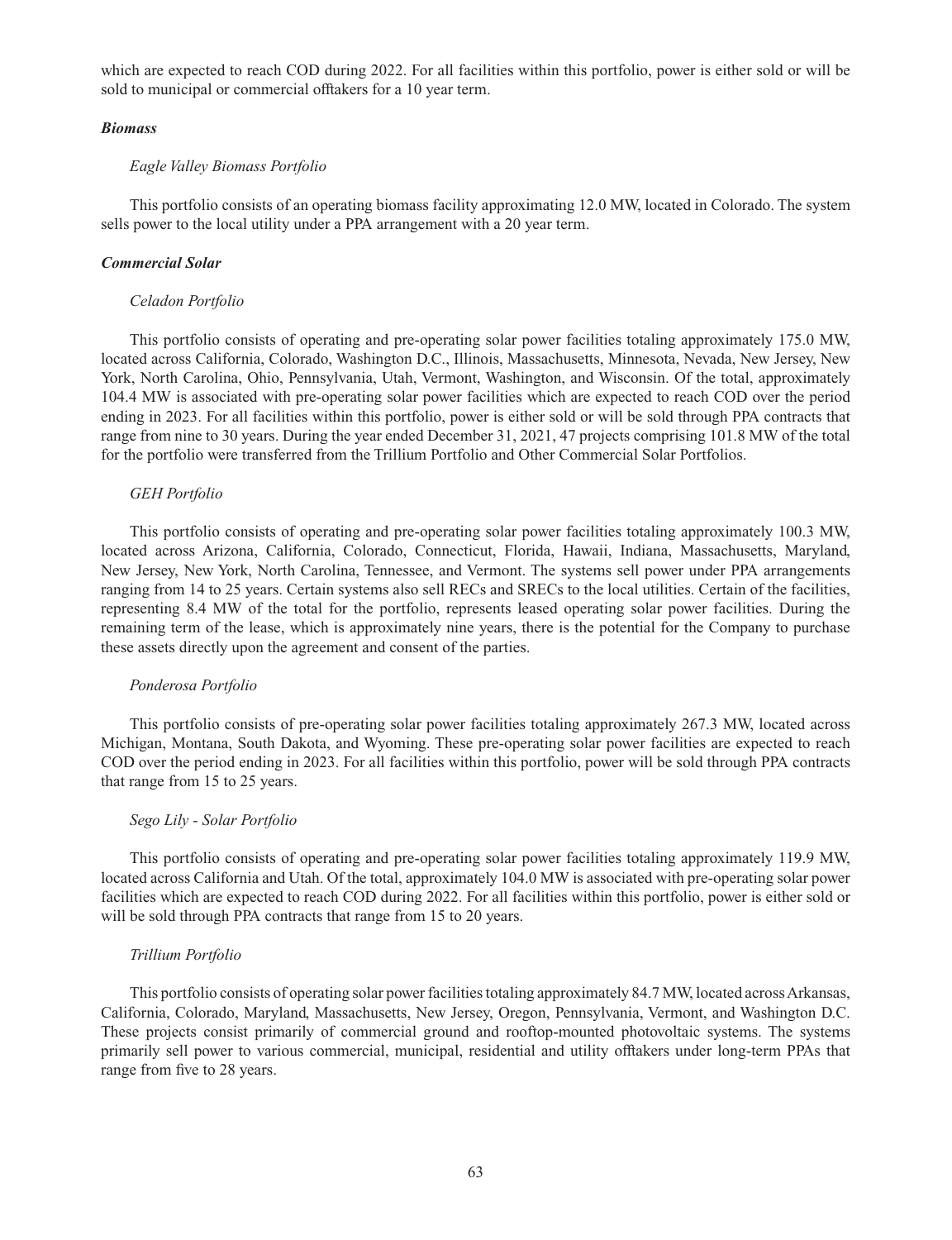### *Other Commercial Solar Portfolios*

This portfolio consists of operating and pre-operating solar power facilities totaling approximately 1,470.6 MW, located in Ontario, Canada, California, Colorado, Illinois, Maine, Maryland, Massachusetts, Michigan, Minnesota, Nevada, New Jersey, New York, North Carolina, Rhode Island, South Dakota, and Vermont. Of the total, approximately 1,083.8 MW is associated with pre-operating solar power facilities which are expected to reach COD over the period ending in 2024. For all facilities within this portfolio, power is either sold or will be sold through long-term PPAs. During the year ended December 31, 2021, 98 assets comprising 1,035.4 MW were acquired. Included within that amount for the year ended December 31, 2021, the Company contracted to acquire a 617.5 MW pre-operating solar facility.

# *Wind*

#### *Sego Lily - Wind Portfolio*

This portfolio consists of operating wind power facilities totaling approximately 72.8 MW, located in California and Maine. During the year ended December 31, 2021, one asset comprising 15.3 MW of the total for the portfolio was transferred from the Greenbacker Wind Holdings II Portfolio. The systems sell power under PPA arrangements with a 20 year term.

#### *Greenbacker Wind Holdings II Portfolio*

This portfolio consists of operating wind power facilities totaling approximately 90.0 MW, located in Iowa, Massachusetts, and Montana. These systems primarily sell power to various municipal and utility offtakers under long-term PPAs. Certain systems also sell RECs to the local utilities. During the year ended December 31, 2021, one asset comprising 5.0 MW of the total for the portfolio was transferred from the Other Wind Investments Portfolios*.*

#### *Greenbacker Wind - HoldCo Portfolio ("GB Wind HoldCo")*

This portfolio consists of operating wind power facilities totaling approximately 131.3 MW, located in Idaho, Iowa, Minnesota, Vermont. The systems sell power under PPA arrangements ranging from 20 to 25 years. Certain systems also sell RECs to the local utilities.

#### *Other Wind Investments Portfolios*

This portfolio consists of operating wind power facilities totaling approximately 92.0 MW, located in California, Minnesota, and New York. For all facilities within this portfolio, power is either sold or will be sold through long-term PPAs. During the year ended December 31, 2021, three assets comprising 86.1 MW of the total for the portfolio were added.

#### *Other Portfolios*

This portfolio consists of acquisition costs related to energy projects being acquired in Delaware, North Carolina, and Vermont. Additionally, the Company has invested capital to acquire and safe harbor panels that will be used in the construction of various pipeline projects.

In addition, on October 9, 2020, GREC made a \$5,000,000 limited partner ("LP") commitment to Greenbacker Development Opportunities Fund I, LP ("GDEV"), which was increased to \$6,075,000 in the fourth quarter of 2020. In April 2021, the commitment to GDEV increased to \$7,500,000. As of December 31, 2021, \$7,242,495 of the commitment was funded—the fair value of this investment was \$7,580,119.

GDEV is an affiliate of GREC, as GDEV possesses the same investment advisor as GREC. The agreement between GDEV and GREC was negotiated at an arm's length and contains standard terms and conditions that would be included in a third-party limited partnership agreement. However, as part of the agreement between GDEV and GREC, GREC was issued a membership interest in Greenbacker Development Opportunities GP I, LLC ("GDEV GP"), the general partner which provides for a 10% allocation of GDEV GP's carried interest in GDEV.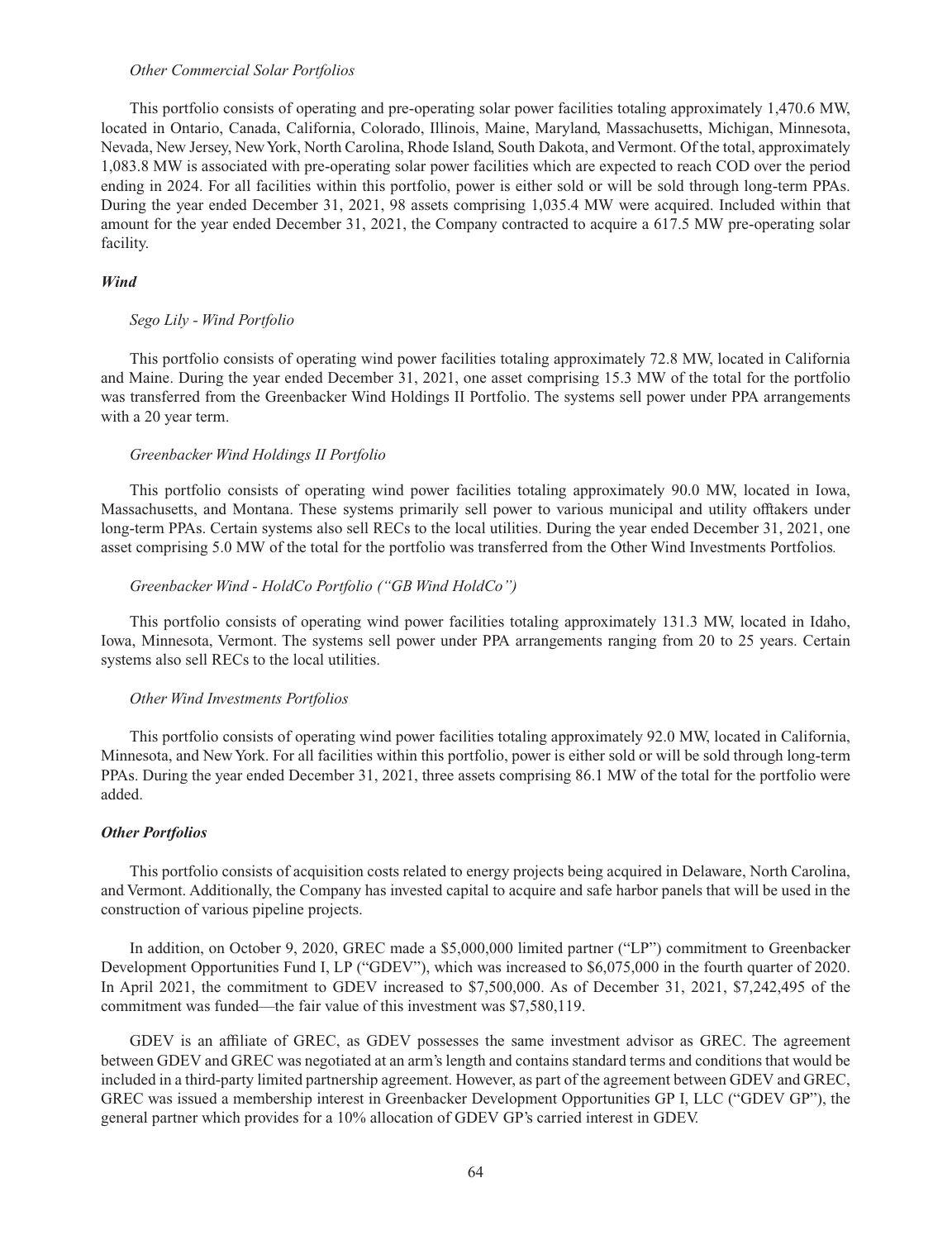### *Other Energy Efficiency Portfolios*

This portfolio consists of capital leases and secured loans, including loans to the related parties LED Funding LLC and Renew AEC One LLC (the "AEC Companies").

#### *Secured Loans*

#### *Chaberton Loan*

In September 2021, the Company entered into a short-term secured loan agreement with Chaberton Acquisition Holdings LLC. The loan bears an interest rate of 8% and matures on September 30, 2022.

#### *Encore Loan*

In October 2019, the Company entered into a short-term secured loan agreement with Encore Equipment, LLC. The loan bears an interest rate of 10% and matures on January 31, 2022. On March 23, 2022, the maturity date was amended to April 30, 2022 in the Eleventh Amendment to the Loan and Security Agreement.

#### *Hudson Loan*

In June 2019, the Company entered into a short-term secured loan agreement with Hecate Energy New York Holdings LLC. The loan bears an interest rate of 8% and matures on January 31, 2022. The loan was repaid in full as of February 15, 2022.

#### *Hudson II Loan*

In November 2019, the Company entered into a short-term secured loan agreement with Hecate Energy New York Holdings LLC. The loan bears an interest rate of 8% and matures on January 31, 2022. The loan was repaid in full as of February 15, 2022.

# *New Market Loan*

In October 2019, the Company entered into a short-term secured loan agreement with New Market Solar, LLC. The loan bears an interest rate of 9% and matures on March 31, 2022*.*

#### *Shepherd's Run Loan*

In January 2021, the Company entered into a short-term secured loan agreement with Hecate Energy Columbia County 1 LLC. The loan bears an interest at a rate of 8% and matures on September 30, 2022.

## *SE Solar Loan*

In February 2019, the Company entered into a short-term secured loan agreement with SunEnergy1, LLC. The loan bears an interest rate of 9% and matures on March 31, 2022.

### **Portfolio Disposals**

There were no material sales during the year ended December 31, 2021.

The following portfolios had sales of assets during the year ended December 31, 2020:

#### *Other Commercial Solar Portfolios*

The Company entered into a transaction with Greenbacker Renewable Opportunity Zone Fund LLC ("GROZ") to sell the Gliden Solar LLC investment, included in Other Commercial Solar Portfolios, on December 22, 2020 for an initial sale price of \$12,752,215. GROZ is an affiliate of GREC, as GROZ shares the same Advisor as GREC. Since GROZ is an affiliate of the Company, the determination of the purchase price was based on the fair value of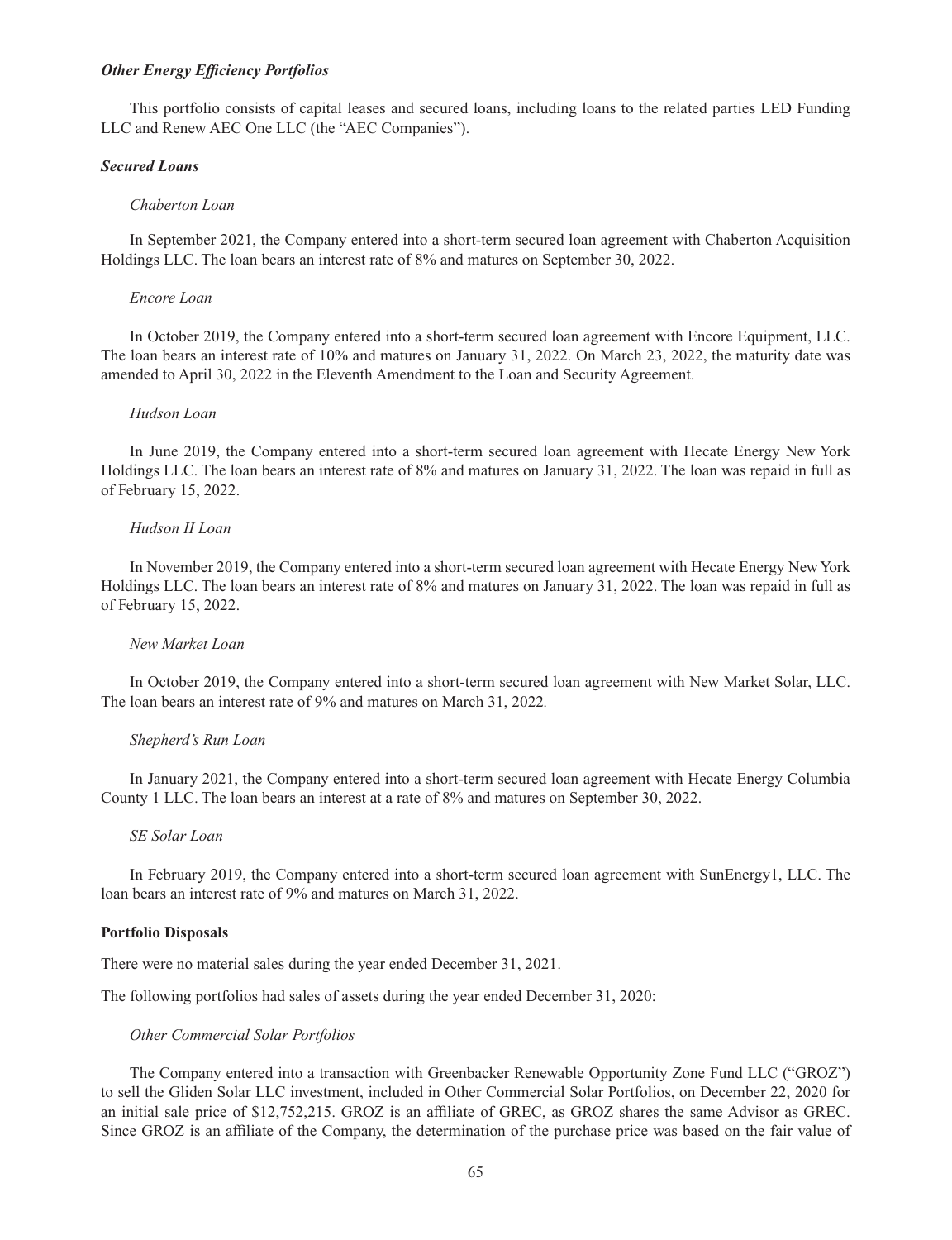the investment as determined by an independent third-party appraiser. The purchase was approved by a majority of the Company's Board of Directors (including a majority of the independent directors) not otherwise interested in the transaction to be fair and reasonable to the Company.

The transaction resulted in a realized (loss) gain of (34,290) and \$1,608,644, recorded in the years ended December 31, 2021 and December 31, 2020, respectively. GROZ paid an initial amount of \$7,993,972 at closing. The transaction resulted in a receivable recorded of \$4,758,243 as of December 31, 2020, in Investment sales receivable on the Consolidated Statements of Assets and Liabilities. The sale proceeds were received in full as of December 31, 2021.

### *Residential Portfolios*

On March 5, 2020, the Company closed a transaction to sell the entirety of its investments in the Greenbacker Residential Solar Portfolio and the Greenbacker Residential Solar Portfolio II (collectively, the "Residential Portfolios"). The Residential Portfolios comprised 3,668 individual residential sites, which were accumulated through a series of transactions from October 2016 to July 2017. The purchase price consideration for this transaction was \$42,891,241, which resulted in a realized gain of \$8,152,495, all of which was recorded in the year ended December 31, 2020. The transaction resulted in a receivable of nil as of December 31, 2020.

# *GEH Portfolio*

On January 10, 2020, the Company closed a transaction to sell three assets, North Carolina I, North Carolina II, and South Robeson, all included in the GEH Portfolio. The portfolio consisted of systems that comprised 11.35 MW of commercial solar photovoltaic systems. The purchase price consideration for this transaction was \$11,084,803, which resulted in a realized loss of \$(1,574,616) recorded for the year ending December 31, 2020, in Net realized gain on investments on the Consolidated Statements of Operations. The transaction resulted in a receivable of nil as of December 31, 2020.

The following portfolios were sold during the year ended December 31, 2019:

# *Raleigh Portfolio*

On December 24, 2019, the Company entered into an agreement to sell 100% of the equity interests in Holocene Renewable Energy Fund 3, LLC. ("Raleigh Portfolio"). The Raleigh Portfolio was composed of 26 MW of commercial ground and rooftop-mounted solar photovoltaic systems located in North Carolina. The purchase price consideration for this transaction was \$24,521,981, which resulted in a gain of \$3,544,782 as it relates to the sale. Company recorded additional working capital adjustment for the sale, which resulted in realized (losses) of \$(44,995) and \$(398,151) for the year ending December 31, 2021 and December 31, 2020, respectively, recorded in Net realized gain on investments on the Consolidated Statements of Operations. The sale proceeds were received in full as of December 31, 2020.

### *Enfinity Colorado DHA Portfolio*

On October 18, 2019, the Company entered into an agreement to sell 100% of the equity of Enfinity Colorado DHA 1, LLC, which comprised 666 residential rooftop solar systems totaling 2.5 MW, located in and around Denver, Colorado. The purchase price consideration for this transaction was \$6,895,444. The transaction resulted in a realized gain of \$606,580 recorded in the Consolidated Statement of Operations. During 2020, the Company finalized the working capital adjustment for the sale, which resulted in a realized loss of \$(76,797) for the year ended December 31, 2020, recorded in Net realized gain on investments on the Consolidated Statements of Operations.

### *Phoenix Portfolio*

The Company entered into a transaction with GROZ to sell the Sol Phoenix Solar LLC investment, included within the Phoenix Solar Portfolio, on September 30, 2019, for an initial sale price of \$16,874,761, pending final adjustments. The sale price was adjusted during the fourth quarter of 2019 and increased to total \$17,175,554 as of December 31, 2019, and finalized in the second quarter of 2020 to total \$18,060,275. The changes to the purchase price were based upon a final fair value determination of the investment as determined by an independent third-party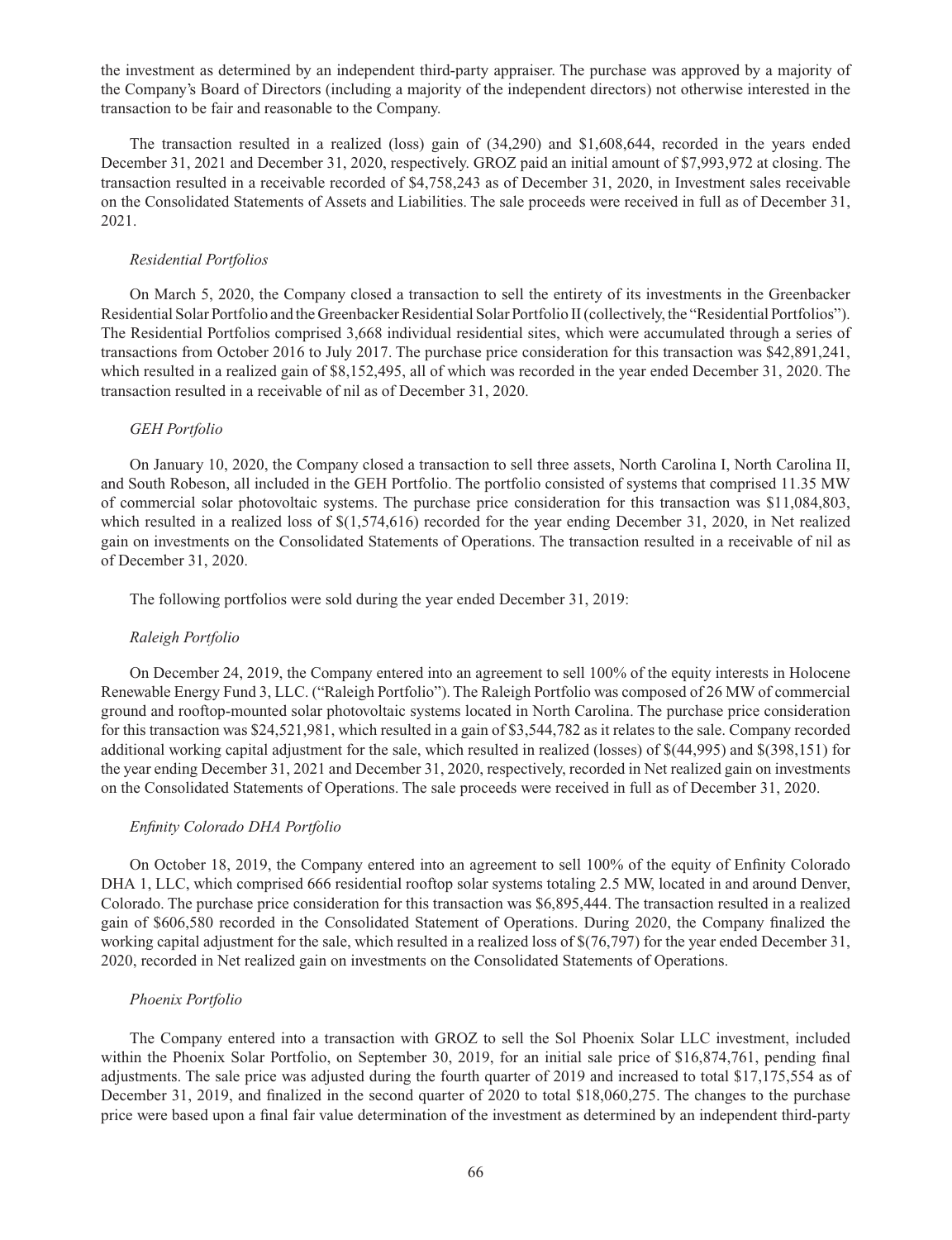appraiser. GROZ is an affiliate of GREC, as GROZ shares the same Advisor as GREC. Since GROZ is an affiliate of the Company, the determination of the purchase price was based on the fair value of the investment as determined by an independent third-party appraiser. The purchase was determined by a majority of the Company's Board of Directors (including a majority of the independent directors) not otherwise interested in the transaction to be fair and reasonable to the Company.

The transaction resulted in a realized gain of \$7,636,438, of which \$141,974 was recorded in the year ended December 31, 2020. GROZ paid an initial amount of \$1,500,000 at closing, with an additional \$8,184,393 paid by GROZ as of December 31, 2019. The sale proceeds were received in full as of December 31, 2020.

#### *Fremont Portfolio*

On December 10, 2019, the Company, through its wholly owned subsidiary, Citrine Solar LLC, entered into a second transaction with GROZ to sell the Fremont CO I, LLC asset. The asset originally sold for a purchase price of \$5,272,475, which increased to \$5,335,009 in the second quarter of 2020, based upon the fair value of the investment as determined by an independent third-party appraiser and a determination by a majority of the Company's Board of Directors (including a majority of the independent directors) not otherwise interested in the transaction that the purchase price was fair and reasonable to the Company.

The transaction resulted in a realized gain of \$794,967 in the year ending December 31, 2019, which was reduced by \$(32,576) in the year ended December 31, 2020, due to the final accounting of the sale process. As of December 31, 2019, a total of \$2,531,000 was paid by GROZ. The sale proceeds were received in full as of December 31, 2020.

### *Investment Summary*

The following table presents the gross purchases of the gross funding of additional capital for new or existing investments for the years ended December 31, 2021, 2020 and 2019:

|                                             | For the<br>year ended<br>December 31,<br>2021 | For the<br>year ended<br>December 31,<br>2020 | For the<br>year ended<br>December 31,<br>2019 |  |
|---------------------------------------------|-----------------------------------------------|-----------------------------------------------|-----------------------------------------------|--|
| <b>Battery Storage</b>                      |                                               |                                               |                                               |  |
|                                             | 2,443,306<br>-S                               | 8,977,603<br><sup>S</sup>                     | -S                                            |  |
| <b>Biomass</b>                              |                                               |                                               |                                               |  |
| Eagle Valley Biomass Portfolio              | 1,446,870                                     | 2,280,896                                     | 21,256,245                                    |  |
| <b>Commercial Solar</b>                     |                                               |                                               |                                               |  |
|                                             | 158,735,073                                   |                                               |                                               |  |
|                                             | 1,254,176                                     | 27,574,153                                    | 55,614,238                                    |  |
|                                             | 44,995                                        |                                               | 150,000                                       |  |
|                                             | 232,569,444                                   | 113,520,911                                   | 125,461,658                                   |  |
| Ponderosa Portfolio                         | 17,623,736                                    |                                               |                                               |  |
| Sego Lily - Solar Portfolio                 | 111,523,109                                   | 26,336,685                                    |                                               |  |
|                                             | 127,398,935                                   | 124,283,655                                   | 20,725,345                                    |  |
| <b>Residential Solar</b>                    |                                               |                                               |                                               |  |
| Enfinity Colorado DHA Portfolio             |                                               |                                               | 505,000                                       |  |
| Greenbacker Residential Solar Portfolio.    |                                               | 13,000                                        |                                               |  |
| Greenbacker Residential Solar Portfolio II. | 50,398                                        | 265,000                                       | 52,000                                        |  |
| Wind                                        |                                               |                                               |                                               |  |
| Sego Lily - Wind Portfolio                  | 293,280,770                                   |                                               |                                               |  |
| Greenbacker Wind - HoldCo Portfolio         | 13,417,803                                    | 31,098,522                                    | 50,040,000                                    |  |
| Greenbacker Wind Portfolio - Maine          |                                               | 12,457,689                                    |                                               |  |
| Other Wind Investments Portfolios           | 55,522,198                                    | 620,415                                       | 25,720,259                                    |  |
| Greenbacker Wind Holdings II Portfolio      | 33,994,616                                    | 9,957,207                                     | 2,647,196                                     |  |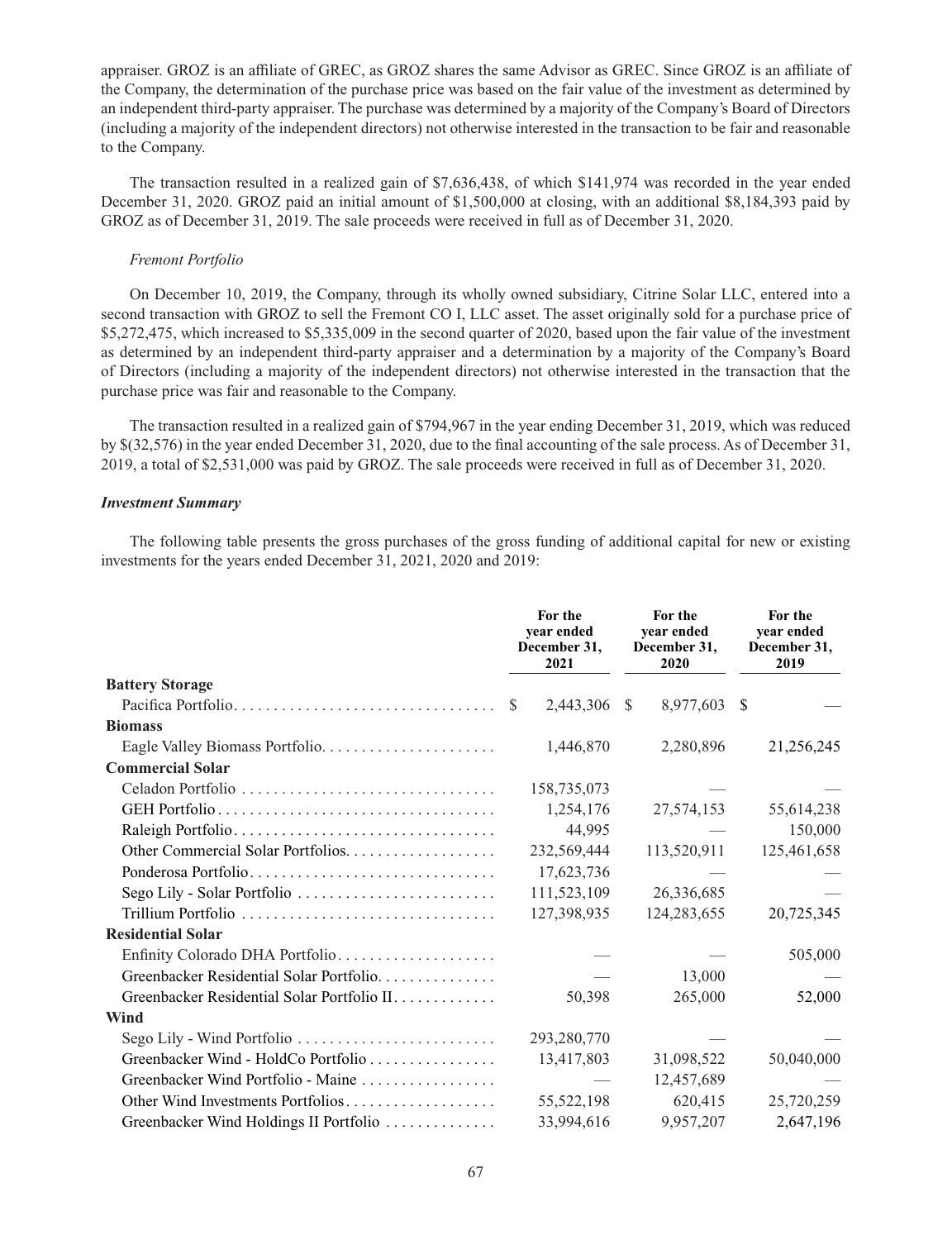|                          | For the<br>year ended<br>December 31,<br>2021 | For the<br>year ended<br>December 31,<br>2020 | For the<br>year ended<br>December 31,<br>2019 |
|--------------------------|-----------------------------------------------|-----------------------------------------------|-----------------------------------------------|
| <b>Other Investments</b> |                                               |                                               |                                               |
|                          | 39,992,961                                    | 22,758,309                                    | 12,003,453                                    |
| <b>Secured Loans</b>     |                                               |                                               |                                               |
| Chaberton Loan           | 2,247,962                                     |                                               |                                               |
|                          |                                               | 671,965                                       |                                               |
|                          | 13,421                                        | 5,606,046                                     | 5,000,680                                     |
|                          |                                               |                                               | 10,250,000                                    |
|                          | 1,345,394                                     | 464,149                                       | 11,537,903                                    |
|                          | 1,345,394                                     |                                               |                                               |
|                          | 720                                           | 7,350                                         | 5,000,000                                     |
|                          | 3,060                                         | 4,000,000                                     | 5,000,000                                     |
|                          | 8,751,528                                     |                                               |                                               |
|                          | 10,723,642                                    | 4, 141, 212                                   | 2,621,883                                     |
|                          | \$1,113,729,511                               | 395,034,767                                   | 353,585,860<br><sup>S</sup>                   |

In October 2020, the Company entered into a short-term secured loan agreement with BNRG Portland LLC with a maturity date of December 18, 2020. As of December 31, 2020, the remaining loan balance was paid by BNRG Portland LLC.

During the year ended December 31, 2021, we either closed on the acquisition or contracted for the acquisition of 150 renewable energy projects: 145 solar and five wind assets. During the year ended December 31, 2021, we had one project disposal. As our access to capital has increased, the average size of our projects increased from 3.6 MW per project as of December 31, 2020 to 6.5 MW per project as of December 31, 2021.

For the year ended December 31, 2020, we either closed on the acquisition or contracted for the acquisition of 102 renewable energy projects: 67 solar, two wind, and 33 battery storage assets. During the year ended December 31, 2020, we had seven project disposals. As our access to capital increased, the average size of our projects increased from 3.5 MW per project as of December 31, 2019 to 3.6 MW per project as of December 31, 2020.

For the year ended December 31, 2019, we either closed on the acquisition or contracted for the acquisition of 27 renewable energy projects: 22 solar, four wind, and one biomass asset. During the year ended December 31, 2019, we had eight project disposals. As our access to capital increased, the average size of our projects increased from 2.5 MW per project as of December 31, 2018 to 3.5 MW as of December 31, 2019.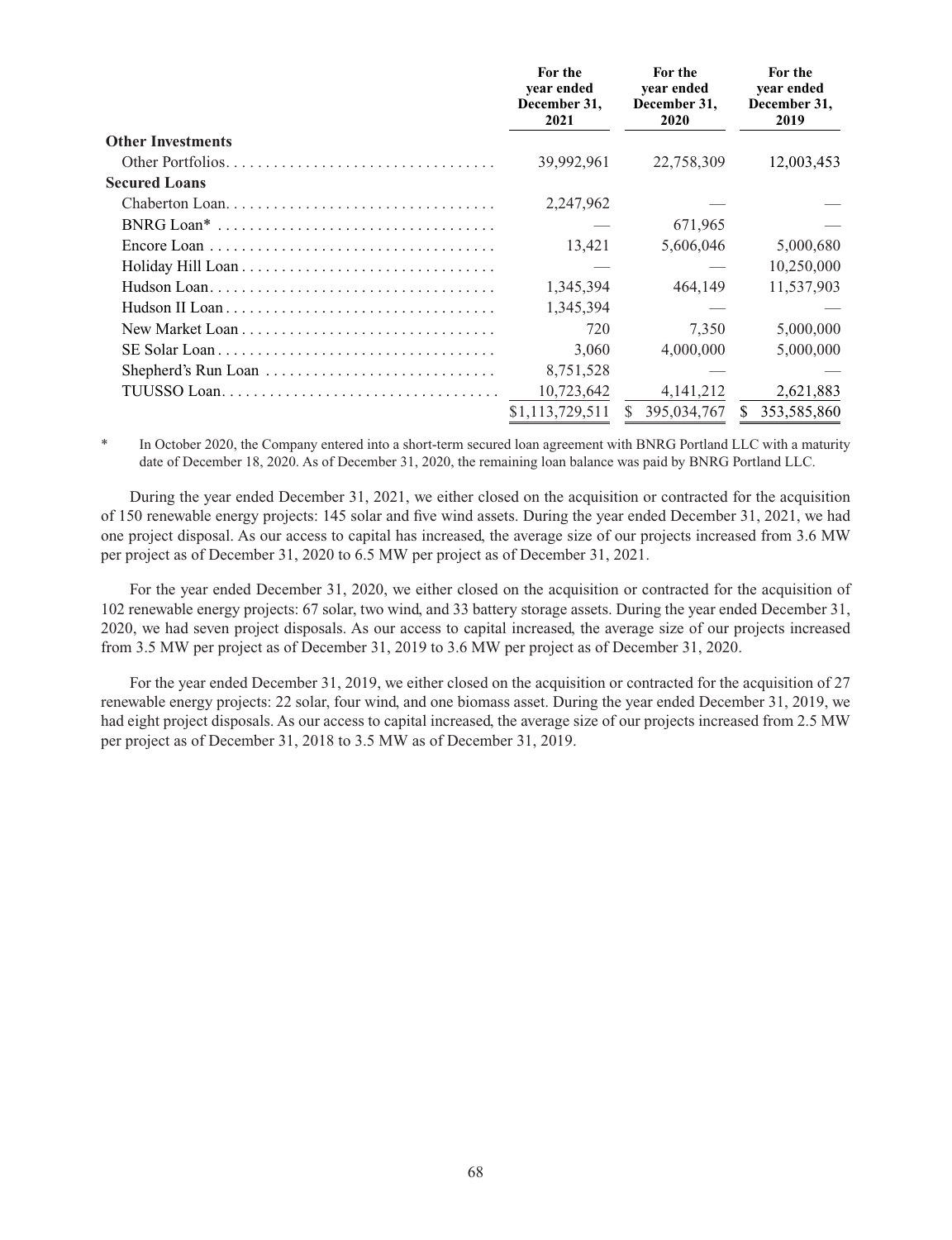| <b>Battery Storage</b><br>Pacifica Portfolio<br>11,288,841<br>0.7%<br>\$<br>10,747,811<br>S<br>\$<br>11,288,841<br>10,747,811<br>0.7%<br><b>Biomass</b><br>$\mathcal{S}$<br>24,533,222<br>1.2%<br>\$<br>17,184,912<br>$\mathcal{S}$<br>\$<br>1.2%<br>24,533,222<br>17,184,912<br><b>Commercial Solar</b><br>Celadon Portfolio<br>165,129,450<br>187,410,880<br>13.1%<br>S<br>\$<br>150,463,205<br>157,925,117<br>11.0%<br>49,514,975<br>59, 577, 751<br>Ponderosa Portfolio<br>4.1%<br>Sego Lily - Solar Portfolio<br>107,621,275<br>8.5%<br>122,272,431<br>Trillium Portfolio<br>74,764,309<br>101,432,185<br>7.1%<br>Other Commercial Solar Portfolios.<br>250,865,362<br>21.1%<br>302,548,767<br>64.9%<br>798,358,576<br>$\mathbb{S}$<br>931,167,131<br>\$<br>Wind<br>Sego Lily - Wind Portfolio<br>117,410,390<br>140,965,616<br>9.8%<br><sup>\$</sup><br>S.<br>Greenbacker Wind Holdings II Portfolio<br>62,787,210<br>4.3%<br>62,272,198<br>Greenbacker Wind - HoldCo Portfolio<br>84,674,188<br>78,025,844<br>5.4%<br>Other Wind Investments Portfolios<br>56,638,076<br>58,770,864<br>4.1%<br>23.6%<br>321,509,864<br>\$<br>340,034,522<br>S<br><b>Other Investments</b><br>35,034,396<br>35,243,259<br>2.5%<br>S<br>\$<br>$\mathcal{S}$<br>2.5%<br>35,243,259<br>35,034,396<br>S<br><b>Energy Efficiency</b><br>\$<br>668,736<br>685,784<br>$-$ %<br>\$<br>$-1/6$<br>$\mathbb{S}$<br>668,736<br>685,784<br><b>Secured Loans</b><br>S<br>2,247,962<br>2,247,962<br>0.2%<br>S<br>0.2%<br>3,058,527<br>3,058,527<br>4,984,650<br>4,984,650<br>0.3%<br>4,227,098<br>4,227,098<br>0.3%<br>5,008,070<br>5,008,070<br>0.3%<br>Shepherd's Run Loan<br>8,751,528<br>8,751,528<br>0.6%<br>5,008,304<br>5,008,304<br>0.3%<br>2.2%<br>33,286,139<br>33,286,139<br>S<br>S<br><b>Investments in Money Market Funds</b><br>Allspring Treasury Plus Money Market Fund -<br>16,823,110<br>16,823,110<br>1.2%<br><sup>\$</sup><br>\$<br>Fidelity Government Portfolio - Class I<br>16,873,111<br>16,873,111<br>1.2%<br>16,823,111<br>First American Government Obligations Fund - Class X<br>16,823,111<br>1.2%<br>First American Government Obligations Fund - Class Z<br>50,000<br>50,000<br>$-$ %<br>JPMorgan US Government Money Market Fund - Class L<br>16,823,111<br>16,823,111<br>1.2%<br>4.8%<br>67,392,443<br>67,392,443<br>S<br>S |  |  | <b>Investments at</b><br>Cost |  | <b>Investments at</b><br><b>Fair Value</b> | <b>Fair Value</b><br>Percentage of<br><b>Total Portfolio</b> |
|-------------------------------------------------------------------------------------------------------------------------------------------------------------------------------------------------------------------------------------------------------------------------------------------------------------------------------------------------------------------------------------------------------------------------------------------------------------------------------------------------------------------------------------------------------------------------------------------------------------------------------------------------------------------------------------------------------------------------------------------------------------------------------------------------------------------------------------------------------------------------------------------------------------------------------------------------------------------------------------------------------------------------------------------------------------------------------------------------------------------------------------------------------------------------------------------------------------------------------------------------------------------------------------------------------------------------------------------------------------------------------------------------------------------------------------------------------------------------------------------------------------------------------------------------------------------------------------------------------------------------------------------------------------------------------------------------------------------------------------------------------------------------------------------------------------------------------------------------------------------------------------------------------------------------------------------------------------------------------------------------------------------------------------------------------------------------------------------------------------------------------------------------------------------------------------------------------------------------------------------------------------------------------------------------------------------------------------|--|--|-------------------------------|--|--------------------------------------------|--------------------------------------------------------------|
|                                                                                                                                                                                                                                                                                                                                                                                                                                                                                                                                                                                                                                                                                                                                                                                                                                                                                                                                                                                                                                                                                                                                                                                                                                                                                                                                                                                                                                                                                                                                                                                                                                                                                                                                                                                                                                                                                                                                                                                                                                                                                                                                                                                                                                                                                                                                     |  |  |                               |  |                                            |                                                              |
|                                                                                                                                                                                                                                                                                                                                                                                                                                                                                                                                                                                                                                                                                                                                                                                                                                                                                                                                                                                                                                                                                                                                                                                                                                                                                                                                                                                                                                                                                                                                                                                                                                                                                                                                                                                                                                                                                                                                                                                                                                                                                                                                                                                                                                                                                                                                     |  |  |                               |  |                                            |                                                              |
|                                                                                                                                                                                                                                                                                                                                                                                                                                                                                                                                                                                                                                                                                                                                                                                                                                                                                                                                                                                                                                                                                                                                                                                                                                                                                                                                                                                                                                                                                                                                                                                                                                                                                                                                                                                                                                                                                                                                                                                                                                                                                                                                                                                                                                                                                                                                     |  |  |                               |  |                                            |                                                              |
|                                                                                                                                                                                                                                                                                                                                                                                                                                                                                                                                                                                                                                                                                                                                                                                                                                                                                                                                                                                                                                                                                                                                                                                                                                                                                                                                                                                                                                                                                                                                                                                                                                                                                                                                                                                                                                                                                                                                                                                                                                                                                                                                                                                                                                                                                                                                     |  |  |                               |  |                                            |                                                              |
|                                                                                                                                                                                                                                                                                                                                                                                                                                                                                                                                                                                                                                                                                                                                                                                                                                                                                                                                                                                                                                                                                                                                                                                                                                                                                                                                                                                                                                                                                                                                                                                                                                                                                                                                                                                                                                                                                                                                                                                                                                                                                                                                                                                                                                                                                                                                     |  |  |                               |  |                                            |                                                              |
|                                                                                                                                                                                                                                                                                                                                                                                                                                                                                                                                                                                                                                                                                                                                                                                                                                                                                                                                                                                                                                                                                                                                                                                                                                                                                                                                                                                                                                                                                                                                                                                                                                                                                                                                                                                                                                                                                                                                                                                                                                                                                                                                                                                                                                                                                                                                     |  |  |                               |  |                                            |                                                              |
|                                                                                                                                                                                                                                                                                                                                                                                                                                                                                                                                                                                                                                                                                                                                                                                                                                                                                                                                                                                                                                                                                                                                                                                                                                                                                                                                                                                                                                                                                                                                                                                                                                                                                                                                                                                                                                                                                                                                                                                                                                                                                                                                                                                                                                                                                                                                     |  |  |                               |  |                                            |                                                              |
|                                                                                                                                                                                                                                                                                                                                                                                                                                                                                                                                                                                                                                                                                                                                                                                                                                                                                                                                                                                                                                                                                                                                                                                                                                                                                                                                                                                                                                                                                                                                                                                                                                                                                                                                                                                                                                                                                                                                                                                                                                                                                                                                                                                                                                                                                                                                     |  |  |                               |  |                                            |                                                              |
|                                                                                                                                                                                                                                                                                                                                                                                                                                                                                                                                                                                                                                                                                                                                                                                                                                                                                                                                                                                                                                                                                                                                                                                                                                                                                                                                                                                                                                                                                                                                                                                                                                                                                                                                                                                                                                                                                                                                                                                                                                                                                                                                                                                                                                                                                                                                     |  |  |                               |  |                                            |                                                              |
|                                                                                                                                                                                                                                                                                                                                                                                                                                                                                                                                                                                                                                                                                                                                                                                                                                                                                                                                                                                                                                                                                                                                                                                                                                                                                                                                                                                                                                                                                                                                                                                                                                                                                                                                                                                                                                                                                                                                                                                                                                                                                                                                                                                                                                                                                                                                     |  |  |                               |  |                                            |                                                              |
|                                                                                                                                                                                                                                                                                                                                                                                                                                                                                                                                                                                                                                                                                                                                                                                                                                                                                                                                                                                                                                                                                                                                                                                                                                                                                                                                                                                                                                                                                                                                                                                                                                                                                                                                                                                                                                                                                                                                                                                                                                                                                                                                                                                                                                                                                                                                     |  |  |                               |  |                                            |                                                              |
|                                                                                                                                                                                                                                                                                                                                                                                                                                                                                                                                                                                                                                                                                                                                                                                                                                                                                                                                                                                                                                                                                                                                                                                                                                                                                                                                                                                                                                                                                                                                                                                                                                                                                                                                                                                                                                                                                                                                                                                                                                                                                                                                                                                                                                                                                                                                     |  |  |                               |  |                                            |                                                              |
|                                                                                                                                                                                                                                                                                                                                                                                                                                                                                                                                                                                                                                                                                                                                                                                                                                                                                                                                                                                                                                                                                                                                                                                                                                                                                                                                                                                                                                                                                                                                                                                                                                                                                                                                                                                                                                                                                                                                                                                                                                                                                                                                                                                                                                                                                                                                     |  |  |                               |  |                                            |                                                              |
|                                                                                                                                                                                                                                                                                                                                                                                                                                                                                                                                                                                                                                                                                                                                                                                                                                                                                                                                                                                                                                                                                                                                                                                                                                                                                                                                                                                                                                                                                                                                                                                                                                                                                                                                                                                                                                                                                                                                                                                                                                                                                                                                                                                                                                                                                                                                     |  |  |                               |  |                                            |                                                              |
|                                                                                                                                                                                                                                                                                                                                                                                                                                                                                                                                                                                                                                                                                                                                                                                                                                                                                                                                                                                                                                                                                                                                                                                                                                                                                                                                                                                                                                                                                                                                                                                                                                                                                                                                                                                                                                                                                                                                                                                                                                                                                                                                                                                                                                                                                                                                     |  |  |                               |  |                                            |                                                              |
|                                                                                                                                                                                                                                                                                                                                                                                                                                                                                                                                                                                                                                                                                                                                                                                                                                                                                                                                                                                                                                                                                                                                                                                                                                                                                                                                                                                                                                                                                                                                                                                                                                                                                                                                                                                                                                                                                                                                                                                                                                                                                                                                                                                                                                                                                                                                     |  |  |                               |  |                                            |                                                              |
|                                                                                                                                                                                                                                                                                                                                                                                                                                                                                                                                                                                                                                                                                                                                                                                                                                                                                                                                                                                                                                                                                                                                                                                                                                                                                                                                                                                                                                                                                                                                                                                                                                                                                                                                                                                                                                                                                                                                                                                                                                                                                                                                                                                                                                                                                                                                     |  |  |                               |  |                                            |                                                              |
|                                                                                                                                                                                                                                                                                                                                                                                                                                                                                                                                                                                                                                                                                                                                                                                                                                                                                                                                                                                                                                                                                                                                                                                                                                                                                                                                                                                                                                                                                                                                                                                                                                                                                                                                                                                                                                                                                                                                                                                                                                                                                                                                                                                                                                                                                                                                     |  |  |                               |  |                                            |                                                              |
|                                                                                                                                                                                                                                                                                                                                                                                                                                                                                                                                                                                                                                                                                                                                                                                                                                                                                                                                                                                                                                                                                                                                                                                                                                                                                                                                                                                                                                                                                                                                                                                                                                                                                                                                                                                                                                                                                                                                                                                                                                                                                                                                                                                                                                                                                                                                     |  |  |                               |  |                                            |                                                              |
|                                                                                                                                                                                                                                                                                                                                                                                                                                                                                                                                                                                                                                                                                                                                                                                                                                                                                                                                                                                                                                                                                                                                                                                                                                                                                                                                                                                                                                                                                                                                                                                                                                                                                                                                                                                                                                                                                                                                                                                                                                                                                                                                                                                                                                                                                                                                     |  |  |                               |  |                                            |                                                              |
|                                                                                                                                                                                                                                                                                                                                                                                                                                                                                                                                                                                                                                                                                                                                                                                                                                                                                                                                                                                                                                                                                                                                                                                                                                                                                                                                                                                                                                                                                                                                                                                                                                                                                                                                                                                                                                                                                                                                                                                                                                                                                                                                                                                                                                                                                                                                     |  |  |                               |  |                                            |                                                              |
|                                                                                                                                                                                                                                                                                                                                                                                                                                                                                                                                                                                                                                                                                                                                                                                                                                                                                                                                                                                                                                                                                                                                                                                                                                                                                                                                                                                                                                                                                                                                                                                                                                                                                                                                                                                                                                                                                                                                                                                                                                                                                                                                                                                                                                                                                                                                     |  |  |                               |  |                                            |                                                              |
|                                                                                                                                                                                                                                                                                                                                                                                                                                                                                                                                                                                                                                                                                                                                                                                                                                                                                                                                                                                                                                                                                                                                                                                                                                                                                                                                                                                                                                                                                                                                                                                                                                                                                                                                                                                                                                                                                                                                                                                                                                                                                                                                                                                                                                                                                                                                     |  |  |                               |  |                                            |                                                              |
|                                                                                                                                                                                                                                                                                                                                                                                                                                                                                                                                                                                                                                                                                                                                                                                                                                                                                                                                                                                                                                                                                                                                                                                                                                                                                                                                                                                                                                                                                                                                                                                                                                                                                                                                                                                                                                                                                                                                                                                                                                                                                                                                                                                                                                                                                                                                     |  |  |                               |  |                                            |                                                              |
|                                                                                                                                                                                                                                                                                                                                                                                                                                                                                                                                                                                                                                                                                                                                                                                                                                                                                                                                                                                                                                                                                                                                                                                                                                                                                                                                                                                                                                                                                                                                                                                                                                                                                                                                                                                                                                                                                                                                                                                                                                                                                                                                                                                                                                                                                                                                     |  |  |                               |  |                                            |                                                              |
|                                                                                                                                                                                                                                                                                                                                                                                                                                                                                                                                                                                                                                                                                                                                                                                                                                                                                                                                                                                                                                                                                                                                                                                                                                                                                                                                                                                                                                                                                                                                                                                                                                                                                                                                                                                                                                                                                                                                                                                                                                                                                                                                                                                                                                                                                                                                     |  |  |                               |  |                                            |                                                              |
|                                                                                                                                                                                                                                                                                                                                                                                                                                                                                                                                                                                                                                                                                                                                                                                                                                                                                                                                                                                                                                                                                                                                                                                                                                                                                                                                                                                                                                                                                                                                                                                                                                                                                                                                                                                                                                                                                                                                                                                                                                                                                                                                                                                                                                                                                                                                     |  |  |                               |  |                                            |                                                              |
|                                                                                                                                                                                                                                                                                                                                                                                                                                                                                                                                                                                                                                                                                                                                                                                                                                                                                                                                                                                                                                                                                                                                                                                                                                                                                                                                                                                                                                                                                                                                                                                                                                                                                                                                                                                                                                                                                                                                                                                                                                                                                                                                                                                                                                                                                                                                     |  |  |                               |  |                                            |                                                              |
|                                                                                                                                                                                                                                                                                                                                                                                                                                                                                                                                                                                                                                                                                                                                                                                                                                                                                                                                                                                                                                                                                                                                                                                                                                                                                                                                                                                                                                                                                                                                                                                                                                                                                                                                                                                                                                                                                                                                                                                                                                                                                                                                                                                                                                                                                                                                     |  |  |                               |  |                                            |                                                              |
|                                                                                                                                                                                                                                                                                                                                                                                                                                                                                                                                                                                                                                                                                                                                                                                                                                                                                                                                                                                                                                                                                                                                                                                                                                                                                                                                                                                                                                                                                                                                                                                                                                                                                                                                                                                                                                                                                                                                                                                                                                                                                                                                                                                                                                                                                                                                     |  |  |                               |  |                                            |                                                              |
|                                                                                                                                                                                                                                                                                                                                                                                                                                                                                                                                                                                                                                                                                                                                                                                                                                                                                                                                                                                                                                                                                                                                                                                                                                                                                                                                                                                                                                                                                                                                                                                                                                                                                                                                                                                                                                                                                                                                                                                                                                                                                                                                                                                                                                                                                                                                     |  |  |                               |  |                                            |                                                              |
|                                                                                                                                                                                                                                                                                                                                                                                                                                                                                                                                                                                                                                                                                                                                                                                                                                                                                                                                                                                                                                                                                                                                                                                                                                                                                                                                                                                                                                                                                                                                                                                                                                                                                                                                                                                                                                                                                                                                                                                                                                                                                                                                                                                                                                                                                                                                     |  |  |                               |  |                                            |                                                              |
|                                                                                                                                                                                                                                                                                                                                                                                                                                                                                                                                                                                                                                                                                                                                                                                                                                                                                                                                                                                                                                                                                                                                                                                                                                                                                                                                                                                                                                                                                                                                                                                                                                                                                                                                                                                                                                                                                                                                                                                                                                                                                                                                                                                                                                                                                                                                     |  |  |                               |  |                                            |                                                              |
|                                                                                                                                                                                                                                                                                                                                                                                                                                                                                                                                                                                                                                                                                                                                                                                                                                                                                                                                                                                                                                                                                                                                                                                                                                                                                                                                                                                                                                                                                                                                                                                                                                                                                                                                                                                                                                                                                                                                                                                                                                                                                                                                                                                                                                                                                                                                     |  |  |                               |  |                                            |                                                              |
|                                                                                                                                                                                                                                                                                                                                                                                                                                                                                                                                                                                                                                                                                                                                                                                                                                                                                                                                                                                                                                                                                                                                                                                                                                                                                                                                                                                                                                                                                                                                                                                                                                                                                                                                                                                                                                                                                                                                                                                                                                                                                                                                                                                                                                                                                                                                     |  |  |                               |  |                                            |                                                              |
|                                                                                                                                                                                                                                                                                                                                                                                                                                                                                                                                                                                                                                                                                                                                                                                                                                                                                                                                                                                                                                                                                                                                                                                                                                                                                                                                                                                                                                                                                                                                                                                                                                                                                                                                                                                                                                                                                                                                                                                                                                                                                                                                                                                                                                                                                                                                     |  |  |                               |  |                                            |                                                              |
|                                                                                                                                                                                                                                                                                                                                                                                                                                                                                                                                                                                                                                                                                                                                                                                                                                                                                                                                                                                                                                                                                                                                                                                                                                                                                                                                                                                                                                                                                                                                                                                                                                                                                                                                                                                                                                                                                                                                                                                                                                                                                                                                                                                                                                                                                                                                     |  |  |                               |  |                                            |                                                              |
|                                                                                                                                                                                                                                                                                                                                                                                                                                                                                                                                                                                                                                                                                                                                                                                                                                                                                                                                                                                                                                                                                                                                                                                                                                                                                                                                                                                                                                                                                                                                                                                                                                                                                                                                                                                                                                                                                                                                                                                                                                                                                                                                                                                                                                                                                                                                     |  |  |                               |  |                                            |                                                              |
|                                                                                                                                                                                                                                                                                                                                                                                                                                                                                                                                                                                                                                                                                                                                                                                                                                                                                                                                                                                                                                                                                                                                                                                                                                                                                                                                                                                                                                                                                                                                                                                                                                                                                                                                                                                                                                                                                                                                                                                                                                                                                                                                                                                                                                                                                                                                     |  |  |                               |  |                                            |                                                              |
|                                                                                                                                                                                                                                                                                                                                                                                                                                                                                                                                                                                                                                                                                                                                                                                                                                                                                                                                                                                                                                                                                                                                                                                                                                                                                                                                                                                                                                                                                                                                                                                                                                                                                                                                                                                                                                                                                                                                                                                                                                                                                                                                                                                                                                                                                                                                     |  |  |                               |  |                                            |                                                              |
|                                                                                                                                                                                                                                                                                                                                                                                                                                                                                                                                                                                                                                                                                                                                                                                                                                                                                                                                                                                                                                                                                                                                                                                                                                                                                                                                                                                                                                                                                                                                                                                                                                                                                                                                                                                                                                                                                                                                                                                                                                                                                                                                                                                                                                                                                                                                     |  |  |                               |  |                                            |                                                              |
|                                                                                                                                                                                                                                                                                                                                                                                                                                                                                                                                                                                                                                                                                                                                                                                                                                                                                                                                                                                                                                                                                                                                                                                                                                                                                                                                                                                                                                                                                                                                                                                                                                                                                                                                                                                                                                                                                                                                                                                                                                                                                                                                                                                                                                                                                                                                     |  |  |                               |  |                                            |                                                              |
|                                                                                                                                                                                                                                                                                                                                                                                                                                                                                                                                                                                                                                                                                                                                                                                                                                                                                                                                                                                                                                                                                                                                                                                                                                                                                                                                                                                                                                                                                                                                                                                                                                                                                                                                                                                                                                                                                                                                                                                                                                                                                                                                                                                                                                                                                                                                     |  |  |                               |  |                                            |                                                              |
|                                                                                                                                                                                                                                                                                                                                                                                                                                                                                                                                                                                                                                                                                                                                                                                                                                                                                                                                                                                                                                                                                                                                                                                                                                                                                                                                                                                                                                                                                                                                                                                                                                                                                                                                                                                                                                                                                                                                                                                                                                                                                                                                                                                                                                                                                                                                     |  |  | \$1,292,072,217               |  | \$1,435,742,001                            | 100%                                                         |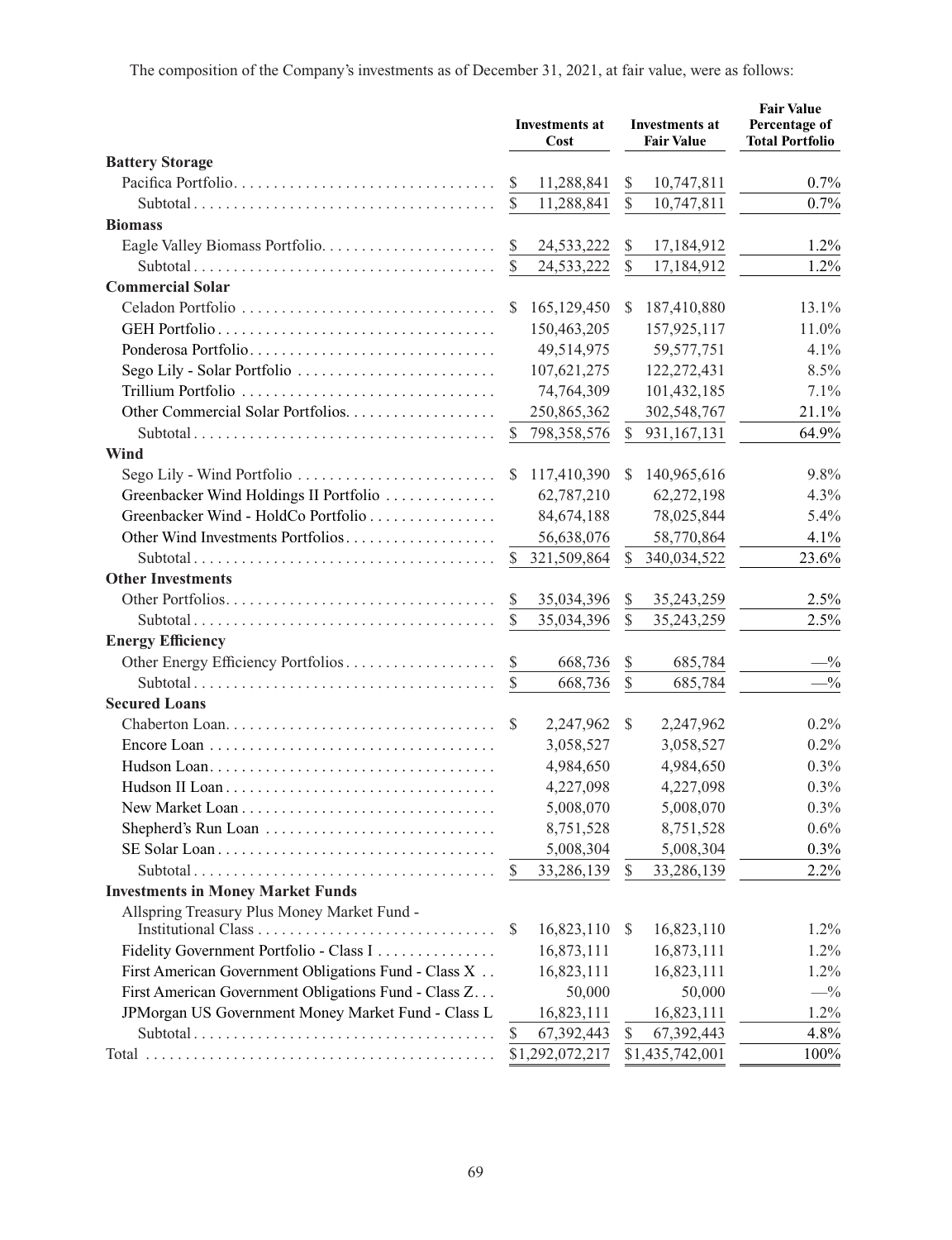|                                                       |               | <b>Investments at</b><br>Cost |               | <b>Investments at</b><br><b>Fair Value</b> | <b>Fair Value</b><br>Percentage of<br><b>Total Portfolio</b> |
|-------------------------------------------------------|---------------|-------------------------------|---------------|--------------------------------------------|--------------------------------------------------------------|
| <b>Battery Storage</b>                                |               |                               |               |                                            |                                                              |
| Pacifica Portfolio                                    | <sup>\$</sup> | 8,839,235                     | \$            | 8,839,235                                  | 1.3%                                                         |
|                                                       |               | 8,839,235                     | \$            | 8,839,235                                  | 1.3%                                                         |
|                                                       |               |                               |               |                                            |                                                              |
|                                                       | \$            | 23, 236, 352                  | \$            | 23,236,352                                 | 3.5%                                                         |
|                                                       | $\mathbb{S}$  | 23,236,352                    | $\mathcal{S}$ | 23,236,352                                 | 3.5%                                                         |
| <b>Commercial Solar</b>                               |               |                               |               |                                            |                                                              |
|                                                       | S             | 114,253,479                   | \$            | 124,637,707                                | 18.9%                                                        |
| Magnolia Sun Portfolio                                |               | 33,008,559                    |               | 36,904,011                                 | 5.6%                                                         |
| Other Commercial Solar Portfolios.                    |               | 67,933,619                    |               | 70,814,994                                 | 10.7%                                                        |
| Sego Lily Solar Portfolio                             |               | 29,178,404                    |               | 62,135,652                                 | 9.4%                                                         |
| Trillium Portfolio                                    |               | 83,219,738                    |               | 105,913,033                                | 16.0%                                                        |
|                                                       | $\mathbb{S}$  | 327,593,799                   | $\mathbb{S}$  | 400,405,397                                | 60.6%                                                        |
| Wind                                                  |               |                               |               |                                            |                                                              |
| Greenbacker Wind Holdings II Portfolio                | S             | 33,834,320                    | \$            | 35,839,967                                 | 5.4%                                                         |
| Greenbacker Wind - HoldCo Portfolio                   |               | 73,244,891                    |               | 75,013,771                                 | 11.4%                                                        |
| Greenbacker Wind Portfolio - Maine                    |               | 12,704,196                    |               | 23,758,084                                 | 3.6%                                                         |
| Other Wind Investments Portfolios                     |               | 19,986,133                    |               | 20,356,806                                 | 3.1%                                                         |
|                                                       | $\mathbb{S}$  | 139,769,540                   | $\mathcal{S}$ | 154,968,628                                | 23.5%                                                        |
| <b>Other Investments</b>                              |               |                               |               |                                            |                                                              |
|                                                       |               | 23,669,446                    |               | 23,291,114                                 | 3.5%                                                         |
|                                                       | <sup>\$</sup> | 23,669,446                    | \$            | 23,291,114                                 | 3.5%                                                         |
| <b>Energy Efficiency</b>                              |               |                               |               |                                            |                                                              |
|                                                       | <sup>\$</sup> | 738,348                       | \$            | 741,581                                    | $0.1\%$                                                      |
|                                                       | $\mathbb{S}$  | 738,348                       | $\mathbb{S}$  | 741,581                                    | 0.1%                                                         |
|                                                       |               |                               |               |                                            |                                                              |
|                                                       | S             | 10,606,725                    | \$            | 10,606,725                                 | $1.6\%$                                                      |
|                                                       |               | 6,021,402                     |               | 6,021,402                                  | 0.9%                                                         |
|                                                       |               | 3,923,873                     |               | 3,923,873                                  | 0.6%                                                         |
|                                                       |               | 5,007,350                     |               | 5,007,350                                  | 0.8%                                                         |
|                                                       |               | 5,005,244                     |               | 5,005,244                                  | 0.8%                                                         |
|                                                       |               | 6,763,096                     |               | 6,763,096                                  | 1.0%                                                         |
|                                                       | S             | 37,327,690                    | S             | 37,327,690                                 | 5.7%                                                         |
| <b>Investments in Money Market Funds</b>              |               |                               |               |                                            |                                                              |
| Fidelity Government Portfolio - Class I               | S             | 10,100,000                    | S             | 10,100,000                                 | 1.5%                                                         |
| First American Government Obligations Fund - Class Z  |               | 1,072,720                     |               | 1,072,720                                  | $0.2\%$                                                      |
| Invesco Government & Agency Portfolio - Institutional |               |                               |               |                                            |                                                              |
|                                                       |               |                               |               |                                            | $-$ %                                                        |
|                                                       | \$            | 11,172,727                    | \$            | 11,172,727                                 | 1.7%                                                         |
|                                                       |               | 572,347,137                   | \$            | 659,982,724                                | 100%                                                         |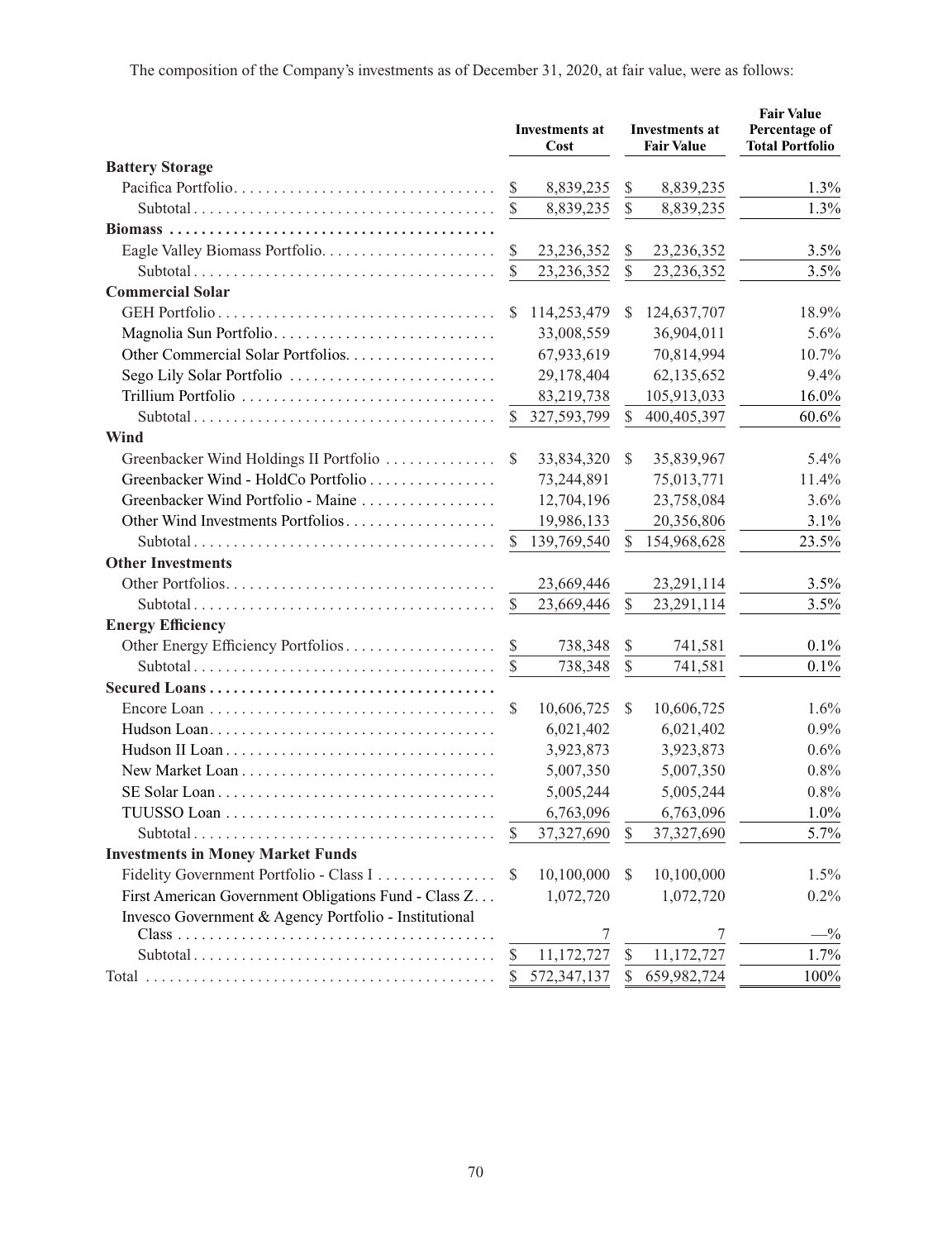### **Results of Operations**

A discussion of the results of operations for the years ended December 31, 2021, 2020 and 2019 are as follows:

# *Revenues*

As the majority of our assets consist of equity investments in entities established to own and operate our renewable energy projects, the majority of the revenue we generate is in the form of dividend income. Dividend income is not equivalent to the gross revenue produced at the project level, but is instead the amount of free cash that is distributed from the project entities to the Company from time to time after paying for all project-level expenses, remitting principal payments not funded by the Company, and complying with any specific project-level debt and tax equity covenants. Thus, the presentation of investment income in our financial statements differs from the traditional presentation shown in the financial statements or entities not prepared in accordance with ASC 946 and, most notably, is not equivalent to revenue as one might expect to see in financial statements not prepared in accordance with ASC 946.

The timing and amount of dividend income to be distributed to the Company is determined on at least a quarterly basis by the Company. This process includes an analysis at the individual project entity level of the cash available from operations and necessary working capital needed for the proper daily operations of the project. As a general rule, the dividend income from our equity investments is recognized as income only when it is received by the Company, or expected to be received by the Company immediately after each quarter end, whereas the undistributed income is retained within the project entities (i.e., included in working capital of the project company) and is added to the carrying value of those investments on the balance sheet. The other major component of our revenue is interest income earned on our debt investments, including loans to developers and loans made directly or indirectly to renewable energy projects. Dividend income for the years ended December 31, 2021, 2020 and 2019 totaled \$28,631,462, \$21,495,843 and \$17,160,351, respectively, while interest income earned on our cash, cash equivalents and secured loans (including the amortization of origination and other fees) amounted to \$3,919,675, \$2,934,059 and \$1,602,354, respectively.

The increase in dividend income in the year ended December 31, 2021 from the year ended December 31, 2020 was primarily attributable to the acquisition of operating assets and completion of construction assets during the latter part of 2020 into 2021.

The increase in interest income for the year ended December 31, 2021 from the year ended December 31, 2020 was primarily attributed to the increase in our interest-bearing loans to unaffiliated entities.

During 2021, the fair value of our investments increased from \$660 million as of December 31, 2020 to \$1,436 million as of December 31, 2021, or a 117.5% increase. As of December 31, 2021, and December 31, 2020 we have approximately \$384 million and \$144 million in pre-operational and non-earning assets, respectively, which amounts to 20.2% and 13.4% of our gross investment amounts, respectively, and 26.6% and 26.0% of our net assets, respectively. We expect that the majority, but not all, of the assets that are currently pre-operational and non-earning to become revenue generating during 2022 and into 2024, but we also expect to continue to make new investments in projects prior to the commencement of construction. As noted above, the strategy of investing in projects prior to the commencement of construction results in an increase in costs with no immediate increase in dividend income from those projects.

| <b>Balance</b>                                                       | December 31.<br>2021     | December 31.<br>2020 | December 31,<br>2019 |
|----------------------------------------------------------------------|--------------------------|----------------------|----------------------|
| Investments in controlled/affiliated and non-controlled/non-         | \$1,368,349,558          | 648,809,997<br>S.    | 475, 175, 871        |
| Investments in money markets, at fair value                          | 67, 392, 443<br><b>S</b> | 11,172,727           | 4,984,621            |
| Total investments, at fair value                                     | \$1,435,742,001          | 659,982,724<br>S.    | 480,160,492          |
| Notes payable balances of the Company and its operating              | 421,053,561<br>S         | 507, 108, 553<br>S   | 261,850,711<br>S.    |
| Cash, cash equivalents and restricted cash $\dots \dots \dots \dots$ | 121,863,392              | 4,675,836            | 4,081,470            |
| Less: Note payable balance of the Company                            | (82, 151, 509)<br>S.     | (90, 145, 500)<br>S  | (71, 990, 467)       |
| Gross Investment Amount                                              | \$1,896,507,445          | \$1,081,621,613      | 674, 102, 206        |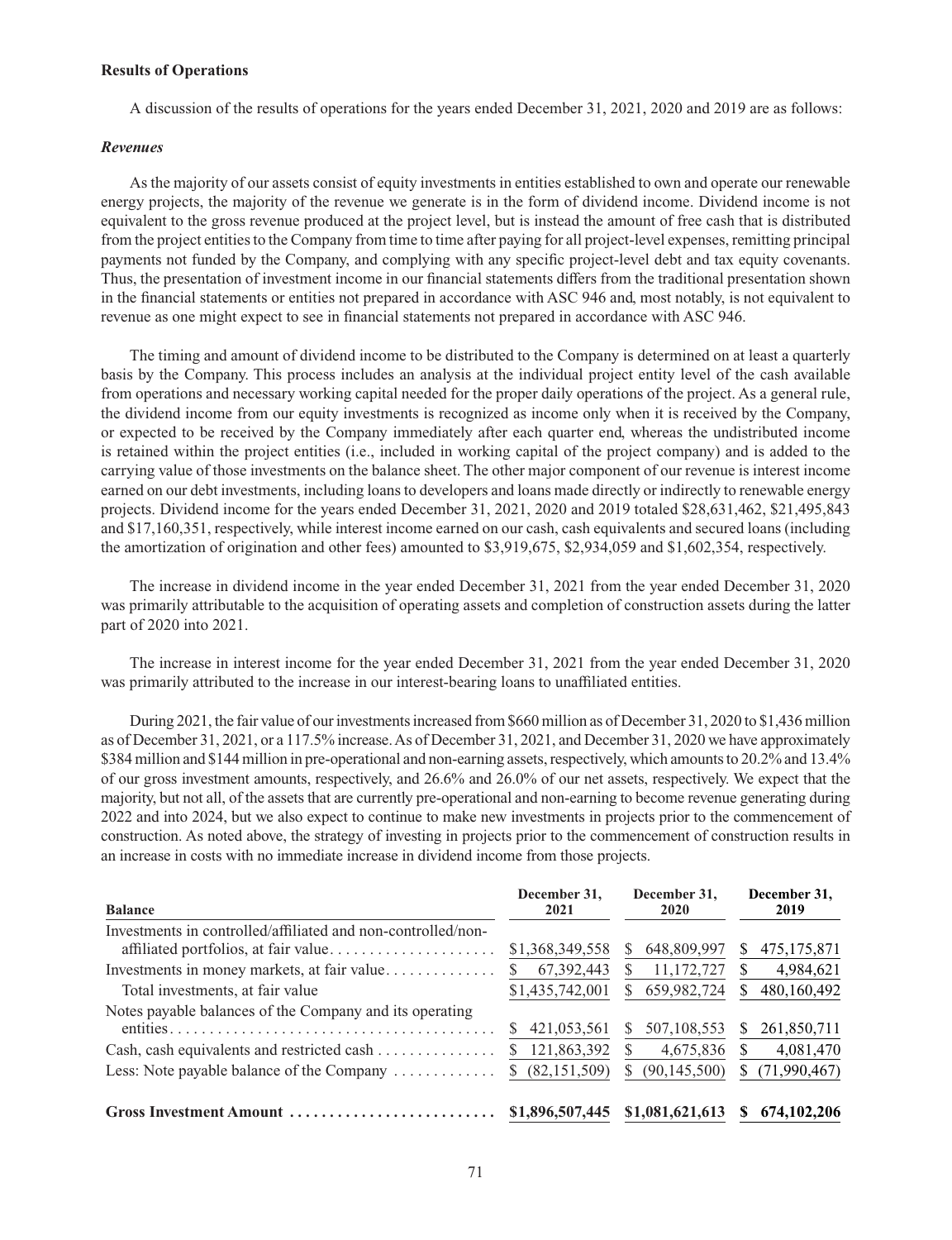| <b>Balance</b>                                                      | December 31,<br>2021 | December 31.<br>2020       | December 31,<br>2019 |
|---------------------------------------------------------------------|----------------------|----------------------------|----------------------|
| <b>Additional Metrics</b>                                           |                      |                            |                      |
| Pre-operational and non-earning assets $\dots \dots \dots \dots$ \$ |                      | 383,562,821 \$ 144,404,286 | \$ 128,632,161       |
| Pre-operational and non-earning assets as a % of gross              |                      |                            |                      |
|                                                                     | $20.2\%$             | $13.4\%$                   | $19.1\%$             |
| Pre-operational and non-earning assets as a % of net assets.        | 26.6%                | 26.0%                      | 31.5%                |

# *Expenses*

For the years ended December 31, 2021, 2020 and 2019, the Company incurred \$38,784,760, \$22,784,046, and \$14,548,902 in operating expenses, respectively, including the management fees earned by the Advisor, which represents 3.50%, 4.86%, and 3.97% of average net assets, respectively.

For the years ended December 31, 2021, 2020 and 2019, the Advisor earned \$21,940,099, \$10,364,635 and \$8,461,616 respectively, in management fees due to the increase in net assets most notably in 2021 due to the significant increase in capital raised. The consolidated financial statements reflect a \$4,672,078, \$4,571,927 and nil performance participation fee for the years ended December 31, 2021, 2020 and, 2019 based primarily on net unrealized appreciation on our investments.

Lastly, for the years ended December 31, 2021, 2020 and 2019, the Company generated a tax (benefit) from operations of \$(9,050,004), \$(7,161,831) and \$(3,188,431), respectively. The benefit recorded within net investment income (loss) is mainly derived from net operating losses incurred by the Company.

For the years ended December 31, 2021, 2020 and 2019, net investment income (loss) was \$2,655,809, \$8,807,687 and \$7,277,091, respectively, or \$0.02, \$0.16 and \$0.17, respectively, per share. The Company's expenses primarily relate to the payment of asset management fees under our advisory agreement with the Advisor as well as performance participation fees to the Special Unitholder. We also bear other expenses, which include, among other things:

- the cost of calculating our NAV, including the related fees and cost of retaining third-party valuation services;
- the cost of effecting sales and repurchases of units;
- fees payable to third parties relating to, or associated with, our financial and legal affairs, making investments and valuing investments, including fees and expenses associated with performing due diligence reviews of prospective investments and sub-advisors;
- interest payable on debt incurred to finance our investments;
- transfer agent and custodial fees;
- federal and state registration fees;
- costs of board meetings, unitholders' reports and notices, and any proxy statements;
- directors' and officers' errors and omissions liability insurance and other types of insurance;
- direct costs, including those relating to printing of unitholder reports and advertising or sales materials, mailing, telephone and staff;
- fees and expenses associated with independent audits and outside legal costs, including compliance with the Sarbanes-Oxley Act of 2002 and applicable federal and state securities laws; and
- all other expenses incurred by us or the Advisor or sub-advisors in connection with administering our investment portfolio, including expenses incurred by our Advisor in performing certain of its obligations under the advisory agreement.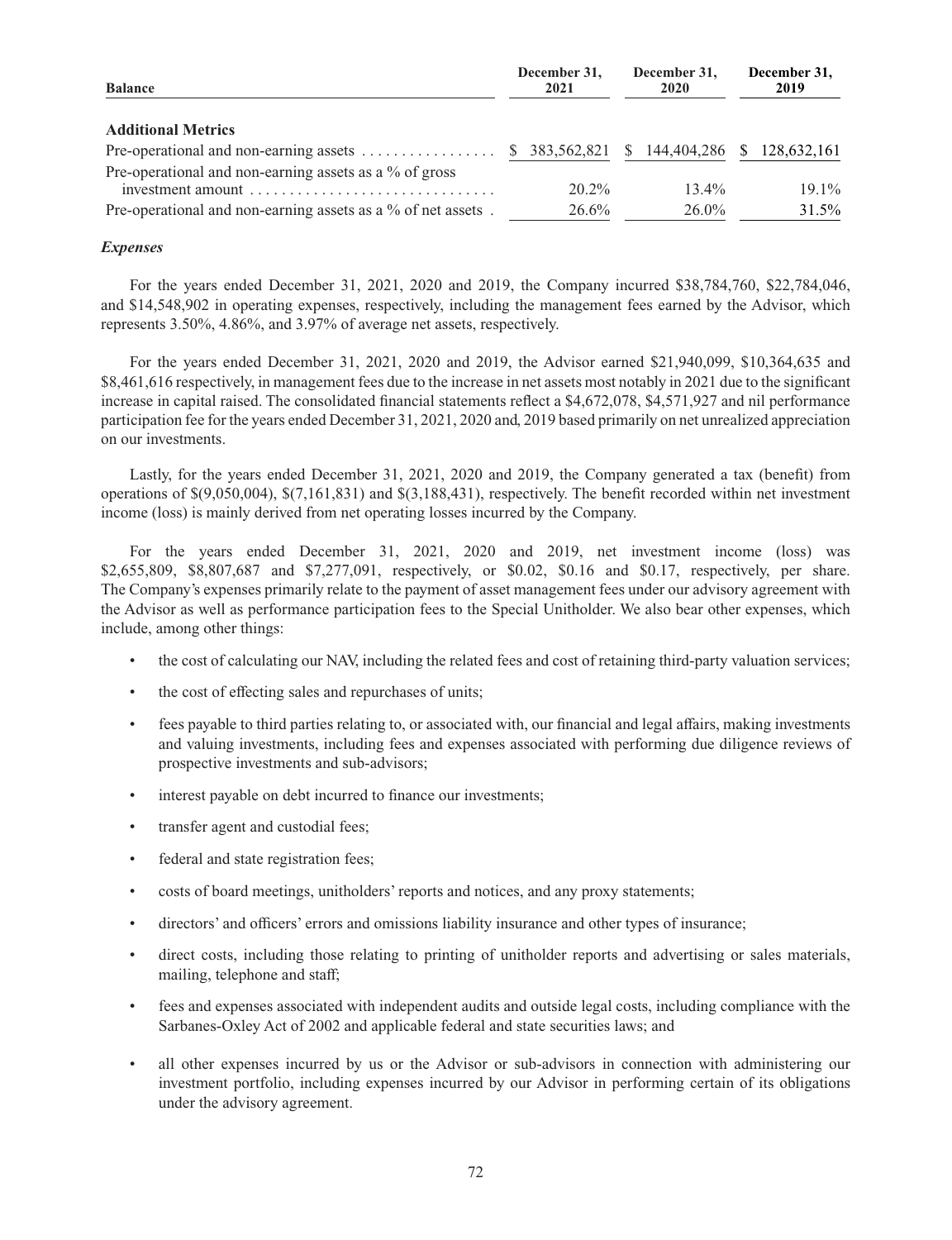# *Net Change in Realized and Unrealized Gain (Loss) on Investments, Foreign Currency Translation and Deferred Tax Assets*

Net realized gain (loss) on investments, Net change in unrealized appreciation (depreciation) on Investments and Net change in unrealized appreciation (depreciation) on Foreign currency translation are reported separately on the Consolidated Statements of Operations. We measure realized gains or losses as the difference between the net proceeds from the sale, repayment, or disposal of an asset and the adjusted cost basis of the asset, without regard to unrealized appreciation or depreciation previously recognized. Net change in unrealized appreciation or depreciation will reflect the change in investment values during the reporting period, including any reversal of previously recorded unrealized appreciation or depreciation, when gains or losses are realized.

For the years ended 2021, 2020 and 2019, we recognized a realized (loss) gain of \$(29,182), \$7,830,550 and \$12,915,738, respectively. The gain in 2020 related to the sale of the Greenbacker Residential Solar Portfolio I, Greenbacker Residential Solar Portfolio II, Sol Phoenix, Fremont, Gliden and East to West Portfolio assets. The gain in 2019 related to the sale of the following projects: Phoenix Portfolio, Fremont Portfolio, Enfinity Colorado DHA and the Raleigh Portfolio. A net change of \$58,283,123, \$46,596,822 and \$22,302,164 of unrealized appreciation was recorded for the years ended December 31, 2021, 2020 and 2019, respectively, of which \$56,023,470, \$51,377,370 and \$27,296,880, respectively of unrealized appreciation related to the change in value of investments, \$10,727, \$92,019 and \$7,589, respectively of unrealized appreciation related to the change in value based upon changes in foreign currency exchange rates, and \$2,248,926, \$(4,872,567) and \$(5,002,305) of unrealized appreciation (depreciation) related to the change in value of swap contracts.

The (provision for) income taxes on realized and unrealized gain (loss) on investments, foreign currency translation and swap contracts for the years ended December 31, 2021, 2020 and 2019 was \$(9,050,004), \$(7,161,831) and \$(3,188,431), respectively. The provision is mainly derived from unrealized tax basis gains on the Company's investments offset by net operating losses incurred and investment tax credit carryforwards related to the Company's investments which, unlike for financial statement purposes under GAAP, are consolidated for tax purposes.

# *Changes in Net Assets from Operations*

For the years ended December 31, 2021, 2020 and 2019, we recorded a net increase in net assets resulting from operations of \$43,020,789, \$44,705,715 and \$32,033,020, respectively, or \$0.34, \$0.83 and \$0.73, respectively, per share. The increase in net assets primarily relates to our net investment income earned during the year and unrealized appreciation related to the change in value of investments.

# *Dividend Coverage Ratio and Realized Gains*

As further discussed below, towards the end of 2017, our Advisor began to observe an increase in the opportunities to participate in projects that were largely similar to our operating assets in terms of the long-term risks, but which had the potential for additional returns if we could manage some additional risks in the early stages of the investment lifecycle. As a result, we determined that we should expand our investment capabilities to include four basic investment categories: operating assets, commercial operation date, notice to proceed, and special situations. Since then, in addition to acquiring operating assets, a substantial portion of our investment activity consists of acquiring pre-operational assets which we then fund through construction until such time as the assets are placed in service and start generating revenue. Depending on the circumstances, the construction process can take several months during which time we are not generating revenues from these investments, and are paying distributions on the capital raised to fund the investments. When determining the price to be paid for pre-operational assets, we perform a discounted cash flow analysis using conservative assumptions regarding the lifetime operating returns of the projects and incorporating the pre-operational period into our analysis. Through the construction period we continue to incur substantial operating expenses associated with owning and managing these investments, as well as pay distributions on the capital raised to fund the investments. Thus, from a near term financial perspective, the Company's financial statements and overall dividend coverage ratio is negatively impacted.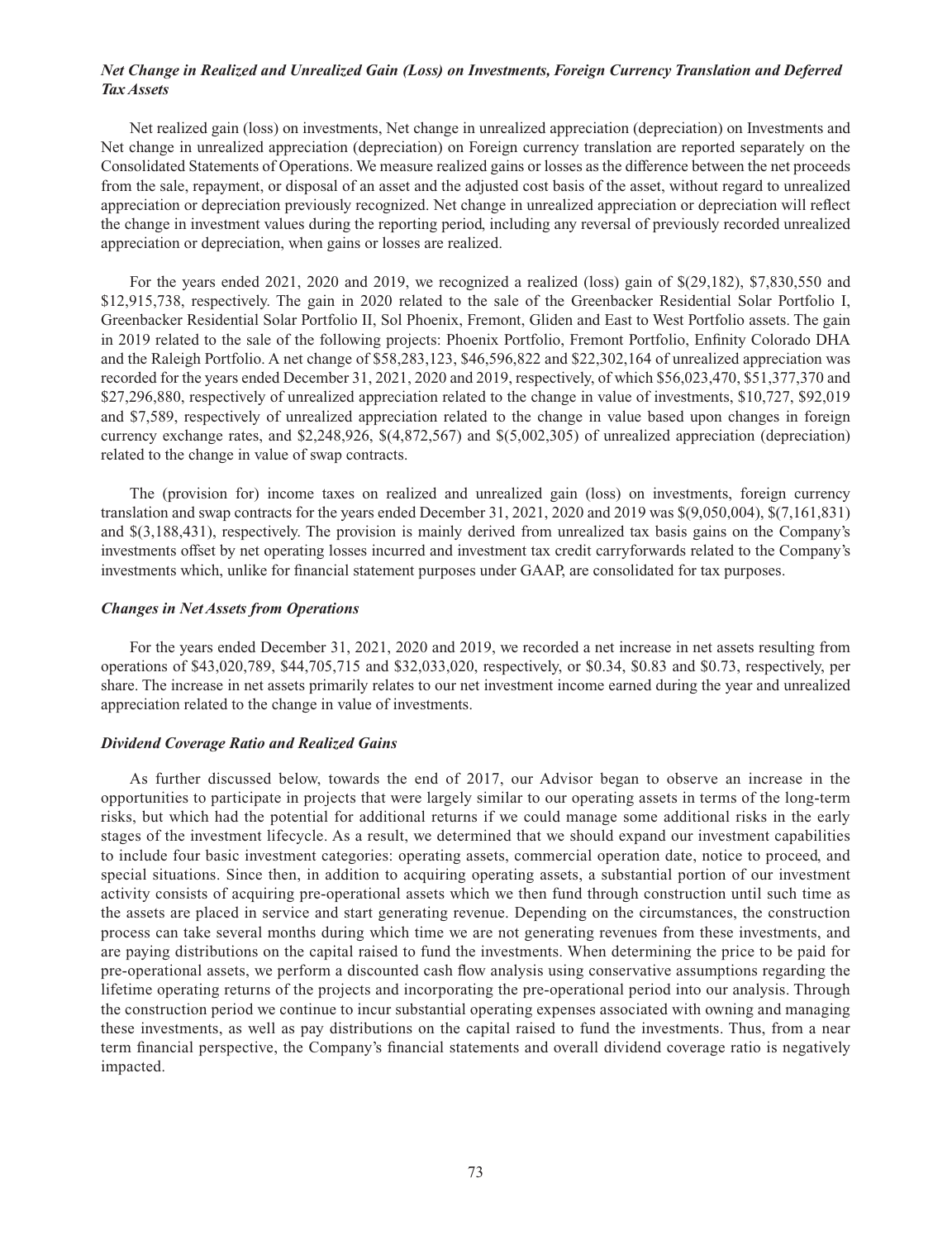An analysis of the effect of realized gains on the Company's dividend coverage ratio is as follows:

| <b>Description</b>                                                                                                                   | 2021                      | 2020            | 2019           | 2018            | 2017            |
|--------------------------------------------------------------------------------------------------------------------------------------|---------------------------|-----------------|----------------|-----------------|-----------------|
| Net investment income<br>before taxes                                                                                                | (6,233,623)<br>S.         | 1,645,856<br>S. | 4,213,803<br>S | 9,681,310<br>S. | 7,459,040<br>S. |
| Shareholder distributions<br>(total including DRP)                                                                                   | \$71,114,670              | \$31,038,522    | \$25,884,100   | \$17,738,130    | 11,403,610<br>S |
| Dividend coverage<br>ratio (net investment<br>income/total                                                                           | $(8.8)\%$                 | 5.3%            | $16.3\%$       | 54.6%           | 65.4%           |
| $distributions) \ldots \ldots$<br>Realized (losses)                                                                                  |                           |                 |                |                 |                 |
| gains $\ldots \ldots \ldots \ldots$                                                                                                  | (29, 182)<br><sup>S</sup> | 7,830,550       | \$12,915,738   | <sup>S</sup>    | 694,000<br>\$.  |
| Gross dividend coverage<br>ratio (net investment<br>income and realized<br>gains/total shareholder<br>$distributions) \ldots \ldots$ | $(8.8)\%$                 | $30.5\%$        | 66.2%          | 54.6%           | 71.5%           |

The Company has built its business around investing in long-term income-producing assets in the renewable energy industry utilizing the cash flow associated with those assets to pay monthly distributions to our investors. When fully invested, we will measure success based upon generating a consolidated cash flow stream, which enables the Company to pay all shareholder distributions through the operating returns of the Company's projects. As such, our long-term goal has always been to achieve a distribution coverage ratio of at least 1:1, and to grow that ratio meaningfully over time, so that we can increase long-term returns to investors either through distribution growth or by growing the net asset value of our shares through reinvestment on net investment income.

#### **Investment Company Accounting Considerations**

Since the Company's consolidated financial statements are prepared using the specialized accounting principles of ASC Topic 946, our Advisor produces an estimate of the fair market value of each of our investments quarterly. When valuing our investments under the income method, net operating earnings generated at the project level are included in our valuation models. While the valuation models take into account all revenue, Dividend income recorded from each of our project companies may be more or less than that included in our valuation models each period due to various cash flow considerations. As an example, since many of our projects are held in tax partnership structures, or in related entities with bank-financed project-level debt, the Company may be contractually limited in its ability to make dividend distributions from project companies to the Company. Since project entities are not consolidated with the Company under ASC Topic 946, in many cases not all net income from operations earned by a project company is distributed to the Company. While this non-distributed income is included in the calculation of fair market value and unrealized gain/loss on investments, it is not included in Net investment income on the Consolidated Statements of Operations, and therefore not included in our dividend coverage ratio.

#### **Investing in Asset Classifications other than Operating Assets**

We believe that the hallmark of a good investment strategy is the ability to take advantage of new opportunities and adjust to changing market conditions. Towards the end of 2017, our Advisor began to observe an increase in the opportunities to participate in projects that were largely similar to our operating assets in terms of the long-term risks, but which promised additional returns if we could manage some additional risks in the early stages of the investment lifecycle. As a result, we determined that we should expand our investment capabilities to include four basic investment categories:

1. *Operating Assets*—As a continuation of our initial strategy, the Company will continue to invest in solar, wind and other alternative energy assets that are already in commercial operation and generating investment returns through the sale of contracted electricity and environmental attributes.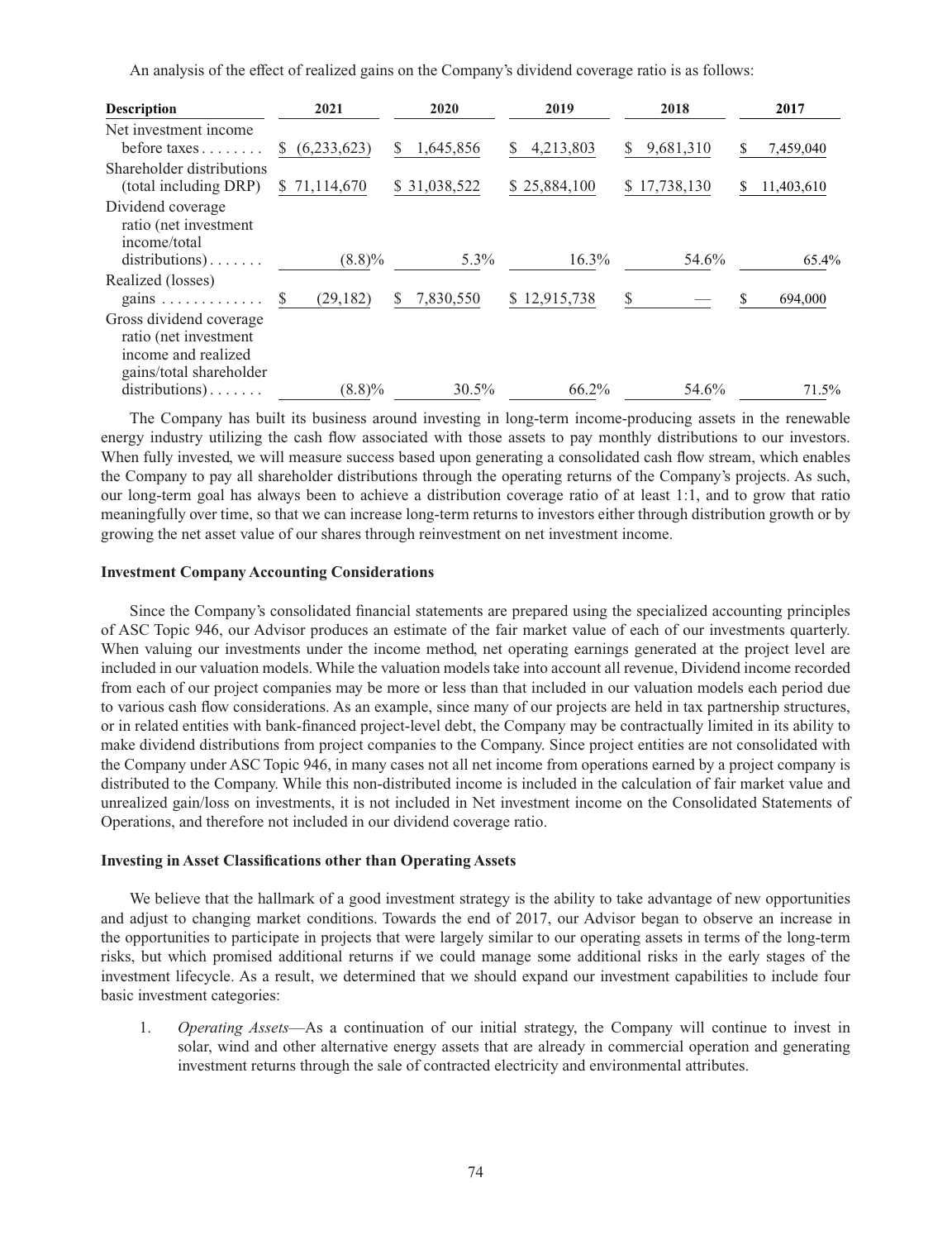- 2. *Commercial Operation Date* ("COD")—The Company will also purchase assets that have been constructed by developers but have not been placed in service. Functionally these assets are generally ready to generate electricity and have reached a milestone known as the COD. While we have determined that a modest investment premium could be obtained by investing at COD, most importantly the term of the contracted cash flows is maximized through this strategy.
- 3. *Notice to Proceed* ("NTP")—We further determined that we could invest in assets that had not yet been constructed but that had received substantially all of the permits necessary to begin construction, a milestone known as NTP. While potentially riskier than operating or COD projects due to the level of construction risk, we believe that the additional return associated with these projects more than compensates for the additional risk. Furthermore, when we invest in NTP assets we have the added benefit of having more control of equipment selection and implementation of construction best practices, which positively affects the long-term performance of our plants. With the continued growth of the renewable energy market, driven by increases in the level of Renewable Portfolio Standards in several states and the planned wind-down of federal tax incentives, we identified a significant number of NTP transactions coming to market and an opportunity to develop strong pipeline-type relationships with the developers of these projects. Besides increasing returns to investors, this has enabled management to substantially increase our access to a proprietary pipeline of sound projects.
- 4. *Special Situations*—We also determined there are market opportunities for selected projects driven by either technical or financial issues, either at the project or owner level, that can be relatively easily resolved by accessing the broad range of expertise we have in-house to deal with our day-to-day operations. Therefore, we determined that on a limited basis the Company would seek investments that had these characteristics, since by resolving the issues we have the potential to generate above-market returns.

In order to execute on this strategy, management recognized the need to build a dedicated team of technical asset management professionals. Greenbacker Administration therefore began hiring a team of experienced engineers and construction managers, which enabled the Company to expand our investment focus into these additional categories of investment. Having access to the technical expertise enabled the Company to purchase operationally challenged solar and wind farms while having a sound financial understanding of the costs and time required to resolve the issues. Having an in-house team of technical asset management professionals increases our ability to extract revenue from aging solar assets through repowers and plant optimization. It also allows us to capitalize on the acquisition of "distressed" assets as the number of those assets exponentially increases over the coming years. Lastly, it enabled us to invest in earlier-stage projects where the projects were fully permitted but construction had not yet commenced. Having access to this level and breadth of expertise is a major competitive advantage for the Company in the marketplace.

# **Strategic Considerations of Investing in NTP Projects**

We believe that investing across the four investment categories discussed above provides the best opportunity for the Company to generate superior investment returns over the medium term, diversify our portfolio, and create a proprietary pipeline of sound investment opportunities for future growth. The downside of this approach is that investing in pre-operational solar and wind projects that are underperforming has a negative impact on near-term cash flows and dividend coverage. To minimize the downside effects of the strategy, management has continued to explore more sophisticated financing tools to enable us to direct more of our investable capital into current income-generating investments going forward. As the size of our portfolio grows, our ability to access the more sophisticated financial products increases.

# **History of Distribution Coverage**

# *2014 - 2018*

During the period from April 2014, when we started raising capital, through the end of 2017, our investment strategy consisted wholly of purchasing operating renewable energy projects that were in service and generating income from the sale of electricity under long-term power purchase contracts. By investing exclusively in operating assets, the Company was able to demonstrate steady improvement in distribution coverage through that period. This initial operational period also corresponded to a significant increase in assets under management, as well as the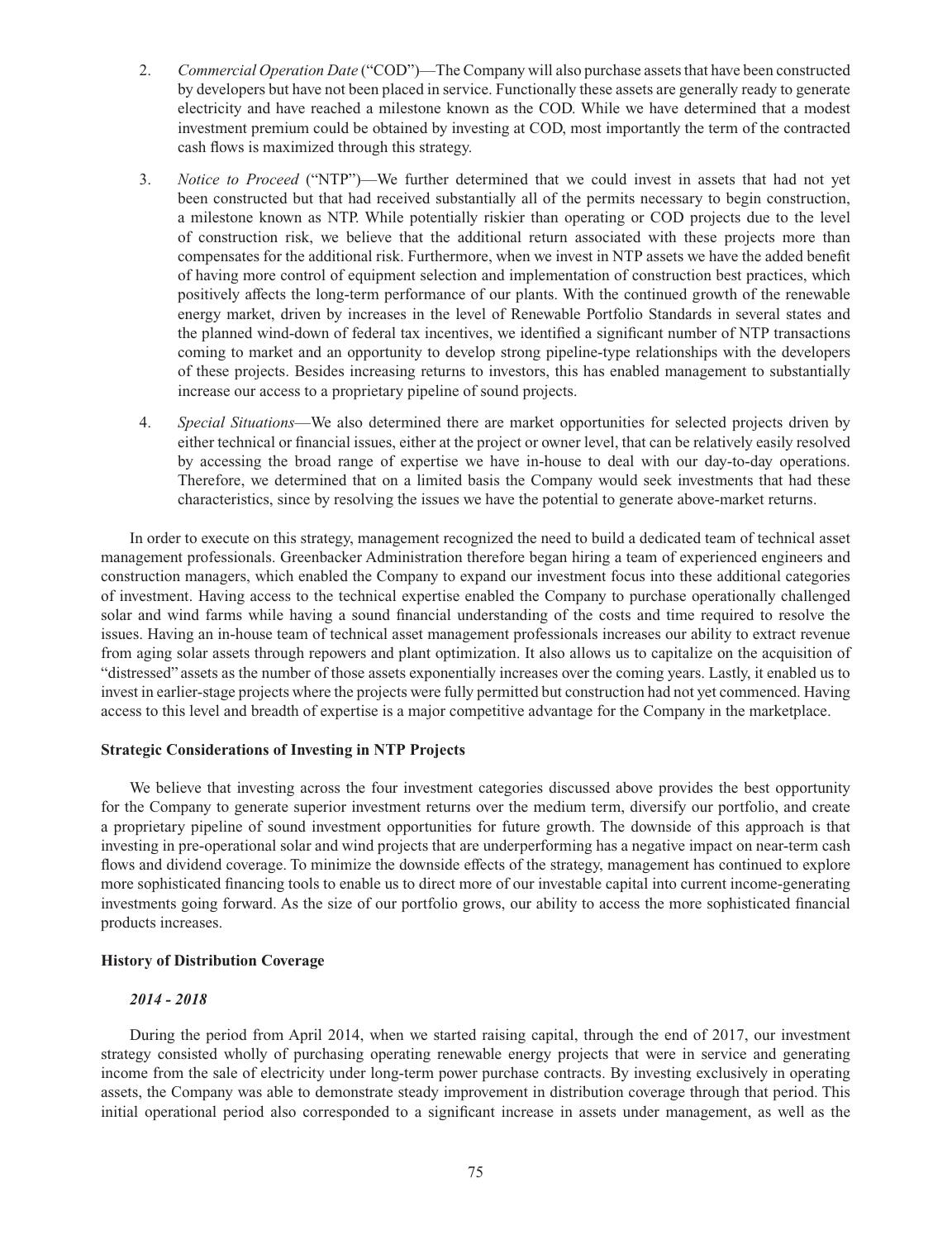deployment of capital in income producing renewable energy operating assets. During 2018, the Company began to expand its investment focus with the purchase of the Midway III project in September 2018. There were no assets under construction in 2017, whereas by December 31, 2018, the Company's investment portfolio included a total of \$67 million of to-be-constructed assets. Given the substantial increase in non-income-generating assets, the distribution coverage ratio fell to 54.58% on average assets by December 31, 2018.

# *2019*

By December 31, 2019, total capital deployed in pre-operational and non-earning assets reached approximately \$129 million which amounted to 31.5% of net assets, or 19.1% of the gross investment amount. In addition, Greenbacker Administration costs increased approximately \$3 million year over year due to the increase in specialist headcount to manage the construction and operational risks associated with these investment initiatives. These increased costs directly reduced the operating cash flows from project-level entities that would otherwise have been available to distribute to the Company as dividend income. When these projects commenced operations, any increase in the fair value of the project was recognized as an unrealized gain on the Consolidated Statements of Operations, not as investment income. Thus, while costs incurred prior to operation reduce the dividend coverage ratio, any unrealized gains on the value of the project after reaching operations have no effect on the dividend coverage ratio.

# *2020*

As of December 31, 2020, total capital deployed in pre-operational and non-earning assets reached approximately \$144 million which amounts to 26.0% of net assets, or 13.4% of the gross investment amount. In addition, Greenbacker Administration costs continued to increase due to the increase in specialist headcount to manage the construction and operational risks associated with these investment initiatives. These increased costs directly reduced the operating cash flows from project-level entities that would otherwise have been available to distribute to the Company as dividend income. Consistent with 2019, as these projects commenced operations, any increase in the fair value of the project was recognized as an unrealized gain on the Consolidated Statements of Operations, not as investment income. Thus, while costs incurred prior to operation reduce the dividend coverage ratio, any unrealized gains on the value of the project after reaching operations have no effect on the dividend coverage ratio.

# *2021*

As of December 31, 2021, total capital deployed in pre-operational and non-earning assets reached approximately \$384 million which amounts to 26.6% of net assets, or 20.2% of the gross investment amount. Additionally, as a result of the significant capital raised during the year ended December 31, 2021, the Company has \$67 million in investments in money market funds as of December 31, 2021, amounting to an additional 4.8% of our net assets, or 3.6% of our gross investment amounts. Any change in the fair value of the Company's investments, whether the projects are operating or pre-operational, is recognized as an unrealized gain on the Consolidated Statements of Operations, not as investment income. Thus, while costs incurred prior to operation reduce the dividend coverage ratio, any unrealized gains on the value of the project before or after reaching operations have no effect on the dividend coverage ratio. From a near-term financial perspective, the Company's financial statements and overall dividend coverage ratio are negatively impacted.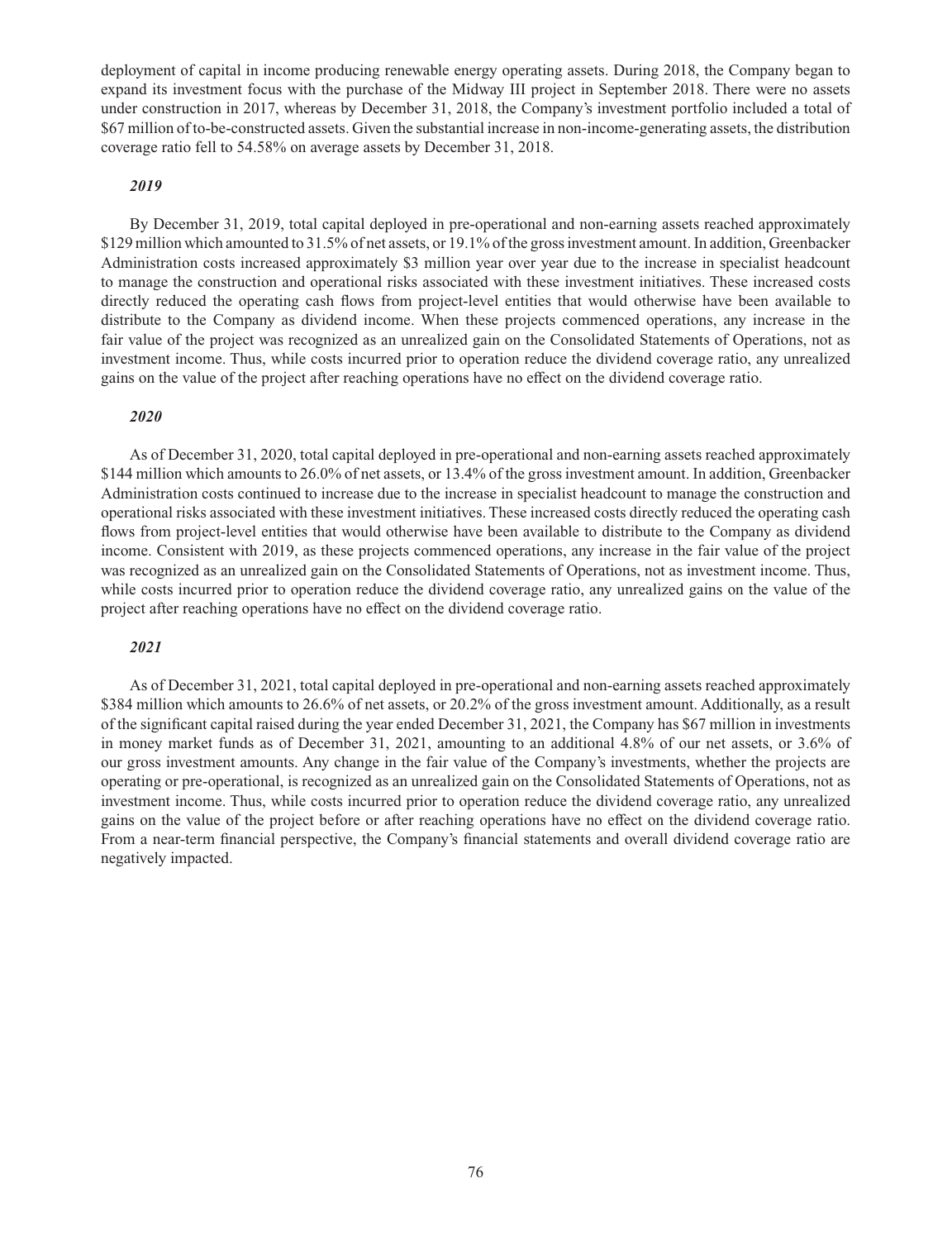### **Demonstrating Value Creation Through Selected Asset Sales**

During 2019 and continuing into 2020, we engaged in a process of selling selected projects considered to be non-core investments, or for which there were compelling opportunities to sell at prices in excess of original cost. During the year ended December 31, 2021 the Company had no material sales or disposals.

During the year ended December 31, 2020, the Company sold two operating portfolios and a portion of another operating portfolio. A discussion of the acquisition and sale process for two operating portfolios sold in 2020 are as follows:

### *Residential Solar Portfolios*

### *Greenbacker Residential Solar Portfolio*

*Origination Process.* In the second quarter of 2016, the Company purchased 1,610 operating residential photovoltaic solar systems from One Roof Energy ("ORE") located in California, Connecticut, Massachusetts, New Jersey and New York. While Greenbacker had focused exclusively upon purchasing commercial and utility solar projects since commencement of operations, the deal team identified an opportunity to purchase these assets from ORE at a price that was extremely attractive, especially given the high credit quality of the homeowners (average FICO score of 740). The Company was able to purchase an additional 1,015 residential solar systems early in early 2017 as ORE experienced financial problems that forced it to cease operations. These portfolios provided an attractive cash flow from operations as well as higher than average cash yield.

# *Greenbacker Residential Solar II Portfolio*

*Origination Process.* Having successfully purchased and managed a portfolio of residential solar assets, earlier in the year, the Company sought to increase its scale and take advantage of dislocations in the residential solar market, so it agreed to purchase an additional 1,250 operating residential photovoltaic solar systems located in California, Arizona, New York, New Jersey, Massachusetts, Maryland, Nevada and Connecticut from Terraform, a residential solar developer whose parent company, SunEdison, had gone into bankruptcy. While the transaction was very complex, we were highly attracted to this portfolio due to the high credit quality of the residential homeowners, and felt that the price we paid for the portfolio was well below the market prices we had observed in other residential solar portfolio sales and securitizations. Lastly, there was estimated to be considerable upside in this portfolio if we could complete construction of some of the to-be-built residential solar projects. Through active management we were able to complete construction and operate a number of additional projects that were purchased alongside the operating projects, and were also able to improve the overall management of the portfolio.

*Sale Process.* In the third quarter of 2019, the Company decided to explore the potential exit of the entirety of its residential solar business to take advantage of market yield compression and our estimation that the market had reached the late stage of a bull market cycle. Management's view was that maintaining exposure to consumer credit in the form of residential rooftop power contracts was increasingly imprudent. The Company began a process in the final quarter of 2019 with a dedicated buyer and was able to complete the sale of the portfolio in the first quarter of 2020.

#### *Commercial Solar Portfolios*

### *GEH Portfolio*

*Origination Process.* In February 2015, the Company purchased a portfolio of 13 commercial solar systems located in various states across the US from MP2 Capital and Blu Leaf Ventures, which we subsequently described as the "East to West Assets" included in the GEH Portfolio. These assets consisted of two 2.0 MW commercial solar systems located in North Carolina. Then in December 2015 the Company purchased a portfolio of two commercial solar systems from Heelstone Energy, LLC, including one 5.0 MW system located in North Carolina, which was also added to the GEH Portfolio. All three projects were placed in service from 2011 to 2013, and sold 100% of the power produced to Duke Energy, an investment grade offtaker, through 15-20-year PPAs. The projects were accumulated as part of the process of adding affordable operating solar projects with solid offtakers to our portfolio in the very early phases of our investment activity.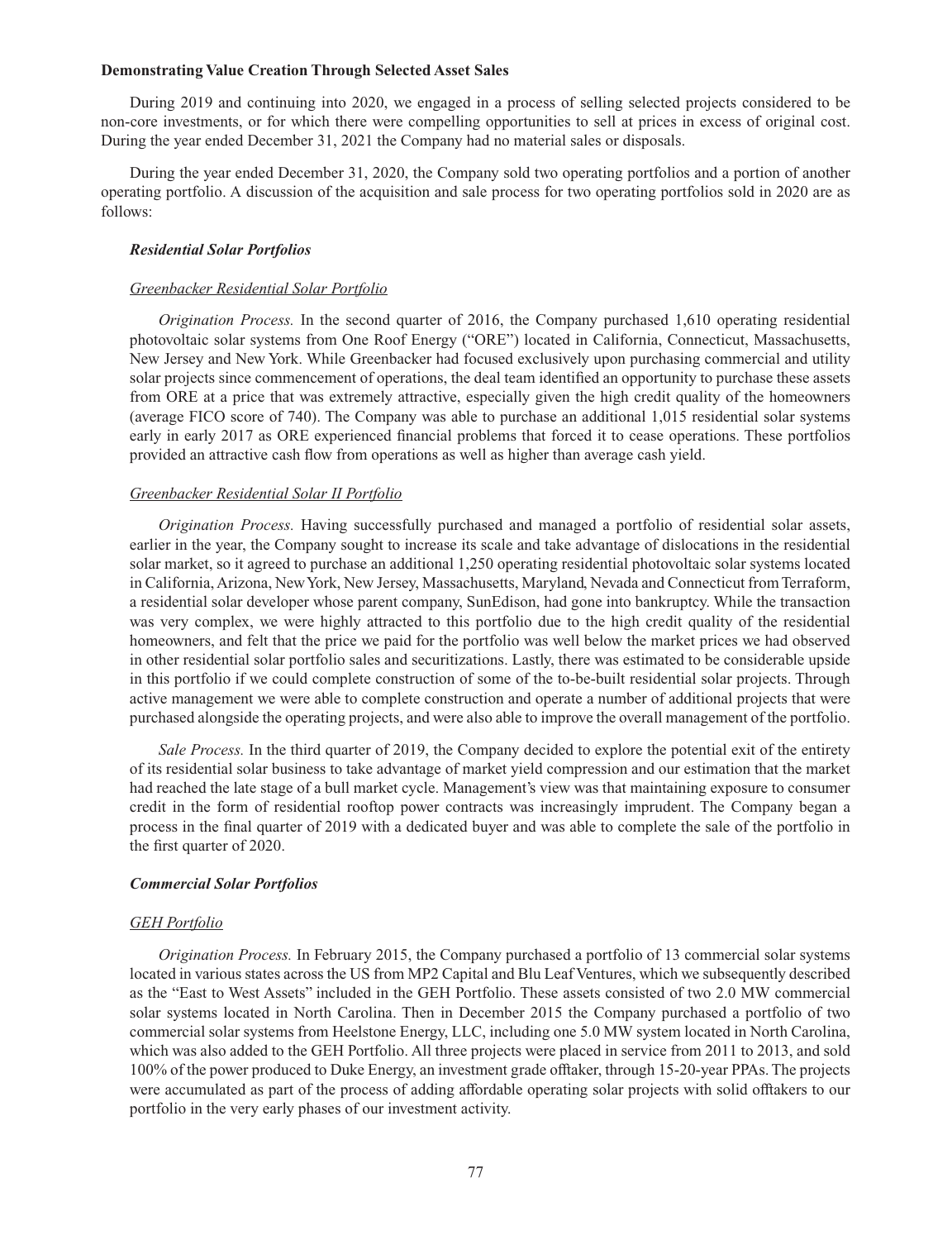*Sale Process.* In mid-2019, we began discussions with USF Holdings Corp. to sell 100% of our interest in the Raleigh Portfolio, which consisted of five projects in North Carolina, together with three of the projects in the GEH Portfolio located in North Carolina, all of which were selling power to Duke Energy. The transaction was structured with two separate closings, the first of which occurred in December 2019 in respect of the Raleigh Portfolio and the second in January 2020 in respect of the three projects from the GEH Portfolio. As these projects were nearing the 10-year mark of their remaining PPA terms, the Company was looking to sell the Raleigh Portfolio and three projects from the GEH Portfolio to reinvest the proceeds into projects with longer-term contacted cash flows. The second close of the transaction, which included the three projects from the GEH Portfolio, occurred in January 2020.

During the year ended December 31, 2019, the Company sold two portfolios at COD, as well as two operating portfolios. A discussion of the acquisition and sale process for two operating portfolios sold in 2019 are as follows:

### *Enfinity Colorado DHA Portfolio*

*Origination Process.* In the first quarter of 2017, the Company purchased a 2.5MW portfolio of residential assets in Denver, CO. determining there were numerous investment merits that made this project a desirable portfolio company. Unlike other residential portfolios which have standalone PPAs with individuals and are rated using FICO scores, this portfolio had a single offtaker, the Denver Housing Authority ("DHA"), an entity providing public housing in the City of Denver. This portfolio provided an attractive cash flow from operations as well as cash yield. Lastly, the Company had a positive relationship with the operations and maintenance provider reducing our operational risk.

*Sale Process.* In the third quarter of 2019, the Company decided to explore the potential exit of the residential solar business to take advantage of market yield compression and a healthy economy. Through ongoing contact during the life of our ownership, the Company was aware that DHA was interested in purchasing the project and was willing to purchase at a competitive price. The Company managed the due diligence process for the potential sale throughout the summer of 2019, culminating in the execution of a purchase and sale agreement in October 2019 and a final closing in December 2019.

### *Raleigh Portfolio*

*Origination Process.* In the third quarter of 2017, the Company purchased a 27.8MW portfolio comprised of five commercial solar systems located in North Carolina from Conergy Projects, Inc. The projects were placed in service throughout 2015 and sold 100% of the power produced to Duke Energy, an investment grade offtaker, through a 15-year PPA. We were able to purchase this asset as a part of the global orderly wind down of Conergy, Inc., a multinational EPC, developer and owner of utility scale solar projects. Additionally, the Company purchased the asset unlevered which provided immediate flexibility to leverage the asset.

*Sale Process.* In mid-2019, we began discussions with USF Holdings Corp to sell 100% of our interest in the five Raleigh projects, in addition to three other projects included in the Company's East to West Portfolio in two separate closings. As these projects were nearing the 10-year mark of their remaining respective PPA terms, the Company was looking to sell the Raleigh Portfolio and recirculate the sales proceeds into projects with longer term contracts. The initial close of the Raleigh Portfolio, which included five projects, occurred in December 2019.

| Portfolio                                                | <b>Cost Basis</b><br>of Investment | <b>Sale Price</b>           | <b>Realized Gain</b><br>(Loss) | Realized<br>Gain $(Loss)$ /<br>Cost |
|----------------------------------------------------------|------------------------------------|-----------------------------|--------------------------------|-------------------------------------|
| Greenbacker Residential Solar Portfolios <sup>*</sup> \$ |                                    | 34,604,189 \$42,891,241 \$  | 8,287,052                      | 23.9%                               |
|                                                          |                                    | 12,659,419 \$ 11,084,803 \$ | (1,574,616)                    | $(12.4)\%$                          |
| Enfinity Colorado DHA Portfolio <sup>*</sup> \$          | 6.288.864 \$                       | 6.895.444 \$                | 606.580                        | $9.6\%$                             |
|                                                          |                                    |                             | 3,499,787                      | $16.6\%$                            |

\* Updated for final proceeds after net working capital true-up calculations.

#### **Electricity Production by Our Investments**

Between 2019 through the end of 2021, we observed 140% growth in annual total megawatt hours ("MWh") production output across our solar, wind, and biomass energy projects in our investment portfolio, resulting in a corresponding growth of revenues earned by our investments. This growth was due in large part to the increase in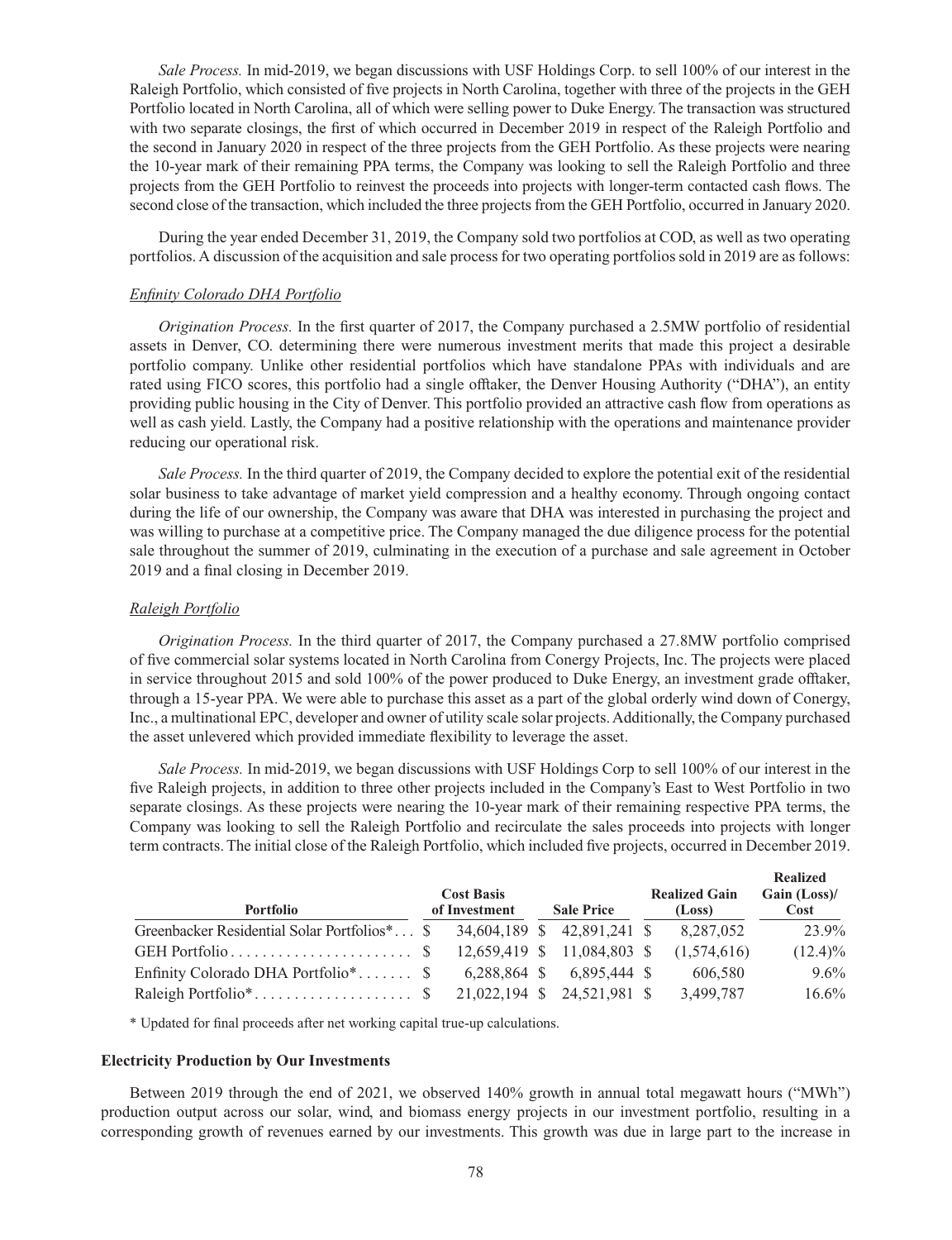the capital we deployed in commercial solar and wind projects while increasing the diversification of our portfolio geographically, technologically and across various investment-grade offtakers.

Our strategy of purchasing distributed generation and opportunistic utility-scale projects where we benefit from less competition from large capital providers and existing relationships with developers who expand their projects to larger scale continues to enable us to build a highly diversified portfolio. While buying and operating smaller projects creates a lot of challenges versus buying large single projects, we see significant benefits in terms of the investment return potential, the ability to buy pipelines of deals from developers, and the overall scalability of the asset class, where solar and wind projects can be purchased to match capital inflows.

The most significant growth by segment over the last three years was in wind, with a 197% increase in MWh production. This increase is largely due to the acquisition of two operating wind projects located in Minnesota, which are included in the Other Wind Investments Portfolios, as well as certain wind projects included in the Sego Lily - Wind Portfolio that reached operations in 2021. Commercial solar achieved an increase of 137% in MWh production over the last three years. This increase is largely due to the increase in assets within the Trillium portfolio. Also, at the end of 2021, we had 98 commercial solar assets under construction, which are expected to increase in value as a result of the growth in production and revenues of our portfolio in 2022 and beyond.

For the year ended December 31, 2021, and December 31, 2020, the total MWh produced across all renewable energy projects in our portfolio were 1,479,921 MWh and 990,891 MWh, respectively, an increase of 49%. The most significant growth by segment for the year ended 2021 as compared to the year ended 2020 was commercial solar. The year-over-year increase of 102% was largely due to the Turquoise Solar and GB Solar TE 2020 projects, both included in Other Commercial Solar Portfolios, as well as the remaining projects included in the Trillium Portfolio becoming operational during the period.

| <b>MWh by Segment</b> | 2021      | 2020    | 2019    |
|-----------------------|-----------|---------|---------|
|                       | 580,148   | 287.867 | 245,015 |
|                       | 182       | 4.058   | 32.934  |
|                       | 804.558   | 606,725 | 271.118 |
|                       | 95.033    | 92.241  | 67,892  |
|                       | 1.479.921 | 990.891 | 616,959 |



# **Offering Prices of Our Shares**

The Company's shares had been offered at the following prices, based on the then current net asset value determination through the period ending September 2020. Commencing as of October 1, 2020, the offering prices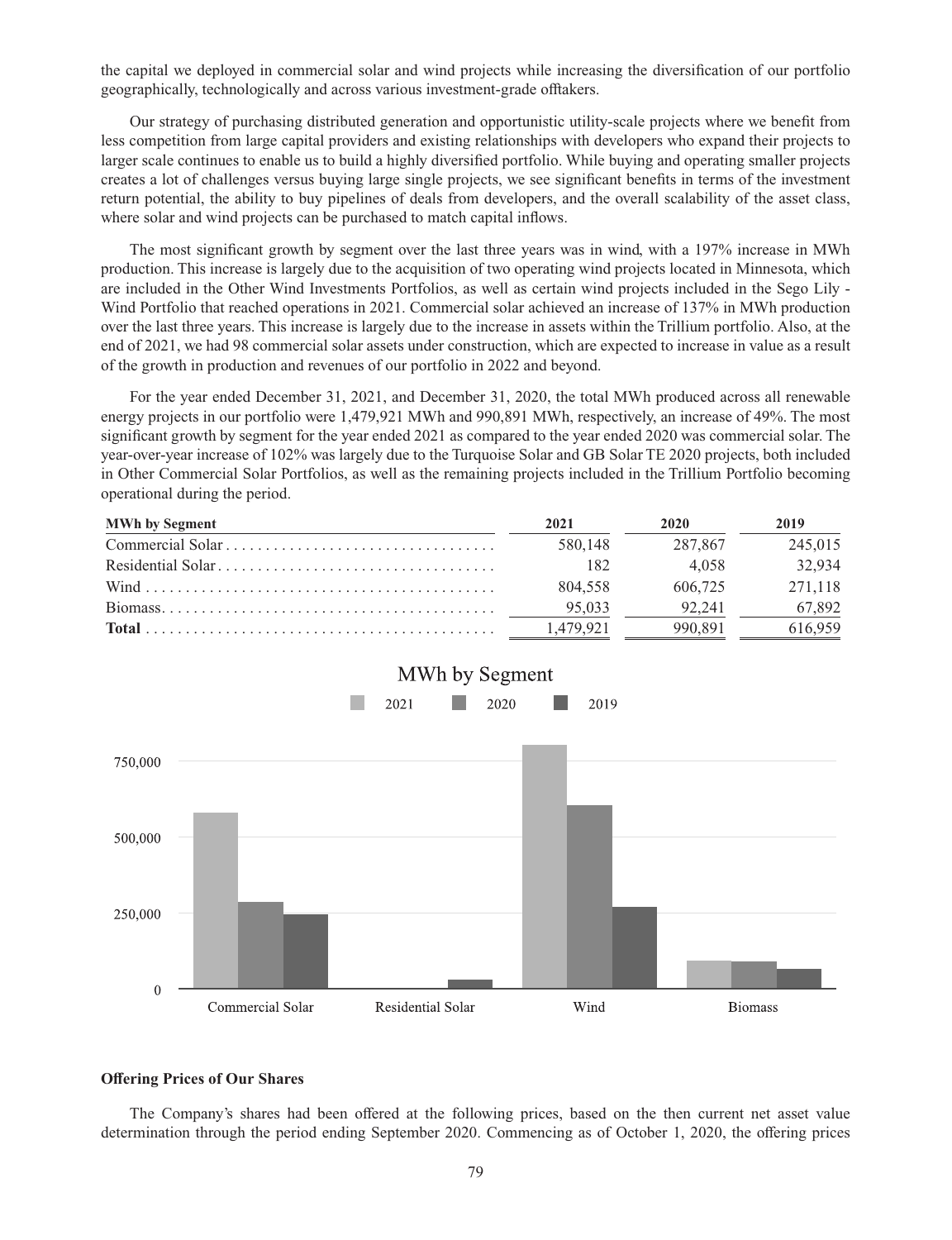were determined monthly, as opposed to quarterly, and were based upon the Monthly Share Value. The offering prices since inception, and the dates they were effective, are as follows:

| <b>Period</b>  |                | <b>Class</b> |           |              |                         |             |           |              |           |        |            |              |       |               |                  |              |       |
|----------------|----------------|--------------|-----------|--------------|-------------------------|-------------|-----------|--------------|-----------|--------|------------|--------------|-------|---------------|------------------|--------------|-------|
| From           | T <sub>0</sub> |              | A         |              | $\overline{\mathbf{C}}$ |             | I         |              | $P-A$     |        | $P-I$      |              | $P-S$ |               | $\overline{P-T}$ |              | $P-D$ |
| 25-Apr-14      | $4-Nov-15$     | \$           | 10.00     | \$           | 9.58                    | $\sqrt{\ }$ | 9.19      |              | N/A       |        | N/A        |              | N/A   |               | N/A              |              | N/A   |
| $5-Nov-15$     | 4-Feb-16       | \$           | 10.02     | $\mathbb{S}$ | 9.60                    | \$          | 9.21      |              | N/A       |        | N/A        |              | N/A   |               | N/A              |              | N/A   |
| $5$ -Feb-16    | $5-May-16$     | \$           | 10.05     | \$           | 9.62                    | \$          | 9.23      |              | N/A       |        | N/A        |              | N/A   |               | N/A              |              | N/A   |
| $6$ -May-16    | $3-Aug-16$     | \$           | 10.07     | \$           | 9.64                    | \$          | 9.25      | \$           | 9.59      |        | \$<br>8.81 |              | N/A   |               | N/A              |              | N/A   |
| $4$ -Aug-16    | $6-Nov-16$     | \$           | 10.23     | \$           | 9.79                    | \$          | 9.39      | \$           | 9.79      |        | \$<br>8.95 |              | N/A   |               | N/A              |              | N/A   |
| $7-Nov-16$     | 7-Feb-17       | \$           | 10.28     | \$           | 9.58                    | \$          | 9.45      | \$           | 9.78      |        | \$<br>8.83 |              | N/A   |               | $\rm N/A$        |              | N/A   |
| 8-Feb-17       | 4-May-17       | \$           | 10.22     | \$           | 9.53                    | \$          | 9.39      | \$           | 9.70      |        | \$<br>8.76 |              | N/A   |               | $\rm N/A$        |              | N/A   |
| 5-May-17       | 17-May-17      | \$           | 10.17     | \$           | 9.48                    | \$          | 9.34      | \$           | 9.70      |        | \$<br>8.69 |              | N/A   |               | $\rm N/A$        |              | N/A   |
| 18-May-17      | $3$ -Aug-17    | \$           | 9.74      | \$           | 9.07                    | \$          | 8.94      | \$           | 9.70      |        | \$<br>8.69 |              | N/A   |               | $\rm N/A$        |              | N/A   |
| $4-Aug-17$     | $2-Nov-17$     | \$           | 9.72      | \$           | 9.08                    | \$          | 8.93      |              | $\rm N/A$ |        | \$<br>8.73 |              | N/A   |               | $\rm N/A$        |              | N/A   |
| $3-Nov-17$     | 5-Feb-18       | \$           | 9.74      | \$           | 9.09                    | \$          | 8.94      |              | N/A       |        | \$<br>8.75 |              | N/A   |               | N/A              |              | N/A   |
| $6$ -Feb- $18$ | 6-May-18       | \$           | 9.78      | \$           | 9.09                    | \$          | 8.98      | $\mathbb{S}$ | 9.65      | $\ast$ | \$<br>8.81 |              | N/A   |               | N/A              |              | N/A   |
| $7-May-18$     | 2-Aug-18       | \$           | 9.80      | \$           | 9.12                    | \$          | 9.01      | \$           | 9.68      |        | \$<br>8.84 |              | N/A   |               | N/A              |              | N/A   |
| $3-Aug-18$     | 31-Oct-18      | \$           | 9.83      | \$           | 9.17                    | \$          | 9.03      | $\mathbb{S}$ | 9.69      |        | \$<br>8.90 |              | N/A   |               | N/A              |              | N/A   |
| $1-Nov-18$     | 6-Feb-19       | \$           | 9.79      | \$           | 9.15                    | \$          | 8.99      | $\mathbb{S}$ | 9.68      |        | \$<br>8.89 |              | N/A   |               | N/A              |              | N/A   |
| $7$ -Feb-19    | $6$ -May-19    | \$           | 9.63      | \$           | 9.01                    | \$          | 8.84      | $\mathbb{S}$ | 9.50      | **     | \$<br>8.76 |              | N/A   |               | N/A              |              | N/A   |
| $7-May-19$     | $1-Aug-19$     |              | N/A       |              | N/A                     |             | N/A       |              | N/A       |        | \$<br>8.76 |              | N/A   |               | N/A              |              | N/A   |
| $2$ -Aug-19    | $8-Nov-19$     |              | N/A       |              | N/A                     |             | N/A       |              | N/A       |        | \$<br>8.77 |              | N/A   |               | $\rm N/A$        |              | N/A   |
| $9-Nov-19$     | 19-Mar-20      |              | N/A       |              | N/A                     |             | $\rm N/A$ |              | $\rm N/A$ |        | \$<br>8.93 |              | N/A   |               | $\rm N/A$        |              | N/A   |
| 20-Mar-20      | 18-May-20      |              | N/A       |              | N/A                     |             | N/A       |              | N/A       |        | \$<br>8.90 |              | N/A   |               | $\rm N/A$        |              | N/A   |
| 19-May-20      | 20-Aug-20      |              | N/A       |              | N/A                     |             | $\rm N/A$ |              | $\rm N/A$ |        | \$<br>8.95 |              | N/A   |               | $\rm N/A$        |              | N/A   |
| 21-Aug-20      | $1-Nov-20$     |              | $\rm N/A$ |              | $\rm N/A$               |             | $\rm N/A$ |              | $\rm N/A$ |        | \$<br>9.02 |              | N/A   |               | $\rm N/A$        |              | N/A   |
| $2-Nov-20$     | 31-Jan-21      |              | N/A       |              | N/A                     |             | $\rm N/A$ | \$           | 9.42      | **     | \$<br>9.02 | $\mathbb{S}$ | 9.57  | $\mathcal{S}$ | 9.60             | $\mathbb{S}$ | 9.30  |
| $1-Feb-21$     | 26-Feb-21      |              | N/A       |              | N/A                     |             | N/A       | \$           | 9.38      |        | \$<br>8.96 | $\mathbb{S}$ | 9.00  | \$            | 9.53             | $\mathbb{S}$ | 9.24  |
| $1-Mar-21$     | 31-Mar-21      |              | N/A       |              | N/A                     |             | N/A       | \$           | 9.44      |        | \$<br>9.02 | $\mathbb{S}$ | 9.00  | \$            | 9.53             | \$           | 9.24  |
| $1-Apr-21$     | $30-Apr-21$    |              | N/A       |              | N/A                     |             | N/A       | \$           | 9.47      |        | \$<br>9.02 | \$           | 9.01  | \$            | 9.53             | \$           | 9.24  |
| $3-May-21$     | 31-May-21      |              | N/A       |              | N/A                     |             | $\rm N/A$ | \$           | 9.39      |        | \$<br>8.92 | $\mathbb{S}$ | 8.99  | \$            | 9.50             | \$           | 9.20  |
| $1-Jun-21$     | 30-Jun-21      |              | N/A       |              | N/A                     |             | N/A       | \$           | 9.39      |        | \$<br>8.92 | \$           | 8.99  | \$            | 9.50             | \$           | 9.20  |
| $1-Jul-21$     | $1-Aug-21$     |              | N/A       |              | N/A                     |             | N/A       | \$           | 9.39      |        | \$<br>8.92 | \$           | 8.99  | \$            | 9.50             | \$           | 9.20  |
| $2-Aug-21$     | 31-Aug-21      |              | N/A       |              | N/A                     |             | $\rm N/A$ | \$           | 9.44      |        | \$<br>8.91 | \$           | 8.97  | \$            | 9.54             | \$           | 9.19  |
| $1-Sep-21$     | 30-Sep-21      |              | N/A       |              | N/A                     |             | N/A       | \$           | 9.44      |        | \$<br>8.91 | \$           | 8.97  | \$            | 9.54             | \$           | 9.19  |
| $1-Oct-21$     | 31-Oct-21      |              | N/A       |              | N/A                     |             | N/A       | \$           | 9.44      |        | \$<br>8.91 | \$           | 8.97  | \$            | 9.54             | \$           | 9.19  |
| $1-Nov-21$     | 30-Nov-21      |              | N/A       |              | N/A                     |             | N/A       | \$           | 9.33      |        | \$<br>8.80 | $\mathbb{S}$ | 8.85  | \$            | 9.41             | \$           | 9.09  |
| $1-Dec-21$     | 31-Dec-21      |              | N/A       |              | N/A                     |             | $\rm N/A$ | \$           | 9.33      |        | \$<br>8.80 | $\mathbb{S}$ | 8.85  | \$            | 9.41             | \$           | 9.09  |
| $3-Jan-22$     | $31$ -Jan-22   |              | $\rm N/A$ |              | N/A                     |             | $\rm N/A$ | \$           | 9.33      |        | \$<br>8.80 | $\mathbb{S}$ | 8.85  | \$            | 9.41             | \$           | 9.09  |
| 1-Feb-22       | 28-Feb-22      |              | N/A       |              | N/A                     |             | N/A       | \$           | 9.32      |        | \$<br>8.80 | \$           | 8.86  | \$            | 9.40             | \$           | 9.07  |
| $1-Mar-22$     |                |              | N/A       |              | N/A                     |             | N/A       | \$           | 9.32      |        | \$<br>8.80 | $\mathbb{S}$ | 8.86  | \$            | 9.40             | $\mathbb{S}$ | 9.07  |

\* Effective April 16, 2018<br>\*\* Ceased February 8, 2019

Ceased February 8, 2019 and recommenced as of November 2, 2020

# **Liquidity and Capital Resources**

As of December 31, 2021, and December 31, 2020, the Company had \$92,179,779 and \$4,675,836, respectively, in cash. Our current cash balance is generally reflective of the cash necessary to fund normal operations. In 2022, we anticipate continuing to (1) increase our draw on current financing facilities; (2) enter into new financing arrangements and (3) raise additional equity through our current private placement. We use our cash and additional liquidity facilities to fund the acquisition, construction and operation of renewable energy and energy efficiency and sustainable development projects, make investments in renewable energy businesses, repay principal and interest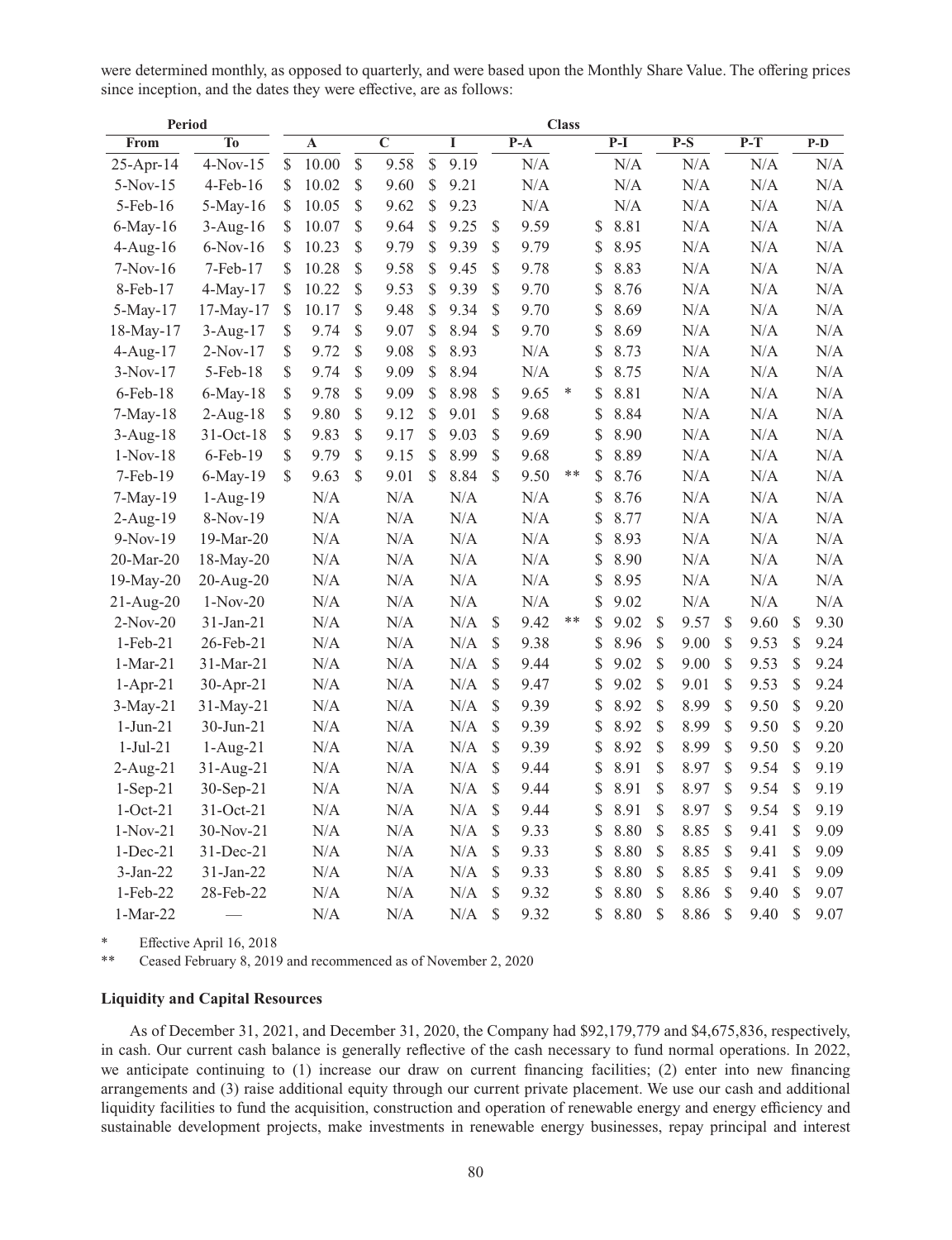on our borrowings, make distributions to our members and fund our operations. Our primary sources of cash have generally consisted of:

- the net proceeds from the offering;
- dividends, fees, and interest earned from our portfolio of investments, as a result of, among other things, cash flows from a project's power sales;
- proceeds from sales of assets and capital repayments from investments;
- financing fees, retainers and structuring fees;
- tax equity capital contributions in partnerships where the Company is the managing member; and
- borrowing capacity under current and future financing sources.

Operating entities of the Company, which are accounted for as investments using fair value in the Company's consolidated financial statements under ASC 820, had approximately \$338,902,052 and \$416,963,053 in outstanding notes payable collateralized by certain assets and membership interests in limited liability companies included in the Eagle Valley Biomass, Greenbacker Wind - HoldCo, GEH, Greenbacker Wind Holdings II, Other Commercial Solar, Trillium and Other Portfolios as of December 31, 2021 and December 31, 2020, respectively.

Since the Company maintains operating control over all entities with project-level debt outstanding, we have included the total amount of the debt outstanding in the below table, summarizing notes payable associated with the Company's operating subsidiaries as well as GREC and the LLC.

On January 5, 2018, the Company, through GREC HoldCo, entered into a Credit Agreement by and among the Company, the Company's wholly owned subsidiary, GREC, the lenders party thereto and Fifth Third Bank, as administrative agent, as sole lead arranger, sole lead bookrunner, and as swap counterparty. The credit facility (the "Credit Facility") consisted of a loan of up to the lesser of \$60,000,000 or a borrowing base amount based on various solar projects that act as collateral for the Credit Facility, of which approximately \$25.7 million was drawn down at closing. The Credit Facility allowed for additional drawdowns through December 31, 2018 and converted to a term loan with a maturity on January 5, 2024.

On June 20, 2019, the Company, through GREC HoldCo, entered into an Amended and Restated Credit Agreement with the lenders party thereto and Fifth Third Bank, as administrative agent, sole lead arranger, sole lead bookrunner and swap counterparty. The new credit facility (the "New Credit Facility") consists of a loan of up to the lesser of \$110,000,000 or a borrowing base amount based on various solar projects that act as collateral for the Credit Facility, of which approximately \$58.3 million was drawn down at closing. In November 2020, the Company, through GREC HoldCo, entered into the Second Amended and Restated Credit Agreement, which amends the New Credit Facility to make available a non-revolving line of Credit Facility that will convert into a term loan facility and a letter of Credit Facility. The commitments of the lenders aggregate to \$97,822,841 between existing term loans, future committed loans and letters of credit, of which approximately \$90.7 million was drawn down at closing. The New Credit Facility allowed for additional drawdowns through November 25, 2021, at which point the outstanding loans converted to an additional term loan that matures on June 20, 2025.

The Company used the net proceeds of borrowings under the New Credit Facility for investment in additional alternative energy power generation assets that are anticipated to become projects and for other general corporate purposes. Loans made under the New Credit Facility bear interest at 1.75% in excess of the three-month LIBOR. Prior to the New Credit Facility converting to a term loan, quarterly commitment fees on the average daily unused portion of the Credit Facility were payable at a rate per annum of 0.50%.

Borrowings under the New Credit Facility are back-levered and secured by all of the assets of GREC HoldCo and the equity interests of each direct and indirect subsidiary of the Company. The LLC, GREC and each direct and indirect subsidiary of the Company are guarantors of the Company's obligations under the New Credit Facility. GREC has pledged all of the equity interests of GREC HoldCo as collateral for the New Credit Facility.

Regarding the Credit Facility, the Company has entered into five separate interest rate swap agreements as economic hedges. The first swap, with a trade date of June 15, 2017, an effective date of June 30, 2018 and an initial notional amount of \$20,900,650, was used to swap the floating-rate interest payments on an additional principal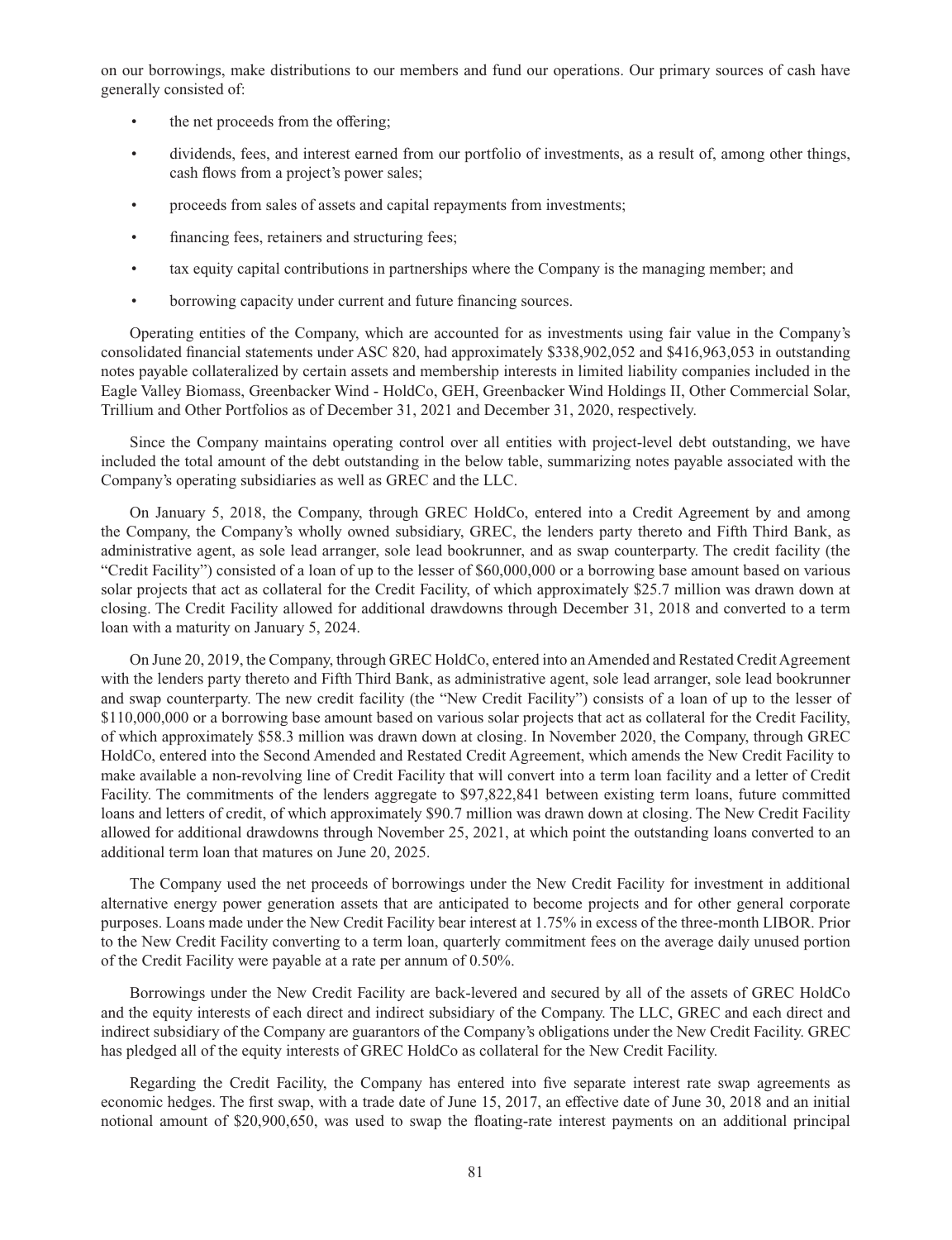amount of the Credit Facility, for a corresponding fixed payment. The fixed swap rate is 2.26%. The second swap, with a trade date of January 11, 2018, an effective date of December 31, 2018 and an initial notional amount of \$29,624,945 was used to swap the floating-rate interest payments on the remaining unhedged portion of the Credit Facility, as well as the estimated additional drawdowns, for a corresponding fixed payment. The fixed swap rate is 2.65%. The third swap, with a trade date of February 7, 2018, an effective date of December 31, 2018 and an initial notional amount of \$4,180,063, was used to swap the floating-rate interest payments on the remaining unhedged portion of the Credit Facility, as well as the estimated additional drawdowns, for a corresponding fixed payment. The fixed swap rate is 2.97%. The fourth swap, with a trade date of January 2, 2019, an effective date of September 30, 2019 and an initial notional amount of \$38,203,507, was used to swap the floating-rate interest payments on the remaining unhedged portion of the Credit Facility, as well as the estimated additional drawdowns, for a corresponding fixed payment. The fixed swap rate is 2.69%. The fifth swap, with a trade date of February 19, 2021, an effective date of February 26, 2021 and an initial notional amount of \$7,068,965, was used to swap the floating-rate interest payments on the remaining unhedged portion of the Credit Facility, as well as the estimated additional drawdowns, for a corresponding fixed payment. The fixed swap rate is 1.64%.

If an event of default shall occur and be continuing under the New Credit Facility, the commitments under the New Credit Facility may be terminated and the principal amount outstanding under the New Credit Facility, together with all accrued unpaid interest and other amounts owing in respect thereof, may be declared immediately due and payable.

On December 6, 2019, the Company entered into a \$15,000,000 revolving letter of credit facility ("LC Facility") agreement with Fifth Third Bank. On January 30, 2020, the LC Facility was amended to include an equipment loan, and the amount of \$5.6 million was drawn down under the equipment facility loan. On March 18, 2020, a repayment of \$1.9 million was made, reducing the outstanding balance of the equipment facility loan. On June 9, 2020, a repayment of the remaining outstanding balance occurred. In October 2020, the LC Facility agreement was amended to increase the aggregate principal amount to \$22,500,000. On April 1, 2021, the LC Facility agreement was amended to maintain cash collateral in an amount equal to 100% of the outstanding obligation and the letter of credit fee was reduced from 2.25% to 0.75%. On June 3, 2021, the LC Facility agreement was amended to extend the maturity date to September 4, 2021. On September 3, 2021, the LC Facility agreement was amended to extend the maturity date to September 4, 2022. On September 28, 2021, the LC Facility agreement was amended to increase the aggregate principal amount to \$32,500,000.

The weighted average interest rate including associated swap agreements and deferred financing costs on all notes payable outstanding at the Company's operating entities was 4.45% for the year ended December 31, 2021.

The following table summarizes the notes payable balances of the Company and its investment entities for the year ended December 31, 2021, in addition to committed but undrawn funds on notes payable:

|                                                 | <b>Interest Rates</b> |          |                          |               |
|-------------------------------------------------|-----------------------|----------|--------------------------|---------------|
|                                                 |                       | Weighted |                          | December 31,  |
|                                                 | Range                 | Average  | <b>Maturity Dates</b>    | 2021          |
| Fixed rate notes payable                        | $1.905\%$ - $9.088\%$ | 3.15%    | 4/3/2023 - 9/29/2049     | 35,727,885    |
| Floating rate notes payable $2.243\% - 4.692\%$ |                       | 4.59%    | $6/30/2022 - 11/22/2027$ | 385, 325, 676 |
|                                                 |                       |          |                          | 421,053,561   |

The following table summarizes the notes payable balances of the Company and its investment entities for the year ended December 31, 2020, in addition to committed but undrawn funds on notes payable:

|                             | <b>Interest Rates</b> |          |                        |              |
|-----------------------------|-----------------------|----------|------------------------|--------------|
|                             |                       | Weighted |                        | December 31, |
|                             | Range                 | Average  | <b>Maturity Dates</b>  | 2020         |
| Fixed rate notes payable    | $1.905\%$ - $9.088\%$ | 4.08%    | $3/1/2021 - 9/29/2049$ | 60,619,233   |
| Floating rate notes payable | $1.621\% - 4.030\%$   | 2.31%    | 3/30/2021 - 12/29/2044 | 446,489,320  |
|                             |                       |          |                        | 507,108,553  |

The principal payments due on the notes payable for the Company and its investment entities for each of the next five years ending December 31, and thereafter, including amounts expected to be drawn down on existing commitments, are as follows: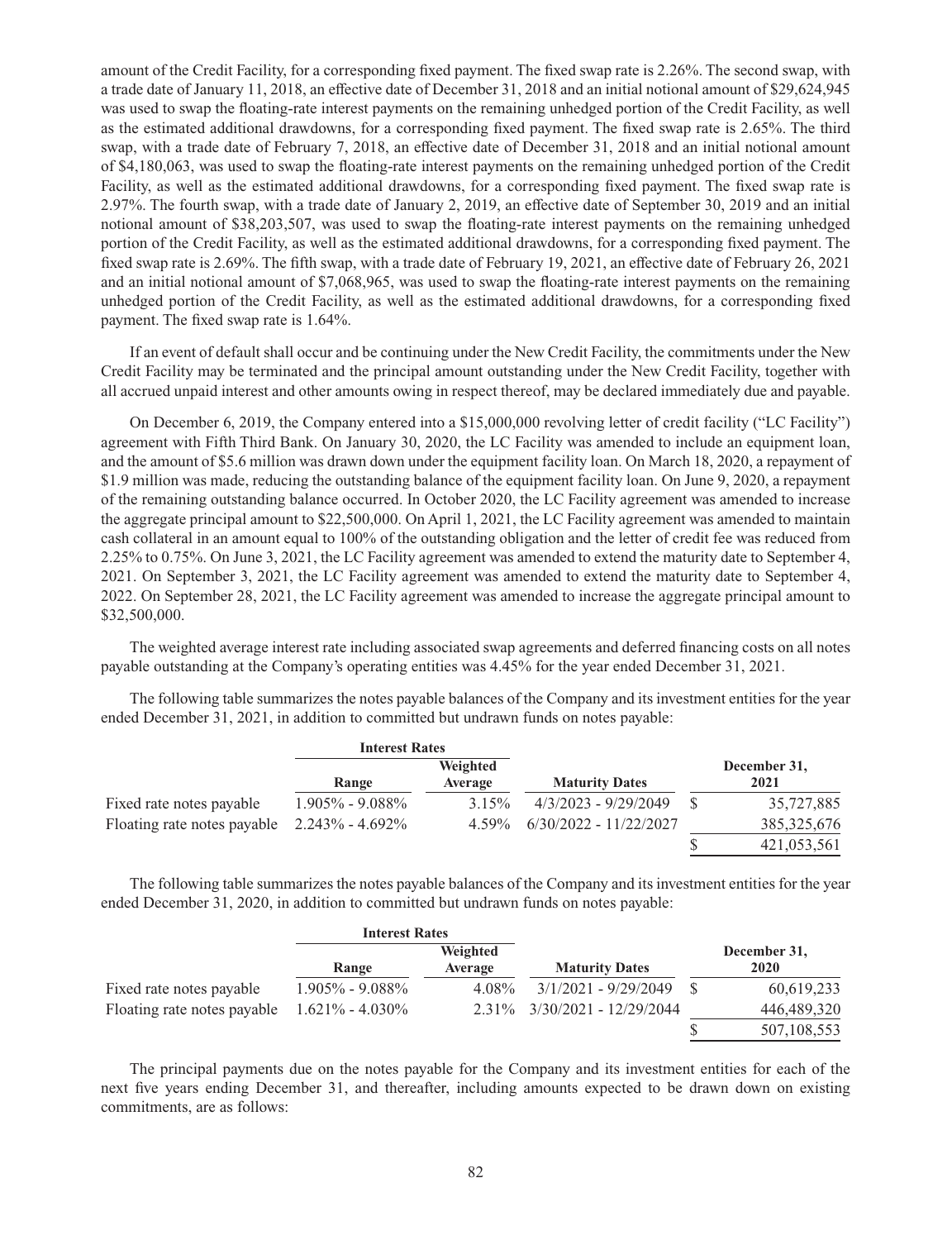| <b>Year ending December 31</b> | Principal<br><b>Payments</b> |
|--------------------------------|------------------------------|
|                                | 29,954,014                   |
|                                | 22,800,311                   |
|                                | 22,813,223                   |
|                                | 87,982,692                   |
|                                | 17,240,941                   |
|                                | 240,262,380                  |
|                                | 421,053,561                  |

In the future, we expect that our ongoing sources of financing will be through corporate-level credit facilities or other secured and unsecured borrowings. In addition, we expect to use other financing methods at the project level as necessary, including joint venture structures, construction loans, property mortgages, letters of credit, sale and leaseback transactions, other lease transactions and other arrangements, any of which may be unsecured or may be secured by mortgages or other interests in our assets. Other sources of capital may include tax equity financings, whereby an investor receives an allocation of tax benefits as well as cash distribution.

Tax equity investors are passive investors, usually large tax-paying financial entities such as banks, insurance companies and utility affiliates that use these investments to reduce future tax liabilities. Depending on the arrangement, until the tax equity investors achieve their agreed-upon rate of return, they may be entitled to a portion of the applicable project's operating cash flow, as well as substantially all of the project's ITCs, accelerated depreciation and taxable income or loss. Typically, tax equity financing transactions are structured so that the tax equity investors reach their target return between five and 10 years after the applicable project achieves commercial operation.

As a result, a tax equity financing may substantially reduce the cash distributions from the applicable project, and the period during which the tax equity investors receive most of their cash distributions may last longer than expected if the portfolio company's energy projects perform below our expectations. While the terms of a tax equity financing may cause cash to be diverted away from the Company to the tax equity investor for certain periods specified in the financing arrangement (often five to 10 years, measured from commencement of the tax equity financing), then we expect to couple investments where cash is so restrained with other cash-flowing investments so as to provide cash for distributions to investors.

# **Hedging Activities**

Regarding the Credit Facility, the Company has entered into five separate interest rate swap agreements as economic hedges. The first swap, with a trade date of June 15, 2017, an effective date of June 30, 2018 and an initial notional amount of \$20,900,650, was used to swap the floating-rate interest payments on an additional principal amount of the Credit Facility, for a corresponding fixed payment. The fixed swap rate is 2.26%. The second swap, with a trade date of January 11, 2018, an effective date of December 31, 2018 and an initial notional amount of \$29,624,945 was used to swap the floating-rate interest payments on the remaining unhedged portion of the Credit Facility, as well as the estimated additional drawdowns, for a corresponding fixed payment. The fixed swap rate is 2.65%. The third swap, with a trade date of February 7, 2018, an effective date of December 31, 2018 and an initial notional amount of \$4,180,063, was used to swap the floating-rate interest payments on the remaining unhedged portion of the Credit Facility, as well as the estimated additional drawdowns, for a corresponding fixed payment. The fixed swap rate is 2.97%. The fourth swap, with a trade date of January 2, 2019, an effective date of September 30, 2019 and an initial notional amount of \$38,203,507, was used to swap the floating-rate interest payments on the remaining unhedged portion of the Credit Facility, as well as the estimated additional drawdowns, for a corresponding fixed payment. The fixed swap rate is 2.69%. The fifth swap, with a trade date of February 19, 2021, an effective date of February 26, 2021 and an initial notional amount of \$7,068,965, was used to swap the floating-rate interest payments on the remaining unhedged portion of the Credit Facility, as well as the estimated additional drawdowns, for a corresponding fixed payment. The fixed swap rate is 1.64%.

During December 2021, the Company entered into an agreement with Canadian Imperial Bank of Commerce for the purpose of hedging our investment in a pre-operating solar facility that the Company has contracted to acquire. The derivative instrument has a trade date of December 15, 2021, an effective date of March 31, 2024 and an initial notional amount of \$284,692,696. The fixed rate is 1.604%. Per the terms of the agreement, the swap is contingent on the transaction closing. While the transaction has not yet closed, in order to lock in the terms, the Company made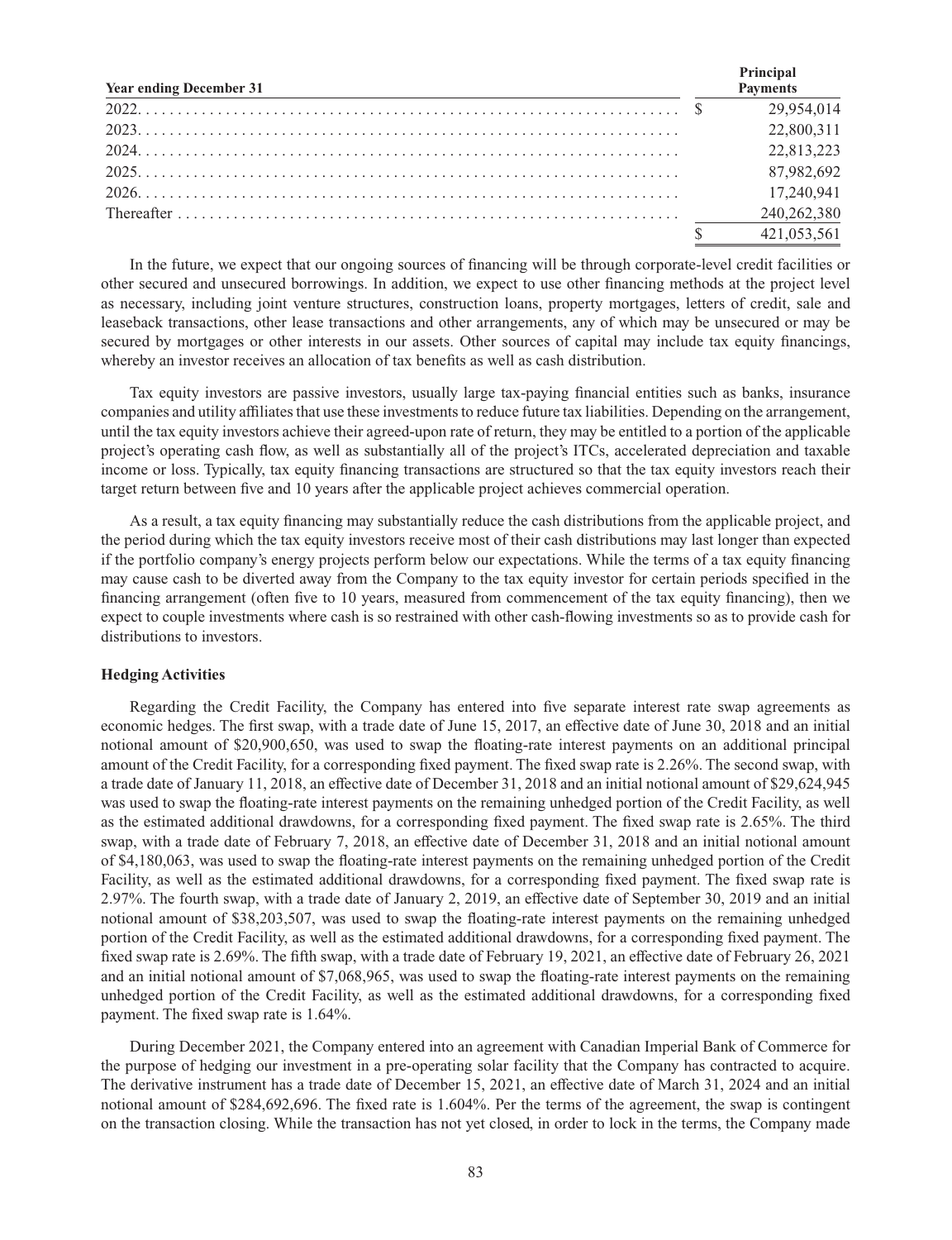a payment for the amount of \$5,000,000 to be maintained as cash collateral. As of December 31, 2021, this cash collateral is recorded in Other assets in the Consolidated Statements of Assets and Liabilities.

The Company's investment in the Canadian Northern Lights asset, included in Other Commercial Solar Portfolios, is located in and around Toronto, Ontario, Canada. As a result, we have foreign currency risk related to our revenue and operating expenses, which are denominated in Canadian Dollars as opposed to U.S. Dollars. While we are currently of the opinion that the currency fluctuation between the Canadian and U.S. Dollar will not have a material impact on our operating results, we may in the future hedge this risk through the use of currency swap transactions or other financial instruments if the impact on our results of operations becomes material.

### **Contractual Obligations**

While the Company does not include a contractual obligations table herein, as all obligations of the Company are short term, we have included the following information related to commitments of the Company to further assist investors in understanding our outstanding commitments.

#### *Advisory Agreement*

GCM, a private firm that is registered as an investment adviser under the Advisers Act, serves as our Advisor. Under the direction of our Board of Directors, GCM manages our day-to-day operations and provides advisory and management services to us. The advisory agreement was previously approved by our Board of Directors and became effective on April 25, 2014. Unless earlier terminated, the advisory agreement will remain in effect for successive one-year periods if approved annually by a majority of our independent directors. The advisory agreement was amended and restated and approved by the Board of Directors in May 2021 with an effective date of July 1, 2021 through April 30, 2022.

Pursuant to the advisory agreement, GCM is authorized to retain one or more sub-advisors with expertise in our target assets to assist GCM in fulfilling its responsibilities under the advisory agreement. However, GCM will be required to monitor any sub-advisor to ensure that material information discussed by management of any sub-advisor is communicated to our Board of Directors, as appropriate. If GCM retains any sub-advisor, our Advisor will pay such sub-advisor a portion of the fees that it receives from us. We will not pay any additional fees to a sub-advisor. While our Advisor will oversee the performance of any sub-advisor, our Advisor will remain primarily liable to us to perform all of its duties under the advisory agreement, including those delegated to any sub-advisor. As of December 31, 2021, no sub-advisors have been retained by GCM to assist it in performing its responsibilities under the advisory agreement.

We pay GCM a base management fee for advisory and management services. Through June 30, 2021, the base management fee was calculated at a monthly rate of 0.167% (2.00% annually) of our gross assets up to \$800,000,000 (including amounts borrowed). The base management fee monthly rate is 0.14583% (1.75% annually) for gross assets from \$800,000,001 to \$1,500,000,000 and 0.125% (1.50% annually) for gross assets greater than \$1,500,000,000. The Special Unitholder, an entity affiliated with our Advisor, will hold the special unit in our Company, entitling it to a performance participation fee, as well as a liquidation performance participation fee, payable upon a listing or a liquidation.

On July 1, 2021, the Company entered into the Fourth Amended and Restated Advisory Agreement with the Advisor. Effective July 1, 2021, the base management fee payable to GCM is calculated at a monthly rate of 0.167% (2.00% annually) of the net assets until the net asset value exceeds \$800,000,000. The base management fee monthly rate will decrease to 0.14583% (1.75% annually) for net assets between \$800,000,001 to \$1,500,000,000 and to 0.125% (1.50% annually) for net assets greater than \$1,500,000,000.

#### *Administration Agreement*

Greenbacker Administration serves as our Administrator. Since commencement of operations, Greenbacker Administration delegated certain of its accounting-related administrative functions to U.S. Bancorp Fund Services, LLC (doing business as "U.S. Bank Global Fund Services"). Greenbacker Administration may enter into similar arrangements with other third-party administrators, including with respect to fund accounting and administrative services. Greenbacker Administration performs certain asset management, construction management, compliance and oversight services, as well as asset accounting and administrative services, for many of the Company's investments. The fee for these services is billed at cost to the Company's individual investments. During the year ended December 31,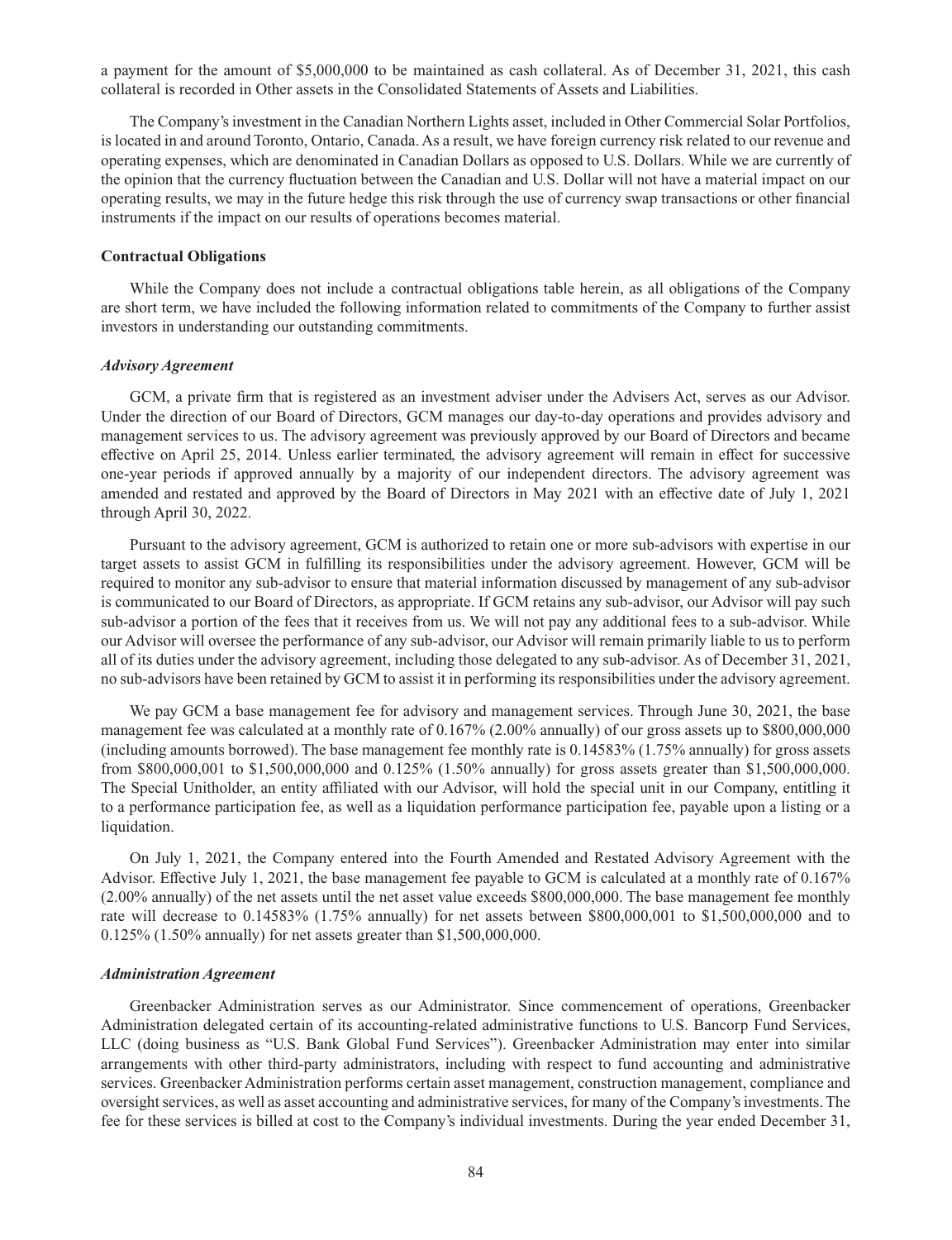2021, the Company incurred \$13,198,810 of fees for these services. During the year ended December 31, 2020, the Company incurred \$7,289,176 of fees for these services. Such fees are recorded as a reduction to Dividend income in the Consolidated Statements of Operations.

# *Pledge of Collateral and Unsecured Guarantee of Loans to Subsidiaries*

Borrowings under the GREC EH Credit Facilities are secured by the assets, cash, agreements and equity interests in GREC HoldCo and its subsidiaries. The LLC and GREC are guarantors of GREC HoldCo's obligations under the GREC EH Credit Facilities. Pursuant to various loan agreements between the operating entities of the Company and various lenders, the operating entities have pledged all operating assets as well as the membership interests in various operating subsidiaries as collateral for the term loans, with maturity dates ranging from June 2022 through September 2049. The amount of the unsecured guaranty on the outstanding principal of the GREC EH Credit Facility is approximately \$82.2 million as of December 31, 2021.

### *Investment in To-Be-Constructed Assets*

Pursuant to various engineering, procurement and construction contracts to which 42 entities of the Company are individually a party, the entities, and indirectly the Company, has committed an outstanding balance of approximately \$540.2 million to complete construction of the facilities. Based upon current construction schedules, the expectation is that these commitments will be fulfilled in 2022 into 2024. In addition, pursuant to various membership interest purchase agreements to which the Company's operating entities are individually a party, the operating entities, and indirectly the Company, have committed an outstanding balance of approximately \$1,038.2 million as of December 31, 2021 to complete the closing pursuant to all conditions being met under the membership interest purchase agreements. The Company plans to use debt and tax equity financing as well as cash on hand to fund such commitments.

### *Renewable Energy Credit*

For certain solar and wind power systems in the GEH, Other Commercial Solar, Greenbacker Wind Holdings II, Greenbacker Wind - HoldCo and Trillium Portfolios (the "Portfolios"), the Company has received incentives in the form of RECs. In certain cases, the Portfolios have entered into fixed-price, fixed volume forward sale transactions to monetize these RECs for specific entities. If we are unable to satisfy the transaction requirements due to lack of production, we may have to purchase RECs on the spot market and/or pay specified replacement cost damages. Based upon current production projections, we do not expect a requirement to purchase RECs to fulfill our current REC sales contracts. If RECs earned by the Portfolios are not sold on a forward basis, they are sold in the spot market, with revenue recorded in the accounts of the underlying investment when received.

Recording of a sale of RECs under GAAP is accounted for under Accounting Standards Codification Topic 606, Revenue Recognition. There are no differences in the process and related revenue recognition between REC sales to utilities and non-utility customers. Revenue is recorded in our wholly owned, single-member LLCs when all revenue recognition criteria are met, including that there is persuasive evidence that an arrangement exists (typically through a contract), services are rendered through the production of electricity, pricing is fixed and determinable under the contract and collectability is reasonably assured. The accounting policy adopted by our wholly owned, single-member LLC related to RECs is that the revenue recognition criteria are met when the energy is produced, and a REC is created and transferred to a third party.

If any of our REC counterparties fail to satisfy their contractual obligations, our costs may increase under replacement agreements that may be required. We would also likely incur expenses in locating alternative parties to provide the services we expect to receive under our advisory agreement. For the majority of the forward REC contracts currently effective as of December 31, 2021, GREC and/or the Company has provided an unsecured guaranty related to the delivery obligations under these contracts. The amount of the unsecured guaranty on REC contracts is nil as of December 31, 2021.

#### *Pledge of Parent Company Guarantees*

Pursuant to various contracts in which the Company has provided a parent company guarantee, excluding those discussed above, the operating entities, and indirectly the Company, has committed \$114 million in unsecured guarantees, in the event of a default at the underlying entity as of December 31, 2021.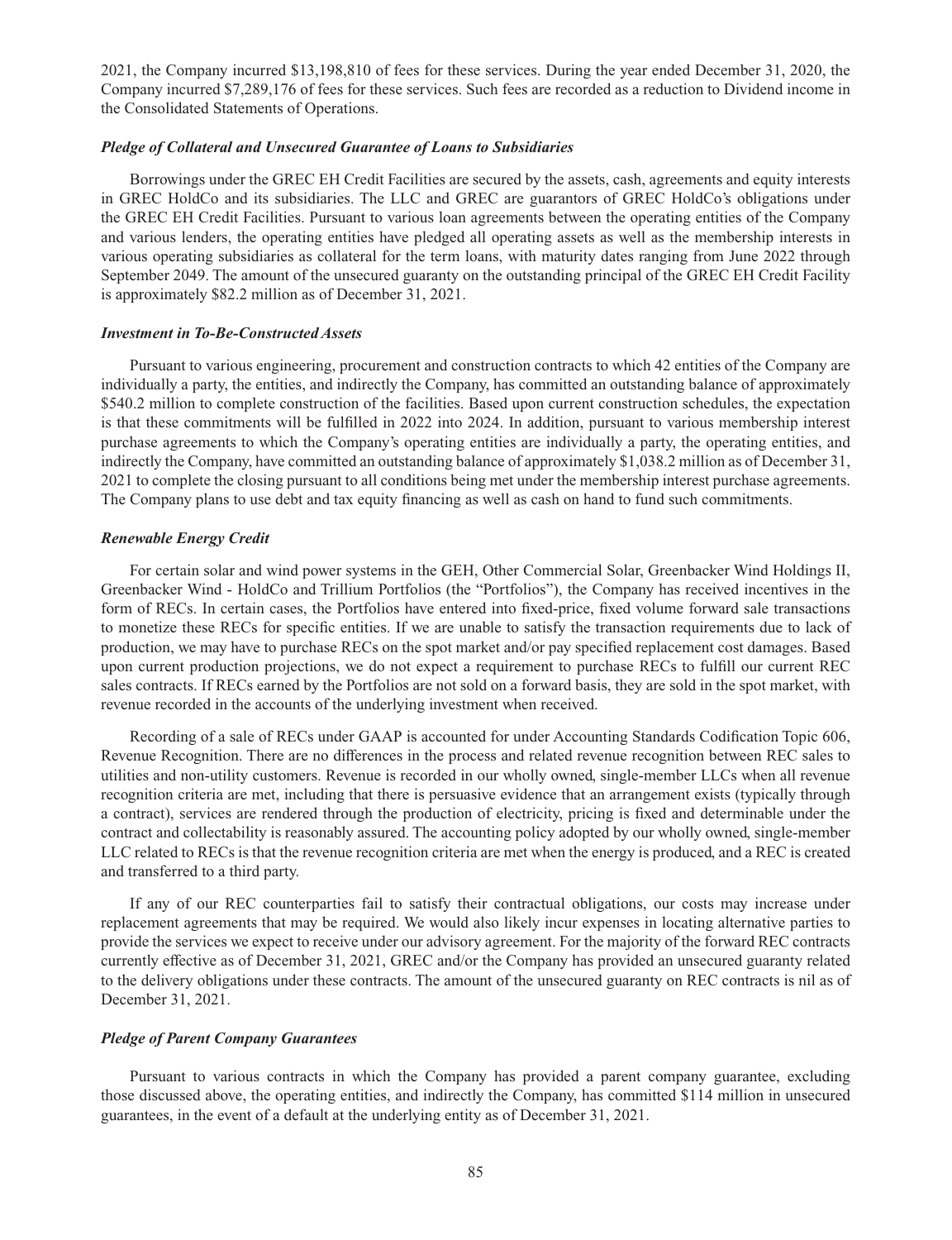We currently have no off-balance-sheet arrangements, including any risk management of commodity pricing or other hedging practices.

### **Distributions**

Subject to the Board of Directors' review and approval and applicable legal restrictions, we intend to authorize and declare distributions on a quarterly basis and pay distributions on a monthly basis. We will calculate each member's specific distribution amount for the period using record and declaration dates, and each member's distributions will begin to accrue on the date we accept each member's subscription for shares. From time to time, we may also pay interim special distributions in the form of cash or shares, with the approval of our Board of Directors.

Distributions will be made on all classes of our shares at the same time. The cash distributions with respect to the Class C, P-S and P-T shares are lower than the cash distributions with respect to Class A, I, P-A, P-I and P-D shares because of the distribution fee relating to Class C, P-S and P-T shares, which will be allocated as a class-specific charge. Amounts distributed to each class will be allocated among the holders of our shares in such class in proportion to their shares.

Cash distributions paid during the periods presented were funded from the following sources noted below:

|                   | For the<br>year ended<br>December 31,<br>2021 | For the<br>year ended<br>December 31,<br>2020 | For the<br>year ended<br>December 31,<br>2019 |
|-------------------|-----------------------------------------------|-----------------------------------------------|-----------------------------------------------|
|                   | $-$ \$                                        | 1.645.856 \$                                  | 4,213,803                                     |
| Offering proceeds | 55,097,266                                    | 22,149,268                                    | 14,393,447                                    |
|                   | 55.097.266                                    | 23,795,124                                    | 18,607,250                                    |

The Company expects to continue to fund distributions from a combination of cash from operations as well as other external financing sources. Due to the Company's change in investment portfolio composition to include a greater percentage of pre-operational assets, a significant amount of distributions will continue to be funded from other external financing sources.

# **Inflation**

We do not anticipate that inflation will have a significant effect on our results of operations. However, in the event of a significant increase in inflation, interest rates could rise, and our projects and investments may be materially adversely affected.

#### **Seasonality**

Certain types of renewable power generation may exhibit seasonal behavior. For example, wind power generation is generally stronger in winter than in summer as wind speed tends to be higher when the weather is colder. In contrast, solar power generation is typically stronger in the summer than in the winter. This is primarily due to the brighter sunshine, longer days and shorter nights of the summer months, which generally result in the highest power output of the year for solar power. Because these seasonal variations are relatively predictable for these types of assets, we factor in the effects of seasonality when analyzing a potential investment in these target assets. Therefore, the impact that seasonality may have on our business, including the cash flows from our investments in our target assets, will depend on the diversity of our investments in renewable energy, energy efficiency and other sustainability-related projects in our overall portfolio at such time as we have fully invested the proceeds from this offering. However, in the early stages of our operations, or to the extent our initial investments are concentrated in either solar or wind power, we expect our business to be seasonal based on the type of investment, as discussed above.

# **ITEM 7A. QUANTITATIVE AND QUALITATIVE DISCLOSURES ABOUT MARKET RISK**

The following qualitative disclosures regarding our market risk exposures — except for (i) those disclosures that are statements of historical fact; and (ii) the descriptions of how we, along with our Advisor, manage our primary market risk exposures — constitute forward-looking statements within the meaning of Section 27A of the Securities Act and Section 21E of the Exchange Act. Our primary market risk exposures as well as the strategies used and to be used by the Advisor managing such exposures are subject to numerous uncertainties, contingencies and risks, any one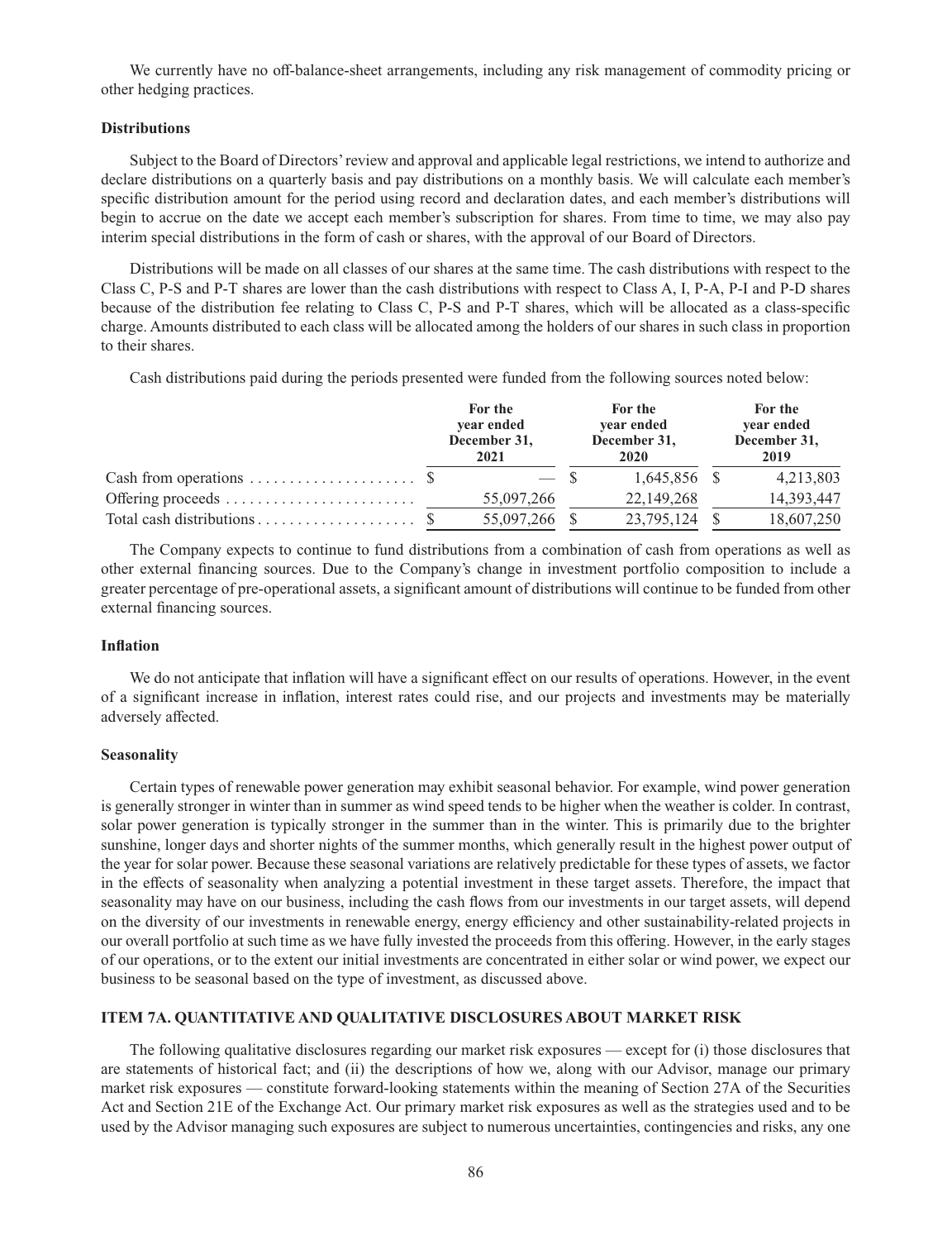of which could cause the actual results of our risk controls to differ materially from the objectives of such strategies. Government interventions, defaults and expropriations, illiquid markets, the emergence of dominant fundamental factors, political upheavals, changes in historical price relationships, an influx of new market participants, increased regulation and many other factors could result in material losses as well as in material changes to our risk exposures and risk management strategies. There can be no assurance that our current market exposure and/or risk management strategies will not change materially or that any such strategies will be effective in either the short or long term. Investors must be prepared to lose all or substantially all their investment in the shares.

We anticipate that our primary market risks will be related to commodity prices, the credit quality of our counterparties and project companies and market interest rates. We will seek to manage these risks while, at the same time, seeking to provide an opportunity for members to realize attractive returns through ownership of our shares.

### **Commodity Price Risk**

Investments in renewable energy and energy efficiency projects and businesses expose us to volatility in the market prices of electricity. To stabilize our revenue, we generally expect our projects will have PPAs with local utilities and offtakers that ensure that all or most of electricity generated by each project will be purchased at the contracted price. In the event any electricity is not purchased by the offtaker or the energy produced exceeds the offtaker's capacity, we generally will sell that excess energy to the local utility or another suitable counterparty, which would ensure revenue is generated for all electricity produced. We may be exposed to the risk that the offtaker will fail to perform under the PPA, with the result that we will have to sell our electricity at the market price, which could be disadvantageous.

In regard to the market price of oil, our investments are little affected by the volatility in this market, as most oil consumed in the U.S. today is used for transportation infrastructure and not for the generation of electricity.

### **Credit Risk**

Through our investments in our target assets, we expect to be indirectly exposed to credit risk relating to counterparties to the electricity sales agreements (including PPAs) for our projects as well as the businesses in which we invest. If counterparties to the electricity sales agreements for our projects or the businesses in which we invest are unable to make payments to us when due, or at all, our financial condition and results of operations could be materially adversely affected. GCM will seek to mitigate this risk by deploying a comprehensive review and asset selection process and careful ongoing monitoring of acquired assets. In addition, we expect our projects will seek contracts with high-credit-quality counterparties. Nevertheless, unanticipated credit losses could occur, which could adversely impact our operating results.

### **Changes in Market Interest Rates**

With respect to our proposed business operations, general increases in interest rates over time may cause the interest expense associated with our borrowings to increase, and the value of our debt investments to decline. Conversely, general decreases in interest rates over time may cause the interest expense associated with our borrowings to decrease, and the value of our debt investments to increase.

### **Changes in Government Incentives**

Retrospective changes in the levels of government incentives may have a negative impact on current investments. Prospective changes in the levels of government incentives, including renewable energy credits and investment tax credits, may impact the relative attractiveness of future investments in various renewable energy projects, which could make it difficult for GCM to find suitable investments in the sector.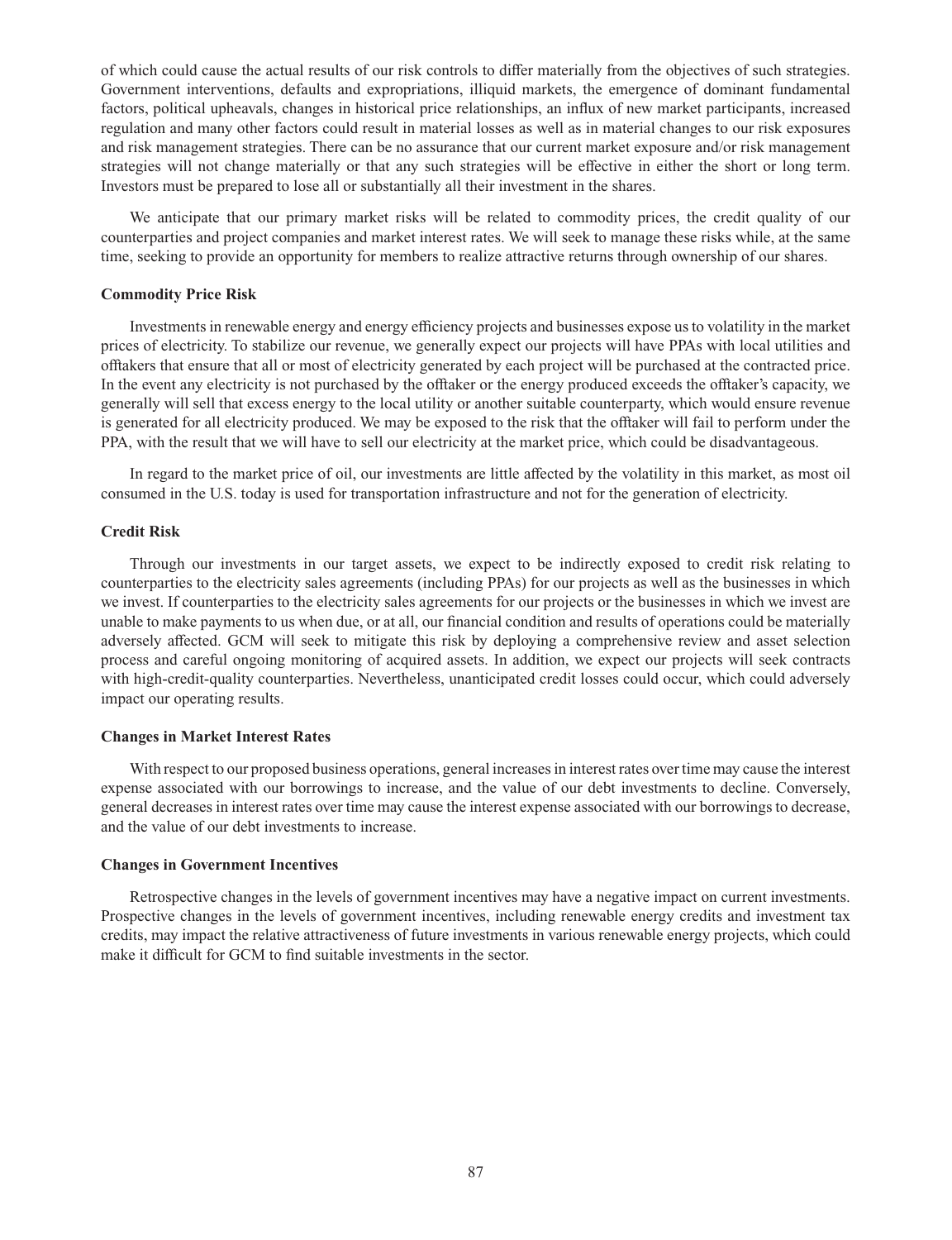# **ITEM 8. CONSOLIDATED FINANCIAL STATEMENTS AND SUPPLEMENTARY DATA**

# **INDEX TO CONSOLIDATED FINANCIAL STATEMENTS**

|                                                                                                     | Page   |
|-----------------------------------------------------------------------------------------------------|--------|
|                                                                                                     | $F-2$  |
| Audited Consolidated Financial Statements:                                                          |        |
| Consolidated Statements of Assets and Liabilities as of December 31, 2021 and 2020                  | $F-3$  |
| Consolidated Statements of Operations for the Years Ended December 31, 2021, 2020 and 2019          | $F-5$  |
| Consolidated Statements of Changes in Net Assets for the years ended December 31, 2021, 2020, 2019. | $F-7$  |
| Consolidated Statements of Cash Flows for the Years Ended December 31, 2021, 2020 and 2019          | $F-11$ |
| Consolidated Schedules of Investments as of December 31, 2021 and 2020                              | $F-13$ |
|                                                                                                     | $F-19$ |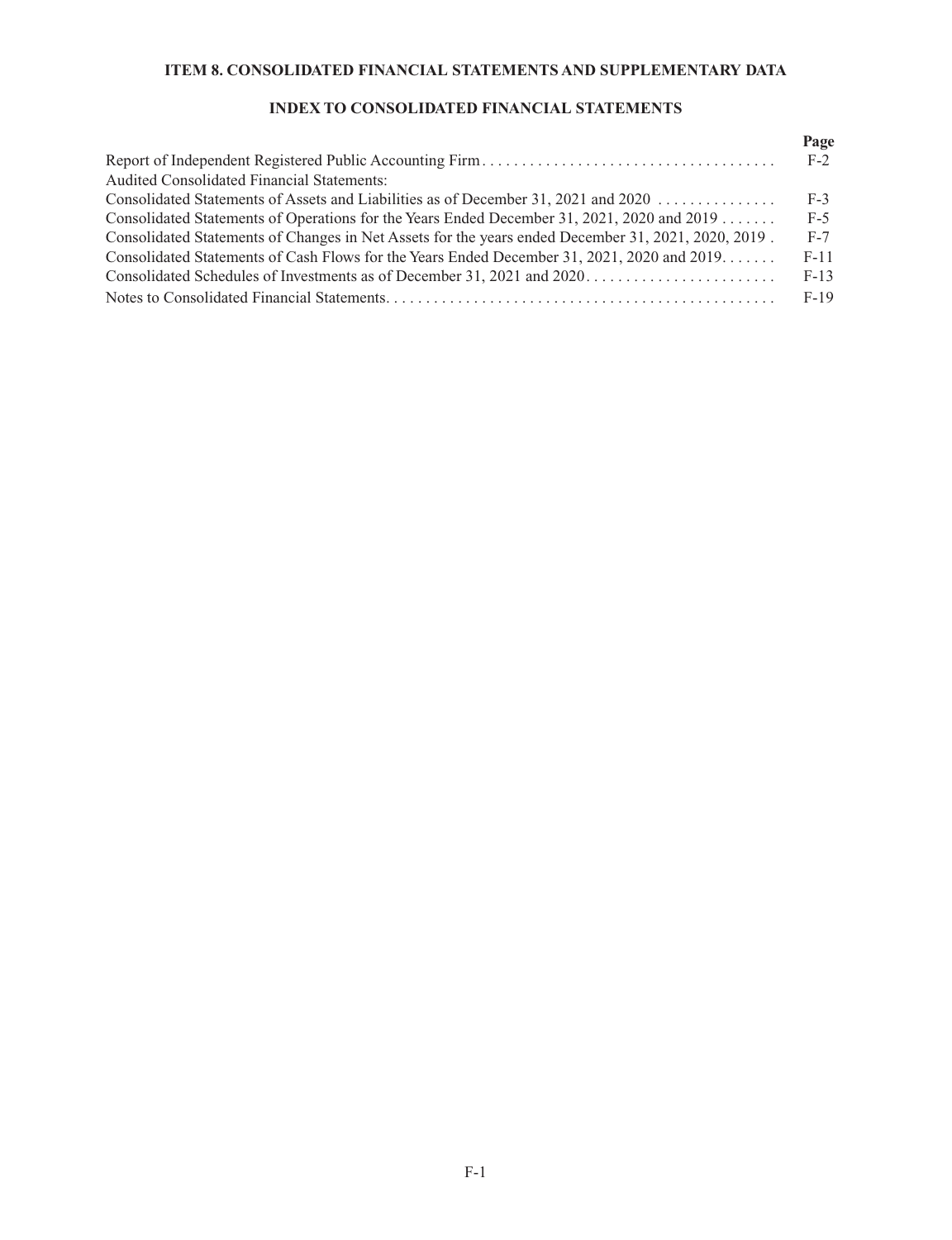

KPMG LLP 345 Park Avenue New York, NY 10154-0102

# **Report of Independent Registered Public Accounting Firm**

To the Members and Board of Directors Greenbacker Renewable Energy Company LLC:

# *Opinion on the Consolidated Financial Statements*

We have audited the accompanying consolidated statements of assets and liabilities of Greenbacker Renewable Energy Company LLC and Subsidiaries (the Company), including the consolidated schedules of investments as of December 31, 2021 and 2020, the related consolidated statements of operations, changes in net assets, and cash flows for each of the years in the three-year period ended December 31, 2021, and the related notes (collectively, the consolidated financial statements). In our opinion, the consolidated financial statements present fairly, in all material respects, the financial position of the Company as of

December 31, 2021 and 2020, and the results of its operations and its cash flows for each of the years in the three-year period ended December 31, 2021, in conformity with U.S. generally accepted accounting principles.

# *Basis for Opinion*

These consolidated financial statements are the responsibility of the Company's management. Our responsibility is to express an opinion on these consolidated financial statements based on our audits. We are a public accounting firm registered with the Public Company Accounting Oversight Board (United States) (PCAOB) and are required to be independent with respect to the Company in accordance with the U.S. federal securities laws and the applicable rules and regulations of the Securities and Exchange Commission and the PCAOB.

We conducted our audits in accordance with the standards of the PCAOB. Those standards require that we plan and perform the audit to obtain reasonable assurance about whether the consolidated financial statements are free of material misstatement, whether due to error or fraud. The Company is not required to have, nor were we engaged to perform, an audit of its internal control over financial reporting. As part of our audits, we are required to obtain an understanding of internal control over financial reporting but not for the purpose of expressing an opinion on the effectiveness of the Company's internal control over financial reporting. Accordingly, we express no such opinion.

Our audits included performing procedures to assess the risks of material misstatement of the consolidated financial statements, whether due to error or fraud, and performing procedures that respond to those risks. Such procedures included examining, on a test basis, evidence regarding the amounts and disclosures in the consolidated financial statements. Our audits also included evaluating the accounting principles used and significant estimates made by management, as well as evaluating the overall presentation of the consolidated financial statements. We believe that our audits provide a reasonable basis for our opinion.



We have served as the Company's auditor since 2012.

New York, New York March 30, 2022

> KPMG LLP, a Delaware limited liability partnership and a member firm of the KPMG global organization of independent member firms affiliated with KPMG International Limited, a private English company limited by guarantee.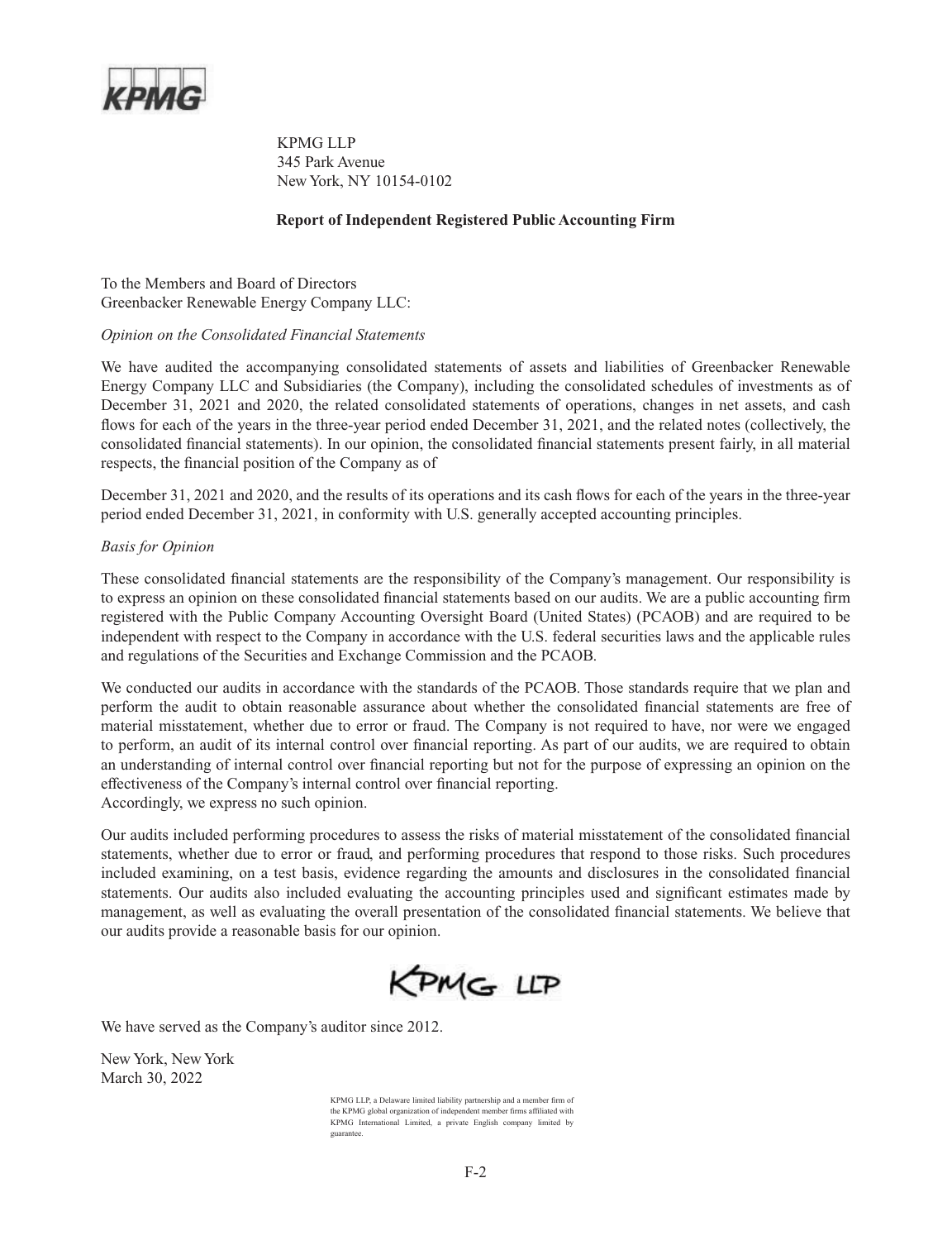# **GREENBACKER RENEWABLE ENERGY COMPANY LLC AND SUBSIDIARIES CONSOLIDATED STATEMENTS OF ASSETS AND LIABILITIES**

|                                                                              |              | December 31,<br>2021 |               | December 31,<br>2020 |
|------------------------------------------------------------------------------|--------------|----------------------|---------------|----------------------|
| <b>ASSETS</b>                                                                |              |                      |               |                      |
| Investments in controlled/affiliated portfolios, at fair value (cost of      |              | \$1,335,063,419      | <sup>S</sup>  | 611,482,307          |
| Investments in non-controlled/non-affiliated portfolios, at fair value (cost |              | 33,286,139           |               | 37,327,690           |
| Investments in money market funds, at fair value (cost of \$67,392,443)      |              | 67,392,443           |               | 11,172,727           |
|                                                                              |              | 92,179,779           |               | 4,675,836            |
|                                                                              |              | 29,683,613           |               |                      |
|                                                                              |              | 2,052,750            |               | 6,418,454            |
|                                                                              |              | 10,481,202           |               | 7,181,629            |
|                                                                              |              | 69,994               |               | 4,759,184            |
|                                                                              |              | 654,622              |               | 2,159,762            |
|                                                                              |              | 11,695,159           |               | 3,198,872            |
|                                                                              |              | 1,582,559,120        | \$            | 688,376,461          |
| <b>LIABILITIES</b>                                                           |              |                      |               |                      |
|                                                                              | <sup>S</sup> | 7,501,983            | <sup>\$</sup> | 9,750,909            |
|                                                                              |              | 26,707,096           |               | 17,868,138           |
|                                                                              |              | 1,037,461            |               | 4,451,570            |
|                                                                              |              | 79,413,622           |               | 86,501,654           |
|                                                                              |              | 2,271,687            |               | 1,055,600            |
|                                                                              |              | 3,359,269            |               | 3,540,052            |
|                                                                              |              | 2,298,343            |               | 590,404              |
|                                                                              |              | 607,610              |               | 1,751                |
|                                                                              |              | 7,930,813            |               | 2,984,521            |
|                                                                              |              | 7,493,978            |               | 5,948,128            |
|                                                                              |              | 4,626,626            |               | 131,875              |
|                                                                              | \$           | 143,248,488          | $\mathbb{S}$  | 132,824,602          |

Commitments and contingencies (Note 10. Commitments and Contingencies)

# **MEMBERS' EQUITY (NET ASSETS)**

| Preferred stock, par value, \$.001 per share, 50,000,000 authorized; none                  |                 |             |
|--------------------------------------------------------------------------------------------|-----------------|-------------|
| issued and outstanding $\dots \dots \dots \dots \dots \dots \dots \dots \dots \dots \dots$ |                 |             |
| Common stock, par value, \$.001 per share, 350,000,000 authorized;                         |                 |             |
| 165,387,519 and 62,870,347 shares issued and outstanding,                                  |                 |             |
|                                                                                            | 165,388         | 62,870      |
|                                                                                            | 1,468,107,899   | 550,896,111 |
|                                                                                            | (28,962,655)    | 4,592,878   |
|                                                                                            |                 | 555,551,859 |
|                                                                                            |                 |             |
|                                                                                            | 1,439,310,632   | 555,551,859 |
|                                                                                            | \$1,582,559,120 | 688,376,461 |
|                                                                                            |                 |             |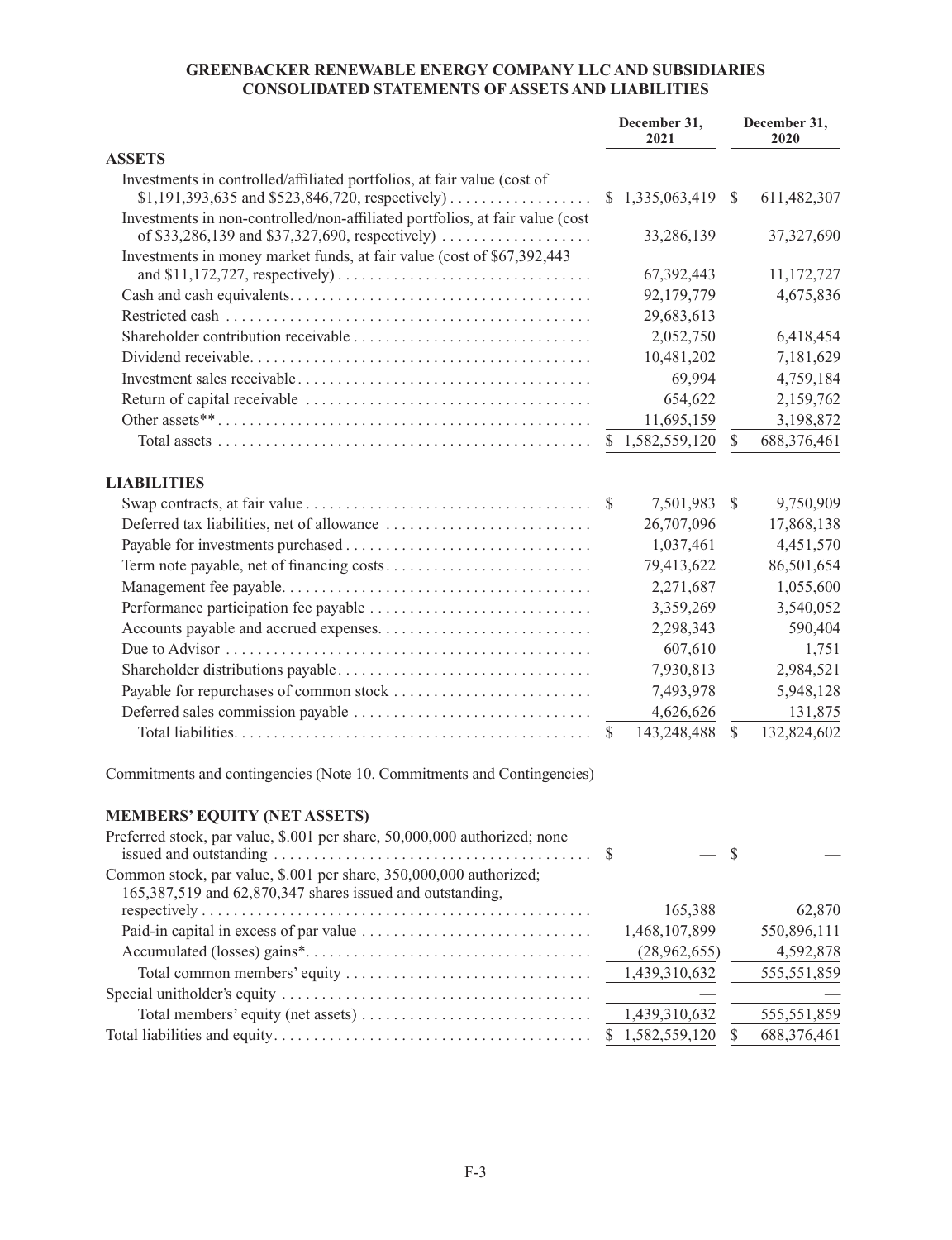# **GREENBACKER RENEWABLE ENERGY COMPANY LLC AND SUBSIDIARIES CONSOLIDATED STATEMENTS OF ASSETS AND LIABILITIES (Continued)**

|                                                                             | December 31.<br>2021 |              | December 31,<br>2020 |
|-----------------------------------------------------------------------------|----------------------|--------------|----------------------|
| Net assets, Class A (shares outstanding of 16,580,558 and 16,844,129,       | 137,994,947          | -S           | 144,978,110          |
| Net assets, Class C (shares outstanding of 2,741,963 and 2,734,661,         | 22,290,310           |              | 22,836,128           |
| Net assets, Class I (shares outstanding of 6,449,493 and 6,526,001,         | 53,665,823           |              | 56,156,327           |
| Net assets, Class P-A (shares outstanding of 783,593 and 55,264,            | 6,721,670            |              | 480,799              |
| Net assets, Class P-D (shares outstanding of 198,548 and nil,               | 1,747,603            |              |                      |
| Net assets, Class P-I (shares outstanding of 92,069,013 and 36,710,292,     | 810,046,418          |              | 331,100,495          |
| Net assets, Class P-S (shares outstanding of 46,324,757 and nil,            | 404,803,246          |              |                      |
| Net assets, Class P-T (shares outstanding of 239,594 and nil, respectively) | 2,040,615            |              |                      |
|                                                                             | \$1,439,310,632      | <sup>S</sup> | 555,551,859          |

\* Accumulated deficit, accumulated net realized gain on investments, and accumulated unrealized appreciation on investments, net of deferred taxes, foreign currency translation, and swap contracts are included in accumulated gains (losses).

\*\* As of December 31, 2021, Other assets includes \$5,000,000 of cash collateral associated with a derivative instrument.

The accompanying notes are an integral part of these consolidated financial statements.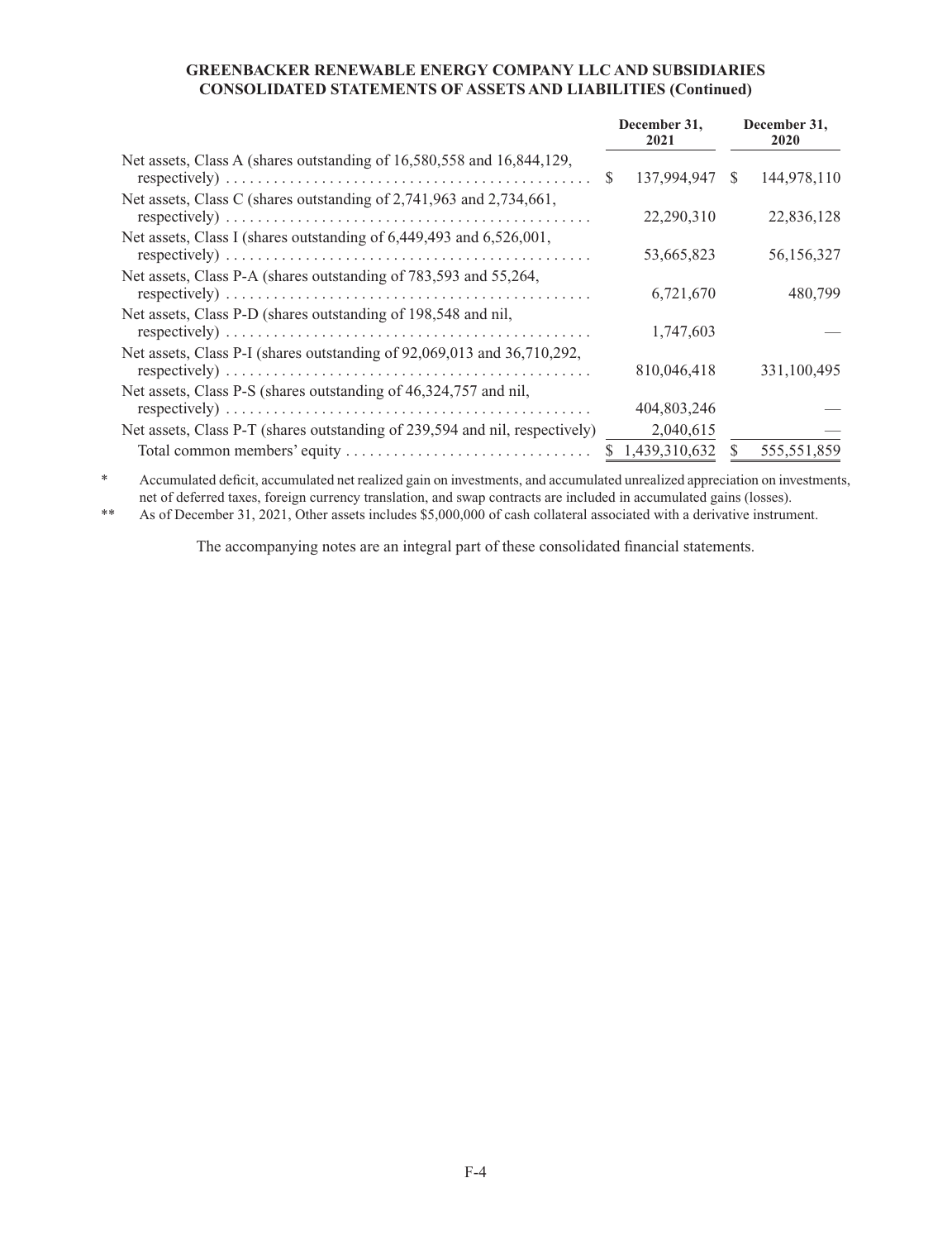# **GREENBACKER RENEWABLE ENERGY COMPANY LLC AND SUBSIDIARIES CONSOLIDATED STATEMENTS OF OPERATIONS**

|                                                                                     |    | For the year<br>ended<br>December 31,<br>2021 |               | For the year<br>ended<br>December 31,<br>2020 |               | For the year<br>ended<br>December 31,<br>2019 |
|-------------------------------------------------------------------------------------|----|-----------------------------------------------|---------------|-----------------------------------------------|---------------|-----------------------------------------------|
| <b>Investment income:</b>                                                           |    |                                               |               |                                               |               |                                               |
| Investment income from controlled, affiliated investments:                          |    |                                               |               |                                               |               |                                               |
| Dividend income                                                                     | S. | 28,631,462                                    | $\mathcal{S}$ | 21,495,843                                    | <sup>\$</sup> | 17,160,351                                    |
|                                                                                     |    |                                               |               | 4,579                                         |               | 13,060                                        |
| Total investment income from controlled, affiliated                                 |    |                                               |               |                                               |               |                                               |
| $investments \ldots \ldots \ldots \ldots \ldots \ldots \ldots \ldots \ldots \ldots$ | S. | 28,631,462                                    | <sup>\$</sup> | 21,500,422                                    | <sup>\$</sup> | 17, 173, 411                                  |
| Investment income from non-controlled, non-affiliated<br>investments:               |    |                                               |               |                                               |               |                                               |
|                                                                                     |    | 3,919,675                                     |               | 2,929,480                                     |               | 1,589,294                                     |
|                                                                                     |    | 32,551,137                                    | \$            | 24,429,902                                    | \$            | 18,762,705                                    |
| <b>Operating expenses:</b>                                                          |    |                                               |               |                                               |               |                                               |
|                                                                                     |    | 21,940,099                                    |               | 10,364,635                                    |               | 8,461,616                                     |
| Audit and tax expense                                                               |    | 1,812,189                                     |               | 1,534,984                                     |               | 1,156,874                                     |
|                                                                                     |    | 2,988,749                                     |               | 3,019,833                                     |               | 2,812,802                                     |
| General and administration expenses                                                 |    | 658,439                                       |               | 335,912                                       |               | 239,202                                       |
|                                                                                     |    | 4,672,078                                     |               | 4,571,927                                     |               |                                               |
|                                                                                     |    | 535,759                                       |               | 560,684                                       |               | 351,128                                       |
| Directors fees and expenses                                                         |    | 432,860                                       |               | 387,249                                       |               | 398,845                                       |
|                                                                                     |    | 295,958                                       |               | 159,237                                       |               | 161,610                                       |
|                                                                                     |    | 701,321                                       |               | 529,124                                       |               | 477,198                                       |
|                                                                                     |    | 4,747,308                                     |               | 2,068,063                                     |               | 489,627                                       |
| Operating expenses before performance participation fee                             |    |                                               |               |                                               |               |                                               |
|                                                                                     |    | 38,784,760                                    |               | 23,531,648                                    |               | 14,548,902                                    |
|                                                                                     |    |                                               |               | (747, 602)                                    |               |                                               |
| Total operating expenses, net of performance participation                          |    |                                               |               |                                               |               |                                               |
|                                                                                     |    | 38,784,760                                    |               | 22,784,046                                    |               | 14,548,902                                    |
|                                                                                     |    | (6,233,623)                                   |               | 1,645,856                                     |               | 4,213,803                                     |
|                                                                                     |    | (9,050,004)                                   |               | (7,161,831)                                   |               | (3, 188, 431)                                 |
|                                                                                     |    | 160,572                                       |               |                                               |               | 125,143                                       |
| Net investment income                                                               |    | 2,655,809                                     |               | 8,807,687                                     |               | 7,277,091                                     |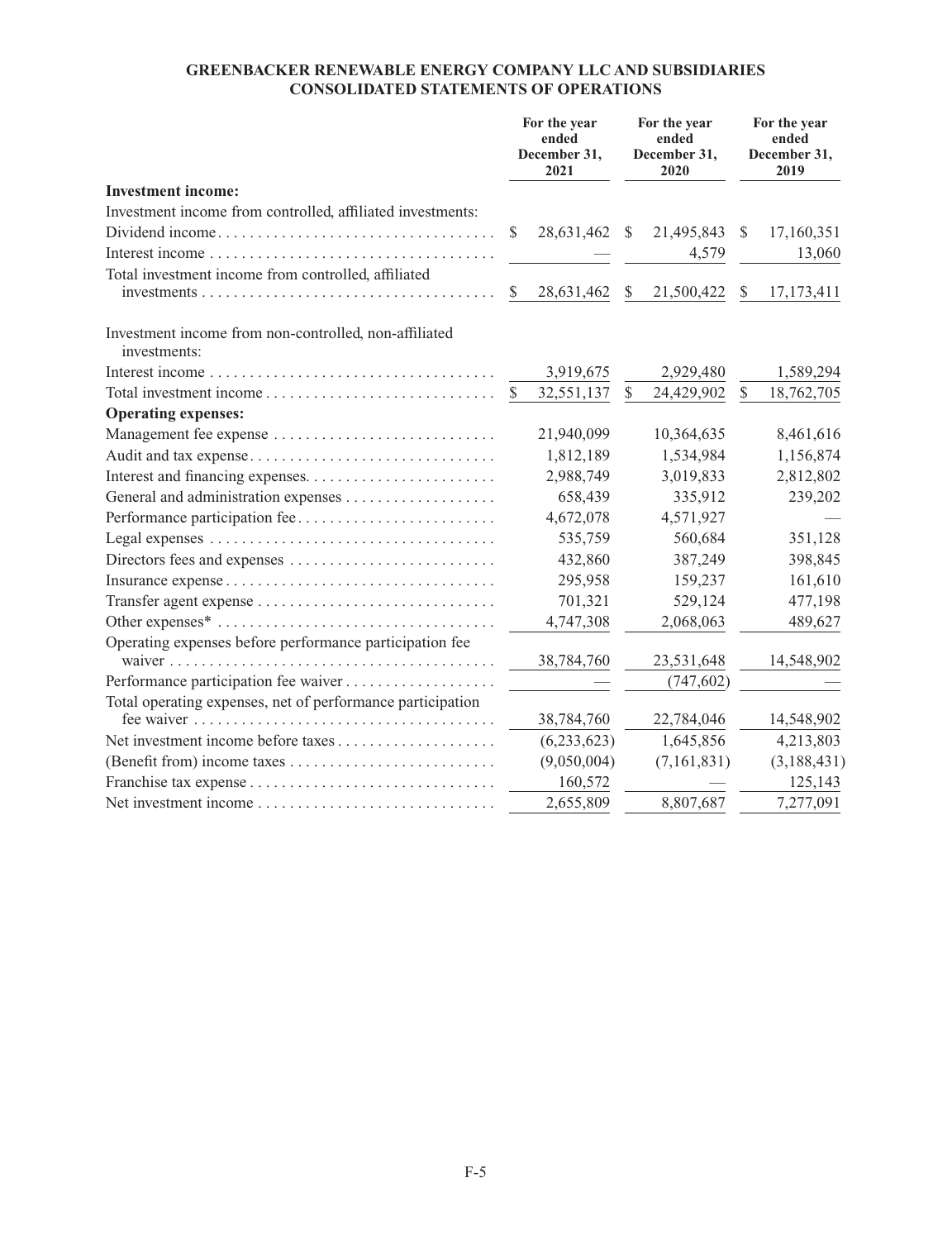# **GREENBACKER RENEWABLE ENERGY COMPANY LLC AND SUBSIDIARIES CONSOLIDATED STATEMENTS OF OPERATIONS (Continued)**

|                                                                                                                               | For the year<br>ended<br>December 31.<br>2021 | For the year<br>ended<br>December 31,<br>2020 | For the year<br>ended<br>December 31,<br>2019 |
|-------------------------------------------------------------------------------------------------------------------------------|-----------------------------------------------|-----------------------------------------------|-----------------------------------------------|
| Net change in realized and unrealized gain (loss) on<br>investments, foreign currency translation and deferred<br>tax assets: |                                               |                                               |                                               |
| Net realized gain (loss) on investments                                                                                       | (29, 182)                                     | 7,830,550                                     | 12,915,738                                    |
| Net change in unrealized appreciation (depreciation) on:                                                                      |                                               |                                               |                                               |
|                                                                                                                               | 56,023,470                                    | 51, 377, 370                                  | 27,296,880                                    |
|                                                                                                                               | 10,727                                        | 92,019                                        | 7,589                                         |
|                                                                                                                               | 2,248,926                                     | (4,872,567)                                   | (5,002,305)                                   |
| (Provision for) income taxes on realized and unrealized gain<br>(loss) on investments, foreign currency translation and       |                                               |                                               |                                               |
|                                                                                                                               | (17,888,961)                                  | (18, 529, 344)                                | (10, 461, 973)                                |
| Net increase in net assets resulting from operations                                                                          | 43,020,789                                    | 44,705,715                                    | 32,033,020                                    |
| Net decrease in net assets attributed to special unitholder                                                                   |                                               | (1,154,308)                                   | (5,270,670)                                   |
| Net increase in net assets attributed to common members                                                                       | 43,020,789                                    | 43,551,407<br>S.                              | 26,762,350                                    |
| Common stock per share information —basic and diluted:                                                                        |                                               |                                               |                                               |
| Net investment income $\ldots, \ldots, \ldots, \ldots, \ldots, \ldots, \ldots$                                                | $0.02 \quad$ \$<br>S                          | 0.16                                          | 0.17<br>-S                                    |
| Net increase in net assets attributed to common members                                                                       | 0.34                                          | 0.81<br><sup>\$</sup>                         | 0.61<br>S                                     |
| Weighted average common shares outstanding                                                                                    | 126,458,860                                   | 54,057,620                                    | 43,788,187                                    |

\* For the years ended December 31, 2021, 2020 and 2019, Other expenses includes \$2,024,070, \$1,702,655, and \$229,731 of net realized losses on swap contracts, respectively.

The accompanying notes are an integral part of these consolidated financial statements.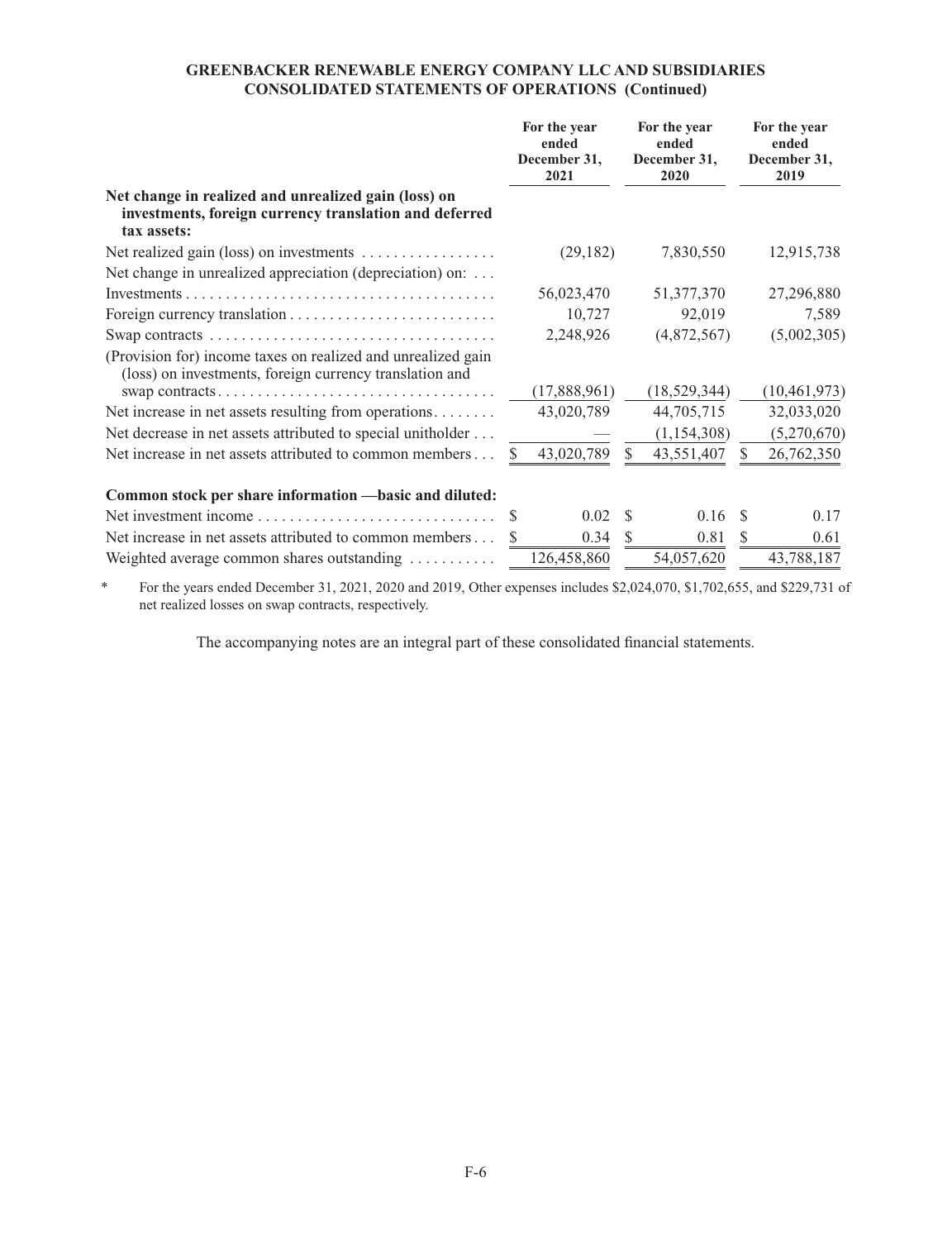|                                       |               |                             |                                              | Ē                      |                                                       | The rears Ended December 21, 2013, 2020 and 2021<br><b>Common Members</b>                                  |                                                                                                      |                                                                                     |                           |                       |                                                        |
|---------------------------------------|---------------|-----------------------------|----------------------------------------------|------------------------|-------------------------------------------------------|------------------------------------------------------------------------------------------------------------|------------------------------------------------------------------------------------------------------|-------------------------------------------------------------------------------------|---------------------------|-----------------------|--------------------------------------------------------|
|                                       | <b>Shares</b> | Par Value                   | Paid-in Capital<br>in Excess of<br>Par Value | Accumulated<br>Deficit | Accumulated<br>Net Realized<br>Investments<br>Gain on | (Depreciation) on<br>Net of Deferred<br>Appreciation<br>Investments,<br>Accumulated<br>Unrealized<br>Taxes | (Depreciation)<br>Accumulated<br>Appreciation<br>Unrealized<br>on Foreign<br>Translation<br>Currency | (Depreciation)<br>Appreciation<br>Accumulated<br>Unrealized<br>Contracts<br>on Swap | Members' Equity<br>Common | Unitholder<br>Special | <b>Total Members'</b><br><b>Equity (Net</b><br>Assets) |
| December 31,<br><b>Balances</b> as of |               |                             |                                              |                        |                                                       |                                                                                                            |                                                                                                      |                                                                                     |                           | 5                     |                                                        |
| 2018                                  | 37,003,502    | 37,004<br>$\leftrightarrow$ | \$321,741,819                                | (19, 870, 206)<br>↮    | 698,460<br>↮                                          | 10,458,111<br>5                                                                                            | (208, 579)<br>5                                                                                      | 123,962<br>↮                                                                        | 312,980,571<br>Ø          | 1,797,138             | 314,777,709<br>$\Theta$                                |
| Proceeds from issuance<br>of common   |               |                             |                                              |                        |                                                       |                                                                                                            |                                                                                                      |                                                                                     |                           |                       |                                                        |
| stock, net                            | 11,086,672    | 11,087                      | 97,330,310                                   |                        |                                                       |                                                                                                            |                                                                                                      |                                                                                     | 97,341,397                |                       | 97,341,397                                             |
| Issuance of common                    |               |                             |                                              |                        |                                                       |                                                                                                            |                                                                                                      |                                                                                     |                           |                       |                                                        |
| stock under<br>distribution           |               |                             |                                              |                        |                                                       |                                                                                                            |                                                                                                      |                                                                                     |                           |                       |                                                        |
| reinvestment plan.                    | 784,496       | 784                         | 6,751,893                                    |                        |                                                       |                                                                                                            |                                                                                                      |                                                                                     | 6,752,677                 |                       | 6,752,677                                              |
| Repurchases of                        |               |                             |                                              |                        |                                                       |                                                                                                            |                                                                                                      |                                                                                     |                           |                       |                                                        |
| common stock                          | (985,060)     | (985)                       | (8,521,405)                                  |                        |                                                       |                                                                                                            |                                                                                                      |                                                                                     | (8,522,390)               |                       | (8,522,390)                                            |
| Offering costs                        |               |                             | (690, 848)                                   |                        |                                                       |                                                                                                            |                                                                                                      |                                                                                     | (690, 848)                |                       | (690, 848)                                             |
| Shareholder                           |               |                             |                                              |                        |                                                       |                                                                                                            |                                                                                                      |                                                                                     |                           |                       |                                                        |
| distributions                         |               |                             |                                              | (25,884,105)           |                                                       |                                                                                                            |                                                                                                      |                                                                                     | (25,884,105)              |                       | (25,884,105)                                           |
| Distributions to Special              |               |                             |                                              |                        |                                                       |                                                                                                            |                                                                                                      |                                                                                     |                           |                       |                                                        |
| Unitholder                            |               |                             |                                              |                        |                                                       |                                                                                                            |                                                                                                      |                                                                                     |                           | (170,000)             | (170,000)                                              |
| Net investment income                 |               |                             |                                              | 7,277,091              |                                                       |                                                                                                            |                                                                                                      |                                                                                     | 7,277,091                 |                       | 7,277,091                                              |
| Net realized gain on                  |               |                             |                                              |                        |                                                       |                                                                                                            |                                                                                                      |                                                                                     |                           |                       |                                                        |
| investments                           |               |                             |                                              |                        | 11,265,324                                            |                                                                                                            |                                                                                                      |                                                                                     | 11,265,324                | 1,650,414             | 12,915,738                                             |
| Net change in unrealized              |               |                             |                                              |                        |                                                       |                                                                                                            |                                                                                                      |                                                                                     |                           |                       |                                                        |
| appreciation on                       |               |                             |                                              |                        |                                                       |                                                                                                            |                                                                                                      |                                                                                     |                           |                       |                                                        |
| investments                           |               |                             |                                              |                        |                                                       | 22,676,163                                                                                                 |                                                                                                      |                                                                                     | 22,676,163                | 4,620,717             | 27,296,880                                             |
| Net change in unrealized              |               |                             |                                              |                        |                                                       |                                                                                                            |                                                                                                      |                                                                                     |                           |                       |                                                        |
| appreciation on                       |               |                             |                                              |                        |                                                       |                                                                                                            |                                                                                                      |                                                                                     |                           |                       |                                                        |
| foreign currency                      |               |                             |                                              |                        |                                                       |                                                                                                            |                                                                                                      |                                                                                     |                           |                       |                                                        |
| translation                           |               |                             |                                              |                        |                                                       |                                                                                                            | 7,589                                                                                                |                                                                                     | 7,589                     |                       | 7,589                                                  |
| Net change in unrealized              |               |                             |                                              |                        |                                                       |                                                                                                            |                                                                                                      |                                                                                     |                           |                       |                                                        |
| depreciation on swap                  |               |                             |                                              |                        |                                                       |                                                                                                            |                                                                                                      |                                                                                     |                           |                       |                                                        |
| $contracts \ldots \ldots$             |               |                             |                                              |                        |                                                       |                                                                                                            |                                                                                                      | (4,001,844)                                                                         | (4,001,844)               | (1,000,461)           | (5,002,305)                                            |

**GREENBACKER RENEWABLE ENERGY COMPANY LLC AND SUBSIDIARIES<br>CONSOLIDATED STATEMENTS OF CHANGES IN NET ASSETS<br>For the Years Ended December 31, 2019, 2020 and 2021 GREENBACKER RENEWABLE ENERGY COMPANY LLC AND SUBSIDIARIES CONSOLIDATED STATEMENTS OF CHANGES IN NET ASSETS For the Years Ended December 31, 2019, 2020 and 2021**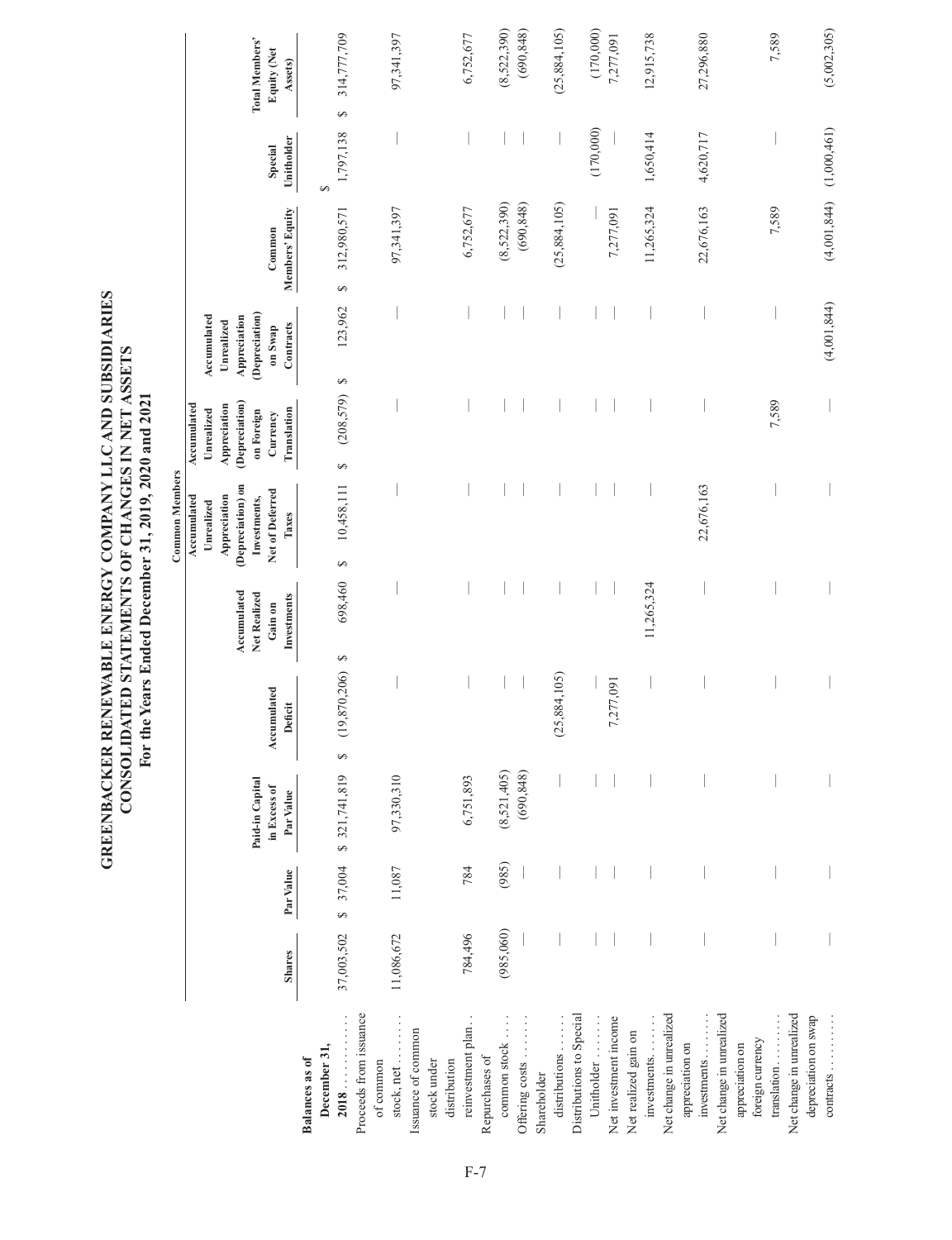|                                                                                                                                                       |               |           |                                              | For 1                  |                                                       | the Years Ended December 31, 2019, 2020 and 2021                                                                                    |                                                                                                      |                                                                                     |                           |                       |                                                 |
|-------------------------------------------------------------------------------------------------------------------------------------------------------|---------------|-----------|----------------------------------------------|------------------------|-------------------------------------------------------|-------------------------------------------------------------------------------------------------------------------------------------|------------------------------------------------------------------------------------------------------|-------------------------------------------------------------------------------------|---------------------------|-----------------------|-------------------------------------------------|
|                                                                                                                                                       | <b>Shares</b> | Par Value | Paid-in Capital<br>in Excess of<br>Par Value | Accumulated<br>Deficit | Accumulated<br>Net Realized<br>Investments<br>Gain on | <b>Common Members</b><br>(Depreciation) on<br>Net of Deferred<br>Accumulated<br>Appreciation<br>Investments,<br>Unrealized<br>Taxes | (Depreciation)<br>Accumulated<br>Appreciation<br>Unrealized<br>Translation<br>on Foreign<br>Currency | (Depreciation)<br>Accumulated<br>Appreciation<br>Unrealized<br>Contracts<br>on Swap | Members' Equity<br>Common | Unitholder<br>Special | <b>Total Members'</b><br>Equity (Net<br>Assets) |
| investments, foreign<br>currency translation<br>(Provision for) income<br>and swap contracts<br>taxes on realized<br>and unrealized<br>gain (loss) on |               |           |                                              |                        |                                                       | (10, 461, 973)                                                                                                                      |                                                                                                      |                                                                                     | (10, 461, 973)            |                       | (10, 461, 973)                                  |
| 2019<br>December 31,<br>Balances as of                                                                                                                | 47,889,610    | 47,890    | 416,611,769                                  | (38,477,220)           | 11,963,784                                            | 22,672,301                                                                                                                          | (200, 990)                                                                                           | (3,877,882)                                                                         | 408,739,652               | 6,897,808             | 415,637,460                                     |
| Proceeds from issuance<br>stock, net<br>of common                                                                                                     | 16,168,757    | 16,167    | 144,779,086                                  |                        |                                                       |                                                                                                                                     |                                                                                                      |                                                                                     | 144,795,253               |                       | 144,795,253                                     |
| reinvestment plan<br>Issuance of common<br>stock under<br>distribution                                                                                | 774,551       | 775       | 6,646,246                                    |                        |                                                       |                                                                                                                                     |                                                                                                      |                                                                                     | 6,647,021                 |                       | 6,647,021                                       |
| common stock<br>Repurchases of                                                                                                                        | (1,962,300)   | (1,962)   | (17, 139, 240)                               |                        |                                                       |                                                                                                                                     |                                                                                                      |                                                                                     | (17, 141, 202)            |                       | (17, 141, 202)                                  |
| transferred<br>Proceeds from shares                                                                                                                   | (271)         |           | (1,750)                                      |                        |                                                       |                                                                                                                                     |                                                                                                      |                                                                                     | (1,750)                   |                       | (1,750)                                         |
| Offering costs<br>distributions<br>Shareholder                                                                                                        |               |           |                                              | (31,038,522)           |                                                       |                                                                                                                                     |                                                                                                      |                                                                                     | (31,038,522)              |                       | (31,038,522)                                    |
| Distributions to Special<br>Net investment income<br>Unitholder                                                                                       |               |           |                                              | 8,807,687              |                                                       |                                                                                                                                     |                                                                                                      |                                                                                     | 8,807,687                 | (8,052,116)           | (8,052,116)<br>8,807,687                        |
| investments<br>Net realized gain on                                                                                                                   |               |           |                                              |                        | 6,177,848                                             |                                                                                                                                     |                                                                                                      |                                                                                     | 6,177,848                 | 1,652,702             | 7,830,550                                       |

**GREENBACKER RENEWABLE ENERGY COMPANY LLC AND SUBSIDIARIES CONSOLIDATED STATEMENTS OF CHANGES IN NET ASSETS (Continued)** 

GREENBACKER RENEWABLE ENERGY COMPANY LLC AND SUBSIDIARIES<br>CONSOLIDATED STATEMENTS OF CHANGES IN NET ASSETS (Continued)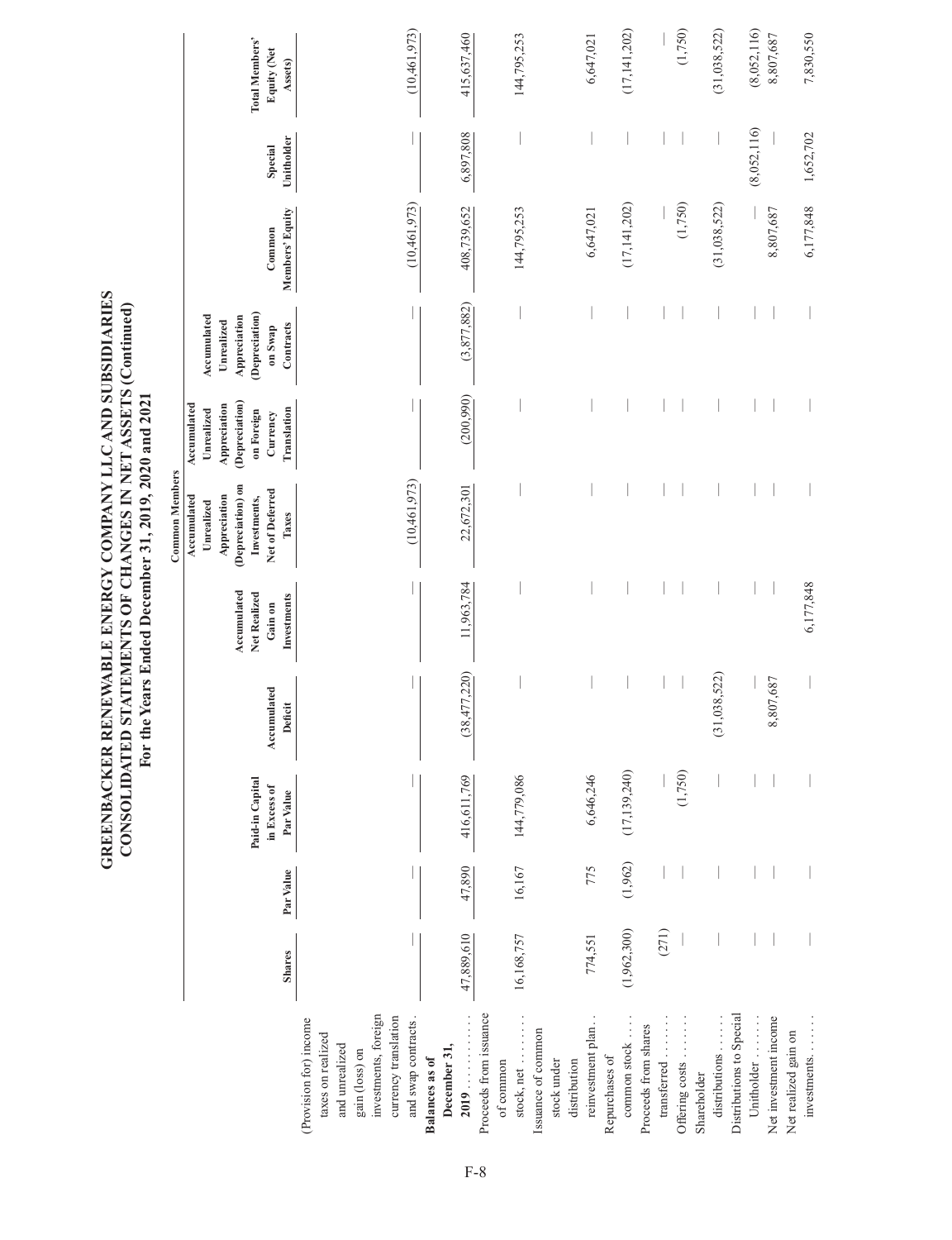GREENBACKER RENEWABLE ENERGY COMPANY LLC AND SUBSIDIARIES<br>CONSOLIDATED STATEMENTS OF CHANGES IN NET ASSETS (Continued)<br>For the Years Ended December 31, 2019, 2020 and 2021 **GREENBACKER RENEWABLE ENERGY COMPANY LLC AND SUBSIDIARIES CONSOLIDATED STATEMENTS OF CHANGES IN NET ASSETS (Continued) For the Years Ended December 31, 2019, 2020 and 2021**

|                                                                                                         |               |           |                                              |                        |                                                       | <b>Common Members</b>                                                                                      |                                                                                                      |                                                                                     |                           |                       |                                                 |
|---------------------------------------------------------------------------------------------------------|---------------|-----------|----------------------------------------------|------------------------|-------------------------------------------------------|------------------------------------------------------------------------------------------------------------|------------------------------------------------------------------------------------------------------|-------------------------------------------------------------------------------------|---------------------------|-----------------------|-------------------------------------------------|
|                                                                                                         | <b>Shares</b> | Par Value | Paid-in Capital<br>in Excess of<br>Par Value | Accumulated<br>Deficit | Accumulated<br>Net Realized<br>Investments<br>Gain on | (Depreciation) on<br>Net of Deferred<br>Accumulated<br>Appreciation<br>Investments,<br>Unrealized<br>Taxes | (Depreciation)<br>Accumulated<br>Appreciation<br>Unrealized<br>on Foreign<br>Translation<br>Currency | (Depreciation)<br>Accumulated<br>Appreciation<br>Unrealized<br>Contracts<br>on Swap | Members' Equity<br>Common | Unitholder<br>Special | <b>Total Members'</b><br>Equity (Net<br>Assets) |
| Net change in unrealized<br>(depreciation) on<br>appreciation                                           |               |           |                                              |                        |                                                       |                                                                                                            |                                                                                                      |                                                                                     |                           |                       |                                                 |
| Net change in unrealized<br>investments<br>appreciation on                                              |               |           |                                              |                        |                                                       | 51,616,418                                                                                                 |                                                                                                      |                                                                                     | 51,616,418                | (239, 048)            | 51,377,370                                      |
| Net change in unrealized<br>translation<br>foreign currency                                             |               |           |                                              |                        |                                                       |                                                                                                            | 92,019                                                                                               |                                                                                     | 92,019                    |                       | 92,019                                          |
| depreciation on swap<br>contracts                                                                       |               |           |                                              |                        |                                                       |                                                                                                            |                                                                                                      | (4, 613, 221)                                                                       | (4, 613, 221)             | (259,346)             | (4,872,567)                                     |
| investments, foreign<br>(Provision for) income<br>taxes on realized<br>and unrealized<br>gain (loss) on |               |           |                                              |                        |                                                       |                                                                                                            |                                                                                                      |                                                                                     |                           |                       |                                                 |
| currency translation<br>and swap contracts                                                              |               |           |                                              |                        |                                                       | (18,529,344)                                                                                               |                                                                                                      |                                                                                     | (18, 529, 344)            |                       | (18,529,344)                                    |
| 2020<br>December 31,<br><b>Balances</b> as of                                                           | 62,870,347    | 62,870    | 550,896,111                                  | (60, 708, 055)         | 18,141,632                                            | 55,759,375                                                                                                 | (108,971)                                                                                            | (8,491,103)                                                                         | 555,551,859               |                       | 555,551,859                                     |
| Proceeds from issuance<br>of common stock,<br>$net. \ldots \ldots$                                      | 103,638,424   | 103,638   | 928,182,804                                  |                        |                                                       |                                                                                                            |                                                                                                      |                                                                                     | 928,286,442               |                       | 928,286,442                                     |
| reinvestment plan<br>Issuance of common<br>distribution<br>stock under                                  | 1,418,253     | 1,418     | 12,289,558                                   |                        |                                                       |                                                                                                            |                                                                                                      |                                                                                     | 12,290,976                |                       | 12,290,976                                      |
| common stock<br>Repurchases of                                                                          | (2, 538, 197) | (2,538)   | (22, 201, 916)                               |                        |                                                       |                                                                                                            |                                                                                                      |                                                                                     | (22, 204, 454)            |                       | (22, 204, 454)                                  |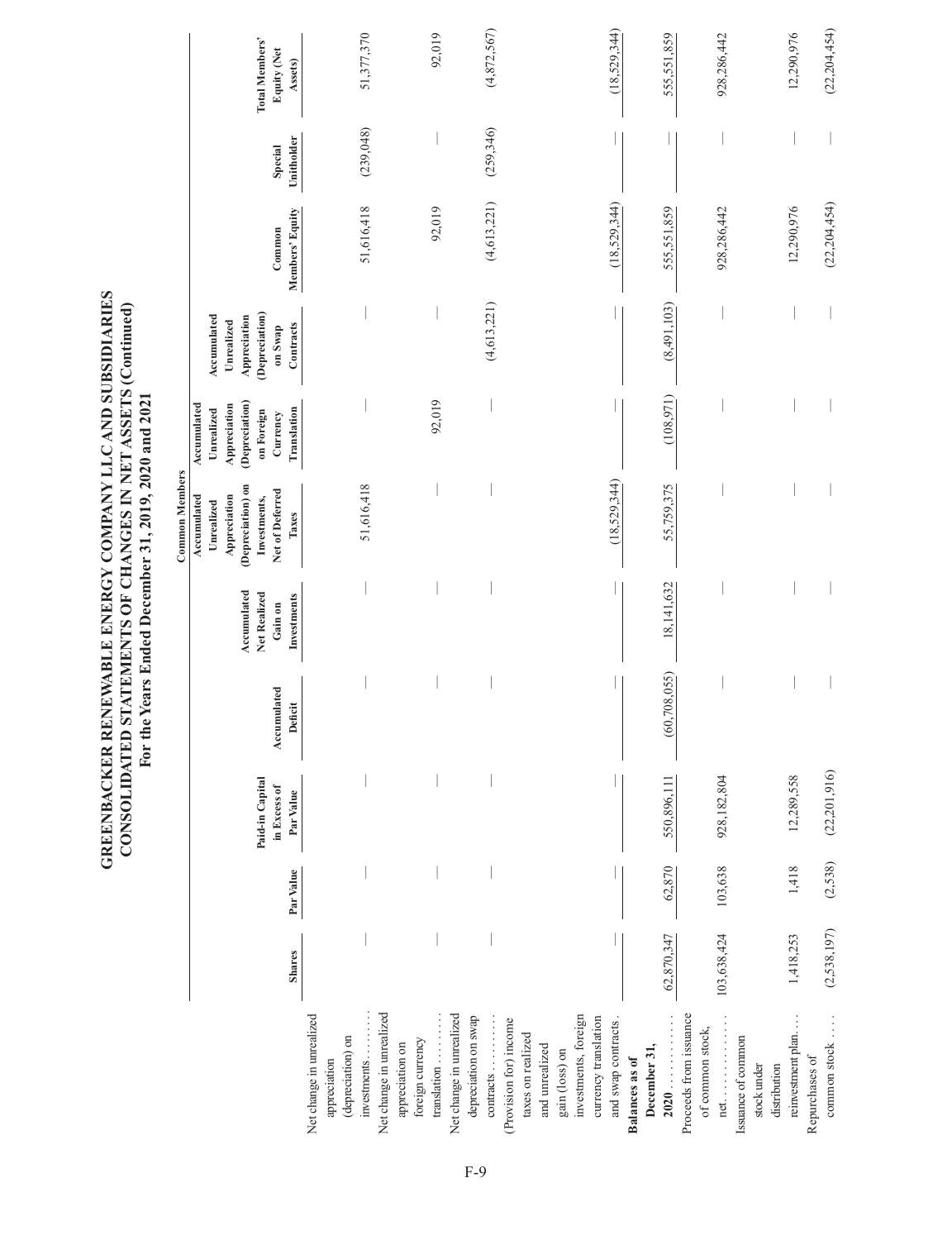|                                                  |               |           |                           |                                                                                         |                             | <b>Common Members</b>                                                          |                                                                           |                                                             |                           |                       |                               |
|--------------------------------------------------|---------------|-----------|---------------------------|-----------------------------------------------------------------------------------------|-----------------------------|--------------------------------------------------------------------------------|---------------------------------------------------------------------------|-------------------------------------------------------------|---------------------------|-----------------------|-------------------------------|
|                                                  |               |           | Paid-in Capital           |                                                                                         | Accumulated<br>Net Realized | (Depreciation) on<br>Accumulated<br>Appreciation<br>Investments,<br>Unrealized | (Depreciation)<br>Accumulated<br>Appreciation<br>Unrealized<br>on Foreign | (Depreciation)<br>Appreciation<br>Accumulated<br>Unrealized |                           |                       | <b>Total Members'</b>         |
|                                                  | <b>Shares</b> | Par Value | in Excess of<br>Par Value | Accumulated<br>Deficit                                                                  | Investments<br>Gain on      | Net of Deferred<br>Taxes                                                       | Translation<br>Currency                                                   | Contracts<br>on Swap                                        | Members' Equity<br>Common | Unitholder<br>Special | <b>Equity (Net</b><br>Assets) |
| Proceeds from shares                             |               |           |                           |                                                                                         |                             |                                                                                |                                                                           |                                                             |                           |                       |                               |
| transferred                                      | (1,308)       |           |                           |                                                                                         |                             |                                                                                |                                                                           |                                                             |                           |                       |                               |
| Deferred sales<br>Offering costs                 |               |           | (1,058,658)               |                                                                                         |                             |                                                                                |                                                                           |                                                             | (1,058,658)               |                       | (1,058,658)                   |
| commissions.                                     |               |           |                           | (5,461,652)                                                                             |                             |                                                                                |                                                                           |                                                             | (5,461,652)               |                       | (5,461,652)                   |
| Shareholder                                      |               |           |                           |                                                                                         |                             |                                                                                |                                                                           |                                                             |                           |                       |                               |
| distributions                                    |               |           |                           | (71, 114, 670)                                                                          |                             |                                                                                |                                                                           |                                                             | (71, 114, 670)            |                       | (71, 114, 670)                |
| Net investment income                            |               |           |                           | 2,655,809                                                                               |                             |                                                                                |                                                                           |                                                             | 2,655,809                 |                       | 2,655,809                     |
| Net realized (loss) on                           |               |           |                           |                                                                                         |                             |                                                                                |                                                                           |                                                             |                           |                       |                               |
| investments                                      |               |           |                           |                                                                                         | (29, 182)                   |                                                                                |                                                                           |                                                             | (29, 182)                 |                       | (29, 182)                     |
| Net change in unrealized                         |               |           |                           |                                                                                         |                             |                                                                                |                                                                           |                                                             |                           |                       |                               |
| appreciation on                                  |               |           |                           |                                                                                         |                             |                                                                                |                                                                           |                                                             |                           |                       |                               |
| investments.                                     |               |           |                           |                                                                                         |                             | 56,023,470                                                                     |                                                                           |                                                             | 56,023,470                |                       | 56,023,470                    |
| Net change in unrealized                         |               |           |                           |                                                                                         |                             |                                                                                |                                                                           |                                                             |                           |                       |                               |
| appreciation on                                  |               |           |                           |                                                                                         |                             |                                                                                |                                                                           |                                                             |                           |                       |                               |
| foreign currency                                 |               |           |                           |                                                                                         |                             |                                                                                |                                                                           |                                                             |                           |                       |                               |
| translation                                      |               |           |                           |                                                                                         |                             |                                                                                | 10,727                                                                    |                                                             | 10,727                    |                       | 10,727                        |
| Net change in unrealized<br>appreciation on swap |               |           |                           |                                                                                         |                             |                                                                                |                                                                           |                                                             |                           |                       |                               |
| contracts                                        |               |           |                           |                                                                                         |                             |                                                                                |                                                                           | 2,248,926                                                   | 2,248,926                 |                       | 2,248,926                     |
| (Provision for) income                           |               |           |                           |                                                                                         |                             |                                                                                |                                                                           |                                                             |                           |                       |                               |
| taxes on realized                                |               |           |                           |                                                                                         |                             |                                                                                |                                                                           |                                                             |                           |                       |                               |
| and unrealized                                   |               |           |                           |                                                                                         |                             |                                                                                |                                                                           |                                                             |                           |                       |                               |
| gain (loss) on                                   |               |           |                           |                                                                                         |                             |                                                                                |                                                                           |                                                             |                           |                       |                               |
| investments, foreign                             |               |           |                           |                                                                                         |                             |                                                                                |                                                                           |                                                             |                           |                       |                               |
| currency translation                             |               |           |                           |                                                                                         |                             |                                                                                |                                                                           |                                                             |                           |                       |                               |
| and swap                                         |               |           |                           |                                                                                         |                             |                                                                                |                                                                           |                                                             |                           |                       |                               |
| contracts.                                       |               |           |                           |                                                                                         |                             | (17,888,961)                                                                   |                                                                           |                                                             | (17,888,961)              |                       | (17,888,961)                  |
| December 31,<br>Balances as of                   |               |           |                           |                                                                                         |                             |                                                                                |                                                                           |                                                             |                           |                       |                               |
| 2021.                                            | 165,387,519   | \$165,388 | \$1,468,107,899           | 134,628,568)<br>S)                                                                      | 18,112,450<br>$\Theta$      | 93,893,884<br>$\Theta$                                                         | (98,244)<br>$\Theta$                                                      | (6,242,177)<br>$\Theta$                                     | \$1,439,310,632           | $\Theta$              | \$1,439,310,632               |
|                                                  |               |           |                           | The accompanying notes are an integral part of these consolidated financial statements. |                             |                                                                                |                                                                           |                                                             |                           |                       |                               |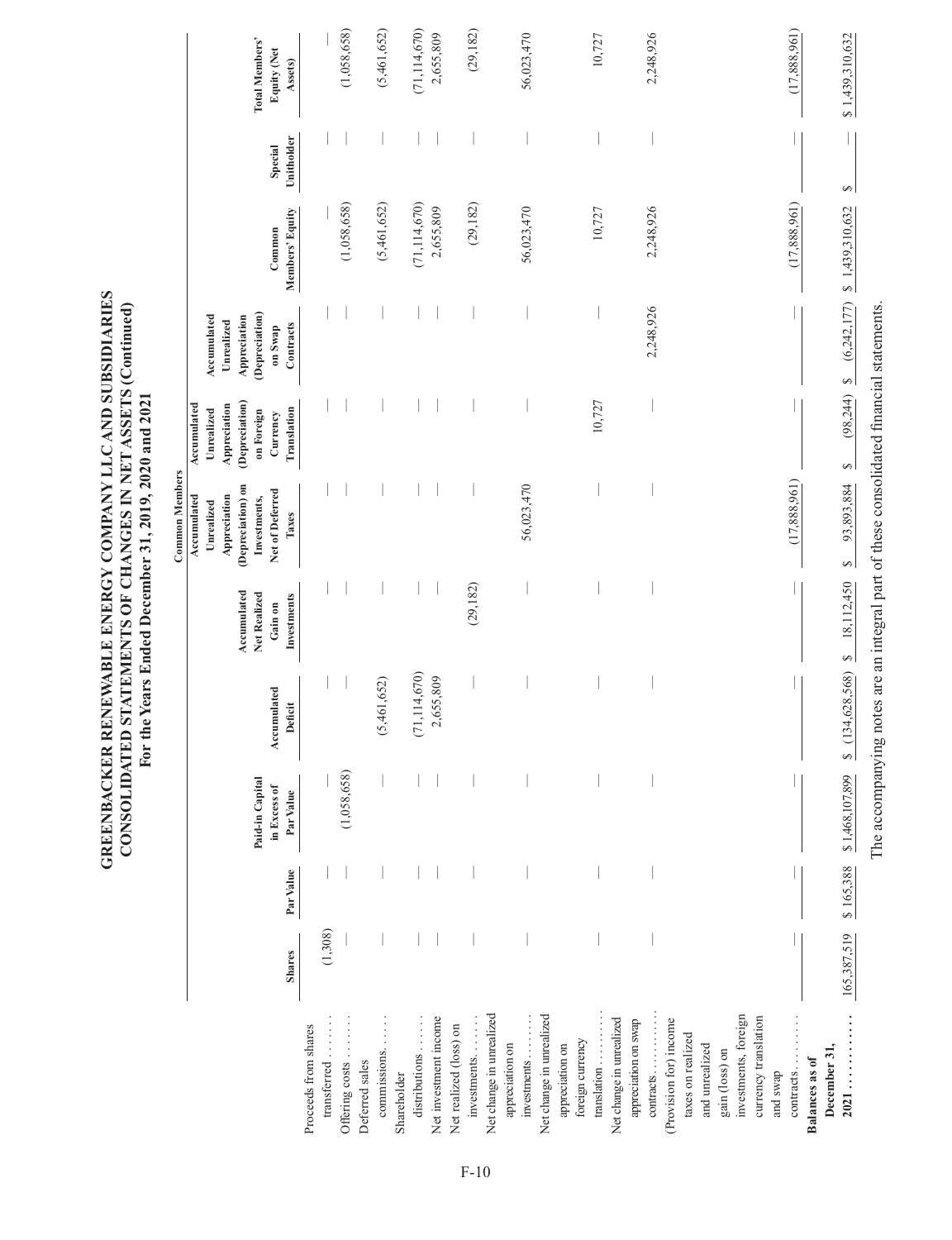# **GREENBACKER RENEWABLE ENERGY COMPANY LLC AND SUBSIDIARIES CONSOLIDATED STATEMENTS OF CASH FLOWS**

|                                                                                                                  |               | For the year<br>ended<br>December 31,<br>2021 | For the year<br>ended<br>December 31,<br>2020 | For the year<br>ended<br>December 31,<br>2019 |
|------------------------------------------------------------------------------------------------------------------|---------------|-----------------------------------------------|-----------------------------------------------|-----------------------------------------------|
| <b>Operating activities</b>                                                                                      |               |                                               |                                               |                                               |
| Net increase in net assets from operations                                                                       | <sup>\$</sup> | 43,020,789                                    | 44,705,715<br><sup>\$</sup>                   | 32,033,020<br>\$                              |
| Adjustments to reconcile net increase in net assets from<br>operations to net cash used in operating activities: |               |                                               |                                               |                                               |
| Amortization of deferred financing costs                                                                         |               | 905,959                                       | 576,464                                       | 226,742                                       |
| Gross funding of new or existing investments                                                                     |               | (1, 113, 729, 511)                            | (395, 034, 767)                               | (353, 585, 860)                               |
|                                                                                                                  |               | 440,266,245                                   | 212,742,142                                   | 161,551,945                                   |
| Proceeds from principal payments and sales of                                                                    |               | 9,928,720                                     | 67,958,438                                    | 64,254,366                                    |
| Purchase of money market funds, net                                                                              |               | (56,219,716)                                  | (6,188,106)                                   | 29,337,280                                    |
| Net realized (gain) loss on investments                                                                          |               | 29,182                                        | (7,830,550)                                   | (12, 915, 738)                                |
| Net change in unrealized appreciation on investments                                                             |               | (56,023,470)                                  | (51, 377, 370)                                | (27, 296, 880)                                |
| Net change in unrealized appreciation on foreign                                                                 |               | (10, 727)                                     | (92, 019)                                     | (7,589)                                       |
| Net change in unrealized (appreciation) depreciation on                                                          |               |                                               |                                               |                                               |
| swap contracts                                                                                                   |               | (2,248,926)                                   | 4,872,567                                     | 5,002,305                                     |
| Deferred tax expense                                                                                             |               | 8,838,958                                     | 11,367,513                                    | 7,273,542                                     |
|                                                                                                                  |               |                                               |                                               |                                               |
| Receivable for investments sold                                                                                  |               | 4,689,190                                     | 17,254,307                                    | (22,013,491)                                  |
| Receivable for return of capital                                                                                 |               | 1,505,140                                     | (2,159,762)                                   |                                               |
| Dividend receivable                                                                                              |               | (3,299,573)                                   | (6,560,783)                                   | (132, 846)                                    |
|                                                                                                                  |               | (8,496,287)                                   | (2, 587, 312)                                 | (410, 486)                                    |
| Increase (decrease) in other liabilities:                                                                        |               |                                               |                                               |                                               |
| Payable for investments purchased                                                                                |               | (3,414,109)                                   | (3,050,697)                                   | 7,493,366                                     |
| Management fee payable                                                                                           |               | 1,216,087                                     | 782,618                                       | (315, 179)                                    |
| Performance participation fee payable                                                                            |               | (180, 783)                                    | 3,540,052                                     |                                               |
| Accounts payable and accrued expenses.                                                                           |               | 1,707,939                                     | 159,231                                       | (299, 509)                                    |
| Net cash (used in) operating activities                                                                          |               | (731, 514, 893)                               | (110, 922, 319)                               | (109, 805, 012)                               |
| <b>Financing activities</b>                                                                                      |               |                                               |                                               |                                               |
| Borrowings on credit facility and term note                                                                      |               |                                               | 34,736,220                                    | 55,580,682                                    |
| Paydowns on credit facility and term note                                                                        |               | (7,993,991)                                   | (16, 584, 956)                                | (14, 255, 676)                                |
| Payments of financing costs                                                                                      |               |                                               | (1, 116, 629)                                 | (2,192,009)                                   |
| Proceeds from issuance of shares of common stock, net                                                            |               | 933,869,472                                   | 139,553,538                                   | 97,025,448                                    |
|                                                                                                                  |               | (55,097,266)                                  | (23, 795, 124)                                | (18,607,250)                                  |
|                                                                                                                  |               | (452,799)                                     |                                               | (710, 029)                                    |
| Deferred sales commission                                                                                        |               | (966, 901)                                    |                                               |                                               |
|                                                                                                                  |               | (20,656,066)                                  | (13, 224, 248)                                | (7, 585, 418)                                 |
| Distribution to Special Unitholder                                                                               |               |                                               | (8,052,116)                                   | (170,000)                                     |
| Net cash provided by financing activities                                                                        |               | 848,702,449                                   | 111,516,685                                   | 109,085,748                                   |
| Net increase (decrease) in cash and cash equivalents                                                             |               | 117,187,556                                   | 594,366                                       | (719, 264)                                    |
| Cash, cash equivalents and restricted cash, beginning of                                                         |               | 4,675,836                                     | 4,081,470                                     | 4,800,734                                     |
| Cash, cash equivalents and restricted cash, end                                                                  | \$            | 121,863,392                                   | 4,675,836<br>\$                               | 4,081,470<br>\$                               |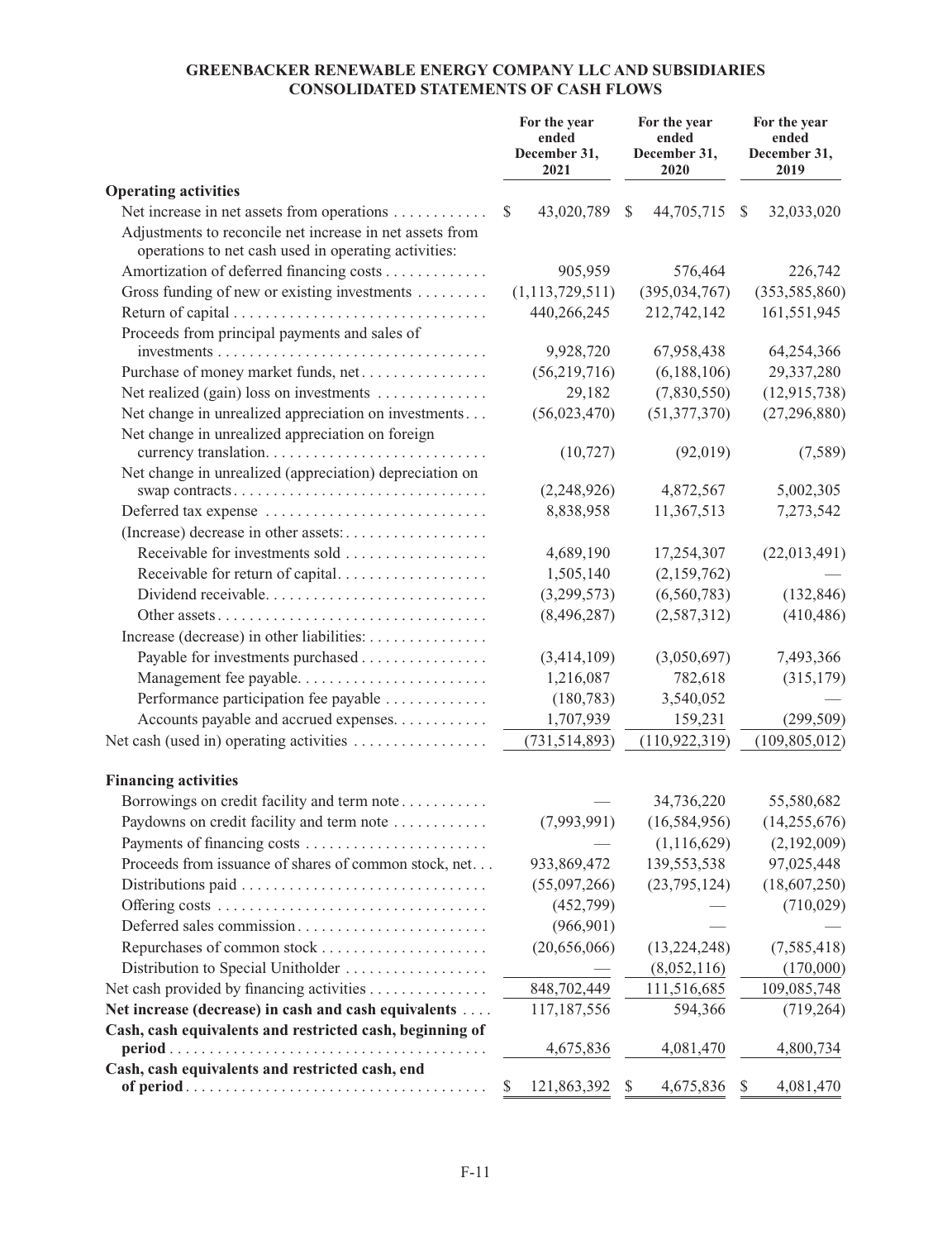# **GREENBACKER RENEWABLE ENERGY COMPANY LLC AND SUBSIDIARIES CONSOLIDATED STATEMENTS OF CASH FLOWS (Continued)**

|                                                                                                                           | For the year<br>ended<br>December 31,<br>2021 |     | For the year<br>ended<br>December 31,<br>2020 |     | For the year<br>ended<br>December 31,<br>2019 |
|---------------------------------------------------------------------------------------------------------------------------|-----------------------------------------------|-----|-----------------------------------------------|-----|-----------------------------------------------|
| Reconciliation of cash, cash equivalents and restricted cash<br>per the Consolidated Statements of Assets and Liabilities |                                               |     |                                               |     |                                               |
|                                                                                                                           | 92,179,779                                    | - S | 4,675,836 \$                                  |     | 3,652,218                                     |
|                                                                                                                           | 29,683,613                                    |     |                                               |     | 429,252                                       |
| Total cash, cash equivalents and restricted cash                                                                          | 121,863,392                                   |     | 4,675,836                                     |     | 4,081,470                                     |
| Supplemental disclosure of cash flow information                                                                          |                                               |     |                                               |     |                                               |
|                                                                                                                           | $1,659,715$ \$                                |     | 3,289,568                                     | - S | 1,360,409                                     |
| Shareholder contribution receivable from sale of common                                                                   |                                               |     |                                               |     |                                               |
|                                                                                                                           | 2,052,750 \$                                  |     | 6,418,454                                     | - S | 650,000                                       |
| Due to Advisor for offering costs                                                                                         | 607,610 \$                                    |     | $1,751$ \$                                    |     |                                               |
| Deferred sales commission payable                                                                                         | 4,626,626 \$                                  |     | 131,875                                       |     | 56,483                                        |

The accompanying notes are an integral part of these consolidated financial statements.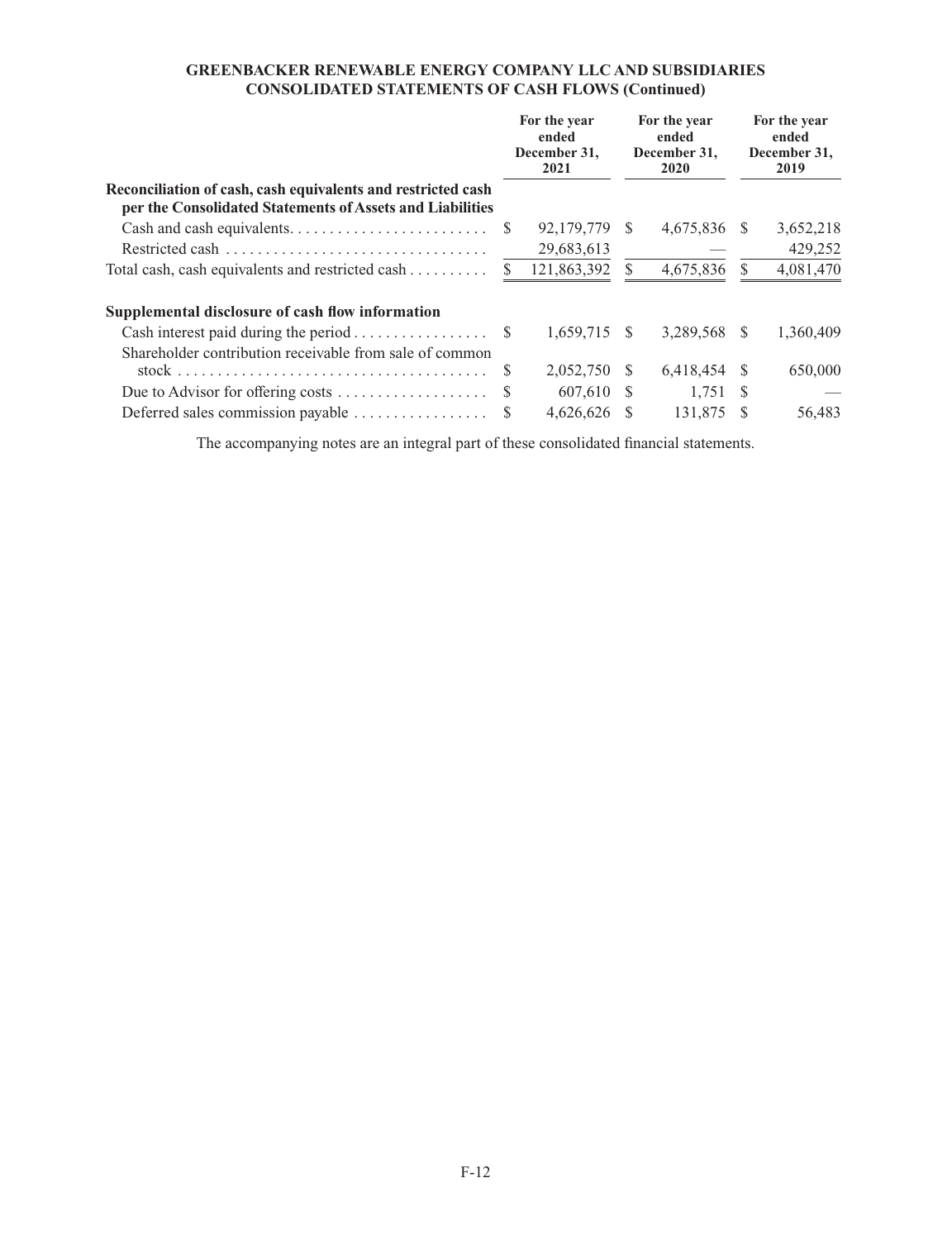|                                                                                                |          |          | ONSOLIDATED SCHEDULES OF INVESTMENTS<br>December 31, 2021             |                   |             |                                                      |                                            |
|------------------------------------------------------------------------------------------------|----------|----------|-----------------------------------------------------------------------|-------------------|-------------|------------------------------------------------------|--------------------------------------------|
| Investments in controlled/affiliated<br>portfolios <sup>(f)</sup>                              | Interest | Maturity | <b>Shares or Principal Amount</b>                                     |                   | Cost        | Fair Value                                           | Percentage of<br>Net Assets <sup>(a)</sup> |
| Interests in the United States - Not<br>Limited Liability Company Member<br>readily marketable |          |          |                                                                       |                   |             |                                                      |                                            |
| Battery Storage                                                                                |          |          | 100% Ownership                                                        | ⊷∣                | 11,288,841  | 10,747,811<br>$\Theta$                               | $0.7\%$                                    |
| Total Battery Storage - 0.7%<br>Pacifica Portfolio (e)                                         |          |          |                                                                       | $\leftrightarrow$ | 11,288,841  | 10,747,811<br>$\leftrightarrow$                      | $0.7\%$                                    |
| Eagle Valley Biomass Portfolio<br><b>Biomass</b>                                               |          |          |                                                                       |                   | 24,533,222  | 17,184,912                                           | 1.2%                                       |
| Total Biomass - 1.2%                                                                           |          |          | 100% Ownership                                                        | ↔ । ↔             | 24,533,222  | 17,184,912<br>$\leftrightarrow$<br>$\leftrightarrow$ | $2\%$                                      |
| Commercial Solar.                                                                              |          |          |                                                                       |                   |             |                                                      |                                            |
| Celadon Portfolio (e)                                                                          |          |          | 100% Ownership or Managing<br>Member, Equity Owner                    | ↔                 | 165,129,450 | 187,410,880<br>↔                                     | 13.0%                                      |
| GEH Portfolio (e)                                                                              |          |          | 100% Ownership or Managing<br>Member, Equity Owner                    |                   | 150,463,205 | 157,925,117                                          | 11.0%                                      |
| Ponderosa Portfolio (e)                                                                        |          |          | 100% Ownership                                                        |                   | 49,514,975  | 59,577,751                                           | 4.1%                                       |
| Sego Lily - Solar Portfolio (e)                                                                |          |          | 100% Ownership or Managing<br>Member, Equity Owner                    |                   | 107,621,275 | 122,272,431                                          | 8.5%                                       |
| Trillium Portfolio                                                                             |          |          | Managing Member, Equity Owner                                         |                   | 74,764,309  | 101,432,185                                          | 7.0%                                       |
| Other Commercial Solar<br>Portfolios $(d)(e)$                                                  |          |          | Member, Equity Owner or Equity<br>100% Ownership or Managing<br>Owner |                   | 250,865,362 | 302,548,767                                          | 21.0%                                      |
| Total Commercial Solar - 64.6%.                                                                |          |          |                                                                       | $\Theta$          | 798,358,576 | 931,167,131<br>$\leftrightarrow$                     | 64.6%                                      |
| Wind                                                                                           |          |          |                                                                       |                   |             |                                                      |                                            |
| Sego Lily - Wind Portfolio                                                                     |          |          | Managing Member, Equity Owner                                         | ↔                 | 117,410,390 | 140,965,616<br>$\leftrightarrow$                     | 9.8%                                       |
| Greenbacker Wind Holdings II Portfolio                                                         |          |          | 100% Ownership or Managing<br>Member, Equity Owner                    |                   | 62,787,210  | 62,272,198                                           | 4.3%                                       |
| Greenbacker Wind - HoldCo Portfolio.                                                           |          |          | 100% Ownership                                                        |                   | 84,674,188  | 78,025,844                                           | 5.4%                                       |
| Other Wind Investments Portfolios                                                              |          |          | 100% Ownership                                                        |                   | 56,638,076  | 58,770,864                                           | 4.1%                                       |

**GREENBACKER RENEWABLE ENERGY COMPANY LLC AND SUBSIDIARIES** 

GREENBACKER RENEWABLE ENERGY COMPANY LLC AND SUBSIDIARIES

F-13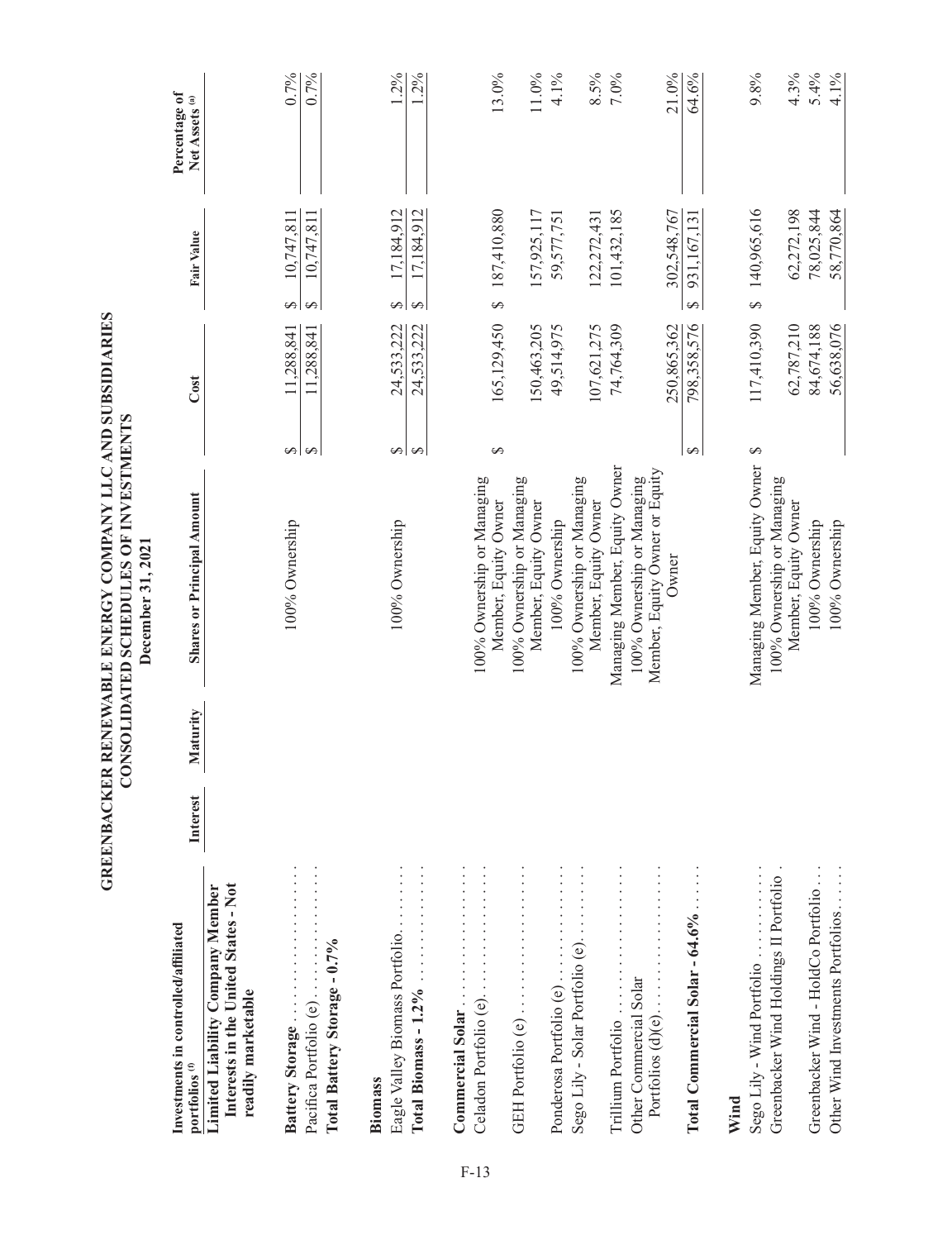|                                                                                                                |                   |                        | GREENBACKER RENEWABLE ENERGY COMPANY LLC AND SUBSIDIARIES<br>CONSOLIDATED SCHEDULES OF INVESTMENTS (Continued)<br>December 31, 2021 |                        |               |                          |                       |                          |                                            |
|----------------------------------------------------------------------------------------------------------------|-------------------|------------------------|-------------------------------------------------------------------------------------------------------------------------------------|------------------------|---------------|--------------------------|-----------------------|--------------------------|--------------------------------------------|
| Investments in controlled/affiliated<br>portfolios <sup>(f)</sup>                                              | Interest          | Maturity               | <b>Shares or Principal Amount</b>                                                                                                   |                        |               | Cost                     |                       | Fair Value               | Percentage of<br>Net Assets <sup>(a)</sup> |
| Total Wind - $23.6\%$                                                                                          |                   |                        |                                                                                                                                     |                        | $\bullet$     | ,509,864<br>321          | $\Theta$              | 340.034.522              | 23.6%                                      |
| Total Other Investments - $2.4\%$<br>Other Portfolios<br><b>Other Investments</b>                              |                   |                        |                                                                                                                                     | $\odot$                | ↔<br>↔        | 35,034,396<br>35,034,396 | $\Theta$<br>$\bullet$ | 35,243,259<br>35,243,259 | 2.4%<br>2.4%                               |
| Energy Efficiency in the United States<br>Other Energy Efficiency Portfolios<br>Total Energy Efficiency - -- % |                   |                        |                                                                                                                                     | $\Theta$               | $\Theta$<br>↮ | 668,736<br>668,736       | ⊷∣<br>$\Theta$        | 685,784<br>685,784       | $-\frac{6}{6}$<br>$\sim$                   |
| Total Investments in controlled/<br>affiliated Portfolios                                                      |                   |                        |                                                                                                                                     |                        | $\Theta$      | 1,191,393,635            | $\leftrightarrow$     | 1,335,063,419            | 92.5%                                      |
| Secured Loans - Not readily marketable<br>affiliated portfolios<br>Investments in non-controlled/non-          |                   |                        |                                                                                                                                     |                        |               |                          |                       |                          |                                            |
| Chaberton Loan                                                                                                 | 8.00%<br>10.00%   | 9/30/2022<br>1/31/2022 | ↔<br>$\Theta$                                                                                                                       | 2,247,962<br>3,058,527 | $\Theta$      | 2,247,962<br>3,058,527   | ↔                     | 2,247,962<br>3,058,527   | $0.2\%$<br>$0.2\%$                         |
| Hudson Loan                                                                                                    | $8.00\%$          | 1/31/2022              | $\rightarrow$                                                                                                                       | 4,984,650              |               | 4,984,650                |                       | 4,984,650                | $0.3\%$                                    |
| Hudson II Loan<br>New Market Loan                                                                              | $8.00\%$<br>9.00% | 1/31/2022<br>3/31/2022 | $\leftrightarrow$<br>$\leftrightarrow$                                                                                              | 4,227,098<br>5,008,070 |               | 4,227,098<br>5,008,070   |                       | 4,227,098<br>5,008,070   | $0.3\%$<br>$0.3\%$                         |
| Shepherd's Run Loan                                                                                            | 8.00%             | 9/30/2022              | $\Theta$ $\Theta$                                                                                                                   | 8,751,528              |               | 8,751,528                |                       | 8,751,528                | $0.6\%$                                    |
| $SL$ Solar Loan $\ldots \ldots \ldots$                                                                         | 9.00%             | 3/31/2022              |                                                                                                                                     | 5,008,304              |               | 5,008,304                |                       | 5,008,304                | 0.3%                                       |
| Total Secured Loans - Not readily<br>marketable $-2.2\%$                                                       |                   |                        |                                                                                                                                     |                        | ↔             | 33,286,139               | $\Theta$              | 33,286,139               | 2.2%                                       |
| Total Investments in non-controlled/<br>non-affiliated portfolios                                              |                   |                        |                                                                                                                                     |                        | $\Theta$      | 33,286,139               | $\rightarrow$         | 33,286,139               | 2.2%                                       |
| Investments in Money Market Funds<br>Allspring Treasury Plus Money Market<br>Fund - Institutional Class.       |                   |                        | ↔                                                                                                                                   | 16,823,110             | ↮             | 16,823,110               | $\Theta$              | 16,823,110               | 1.2%                                       |
| Fidelity Government Portfolio -<br>Class 1                                                                     |                   |                        | $\Theta$                                                                                                                            | 16,873,111             |               | 16,873,111               |                       | 16,873,111               | $1.2\%$                                    |
| First American Government Obligations                                                                          |                   |                        |                                                                                                                                     | 16,823,111             |               | 16,823,111               |                       | 16,823,111               | 1.2%                                       |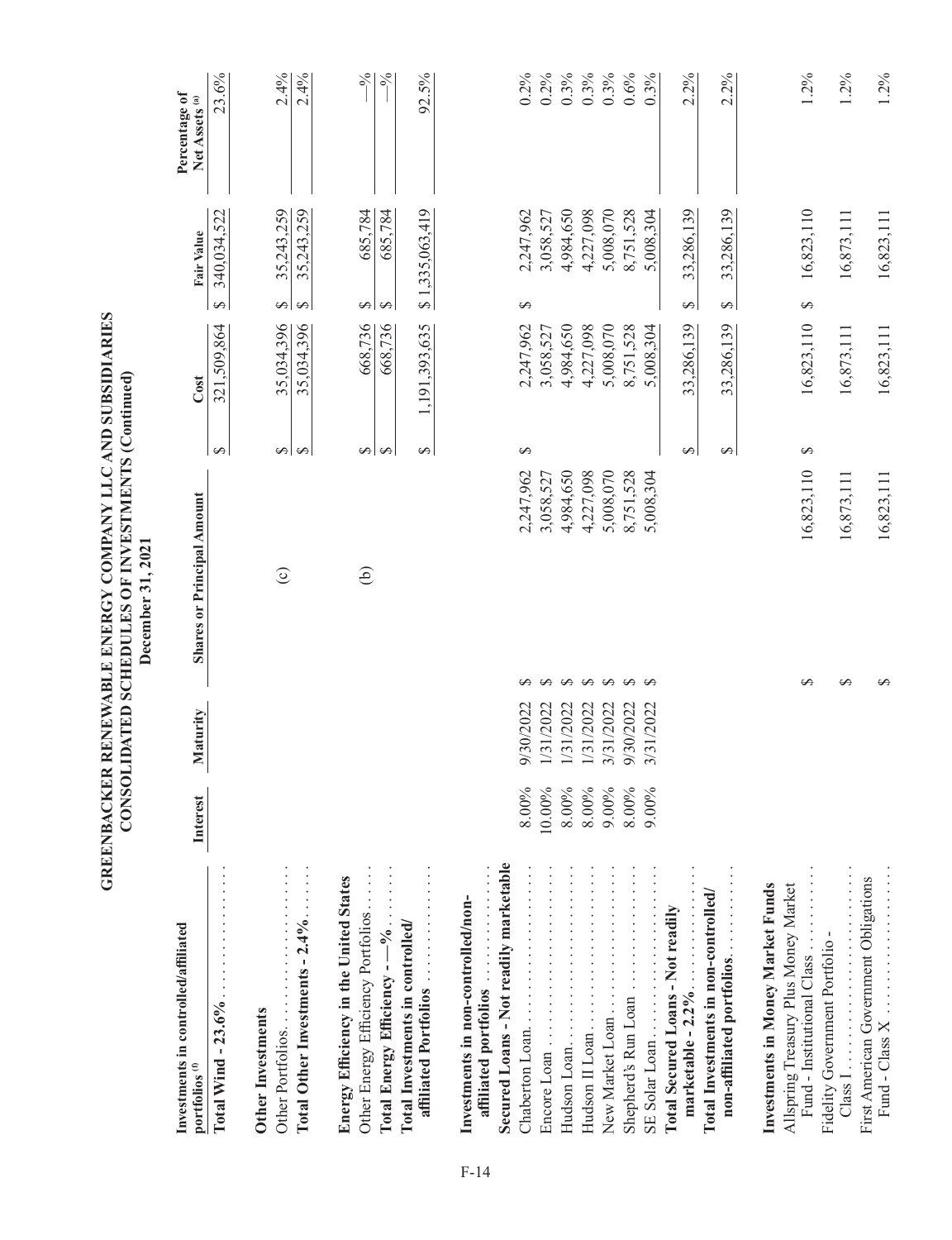|                                                                                                                         |                                                                                                                                                                                                                                                                                                                                                                                                                                                                                                                                            |                     |          | GREENBACKER RENEWABLE ENERGY COMPANY LLC AND SUBSIDIARIES<br>CONSOLIDATED SCHEDULES OF INVESTMENTS (Continued)<br>December 31, 2021 |                                   |               |                        |                                                       |                                            |
|-------------------------------------------------------------------------------------------------------------------------|--------------------------------------------------------------------------------------------------------------------------------------------------------------------------------------------------------------------------------------------------------------------------------------------------------------------------------------------------------------------------------------------------------------------------------------------------------------------------------------------------------------------------------------------|---------------------|----------|-------------------------------------------------------------------------------------------------------------------------------------|-----------------------------------|---------------|------------------------|-------------------------------------------------------|--------------------------------------------|
| Investments in controlled/affiliated<br>portfolios <sup>(f)</sup>                                                       |                                                                                                                                                                                                                                                                                                                                                                                                                                                                                                                                            | Interest            | Maturity |                                                                                                                                     | <b>Shares or Principal Amount</b> |               | Cost                   | Fair Value                                            | Percentage of<br>Net Assets <sup>(a)</sup> |
| First American Government Obligations<br>Fund - $\text{Class } Z \dots \dots \dots$                                     |                                                                                                                                                                                                                                                                                                                                                                                                                                                                                                                                            |                     |          | ↔                                                                                                                                   | 50,000                            |               | 50,000                 | 50,000                                                | $-9/6$                                     |
| JPMorgan US Government Money Market                                                                                     |                                                                                                                                                                                                                                                                                                                                                                                                                                                                                                                                            |                     |          | $\Theta$                                                                                                                            | 16,823,111                        |               | 16,823,111             | 16,823,111                                            | 1.2%                                       |
| <b>Total Investments in Money Market</b><br>Funds $-4.8\%$                                                              |                                                                                                                                                                                                                                                                                                                                                                                                                                                                                                                                            |                     |          |                                                                                                                                     |                                   | $\Theta$      | $\Theta$<br>67,392,443 | 67,392,443                                            | 4.8%                                       |
| TOTAL INVESTMENTS: 99.5%<br>LIABILITIES IN EXCESS OF                                                                    |                                                                                                                                                                                                                                                                                                                                                                                                                                                                                                                                            |                     |          |                                                                                                                                     |                                   | $\Theta$      | 1,292,072,217          | \$1,435,742,001                                       | 99.5%                                      |
| TOTAL NET ASSETS: 100.0%<br><b>OTHER ASSETS OTHER THAN</b><br>INVESTMENTS: 0.5%                                         |                                                                                                                                                                                                                                                                                                                                                                                                                                                                                                                                            |                     |          |                                                                                                                                     |                                   |               |                        | \$1,439,310,632<br>3,568,631                          | 0.5%<br>$100.0\%$                          |
| $\widehat{\mathrm{e}}$<br>$\widehat{\mathbf{c}}$<br>$_{\odot}$<br>$\overset{\odot}{\circ}$<br>$\widehat{a}$<br>$\oplus$ | Refer to Note 3. Investments for discussion on the consolidation of certain underlying portfolios within this Consolidated Schedules of Investments.<br>Includes the Canadian Northern Lights assets, which are located outside of the United States of America and are a Capital Stock investment.<br>Percentages are based on net assets of \$1,439,310,632 as of December 31, 2021.<br>Includes pre-acquisition and due diligence expenses.<br>Includes assets that have not reached COD.<br>Includes capital leases and secured loans. |                     |          |                                                                                                                                     |                                   |               |                        |                                                       |                                            |
| Interest Rate Swaps<br>Counterparty                                                                                     | <b>Floating Rate</b><br>Pay/Receive                                                                                                                                                                                                                                                                                                                                                                                                                                                                                                        | Floating Rate Index |          | <b>Fixed Pay Rate</b>                                                                                                               | Frequency<br>Payment              | Maturity Date | Notional<br>Amount     | Value                                                 | Premiums Paid<br>(Received)<br>Upfront     |
| Fifth Third Financial<br><b>Risk Solutions</b>                                                                          | Receive                                                                                                                                                                                                                                                                                                                                                                                                                                                                                                                                    | 1-MO-USD-LIBOR      |          | 2.261%                                                                                                                              | Monthly                           | 2/29/2032     | \$15,406,096           | (767, 195)<br>∽                                       | ∽                                          |
| Fifth Third Financial<br><b>Risk Solutions</b>                                                                          | Receive                                                                                                                                                                                                                                                                                                                                                                                                                                                                                                                                    | 1-MO-USD-LIBOR      |          | 2.648%                                                                                                                              | Monthly                           | 12/31/2038    | 26,207,255             | (1,899,786)                                           |                                            |
| Fifth Third Financial<br>Fifth Third Financial<br><b>Risk Solutions</b>                                                 | Receive                                                                                                                                                                                                                                                                                                                                                                                                                                                                                                                                    | 1-MO-USD-LIBOR      |          | 2.965%                                                                                                                              | Monthly                           | 12/31/2038    | 3,607,242              | (378,543)                                             |                                            |
| Fifth Third Financial<br><b>Risk Solutions</b>                                                                          | Receive                                                                                                                                                                                                                                                                                                                                                                                                                                                                                                                                    | 1-MO-USD-LIBOR      |          | 2.688%                                                                                                                              | Monthly                           | 12/31/2034    | 31,616,866             | (2,294,124)                                           |                                            |
| <b>Risk Solutions</b>                                                                                                   | Receive                                                                                                                                                                                                                                                                                                                                                                                                                                                                                                                                    | 1-MO-USD-LIBOR      |          | 1.642%                                                                                                                              | Monthly                           | 6/30/2040     | 5,314,050              | (106, 475)                                            |                                            |
| <b>Bank of Commerce</b><br>Canadian Imperial                                                                            | Receive                                                                                                                                                                                                                                                                                                                                                                                                                                                                                                                                    | USD-SOFR-COMPOUND   |          | 1.604%                                                                                                                              | Quarterly                         | 6/30/2044     | 284,692,696            | (2,055,860)<br>(7,501,983)<br>$\overline{\mathbf{e}}$ | 5,000,000<br>5,000,000<br>∣↔               |

The accompanying notes are an integral part of these consolidated financial statements. The accompanying notes are an integral part of these consolidated financial statements.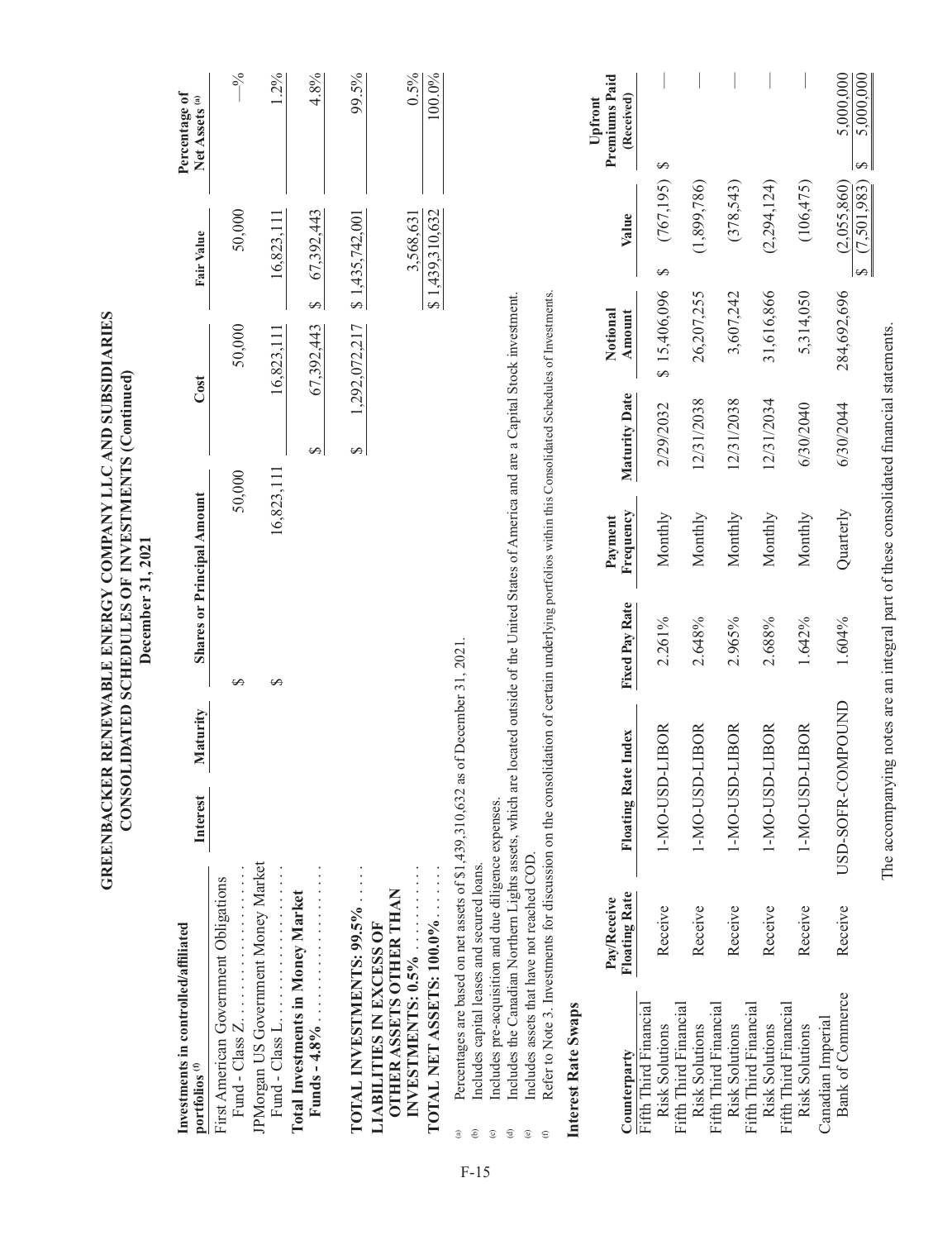|                                                                                                     |          |          | December 31, 2020                                  |          |             |                             |                                 |
|-----------------------------------------------------------------------------------------------------|----------|----------|----------------------------------------------------|----------|-------------|-----------------------------|---------------------------------|
| Investments in controlled/affiliated<br>portfolios (f)                                              | Interest | Maturity | <b>Shares or Principal Amount</b>                  |          | Cost        | Fair Value                  | Percentage of Net<br>Assets (a) |
| <b>Limited Liability Company Member</b><br>Interests in the United States-Not<br>readily marketable |          |          |                                                    |          |             |                             |                                 |
| Pacifica Portfolio (e)<br><b>Battery Storage</b>                                                    |          |          | 100% Ownership                                     | ↔        | 8,839,235   | 8,839,235<br>$\bullet$      | 1.6%                            |
| Total Battery Storage - 1.6%                                                                        |          |          |                                                    | $\Theta$ | 8,839,235   | 8,839,235<br>$\Theta$       | 1.6%                            |
| Eagle Valley Biomass Portfolio<br>Biomass                                                           |          |          | 100% Ownership                                     | ↔        | 23,236,352  | 23,236,352<br>$\Theta$      | 4.2%                            |
| Total Biomass $-4.2\%$                                                                              |          |          |                                                    | $\Theta$ | 23,236,352  | 23,236,352<br>$\rightarrow$ | 4.2%                            |
| <b>Commercial Solar</b>                                                                             |          |          |                                                    |          |             |                             |                                 |
| GEH Portfolio                                                                                       |          |          | 100% Ownership or Managing<br>Member, Equity Owner | $\Theta$ |             | 114,253,479 \$ 124,637,707  | 22.4%                           |
| Magnolia Sun Portfolio                                                                              |          |          | 100% Ownership or Managing<br>Member, Equity Owner |          | 33,008,559  | 36,904,011                  | 6.6%                            |
| Portfolios (d)(e)<br>Other Commercial Solar                                                         |          |          | 100% Ownership or Managing<br>Member, Equity Owner |          | 67,933,619  | 70,814,994                  | $12.7\%$                        |
| Sego Lily - Solar Portfolio (e). $\dots$                                                            |          |          | 100% Ownership                                     |          | 29,178,404  | 62,135,652                  | 11.2%                           |
| Trillium Portfolio (e)                                                                              |          |          | Managing Member, Majority<br>Equity Owner          |          | 83,219,738  | 105,913,033                 | 19.1%                           |
| Total Commercial Solar $-72.0\%$                                                                    |          |          |                                                    | ↔        | 327,593,799 | 400,405,397<br>Ø            | 72.0%                           |
| Wind                                                                                                |          |          |                                                    |          |             |                             |                                 |
| Greenbacker Wind Holdings II<br>Portfolio                                                           |          |          | 100% Ownership or Managing<br>Member, Equity Owner | ↔        | 33,834,320  | 35,839,967<br>↔             | 6.5%                            |
| Greenbacker Wind - HoldCo Portfolio                                                                 |          |          | 100% Ownership                                     |          | 73,244,891  | 75,013,771                  | 13.5%                           |
| Greenbacker Wind Portfolio - Maine (e)                                                              |          |          | 100% Ownership                                     |          | 12,704,196  | 23,758,084                  | 4.3%                            |

GREENBACKER RENEWABLE ENERGY COMPANY LLC AND SUBSIDIARIES<br>CONSOLIDATED SCHEDULES OF INVESTMENTS **GREENBACKER RENEWABLE ENERGY COMPANY LLC AND SUBSIDIARIES CONSOLIDATED SCHEDULES OF INVESTMENTS**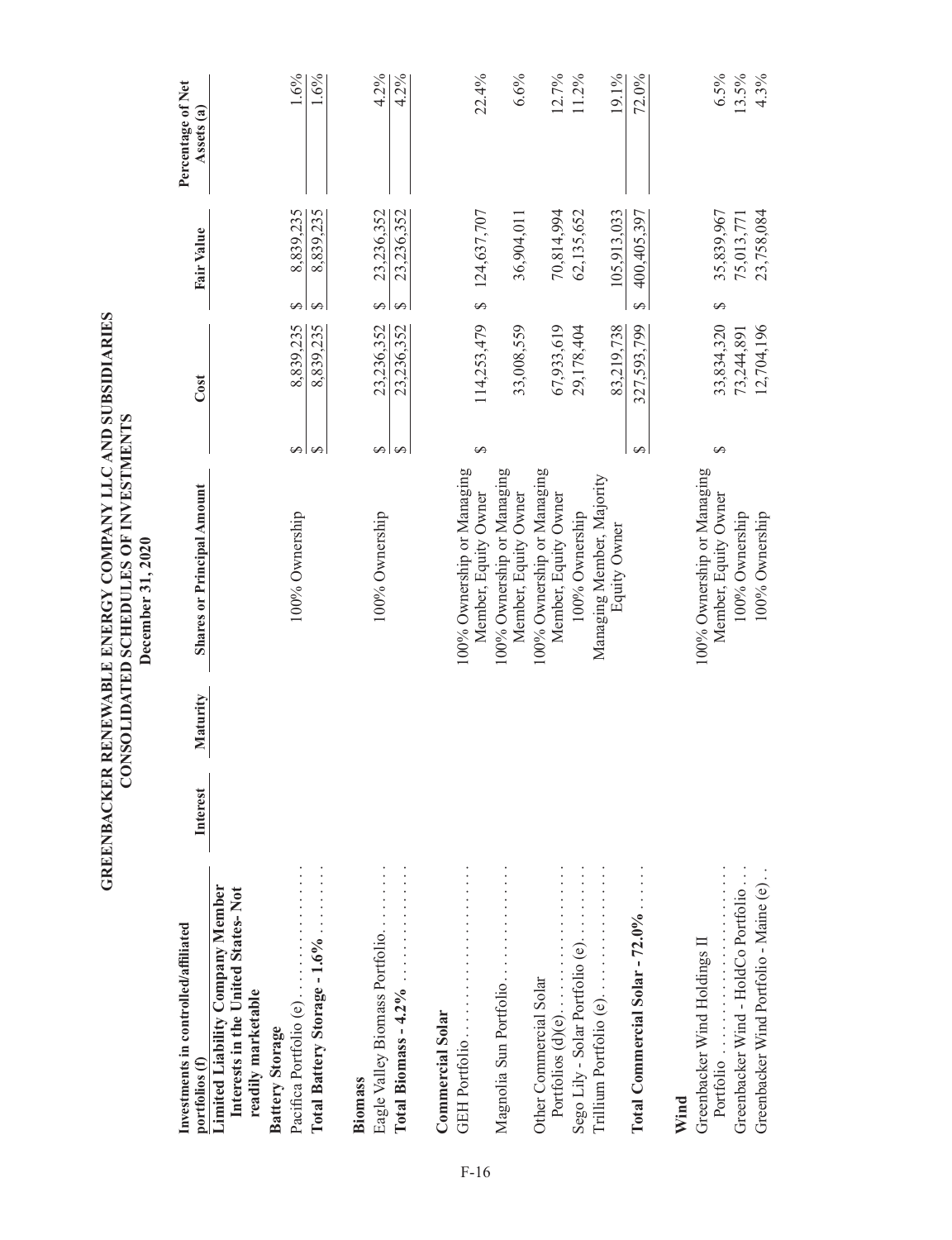|                                                                               |                     |                        | GREENBACKER RENEWABLE ENERGY COMPANY LLCAND SUBSIDIARIES<br>CONSOLIDATED SCHEDULES OF INVESTMENTS (Continued)<br>December 31, 2020 |                        |                        |                                  |                                 |
|-------------------------------------------------------------------------------|---------------------|------------------------|------------------------------------------------------------------------------------------------------------------------------------|------------------------|------------------------|----------------------------------|---------------------------------|
| Investments in controlled/affiliated<br>portfolios (f)                        | Interest            | Maturity               | <b>Shares or Principal Amount</b>                                                                                                  |                        | Cost                   | Fair Value                       | Percentage of Net<br>Assets (a) |
| Other Wind Investments Portfolios                                             |                     |                        | 100% Ownership or Managing<br>Member, Majority Equity<br>Owner                                                                     |                        | 19,986,133             | 20,356,806                       | 3.7%                            |
| Total Wind - $28.0\%$                                                         |                     |                        |                                                                                                                                    | $\Theta$               | 139,769,540            | 154,968,628<br>$\leftrightarrow$ | 28.0%                           |
| Other Portfolios.<br><b>Other Investments</b>                                 |                     |                        | $\odot$                                                                                                                            | ↔∣                     | 23,669,446             | 23,291,114<br>$\rightarrow$      | 4.2%                            |
| Total Other Investments - $4.2\%$                                             |                     |                        |                                                                                                                                    | $\rightarrow$          | 23,669,446             | 23,291,114<br>$\leftrightarrow$  | 4.2%                            |
| Energy Efficiency in the United States.<br>Other Energy Efficiency Portfolios |                     |                        | $\widehat{e}$                                                                                                                      | $\Theta$               | 738,348                | 741,581<br>$\Theta$              | $0.2\%$                         |
| Total Energy Efficiency in the United                                         |                     |                        |                                                                                                                                    | ↔                      | 738,348                | 741,581<br>↔                     | $0.2\%$                         |
| affiliated Portfolios<br>Total Investments in controlled/                     |                     |                        |                                                                                                                                    | $\Theta$               | 523,846,720            | 611,482,307<br>↔                 | 110.2%                          |
| affiliated portfolios<br>Investments in non-controlled/non-                   |                     |                        |                                                                                                                                    |                        |                        |                                  |                                 |
| Secured Loans - Not readily marketable                                        | 10.00%              | 2/28/2021              | ↮                                                                                                                                  | $\Theta$<br>10,606,725 | 10,606,725             | 10,606,725<br>$\Theta$           | 1.9%                            |
| .<br>Hudson Loan                                                              | $8.00\,\%$          | 3/31/2021              | $\Theta$                                                                                                                           | 6,021,402              | 6,021,402              | 6,021,402                        | 1.1%                            |
| Hudson II Loan                                                                | $8.00\,\%$<br>9.00% | 4/30/2021<br>3/31/2021 | $\leftrightarrow$<br>$\bullet$                                                                                                     | 5,007,350<br>3,923,873 | 5,007,350<br>3,923,873 | 5,007,350<br>3,923,873           | 0.7%<br>0.9%                    |
| $S1: \ldots \ldots \ldots \ldots \ldots \ldots \ldots \ldots \ldots$          | 9.00%               | 2/21/2021              | $\leftrightarrow$                                                                                                                  | 5,005,244              | 5,005,244              | 5,005,244                        | 0.9%                            |
| TUUSSO Loan                                                                   | 8.00%               | 4/30/2021              | $\leftrightarrow$                                                                                                                  | 6,763,096              | 6,763,096              | 6,763,096                        | $1.2\%$                         |
| Total Secured Loans - Not readily<br>marketable - $6.7\%$                     |                     |                        |                                                                                                                                    | ↔                      | 37,327,690             | 37,327,690<br>$\Theta$           | 6.7%                            |
| Total Investments in non-controlled/<br>non-affiliated portfolios             |                     |                        |                                                                                                                                    | $\Theta$               | 37,327,690             | 37,327,690<br>$\leftrightarrow$  | 6.7%                            |
| Fidelity Government Portfolio - Class I.<br>Investments in Money Market Funds |                     |                        | ↔                                                                                                                                  | ↔<br>10,100,000        | 10,100,000             | 10,100,000<br>$\leftrightarrow$  | $1.8\%$                         |
| First American Government Obligation                                          |                     |                        | ∽                                                                                                                                  | 1,072,720              | 1,072,720              | 1,072,720                        | $0.2\%$                         |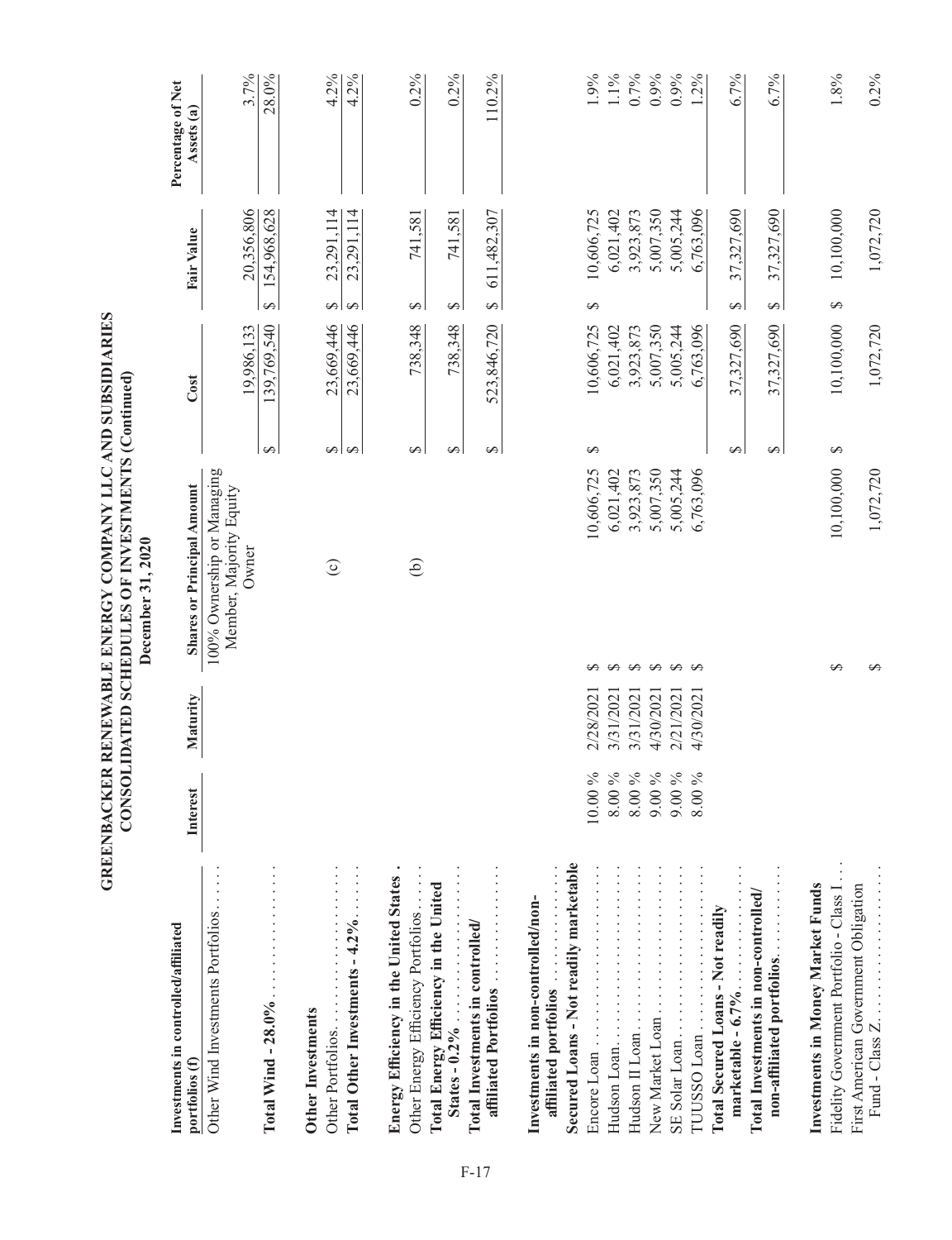|                                                                                                                   |                                                                                                                                                                                                                                                                                                                                                                                                                                                                                                                                         |                            |          | December 31, 2020 |                                   | GREENBACKER RENEWABLE ENERGY COMPANY LLC AND SUBSIDIARIES<br>CONSOLIDATED SCHEDULES OF INVESTMENTS (Continued) |                    |                                                     |               |                                        |
|-------------------------------------------------------------------------------------------------------------------|-----------------------------------------------------------------------------------------------------------------------------------------------------------------------------------------------------------------------------------------------------------------------------------------------------------------------------------------------------------------------------------------------------------------------------------------------------------------------------------------------------------------------------------------|----------------------------|----------|-------------------|-----------------------------------|----------------------------------------------------------------------------------------------------------------|--------------------|-----------------------------------------------------|---------------|----------------------------------------|
| Investments in controlled/affiliated<br>portfolios (f)                                                            |                                                                                                                                                                                                                                                                                                                                                                                                                                                                                                                                         | Interest                   | Maturity |                   | <b>Shares or Principal Amount</b> |                                                                                                                | Cost               | Fair Value                                          |               | Percentage of Net<br>Assets (a)        |
| Invesco Government & Agency Portfolio<br>Institutional Class                                                      |                                                                                                                                                                                                                                                                                                                                                                                                                                                                                                                                         |                            |          | ↔                 |                                   | 7                                                                                                              | ᡕ                  |                                                     | ᡕ             | $\frac{6}{6}$                          |
| <b>Total Investments in Money Market</b>                                                                          |                                                                                                                                                                                                                                                                                                                                                                                                                                                                                                                                         |                            |          |                   |                                   | ↔                                                                                                              | 11, 172, 727       | 11, 172, 727<br>$\leftrightarrow$                   |               | 2.0%                                   |
| TOTAL INVESTMENTS: 118.9%                                                                                         |                                                                                                                                                                                                                                                                                                                                                                                                                                                                                                                                         |                            |          |                   |                                   | ↔                                                                                                              | 572,347,137        | \$659,982,724                                       |               | 118.9%                                 |
| TOTAL NET ASSETS: 100.0%<br>INVESTMENTS: $(18.9)$ %<br><b>OTHER ASSETS OTHER THAN</b><br>LIABILITIES IN EXCESS OF |                                                                                                                                                                                                                                                                                                                                                                                                                                                                                                                                         |                            |          |                   |                                   |                                                                                                                |                    | (104, 430, 865)<br>555,551,859<br>$\leftrightarrow$ |               | $(18.9)\%$<br>100.0%                   |
| Interest Rate Swaps<br>ê<br>$\widehat{a}$<br>$\circ$<br>ਰ<br>$^\copyright$<br>$\oplus$                            | Includes the Canadian Northern Lights assets, which are located outside of the United States of America and are a Capital Stock investment.<br>Refer to Note 3. Investments for discussion on the consolidation of certain underlying portfolios within the Consolidated Schedules of Investments.<br>Percentages are based on net assets of \$555,551,859 as of December 31, 2020.<br>Includes pre-acquisition and due diligence expenses.<br>Includes assets that have not reached COD.<br>Includes capital leases and secured loans. |                            |          |                   |                                   |                                                                                                                |                    |                                                     |               |                                        |
| Counterparty                                                                                                      | <b>Floating Rate</b><br>Pay/Receive                                                                                                                                                                                                                                                                                                                                                                                                                                                                                                     | <b>Floating Rate Index</b> |          | Fixed Pay<br>Rate | Frequency<br>Payment              | Maturity Date                                                                                                  | Notional<br>Amount | Value                                               |               | Premiums Paid<br>(Received)<br>Upfront |
| Fifth Third Financial<br><b>Risk Solutions</b>                                                                    | Receive                                                                                                                                                                                                                                                                                                                                                                                                                                                                                                                                 | 1-MO-USD-LIBOR             |          | 1.110%            | Monthly                           | 7/9/2021                                                                                                       | 3,033,889<br>↔     | ↔                                                   | ↔<br>(15,502) |                                        |
| Fifth Third Financial<br>Risk Solutions                                                                           | Receive                                                                                                                                                                                                                                                                                                                                                                                                                                                                                                                                 | 1-MO-USD-LIBOR             |          | 2.261%            | Monthly                           | 2/29/2032                                                                                                      | 17,197,263         |                                                     | (1,588,956)   |                                        |
| Fifth Third Financial<br>Risk Solutions                                                                           | Receive                                                                                                                                                                                                                                                                                                                                                                                                                                                                                                                                 | 1-MO-USD-LIBOR             |          | 2.648%            | Monthly                           | 12/31/2038                                                                                                     | 25,672,154         |                                                     | (3,388,560)   |                                        |

The accompanying notes are an integral part of these consolidated financial statements. The accompanying notes are an integral part of these consolidated financial statements.

 $\overline{\phantom{a}}$ 

 $(614, 732)$ 

3,707,924

12/31/2038

Risk Solutions Receive 1-MO-USD-LIBOR 2.965% Monthly 12/31/2038 3,707,924 (614,732) —

2.965%

1-MO-USD-LIBOR

Receive

Monthly

Risk Solutions Receive 1-MO-USD-LIBOR 2.688% Monthly 12/31/2034 34,695,980 (4,143,159) —

2.688%

1-MO-USD-LIBOR

Receive

Monthly

 $\frac{1}{2}$  (9,750,909) \$

 $\leftrightarrow$ 

 $\frac{(4,143,159)}{8}$ 

34,695,980

12/31/2034

 $\begin{array}{c|c|c|c|c} \hline \multicolumn{1}{|c|}{0.00000} & \multicolumn{1}{|c|}{0.00000} & \multicolumn{1}{|c|}{0.00000} & \multicolumn{1}{|c|}{0.00000} & \multicolumn{1}{|c|}{0.00000} & \multicolumn{1}{|c|}{0.00000} & \multicolumn{1}{|c|}{0.00000} & \multicolumn{1}{|c|}{0.00000} & \multicolumn{1}{|c|}{0.00000} & \multicolumn{1}{|c|}{0.00000} & \mult$  $\begin{array}{c} \hline \end{array}$ 

Fifth Third Financial

Fifth Third Financial<br>Risk Solutions

Fifth Third Financial

Fifth Third Financial<br>Risk Solutions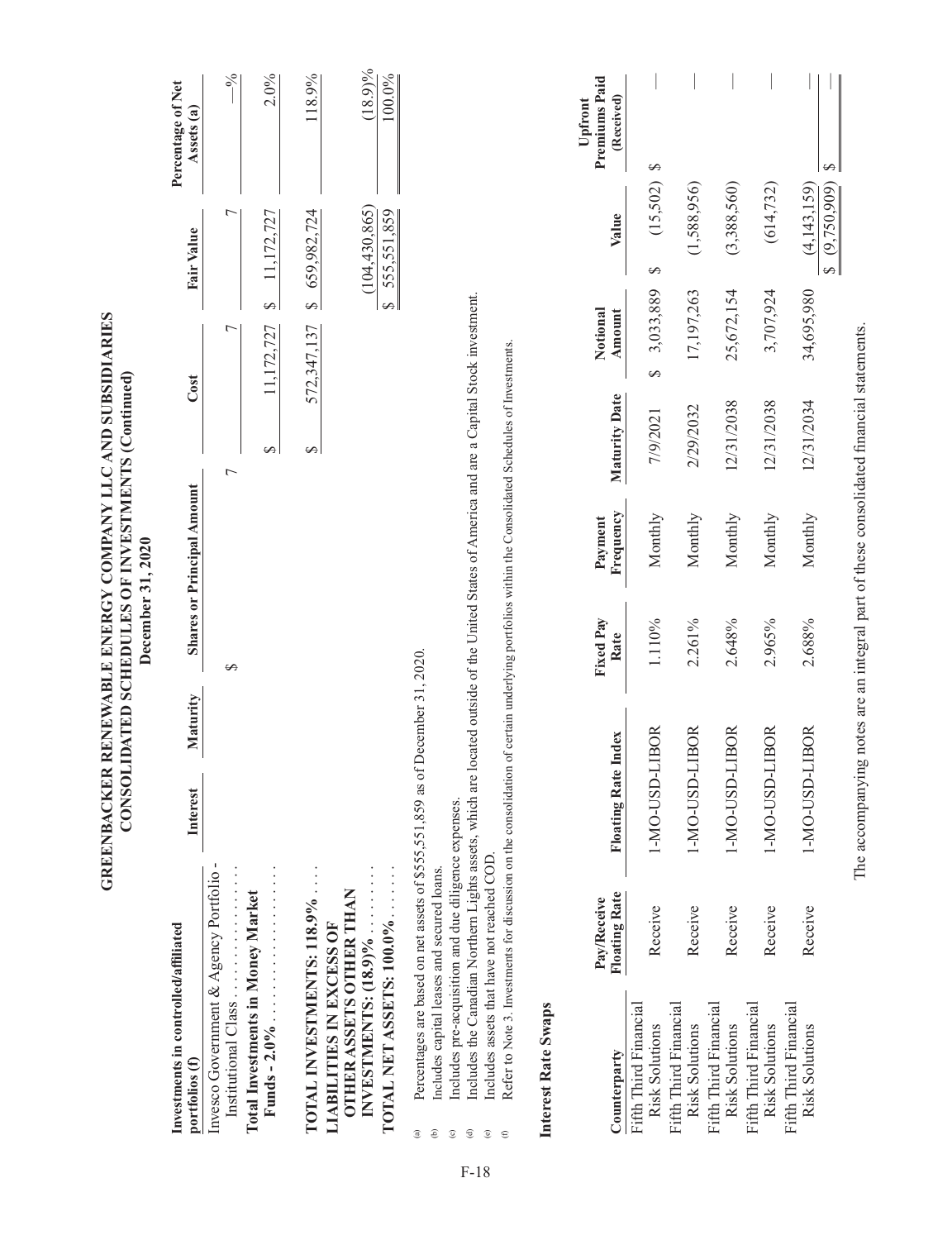#### **Note 1. Organization and Operations of the Company**

Greenbacker Renewable Energy Company LLC (the "LLC"), a Delaware limited liability company formed in December 2012, is an externally managed energy company that acquires and manages income-generating renewable energy and energy efficiency projects, and other energy-related businesses, as well as finances the construction and/ or operation of these and other sustainable development projects and businesses. The LLC conducts substantially all its operations through its wholly owned subsidiary, Greenbacker Renewable Energy Corporation ("GREC").

GREC is a Maryland corporation formed in November 2011, and the LLC currently holds all the outstanding shares of capital stock of GREC. GREC Entity HoldCo LLC ("GREC HoldCo"), a wholly owned subsidiary of GREC, was formed in Delaware in June 2016. GREC Administration LLC and Danforth Shared Services LLC, both wholly owned subsidiaries of GREC, were formed in Delaware in January 2020 and May 2019, respectively. The use of "we," "us," "our" and the "Company" refer, collectively, to the LLC, GREC, GREC HoldCo, GREC Administration LLC and Danforth Shared Services LLC. We are externally managed and advised by our advisor, Greenbacker Capital Management LLC (the "Advisor" or "GCM"), a renewable energy, energy efficiency and sustainability-related project acquisition, consulting and development company that is registered as an investment adviser under the Investment Advisers Act of 1940, as amended ("Advisers Act"). The LLC's fiscal year-end is December 31.

Pursuant to an initial Registration Statement filed in December 2011 (File No. 333-178786-01) and a second Registration Statement filed in February 2017 (File No. 333-211571), the LLC offered up to \$1,000,000,000 in shares of limited liability company interests, or the shares, including up to \$200,000,000 of shares pursuant to the LLC's Distribution Reinvestment Plan (the "DRP"). Pursuant to the DRP, a shareholder owning publicly offered share classes may elect to have the full amount of cash distributions reinvested in additional shares. As of March 29, 2019, the LLC terminated its public offering of the shares as well as its privately offered Class P-A shares, which was subsequently reinstated as of October 18, 2020. While the LLC publicly offered three classes of shares: Classes A, C and I, as of December 31, 2021, the LLC was privately offering Classes P-A, P-I, P-D, P-T and P-S shares on a continuous basis. The publicly offered share classes had different selling commissions and dealer manager fees, and there is an ongoing distribution fee with respect to Class C shares. Following the termination of the LLC's public offering of shares, the DRP continues to be available to existing investors who purchased shares as offered under the public offering.

As of June 4, 2019, pursuant to our Registration Statement on Form S-3D (File No. 333-231960), we offered a maximum of \$10,000,000 in shares to our existing shareholders pursuant to the DRP. As of November 30, 2020, pursuant to our Registration Statement on Form S-3D (File No. 333-251021), the LLC was offering up to an additional \$20,000,000 in Class A, C and I shares to our existing shareholders pursuant to the DRP. As of February 1, 2021, the DRP was amended to include all of the LLC's privately offered share classes, and thus is available to all investors as is the LLC's Share Repurchase Program. As of March 17, 2022, the Company is closed to new equity capital and is no longer offering shares except pursuant to the DRP.

As of December 31, 2021, the Company has made solar, wind, biomass, battery storage, and energy efficiency investments in 14 portfolios domiciled in the United States and in Canada, as well as seven secured loan investments in the United States (See Note 3. Investments). As of December 31, 2020, the Company had made solar, wind, biomass, battery storage, and energy efficiency investments in 13 portfolios domiciled in the United States and in Canada, as well as six secured loan investments in the United States. Refer to Note 3. Investments for discussion on the consolidation of certain underlying portfolios within the Consolidated Schedules of Investments.

#### **Note 2. Significant Accounting Policies**

#### *Basis of Presentation*

The Company's consolidated financial statements are prepared in accordance with U.S. generally accepted accounting principles ("GAAP"), which requires the use of estimates, assumptions and the exercise of subjective judgment as to future uncertainties. Actual results could differ from those estimates, assumptions and judgments. Significant items subject to such estimates will include determining the fair value of investments, revenue recognition,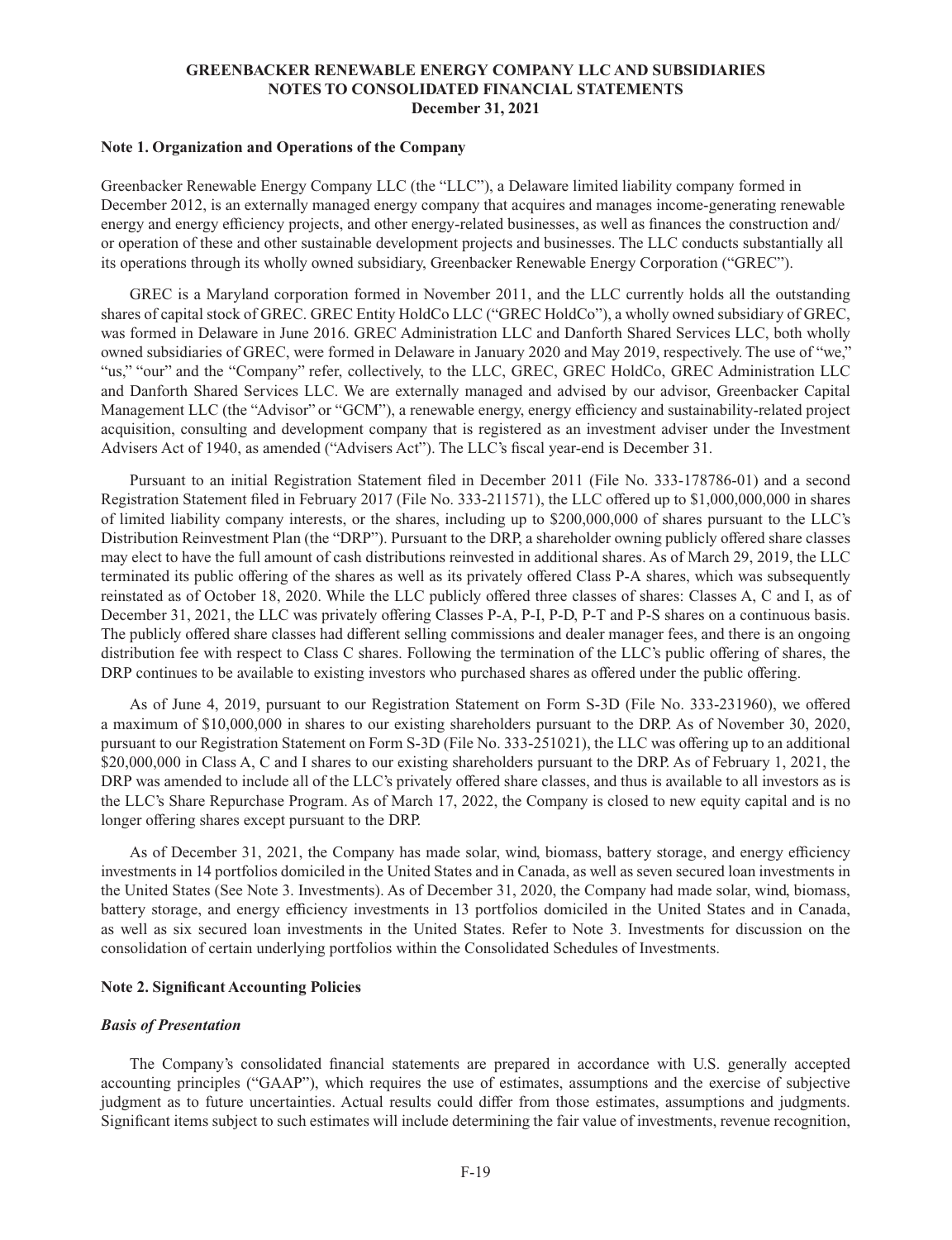#### **Note 2. Significant Accounting Policies** (cont.)

income tax uncertainties and other contingencies. The consolidated financial statements of the Company include the accounts of the LLC and its consolidated subsidiaries, GREC, GREC HoldCo, and GREC Administration LLC and Danforth Shared Services LLC, both of which provide administrative services to the Company. All intercompany accounts and transactions have been eliminated.

The Company's consolidated financial statements are prepared using the specialized accounting principles of Accounting Standards Codification Topic 946, Financial Services—Investment Companies ("ASC Topic 946"). In accordance with this specialized accounting guidance, the Company recognizes and carries all its investments, including investments in the underlying operating entities, at fair value with changes in fair value recognized in earnings. Additionally, the Company will not apply the equity method of accounting to its investments. The Company carries its liabilities at amounts payable, net of unamortized premiums or discounts. The Company does not currently plan to elect to carry its non-investment liabilities at fair value. Net assets are calculated as the carrying amounts of assets, including the fair value of investments, less the carrying amounts of its liabilities.

The financial information associated with the December 31, 2021 consolidated financial statements has been prepared by management and, in the opinion of management, contains all adjustments and eliminations necessary for a fair presentation in accordance with GAAP.

#### *Basis of Consolidation*

As provided under Regulation S-X and ASC Topic 946, the Company will generally not consolidate its investment in a company other than a wholly owned investment company or controlled operating company whose business consists of providing services to the Company. Accordingly, the Company consolidates in its consolidated financial statements the accounts of certain wholly owned subsidiaries that meet the criteria. All significant intercompany balances and transactions have been eliminated in consolidation.

### *Cash and Cash Equivalents*

Cash consists of demand deposits at a financial institution. Such deposits may be in excess of the Federal Deposit Insurance Corporation insurance limits. The Company has not experienced any losses in any such accounts.

As of December 31, 2021, the Company had \$92,179,779 in cash presented on the Consolidated Statements of Assets and Liabilities. As of December 31, 2021, the Company did not hold any cash equivalents.

#### *Restricted Cash*

Restricted cash consists of cash accounts or letters of credit that are restricted for use on specific investments. As of December 31, 2021, restricted cash included \$29,683,613 of collateral related to the ongoing construction of certain of the Company's pre-operational assets.

#### *Foreign Currency Translation*

The accounting records of the Company are maintained in U.S. Dollars. The fair value of investments and other assets and liabilities denominated in non-U.S. currencies are translated into U.S. Dollars using the exchange rate at the end of each reporting period. Amounts related to the purchases and sales of investments, investment income and expenses are translated at the rates of exchange prevailing on the respective dates of such transactions.

Net unrealized currency gains and losses arising from valuing foreign currency-denominated assets and liabilities at the current exchange rate are reflected as part of Net change in unrealized appreciation (depreciation) on Foreign currency translation in the Consolidated Statements of Operations.

Foreign security and currency translations may involve certain considerations and risks not typically associated with investing in U.S. companies and U.S. government securities. These risks include, but are not limited to, currency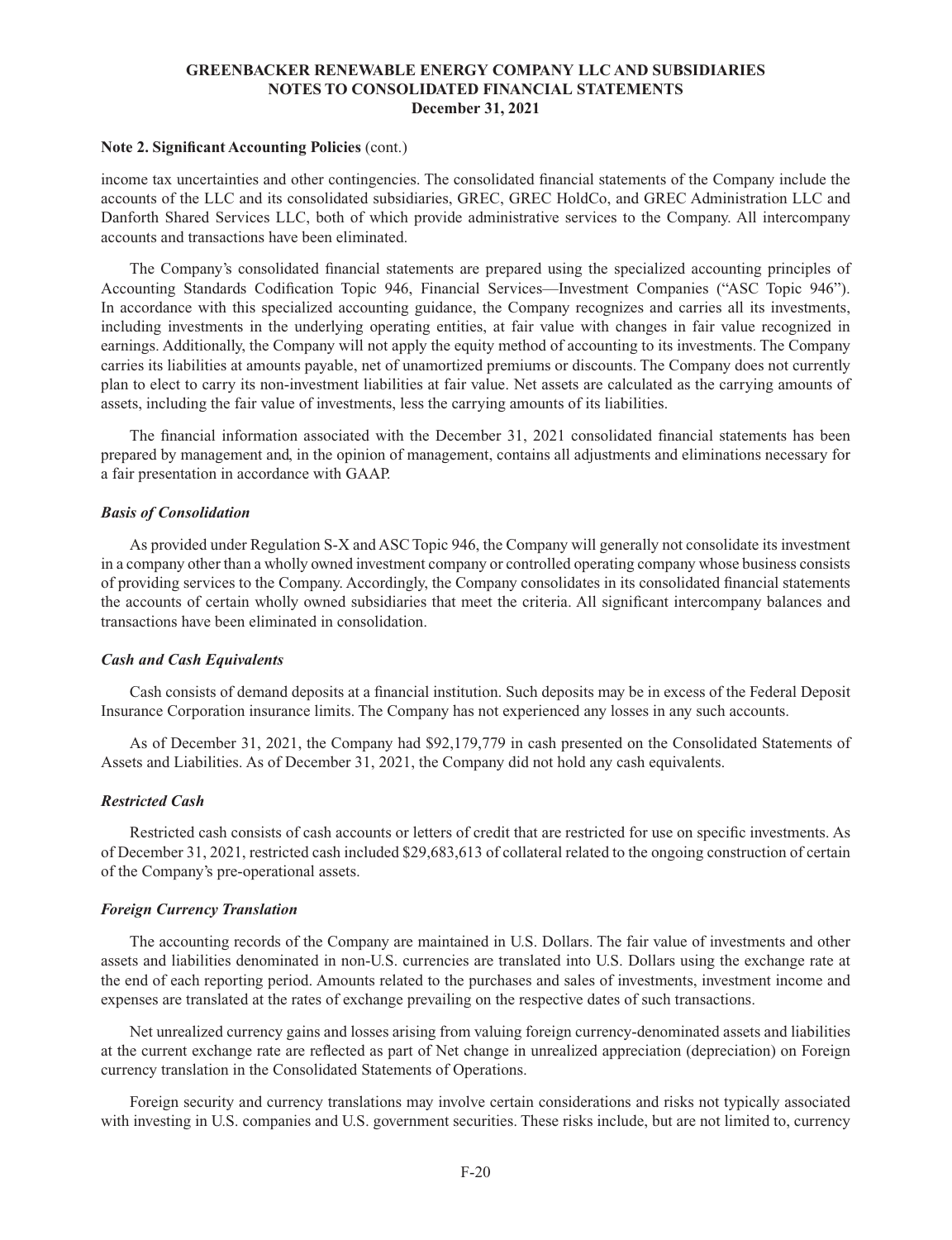#### **Note 2. Significant Accounting Policies** (cont.)

fluctuations and revaluations and future adverse political, social and economic developments, which could cause investments in foreign markets to be less liquid and prices to be more volatile than those of comparable U.S. companies or U.S. government securities.

#### *Valuation of Investments at Fair Value*

Accounting Standards Codification Topic 820, Fair Value Measurement ("ASC Topic 820") defines fair value, establishes a framework for measuring fair value in accordance with GAAP and expands disclosures about fair value. The Company recognizes and accounts for its investments at fair value. The fair value of the investments does not reflect transaction costs that may be incurred upon disposition of the investments.

Fair value is defined as the price that would be received to sell an asset or paid to transfer a liability in an orderly transaction between market participants. Fair value is an exchange price notion under which fair value is the price in an orderly transaction between market participants to sell an asset or transfer a liability in the market in which the reporting entity would transact for the asset or liability.

The Advisor has established procedures to estimate the fair value of its investments that the Company's Board of Directors has reviewed and approved. To the extent that such market data is available, the Company will use observable market data to estimate the fair value of investments. In the absence of quoted market prices in active markets, or quoted market prices for similar assets in markets that are not active, the Company will use the valuation methodologies described below with unobservable data based on the best available information in the circumstances. These methodologies incorporate the Company's assumptions about the factors that a market participant would use to value the asset.

The Company considers investments in money market funds to be short-term investments. Short-term investments are stated at cost, which approximates fair value.

For investments for which quoted market prices are not available, which comprise most of our investment portfolio, fair value is estimated by using the cost, income, or market approach. The income approach assumes that value is created by the expectation of future benefits, discounted by a risk premium, to calculate a current cash value. This estimate is the fair value: the amount an investor would be willing to pay to receive those future benefits. The market approach compares either recent comparable transactions to the investment or an offer to purchase an investment based upon a qualified bid: a signed term sheet and/or a signed purchase agreement. Adjustments to proposed prices are made to account for the probability of the deal closing, changes between proposed and executed terms, and any dissimilarity between the comparable transactions and their underlying investments. If multiple bids are qualified in the same valuation period, a blended market approach will be calculated.

Prior to the second quarter of 2020, fair value for pre-operational assets was approximated using the cost approach. Beginning in the second quarter of 2020, our Advisor expanded the criteria whereby certain pre-operational assets are identified and qualified for the income approach, rather than the cost approach, for approximating fair value. Currently, we consider all owned assets that are fully construction ready with no impediments to begin construction and where the costs to complete such projects are well understood for the income approach. The fair value of such eligible projects is determined based upon a discounted cash flow methodology. If the portfolio has any significant portion of value that remains subject to negotiation or contract or if other significant risks to complete the project exist, the investment may be held at cost, as an approximation of fair value. These valuation methodologies involve a significant degree of judgment by management.

In determining the appropriate fair value of an investment using these approaches, the most significant information and assumptions include, as applicable: available current market data, including relevant and applicable comparable market transactions, applicable market yields and multiples, security covenants, call protection provisions, information rights, the nature and realizable value of any collateral, the investment's ability to make payments, its earnings and discounted cash flows, the markets in which the project does business, comparisons of financial ratios of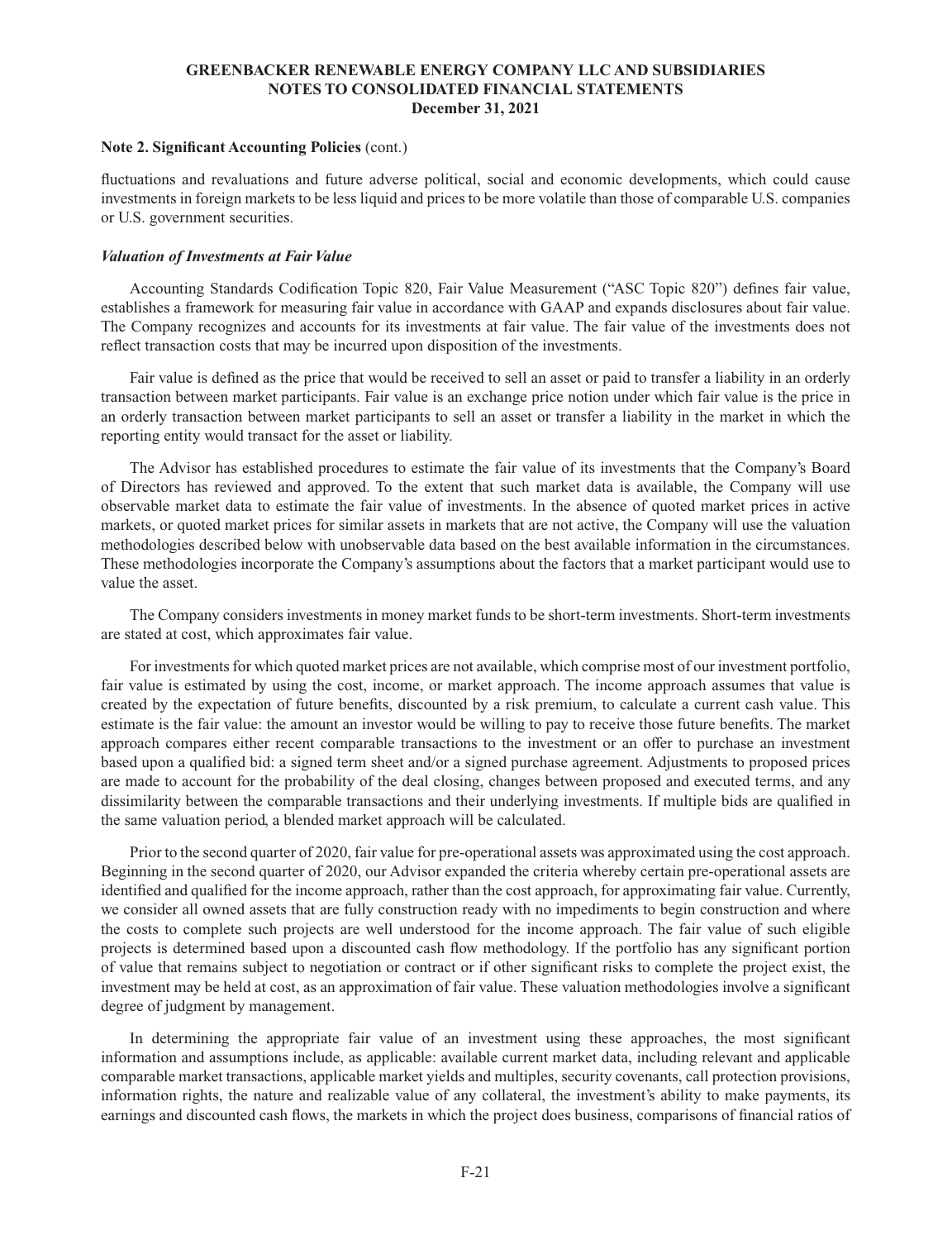#### **Note 2. Significant Accounting Policies** (cont.)

peer companies that are public, comparable mergers and acquisitions, the principal market and enterprise values and environmental factors, among other factors.

The estimated fair values will not necessarily represent the amounts that may be ultimately realized due to the occurrence or non-occurrence of future circumstances that cannot be reasonably determined. Because of the inherent uncertainty of the valuation of the investments, the estimate of fair values may differ significantly from the value that would have been used had a broader market for the investments existed.

The authoritative accounting guidance prioritizes the use of market-based inputs over entity-specific inputs and establishes a three-level hierarchy for fair value measurements based upon the transparency of inputs to the valuation. The three levels of valuation hierarchy are defined as follows:

Level 1: Unadjusted quoted prices for identical assets or liabilities in active markets.

Level 2: Other significant observable inputs that are sourced either directly or indirectly from publications or pricing services, including dealer or broker markets, for identical or comparable assets or liabilities. Generally, these inputs should be widely accepted and public, non-proprietary and sourced from an independent third party.

Level 3: Inputs derived from a significant amount of unobservable market data and derived primarily through the use of internal valuation methodologies.

In all cases, the level in the fair value hierarchy within which the fair value measurement in its entirety falls will be determined based on the lowest level of input that is significant to the fair value measurement. Our assessment of the significance of an input to the fair value measurement in its entirety requires judgment and considers factors specific to each investment.

#### *Calculation of Net Asset Value*

Net asset value ("NAV") by share class is calculated by subtracting total liabilities for each class from the total carrying amount of all assets for that class, which includes the fair value of investments. Net asset value per share is calculated by dividing net asset value for each class by the total number of outstanding common shares for that class on the reporting date. For purposes of calculating our NAV, we carry all liabilities at cost.

#### *Earnings per Share*

In accordance with the provisions of ASC Topic 260—Earnings per Share ("ASC Topic 260"), basic earnings per share is computed by dividing earnings available to common members by the weighted average number of shares outstanding during the period. Other potentially dilutive common shares, and the related impact to earnings, are considered when calculating earnings per share on a diluted basis.

The following information sets forth the computation of the weighted average basic and diluted net increase in net assets attributed to common members per share and net investment income per share for the years ended December 31, 2021, 2020 and 2019, respectively.

|                                                                                      | For the year<br>ended<br>December 31,<br>2021 |               | For the year<br>ended<br>December 31,<br>2020 |              |      | For the year<br>ended<br>December 31,<br>2019 |  |
|--------------------------------------------------------------------------------------|-----------------------------------------------|---------------|-----------------------------------------------|--------------|------|-----------------------------------------------|--|
| <b>Basic and diluted</b>                                                             |                                               |               |                                               |              |      |                                               |  |
|                                                                                      |                                               | 2,655,809 \$  |                                               | 8,807,687 \$ |      | 7,277,091                                     |  |
| Net increase in net assets attributed to common members                              | <b>S</b>                                      | 43,020,789 \$ |                                               | 43,551,407   | - \$ | 26,762,350                                    |  |
|                                                                                      |                                               |               |                                               | $0.16$ \$    |      | 0.17                                          |  |
| Net increase in net assets attributed to common members per                          |                                               |               |                                               |              |      |                                               |  |
| share $\ldots \ldots \ldots \ldots \ldots \ldots \ldots \ldots \ldots \ldots \ldots$ |                                               |               |                                               | 0.81 \$      |      | 0.61                                          |  |
| Weighted average common shares outstanding                                           |                                               | 126,458,860   |                                               | 54,057,620   |      | 43,788,187                                    |  |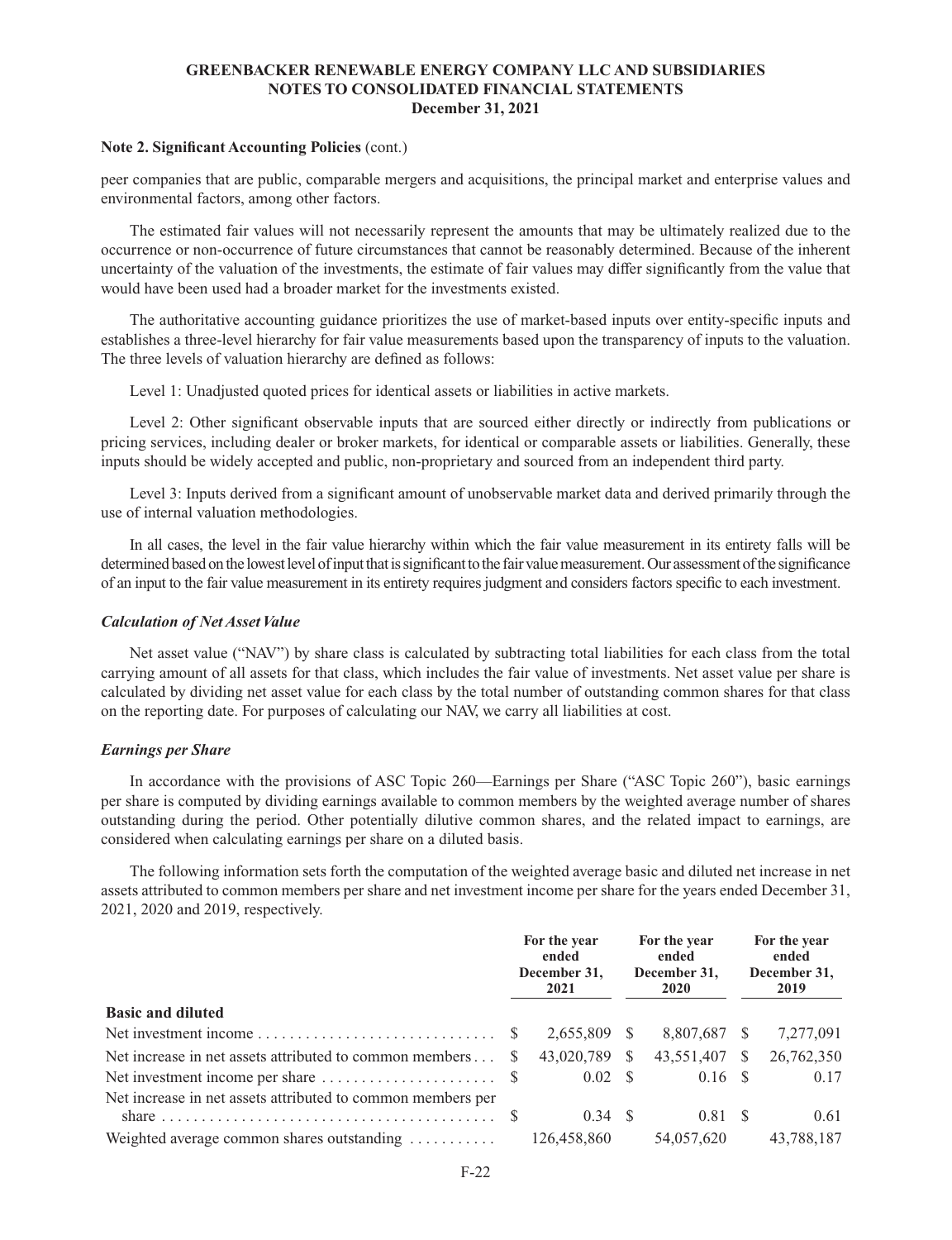#### **Note 2. Significant Accounting Policies** (cont.)

#### *Revenue Recognition*

To the extent the Company expects to collect such amounts, interest income is recorded on an accrual basis. If there is reason to doubt an ability to collect such interest, interest receivable on loans and debt securities is not accrued for accounting purposes. Original issue discounts, market discounts or market premiums are accreted or amortized using the effective interest method as interest income. Prepayment premiums on loans and debt securities are recorded as interest income when received. Any application, origination or other fees earned by the Company in arranging or issuing debt are amortized over the expected term of the loan.

Loans are placed on non-accrual status when principal and interest are 90 days or more past due, or when there is a reasonable doubt that principal or interest will be collected. Accrued interest is generally reversed when a loan is placed on non-accrual. Interest payments received on non-accrual loans may be recognized as income or applied to principal depending upon management's judgment regarding collectability. Non-accrual loans are generally restored to accrual status when past due and principal and interest is paid and, in management's judgment, is likely to remain current.

Dividend income is recorded when dividends are declared and determined that collection is probable. The timing and amount of dividend income is determined on at least a quarterly basis. This process includes an analysis at the individual project company level based on cash available from operations and working capital needed for the project company operations. Dividend income from our privately held, equity investments is recognized when approved. On a quarterly basis at a minimum, dividends received from the Company's project companies, which generally reflect net cash flow from operations, are declared, accrued and paid.

#### *Net Realized Gains or Losses and Net Change in Unrealized Appreciation or Depreciation on Investments*

Without regard to unrealized appreciation or depreciation previously recognized, realized gains or losses will be measured as the difference between the net proceeds from the sale, repayment, or disposal of an asset and the adjusted cost basis of the asset. Net change in unrealized appreciation or depreciation will reflect the change in investment values during the reporting period, including any reversal of previously recorded unrealized appreciation or depreciation when gains or losses are realized.

#### *Payment-in-Kind*

For loans and debt securities with contractual payment-in-kind interest, if the fair value of the investment indicates that such interest is collectible, any interest will be added to the principal balance of such investments and be recorded as income.

#### *Distribution Policy*

Distributions to members, if any, will be authorized and declared by our Board of Directors quarterly in advance and paid monthly. From time to time, we may also pay interim special distributions in the form of cash or shares, with the approval of our Board of Directors. Distributions will be made on all classes of shares at the same time. The cash distributions paid to the shareholder with respect to the Class C, P-S and P-T shares will be lower than the cash distributions with respect to the LLC's other share classes because of the distribution fee associated with the Class C, P-S and P-T shares, which is allocated specifically to these classes' net assets. Amounts distributed to each class are allocated amongst the holders of the shares in such class in proportion to their shares. Distributions declared by our Board of Directors are recognized as distribution liabilities on the ex-dividend date.

#### *Organization and Offering Costs*

Organization and offering costs ("O&O costs"), other than sales commissions and the dealer manager fee, were initially paid by our Advisor and/or dealer manager on behalf of the Company in connection with its formation and the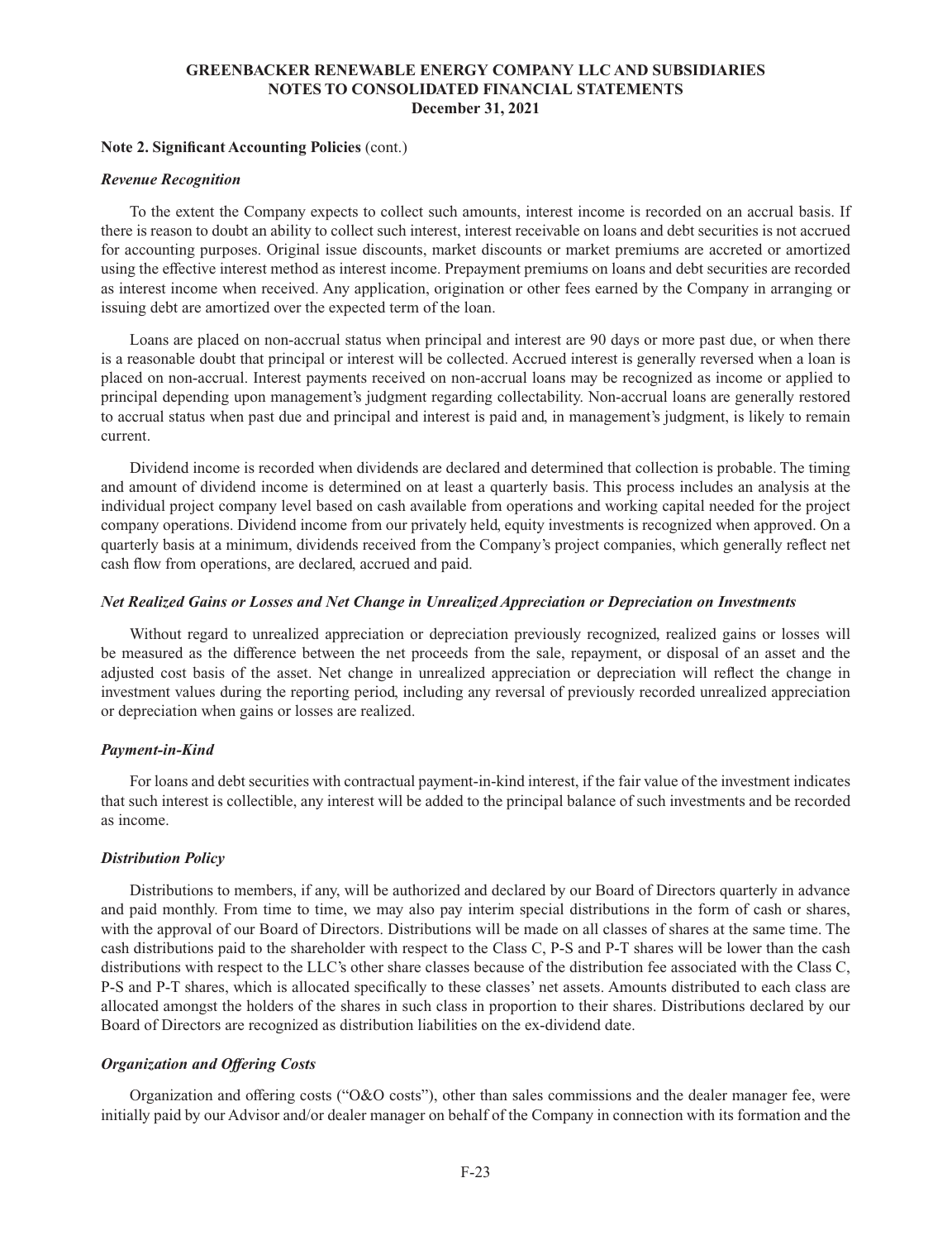#### **Note 2. Significant Accounting Policies** (cont.)

offering of its shares pursuant to now-terminated Registration Statements on Form S-1 (File No. 333-178786-01 and File No. 333-211571, respectively).

The Company was obligated to reimburse our Advisor for O&O costs that it incurred on behalf of the Company, in accordance with the advisory agreement. However, with respect to the Company's public offerings, the aggregate of selling commissions, dealer manager fees and the other O&O costs borne by the Company was not to exceed 15% of gross offering proceeds.

Offering costs incurred by our Advisor in conjunction with the offering of shares of Class P-A, P-S, P-T and P-D under our private placement memoranda are subject to the reimbursement by the Company up to 0.50% (50 basis points) of gross offering proceeds for each such class of shares.

The costs incurred by our Advisor and/or dealer manager are recognized as a liability of the Company to the extent that the Company is obligated to reimburse our Advisor and/or dealer manager. When recognized by the Company, organizational costs are expensed and offering costs, excluding selling commissions and dealer manager fees, are recognized as a reduction of the proceeds from the offering. As of December 31, 2021, \$1,058,658 in O&O costs were incurred by our Advisor with respect to the Company's continuous offering, of which \$607,610 is a current payable and the remaining \$0 is a contingent liability of the Company. As of December 31, 2020, \$94,486 in O&O costs were incurred by our Advisor with respect to the Company's continuous offering, of which \$1,751 was a current payable and the remaining \$92,735 was a contingent liability of the Company.

The following table provides information in regard to the status of O&O costs related to the continuous offering as of December 31, 2021:

|                                                                                          | December 31,<br>2021 |
|------------------------------------------------------------------------------------------|----------------------|
|                                                                                          | 1,058,658            |
| Amounts previously reimbursed to the Advisor/dealer manager by the Company               | 451,048              |
|                                                                                          | 607,610              |
| Amounts of the contingent liability subject to payment by the Company only upon adequate |                      |

The following table provides information in regard to the status of O&O costs related to the terminated offering as of December 31, 2020:

|                                                                                          | December 31,<br>2020 |
|------------------------------------------------------------------------------------------|----------------------|
|                                                                                          | 94.486               |
|                                                                                          |                      |
|                                                                                          | 1.751                |
| Amounts of the contingent liability subject to payment by the Company only upon adequate | 92.735               |

### *Financing Costs*

Financing costs incurred by the Company for the issuance of debt liabilities are deferred and amortized using the straight-line method over the life of the debt liability. Financing costs related to debt liabilities incurred by the Company are presented on the Consolidated Statements of Assets and Liabilities as a direct deduction from the carrying amount of that debt liability.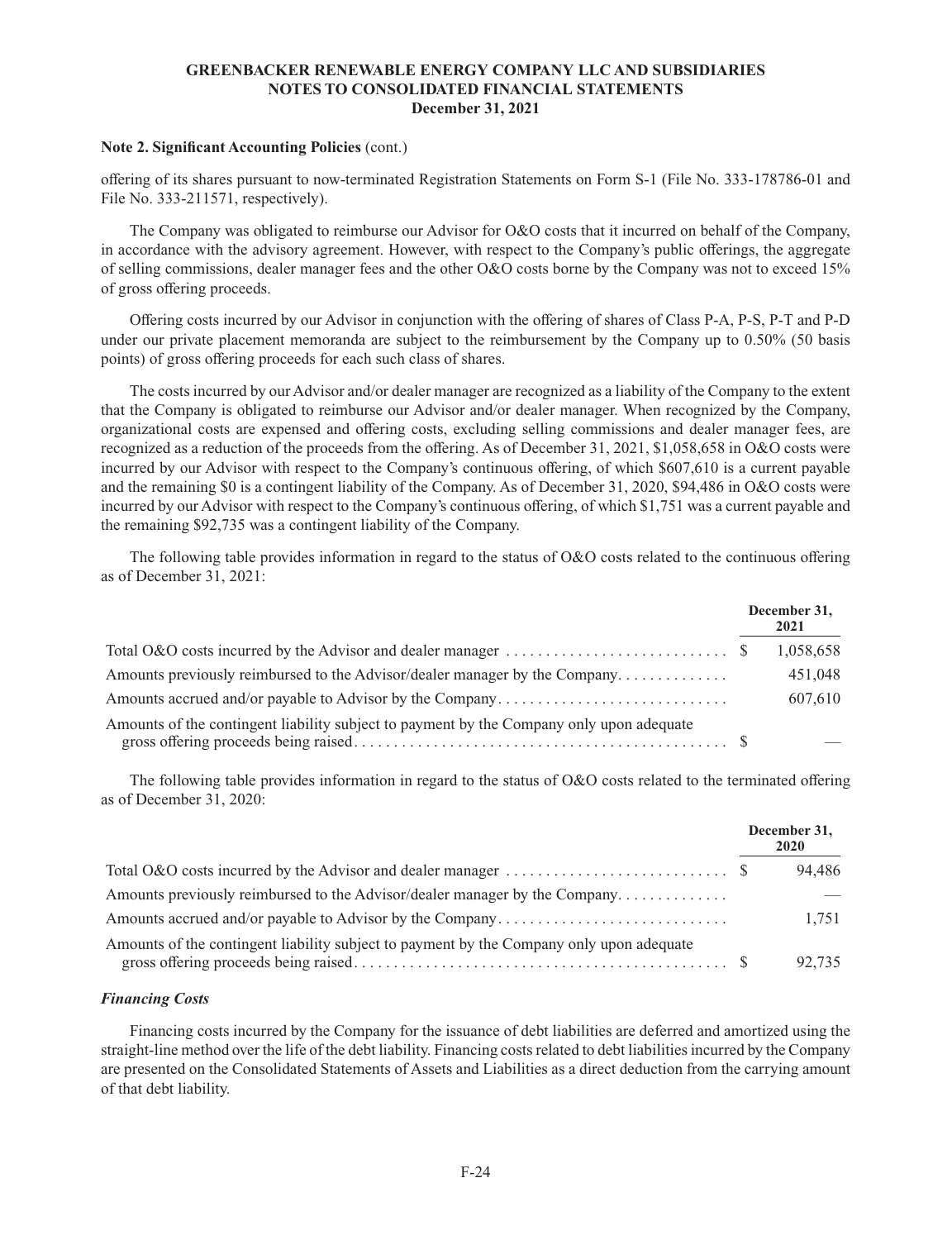#### **Note 2. Significant Accounting Policies** (cont.)

#### *Return of Capital Receivable*

For operational assets, if the project company has inadequate cash to fund day-to-day expenses, the Company will loan funds to that project company through an investment. Once the project company has adequate cash, they will repay the loan by sending a return of capital distribution. As of December 31, 2021, and 2020, a return of capital receivable of \$654,622 and \$2,159,762, respectively, was recorded on the Consolidated Statements of Assets and Liabilities.

#### *Capital Gains Incentive Allocation and Distribution*

Pursuant to the terms of the LLC's Third Amended and Restated Limited Liability Company Agreement, a capital gains incentive allocation was earned by GREC Advisors, LLC (the "Special Unitholder"), an affiliate of our Advisor, on realized gains (net of realized and unrealized losses) since inception from the sale of investments from the Company's portfolio during operations prior to a liquidation of the Company. While the terms of the LLC's Third Amended and Restated Limited Liability Company Agreement did not contemplate the inclusion of unrealized gains in the calculation of the capital gains incentive allocation, the Company included unrealized gains in the calculation of the capital gains incentive distribution. This amount reflected the incentive distribution that would have been payable if the Company's entire portfolio was liquidated at its fair value as of the Consolidated Statements of Assets and Liabilities date, even though the Special Unitholder was not entitled to an incentive distribution with respect to unrealized gains unless and until such gains were realized. Thus, on each date that net asset value was calculated, the Company calculated the capital gains incentive distribution as if it were due and payable as of the end of such period and reflected as an allocation of equity between common members and the Special Unitholder.

The capital gains incentive allocation was eliminated with the adoption of the Fourth Amended and Restated Limited Liability Company Agreement in August 2020 (as amended in November 2020, the "Operating Agreement"). A one-time distribution (settlement) in the amount of \$4,749,000 was mutually agreed upon by the Company and the Special Unitholder. The remaining \$4,193,559 was written off by reclassifying the Special Unitholder's equity into common members' equity upon adoption of the Operating Agreement. The \$(1,154,308) is presented on the Consolidated Statements of Operations as the Net decrease in net assets attributed to special unitholder for the year ended December 31, 2020. The Special unitholder's equity on the Consolidated Statements of Assets and Liabilities as of December 31, 2020 is nil.

#### *Performance Participation Fee*

Under the Operating Agreement, the incentive fee payable by the Company was simplified to be structured with two components: the performance participation fee and the liquidation performance participation fee (each as defined in Note 5. Related Party Agreements and Transaction Agreements). The performance participation fee is based on the Company's total return amount during the relevant calculation period. The calculation of the performance participation fee is further detailed in Note 5. Related Party Agreements and Transaction Agreements. The performance participation fee is accounted for and classified as an operating expense and reflected as the performance participation fee on the Consolidated Statements of Operations. Under the new Operating Agreement, a performance participation fee payable of \$3,359,269 and \$3,540,052 was recorded as of December 31, 2021 and December 31, 2020, respectively, in the Consolidated Statements of Assets and Liabilities. The Performance Participation Fee recorded on the Consolidated Statements of Operations for the years ended December 31, 2021 and 2020 is \$4,672,078 and \$4,571,927, respectively.

As disclosed in the 2020 Form 10-K, a result of the revisions to prior period financial statements discussed in Note 12. Revisions to Prior Period Financial Statements, there were a certain amount of proceeds paid under the Company's share repurchase program that otherwise would not have been paid due to the misstatement historically impacting the Company's share repurchase price. As a result, the Special Unitholder waived \$(747,602) of performance participation fees for the year ended December 31, 2020, which is recorded as Performance participation fee waiver in the Consolidated Statements of Operations.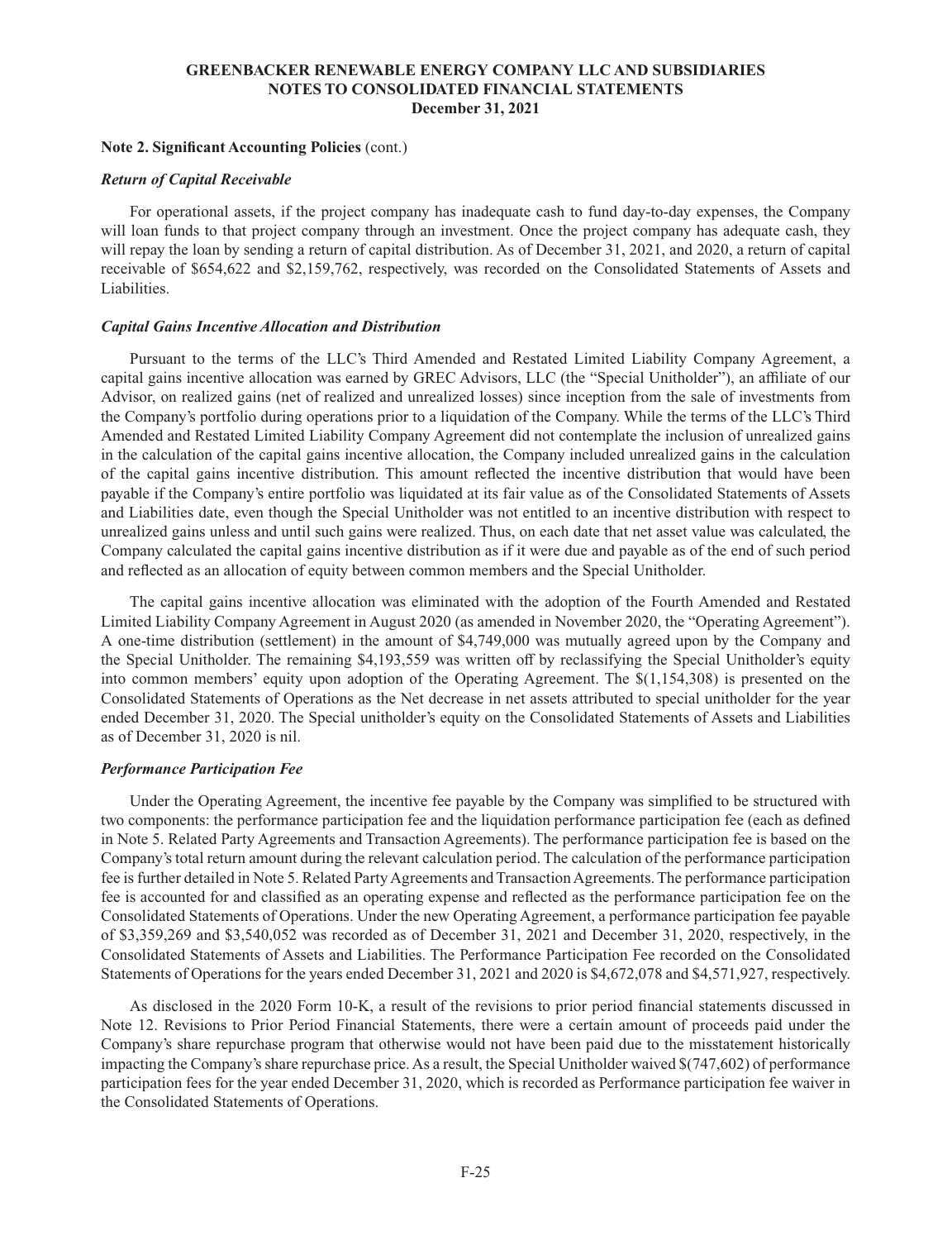### **Note 2. Significant Accounting Policies** (cont.)

### *Deferred Sales Commissions*

The Company defers certain costs, principally sales commissions and related compensation, which are paid to the dealer manager and may be reallowed to financial advisors and broker-dealers in the future in connection with the sale of shares sold with a reduced front-end load sales charge and a trail fee. The costs expected to be incurred at the time of the sale of the Class C shares are recorded as a liability on the date of sale and represents the aggregate amount due for such costs over the period beginning at the time of sale and ending on the earlier date of (1) when the maximum amount of sales commission and related compensation is reached under regulatory regulations; (2) the date which approximates an expected liquidity event for the Company; or (3) the expected holding period of the investment. The costs expected to be incurred at the time of the sale of the Class P-T and Class P-S shares are recorded as a liability on the date of sale and represents the aggregate amount due for such costs over the period beginning at the time of sale and ending on the earlier date of (1) the date which approximates an expected liquidity event for the Company; or (2) the expected holding period of the investment. The estimated amount of the liability can be updated as management's assumption surrounding an expected liquidity event changes or if the maximum of sales-related commissions and costs under regulatory regulations is attained. As of December 31, 2021, and 2020, the Company recorded a liability for deferred sales commissions in the amount of \$4,626,626 and \$131,875, respectively.

### *Reclassifications*

Certain prior year amounts have been reclassified to conform with current year presentation. These reclassifications had no impact on prior periods' results. Refer to Note 3. Investments for discussion on the consolidation of certain underlying portfolios within the Consolidated Schedules of Investments.

#### *Derivative Instruments*

The Company may utilize interest rate swaps to modify interest rate characteristics of existing debt obligations to manage interest rate exposure. These are recorded at fair value either as assets or liabilities in the accompanying Consolidated Statements of Assets and Liabilities with changes in the fair value of interest rate swaps during the period recognized as either an unrealized appreciation or depreciation in the accompanying Consolidated Statements of Operations. On the expiration, termination or settlement of a derivatives contract, the Company generally records a gain or loss. When there is a master netting agreement with a financial institution, any gain or loss on interest rate swaps with the same financial institution are netted for financial statement presentation.

The fair value of interest rate swap contracts open as of December 31, 2021 is included on the Consolidated Schedule of Investments by contract. For the year ended December 31, 2021, the Company's average monthly notional exposure to interest rate swap contracts was \$109,591,475.

#### **Consolidated Statements of Assets and Liabilities – Fair Values of Derivatives at December 31, 2021**

|                      | <b>Asset Derivatives</b>                                               |                   | <b>Liability Derivatives</b>                                           |                   |  |  |  |  |  |
|----------------------|------------------------------------------------------------------------|-------------------|------------------------------------------------------------------------|-------------------|--|--|--|--|--|
| <b>Risk Exposure</b> | <b>Consolidated Statement</b><br>of Assets and Liabilities<br>Location | <b>Fair Value</b> | <b>Consolidated Statement</b><br>of Assets and Liabilities<br>Location | <b>Fair Value</b> |  |  |  |  |  |
| <b>Swaps</b>         |                                                                        |                   |                                                                        |                   |  |  |  |  |  |
|                      | Interest Rate Risk Swap contracts, at fair value                       |                   | — Swap contracts, at fair value \$                                     | 7,501,983         |  |  |  |  |  |
|                      |                                                                        | S                 |                                                                        | 7,501,983         |  |  |  |  |  |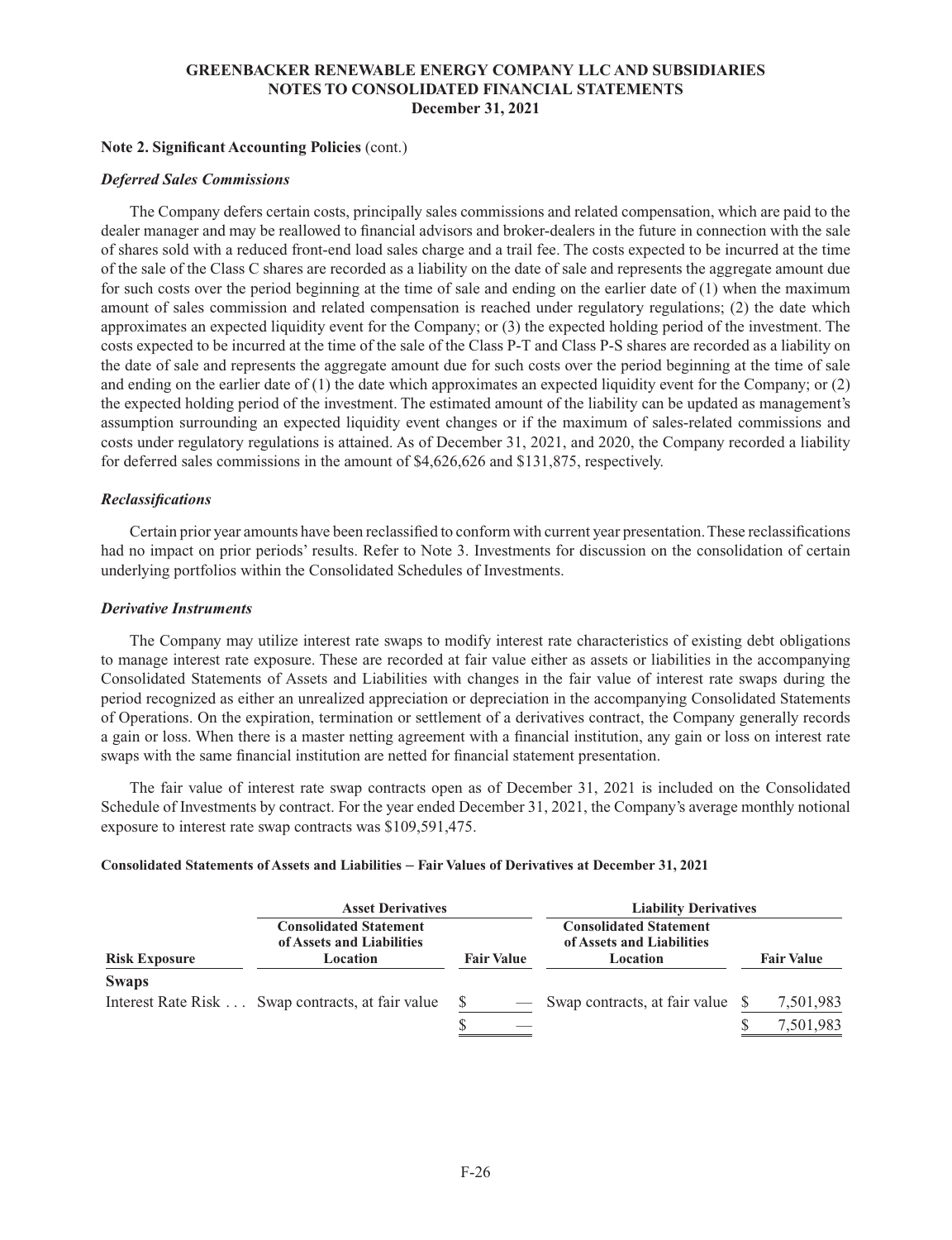### **Note 2. Significant Accounting Policies** (cont.)

#### **Consolidated Statements of Assets and Liabilities – Fair Value of Derivatives at December 31, 2020**

|                                                                                                | <b>Asset Derivatives</b>                         |                   | <b>Liability Derivatives</b>                                           |                   |  |  |  |  |  |
|------------------------------------------------------------------------------------------------|--------------------------------------------------|-------------------|------------------------------------------------------------------------|-------------------|--|--|--|--|--|
| <b>Consolidated Statement</b><br>of Assets and Liabilities<br><b>Risk Exposure</b><br>Location |                                                  | <b>Fair Value</b> | <b>Consolidated Statement</b><br>of Assets and Liabilities<br>Location | <b>Fair Value</b> |  |  |  |  |  |
| <b>Swaps</b>                                                                                   |                                                  |                   |                                                                        |                   |  |  |  |  |  |
|                                                                                                | Interest Rate Risk Swap contracts, at fair value |                   | — Swap contracts, at fair value                                        | 9,750,909         |  |  |  |  |  |
|                                                                                                |                                                  | S                 |                                                                        | 9,750,909         |  |  |  |  |  |

**The effect of derivative instruments on the Consolidated Statements of Operations**

| <b>Risk Exposure</b> | Change in net unrealized<br>depreciation on derivative<br>transactions for the year<br>ended December 31,<br>2021 |              | Change in net unrealized<br>depreciation on derivative<br>transactions for the year<br>ended December 31,<br>2020 | Change in net unrealized<br>depreciation on derivative<br>transactions for the year<br>ended December 31,<br>2019 |             |  |
|----------------------|-------------------------------------------------------------------------------------------------------------------|--------------|-------------------------------------------------------------------------------------------------------------------|-------------------------------------------------------------------------------------------------------------------|-------------|--|
| <b>Swaps</b>         |                                                                                                                   |              |                                                                                                                   |                                                                                                                   |             |  |
| Interest Rate Risk   |                                                                                                                   | 2,248,926 \$ | (4,872,567)                                                                                                       |                                                                                                                   | (5,002,305) |  |
|                      |                                                                                                                   | 2,248,926    | (4,872,567)                                                                                                       |                                                                                                                   | (5,002,305) |  |

| <b>Risk Exposure</b> | Other expenses for the year<br>ended December 31,<br>2021 | Other expenses for the year<br>ended December 31.<br>2020 | Other expenses for the year<br>ended December 31,<br>2019 |         |  |
|----------------------|-----------------------------------------------------------|-----------------------------------------------------------|-----------------------------------------------------------|---------|--|
| <b>Swaps</b>         |                                                           |                                                           |                                                           |         |  |
| Interest Rate Risk 9 | 2,024,070                                                 | 1,702,655 \$                                              |                                                           | 229.731 |  |
|                      | 2,024,070                                                 | 1,702,655                                                 |                                                           | 229,731 |  |

By using derivative instruments, the Company is exposed to the counterparty's credit risk **–** the risk that derivative counterparties may not perform in accordance with the contractual provisions offset by the value of any collateral received. The Company's exposure to credit risk associated with counterparty non-performance is limited to collateral posted and the unrealized gains inherent in such transactions that are recognized in the Consolidated Statements of Assets and Liabilities. As appropriate, the Company minimizes counterparty credit risk through credit monitoring procedures and managing margin and collateral requirements.

During December 2021, the Company entered into an agreement with Canadian Imperial Bank of Commerce for the purpose of hedging our investment in a pre-operating solar facility that the Company has contracted to acquire. The derivative instrument has a trade date of December 15, 2021, an effective date of March 31, 2024 and an initial notional amount of \$284,692,696. The fixed rate is 1.604%. Per the terms of the agreement, the swap is contingent on the transaction closing. While the transaction has not yet closed, in order to lock in the terms, the Company made a payment for the amount of \$5,000,000 to be maintained as cash collateral. As of December 31, 2021, this cash collateral is recorded in Other assets in the Consolidated Statements of Assets and Liabilities.

Regarding our investment in the Canadian Northern Lights assets included in the Other Commercial Solar Portfolios, we have foreign currency risk related to our revenue and operating expenses, which are denominated in Canadian Dollars as opposed to U.S. Dollars.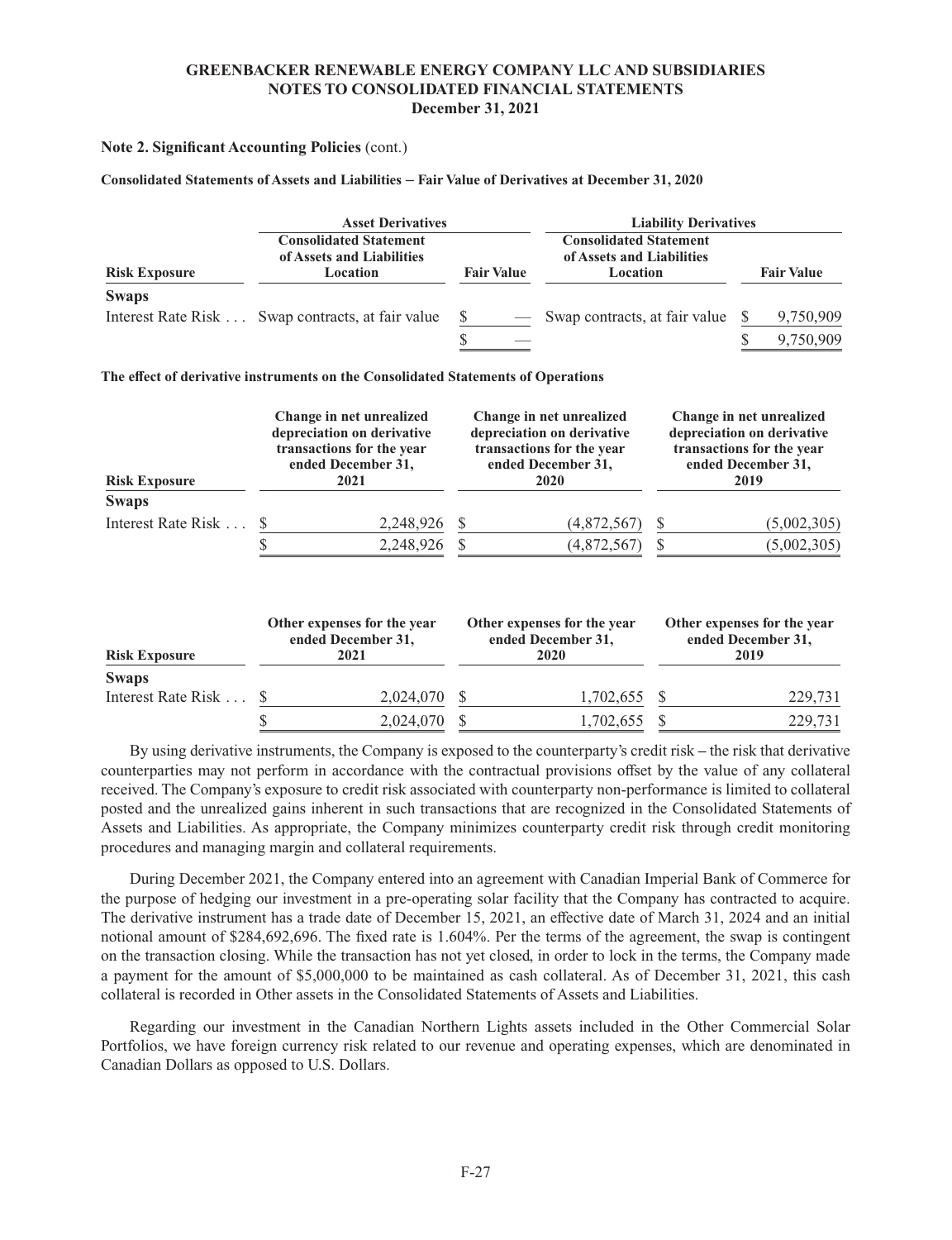#### **Note 2. Significant Accounting Policies** (cont.)

#### *Income Taxes*

The LLC intends to operate so that it will qualify to be treated as a partnership for U.S. federal income tax purposes under the Internal Revenue Code. As such, it will not be subject to any U.S. federal and state income taxes. In any year, it is possible that the LLC will not meet the qualifying income exception and will not qualify to be treated as a partnership. If the LLC does not meet the qualifying income exception, the members would then be treated as stockholders in a corporation, and the Company would become taxable as a corporation for U.S. federal income tax purposes under the Internal Revenue Code. The LLC would be required to pay income tax at corporate rates on its net taxable income. To the extent of the Company's earnings and profits, and the payment of the distributions would not be deductible by the LLC, distributions to members from the LLC would constitute dividend income taxable to such members.

The LLC plans to conduct substantially all its operations through its wholly owned subsidiary, GREC, which is a corporation that is subject to U.S. federal, state, and local income taxes. Accordingly, most of its operations will be subject to U.S. federal, state, and local income taxes. As of December 31, 2021, including territories and provinces, the portfolio resides in 36 jurisdictions.

Income taxes are accounted for under the assets and liabilities method. Deferred tax assets and liabilities are recorded for the estimated future tax consequences attributable to differences between items that are recognized in the consolidated financial statements and tax returns in different years. Deferred tax assets and liabilities are measured using enacted tax rates expected to apply to taxable income in the years in which those temporary differences are expected to be recovered or settled. The effect on deferred tax assets and liabilities of a change in tax rates is recognized in income in the period that includes the enactment date.

For income tax benefits to be recognized, including uncertain tax benefits, a tax position must be more likely than not to be sustained upon examination by taxing authorities. The amount recognized is measured as the largest amount of the benefit that is more likely than not to be realized upon ultimate settlement. A valuation allowance is established against net deferred tax assets if, based on the weight of available evidence, it is more likely than not that some or all of the net deferred tax assets will not be realized. Changes in recognition or measurement are reflected in the period in which the change in judgment occurs. Interest and penalties associated with income taxes, if any, will be recognized in general and administrative expense.

The Company does not consolidate its investments for financial statements; rather, it accounts for its investments at fair value under the specialized accounting of ASC Topic 946. The tax attributes of the individual investments will be considered and incorporated in the Company's fair value estimates for those investments. The amounts recognized in the consolidated financial statements for unrealized appreciation and depreciation will result in a difference between the consolidated financial statements and the cost basis of the assets for tax purposes. These differences will be recognized as deferred tax assets and liabilities. Generally, the entities that hold the Company's investments will be included in the consolidated tax return of GREC and the differences between the amounts recognized for financial statement purposes and the tax return will be recognized as additional deferred tax assets and liabilities.

The Company follows the authoritative guidance on accounting for uncertainty in income taxes and has concluded it has no material uncertain tax positions to be recognized at this time.

The Company assessed its tax positions for all open tax years as of December 31, 2021 for all U.S. federal and state tax jurisdictions for the years 2014 through 2021. The results of this assessment are included in the Company's tax provision and deferred tax assets as of December 31, 2021.

#### *Recently Issued Accounting Pronouncements*

In August 2018, the FASB issued ASU No. 2018-13, "Fair Value Measurement (Topic 820): Disclosure Framework—Changes to the Disclosure Requirements for Fair Value Measurement," which modifies the disclosure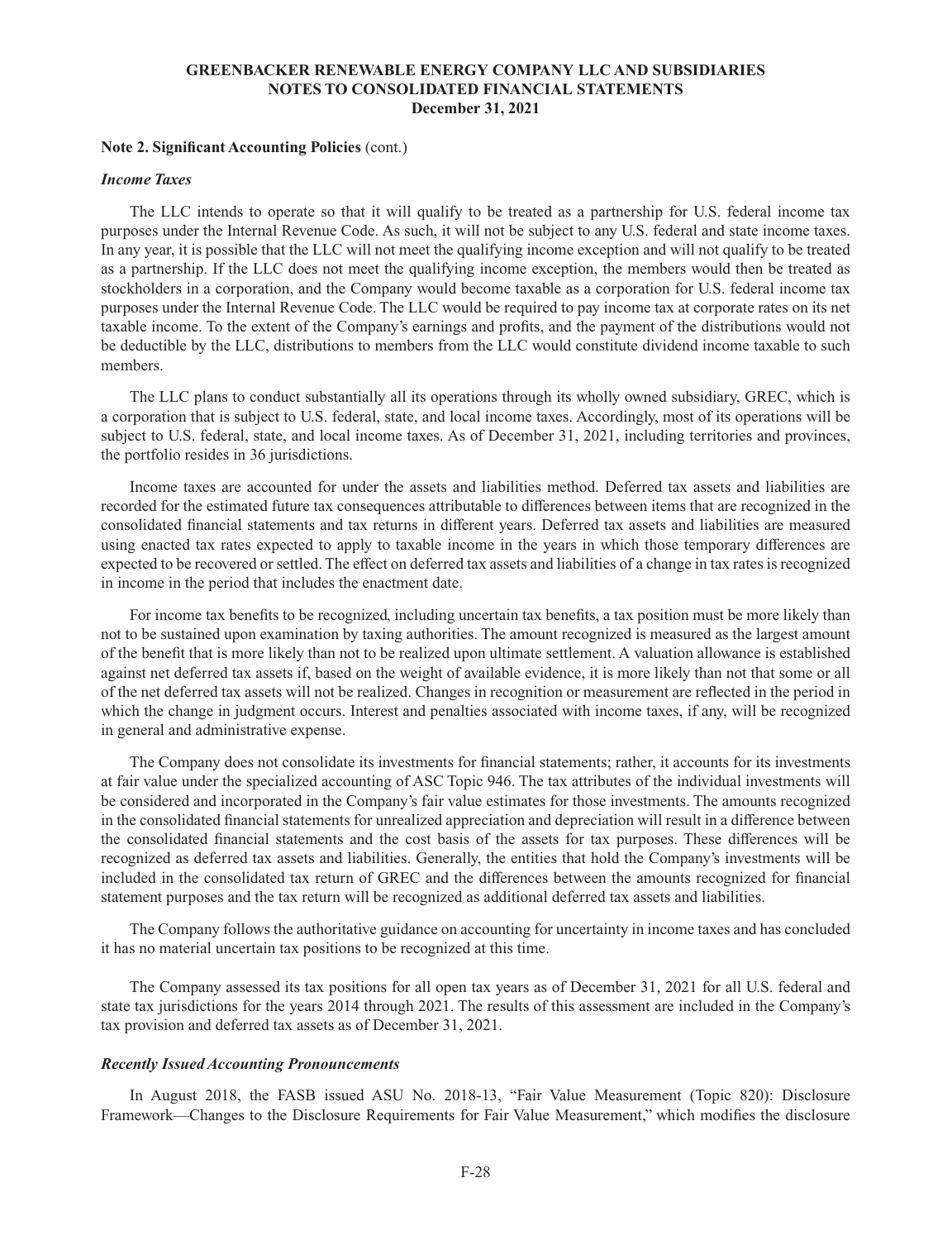### **Note 2. Significant Accounting Policies** (cont.)

requirements on fair value measurements. The new guidance is effective for fiscal years, and interim periods within those fiscal years, beginning after December 15, 2019 (fiscal 2020 for the Company). Upon the effective date, certain provisions are to be applied prospectively, while others are to be applied retrospectively to all periods presented. An entity is permitted to early adopt any removed or modified disclosures upon issuance of this ASU and delay adoption of the additional disclosures until their effective date. Beginning on January 1, 2020, we have adopted ASU 2018-13 in our consolidated financial statements and disclosures.

In March 2020, the FASB issued ASU No. 2020-04, "Reference Rate Reform (Topic 848): Facilitation of the Effects of Reference Rate Reform on Financial Reporting," which provides companies with optional financial reporting alternatives to reduce the cost and complexity associated with the accounting for contracts and hedging relationships affected by reference rate reform. The amendments in this update are effective for all entities as of March 12, 2020 through December 31, 2022. An entity may elect to apply the amendments for contracts as of any date from the beginning of an interim period that includes or is subsequent to March 12, 2020. As of December 31, 2021, we have not elected to apply the optional amendments and are currently evaluating the impact of the ASU and the effect on our consolidated financial statements.

### *Revisions to Prior Period Financial Statements*

As disclosed in the 2020 Form 10-K and discussed further in Note 12. Revisions to Prior Period Financial Statements, we identified errors related to deferred tax assets included in our consolidated financial statements for the quarterly period ended September 30, 2016 and each subsequent quarterly and annual period through the quarterly period ending June 30, 2020. The deferred tax assets error related to the capital gains incentive allocation and distribution earned by the "Special Unitholder." The LLC intends to operate so that it will qualify to be treated as a partnership for U.S. federal income tax purposes under the Internal Revenue Code. As such, it will not be subject to any U.S. federal and state income taxes. Since the capital gains incentive allocation and distribution was the responsibility of the LLC, and the LLC is not subject to any income taxes, there should not have been a corresponding deferred tax asset recorded in the consolidated financial statements.

In accordance with the guidance in the FASB ASC Topic 250, Accounting Changes and Error Corrections; ASC Topic 250-10-S99-1, Assessing Materiality; and ASC Topic 250-10-S99-1, Considering the Effects of Prior Year Misstatements in Current Year Financial Statements, we concluded that our previously issued consolidated financial statements were not materially misstated as a result of these errors. We revised our previously reported quarterly and annual consolidated financial statements for the periods since September 30, 2016. The historical periods presented in this Annual Report on Form 10-K have been revised with corresponding adjustment to accumulated gains (losses) on the Consolidated Statements of Assets and Liabilities to correct for these errors. See Note 12. Revisions to Prior Period Financial Statements for the impact of the revisions on each of the individual affected line items in the consolidated financial statements.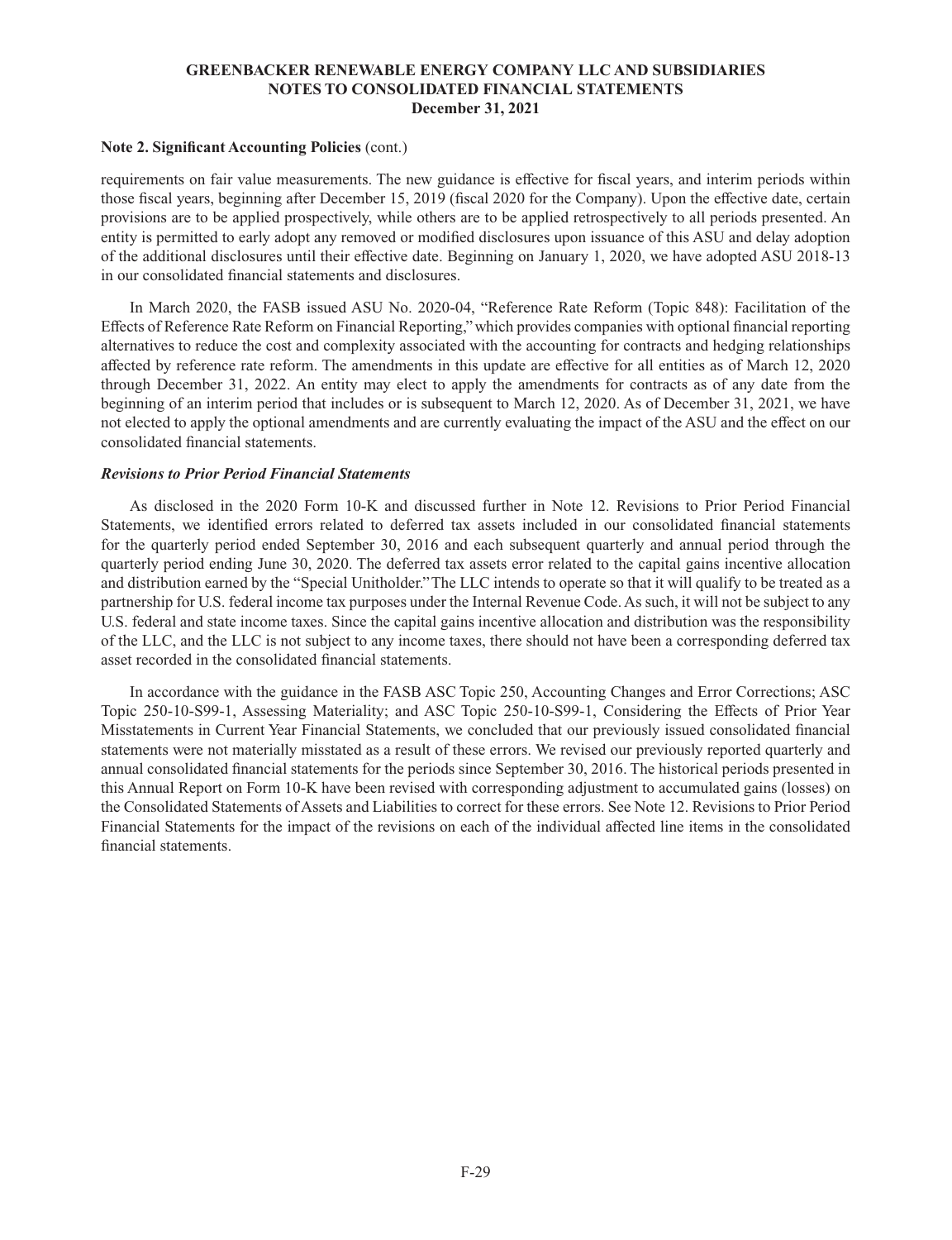# **Note 3. Investments**

During the first quarter of 2021, the Company modified the presentation of the Consolidated Schedule of Investments to consolidate certain underlying portfolios. Certain portfolios that had been separately presented on the Consolidated Schedule of Investments are now aggregated with other portfolios in the same industry to be presented in a consolidated manner on the Consolidated Schedule of Investments. These consolidation efforts had no impact on the underlying portfolios or their individual cost or fair values, but rather represent the aggregation of several similar investments. Certain portfolios, including those determined to be individually significant, remain presented separately. Management believes that the consolidation of our portfolios results in a presentation that more accurately reflects the way in which we view our overall portfolio of investments and will enhance the information reported to the users of our financial statements.

Management has recast the Schedule of Investments as of December 31, 2020 to conform with current year presentation based upon the methodology as outlined above.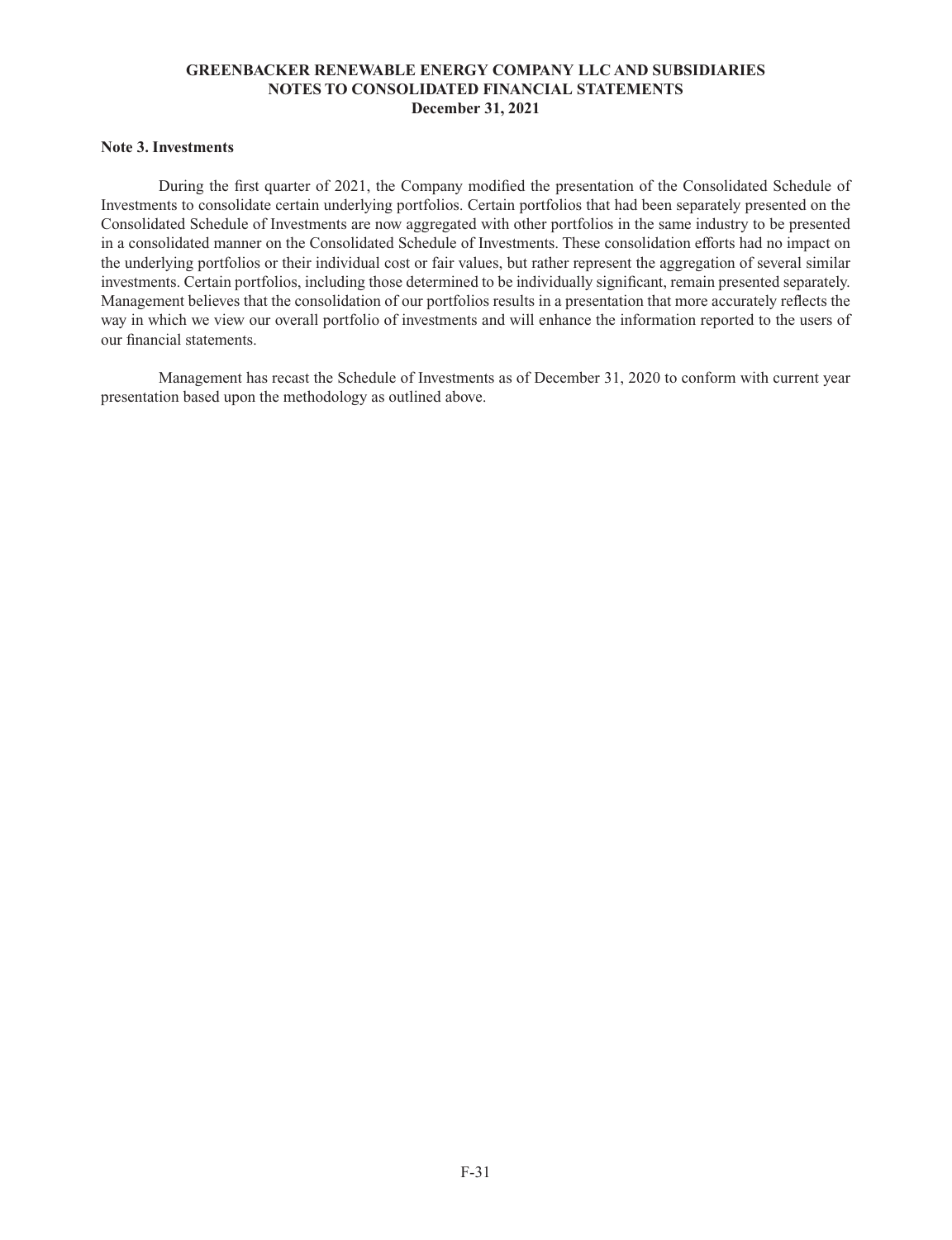# **Note 3. Investments** (cont.)

The composition of the Company's investments as of December 31, 2021, at fair value, were as follows:

|                                                           |               | <b>Investments at</b><br>Cost |                         | <b>Investments at</b><br><b>Fair Value</b> | <b>Fair Value</b><br>Percentage of<br><b>Total Portfolio</b> |  |
|-----------------------------------------------------------|---------------|-------------------------------|-------------------------|--------------------------------------------|--------------------------------------------------------------|--|
| <b>Battery Storage:</b>                                   |               |                               |                         |                                            |                                                              |  |
|                                                           | <sup>S</sup>  | 11,288,841                    | \$                      | 10,747,811                                 | $0.7\%$                                                      |  |
|                                                           | <sup>S</sup>  | 11,288,841                    | $\mathbb{S}$            | 10,747,811                                 | $0.7\%$                                                      |  |
| <b>Biomass:</b>                                           |               |                               |                         |                                            |                                                              |  |
|                                                           | $\mathcal{S}$ | 24,533,222                    | \$                      | 17,184,912                                 | $1.2\%$                                                      |  |
|                                                           |               | 24,533,222                    | $\mathbb{S}$            | 17,184,912                                 | $1.2\%$                                                      |  |
| <b>Commercial Solar:</b>                                  |               |                               |                         |                                            |                                                              |  |
|                                                           | <sup>S</sup>  | 165,129,450                   | S                       | 187,410,880                                | $13.1\%$                                                     |  |
|                                                           |               | 150,463,205                   |                         | 157,925,117                                | 11.0%                                                        |  |
| Ponderosa Portfolio                                       |               | 49,514,975                    |                         | 59, 577, 751                               | 4.1 $\%$                                                     |  |
| Sego Lily - Solar Portfolio                               |               | 107,621,275                   |                         | 122,272,431                                | 8.5 %                                                        |  |
|                                                           |               | 74,764,309                    |                         | 101,432,185                                | $7.1\%$                                                      |  |
|                                                           |               | 250,865,362                   |                         | 302,548,767                                | 21.1 %                                                       |  |
|                                                           | <sup>S</sup>  | 798,358,576                   | \$                      | 931,167,131                                | 64.9%                                                        |  |
| Wind:                                                     |               |                               |                         |                                            |                                                              |  |
|                                                           |               | 117,410,390                   | S.                      | 140,965,616                                | $9.8\%$                                                      |  |
| Greenbacker Wind Holdings II Portfolio                    |               | 62,787,210                    |                         | 62,272,198                                 | 4.3 %                                                        |  |
| Greenbacker Wind - HoldCo Portfolio                       |               | 84,674,188                    |                         | 78,025,844                                 | 5.4 %                                                        |  |
| Other Wind Investments Portfolios                         |               | 56,638,076                    |                         | 58,770,864                                 | 4.1 $\%$                                                     |  |
|                                                           |               | 321,509,864                   | \$                      | 340,034,522                                | 23.6 %                                                       |  |
| <b>Other Investments:</b>                                 |               |                               |                         |                                            |                                                              |  |
|                                                           | <sup>S</sup>  | 35,034,396                    | \$                      | 35,243,259                                 | $2.5\%$                                                      |  |
|                                                           | -S            | 35,034,396                    | $\mathbb{S}$            | 35,243,259                                 | $2.5\%$                                                      |  |
| <b>Energy Efficiency:</b>                                 |               |                               |                         |                                            |                                                              |  |
| Other Energy Efficiency Portfolios                        | <sup>S</sup>  | 668,736                       | \$                      | 685,784                                    | $0.1\%$                                                      |  |
|                                                           |               | 668,736                       | $\overline{\mathbb{S}}$ | 685,784                                    | $0.1\%$                                                      |  |
| <b>Secured Loans:</b>                                     |               |                               |                         |                                            |                                                              |  |
|                                                           |               | 2,247,962                     | $\mathcal{S}$           | 2,247,962                                  | $0.2\%$                                                      |  |
|                                                           |               | 3,058,527                     |                         | 3,058,527                                  | $0.2\%$                                                      |  |
|                                                           |               | 4,984,650                     |                         | 4,984,650                                  | $0.3\%$                                                      |  |
|                                                           |               | 4,227,098                     |                         | 4,227,098                                  | $0.3\%$                                                      |  |
|                                                           |               | 5,008,070                     |                         | 5,008,070                                  | $0.3\%$                                                      |  |
| Shepherd's Run Loan                                       |               | 8,751,528                     |                         | 8,751,528                                  | $0.6\%$                                                      |  |
|                                                           |               | 5,008,304                     |                         | 5,008,304                                  | $0.3\%$                                                      |  |
|                                                           | <sup>8</sup>  | 33,286,139                    | <sup>\$</sup>           | 33,286,139                                 | 2.2 %                                                        |  |
| <b>Investments in Money Market Funds:</b>                 |               |                               |                         |                                            |                                                              |  |
| Allspring Treasury Plus Money Market Fund - Institutional |               |                               |                         |                                            |                                                              |  |
|                                                           | $\mathbb{S}$  | 16,823,110                    | <sup>\$</sup>           | 16,823,110                                 | $1.2\%$                                                      |  |
| Fidelity Government Portfolio - Class I                   |               | 16,873,111                    |                         | 16,873,111                                 | $1.2\%$                                                      |  |
| First American Government Obligations Fund - Class X      |               | 16,823,111                    |                         | 16,823,111                                 | 1.2%                                                         |  |
| First American Government Obligations Fund - Class Z      |               | 50,000                        |                         | 50,000                                     | $-$ %                                                        |  |
| JPMorgan US Government Money Market Fund - Class L        |               | 16,823,111                    |                         | 16,823,111                                 | $1.2\%$                                                      |  |
|                                                           | \$            | 67,392,443                    | \$                      | 67,392,443                                 | 4.8 %                                                        |  |
|                                                           |               | \$1,292,072,217               |                         | \$1,435,742,001                            | $100.0\,\%$                                                  |  |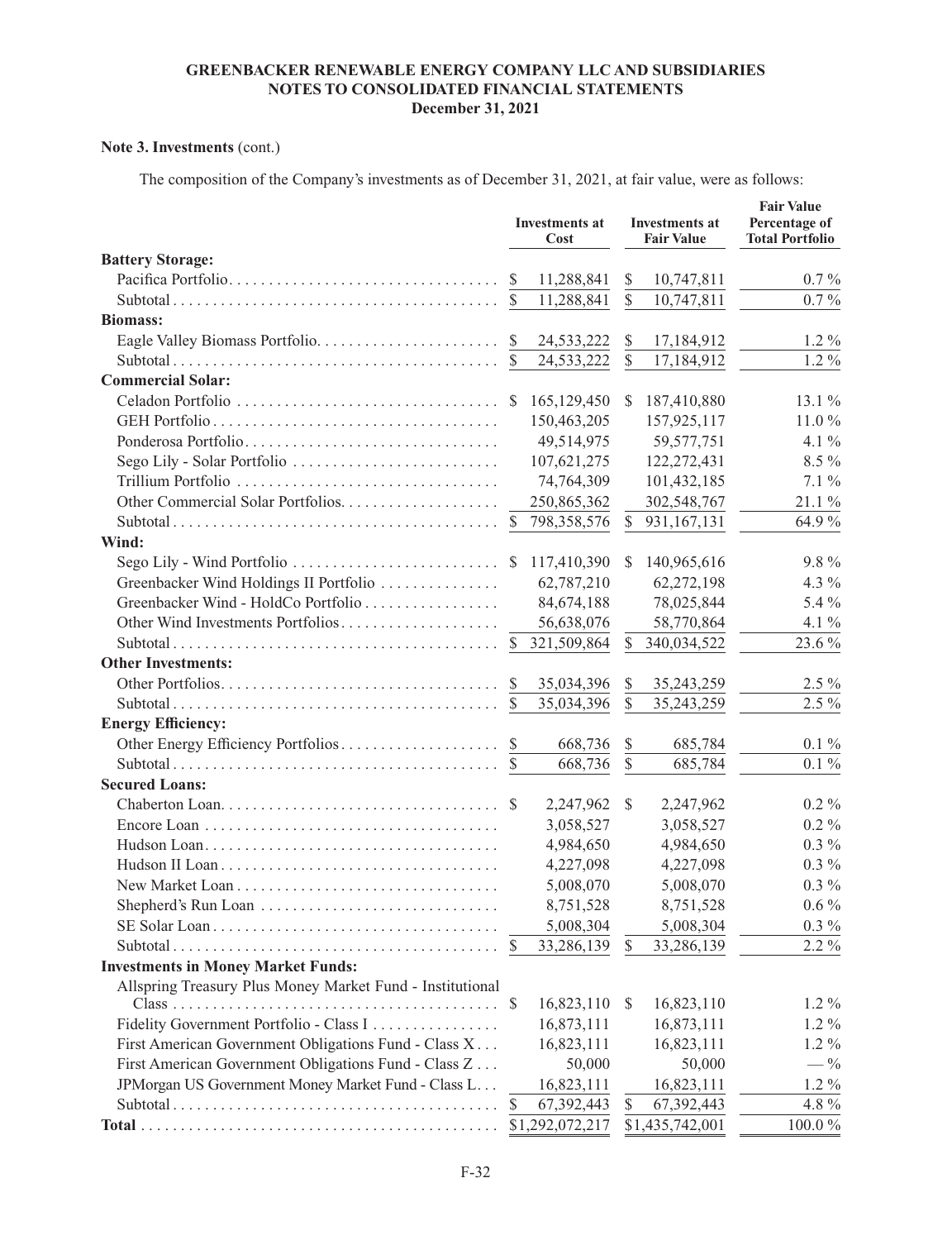# **Note 3. Investments** (cont.)

The composition of the Company's investments as of December 31, 2020, at fair value, were as follows:

|                                                       |               | <b>Investments at</b><br>Cost |               | <b>Investments at</b><br><b>Fair Value</b> | <b>Fair Value</b><br>Percentage of<br><b>Total Portfolio</b> |
|-------------------------------------------------------|---------------|-------------------------------|---------------|--------------------------------------------|--------------------------------------------------------------|
| <b>Battery Storage:</b>                               |               |                               |               |                                            |                                                              |
| Pacifica Portfolio                                    | <sup>S</sup>  | 8,839,235                     | \$            | 8,839,235                                  | $1.3\%$                                                      |
|                                                       |               | 8,839,235                     | $\mathbb{S}$  | 8,839,235                                  | $1.3\%$                                                      |
| <b>Biomass:</b>                                       |               |                               |               |                                            |                                                              |
|                                                       | <sup>\$</sup> | 23, 236, 352                  | \$            | 23, 236, 352                               | $3.5\%$                                                      |
|                                                       |               | 23, 236, 352                  | \$            | 23, 236, 352                               | $3.5\%$                                                      |
| <b>Commercial Solar:</b>                              |               |                               |               |                                            |                                                              |
|                                                       |               | 114,253,479                   | S             | 124,637,707                                | 18.9%                                                        |
| Magnolia Sun Portfolio                                |               | 33,008,559                    |               | 36,904,011                                 | 5.6 %                                                        |
|                                                       |               | 67,933,619                    |               | 70,814,994                                 | $10.7\%$                                                     |
| Sego Lily - Solar Portfolio                           |               | 29,178,404                    |               | 62,135,652                                 | 9.4 %                                                        |
|                                                       |               | 83,219,738                    |               | 105,913,033                                | 16.1 %                                                       |
|                                                       | <sup>S</sup>  | 327,593,799                   | \$            | 400,405,397                                | 60.7%                                                        |
| Wind:                                                 |               |                               |               |                                            |                                                              |
| Greenbacker Wind Holdings II Portfolio                | <sup>S</sup>  | 33,834,320                    | \$            | 35,839,967                                 | 5.4 %                                                        |
| Greenbacker Wind - HoldCo Portfolio                   |               | 73,244,891                    |               | 75,013,771                                 | 11.4 %                                                       |
| Greenbacker Wind Portfolio - Maine                    |               | 12,704,196                    |               | 23,758,084                                 | $3.6\%$                                                      |
| Other Wind Investments Portfolios                     |               | 19,986,133                    |               | 20,356,806                                 | $3.1\%$                                                      |
|                                                       | <sup>S</sup>  | 139,769,540                   | <sup>\$</sup> | 154,968,628                                | 23.5 %                                                       |
| <b>Other Investments:</b>                             |               |                               |               |                                            |                                                              |
|                                                       | <sup>S</sup>  | 23,669,446                    | \$            | 23,291,114                                 | $3.5\%$                                                      |
|                                                       |               | 23,669,446                    | $\mathbb{S}$  | 23,291,114                                 | $3.5\%$                                                      |
| <b>Energy Efficiency:</b>                             |               |                               |               |                                            |                                                              |
|                                                       |               | 738,348                       | \$            | 741,581                                    | $0.1\%$                                                      |
|                                                       | <sup>S</sup>  | 738,348                       | $\mathbb{S}$  | 741,581                                    | $0.1\%$                                                      |
| <b>Secured Loans:</b>                                 |               |                               |               |                                            |                                                              |
|                                                       | <sup>\$</sup> | 10,606,725                    | <sup>\$</sup> | 10,606,725                                 | $1.6\%$                                                      |
|                                                       |               | 6,021,402                     |               | 6,021,402                                  | $0.9\%$                                                      |
|                                                       |               | 3,923,873                     |               | 3,923,873                                  | $0.6\%$                                                      |
|                                                       |               | 5,007,350                     |               | 5,007,350                                  | $0.8\%$                                                      |
|                                                       |               | 5,005,244                     |               | 5,005,244                                  | $0.8\%$                                                      |
|                                                       |               | 6,763,096                     |               | 6,763,096                                  | $1.0\%$                                                      |
|                                                       | S             | 37,327,690                    | S             | 37,327,690                                 | 5.7 %                                                        |
| <b>Investments Money Market Funds:</b>                |               |                               |               |                                            |                                                              |
| Fidelity Government Portfolio - Class I               |               | 10,100,000                    | S             | 10,100,000                                 | $1.5\%$                                                      |
| First American Government Obligation Fund - Class Z   |               | 1,072,720                     |               | 1,072,720                                  | $0.2\%$                                                      |
| Invesco Government & Agency Portfolio - Institutional |               |                               |               |                                            |                                                              |
|                                                       |               | 7                             |               | 7                                          | $-$ %                                                        |
|                                                       | \$            | 11,172,727                    | \$            | 11,172,727                                 | $1.7\%$                                                      |
|                                                       | -S            | 572,347,137                   | \$            | 659,982,724                                | $100.0\,\%$                                                  |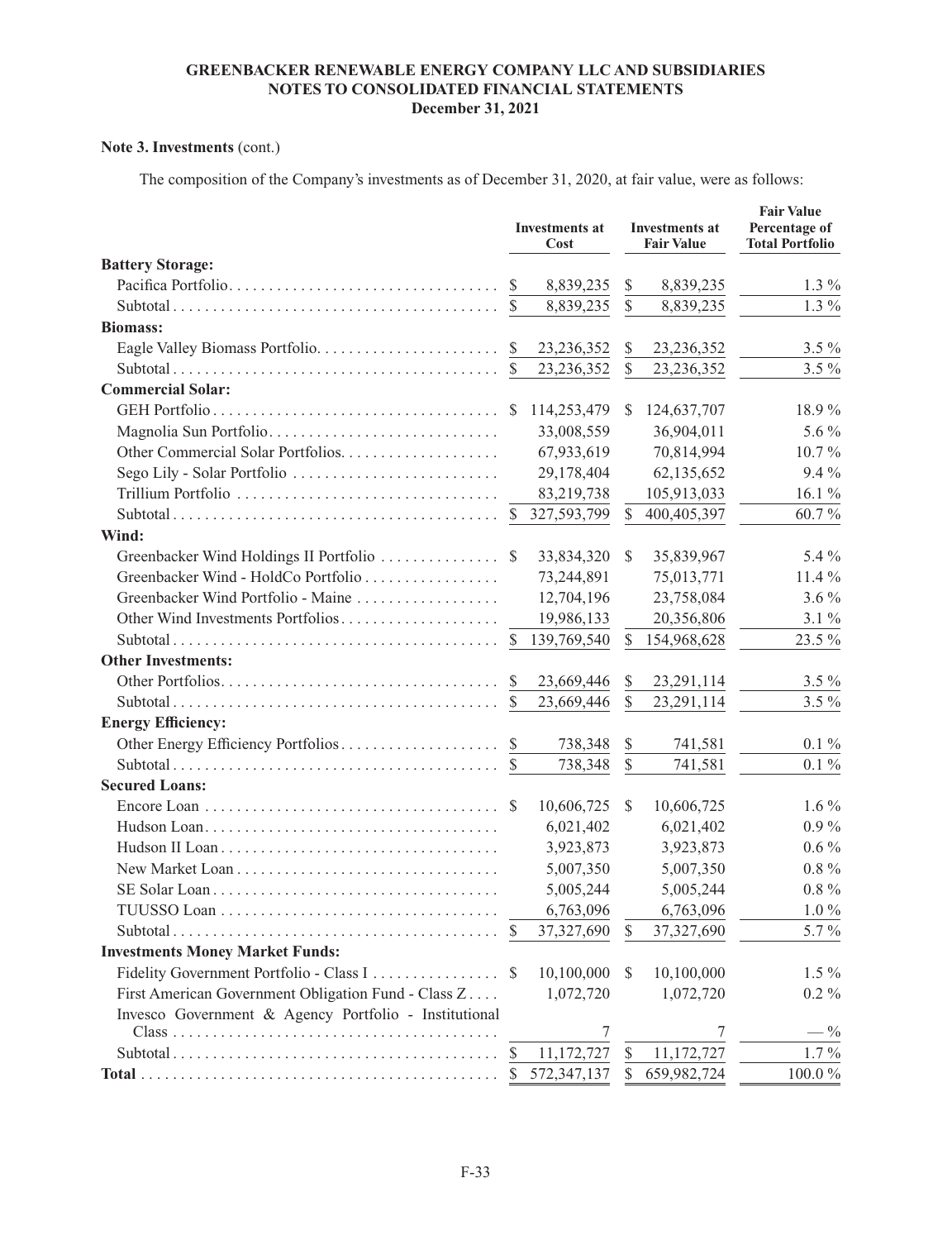### **Note 3. Investments** (cont.)

The counterparty to all the energy efficiency investments held by the Company as of December 31, 2021 and December 31, 2020 is a related party (See Note 5. Related Party Agreements and Transaction Agreements).

The composition of the Company's investments as of December 31, 2021 by geographic region, at fair value, were as follows: **Fair Value** 

|                       | <b>Investments at</b><br>Cost | <b>Investments at</b><br><b>Fair Value</b> | <b>Fair Value</b><br>Percentage of<br><b>Total Portfolio</b> |  |
|-----------------------|-------------------------------|--------------------------------------------|--------------------------------------------------------------|--|
| <b>United States:</b> |                               |                                            |                                                              |  |
|                       | 376.929.916<br><sup>S</sup>   | 444.160.983<br>-S                          | $30.9\%$                                                     |  |
|                       | 222,573,610                   | 233,427,679                                | 16.3                                                         |  |
|                       | 268,907,355                   | 286,693,236                                | 20.0                                                         |  |
|                       | 105,516,478                   | 111,030,877                                | 7.7                                                          |  |
|                       | 249, 149, 279                 | 291,286,897                                | 20.3                                                         |  |
|                       |                               | \$1,366,599,672                            | $95.2\%$                                                     |  |
|                       | 1.603.136                     | 1.749.886                                  | 0.1                                                          |  |
|                       | 67.392.443                    | 67.392.443                                 | 4.7                                                          |  |
|                       |                               |                                            | $100.0\%$                                                    |  |

The composition of the Company's investments as of December 31, 2020 by geographic region, at fair value, were as follows:

| Investments at<br>Cost |             | <b>Investments at</b><br><b>Fair Value</b> |             | <b>Fair Value</b><br>Percentage of<br><b>Total Portfolio</b> |  |
|------------------------|-------------|--------------------------------------------|-------------|--------------------------------------------------------------|--|
|                        |             |                                            |             |                                                              |  |
| -S                     |             | S.                                         | 168,616,615 | $25.5\%$                                                     |  |
|                        | 120,709,771 |                                            | 127,384,880 | 19.3                                                         |  |
|                        | 113,435,944 |                                            | 153,512,583 | 23.3                                                         |  |
|                        | 83.302.384  |                                            | 85,763,612  | 13.0                                                         |  |
|                        | 93,963,813  |                                            | 111,842,679 | 16.9                                                         |  |
| <sup>S</sup>           | 559,571,274 | S.                                         | 647,120,369 | $98.0\%$                                                     |  |
|                        | 1.603.136   |                                            | 1.689.628   | 0.3                                                          |  |
|                        | 11,172,727  |                                            | 11.172.727  | 1.7                                                          |  |
|                        | 572,347,137 |                                            | 659,982,724 | $100.0\%$                                                    |  |
|                        |             |                                            | 148.159.362 |                                                              |  |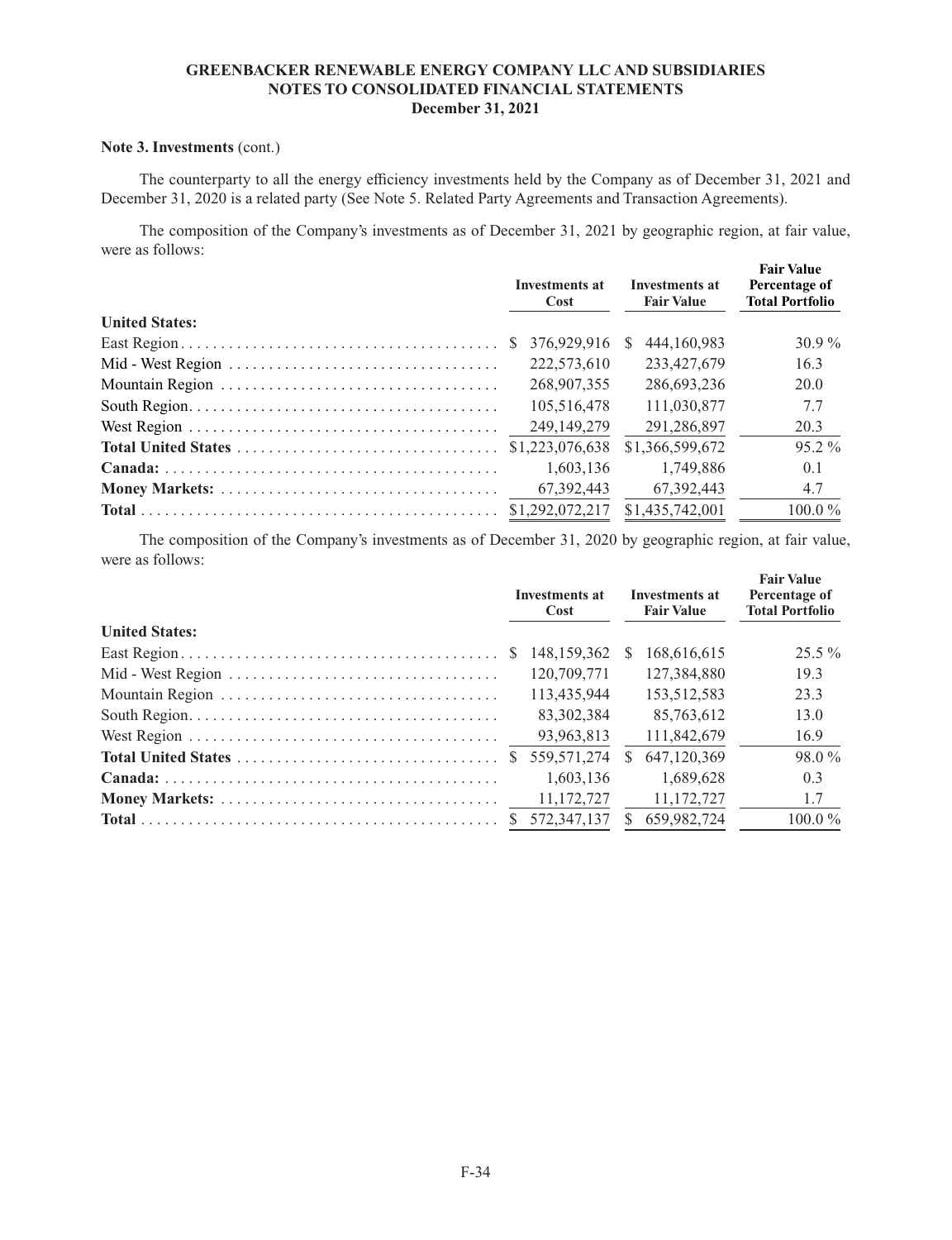### **Note 3. Investments** (cont.)

The composition of the Company's investments as of December 31, 2021 by industry, at fair value, were as follows:

|  | Investments at<br>Cost |   | Investments at<br><b>Fair Value</b> | <b>Fair Value</b><br>Percentage of<br><b>Total Portfolio</b> |
|--|------------------------|---|-------------------------------------|--------------------------------------------------------------|
|  | 11.288.841             | S | 10.747.811                          | $0.7\%$                                                      |
|  | 24,533,222             |   | 17,184,912                          | 1.2                                                          |
|  | 831,644,715            |   | 964, 453, 270                       | 67.2                                                         |
|  | 321,509,864            |   | 340,034,522                         | 23.7                                                         |
|  | 35.034.396             |   | 35,243,259                          | 2.5                                                          |
|  | 668.736                |   | 685.784                             |                                                              |
|  | 67, 392, 443           |   | 67, 392, 443                        | 4.7                                                          |
|  |                        |   | \$1,435,742,001                     | $100.0\%$                                                    |

 $(1)$  Includes loans in the amount of \$33,286,139.

(2) Includes assets that have not reached COD.

The composition of the Company's investments as of December 31, 2020 by industry, at fair value, were as follows:

|                                                                                                                      | <b>Investments at</b><br>Cost |    | <b>Investments at</b><br><b>Fair Value</b> | <b>Fair Value</b><br>Percentage of<br><b>Total Portfolio</b> |
|----------------------------------------------------------------------------------------------------------------------|-------------------------------|----|--------------------------------------------|--------------------------------------------------------------|
|                                                                                                                      | 23.236.352                    | -S | 23.236.352                                 | $3.5\%$                                                      |
|                                                                                                                      | 364,921,489                   |    | 437,733,087                                | 66.4                                                         |
|                                                                                                                      | 8,839,235                     |    | 8.839.235                                  | 1.3                                                          |
| $\text{Wind} \, \text{?} \ldots \ldots \ldots \ldots \ldots \ldots \ldots \ldots \ldots \ldots \ldots \ldots \ldots$ | 139,769,540                   |    | 154,968,628                                | 23.5                                                         |
|                                                                                                                      | 23,669,446                    |    | 23.291.114                                 | 3.5                                                          |
|                                                                                                                      | 738.348                       |    | 741.581                                    | 0.1                                                          |
|                                                                                                                      | 11,172,727                    |    | 11,172,727                                 | 1.7                                                          |
|                                                                                                                      |                               |    | 659,982,724                                | $100.0\%$                                                    |

 $(1)$  Includes loans in the amount of \$37,327,690.

(2) Includes assets that have not reached COD.

Investments held as of December 31, 2021 and 2020 are considered Control Investments, which are defined as investments in companies in which the Company owns 25% or more of the voting securities of such company, have greater than 50% representation on such company's board of directors, or are investments in limited liability companies for which the Company serves as managing member.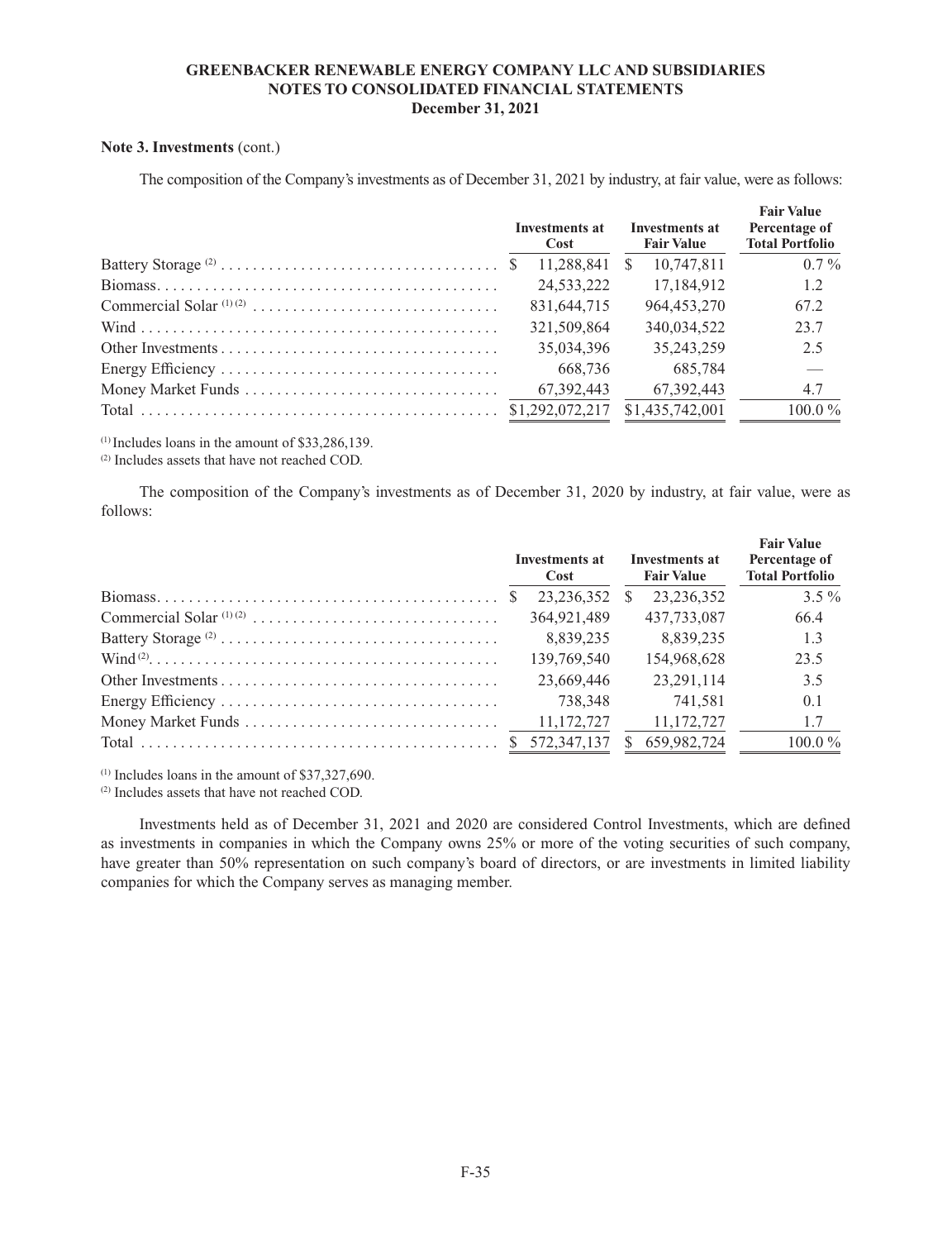### **Note 4. Fair Value Measurements — Investments**

The following table presents fair value measurements of investments, by major class, as of December 31, 2021, according to the fair value hierarchy:

|                                   |                           |              |         | <b>Valuation Inputs</b> |                 |                    |
|-----------------------------------|---------------------------|--------------|---------|-------------------------|-----------------|--------------------|
|                                   | <b>Level 1</b><br>Level 2 |              | Level 3 | <b>Fair Value</b>       |                 |                    |
| Limited Liability Company Member  |                           |              |         |                         |                 |                    |
|                                   |                           |              | - S     |                         | \$1,332,932,893 | \$1,332,932,893    |
| Capital Stock                     |                           |              |         |                         | 1,749,886       | 1,749,886          |
| Energy Efficiency Secured Loans   |                           |              |         |                         | 380,640         | 380,640            |
| Secured Loans - Other             |                           |              |         |                         | 33,286,139      | 33,286,139         |
| Money Market Funds                |                           | 67, 392, 443 |         |                         |                 | 67,392,443         |
|                                   |                           | 67,392,443   |         |                         | \$1,368,349,558 | \$1,435,742,001    |
| Other Financial Instruments*      |                           |              |         |                         |                 |                    |
| Open swap contracts - liabilities | <sup>S</sup>              |              |         | $(7,501,983)$ \$        |                 | (7,501,983)<br>- S |
|                                   |                           |              |         | $(7,501,983)$ \$        |                 | (7,501,983)<br>-SS |

\* Other financial instruments are derivatives, such as futures, forward currency contracts, and swaps. These instruments are reflected at the unrealized appreciation (depreciation) on the instrument.

The following table presents fair value measurements of investments, by major class, as of December 31, 2020, according to the fair value hierarchy:

|                                                   | <b>Valuation Inputs</b> |            |     |                  |              |              |              |                   |  |
|---------------------------------------------------|-------------------------|------------|-----|------------------|--------------|--------------|--------------|-------------------|--|
|                                                   | Level 1                 |            |     | Level 2          |              | Level 3      |              | <b>Fair Value</b> |  |
| Limited Liability Company Member                  |                         |            | - S |                  | <sup>S</sup> | 609,394,039  | <sup>S</sup> | 609,394,039       |  |
| Capital Stock                                     |                         |            |     |                  |              | 1,689,628    |              | 1,689,628         |  |
| Energy Efficiency Secured Loans                   |                         |            |     |                  |              | 398,640      |              | 398,640           |  |
| Secured Loans - Other $\dots\dots\dots\dots\dots$ |                         |            |     |                  |              | 37, 327, 690 |              | 37,327,690        |  |
| Money Market Funds                                |                         | 11,172,727 |     |                  |              |              |              | 11,172,727        |  |
|                                                   |                         | 11,172,727 |     |                  | S.           | 648,809,997  | S.           | 659,982,724       |  |
| Other Financial Instruments <sup>*</sup>          |                         |            |     |                  |              |              |              |                   |  |
| Open swap contracts - liabilities                 |                         |            |     | $(9,750,909)$ \$ |              | $-$ S        |              | (9,750,909)       |  |
|                                                   |                         |            |     | (9,750,909)      |              | $-$ S        |              | (9,750,909)       |  |

\* Other financial instruments are derivatives, such as futures, forward currency contracts, and swaps. These instruments are reflected at the unrealized appreciation (depreciation) on the instrument.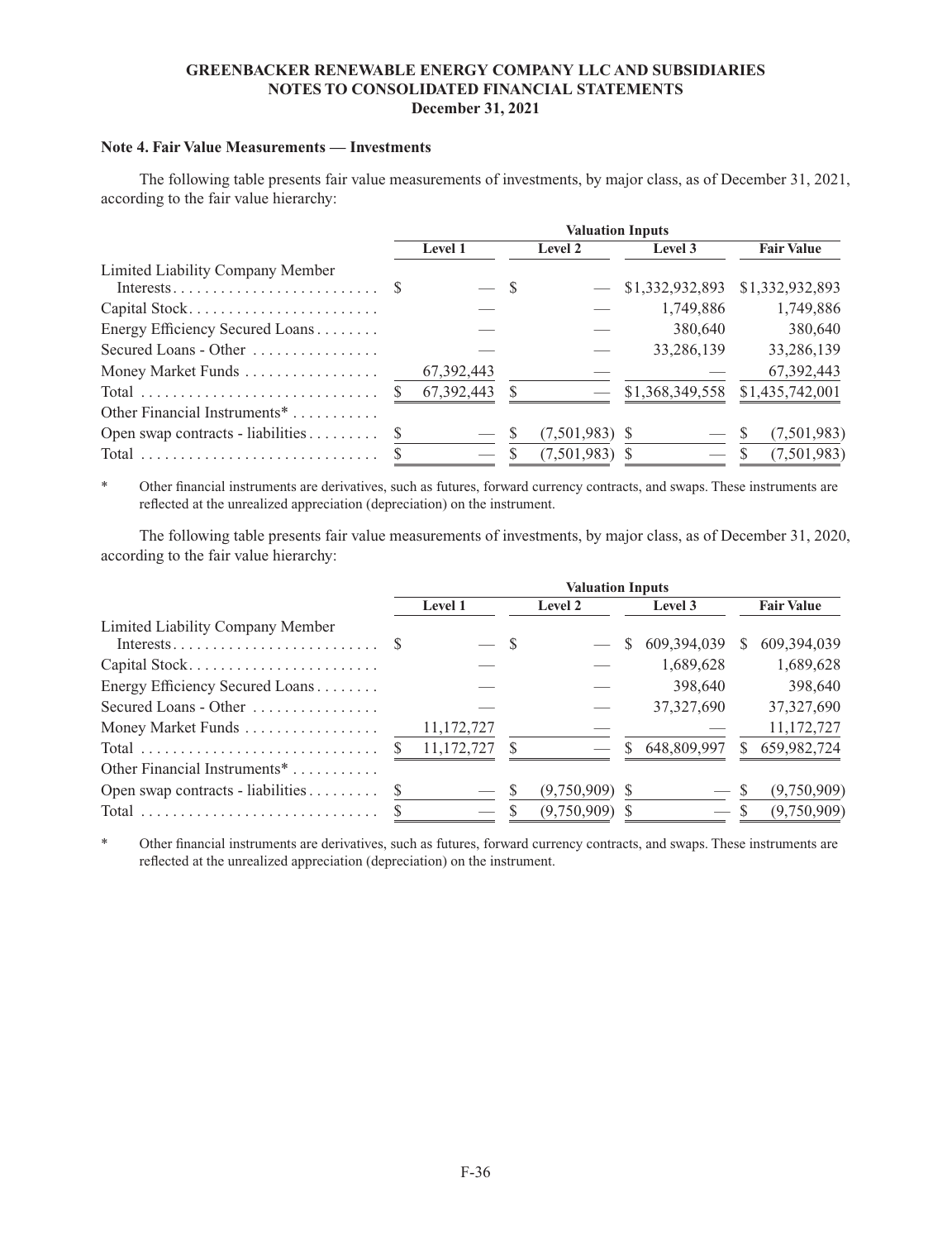#### **Note 4. Fair Value Measurements — Investments** (cont.)

The following table provides a reconciliation of the beginning and ending balances for investments that use Level 3 inputs for the year ended December 31, 2021:

|                                                     | <b>Balance as of</b><br>December 31,<br>2020 | Net change<br>in<br>unrealized<br>appreciation<br>on<br>investments | <b>Translation</b><br>of assets and<br><b>liabilities</b><br>denominated<br>in foreign<br>currencies | <b>Purchases</b> | Cost<br>adjustments<br>(1)                                  | Sales and<br>repayments<br>оf<br>investments<br>(2) | <b>Net</b><br>realized<br>loss on<br>investments | Balance as of<br>December 31,<br>2021 |
|-----------------------------------------------------|----------------------------------------------|---------------------------------------------------------------------|------------------------------------------------------------------------------------------------------|------------------|-------------------------------------------------------------|-----------------------------------------------------|--------------------------------------------------|---------------------------------------|
| Limited Liability                                   |                                              |                                                                     |                                                                                                      |                  |                                                             |                                                     |                                                  |                                       |
| Company                                             |                                              |                                                                     |                                                                                                      |                  |                                                             |                                                     |                                                  |                                       |
| Member<br>Interests \$ 609,394,039 \$ 55,973,939 \$ |                                              |                                                                     | $\overline{\phantom{a}}$                                                                             |                  | $$1,089,298,390 \text{ }$ \$ (440,266,245) \$ 18,561,952 \$ |                                                     |                                                  | $(29,182)$ \$ 1,332,932,893           |
| Capital Stock                                       | 1,689,628                                    | 49,531                                                              | 10,727                                                                                               |                  |                                                             |                                                     |                                                  | 1,749,886                             |
| Energy Efficiency -<br>Secured Loans                | 398,640                                      |                                                                     |                                                                                                      |                  |                                                             | (18,000)                                            |                                                  | 380,640                               |
| Secured Loans -                                     |                                              |                                                                     |                                                                                                      |                  |                                                             |                                                     |                                                  |                                       |
|                                                     | 37, 327, 690                                 |                                                                     |                                                                                                      | 24,431,121       |                                                             | (28, 472, 672)                                      |                                                  | 33,286,139                            |
| Total $\dots\dots\dots$                             |                                              | \$648,809,997 \$56,023,470 \$                                       |                                                                                                      |                  | 10,727 \$1,113,729,511 \$ (440,266,245) \$ (9,928,720) \$   |                                                     |                                                  | $(29, 182)$ \$ 1,368,349,558          |

(1) Includes paid-in-kind interest, return of capital and additional investments in existing investments, if any.

(2) Includes principal repayments on loans.

The total change in unrealized appreciation included in the Consolidated Statements of Operations within Net change in unrealized appreciation (depreciation) on Investments and Foreign currency translation for the year ended December 31, 2021 attributable to Level 3 investments still held as of December 31, 2021 was \$56,034,197. Reclassifications impacting Level 3 of the fair value hierarchy are reported as transfers in or out of Level 3 as of the beginning of the period in which the reclassifications occur. There were no reclassifications attributable to Level 3 investments during the year ended December 31, 2021.

The following table provides a reconciliation of the beginning and ending balances for investments that use Level 3 inputs for the year ended December 31, 2020:

|                                        | Net change<br>Translation<br>of assets and<br>in<br>liabilities<br>unrealized<br><b>Balance as of</b><br>appreciation<br>denominated<br>December 31,<br>in foreign<br>on<br>2019<br><b>Purchases</b><br>investments<br>currencies |                 |        | Cost<br>adjustments<br>(1) | Sales and<br>repayments<br>оf<br>investments<br>(2) | Net realized<br>loss on<br>investments       | <b>Balance as of</b><br>December 31,<br>2020 |               |
|----------------------------------------|-----------------------------------------------------------------------------------------------------------------------------------------------------------------------------------------------------------------------------------|-----------------|--------|----------------------------|-----------------------------------------------------|----------------------------------------------|----------------------------------------------|---------------|
| Limited Liability<br>Company<br>Member |                                                                                                                                                                                                                                   |                 |        |                            |                                                     |                                              |                                              |               |
| Interests                              | \$449,981,086                                                                                                                                                                                                                     | \$51,391,716 \$ |        | \$380,144,045              |                                                     | $(212,742,142)$ $(67,211,216)$ $(7,830,550)$ |                                              | \$609,394,039 |
| Capital Stock                          | 1,611,955                                                                                                                                                                                                                         | (14,346)        | 92,019 |                            |                                                     |                                              |                                              | 1,689,628     |
| Energy Efficiency<br>- Secured Loans   | 479,140                                                                                                                                                                                                                           |                 |        |                            |                                                     | (80, 500)                                    |                                              | 398,640       |
| Secured Loans -<br>Other $\dots$       | 23,103,690                                                                                                                                                                                                                        |                 |        | 14,890,722                 |                                                     | (666, 722)                                   |                                              | 37, 327, 690  |
| Total $$475,175,871$                   |                                                                                                                                                                                                                                   | \$51,377,370    | 92,019 | \$395,034,767              | (212.742.142)                                       | \$(67,958,438) \$7,830,550                   |                                              | \$648,809,997 |

(1) Includes paid-in-kind interest, return of capital and additional investments in existing investments, if any.<br>
Relates principal repayments on leaps

Includes principal repayments on loans.

The total change in unrealized appreciation included in the Consolidated Statements of Operations within Net change in unrealized appreciation (depreciation) on Investments and Foreign currency translation for the year ended December 31, 2020 attributable to Level 3 investments still held as of December 31, 2020 was \$62,789,888. Reclassifications impacting Level 3 of the fair value hierarchy are reported as transfers in or out of Level 3 as of the beginning of the period in which the reclassifications occur. There were no reclassifications attributable to Level 3 investments during the year ended December 31, 2020.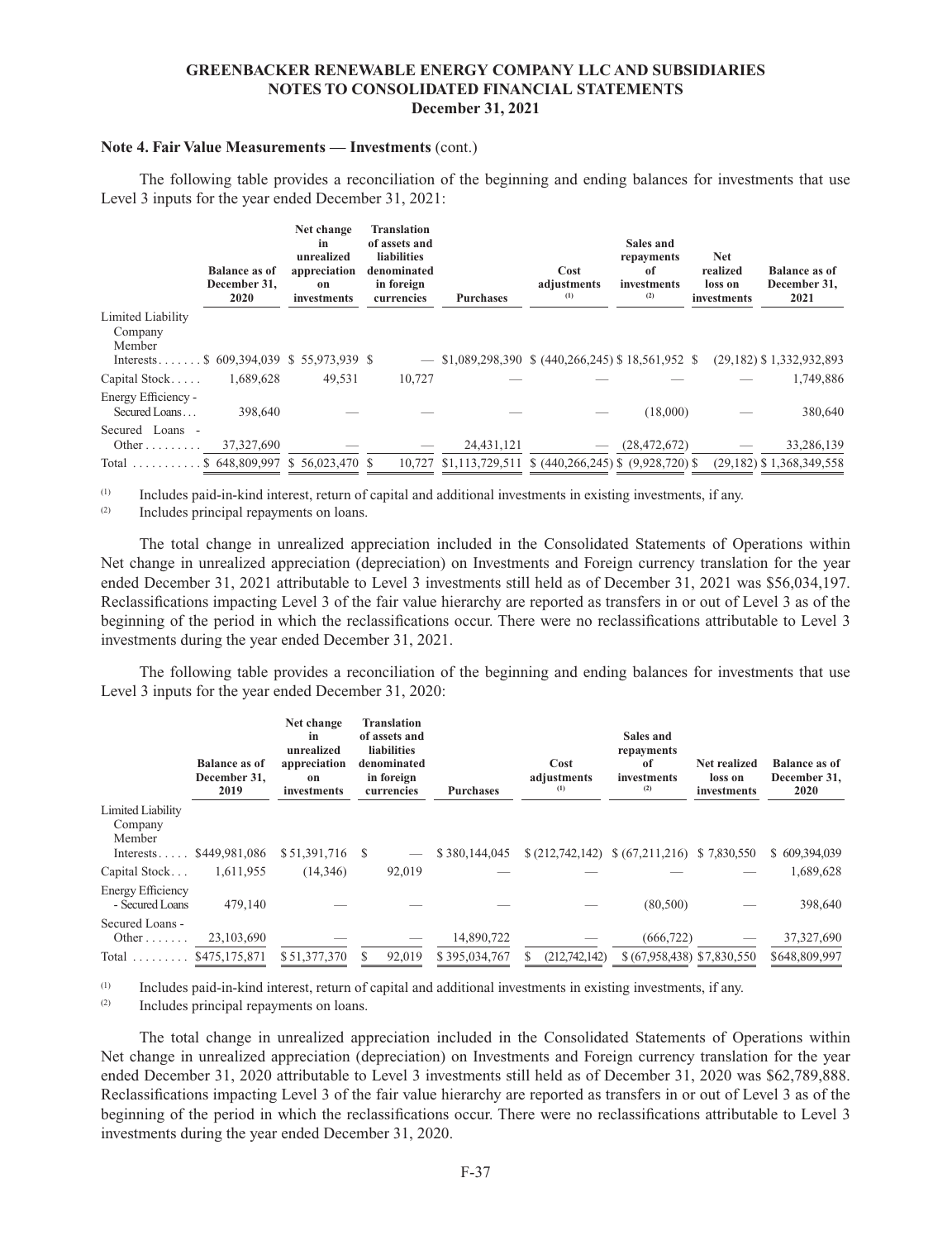### **Note 4. Fair Value Measurements — Investments** (cont.)

The following table provides a reconciliation of the beginning and ending balances for investments that use Level 3 inputs for the year ended December 31, 2019:

|                                        | <b>Balance as of</b><br>December 31,<br>2018 | Net change<br>in<br>unrealized<br>appreciation<br>on<br>investments | <b>Translation</b><br>of assets and<br><b>liabilities</b><br>denominated<br>in foreign<br>currencies | <b>Purchases</b> | Cost<br>adjustments<br>(1) | Sales and<br>repayments<br>of<br>investments<br>(2) | Net realized<br>loss on<br>investments | Balance as of<br>December 31,<br>2019 |
|----------------------------------------|----------------------------------------------|---------------------------------------------------------------------|------------------------------------------------------------------------------------------------------|------------------|----------------------------|-----------------------------------------------------|----------------------------------------|---------------------------------------|
| Limited Liability<br>Company<br>Member |                                              |                                                                     |                                                                                                      |                  |                            |                                                     |                                        |                                       |
| $Interests \ldots \ldots$              | \$304,542,921                                | \$27,774,068                                                        | -S                                                                                                   | \$314,175,394    | \$(159, 495, 169)          | \$(49,931,866)                                      | \$12,915,738                           | \$449,981,086                         |
| Capital Stock                          | 2,081,554                                    | (477, 188)                                                          | 7,589                                                                                                |                  |                            |                                                     |                                        | 1,611,955                             |
| Energy Efficiency -<br>Secured Loans   | 551.640                                      |                                                                     |                                                                                                      |                  |                            | (72,500)                                            |                                        | 479,140                               |
| Secured Loans -<br>Other               |                                              |                                                                     |                                                                                                      | 39,410,466       | (2,056,776)                | (14,250,000)                                        |                                        | 23,103,690                            |
| $Total \dots \dots$                    | \$307,176,115                                | \$27,296,880                                                        | 7,589                                                                                                | \$353,585,860    | \$(161, 551, 945)          | \$(64,254,366)                                      | \$12,915,738                           | \$475,175,871                         |

(1) Includes paid-in-kind interest, return of capital and additional investments in existing investments, if any.<br>  $\frac{1}{2}$  Includes principal repayments on loans.

Includes principal repayments on loans.

The total change in unrealized appreciation included in the Consolidated Statements of Operations within Net change in unrealized appreciation (depreciation) on Investments and Foreign currency translation for the year ended December 31, 2019 attributable to Level 3 investments still held as of December 31, 2019 was \$27,304,469. Reclassifications impacting Level 3 of the fair value hierarchy are reported as transfers in or out of Level 3 as of the beginning of the period in which the reclassifications occur. There were no reclassifications attributable to Level 3 investments during the year ended December 31, 2019.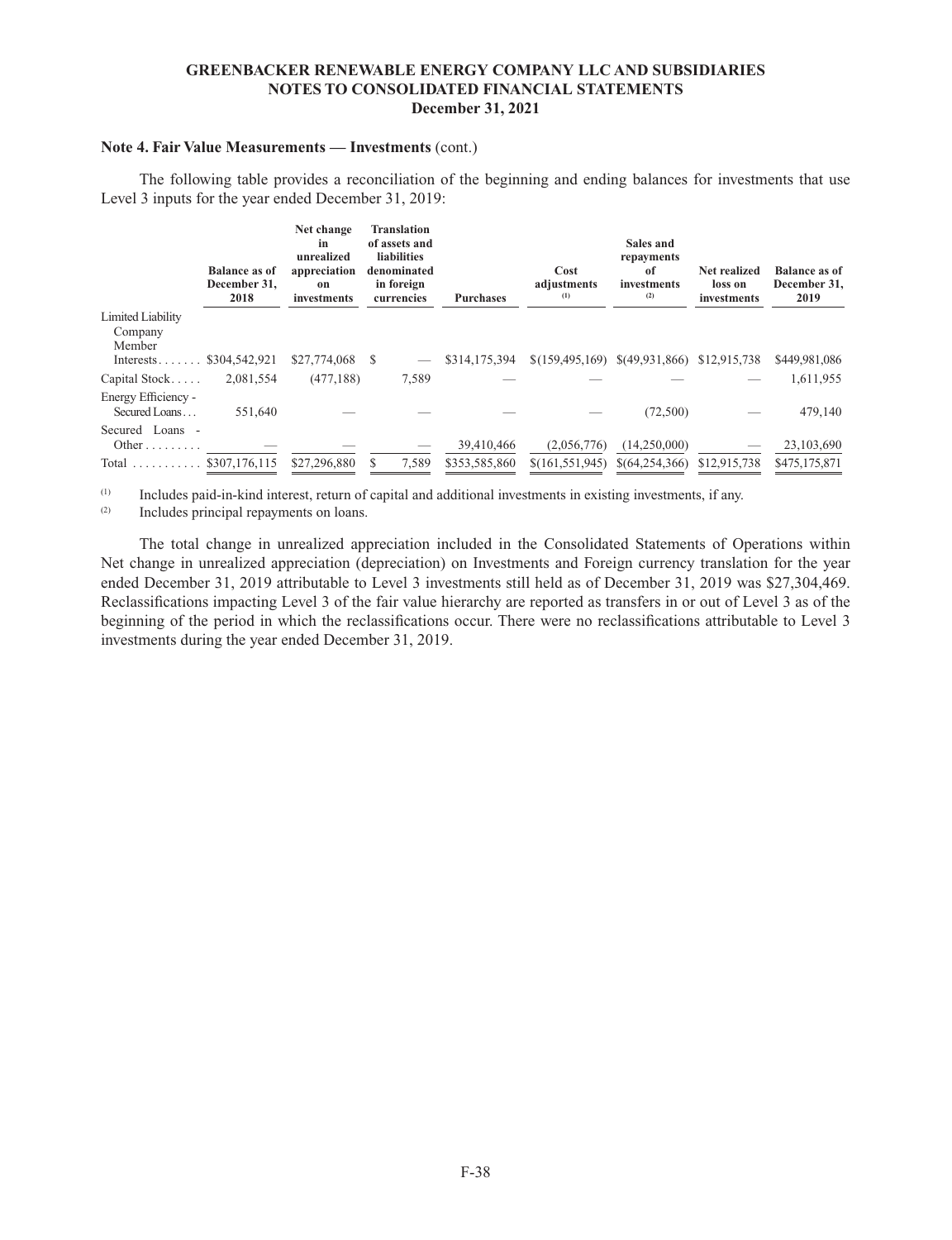### **Note 4. Fair Value Measurements — Investments** (cont.)

As of December 31, 2021, most of the Company's portfolio investments utilized Level 3 inputs. The following table presents the quantitative information about Level 3 fair value measurements of the Company's investments as of December 31, 2021:

|                                    |               | <b>Fair Value</b>     | <b>Valuation</b><br><b>Techniques</b>                 | <b>Unobservable Inputs</b>                                                                     | <b>Range of Inputs</b><br>(weighted average)                                                                               |
|------------------------------------|---------------|-----------------------|-------------------------------------------------------|------------------------------------------------------------------------------------------------|----------------------------------------------------------------------------------------------------------------------------|
| Battery Storage <sup>*</sup>       | <sup>S</sup>  | 10,747,811            | Income Approach<br>and Transaction<br>Cost            | Discount rate, kWh<br>storage, potential<br>leverage and estimated<br>remaining useful life    | $9.37\%, 2.16\%$ annual<br>degradation in production,<br>11 years                                                          |
| $\overline{\text{Biomass}}$        | <b>S</b>      | 17,184,912            | Income Approach                                       | Discount rate, kWh<br>production, potential<br>leverage and estimated<br>remaining useful life | $8.25\%$ , No annual<br>degradation in production,<br>12 years                                                             |
| Commercial Solar <sup>*</sup>      | <sup>\$</sup> | 931, 167, 131         | Income Approach<br>and Transaction<br>Cost            | Discount rate, kWh<br>production, potential<br>leverage and estimated<br>remaining useful life | $3.50\% - 9.07\%$ (7.63%),<br>$0\% - 0.50\%$<br>$(0.50\%)$ annual degradation<br>in production,<br>9.2–39.0 $(33.6)$ years |
| Wind                               | S             | 340,034,522           | Income Approach                                       | Discount rate, kWh<br>production, potential<br>leverage and estimated<br>remaining useful life | $7.75\% - 8.43\%$ $(7.81\%),$<br>No annual degradation in<br>production,<br>$18.7 - 31.0$ (26.4) years                     |
| Other Investments                  | S             | 35,243,259            | <b>Transaction Cost</b><br>Income and                 | Not Applicable                                                                                 | Not Applicable<br>10.25%, No annual                                                                                        |
| Energy Efficiency<br>Secured Loans | \$<br>\$.     | 685,784<br>33,286,139 | Collateral-Based<br>Approach<br><b>Yield Analysis</b> | Market yields and<br>value of collateral<br>Market yields                                      | degradation in production,<br>3.2–4.0 $(3.6)$ years<br>$8.00\% - 10.00\%$ (8.48%)                                          |

\* Includes assets that have not reached COD.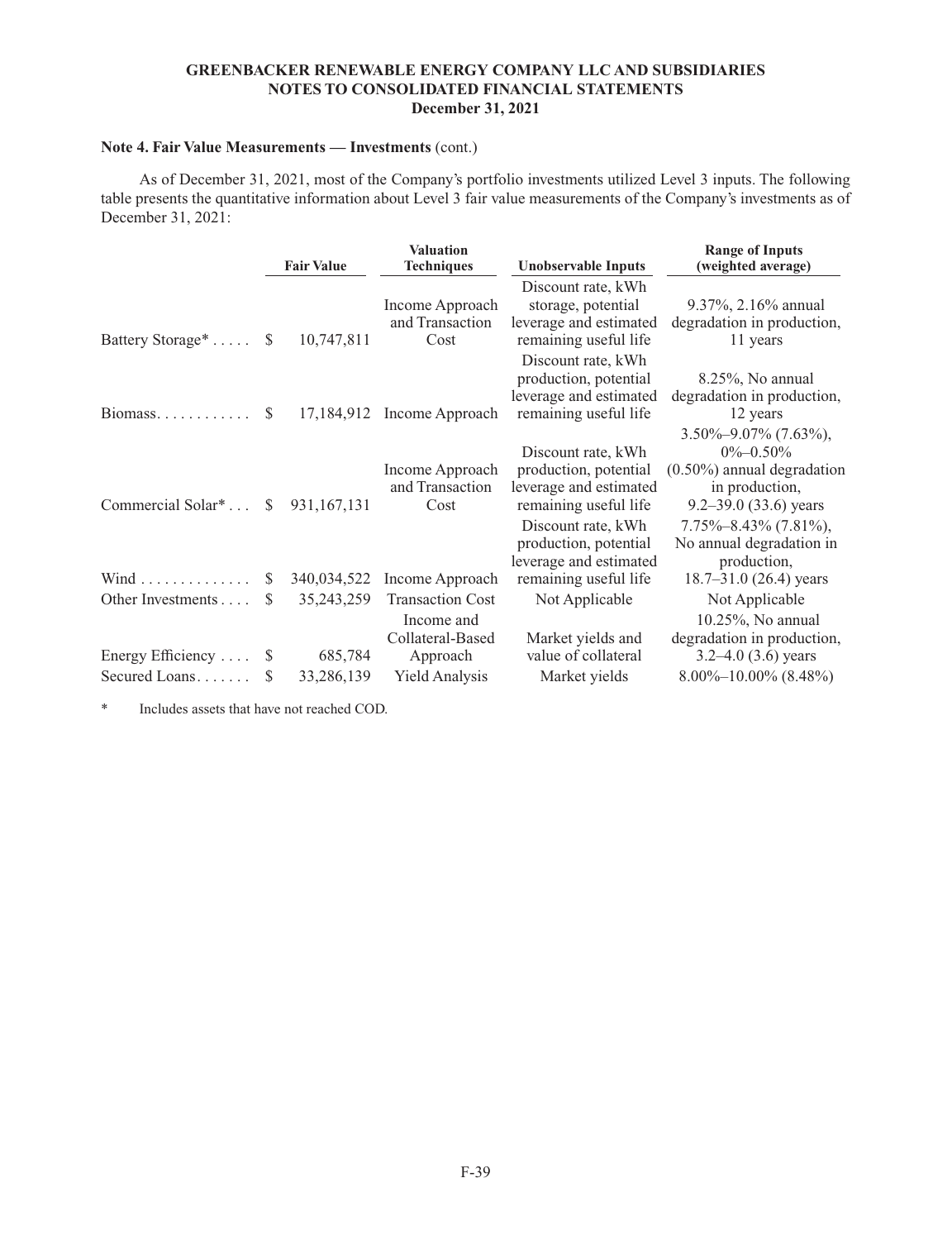### **Note 4. Fair Value Measurements — Investments** (cont.)

As of December 31, 2020, most of the Company's portfolio investments utilized Level 3 inputs. The following table presents the quantitative information about Level 3 fair value measurements of the Company's investments as of December 31, 2020:

|                                  |               | <b>Fair Value</b> | <b>Valuation</b><br><b>Techniques</b>                 | <b>Unobservable Inputs</b>                                                                     | <b>Range of Inputs (weighted</b><br>average)                                                        |
|----------------------------------|---------------|-------------------|-------------------------------------------------------|------------------------------------------------------------------------------------------------|-----------------------------------------------------------------------------------------------------|
| Battery Storage <sup>*</sup> \$  |               | 8,839,235         | Transaction<br>Cost                                   | Not Applicable                                                                                 | Not Applicable                                                                                      |
| $\overline{\text{Biomass}}$      | <sup>\$</sup> | 23, 236, 352      | Transaction<br>Cost                                   | Not Applicable                                                                                 | Not Applicable                                                                                      |
| Commercial Solar <sup>*</sup> \$ |               | 400, 405, 397     | Income<br>Approach                                    | Discount rate, kWh<br>production, potential<br>leverage and estimated<br>remaining useful life | $7.25\% - 8.59\%$ (8.01%)<br>0.50% annual degradation in<br>production<br>$8.5 - 40.0$ (33.7) years |
| $Wind^*$                         | <sup>S</sup>  | 154,968,628       | Income<br>Approach and<br>Transaction<br>Cost         | Discount rate, kWh<br>production, potential<br>leverage and estimated<br>remaining useful life | $7.75\% - 9.25\%$ (8.42%)<br>No annual degradation in<br>production, 19.7–30.7 (24.4)<br>years      |
| Other Investments                | S.            | 23, 291, 114      | Transaction<br>Cost                                   | Not Applicable                                                                                 | Not Applicable                                                                                      |
| Energy Efficiency                | S             | 741,581           | Income and<br>Collateral-<br><b>Based</b><br>Approach | Income-Based<br>Approach and Market<br>yields                                                  | 10.25%<br>No annual degradation in<br>production<br>4.2–5.0 $(4.6)$ years                           |
| <b>Secured Loans</b>             | S             | 37, 327, 690      | <b>Yield Analysis</b>                                 | Market yields                                                                                  | $8.00\% - 10.00\%$ (8.84%)                                                                          |

\* Includes assets that have not reached COD.

GREC utilizes primarily proprietary discounted cash flow pricing models in the fair value measurement of the Company's investments. Significant unobservable inputs include discount rates and estimates related to the future production of electricity. Significant increases or decreases in discount rates used or actual kilowatt-hour production can significantly increase or decrease the fair value measurement.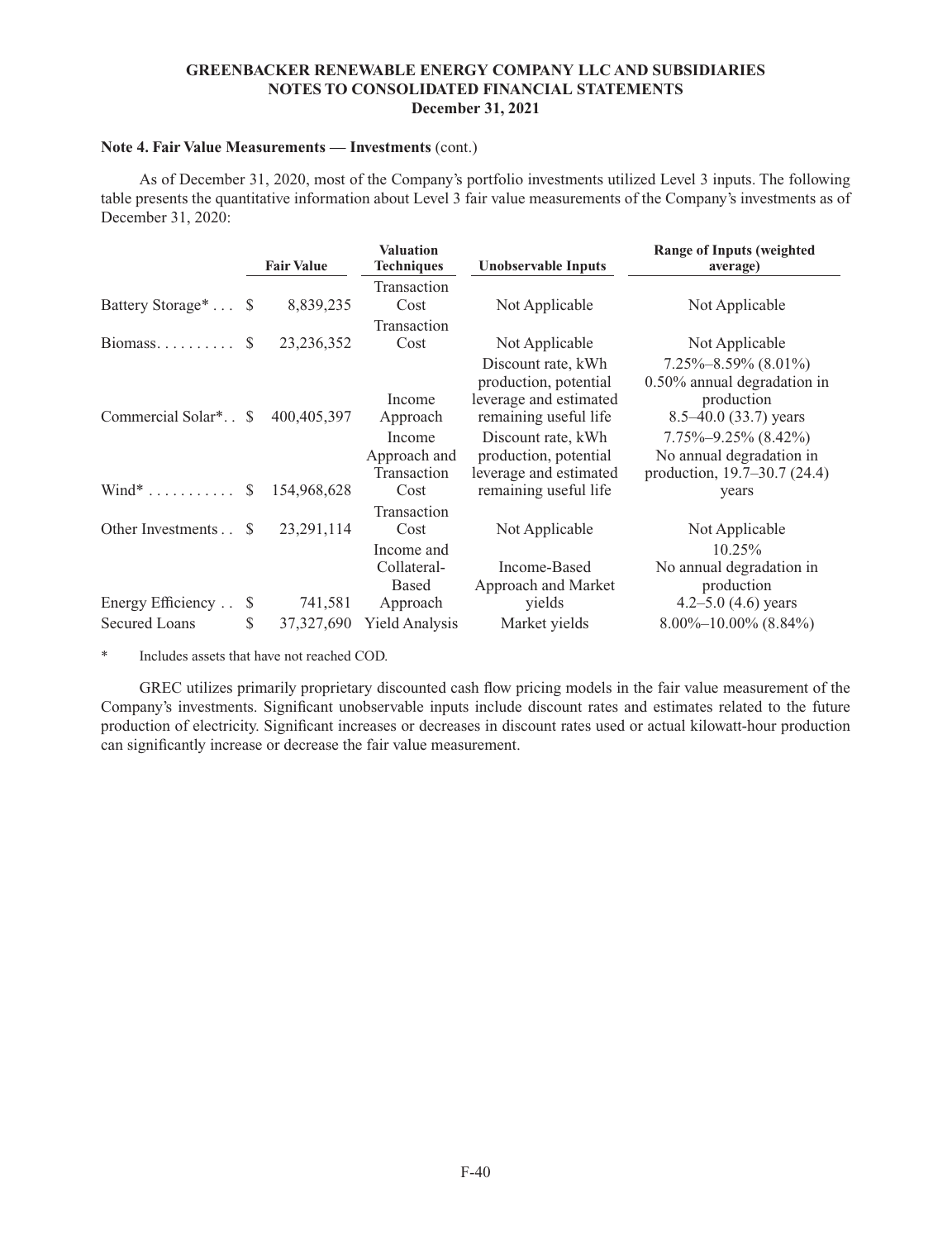#### **Note 5. Related Party Agreements and Transaction Agreements**

The Company has executed advisory and administration agreements with the Advisor and Greenbacker Administration, LLC, our administrator, respectively, which entitles the Advisor, and certain affiliates of the Advisor, to specified fees upon the provision of certain services with regard to the ongoing management of the Company as well as reimbursement of O&O costs incurred by the Advisor on behalf of the Company (as discussed in Note 2. Significant Accounting Policies) and certain other operating costs incurred by the Advisor on behalf of the Company. As the Company's previous public offering was terminated on March 29, 2019, our former dealer manager will no longer receive any selling commissions or dealer manager fees. However, our former dealer manager will continue to receive distribution fees on Class C shares until the maximum amount of commissions and dealer manager fees permitted by applicable regulation is reached.

The term "Special Unitholder" refers to GREC Advisors, LLC, a Delaware limited liability company, which is a subsidiary of our Advisor, and "special unit", refers to the special unit of limited liability company interest in the LLC. This entitles the Special Unitholder to an incentive allocation and distribution.

The commissions, fees and reimbursement obligations related to our terminated continuous public offering and ongoing private placement included Selling Commissions, Dealer Manager fees and Distribution fees payable to the former dealer manager for Class A, Class C, Class P-A and Class I shares ranging from 1.75% to 7% of gross offering proceeds from the sale of such shares.

With respect to Class C shares only, the Company pays the former dealer manager a distribution fee that accrues daily in an amount equal to  $1/365$ th of 0.80% of the amount of the net asset value for the Class C shares for such day on a continuous basis from year to year. The Company will stop paying distribution fees at the earlier of 1) a listing of the Class C shares on a national securities exchange; 2) total underwriting compensation in the offering equals 10% of the gross proceeds from the primary offering of Class C shares, following the completion of such offering; or 3) Class C shares are no longer outstanding. The dealer manager may re-allow all or a portion of the distribution fee to participating broker-dealers and servicing broker-dealers. The Company estimated the amount of distribution fees expected to be paid and recorded that liability at the time of sale. The liability is included in Deferred sales commission payable on the Consolidated Statements of Assets and Liabilities and fees recorded in Accumulated gains (losses) (specific to the Class C Shares) on the Consolidated Statements of Assets and Liabilities. The Company continues to assess the value of the liability on a regular basis.

The Company also reimbursed the Advisor for the O&O costs (other than selling commissions and dealer manager fees) it had incurred on the Company's behalf related to the now terminated Registration Statements, only to the extent that the reimbursement would not cause the selling commissions, dealer manager fee and the other O&O costs borne by the Company to exceed 15.0% of the gross offering proceeds as the amount of proceeds increases.

Offering costs incurred by our Advisor in conjunction with the offering of shares of Class P-A, P-S, P-T and P-D under our private placement memoranda are subject to the reimbursement by the Company up to 0.50% (50 basis points) of gross offering proceeds for each such class of shares.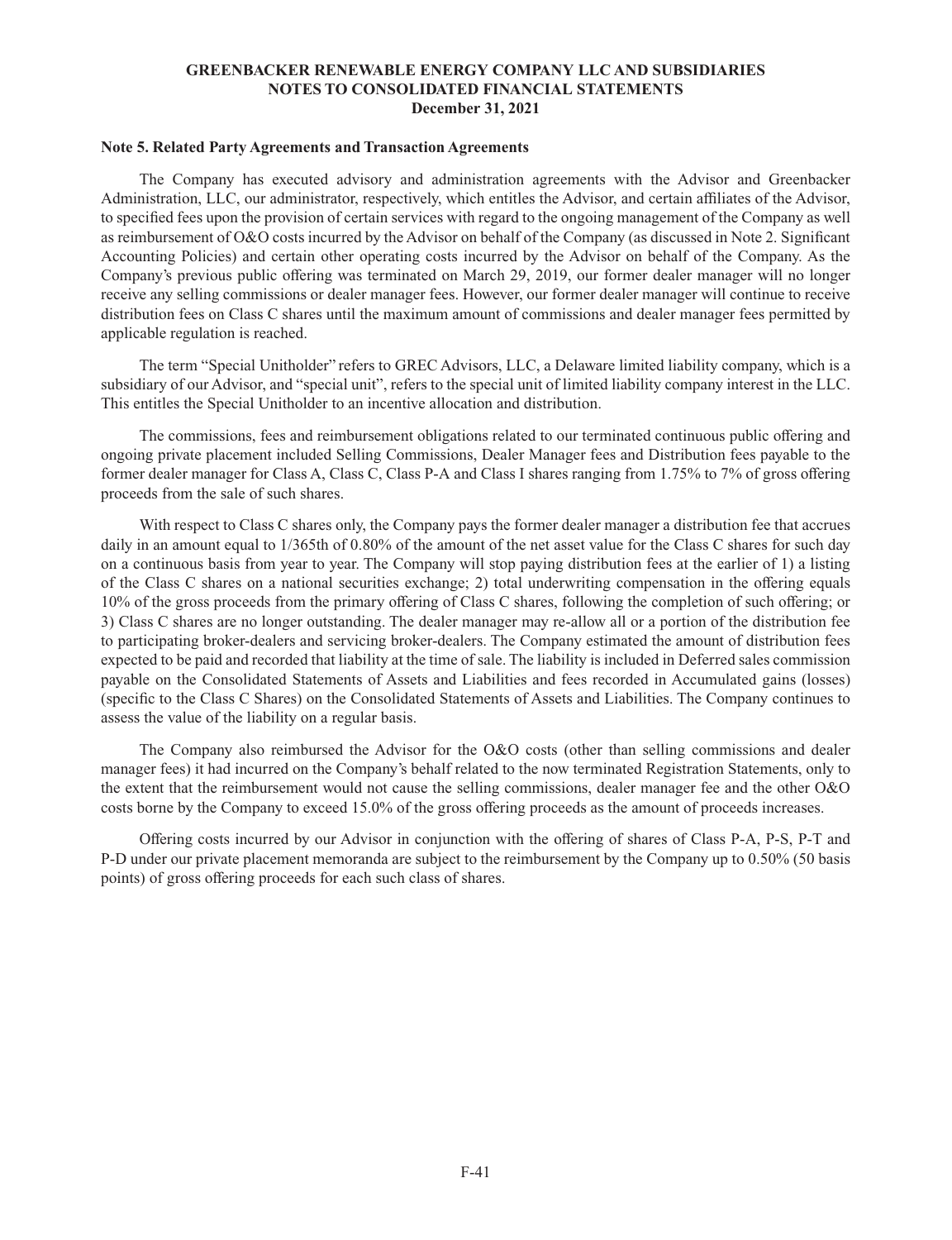# **Note 5. Related Party Agreements and Transaction Agreements** (cont.)

The fees and reimbursement obligations related to our ongoing operation of the Company are as follows:

| <b>Type of Compensation and</b><br>Recipient                                                                    | <b>Determination of Amount</b>                                                                                                                                                                                                                                                                                                                                                                                                                                                                                                                                                                                                                                                                                                                                                                                                                                                                                                                                                                                                                                                                                                                                                                                                                                                                                                                                                                                                                                                                                                                                                                        |
|-----------------------------------------------------------------------------------------------------------------|-------------------------------------------------------------------------------------------------------------------------------------------------------------------------------------------------------------------------------------------------------------------------------------------------------------------------------------------------------------------------------------------------------------------------------------------------------------------------------------------------------------------------------------------------------------------------------------------------------------------------------------------------------------------------------------------------------------------------------------------------------------------------------------------------------------------------------------------------------------------------------------------------------------------------------------------------------------------------------------------------------------------------------------------------------------------------------------------------------------------------------------------------------------------------------------------------------------------------------------------------------------------------------------------------------------------------------------------------------------------------------------------------------------------------------------------------------------------------------------------------------------------------------------------------------------------------------------------------------|
| Base Management Fees -                                                                                          | The base management fee payable to the Advisor will be calculated at a monthly<br>rate of 0.167% (2.00% annually) of our gross assets (including amounts borrowed<br>up to \$50,000,000) until gross assets exceed \$800,000,000. The base management<br>fee monthly rate will decrease to 0.14583% (1.75% annually) for gross assets<br>between \$800,000,001 to \$1,500,000,000 and 0.125% (1.50% annually) for gross<br>assets greater than \$1,500,000,000. For services rendered under the advisory<br>agreement, the base management fee will be payable monthly in arrears, or more<br>frequently as authorized under the advisory agreement. The base management<br>fee will be calculated based on the average of the values of our gross assets for<br>each day of the prior month. Base management fees for any partial period will<br>be appropriately prorated. The base management fee may be deferred or waived,<br>in whole or in part, at the election of the Advisor. All or any part of the deferred<br>base management fee not taken as to any period shall be deferred without interest<br>and may be taken in any period prior to the occurrence of a liquidity event as the<br>Advisor shall determine in its sole discretion.                                                                                                                                                                                                                                                                                                                                                 |
|                                                                                                                 | On July 1, 2021, the Company entered into the Fourth Amended and Restated<br>Advisory Agreement with the Advisor. Effective July 1, 2021, the base management<br>fee payable to the Advisor is calculated at a monthly rate of $0.167\%$ (2.00% annually)<br>of the net assets until the net assets exceed \$ 800,000,000. The base management<br>fee monthly rate will decrease to 0.14583% (1.75% annually) for net assets between<br>\$ 800,000,001 to \$1,500,000,000 and to 0.125% (1.50% annually) for net assets<br>greater than \$1,500,000,000.                                                                                                                                                                                                                                                                                                                                                                                                                                                                                                                                                                                                                                                                                                                                                                                                                                                                                                                                                                                                                                              |
| Incentive Allocation and<br>Distribution — Special<br>Unitholder (effective through<br>March 31, 2020) $\ldots$ | Under the LLC's Third Amended and Restated Limited Liability Company<br>Agreement dated June 27, 2014, the incentive allocation and distribution had<br>three parts: Income Incentive Distribution, Capital Gains Incentive Distribution<br>and the Liquidation Incentive Distribution. The features of this incentive fee<br>structure were as follows:<br>The Income Incentive Distribution provided for the Special Unitholder, as<br>a member of the LLC, to receive, on a quarterly basis, a cash distribution<br>equal to a percentage of the LLC's net investment income (as calculated in<br>accordance with the LLC's Third Amended and Restated Limited Liability<br>Company Agreement) for each quarter, in excess of a specified hurdle rate.<br>The Capital Gains Incentive Distribution provided for the Special<br>Unitholder, as a member of the LLC, to receive, on a quarterly basis, a<br>cash distribution equal to a percentage of the LLC's realized capital gains<br>(as calculated in accordance with the LLC's Third Amended and Restated<br>Limited Liability Company Agreement) for each quarter.<br>The Liquidation Incentive Distribution provided for the Special Unitholder<br>to receive a cash distribution equal to a percentage of the difference between<br>the net proceeds from the liquidation of the LLC or the exchange listing of<br>its shares (as calculated in accordance with the LLC's Third Amended and<br>Restated Limited Liability Company Agreement) and the LLC's aggregate<br>NAV immediately prior to the time of such liquidation or listing. |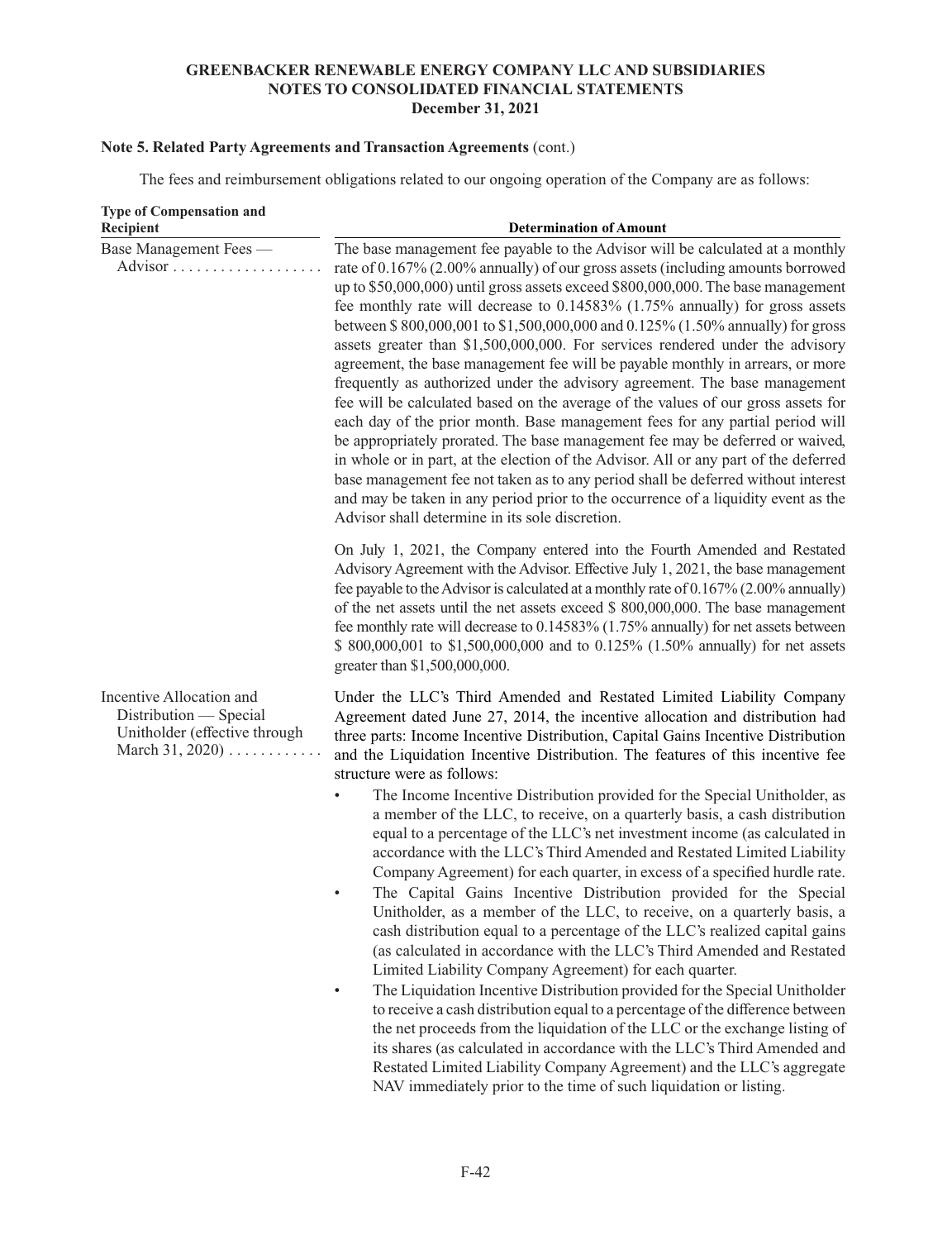### **Note 5. Related Party Agreements and Transaction Agreements** (cont.)

| <b>Type of Compensation and</b>                          |                                                                                                                                                                                                                                                                                                                                                                                                                                                                                                                                                                                                                                                                                                                                                                                                                                                                                                                                                                                                                                                                                                                                                                                                                                                                                                                                                                                                                                                                                                                                                                                                                                                                                                                                                                                                                                                                                                                                                                                                                                                                                                                                                                                                                                                                                                                                                                                                                                                                                                                                                                                                                                                                                                                                                                                                                                                                                                                                                                                                                                                                                                                                                                                                                                                      |
|----------------------------------------------------------|------------------------------------------------------------------------------------------------------------------------------------------------------------------------------------------------------------------------------------------------------------------------------------------------------------------------------------------------------------------------------------------------------------------------------------------------------------------------------------------------------------------------------------------------------------------------------------------------------------------------------------------------------------------------------------------------------------------------------------------------------------------------------------------------------------------------------------------------------------------------------------------------------------------------------------------------------------------------------------------------------------------------------------------------------------------------------------------------------------------------------------------------------------------------------------------------------------------------------------------------------------------------------------------------------------------------------------------------------------------------------------------------------------------------------------------------------------------------------------------------------------------------------------------------------------------------------------------------------------------------------------------------------------------------------------------------------------------------------------------------------------------------------------------------------------------------------------------------------------------------------------------------------------------------------------------------------------------------------------------------------------------------------------------------------------------------------------------------------------------------------------------------------------------------------------------------------------------------------------------------------------------------------------------------------------------------------------------------------------------------------------------------------------------------------------------------------------------------------------------------------------------------------------------------------------------------------------------------------------------------------------------------------------------------------------------------------------------------------------------------------------------------------------------------------------------------------------------------------------------------------------------------------------------------------------------------------------------------------------------------------------------------------------------------------------------------------------------------------------------------------------------------------------------------------------------------------------------------------------------------------|
| Recipient<br>thereafter) $\dots \dots \dots \dots \dots$ | <b>Determination of Amount</b><br>Performance Participation Fees Under the Operating Agreement, the "Performance Participation Fee" which<br>(effective April 1, 2020 and the Special Unitholder is entitled to is calculated and payable in arrears, for<br>an amount equal to 12.5% of the total return generated by the LLC during the<br>most recently completed fiscal quarter, subject to a hurdle amount of 1.50% (or<br>6% annualized) (the "Hurdle Amount"), a loss carryforward amount and a fee<br>carryforward amount. The "Total Return Amount" is defined for each quarterly<br>calculation period, as an amount equal to the sum of:<br>The aggregate amount of all cash distributions accrued or paid (without<br>duplication) during such quarter on the shares outstanding at the end of<br>such quarter, plus<br>The amount of the change in aggregate NAV of such shares since the<br>beginning of such quarter, before giving effect to (x) changes in the aggregate<br>NAV of such shares during such quarter resulting solely from the net proceeds<br>of issuances and/or repurchase of shares by the LLC, and (y) the amount of<br>any accrual of the Performance Participation Fee during such quarter.<br>The calculation of the Total Return Amount for each period shall include any<br>appreciation or depreciation in the NAV of the shares issued during such period,<br>but exclude the proceeds from the initial issuance of such shares. The total NAV<br>of the shares outstanding as of the last business day of a calendar quarter shall<br>be the amount against which changes in the total NAV of the shares outstanding<br>during the subsequent calendar quarter is measured. Furthermore, the "Loss<br>Carryforward Amount" shall initially equal zero and cumulatively increase in<br>any calendar quarter by the absolute value of any negative total return for such<br>quarter and cumulatively decrease in any calendar quarter by the amount of any<br>positive total return. The "Fee Carryforward Amount" shall also initially equal<br>zero, and cumulatively increase in any calendar quarter by (i) the amount, if any,<br>by which the Hurdle Amount (noted above) for such quarter exceeds any positive<br>Total Return Amount for such quarter; and (ii) the amount, if any, by which the<br>catch-up amount for such quarter exceeds excess profits for such quarter. The fee<br>carryforward amount shall cumulatively decrease in any calendar quarter by the<br>amount, if any, of the Fee Carryforward Amount paid to the Special Unitholder for<br>such quarter. Neither the Loss Carryforward Amount nor the Fee Carryforward<br>Amounts shall be less than zero at any given time.<br>The Special Unitholder shall receive the Performance Participation Fee as<br>follows:<br>if the Total Return Amount for the applicable period exceeds the sum of $(x)$<br>the Hurdle Amount for such period and (y) the Loss Carryforward Amount<br>for such Period (any such excess, "Excess Profits"), 100% of such Excess<br>Profits until the total amount paid to the Special Unitholder equals 12.5% of<br>the sum of $(x)$ the Hurdle Amount for such period and $(y)$ any amount paid |
|                                                          | to the Special Unitholder pursuant to this clause (the "Catch-Up Amount");<br>to the extent there are remaining Excess Profits after nayment of the                                                                                                                                                                                                                                                                                                                                                                                                                                                                                                                                                                                                                                                                                                                                                                                                                                                                                                                                                                                                                                                                                                                                                                                                                                                                                                                                                                                                                                                                                                                                                                                                                                                                                                                                                                                                                                                                                                                                                                                                                                                                                                                                                                                                                                                                                                                                                                                                                                                                                                                                                                                                                                                                                                                                                                                                                                                                                                                                                                                                                                                                                                  |

- to the extent there are remaining Excess Profits after payment of the Catch-Up Amount, 100% of such remaining Excess Profits until such amount paid to the Special Unitholder equals the amount of the Fee Carryforward Amount for such period; and
- to the extent there are remaining Excess Profits after payment of the Catch-Up Amount and the Fee Carryforward Amount (as defined above), 12.5% of such remaining Excess Profits.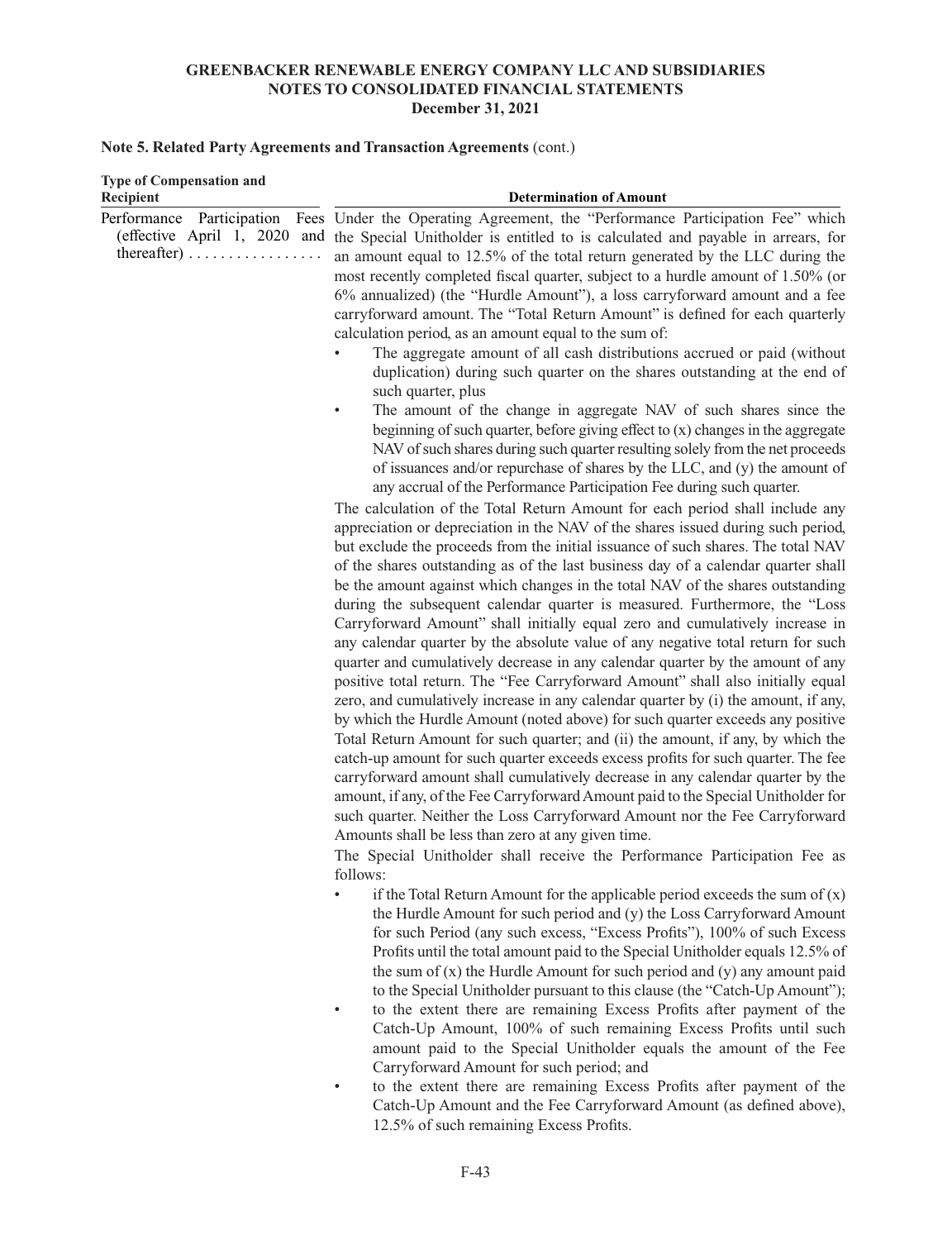### **Note 5. Related Party Agreements and Transaction Agreements** (cont.)

ended December 31, 2020 and 2019, respectively.

| <b>Type of Compensation and</b><br>Recipient              | <b>Determination of Amount</b>                                                                                                                                                                                                                                                                                                                                                                                                                                                                                                                                                                                                                                                           |  |  |  |  |  |  |
|-----------------------------------------------------------|------------------------------------------------------------------------------------------------------------------------------------------------------------------------------------------------------------------------------------------------------------------------------------------------------------------------------------------------------------------------------------------------------------------------------------------------------------------------------------------------------------------------------------------------------------------------------------------------------------------------------------------------------------------------------------------|--|--|--|--|--|--|
|                                                           | The "Liquidation Performance Participation Fee" payable to the Special Unitholder                                                                                                                                                                                                                                                                                                                                                                                                                                                                                                                                                                                                        |  |  |  |  |  |  |
|                                                           | will equal 20.0% of the net proceeds from a liquidation of the LLC in excess of                                                                                                                                                                                                                                                                                                                                                                                                                                                                                                                                                                                                          |  |  |  |  |  |  |
|                                                           | adjusted capital, as measured immediately prior to liquidation. Adjusted capital                                                                                                                                                                                                                                                                                                                                                                                                                                                                                                                                                                                                         |  |  |  |  |  |  |
|                                                           | shall mean the LLC NAV immediately prior to the time of a liquidation or a listing.                                                                                                                                                                                                                                                                                                                                                                                                                                                                                                                                                                                                      |  |  |  |  |  |  |
|                                                           | In the event of any liquidity event that involves a listing of the LLC's shares, or a                                                                                                                                                                                                                                                                                                                                                                                                                                                                                                                                                                                                    |  |  |  |  |  |  |
|                                                           | transaction in which the LLC's members receive shares of a company that is listed,                                                                                                                                                                                                                                                                                                                                                                                                                                                                                                                                                                                                       |  |  |  |  |  |  |
|                                                           | on a national securities exchange, the Liquidation Performance Participation Fee<br>will equal 20.0% of the amount, if any, by which the LLC's listing value following<br>such liquidity event exceeds the adjusted capital, as calculated immediately prior<br>to such listing (the "Listing Premium"). Any such Listing Premium and related<br>Liquidation Performance Participation Fee will be determined and payable in<br>arrears 30 days after the commencement of trading following such liquidity event.<br>The amendments to the incentive fee structure pursuant to the Operating Agreement<br>were applied retroactively as of April 1, 2020 and for all periods thereafter. |  |  |  |  |  |  |
| on the Consolidated Statements of Assets and Liabilities. | For the years ended December 31, 2021, 2020 and 2019, the Advisor earned \$21,940,099, \$10,364,635 and<br>\$8,461,616, respectively, in management fees. As of December 31, 2021 and 2020, the Company owed \$2,271,687 and<br>\$1,055,600, respectively, to the Advisor in management fees, which amounts are included in Management fee payable                                                                                                                                                                                                                                                                                                                                       |  |  |  |  |  |  |
|                                                           | The Consolidated Statements of Operations reflects \$4,672,078 and \$4,571,927 Performance Participation Fee                                                                                                                                                                                                                                                                                                                                                                                                                                                                                                                                                                             |  |  |  |  |  |  |
|                                                           | for the years ended December 31, 2021 and 2020, respectively. There was no capital gains incentive distribution for                                                                                                                                                                                                                                                                                                                                                                                                                                                                                                                                                                      |  |  |  |  |  |  |
|                                                           | the year ended December 31, 2021 as this no longer exists under the new Performance Participation Fees methodology                                                                                                                                                                                                                                                                                                                                                                                                                                                                                                                                                                       |  |  |  |  |  |  |
|                                                           | discussed above. There was a capital gains incentive distribution of \$8,052,116 and \$170,000 earned in the years ended                                                                                                                                                                                                                                                                                                                                                                                                                                                                                                                                                                 |  |  |  |  |  |  |
|                                                           | December 31, 2020 and 2019, respectively. The Consolidated Statements of Operations also reflects a \$1,154,308 and                                                                                                                                                                                                                                                                                                                                                                                                                                                                                                                                                                      |  |  |  |  |  |  |

As of December 31, 2021, the Performance Participation Fee payable and due was \$3,359,269, which is reflected as the Performance participation fee payable on the Consolidated Statements of Assets and Liabilities.

\$5,270,670 incentive allocation shown as a Net decrease in net assets attributed to special unitholder for the years

As previously discussed, under the Operating Agreement the Performance Participation Fee payable and due for the year ended December 31, 2020 was \$3,540,052. As disclosed in the 2020 Form 10-K, the revisions to prior period financial statements resulted in a certain amount of proceeds paid under the Company's share repurchase program that otherwise would not have been paid due to the misstatement historically impacting the Company's offering price. To remedy the effect of the overpayment, GREC Advisors, LLC waived \$(747,602) of performance participation fee for the year ended December 31, 2020, shown as Performance participation fee waiver on the Consolidated Statements of Operations. As of December 31, 2020, the total net amount of \$3,540,052 remained unpaid and is reflected as the Performance participation fee payable on the Consolidated Statements of Assets and Liabilities.

As of December 31, 2021 and 2020, \$607,610 and \$1,751 were due to the Advisor for O&O costs related to the continuous private offering, and shown as Due to Advisor on the Consolidated Statements of Assets and Liabilities, respectively.

In the years ended December 31, 2021 and 2020, no dealer manager fees or selling commissions were paid to the former dealer manager. For the year ended December 31, 2019, the Company paid \$231,892 in dealer manager fees, and \$594,247 in selling commissions to the Company's former dealer manager. These fees and commissions were paid in connection with the sale of the Company's shares to investors and were recorded against the proceeds from the issuance of shares prior to receipt by the Company, and therefore are not reflected in the Consolidated Statements of Operations.

As of December 31, 2021 and 2020, the Advisor owned 23,601 Class A shares. As of December 31, 2021 and 2020, the Advisor owned 2,776 and nil Class P-D shares, respectively.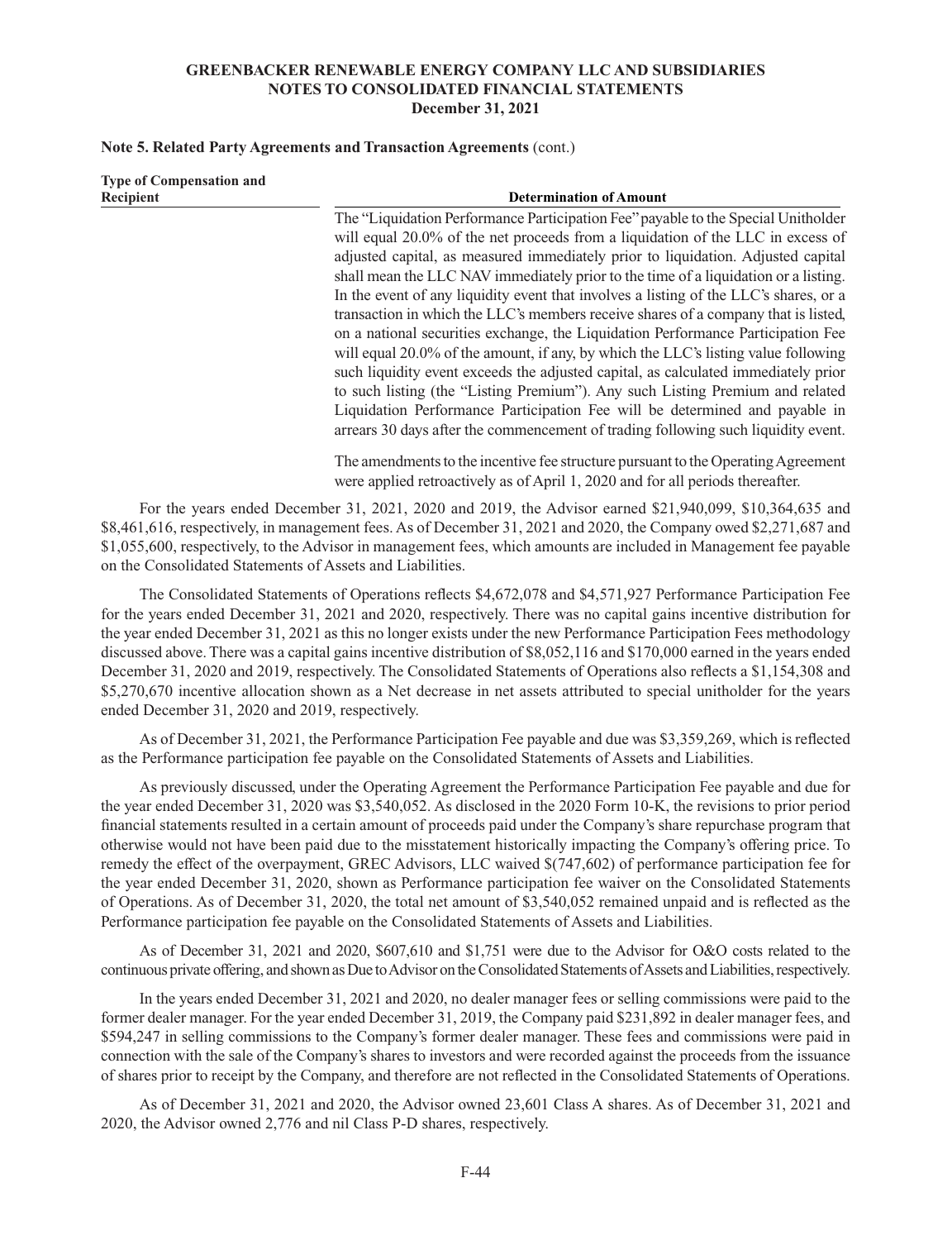#### **Note 5. Related Party Agreements and Transaction Agreements** (cont.)

The Company entered into secured loans to finance the purchase and installation of energy-efficient lighting with LED Funding LLC and Renew AEC One LLC ("AEC Companies"). All of the loans with LED Funding LLC, an AEC Company, converted to an operating lease on the day the energy efficiency upgrades became operational. AEC Companies are considered related parties, as the members of these entities own an indirect, non-controlling ownership interest in the Advisor. The loans outstanding between the AEC Companies and the Company, and the subsequent operating leases, were negotiated at an arm's length and contain standard terms and conditions that would be included in third-party lending agreements, including required security and collateral, interest rates based upon risk of the specific loan, and term of the loan. These investments have a cost of \$668,736 and a fair value of \$685,784 and are included in Other Energy Efficiency Portfolios in the Consolidated Schedules of Investments as of December 31, 2021. As of December 31, 2021, all loans and operating leases are considered current per their terms.

On October 9, 2020, the Company made a \$5,000,000 limited partner ("LP") commitment to Greenbacker Development Opportunities Fund I, LP ("GDEV"), which was increased to \$6,075,000 in the fourth quarter of 2020. In April 2021, the commitment to GDEV increased to \$7,500,000. As the initial investor, the Company was awarded a 10% carried interest participation in Greenbacker Development Opportunities GP I, LLC, GDEV's general partner. GDEV is an affiliate of GREC as GDEV shares the same investment advisor as GREC. As of December 31, 2021, \$7,242,495 of the commitment was funded. This investment's cost of \$7,242,495 and fair value of \$7,580,119, is included in Other Portfolios in the Consolidated Schedules of Investments.

On December 22, 2020, the Company, through its wholly owned subsidiary, Citrine Solar LLC, entered into a third transaction with Greenbacker Renewable Opportunity Zone Fund LLC ("GROZ") to sell Gliden Solar, LLC. The asset was sold for a purchase price of \$12,752,215 based upon the fair value of the investment as determined by an independent third-party appraiser. The transaction resulted in a realized gain of \$1,608,644 recorded in the Consolidated Statements of Operations for the year ended December 31, 2020. As of December 31, 2021 and December 31, 2020 the remaining balance of nil and \$4,758,243 is included in Investment sales receivable in the Consolidated Statements of Assets and Liabilities. Further, net working capital adjustments resulted in an additional realized (loss) of \$(34,290) recorded in the Consolidated Statements of Operations for the year ended December 31, 2021.

The Company entered into a transaction with Greenbacker Renewable Opportunity Zone Fund LLC ("GROZ") to sell the Sol Phoenix Solar LLC investment, included within the Phoenix Solar Portfolio, on September 30, 2019 for an initial sale price of \$16,874,761, pending final adjustments. The sales price was adjusted during the fourth quarter of 2019 and increased to \$17,175,554 as of December 31, 2019, and finalized in the second quarter of 2020 to total \$18,060,275. The changes to the purchase price were based upon a final fair value determination of the investment as determined by an independent third-party appraiser. GROZ is an affiliate of GREC, as GROZ shares the same advisor as GREC. Since GROZ is an affiliate of the Company, the determination of the purchase price was based on the fair value of the investment as determined by an independent third-party appraiser, and the purchase was approved by a majority of the Company's Board of Directors (including a majority of the independent directors) not otherwise interested in the transaction to be fair and reasonable to the Company.

The transaction resulted in a realized gain of \$7,636,438, of which \$141,974 was recorded for the year ended December 31, 2020, in Net realized (loss)/gain on investments on the Consolidated Statements of Operations. GROZ paid an initial amount of \$1,500,000 at closing, with an additional \$8,184,393 paid by GROZ as of December 31, 2019. The remainder was paid in the year ended December 31, 2020.

On December 10, 2019 the Company, through its wholly owned subsidiary, Citrine Solar LLC, entered into a second transaction with GROZ to sell the Fremont CO I, LLC asset. The asset was sold for a purchase price of \$5,272,475, which increased to \$5,335,009 in the second quarter of 2020, based upon the fair value of the investment as determined by an independent third-party appraiser. The transaction resulted in a realized gain of \$794,967 in the year ending December 31, 2019, which was reduced by \$(32,576) in the twelve months ending December 31, 2020 due to the final accounting of the sale process. As of December 31, 2019, a total of \$2,531,000 was paid by GROZ. The remainder was paid in the year ended December 31, 2020.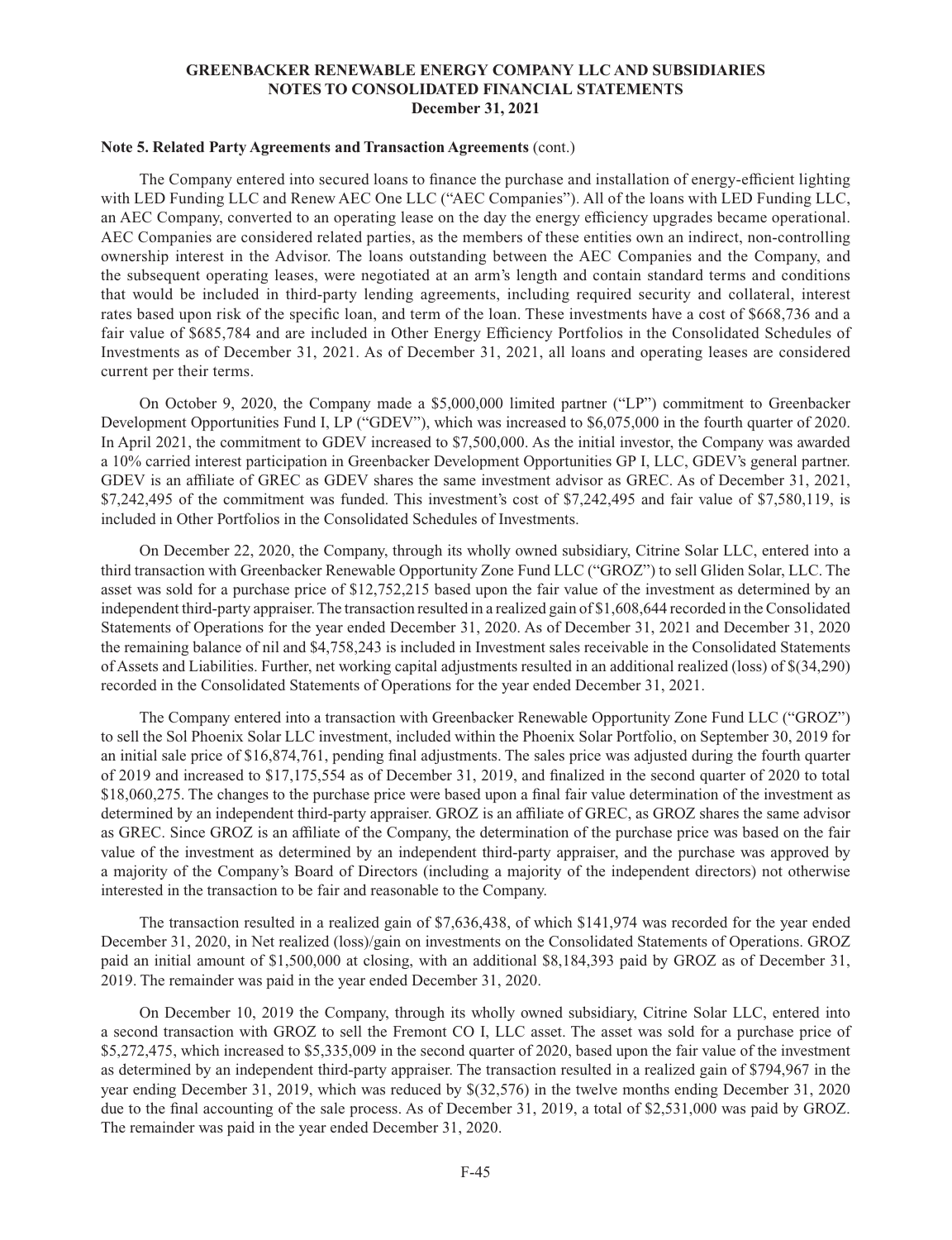#### **Note 6. Borrowings**

On January 5, 2018, the Company, through GREC HoldCo, entered into a Credit Agreement by and among the Company, the Company's wholly owned subsidiary, GREC, the lenders party thereto and Fifth Third Bank, as administrative agent, as sole lead arranger, sole lead bookrunner, and as swap counterparty. The credit facility (the "Credit Facility") consisted of a loan of up to the lesser of \$60,000,000 or a borrowing base amount based on various solar projects that act as collateral for the Credit Facility, of which approximately \$25.7 million was drawn down at closing. The Credit Facility allowed for additional drawdowns through December 31, 2018 and converted to a term loan with a maturity on January 5, 2024.

On June 20, 2019, the Company, through GREC HoldCo, entered into an Amended and Restated Credit Agreement with the lenders party thereto and Fifth Third Bank, as administrative agent, sole lead arranger, sole lead bookrunner and swap counterparty. The new Credit Facility (the "New Credit Facility") consists of a loan of up to the lesser of \$110,000,000 or a borrowing base amount based on various solar projects that act as collateral for the credit facility, of which approximately \$58.3 million was drawn down at closing. In November 2020, the Company, through GREC HoldCo, entered into the Second Amended and Restated Credit Agreement, which amends the New Credit Facility to make available a non-revolving line of Credit Facility that will convert into a term loan facility and a letter of Credit Facility. The commitments of the lenders aggregate to \$97,822,841 between existing term loans, future committed loans and letters of credit, of which approximately \$90.7 million was drawn down at closing. The New Credit Facility allowed for additional drawdowns through November 25, 2021, and converted to a term loan with a maturity on June 20, 2025.

The Company used the net proceeds of borrowings under the New Credit Facility for investment in additional alternative energy power generation assets that are anticipated to become projects and for other general corporate purposes. Loans made under the New Credit Facility bear interest at 1.75% in excess of the three-month LIBOR. Prior to the New Credit Facility converting to a term loan, quarterly commitment fees on the average daily unused portion of the Credit Facility were payable at a rate per annum of 0.50%.

Borrowings under the New Credit Facility are back-leveraged and secured by all the assets of GREC HoldCo and the equity interests of each direct and indirect subsidiary of the Company. The LLC, GREC and each direct and indirect subsidiary of the Company are guarantors of the Company's obligations under the New Credit Facility. GREC has pledged all the equity interests of the GREC HoldCo as collateral for the New Credit Facility.

Regarding the Credit Facility, the Company has entered into five separate interest rate swap agreements as economic hedges. The first swap, with a trade date of June 15, 2017, an effective date of June 30, 2018 and an initial notional amount of \$20,900,650, was used to swap the floating-rate interest payments on an additional principal amount of the Credit Facility, for a corresponding fixed payment. The fixed swap rate is 2.26%. The second swap, with a trade date of January 11, 2018, an effective date of December 31, 2018 and an initial notional amount of \$29,624,945 was used to swap the floating-rate interest payments on the remaining unhedged portion of the Credit Facility, as well as the estimated additional drawdowns, for a corresponding fixed payment. The fixed swap rate is 2.65%. The third swap, with a trade date of February 7, 2018, an effective date of December 31, 2018 and an initial notional amount of \$4,180,063, was used to swap the floating-rate interest payments on the remaining unhedged portion of the Credit Facility, as well as the estimated additional drawdowns, for a corresponding fixed payment. The fixed swap rate is 2.97%. The fourth swap, with a trade date of January 2, 2019, an effective date of September 30, 2019 and an initial notional amount of \$38,203,507, was used to swap the floating-rate interest payments on the remaining unhedged portion of the Credit Facility, as well as the estimated additional drawdowns, for a corresponding fixed payment. The fixed swap rate is 2.69%. The fifth swap, with a trade date of February 19, 2021, an effective date of February 26, 2021 and an initial notional amount of \$7,068,965, was used to swap the floating-rate interest payments on the remaining unhedged portion of the Credit Facility, as well as the estimated additional drawdowns, for a corresponding fixed payment. The fixed swap rate is 1.64%.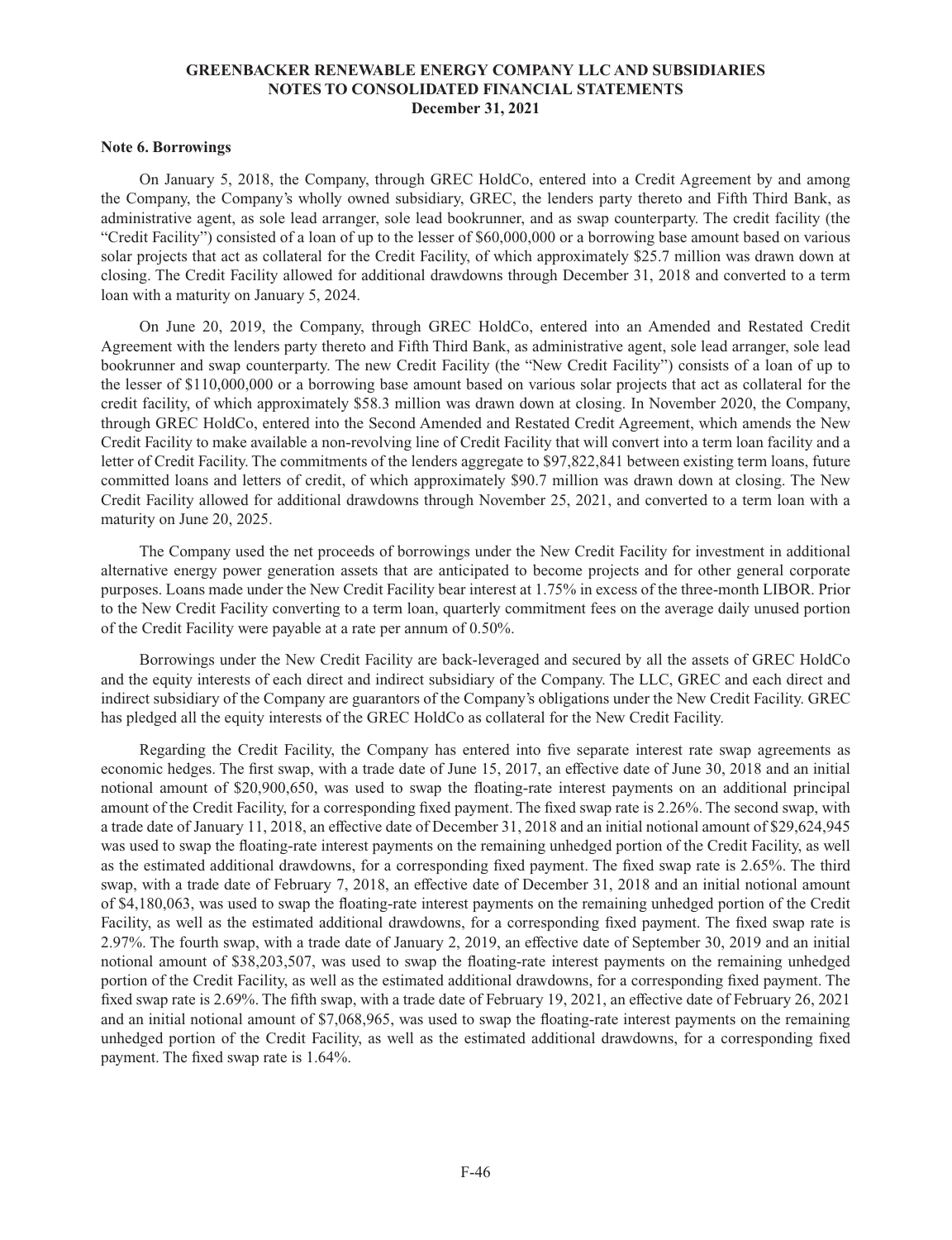### **Note 6. Borrowings** (cont.)

If an event of default shall occur and be continuing under the New Credit Facility, the commitments under the New Credit Facility may be terminated and the principal amount outstanding under the New Credit Facility, together with all accrued unpaid interest and other amounts owing in respect thereof, may be declared immediately due and payable.

On December 6, 2019, the Company entered into a \$15,000,000 revolving letter of credit facility agreement ("LC Facility") with Fifth Third Bank. On January 30, 2020, the LC Facility was amended to include an equipment loan, and the amount of \$5.6 million was drawn down under the equipment facility loan. On March 18, 2020, a repayment of \$1.9 million was made, reducing the outstanding balance of the equipment loan facility. On June 9, 2020, a repayment of the remaining outstanding balance occurred. In October 2020, the LC Facility agreement was amended to increase the aggregate principal amount to \$22,500,000. On April 1, 2021, the LC Facility agreement was amended to maintain cash collateral in an amount equal to 100% of the outstanding obligation and the letter of credit fee was reduced from 2.25% to 0.75%. On June 3, 2021, the LC Facility agreement was amended to extend the maturity date to September 4, 2021. On September 3, 2021, the LC Facility agreement was amended to extend the maturity date to September 4, 2022. On September 28, 2021, the LC Facility agreement was amended to increase the aggregate principal amount to \$32,500,000.

The Company's borrowings as of December 31, 2021 and December 31, 2020 was as follows:

|                                  |                                               |                                    | December 31, 2021        |                                       |                                                              | December 31, 2020                                      |                                    |                           |                                       |                                                              |  |
|----------------------------------|-----------------------------------------------|------------------------------------|--------------------------|---------------------------------------|--------------------------------------------------------------|--------------------------------------------------------|------------------------------------|---------------------------|---------------------------------------|--------------------------------------------------------------|--|
|                                  | Aggregate<br>Principal<br>Amount<br>Available | Principal<br>Amount<br>Outstanding | Carrying<br><b>Value</b> | <b>Deferred</b><br>Financing<br>Costs | <b>Term Note</b><br>Pavable,<br>Net of<br>Financing<br>Costs | Aggregate<br>Principal<br>Amount<br>Available          | Principal<br>Amount<br>Outstanding | Carrying<br>Value         | <b>Deferred</b><br>Financing<br>Costs | <b>Term Note</b><br>Pavable,<br>Net of<br>Financing<br>Costs |  |
| New Credit<br>Facility           | \$97,822,841                                  | \$ 82,151,509                      |                          |                                       |                                                              | \$ 82,151,509 \$ 2,737,887 \$ 79,413,622 \$ 97,822,841 |                                    | \$90,145,500 \$90,145,500 | \$3,643,846                           | \$86,501,654                                                 |  |
| LC.<br>Facility<br>Total $\dots$ | 32,500,000<br>\$130,322,841                   | \$82,151,509                       | \$ 82,151,509            | \$2,737,887                           | \$79,413,622                                                 | 22,500,000<br>\$120,322,841                            | \$90,145,500                       | \$90,145,500              | \$3,643,846                           | \$86,501,654                                                 |  |

The following table shows the components of interest expense related to the Company's borrowings for the year ended December 31, 2021:

|                                          | For the<br>year ended<br>December 31,<br>2021 |
|------------------------------------------|-----------------------------------------------|
|                                          | 423,075                                       |
|                                          |                                               |
| Amortization of deferred financing costs | 905,959                                       |
|                                          |                                               |
|                                          |                                               |
|                                          |                                               |
|                                          |                                               |

Primarily includes financing costs of Credit Facility.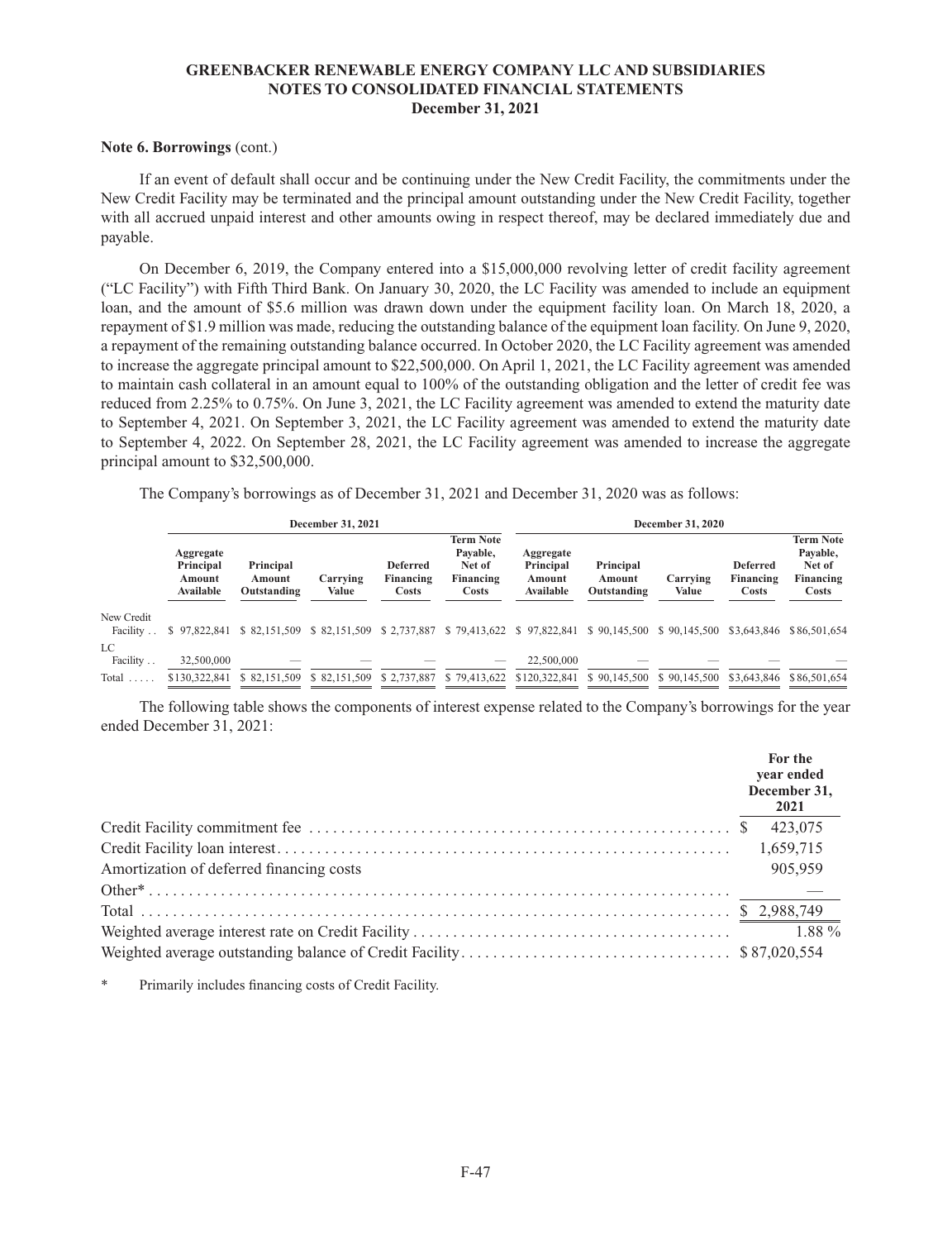### **Note 6. Borrowings** (cont.)

The following table shows the components of interest expense related to the Company's borrowings for the year ended December 31, 2020:

|  | For the<br>year ended<br>December 31,<br>2020 |
|--|-----------------------------------------------|
|  | 361,373                                       |
|  | 2,081,996                                     |
|  | 576,464                                       |
|  |                                               |
|  |                                               |
|  | $2.61\%$                                      |
|  | 74,831,946                                    |

\* Primarily includes financing costs of credit facility.

The following table shows the components of interest expense related to the Company's borrowings for the year ended December 31, 2019:

|  | For the<br>vear ended<br>December 31,<br>2019 |
|--|-----------------------------------------------|
|  | 43,087                                        |
|  | 1,360,409                                     |
|  | 226,742                                       |
|  | 1,182,564                                     |
|  | 2,812,802                                     |
|  | $4.32\%$                                      |
|  | 53.753.277                                    |

Primarily includes financing costs of credit facility.

The principal payments due on borrowings for each of the next five years ending December 31 and thereafter, are as follows:

| <b>Year Ending December 31</b> | Principal<br><b>Payments</b> |
|--------------------------------|------------------------------|
|                                |                              |
|                                | 8,098,085                    |
|                                | 8,245,188                    |
|                                | 57,853,710                   |
|                                |                              |
|                                |                              |
|                                | 82,151,509                   |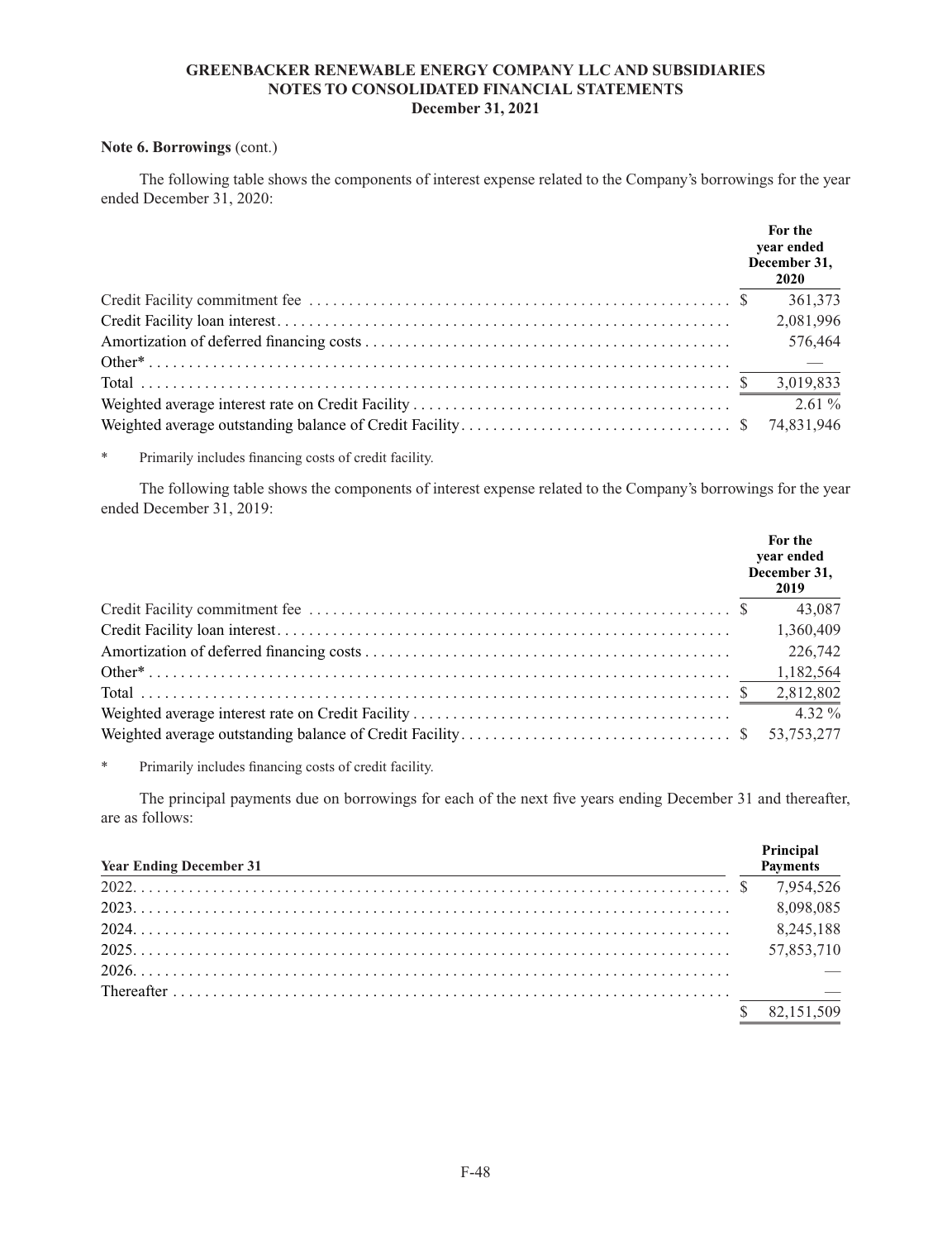### **Note 7. Members' Equity**

# *General*

Pursuant to the terms of the Operating Agreement, the LLC may issue up to 400,000,000 shares, of which 350,000,000 shares are currently designated as Class A, C, I, P-A, P-D, P-S, P-T and P-I shares (collectively, common shares), and 50,000,000 are designated as preferred shares and one special unit. Each class of common shares will have the same voting rights.

Refer to Note 5. Related Party Agreements and Transaction Agreements for the commissions and fees for each common share class in connection with the Company's continuous public offering pursuant to a Registration Statement on Form S-1 (File No. 333-211571), which terminated on March 29, 2019, as well as the private offering of Class P-A.

Class P-A shares were not offered for sale from March 29, 2019 through October 17, 2020, but were reinstated as of October 18, 2020, along with the commencement of three new share classes: P-D, P-T and P-S.

The following table is a summary of the shares issued and repurchased during the period and outstanding as of December 31, 2021:

|                         | <b>Shares</b><br>Outstanding<br>as of<br>December 31,<br>2020 | <b>Shares Sold</b><br>During the<br>Period | <b>Shares Issued</b><br>through<br><b>Reinvestment</b><br>of<br><b>Distributions</b><br>During the<br>Period | <b>Shares</b><br><b>Repurchased</b><br>During the<br>Period | <b>Shares</b><br><b>Transferred</b><br>During the<br>Period | <b>Shares</b><br>Outstanding<br>as of<br>December 31,<br>2021 |
|-------------------------|---------------------------------------------------------------|--------------------------------------------|--------------------------------------------------------------------------------------------------------------|-------------------------------------------------------------|-------------------------------------------------------------|---------------------------------------------------------------|
| Class A shares          | 16,844,129                                                    |                                            | 413,371                                                                                                      | (661, 926)                                                  | (15,016)                                                    | 16,580,558                                                    |
| Class C shares          | 2,734,661                                                     |                                            | 93,130                                                                                                       | (85, 828)                                                   |                                                             | 2,741,963                                                     |
| Class I shares $\ldots$ | 6,526,001                                                     |                                            | 231,377                                                                                                      | (296, 575)                                                  | (11,310)                                                    | 6,449,493                                                     |
| Class P-A shares.       | 55,264                                                        | 711,897                                    | 16,432                                                                                                       |                                                             |                                                             | 783,593                                                       |
| Class P-I shares        | 36,710,292                                                    | 56,416,202                                 | 411,369                                                                                                      | (1,493,868)                                                 | 25,018                                                      | 92,069,013                                                    |
| Class P-D shares.       |                                                               | 197,405                                    | 1,143                                                                                                        |                                                             |                                                             | 198,548                                                       |
| Class P-S shares        |                                                               | 46,075,796                                 | 248,961                                                                                                      |                                                             |                                                             | 46,324,757                                                    |
| Class P-T shares.       |                                                               | 237,124                                    | 2,470                                                                                                        |                                                             |                                                             | 239,594                                                       |
| $Total \dots \dots$     | 62,870,347                                                    | 103,638,424                                | 1,418,253                                                                                                    | (2, 538, 197)                                               | (1,308)                                                     | 165,387,519                                                   |

The following table is a summary of the shares issued and repurchased during the period and outstanding as of December 31, 2020:

|                        | <b>Shares</b><br>Outstanding<br>as of<br>December 31,<br>2019 | <b>Shares Sold</b><br>During the<br>Period | <b>Shares Issued</b><br>through<br><b>Reinvestment</b><br>0f<br><b>Distributions</b><br>During the<br>Period | <b>Shares</b><br>Repurchased<br>During the<br>Period | <b>Shares</b><br><b>Transferred</b><br>During the<br>Period | <b>Shares</b><br>Outstanding<br>as of<br>December 31,<br>2020 |
|------------------------|---------------------------------------------------------------|--------------------------------------------|--------------------------------------------------------------------------------------------------------------|------------------------------------------------------|-------------------------------------------------------------|---------------------------------------------------------------|
| Class A shares         | 17,210,016                                                    | 12,964                                     | 436,348                                                                                                      | (815, 199)                                           |                                                             | 16,844,129                                                    |
| Class C shares $\dots$ | 2,718,475                                                     |                                            | 95,536                                                                                                       | (66,086)                                             | (13,264)                                                    | 2,734,661                                                     |
| Class I shares         | 6,693,658                                                     | 5,783                                      | 242,963                                                                                                      | (429, 396)                                           | 12,993                                                      | 6,526,001                                                     |
| Class P-A shares.      | 18.109                                                        | 37,155                                     |                                                                                                              |                                                      |                                                             | 55,264                                                        |
| Class P-I shares       | 21,249,352                                                    | 16,112,855                                 | (296)                                                                                                        | (651, 619)                                           |                                                             | 36,710,292                                                    |
| $Total$                | 47,889,610                                                    | 16,168,757                                 | 774,551                                                                                                      | (1,962,300)                                          | (271)                                                       | 62,870,347                                                    |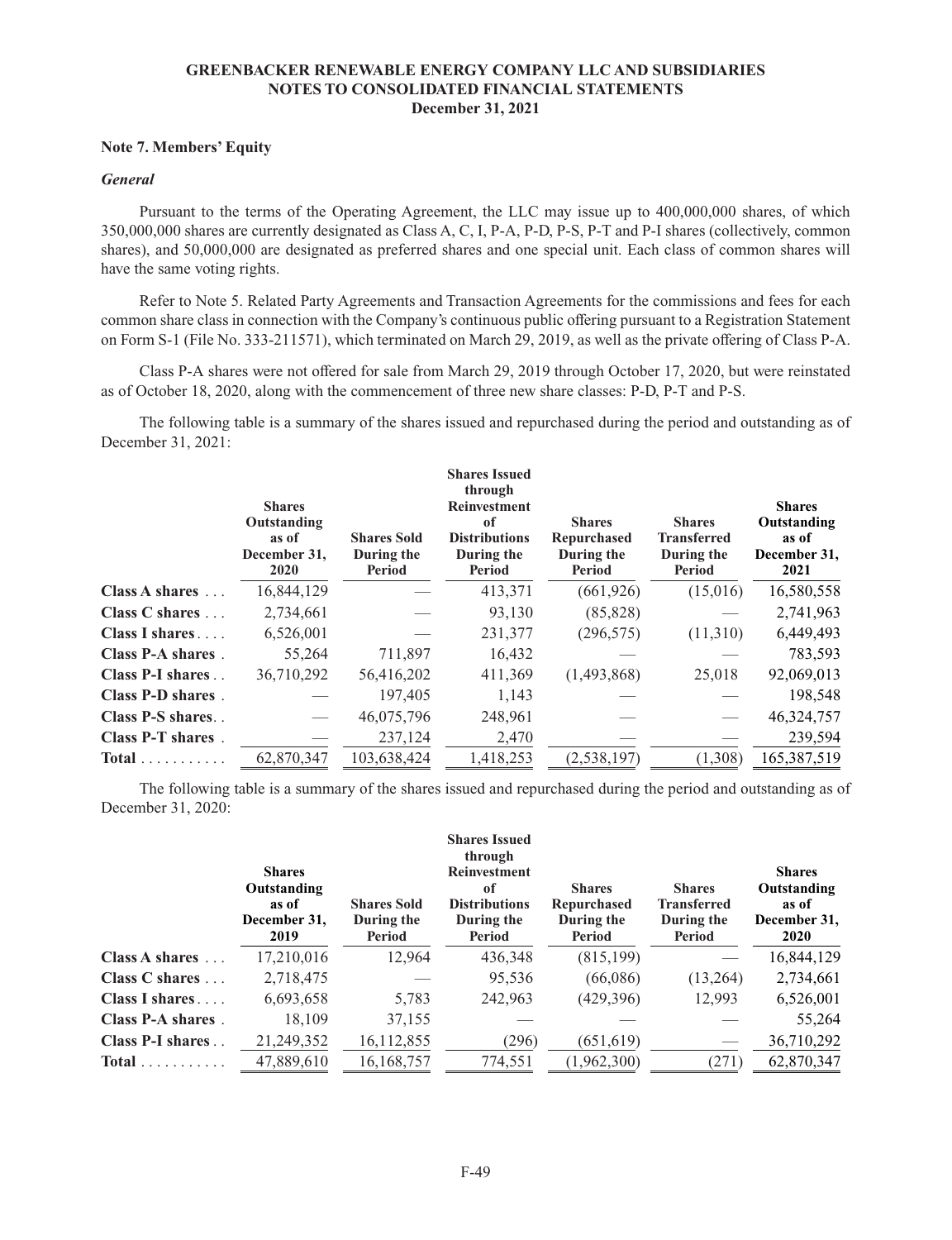### **Note 7. Members' Equity** (cont.)

The proceeds from shares sold and the value of shares issued through the reinvestment of distributions for each class of shares for the years ended December 31, 2021, 2020 and 2019 were as follows:

|                                                                                                                                              | Class A<br><b>Shares</b> | Class C<br><b>Shares</b> | <b>Class I</b><br><b>Shares</b> | <b>Class P-A</b><br><b>Shares</b> | <b>Class P-I</b><br><b>Shares</b>   | <b>Class P-D</b><br><b>Shares</b> | <b>Class P-S</b><br><b>Shares</b> | <b>Class P-T</b><br><b>Shares</b> | <b>Total</b>                                                                      |
|----------------------------------------------------------------------------------------------------------------------------------------------|--------------------------|--------------------------|---------------------------------|-----------------------------------|-------------------------------------|-----------------------------------|-----------------------------------|-----------------------------------|-----------------------------------------------------------------------------------|
| <b>For the Year Ended</b><br>December 31,<br>2021                                                                                            |                          |                          |                                 |                                   |                                     |                                   |                                   |                                   |                                                                                   |
| Proceeds from<br>Shares Sold $\$\$                                                                                                           | $-$ \$                   | $-$ \$                   |                                 |                                   |                                     |                                   |                                   |                                   | $-$ \$6,210,692 \$504,228,647 \$1,774,641 \$413,941,487 \$2,130,975 \$928,286,442 |
| Proceeds from<br>Shares Issued<br>through<br>Reinvestment of<br>Distributions \$ 3,511,041 \$ 768,984 \$1,964,922 \$ 142,773 \$ 3,648,652 \$ |                          |                          |                                 |                                   |                                     |                                   |                                   |                                   | 10,264 \$ 2,222,218 \$ 22,122 \$ 12,290,976                                       |
| <b>For the Year Ended</b><br>December 31,<br>2020                                                                                            |                          |                          |                                 |                                   |                                     |                                   |                                   |                                   |                                                                                   |
| Proceeds from<br>Shares Sold \$ 110,970 \$                                                                                                   |                          | $-$ \$                   |                                 |                                   | 49,850 \$ 323,750 \$ 144,310,683 \$ | $-$ \$                            | $-$ \$                            |                                   | $-$ \$144,795,253                                                                 |
| Proceeds from<br>Shares Issued<br>through<br>Reinvestment of<br>Distributions \$ 3,755,174 \$ 802,289 \$2,089,430 \$                         |                          |                          |                                 | $-$ \$                            | 128 \$                              | $-$ \$                            | $-$ \$                            | $-$ \$                            | 6,647,021                                                                         |
| <b>For the Year Ended</b><br>December 31,<br>2019                                                                                            |                          |                          |                                 |                                   |                                     |                                   |                                   |                                   |                                                                                   |
| Proceeds from<br>Shares Sold \$5,256,053 \$3,651,717 \$3,773,270 \$22,875 \$84,637,482 \$                                                    |                          |                          |                                 |                                   |                                     | $-$ \$                            | $-$ \$                            |                                   | $-$ \$ 97,341,397                                                                 |
| Proceeds from<br>Shares Issued<br>through<br>Reinvestment of<br>Distributions \$3,944,111 \$733,788 \$2,074,778 \$                           |                          |                          |                                 | $-$ \$                            | $-$ \$                              | $-$ \$                            | $-$ \$                            |                                   | $-$ \$ 6,752,677                                                                  |

As of December 31, 2021, 2020 and 2019, none of the LLC's preferred shares were issued and outstanding.

The Operating Agreement authorizes the LLC's Board of Directors, without approval of any of the members, to increase the number of shares the LLC is authorized to issue and to classify and reclassify any authorized but unissued class or series of shares into any other class or series of shares having such designations, preferences, right, power and duties as may be specified by the LLC's Board of Directors. The Operating Agreement also authorizes the LLC's Board of Directors, without approval of any of the members, to issue additional shares of any class or series for the consideration and on the terms and conditions established by the LLC's Board of Directors. In addition, the Company may also issue additional limited liability company interests that have designations, preferences, right, powers and duties that are different from, and may be senior to, those applicable to the common shares. The Special Unitholder will hold the special unit in the Company. Refer to Note 5. Related Party Agreements and Transaction Agreements for the terms of the special unit.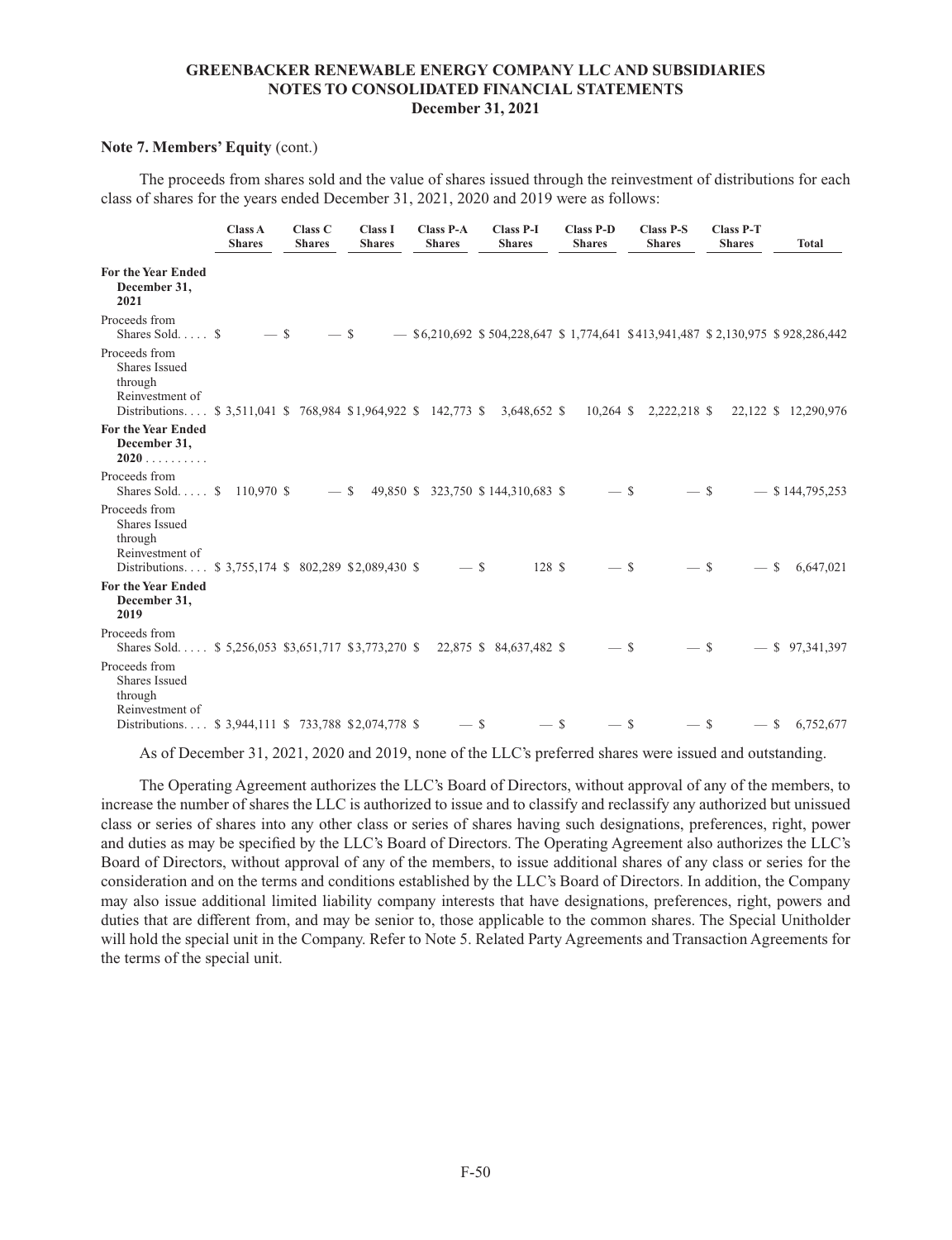### **Note 7. Members' Equity** (cont.)

### *Distribution Reinvestment Plan*

The Company adopted a DRP through which the Company's Class A, C and I shareholders may elect to purchase additional shares with distributions from the Company rather than receiving the cash distributions. The DRP was amended as of February 1, 2021 to include all share classes. Shares issued pursuant to the DRP will have the same voting rights as shares offered pursuant to the Company's prior public and current private offerings. As of November 30, 2020, pursuant to our Registration Statement on Form S-3D (File No. 333-251021), the Company is offering up to \$20,000,000 in Class A, C and I shares to our existing shareholders pursuant to the DRP. Management plans to increase the size of the offering once the maximum offering amount is reached. No dealer manager fees, selling commissions or other sales charges will be paid with respect to shares issued pursuant to the DRP except for distribution fees on Class C, P-S and P-T shares. At its discretion, the Board of Directors may amend, suspend or terminate the DRP. The Board of Directors may also modify or waive the terms of the DRP with respect to certain or all shareholders, in its discretion, to be in the best interests of the Company. A participant may terminate participation in the DRP by written notice to the plan administrator, received by the plan administrator at least 10 days prior to the distribution payment date.

As of December 31, 2021, the Company issued 2,438,154 Class A shares, 409,657 Class C shares, 1,152,785 Class I shares, 16,432 Class P-A shares, 411,369 Class P-I shares, 1,143 Class P-D shares, 248,961 Class P-S shares, and 2,470 Class P-T shares for a total of 4,680,971 shares issued under the DRP. As of December 31, 2020, the Company issued 2,024,783 Class A shares, 316,527 Class C shares, and 921,408 Class I shares, for a total of 3,262,718 shares issued under the DRP.

### *Share Repurchase Program*

The Company offers a share repurchase program ("share repurchase program") pursuant to which quarterly share repurchases will be conducted to allow members to sell shares back to the Company at a price equal to the then current offering price less the selling commissions and dealer manager fees associated with that class of shares.

The share repurchase program includes numerous restrictions that will limit a shareholder's ability to sell shares. At the sole discretion of the Board of Directors, the Company may also use cash on hand (including the proceeds from the issuance of new shares), cash available from borrowings and cash from liquidation of investments to repurchase shares.

The shareholders' right to purchase is subject to the availability of funds and the other provisions of the share repurchase program. Additionally, a member must hold his or her shares for a minimum of one year before he or she can participate in the share repurchase program, subject to any of the following special circumstances: (i) the written request of the estate, heir or beneficiary or a deceased shareholder; (ii) a qualifying disability of the shareholder for a non-temporary period of time provided that the condition causing the qualifying disability was not pre-existing on the date that the shareholder became a shareholder; (iii) a determination of incompetence of the shareholder by a state or federal court located in the United States; or (iv) as determined by the Board of Directors, in their discretion, to be in the interests of the Company. If a member has made more than one purchase of shares, the one-year holding period will be calculated separately with respect to each purchase.

Through September 30, 2020, quarterly share repurchases were conducted to allow up to approximately 5% of the weighted average number of outstanding shares in any 12-month period to be repurchased by the Company. Effective September 1, 2020, the Company, through approval by its Board of Directors, adopted an amended share repurchase program, pursuant to which the Company will conduct quarterly share repurchases to allow members to sell all or a portion of their shares (of any class) back to the Company. The quarterly share repurchase limits for the Company's new share repurchase program are set forth below.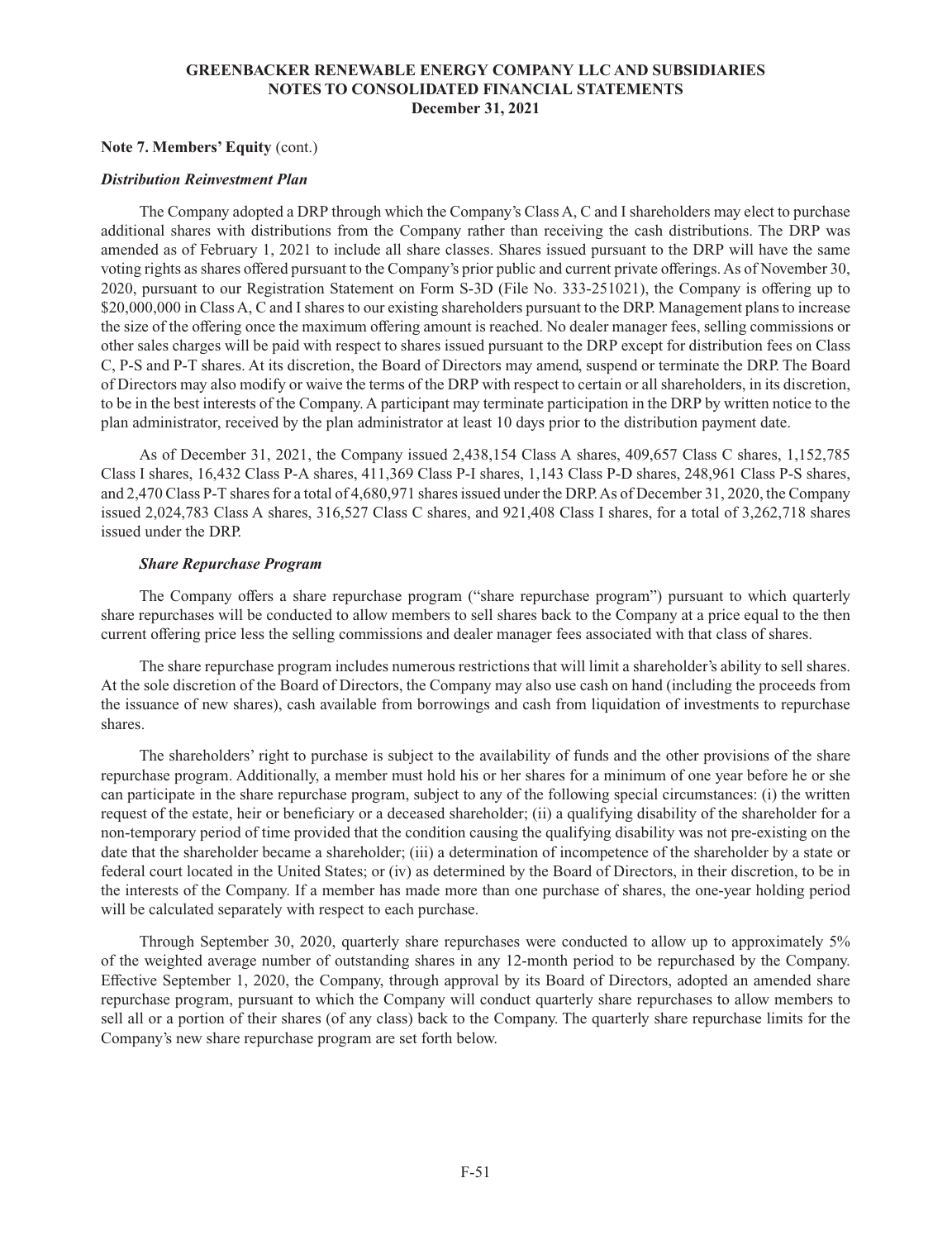# **Note 7. Members' Equity** (cont.)

| <b>Ouarter Ending</b>                           | <b>Share Repurchase Limit(s)</b>                                                                                             |
|-------------------------------------------------|------------------------------------------------------------------------------------------------------------------------------|
| December 31, 2020                               | During such fiscal quarter, 1.875% of the weighted average<br>number of shares outstanding in the prior four fiscal quarters |
| March 31, 2021                                  | During such fiscal quarter, 2.50% of the weighted average number<br>of shares outstanding in the prior four fiscal quarters  |
| June 30, 2021                                   | During such fiscal quarter, 3.75% of the weighted average number<br>of shares outstanding in the prior four fiscal quarters  |
| September 30, 2021, and each quarter thereafter | During any 12-month period, 20.00% of the weighted average<br>number of outstanding shares                                   |
|                                                 | During any fiscal quarter, 5.00% of the weighted average number<br>of shares outstanding in the prior four fiscal quarters   |

We have received an order for our repurchase program from the SEC under Rule 102(a) of Regulation M under the Exchange Act. In addition, our repurchase program is substantially similar to repurchase programs for which the SEC has stated it will not recommend enforcement action under Rule 13e-4 and Regulation 14E under the Exchange Act.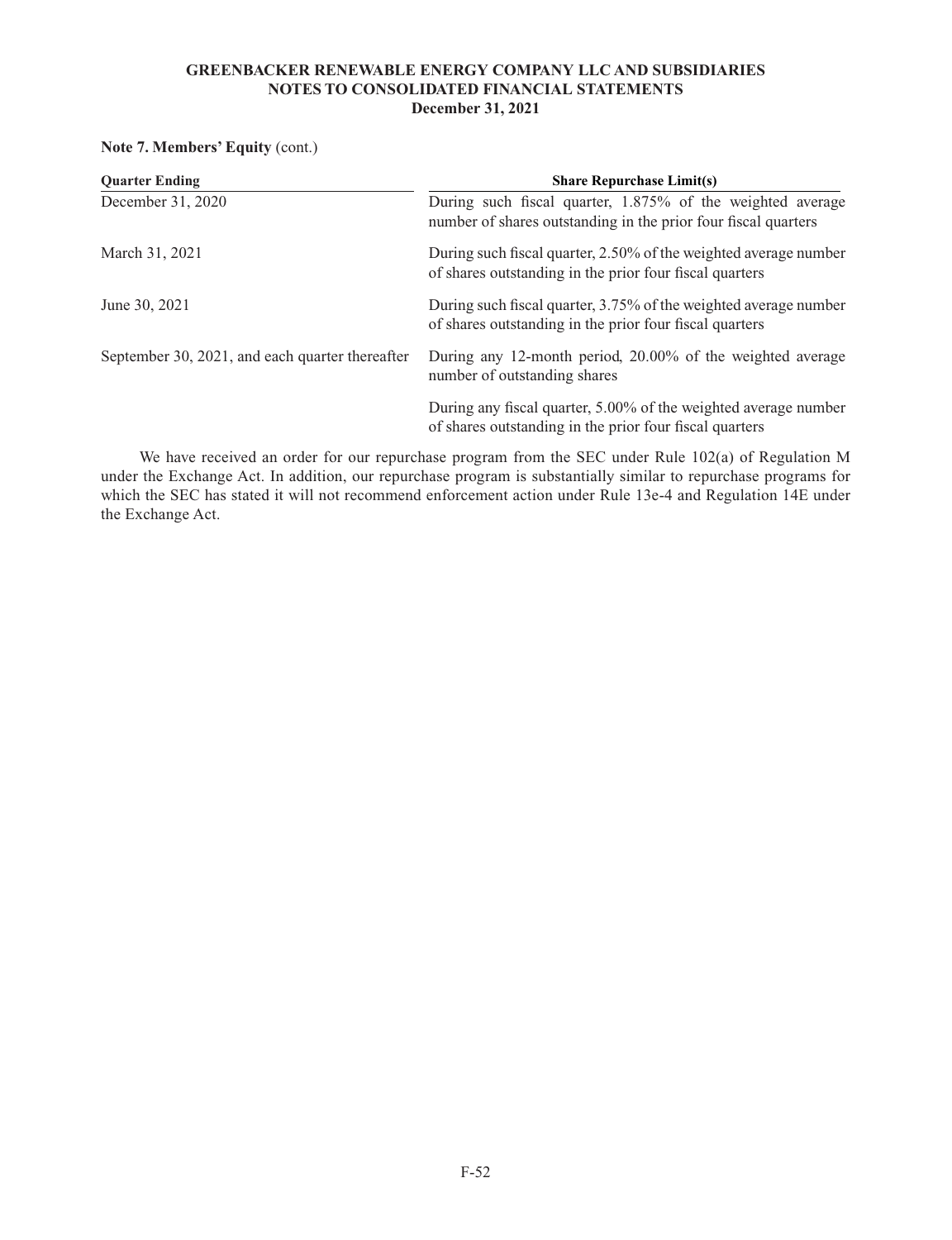### **Note 8. Distributions**

On the last business day of each month, with the authorization of the Company's Board of Directors, the Company declares distributions on each outstanding Class A, C, I, P-A, P-I, P-D, P-T and P-S shares. These distributions are calculated based on shareholders of record for each day in amounts equal to that exhibited in the table below based upon distribution period and class of share.

|                            |                        | <b>Class of Share</b> |            |               |                          |            |      |            |      |                          |          |            |
|----------------------------|------------------------|-----------------------|------------|---------------|--------------------------|------------|------|------------|------|--------------------------|----------|------------|
| <b>Distribution Period</b> |                        | $\mathbf{A}$          | C          |               | $P-A$                    | $P-I$      |      | $P-D$      |      | $P-T$                    |          | $P-S$      |
| $1-Nov-15$                 | $31$ -Jan-16           | \$ 0.00165            | \$0.00165  | \$0.00165     | - S                      | S          | S    |            | S    |                          | S        |            |
| $1$ -Feb- $16$             |                        | 30-Apr-16 \$ 0.00166  | \$0.00166  | $$0.00166$ \$ | $-$ \$                   |            |      |            |      |                          |          |            |
| $1-Mav-16$                 | $31 - \text{Jul} - 16$ | \$0.00166             | \$0.00166  | \$0.00166     | \$ 0.00158               | \$ 0.00158 | -S   |            | - \$ |                          |          |            |
| $1-Aug-16$                 | $31-Oct-16$            | \$0.00168             | \$ 0.00168 | \$0.00168     | \$0.00160                | \$ 0.00160 | -S   |            | -S   | $\overline{\phantom{a}}$ |          |            |
| $1-Nov-16$                 | $31 - Jan - 17$        | \$0.00169             | \$0.00164  | \$0.00169     | \$ 0.00160               | \$ 0.00160 | -S   |            | - \$ | $\overline{\phantom{0}}$ | <b>S</b> |            |
| $1-Feb-17$                 | $30$ -Apr-17           | \$0.00168             | \$0.00164  | \$0.00168     | \$0.00160                | \$ 0.00160 | -8   | $-$ \$     |      |                          | -S       |            |
| $1-May-17$                 | $31 - \text{Jul} - 17$ | \$ 0.00167            | \$0.00163  | \$ 0.00167    | \$0.00160                | \$ 0.00158 | - \$ | $-$ \$     |      | $\overline{\phantom{a}}$ |          |            |
| $1-Aug-17$                 | $31-Oct-17$            | \$ 0.00167            | \$0.00163  | $$0.00167$ \$ | $\overline{\phantom{a}}$ | \$0.00159  | - \$ | $-$ \$     |      |                          |          |            |
| $1-Nov-17$                 | $31-Oct-18$            | \$ 0.00167            | \$0.00163  | \$0.00167 S   | $\overline{\phantom{a}}$ | \$ 0.00158 | -8   |            | - \$ |                          | <b>S</b> |            |
| $1-Nov-18$                 |                        | 30-Apr-20 \$ 0.00167  | \$0.00163  | \$0.00167     | \$0.00165                | \$ 0.00158 | - \$ |            | -S   |                          | <b>S</b> |            |
| $1-May-20$                 | $30-Nov-20$            | \$ 0.00152            | \$ 0.00149 | \$ 0.00152    | \$0.00153                | \$0.00158  | -S   |            |      |                          |          |            |
| $1-Dec-20$                 |                        | \$ 0.00152            | \$ 0.00149 | \$ 0.00152    | \$ 0.00152               | \$ 0.00158 |      | \$ 0.00158 |      | \$ 0.00158               |          | \$ 0.00158 |

The following table reflects the distributions declared during the year ended December 31, 2021:

|                                                                                              |  |              |            | <b>Values of Shares</b><br><b>Issued under</b> |    |            |
|----------------------------------------------------------------------------------------------|--|--------------|------------|------------------------------------------------|----|------------|
| Pay Date                                                                                     |  | Paid in Cash | <b>DRP</b> |                                                |    | Total      |
|                                                                                              |  | 2,555,800    | S.         | 538,241                                        | S. | 3,094,041  |
|                                                                                              |  | 3,063,308    |            | 487.868                                        |    | 3,551,176  |
|                                                                                              |  | 4,783,092    |            | 523,715                                        |    | 5,306,807  |
|                                                                                              |  | 4,733,419    |            | 565,208                                        |    | 5,298,627  |
|                                                                                              |  | 4,762,355    |            | 886,124                                        |    | 5,648,479  |
| July $1, 2021. \ldots \ldots \ldots \ldots \ldots \ldots \ldots \ldots \ldots \ldots \ldots$ |  | 4.709.348    |            | 960,096                                        |    | 5,669,444  |
|                                                                                              |  | 5,217,796    |            | 1,071,227                                      |    | 6,289,023  |
|                                                                                              |  | 5,423,345    |            | 1,145,375                                      |    | 6,568,720  |
|                                                                                              |  | 5.516.811    |            | 1.229.494                                      |    | 6,746,305  |
|                                                                                              |  | 5,946,262    |            | 1,463,710                                      |    | 7,409,972  |
|                                                                                              |  | 5,938,698    |            | 1,662,579                                      |    | 7,601,277  |
|                                                                                              |  | 6,174,878    |            | 1,755,921                                      |    | 7,930,799  |
|                                                                                              |  | 58,825,112   |            | 12,289,558                                     |    | 71,114,670 |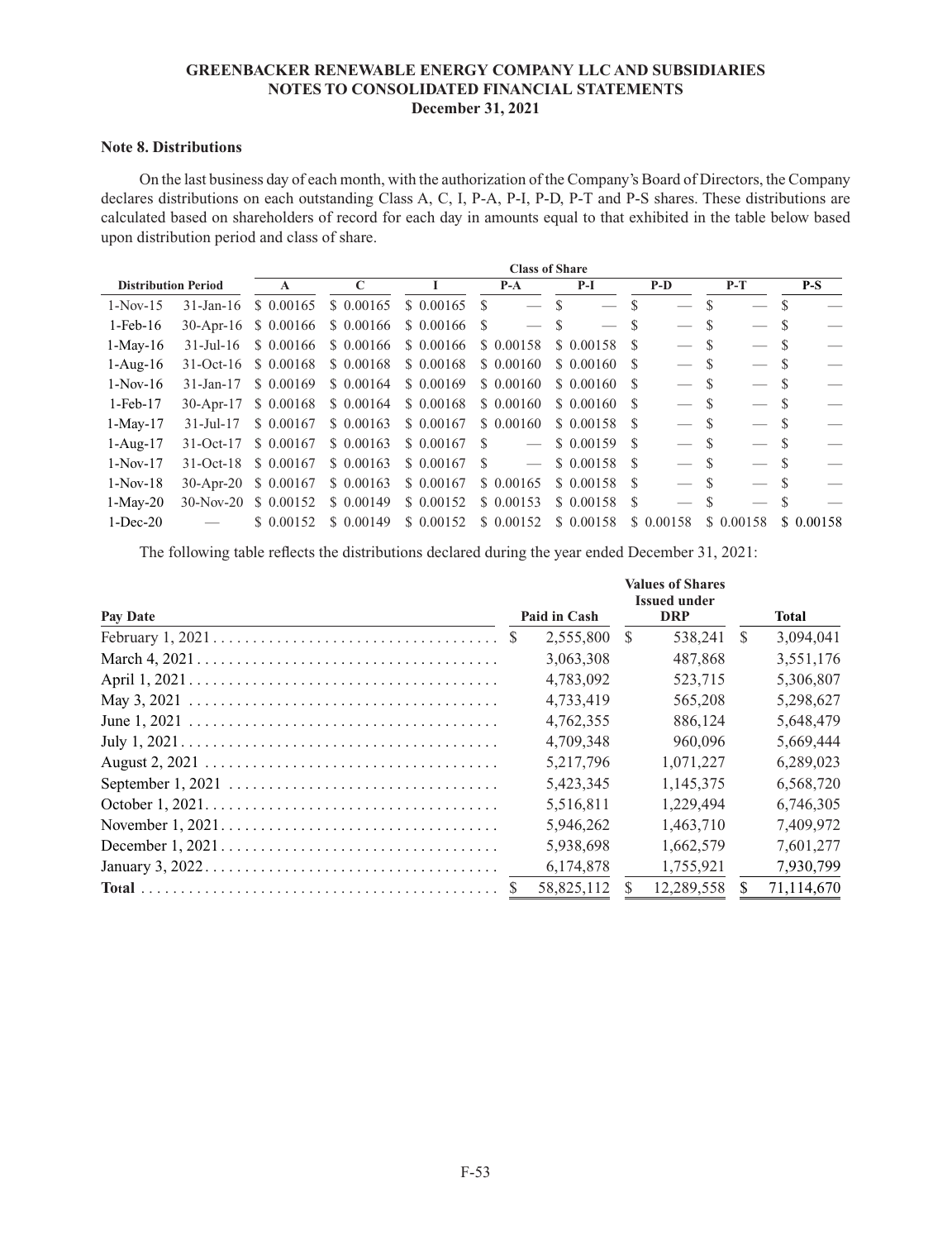# **Note 8. Distributions** (cont.)

| Pay Date | Paid in Cash | <b>Value of Shares</b><br><b>Issued under</b><br><b>DRP</b> |           |               | <b>Total</b> |  |
|----------|--------------|-------------------------------------------------------------|-----------|---------------|--------------|--|
|          | 1,788,542    | -S                                                          | 603,697   | <sup>\$</sup> | 2,392,239    |  |
|          | 1,733,243    |                                                             | 561.984   |               | 2,295,227    |  |
|          | 1,890,493    |                                                             | 593,200   |               | 2,483,693    |  |
|          | 1.838.747    |                                                             | 578,258   |               | 2,417,005    |  |
|          | 1.829.752    |                                                             | 551.563   |               | 2,381,315    |  |
|          | 1.827.301    |                                                             | 532,220   |               | 2,359,521    |  |
|          | 2,133,835    |                                                             | 548,210   |               | 2,682,045    |  |
|          | 2,157,292    |                                                             | 546,746   |               | 2,704,038    |  |
|          | 2.178.934    |                                                             | 529.183   |               | 2.708.117    |  |
|          | 2,285,549    |                                                             | 539,435   |               | 2,824,984    |  |
|          | 2,281,547    |                                                             | 524,274   |               | 2,805,821    |  |
|          | 2,447,041    |                                                             | 537,476   |               | 2,984,517    |  |
|          | 24.392.276   |                                                             | 6.646.246 |               | 31.038.522   |  |

The following table reflects the distributions declared during the year ended December 31, 2020:

The following table reflects the distributions declared during the year ended December 31, 2019:

|          |              |    | <b>Value of Shares</b><br><b>Issued under</b> |    |              |
|----------|--------------|----|-----------------------------------------------|----|--------------|
| Pay Date | Paid in Cash |    | <b>DRP</b>                                    |    | <b>Total</b> |
|          | 1.317.325    | -S | 583,571                                       | -S | 1,900,896    |
|          | 1.247.614    |    | 552.615                                       |    | 1,800,229    |
|          | 1,452,785    |    | 611,200                                       |    | 2,063,985    |
|          | 1,438,057    |    | 600,614                                       |    | 2,038,671    |
|          | 1,553,801    |    | 622,584                                       |    | 2,176,385    |
|          | 1,764,525    |    | 383.627                                       |    | 2,148,152    |
|          | 1.850.929    |    | 393,237                                       |    | 2,244,166    |
|          | 1.664.451    |    | 613.333                                       |    | 2,277,784    |
|          | 1,647,967    |    | 589,581                                       |    | 2,237,548    |
|          | 1,716,132    |    | 609.283                                       |    | 2,325,415    |
|          | 1,693,670    |    | 587,119                                       |    | 2.280.789    |
|          | 1,784,956    |    | 605,129                                       |    | 2,390,085    |
|          | 19, 132, 212 |    | 6,751,893                                     |    | 25,884,105   |

All distributions paid for the year ended December 31, 2021 are expected to be reported as a return of capital to members for tax reporting purposes, and all distributions paid for the years ended December 31, 2020 and 2019 were reported as a return of capital to members for tax purposes.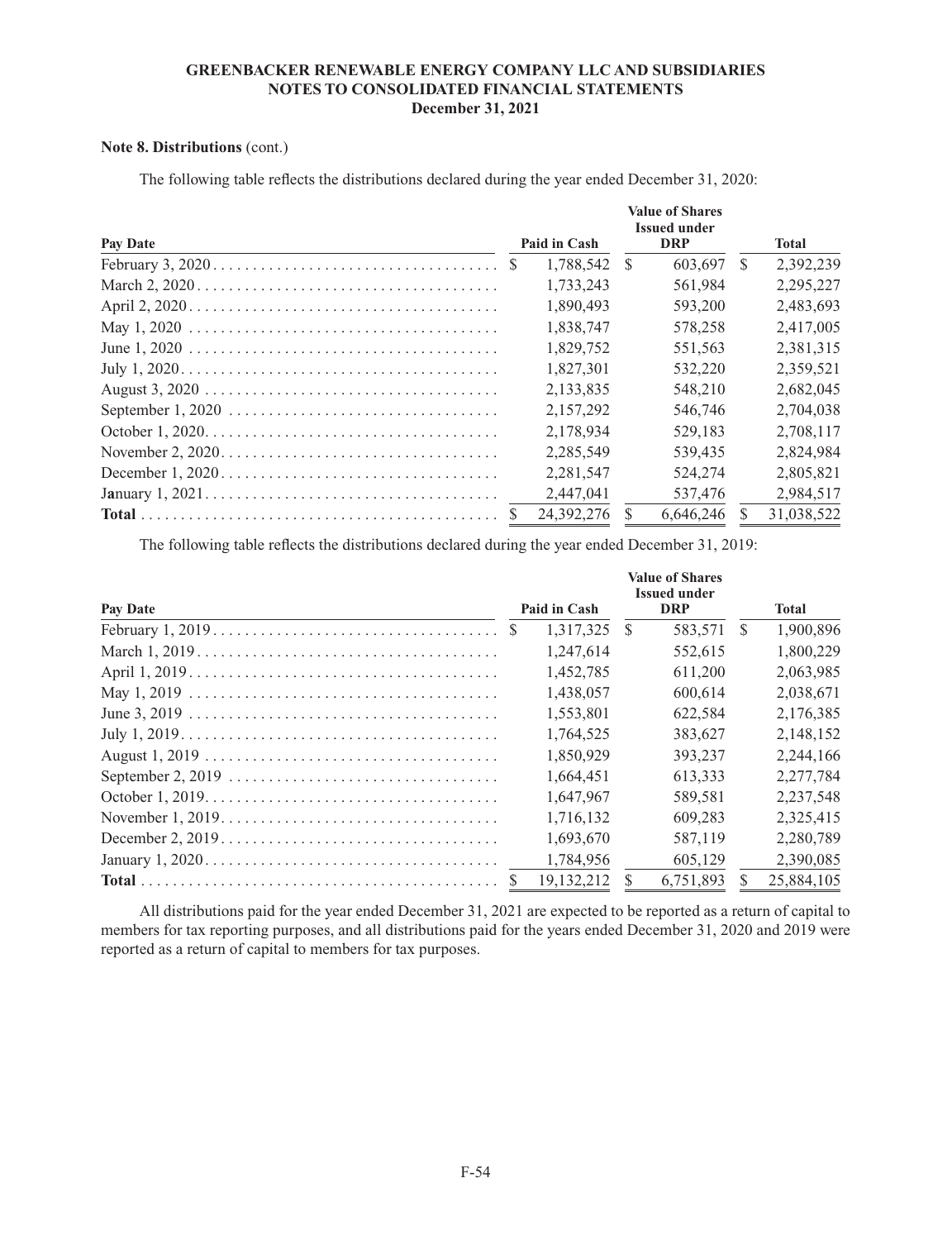### **Note 8. Distributions** (cont.)

Cash distributions paid during the periods presented were funded from the following sources noted below:

| For the<br>year ended<br>December 31.<br>2021 |  | For the<br>vear ended<br>December 31,<br>2020 |  | For the<br>year ended<br>December 31,<br>2019 |            |
|-----------------------------------------------|--|-----------------------------------------------|--|-----------------------------------------------|------------|
|                                               |  |                                               |  |                                               | 4,213,803  |
|                                               |  |                                               |  |                                               | 14,393,447 |
|                                               |  |                                               |  |                                               |            |

The Company expects to continue to fund distributions from a combination of cash from operations as well as other external financing sources. Due to the Company's change in investment portfolio composition to include a greater percentage of pre-operational assets, a significant amount of distributions will continue to be funded from other external financing sources.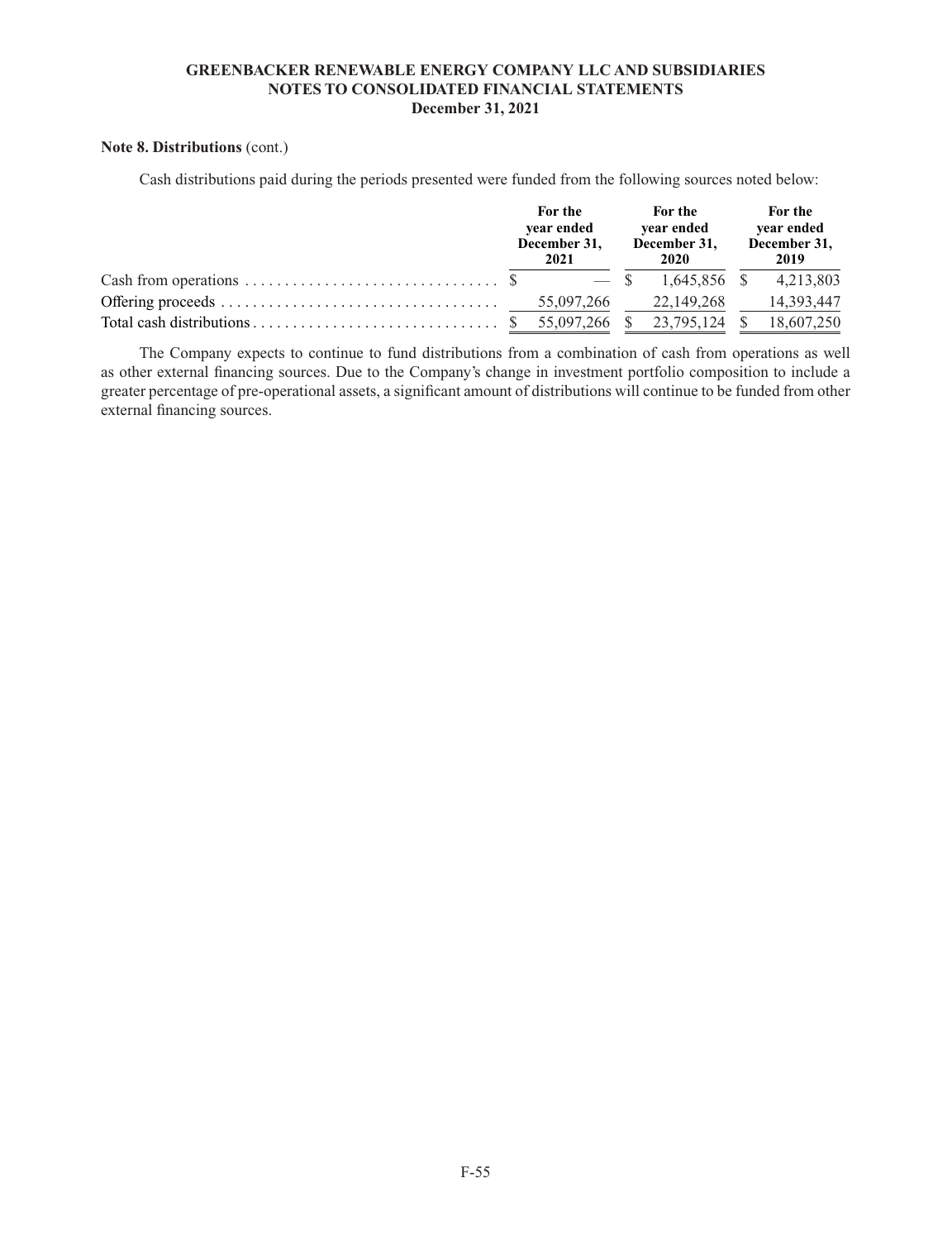# **Note 9. Income Taxes**

The LLC conducts most of its operations through GREC, its taxable wholly owned subsidiary. The consolidated income tax provision for the years ended December 31, 2021, 2020 and 2019 is composed of the following:

|                                                                                                                 | <b>Current</b> |               | <b>Deferred</b> |               | <b>Total</b> |
|-----------------------------------------------------------------------------------------------------------------|----------------|---------------|-----------------|---------------|--------------|
| <b>Year Ended December 31, 2021</b>                                                                             |                |               |                 |               |              |
|                                                                                                                 |                | <sup>\$</sup> | 5,075,307       | S             | 5,075,307    |
|                                                                                                                 |                |               | 2,946,388       |               | 2,946,388    |
|                                                                                                                 |                |               |                 |               |              |
|                                                                                                                 |                | $\mathcal{S}$ | 8,021,695       | $\mathcal{S}$ | 8,021,695    |
|                                                                                                                 |                |               | 817,262         |               | 817,262      |
|                                                                                                                 |                |               | 8,838,957       | $\mathcal{S}$ | 8,838,957    |
|                                                                                                                 | <b>Current</b> |               | <b>Deferred</b> |               | <b>Total</b> |
| Year Ended December 31, 2020                                                                                    |                |               |                 |               |              |
| U.S. federal $\ldots$ $\ldots$ $\ldots$ $\ldots$ $\ldots$ $\ldots$ $\ldots$ $\ldots$ $\ldots$ $\ldots$ $\ldots$ |                | S             | 9,454,902       | <sup>\$</sup> | 9,454,902    |
|                                                                                                                 |                |               | 2,716,238       |               | 2,716,238    |
|                                                                                                                 |                |               |                 |               |              |
|                                                                                                                 |                | <sup>\$</sup> | 12,171,140      | <sup>\$</sup> | 12,171,140   |
|                                                                                                                 |                |               | (803, 627)      |               | (803, 627)   |
|                                                                                                                 |                | \$            | 11,367,513      | \$            | 11,367,513   |
|                                                                                                                 | <b>Current</b> |               | <b>Deferred</b> |               | <b>Total</b> |
| Year Ended December 31, 2019                                                                                    |                |               |                 |               |              |
|                                                                                                                 |                | S             | 5,658,918       | S             | 5,658,918    |
|                                                                                                                 |                |               | 382,931         |               | 382,931      |
|                                                                                                                 |                |               |                 |               |              |
|                                                                                                                 |                | $\mathcal{S}$ | 6,041,849       | $\mathcal{S}$ | 6,041,849    |
|                                                                                                                 |                |               | 1,231,693       |               | 1,231,693    |
|                                                                                                                 |                | S             | 7,273,542       | S             | 7,273,542    |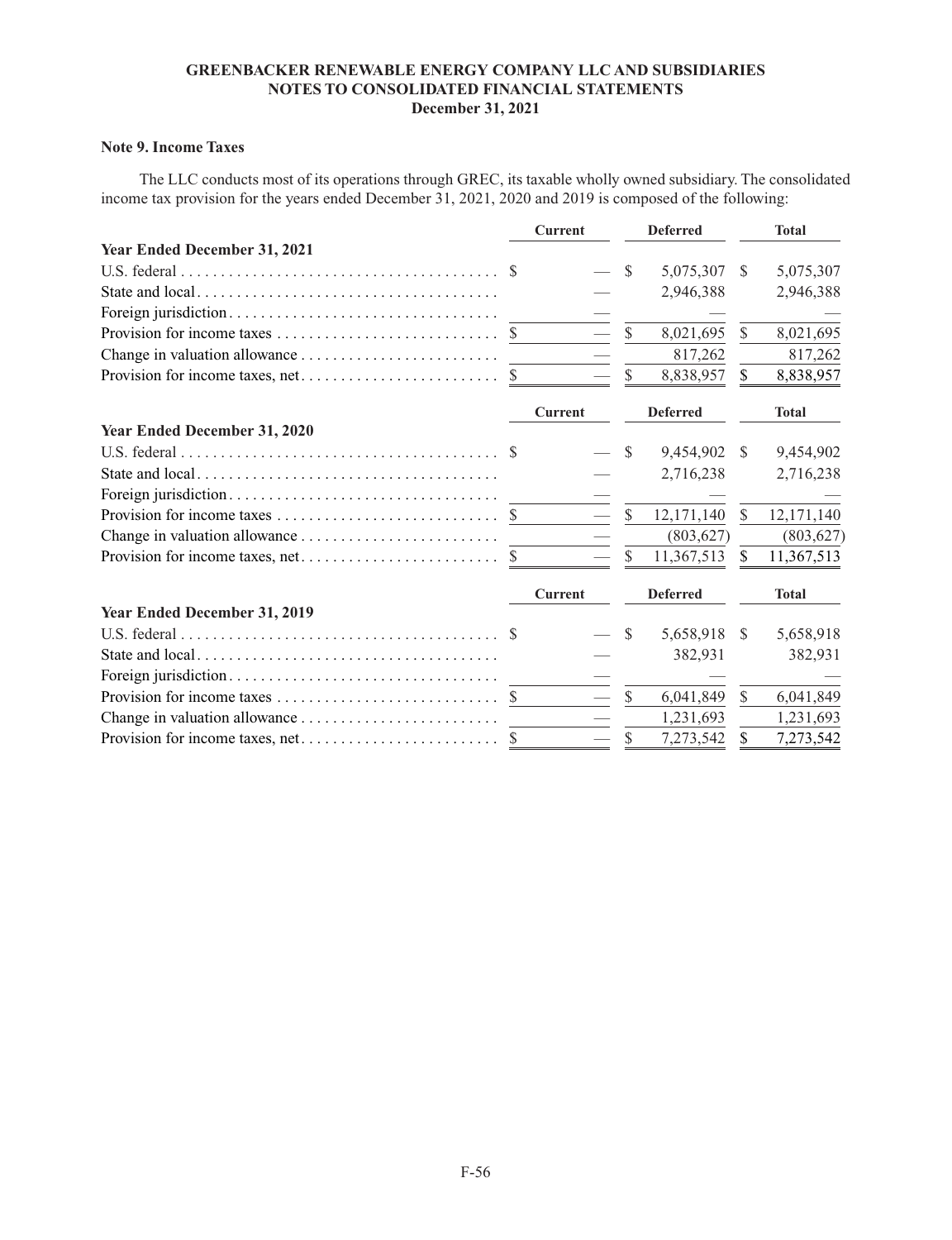### **Note 9. Income Taxes** (cont.)

The principal differences between our effective tax rate on operations and the U.S. federal statutory income tax rate are as follows:

|                                                    | 2021         | Percentage      | 2020         | Percentage      | 2019        | Percentage      |
|----------------------------------------------------|--------------|-----------------|--------------|-----------------|-------------|-----------------|
| Taxes at statutory U.S.<br>federal income tax rate | \$10,890,547 | $21.0\%$        | \$11,532,973 | 21.0 %          | \$7,125,202 | $21.0\%$        |
| Permanent differences<br>(GREC LLC and             |              |                 |              |                 |             |                 |
| $other)$                                           | 347,555      | $0.7\%$         | (1,396,678)  | $(2.5)\%$       | 1,387,056   | 4.1 $\%$        |
| State income taxes, net of                         |              |                 |              |                 |             |                 |
| federal benefit                                    | 2,253,655    | 4.3 $\%$        | 2,623,353    | 4.8 $\%$        | 1,504,182   | 4.4 $%$         |
| Write off state credits                            | 334,079      | $0.6\%$         | 634,229      | $1.2\%$         |             | $- \frac{6}{9}$ |
| Rate changes                                       |              | $- \frac{0}{0}$ |              | $- \frac{0}{0}$ | (1,121,251) | $(3.3)\%$       |
| Return to provision and                            |              |                 |              |                 |             |                 |
| other adjustments                                  | (1,850,554)  | $(3.6)\%$       | (257,314)    | $(0.5) \%$      | (2,606,695) | $(7.7) \%$      |
| Federal tax credits                                | (3,953,587)  | $(7.6) \%$      | (965, 423)   | $(1.8)\%$       | (246, 645)  | $(0.7) \%$      |
| Change in valuation                                |              |                 |              |                 |             |                 |
| allowance                                          | 817,262      | $1.6\%$         | (803, 627)   | $(1.5)\%$       | 1,231,693   | $3.6\%$         |
| Actual provision for income                        |              |                 |              |                 |             |                 |
| $\text{taxes} \dots \dots \dots \dots \dots$       | \$8,838,957  | $17.0\%$        | \$11,367,513 | $20.7\%$        | \$7,273,542 | $21.4\%$        |

Deferred tax assets (liabilities) have been classified on the accompanying Consolidated Statements of Assets and Liabilities as of December 31, 2021 and 2020 as follows:

|  | 2021       | 2020           |
|--|------------|----------------|
|  | 42,799 \$  | 48,179         |
|  | 4,731,734  |                |
|  | 60,652,197 | 39, 397, 236   |
|  |            | 7,120,567      |
|  |            | (63, 739, 027) |
|  |            |                |
|  |            |                |
|  |            |                |

As of December 31, 2021, the Company has federal net operating loss carryforwards of approximately \$228,673,606. Approximately \$179,166,225 of the carryforward is indefinite lived with the remaining \$49,507,381 expiring in 2034 through 2037. Federal tax credit carryforwards are approximately \$11,996,064 and expire in 2035 through 2041.

State net operating loss and credit carryforwards total approximately \$234,637,050 and nil, respectively. Approximately \$28,357,352 of the net operating loss carryforward is indefinite lived with the remaining \$206,279,698 expiring in 2022 through 2041 with earlier years expirations reserved by a valuation allowance.

As new tax legislation was enacted on December 22, 2017, commonly referred to as the Tax Cuts and Jobs Act (the "TCJA"), the Company recognized the effect of any material changes in the TCJA in the determination of deferred tax assets and liabilities for the year ending December 31, 2018. The major aspects of the TCJA that affected the Company included 1) the reduction of the corporate tax rate to 21%, effective December 22, 2017, which caused the Company to remeasure its deferred tax assets and liabilities to reflect the effects of tax rate change in 2017; and 2) a deduction of interest expense up to only 30% (50% for 2019 and 2020) of "adjusted taxable income" (as defined in the TCJA) and the ability of post-2019 net operating losses ("NOLs") to only offset up to 80% of taxable income, with the understanding that any unused NOL can be carried forward indefinitely, which caused the Company to modify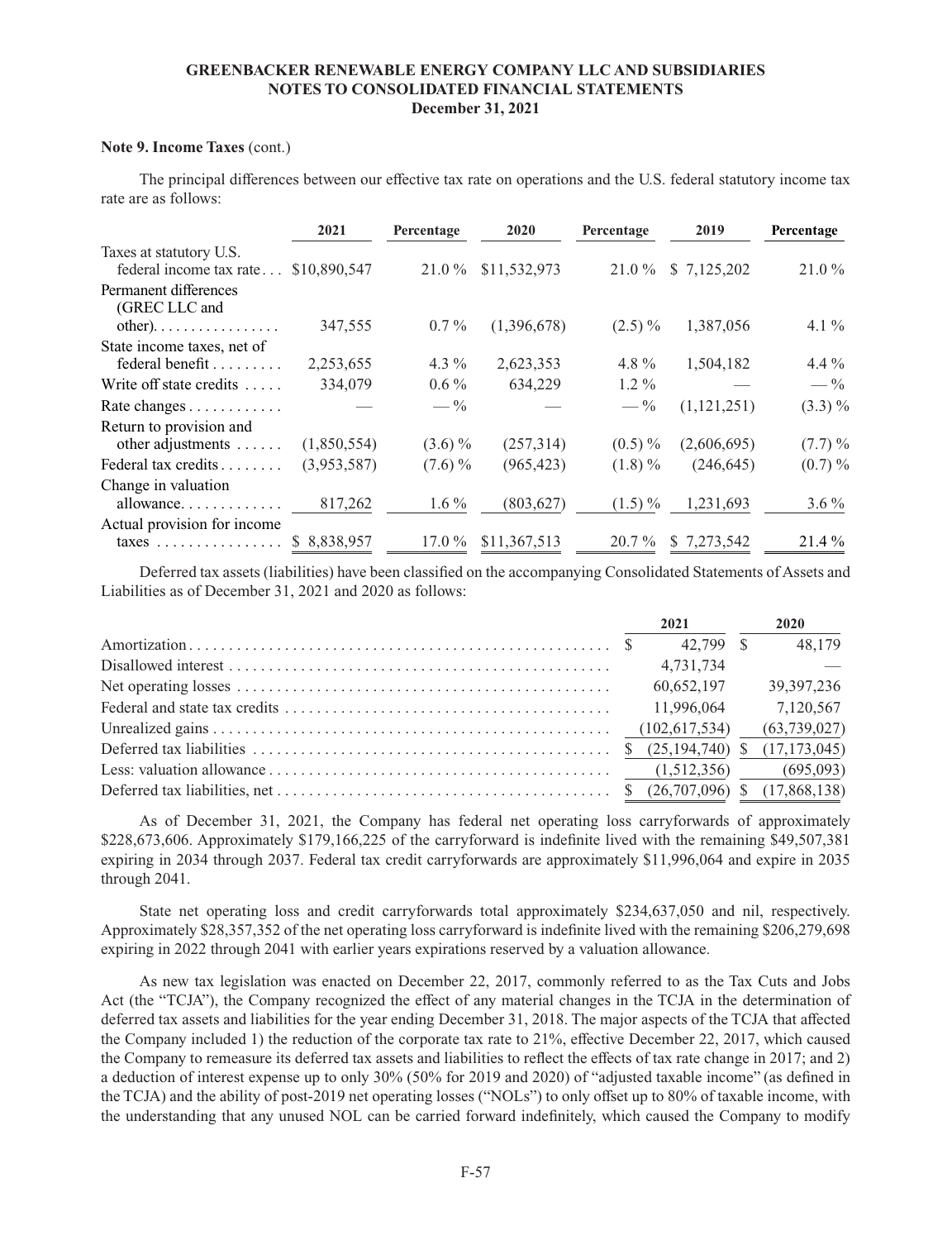### **Note 9. Income Taxes** (cont.)

certain assumptions in regard to utilization of NOL and investment tax credits in determining any potential valuation allowance. While cost recovery was modified to allow companies to expense 100% of investments in depreciable property, the Company expects to continue to depreciate renewable energy assets over a five-year life span using accelerated methodology.

In assessing the realizability of deferred tax assets, management considers whether it is more likely than not that some portion or all of the deferred tax assets will not be realized. The ultimate realization of deferred tax assets is dependent upon the generation of future taxable income during the periods in which those temporary differences become deductible. Management considers the scheduled reversal of deferred tax assets, projected future taxable income and tax planning strategies in making this assessment. Based upon projections for future taxable income over the periods in which the deferred tax assets would be deductible, management as of December 31, 2021 has applied a partial valuation allowance of \$1,512,356 against the deferred tax assets that are not more likely than not to be utilized during their carryforward period. This represents an \$817,262 net increase as compared to valuation allowances of \$695,093 for the year ended December 31, 2020. The net increase is due to changes in forecasted taxable income and deferred tax liabilities reversing in the carryforward periods, offset in part by decreases due to previously reserved and expired state investment tax credits.

The Company follows the authoritative guidance on accounting for uncertainty in income taxes and has concluded that it has no material uncertain tax positions to be recognized as of December 31, 2021.

The Company assessed its tax positions and filings for all open tax years as of December 31, 2021 for all federal and state tax jurisdictions for the years 2014 through 2021. The results of this assessment are included in the Company's tax provision and deferred tax assets as of December 31, 2021.

The effective tax rate for the year ended December 31, 2021 is 17.0%. The primary items giving rise to the difference between the 21.0% statutory rate and the 17.0% effective tax rate are primarily state taxes, 2020 provision to return adjustments and federal tax credits.

The effective tax rate for the year ended December 31, 2020 is 20.7%. The primary items giving rise to the difference between the 21.0% statutory rate and the 20.7% effective tax are primarily state taxes, 2019 provision to return adjustments and federal tax credits.

The effective tax rate for the year ended December 31, 2019 is 21.4%. The primary items giving rise to the difference between the 21.0% statutory rate and the 21.4% effective tax are primarily state taxes, 2018 provision to return adjustments and federal tax credits.

Federal and state statutes of limitations are generally open for all years in which the Company has generated net operating losses, the earliest of which is the year ended December 31, 2014.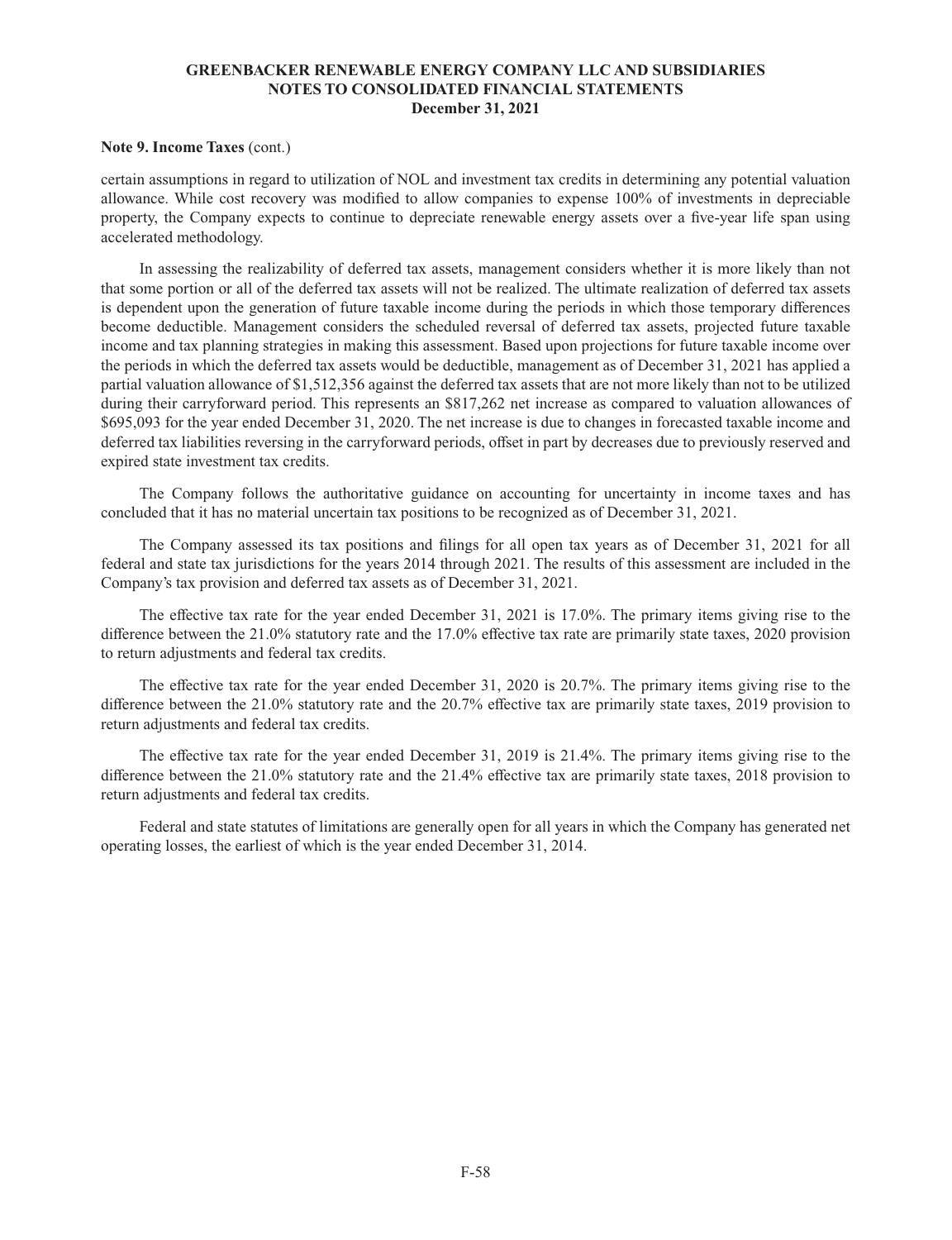### **Note 10. Commitments and Contingencies**

### *Legal Proceedings*

The Company may become involved in legal proceedings, administrative proceedings, claims and other litigation that arise in the ordinary course of business. Individuals and interest groups may sue to challenge the issuance of a permit for a renewable energy project or seek to enjoin construction of a wind energy project. In addition, we may be subject to legal proceedings or claims contesting the construction or operation of our renewable energy projects. In defending ourselves in these proceedings, we may incur significant expenses in legal fees and other related expenses, regardless of the outcome of such proceedings. Unfavorable outcomes or developments relating to these proceedings, such as judgments for monetary damages, injunctions or denial or revocation of permits, could have a material adverse effect on our business, financial condition and results of operations. In addition, settlement of claims could adversely affect our financial condition and results of operations. As of December 31, 2021, management is not aware of any legal proceedings that might have a significant adverse impact on the Company.

### *Pledge of Collateral and Unsecured Guarantee of Loans to Subsidiaries*

Pursuant to various project loan agreements between the operating entities of the Company, subsidiary holding companies and various lenders, the operating entities and the subsidiary holding companies have pledged all solar operating assets as well as the membership interests in various operating subsidiaries as collateral for the term loans with maturity dates ranging from June 2022 through September 2049.

### *Investment in To-Be-Constructed Assets and Membership Interest Purchase Commitments*

Pursuant to various engineering, procurement and construction contracts to which 42 entities of the Company are individually a party, the entities, and indirectly the Company, have committed an outstanding balance of approximately \$540.2 million to complete construction of the facilities. Based upon current construction schedules, the expectation is that these commitments will be fulfilled in 2022 into 2024. In addition, pursuant to various membership interest purchase agreements to which the Company's operating entities are individually a party, the operating entities, and indirectly the Company, have committed an outstanding balance of approximately \$1,038.2 million to complete the closing pursuant to all conditions being met under the membership interest purchase agreements as of December 31, 2021. The Company plans to use debt and tax equity financing as well as cash on hand to fund such commitments.

## *Unsecured Guarantee of Subsidiary Renewable Energy Credit ("REC") Forward Contracts*

For the majority of the forward REC contracts currently effective as of December 31, 2021 where a subsidiary of the Company is the principal, the Company has provided an unsecured guarantee related to the delivery obligations. The amount of the unsecured guaranty related to REC delivery performance obligations is nil as of December 31, 2021.

### *Pledge of Parent Company Guarantees*

Pursuant to various contracts in which the Company has provided a parent company guarantee, excluding those discussed above, the operating entities, and indirectly the Company, have committed an additional \$114.4 million in unsecured guarantees in the event of a default at the underlying entity, as of December 31, 2021.

See Note 2. Significant Accounting Policies and Note 5. Related Party Agreements and Transaction Agreements for an additional discussion of the Company's commitments and contingencies.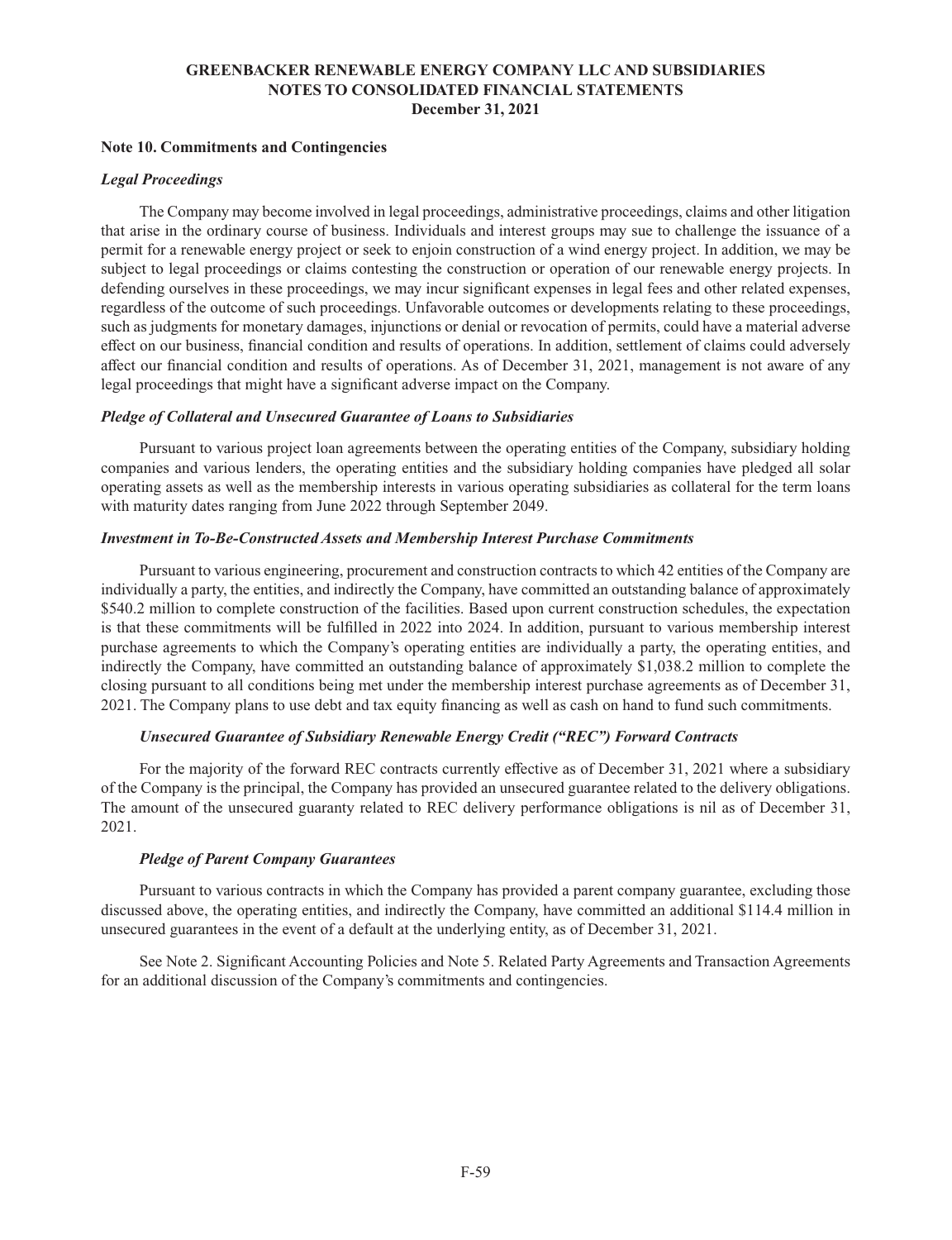# **Note 11. Financial Highlights**

The following is a schedule of the financial highlights of the Company attributed to Class A, C, I, P-A, P-I, P-D, P-S, and P-T shares for the year ended December 31, 2021:

|                                                                                                                                                          |                          |                                 |                                 |                                   |               | For the year ended December 31, 2021 |                                   |                                   |                                   |
|----------------------------------------------------------------------------------------------------------------------------------------------------------|--------------------------|---------------------------------|---------------------------------|-----------------------------------|---------------|--------------------------------------|-----------------------------------|-----------------------------------|-----------------------------------|
|                                                                                                                                                          | Class A<br><b>Shares</b> | <b>Class C</b><br><b>Shares</b> | <b>Class I</b><br><b>Shares</b> | <b>Class P-A</b><br><b>Shares</b> |               | <b>Class P-I</b><br><b>Shares</b>    | <b>Class P-D</b><br><b>Shares</b> | <b>Class P-S</b><br><b>Shares</b> | <b>Class P-T</b><br><b>Shares</b> |
| Per share data<br>attributed to<br>common shares (1)                                                                                                     |                          |                                 |                                 |                                   |               |                                      |                                   |                                   |                                   |
| Net Asset Value at<br>beginning of<br>$period \dots \dots \dots$                                                                                         | \$<br>8.61               | \$<br>8.35                      | \$<br>8.61                      | \$<br>8.70                        | <sup>\$</sup> | 9.02                                 | 8.96<br>\$                        | \$<br>8.84                        | 8.57<br>S                         |
| Net investment income                                                                                                                                    | 0.02                     | 0.02                            | 0.02                            | 0.02                              |               | 0.02                                 | 0.02                              | 0.02                              | 0.02                              |
| Net realized and<br>unrealized gain on<br>investments and<br>swap contracts                                                                              | 0.46                     | 0.46                            | 0.46                            | 0.46                              |               | 0.46                                 | 0.46                              | 0.46                              | 0.46                              |
| Change in translation<br>of assets and<br>liabilities<br>denominated in<br>foreign<br>currencies $(3)$                                                   |                          |                                 |                                 |                                   |               |                                      |                                   |                                   |                                   |
| (Provision for) income<br>taxes on realized<br>and unrealized<br>gain (loss) on<br>investments,<br>foreign currency<br>translation and<br>swap contracts | (0.14)                   | (0.14)                          | (0.14)                          | (0.14)                            |               | (0.14)                               | (0.14)                            | (0.14)                            | (0.14)                            |
| Net increase in net<br>assets attributed to<br>common members                                                                                            | 0.34                     | 0.34                            | 0.34                            | 0.34                              |               | 0.34                                 | 0.34                              | 0.34                              | 0.34                              |
| Shareholder<br>distributions:                                                                                                                            |                          |                                 |                                 |                                   |               |                                      |                                   |                                   |                                   |
| Distributions from<br>net investment<br>$income \ldots \ldots$                                                                                           |                          |                                 |                                 |                                   |               |                                      |                                   |                                   |                                   |
| Distributions from<br>offering proceeds                                                                                                                  | (0.56)                   | (0.54)                          | (0.56)                          | (0.56)                            |               | (0.58)                               | (0.53)                            | (0.53)                            | (0.53)                            |
| Other $(2)$                                                                                                                                              | (0.07)                   | (0.02)                          | (0.07)                          | 0.10                              |               | 0.02                                 | 0.03                              | 0.09                              | 0.14                              |
| Net decrease in<br>members' equity<br>attributed to<br>common shares                                                                                     | (0.63)                   | (0.56)                          | (0.63)                          | (0.46)                            |               | (0.56)                               | (0.50)                            | (0.44)                            | (0.39)                            |
| Net asset value for<br>common shares at<br>end of period $\dots$                                                                                         | \$<br>8.32               | \$<br>8.13                      | \$<br>8.32                      | \$<br>8.58                        | S             | 8.80                                 | \$<br>8.80                        | \$<br>8.74                        | 8.52<br>S                         |
| Common members'<br>equity at end of<br>$period \dots \dots \dots$                                                                                        | \$137,994,947            | \$22,290,310                    | \$53,665,823                    | \$6,721,670                       |               | \$810,046,418                        | \$1,747,603                       | \$404,803,246                     | \$2,040,615                       |
| Common shares<br>outstanding at end<br>of period                                                                                                         | 16,580,558               | 2,741,963                       | 6,449,493                       | 783,593                           |               | 92,069,013                           | 198,548                           | 46,324,757                        | 239,594                           |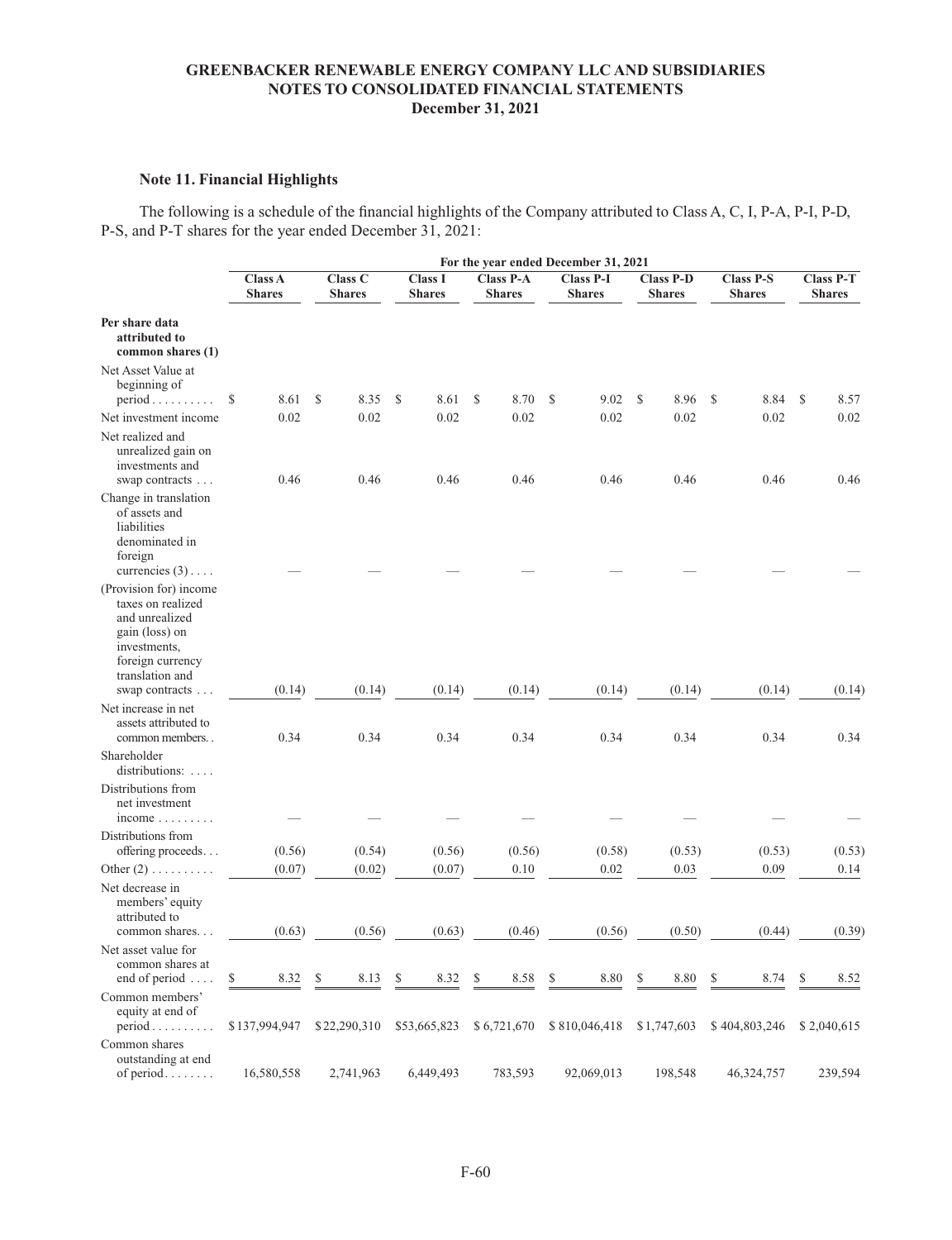# **Note 11. Financial Highlights (cont.)**

|                                                                                                | For the year ended December 31, 2021 (continued) |                          |                                 |                                   |                                   |                                   |                                   |                                   |  |  |  |  |
|------------------------------------------------------------------------------------------------|--------------------------------------------------|--------------------------|---------------------------------|-----------------------------------|-----------------------------------|-----------------------------------|-----------------------------------|-----------------------------------|--|--|--|--|
|                                                                                                | Class A<br><b>Shares</b>                         | Class C<br><b>Shares</b> | <b>Class I</b><br><b>Shares</b> | <b>Class P-A</b><br><b>Shares</b> | <b>Class P-I</b><br><b>Shares</b> | <b>Class P-D</b><br><b>Shares</b> | <b>Class P-S</b><br><b>Shares</b> | <b>Class P-T</b><br><b>Shares</b> |  |  |  |  |
| Ratio/supplemental<br>data for<br>common shares<br>$(annualized) \ldots$                       |                                                  |                          |                                 |                                   |                                   |                                   |                                   |                                   |  |  |  |  |
| Total return attributed<br>to common shares<br>based on net asset<br>$value \dots \dots \dots$ | $3.29\%$                                         | 4.03 $%$                 | $3.29\%$                        | 5.18 %                            | 4.13 $%$                          | $3.81\%$                          | 4.98 $%$                          | 5.48 %                            |  |  |  |  |
| Ratio of net<br>investment income<br>to average net<br>assets $\ldots$ ,                       | $0.25\%$                                         | $0.26\%$                 | $0.25 \%$                       | $0.23\%$                          | $0.24\%$                          | $0.22\%$                          | $0.24\%$                          | $0.24\%$                          |  |  |  |  |
| Ratio of operating<br>expenses to average<br>net assets $\dots$                                | $3.68\%$                                         | $3.77\%$                 | $3.67\%$                        | $3.34\%$                          | $3.45\%$                          | $3.28 \%$                         | $3.53\%$                          | 3.48 %                            |  |  |  |  |
| Portfolio turnover rate                                                                        | $0.98\%$                                         | $0.98\%$                 | $0.98\%$                        | $0.98\%$                          | $0.98\%$                          | $0.98\%$                          | $0.98\%$                          | $0.98\%$                          |  |  |  |  |

(1) The per share data for Class A, C, I, P-A, P-I, P-D, P-S, and P-T shares were derived by using the weighted average shares outstanding during the year ended December 31, 2021, which were 16,741,429, 2,751,320, 6,552,391, 479,717, 67,370,914, 129,799, 32,304,342, and 128,948, respectively.

(2) Represents the impact of different share amounts used in calculating certain per share data based on weighted average shares outstanding during the period and the impact of shares at a price other than the net asset value.

(3) Amount is less than \$0.01 per share.

The following is a schedule of the financial highlights of the Company adjusted for the effect of the revisions discussed in Note 12 attributed to Class A, C, I, P-A and P-I shares for the year ended December 31, 2020.

|                                                                                                                                                                                      | For the year ended December 31, 2020 |  |                                 |     |                                 |     |                                   |  |                                   |  |
|--------------------------------------------------------------------------------------------------------------------------------------------------------------------------------------|--------------------------------------|--|---------------------------------|-----|---------------------------------|-----|-----------------------------------|--|-----------------------------------|--|
|                                                                                                                                                                                      | <b>Class A</b><br><b>Shares</b>      |  | <b>Class C</b><br><b>Shares</b> |     | <b>Class I</b><br><b>Shares</b> |     | <b>Class P-A</b><br><b>Shares</b> |  | <b>Class P-I</b><br><b>Shares</b> |  |
| Per share data attributed to<br>common shares (1)                                                                                                                                    |                                      |  |                                 |     |                                 |     |                                   |  |                                   |  |
| Net Asset Value at beginning of                                                                                                                                                      | 8.40 \$                              |  | 8.23                            | - S | 8.40                            | - S | 8.44 \$                           |  | 8.73                              |  |
| Net investment income (2)                                                                                                                                                            | 0.16                                 |  | 0.16                            |     | 0.16                            |     | 0.16                              |  | 0.16                              |  |
| Net realized and unrealized gain on<br>investments and swap contracts,<br>net of incentive allocation to<br>special unitholder                                                       | 0.99                                 |  | 0.99                            |     | 0.99                            |     | 0.99                              |  | 0.99                              |  |
| Change in translation of assets and<br>liabilities denominated in foreign<br>currencies $(3)$                                                                                        |                                      |  |                                 |     |                                 |     |                                   |  |                                   |  |
| (Provision for) income taxes on<br>realized and unrealized gain<br>(loss) on investments, foreign<br>currency translation and swap<br>$contracts \ldots \ldots \ldots \ldots \ldots$ | (0.34)                               |  | (0.34)                          |     | (0.34)                          |     | (0.34)                            |  | (0.34)                            |  |
| Net increase in net assets attributed<br>to common members<br>Shareholder distributions:                                                                                             | 0.81                                 |  | 0.81                            |     | 0.81                            |     | 0.81                              |  | 0.81                              |  |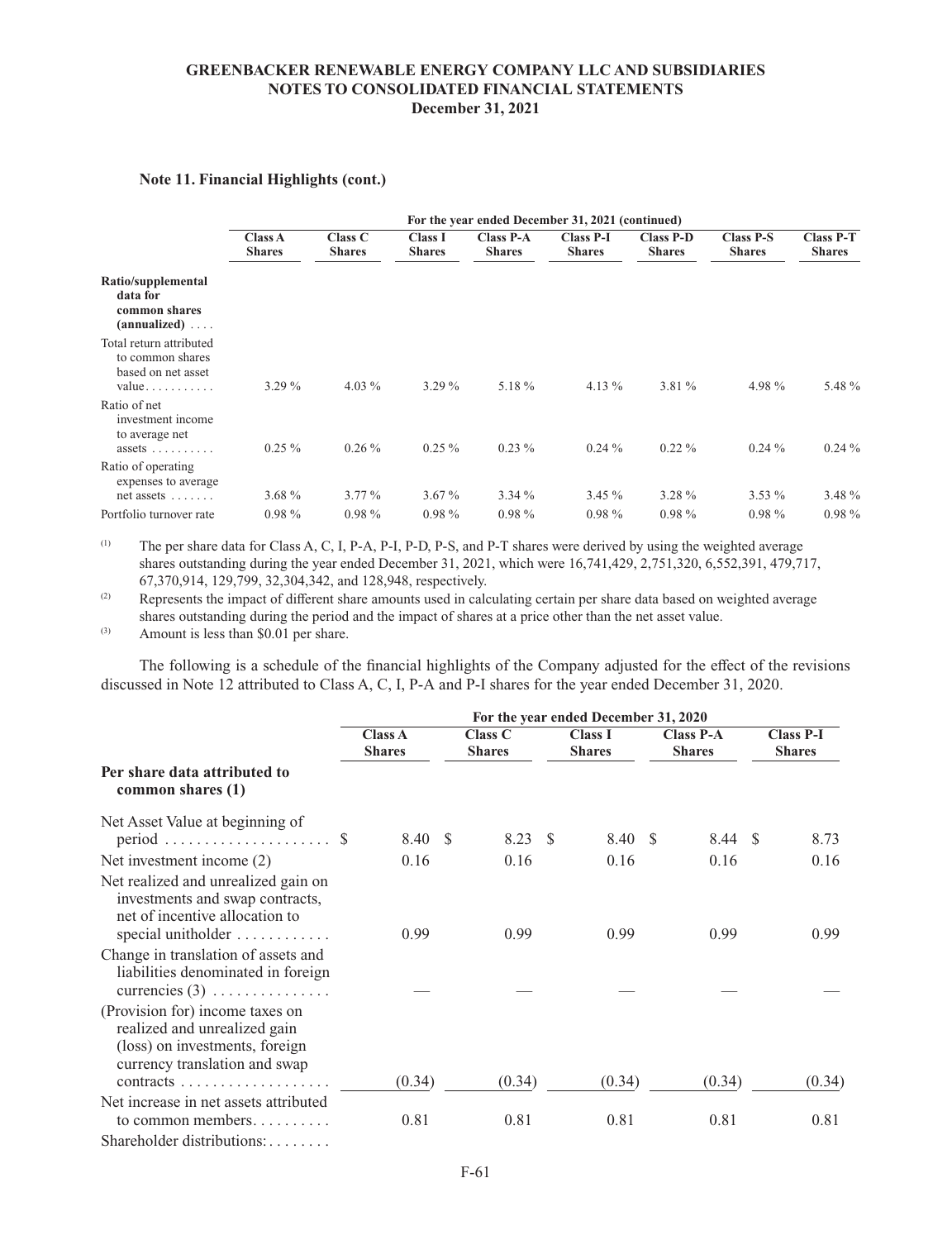|                                                                                              | For the year ended December 31, 2020 (continued) |                                         |                                 |                                   |                                   |  |  |  |  |  |
|----------------------------------------------------------------------------------------------|--------------------------------------------------|-----------------------------------------|---------------------------------|-----------------------------------|-----------------------------------|--|--|--|--|--|
|                                                                                              | <b>Class A</b><br><b>Shares</b>                  | <b>Class C</b><br><b>Shares</b>         | <b>Class I</b><br><b>Shares</b> | <b>Class P-A</b><br><b>Shares</b> | <b>Class P-I</b><br><b>Shares</b> |  |  |  |  |  |
| Distributions from net investment<br>income                                                  | (0.03)                                           | (0.03)                                  | (0.03)                          | (0.03)                            | (0.03)                            |  |  |  |  |  |
| Distributions from offering                                                                  | (0.54)                                           | (0.53)                                  | (0.54)                          | (0.54)                            | (0.55)                            |  |  |  |  |  |
| Offering costs and deferred sales<br>$commissions \ldots \ldots \ldots \ldots \ldots$        |                                                  | (0.09)                                  |                                 |                                   |                                   |  |  |  |  |  |
|                                                                                              | (0.03)                                           | (0.04)                                  | (0.03)                          | 0.02                              | 0.06                              |  |  |  |  |  |
| Net decrease in members' equity<br>attributed to common shares                               | (0.60)                                           | (0.69)                                  | (0.60)                          | (0.55)                            | (0.52)                            |  |  |  |  |  |
| Net asset value for common shares<br>at end of period $\dots \dots \dots \dots$              | $\mathbb{S}$<br>8.61                             | \$<br>8.35                              | $\mathbb{S}$<br>8.61            | \$<br>8.70                        | $\mathbb{S}$<br>9.02              |  |  |  |  |  |
| Common members' equity at end<br>of period $\ldots \ldots \ldots \ldots \ldots$              |                                                  | \$144,978,110 \$22,836,128 \$56,156,327 |                                 | 480,799<br><sup>S</sup>           | \$331,100,495                     |  |  |  |  |  |
| Common shares outstanding at end<br>of period                                                | 16,844,129                                       | 2,734,661                               | 6,526,001                       | 55,264                            | 36,710,292                        |  |  |  |  |  |
| Ratio/supplemental data for<br>common shares (annualized)                                    |                                                  |                                         |                                 |                                   |                                   |  |  |  |  |  |
| Total return attributed to common<br>shares based on net asset value                         | $9.56\%$                                         | $8.49\%$                                | $9.51\%$                        | $10.12\%$                         | $10.23\%$                         |  |  |  |  |  |
| Ratio of net investment income to<br>average net assets                                      | $1.92\%$                                         | $1.97\%$                                | $1.92\%$                        | $1.90\%$                          | $1.84\%$                          |  |  |  |  |  |
| Ratio of operating expenses<br>to average net assets before<br>performance participation fee |                                                  |                                         |                                 |                                   |                                   |  |  |  |  |  |
|                                                                                              | 5.12 %                                           | 5.26 %                                  | 5.13 %                          | 5.06 %                            | 4.91 %                            |  |  |  |  |  |
| Ratio of operating expenses<br>to average net assets after<br>performance participation fee  |                                                  |                                         |                                 |                                   |                                   |  |  |  |  |  |
|                                                                                              | 4.96 $%$                                         | $5.09\%$                                | 4.96 $%$                        | 4.90 $%$                          | 4.75 %                            |  |  |  |  |  |
| Portfolio turnover rate                                                                      | 12.35 %                                          | 12.35 %                                 | 12.35 %                         | $12.35\%$                         | 12.35 %                           |  |  |  |  |  |

### **Note 11. Financial Highlights (cont.)**

(1) The per share data for Class A, C, I, P-A and P-I shares were derived by using the weighted average shares outstanding during the year ended December 31, 2020, which were 17,188,603, 2,740,846, 6,672,886, 19,632, and 27,435,653, respectively.

(2) Does not reflect any incentive fees that may be payable to the Special Unitholder.<br>Amount is less than \$0.01 per share

(3) Amount is less than \$0.01 per share.<br>
Represents the impact of different ship-

Represents the impact of different share amounts used in calculating certain per share data based on weighted average shares outstanding during the period and the impact of shares at a price other than the net asset value.

The following is a schedule of the financial highlights of the Company attributed to Class A, C, I, P-A and P-I shares for the year ended December 31, 2019.

|                                                     | For the year ended December 31, 2019 |                                 |  |                          |  |                                 |      |                                   |  |                                   |  |
|-----------------------------------------------------|--------------------------------------|---------------------------------|--|--------------------------|--|---------------------------------|------|-----------------------------------|--|-----------------------------------|--|
|                                                     |                                      | <b>Class A</b><br><b>Shares</b> |  | Class C<br><b>Shares</b> |  | <b>Class I</b><br><b>Shares</b> |      | <b>Class P-A</b><br><b>Shares</b> |  | <b>Class P-I</b><br><b>Shares</b> |  |
| Per share data attributed to common<br>shares $(1)$ |                                      |                                 |  |                          |  |                                 |      |                                   |  |                                   |  |
| Net Asset Value at beginning of period \$           |                                      | 8.40 \$                         |  | 8.21 S                   |  | 8.40                            | - \$ | 8.40                              |  | 8.62                              |  |
| Net investment income $(2)$                         |                                      | 0.17                            |  | 0 <sub>17</sub>          |  | 0 <sub>17</sub>                 |      | 0 <sub>17</sub>                   |  | 0.17                              |  |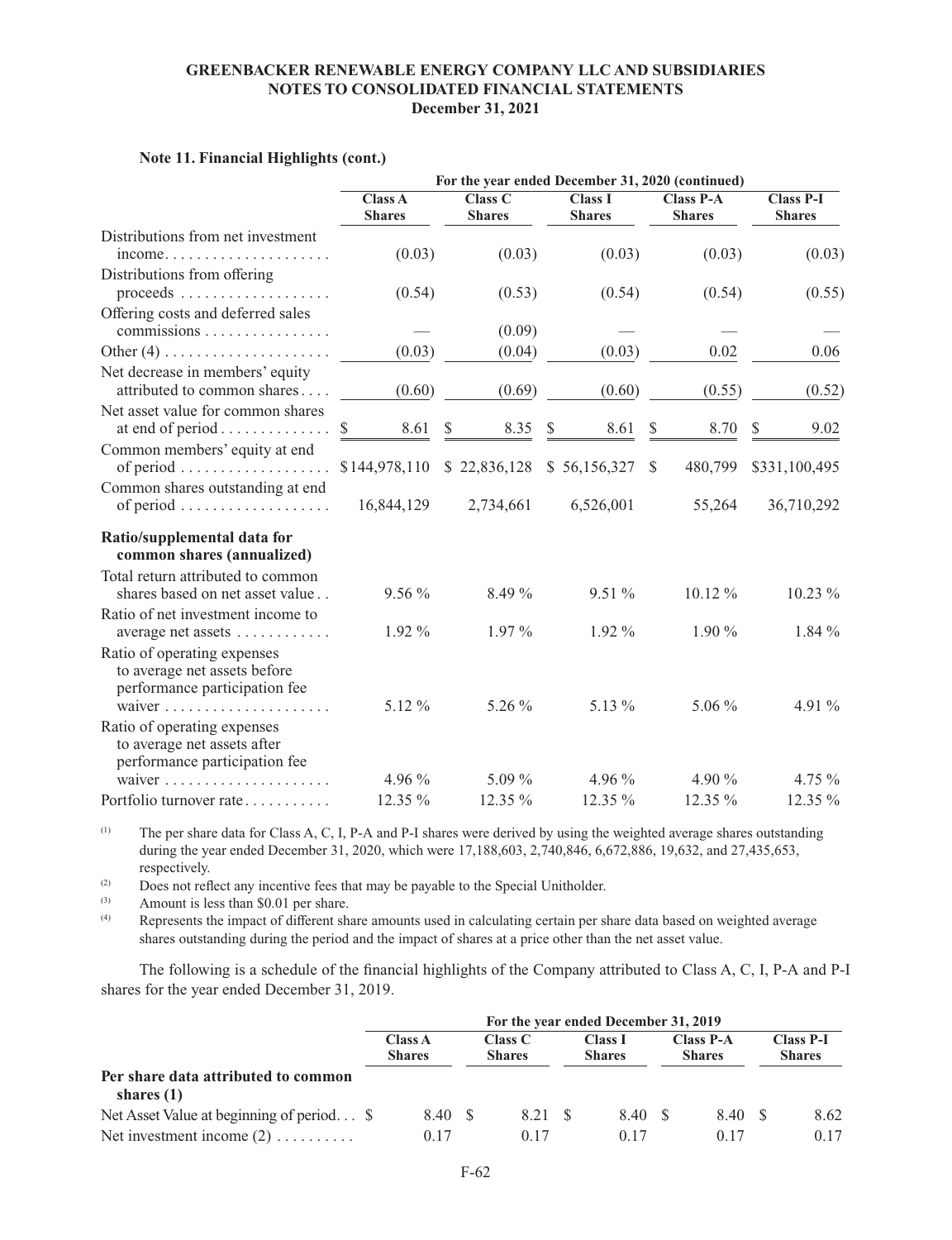|                                                                                                                                       |                                 |                          | For the year ended December 31, 2019 (continued) |                                   |                                   |
|---------------------------------------------------------------------------------------------------------------------------------------|---------------------------------|--------------------------|--------------------------------------------------|-----------------------------------|-----------------------------------|
|                                                                                                                                       | <b>Class A</b><br><b>Shares</b> | Class C<br><b>Shares</b> | <b>Class I</b><br><b>Shares</b>                  | <b>Class P-A</b><br><b>Shares</b> | <b>Class P-I</b><br><b>Shares</b> |
| Net realized and unrealized gain (loss)<br>on investments and swap contracts,<br>net of incentive allocation to special<br>unitholder | 0.68                            | 0.68                     | 0.68                                             | 0.68                              | 0.68                              |
| Change in translation of assets and<br>liabilities denominated in foreign<br>currencies $(3)$                                         |                                 |                          |                                                  |                                   |                                   |
| (Provision for) income taxes on<br>realized and unrealized gain (loss)<br>on investments, foreign currency                            |                                 |                          |                                                  |                                   |                                   |
| translation and swap contracts                                                                                                        | (0.24)                          | (0.24)                   | (0.24)                                           | (0.24)                            | (0.24)                            |
| Net increase in net assets attributed to<br>common members                                                                            | 0.61                            | 0.61                     | 0.61                                             | 0.61                              | 0.61                              |
| Shareholder distributions:                                                                                                            |                                 |                          |                                                  |                                   |                                   |
| Distributions from net investment                                                                                                     |                                 |                          |                                                  |                                   |                                   |
| $income. \ldots \ldots \ldots \ldots \ldots \ldots \ldots$                                                                            | (0.10)                          | (0.10)                   | (0.10)                                           | (0.10)                            | (0.10)                            |
| Distributions from offering proceeds                                                                                                  | (0.51)                          | (0.50)                   | (0.51)                                           | (0.51)                            | (0.48)                            |
| Offering costs and deferred sales                                                                                                     | (0.02)                          | (0.05)                   | (0.03)                                           |                                   |                                   |
|                                                                                                                                       | 0.02                            | 0.06                     | 0.03                                             | 0.04                              | 0.08                              |
| Net decrease in members' equity<br>attributed to common shares                                                                        | (0.61)                          | (0.59)                   | (0.61)                                           | (0.57)                            | (0.50)                            |
| Net asset value for common shares at                                                                                                  | \$<br>8.40                      | S<br>8.23                | 8.40<br>S                                        | S<br>8.44                         | S<br>8.73                         |
| Common members' equity at end of<br>$period \dots \dots \dots \dots \dots \dots \dots \dots$                                          | \$144,540,863                   | \$22,364,784             | \$56,217,673                                     | 152,879<br><sup>S</sup>           | \$185,463,453                     |
| Common shares outstanding at end of<br>$period \dots \dots \dots \dots \dots \dots \dots \dots$                                       | 17,210,016                      | 2,718,475                | 6,693,658                                        | 18,109                            | 21,249,352                        |
| Ratio/supplemental data for common<br>shares (annualized)                                                                             |                                 |                          |                                                  |                                   |                                   |
| Total return attributed to common<br>shares based on net asset value                                                                  | $7.30\%$                        | 7.54%                    | $7.04\%$                                         | 5.66 $\%$                         | 8.15 %                            |
| Ratio of net investment income to                                                                                                     |                                 |                          |                                                  |                                   |                                   |
| average net assets                                                                                                                    | $2.01\%$                        | $2.02\%$                 | $1.99\%$                                         | $2.00\%$                          | $1.95\%$                          |
| Ratio of operating expenses to average                                                                                                |                                 |                          |                                                  |                                   |                                   |
|                                                                                                                                       | 4.01 %                          | $4.04\%$                 | 3.98 %                                           | 3.99 %                            | 3.90 %                            |
| Portfolio turnover rate                                                                                                               | 14.04 %                         | 14.04 %                  | 14.04 %                                          | 14.04 %                           | 14.04 %                           |

### **Note 11. Financial Highlights (cont.)**

(1) The per share data for Class A, C, I, P-A and P-I shares were derived by using the weighted average shares outstanding during the year ended December 31, 2019, which were 17,270,555, 2,645,713, 6,642,314, 17,841, and 17,211,763, respectively.

(2) Does not reflect any incentive fees that may be payable to the Special Unitholder.<br>Amount is less than \$0.01 per share

(3) Amount is less than \$0.01 per share.<br>
Represents the impact of the difference

Represents the impact of the different share amounts used in calculating certain per share data based on weighted average shares outstanding during the period and the impact of shares at a price other than the net asset value.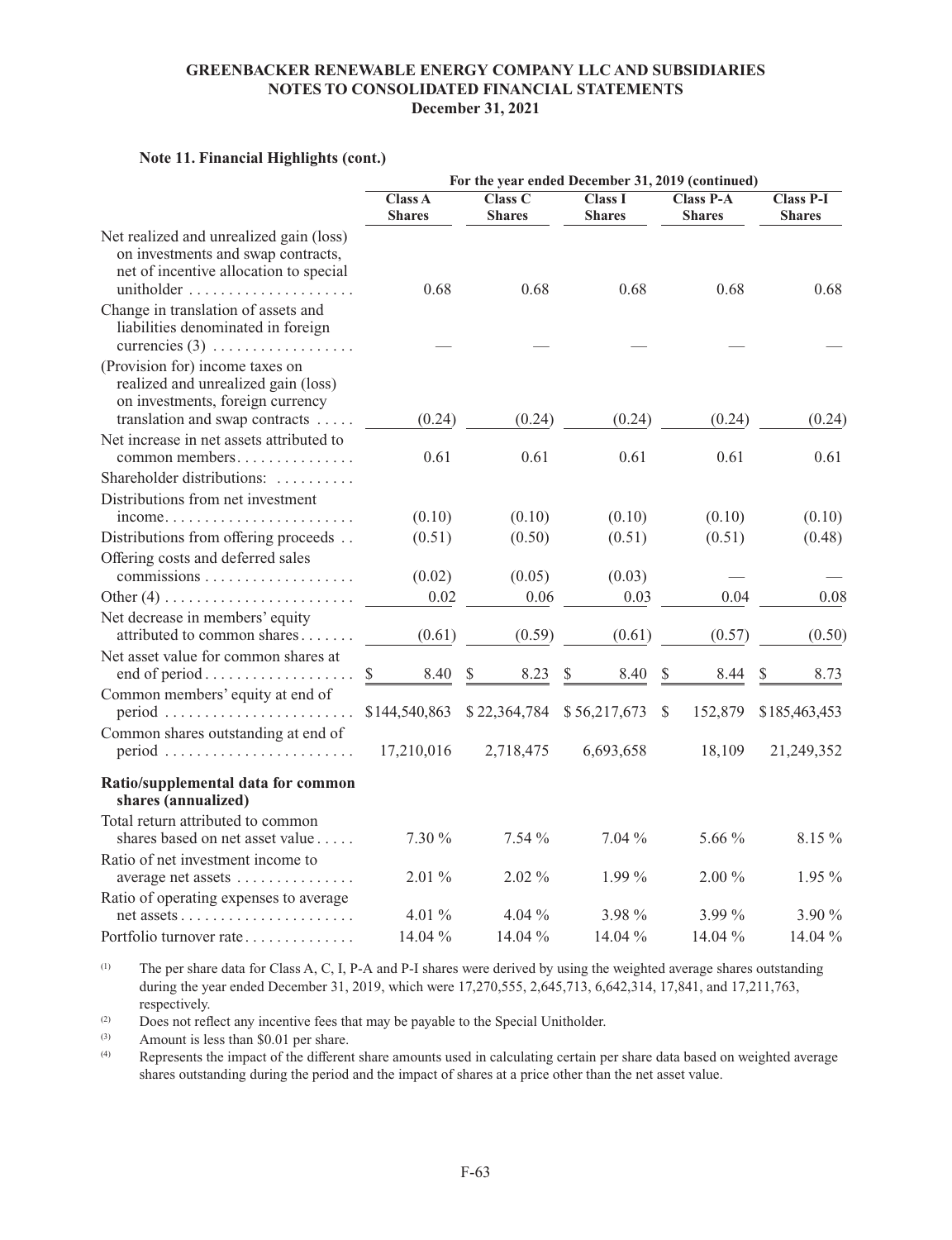## **Note 12. Revisions to Prior Period Financial Statements**

As disclosed in the 2020 Form 10-K, during the year ended December 31, 2020, we identified errors related to deferred tax assets included in our consolidated financial statements for the quarterly period ending September 30, 2016 and each subsequent quarterly and annual period through the quarterly period ending June 30, 2020. We concluded that our previously issued consolidated financial statements were not materially misstated as a result of these errors, but the correction would be material to the current period Consolidated Statements of Operations. As such, we revised our previously reported quarterly and annual consolidated financial statements for the periods since September 30, 2016. The historical periods presented in this Annual Report on Form 10-K have been revised with corresponding adjustment to accumulated gains (losses) on the Consolidated Statements of Assets and Liabilities to correct for these errors.

The errors resulted in an overstatement of our deferred tax assets, net of allowance, on the Consolidated Statements of Assets and Liabilities and also affected the (Provision for) income taxes on realized and unrealized gain (loss) on investments, foreign currency translation and swap contracts on the Consolidated Statements of Operations.

These errors had no impact on our cash flows, and as such, did not impact our Consolidated Statements of Cash Flows.

The following tables set forth the effect of the revisions on each of the individual affected line items in the consolidated financial statements:

|                                                                                                                         | For the year ended December 31, 2019 |                                         |  |                    |  |                   |  |
|-------------------------------------------------------------------------------------------------------------------------|--------------------------------------|-----------------------------------------|--|--------------------|--|-------------------|--|
|                                                                                                                         |                                      | <b>As Previously</b><br><b>Reported</b> |  | <b>Adjustments</b> |  | <b>As Revised</b> |  |
| <b>Consolidated Statement of Operations data</b>                                                                        |                                      |                                         |  |                    |  |                   |  |
| (Provision for) income taxes on realized and unrealized gain<br>(loss) on investments, foreign currency translation and |                                      |                                         |  |                    |  |                   |  |
|                                                                                                                         |                                      | $(7,926,882)$ \$                        |  | $(2,535,091)$ \$   |  | (10, 461, 973)    |  |
| Net increase in net assets resulting from operations                                                                    |                                      | 34,568,111                              |  | (2,535,091)        |  | 32,033,020        |  |
| Net increase in net assets attributed to common members                                                                 |                                      | 29, 297, 441                            |  | (2,535,091)        |  | 26,762,350        |  |
| Common stock per share information - basic and diluted                                                                  |                                      |                                         |  |                    |  |                   |  |
| Net increase in net assets attributed to common members $\dots$ \$                                                      |                                      | 0.67 S                                  |  | $(0.06)$ \$        |  | 0.61              |  |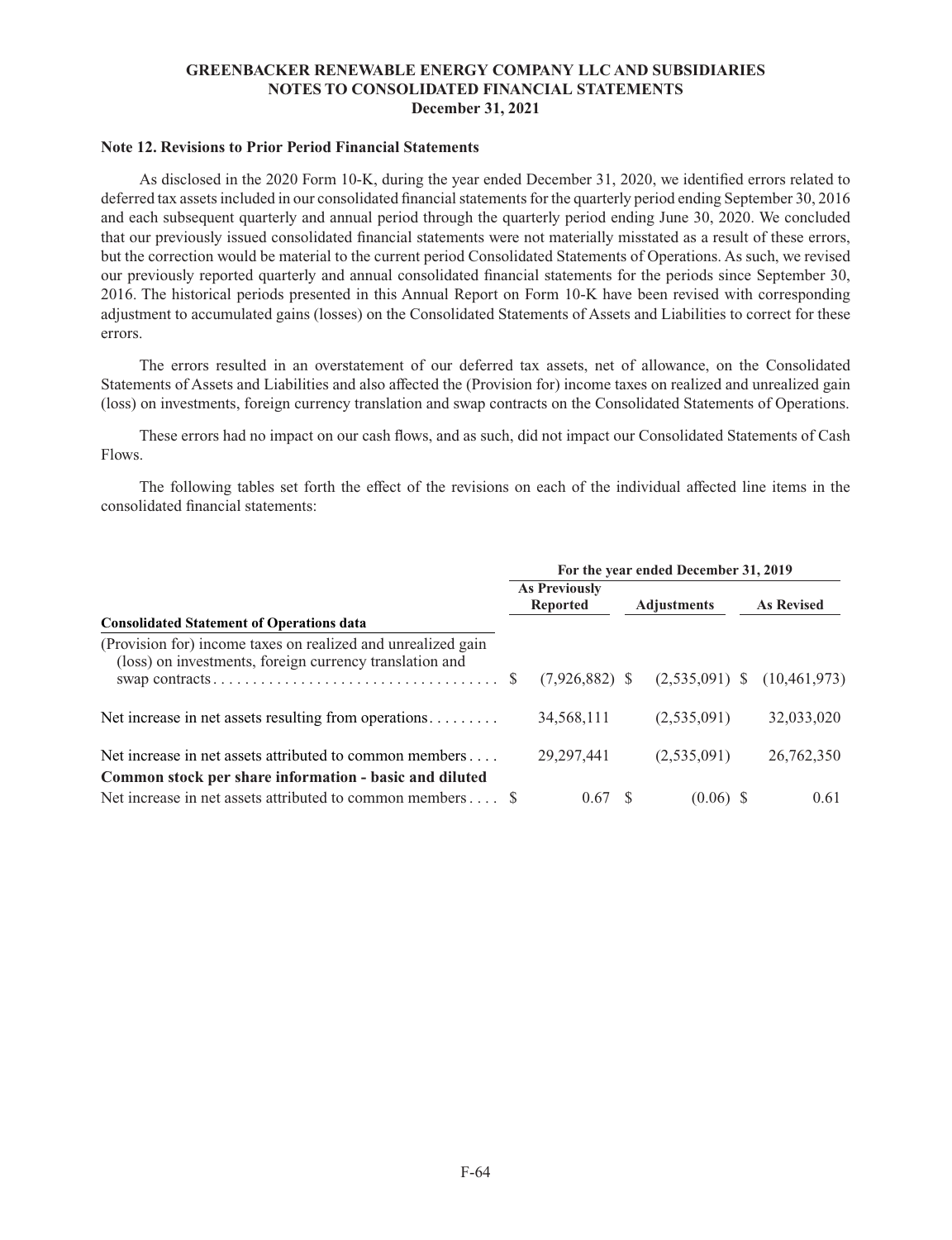## **Note 13. Subsequent Events**

The Company's management has evaluated subsequent events through the date of issuance of the consolidated financial statements. There have been no subsequent events that occurred during such period that would require disclosure in the consolidated financial statements or would be required to be recognized in the consolidated financial statements as of and for the year ended December 31, 2021 other than that disclosed below.

As of March 17, 2022, the Company closed to new equity capital and terminated its offering of shares except pursuant to the DRP. This close allows the Company to evaluate strategic directions for its portfolio. The Company also intends to use the period to solidify its portfolio, bringing more of its construction assets online and optimizing the financing of its portfolio.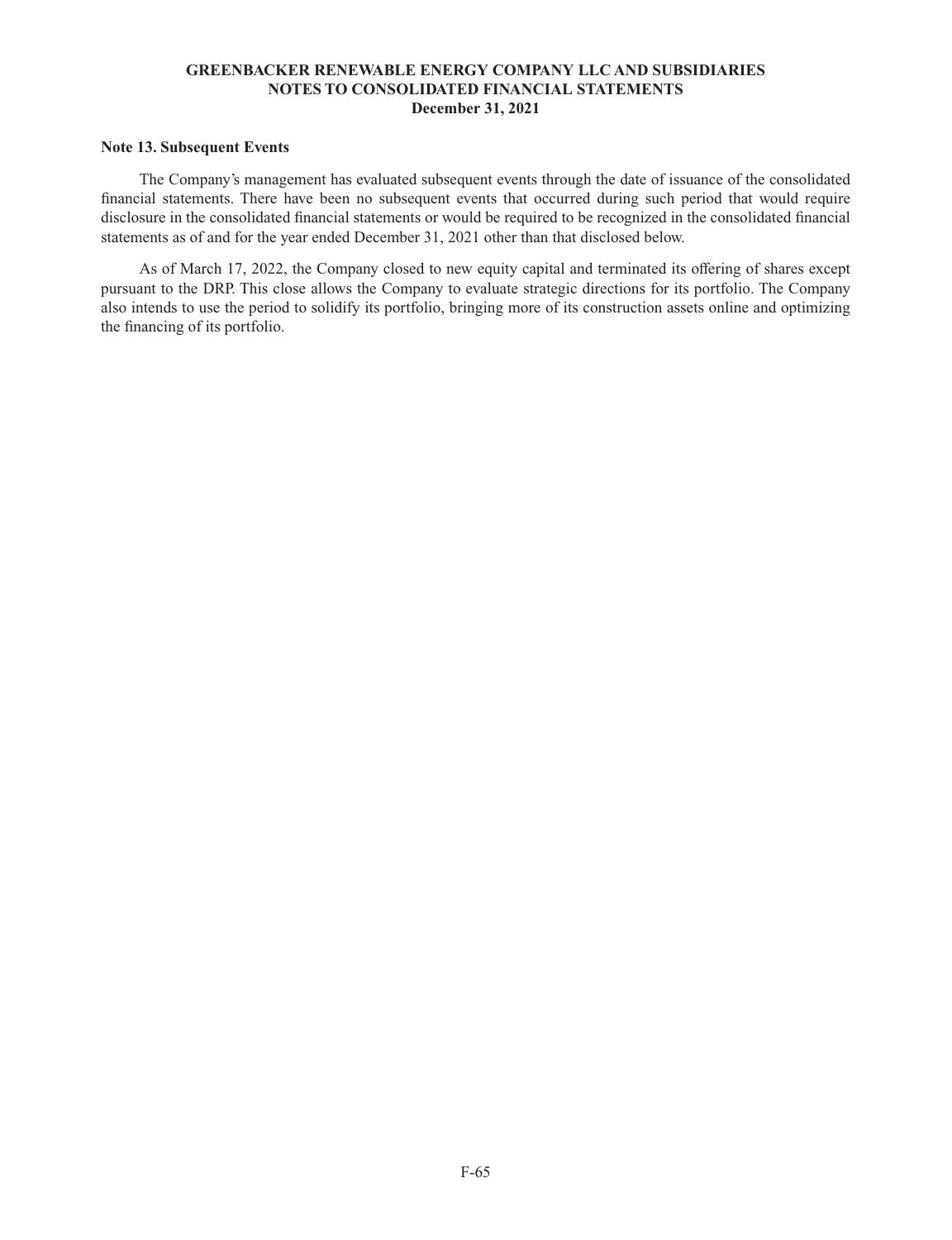## **Note 14. COVID-19 Impact**

In March of 2020, the United States declared a National Emergency concerning the COVID-19 outbreak. This came after the World Health Organization declared the virus a global pandemic on March 11, 2020.

Since the outbreak of COVID-19 in the United States, the Company has generally been able to conduct its business despite the turmoil in markets and the shuttering of many businesses across the country. We have and will continue to assess the current and future business risks related to COVID-19 as new information becomes available, including any potential performance risk of our PPA and construction counterparties. As of the date of the filing, we are not aware of any material impact to our financial results.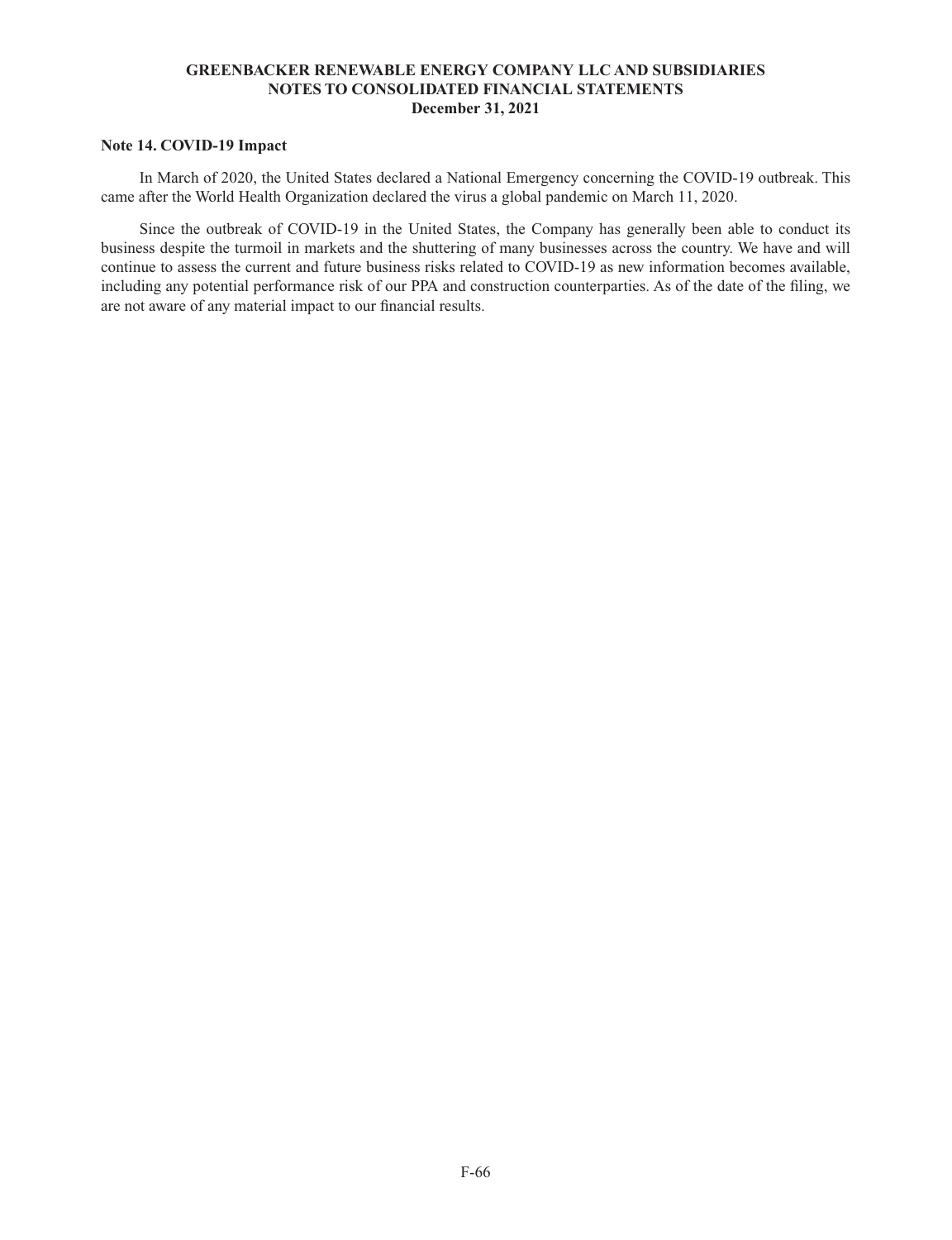## **ITEM 9. CHANGES IN AND DISAGREEMENTS WITH ACCOUNTANTS ON ACCOUNTING AND FINANCIAL 81 DISCLOSURE**

None.

### **ITEM 9A. CONTROLS AND PROCEDURES**

#### **Disclosure Controls**

In accordance with Rules 13a-15(b) and 15d-15(b) of the Securities Exchange Act of 1934, as amended (the "Exchange Act"), we, under the supervision and with the participation of our Chief Executive Officer and Chief Financial Officer, carried out an evaluation of the effectiveness of our disclosure controls and procedures (as defined in Rule 13a-15(e) and Rule 15d-15(e) of the Exchange Act) as of the end of the period covered by this Annual Report on Form 10-K, and determined that the disclosure controls and procedures are effective. Our disclosure controls and procedures are designed to provide reasonable assurance that information we are required to disclose in the reports that we file or submit under the Exchange Act are recorded, processed and summarized and reported within the time period specified in the applicable rules and forms.

### **Management's Report on Internal Control over Financial Reporting**

Our internal control over financial reporting is a process designed to provide reasonable assurance regarding the reliability of financial reporting and the preparation of financial statements for external purposes in accordance with GAAP. The internal control over financial reporting for the Company includes those policies and procedures that (i) pertain to the maintenance of records that, in reasonable detail, accurately and fairly reflect the transactions and dispositions of assets; (ii) provide reasonable assurance that transactions are recorded as necessary to permit preparation of financial statements in accordance with GAAP, and that receipts and expenditures are being made only in accordance with authorizations of our management; and (iii) provide reasonable assurance regarding the prevention or timely detection of unauthorized acquisition, use or disposition of assets that could have a material effect on the consolidated financial statements of the Company.

Because of its inherent limitations, internal control over financial reporting may not prevent or detect misstatements. All internal control systems, no matter how well designed, have inherent limitations, including the possibility of human error and the circumvention of overriding controls. Accordingly, even effective internal control over financial reporting can provide only reasonable assurance with respect to financial statement preparation. Also, projections of any evaluation of effectiveness to future periods are subject to the risk that controls may become inadequate because of changes in conditions, or that the degree of compliance with the policies or procedures may deteriorate.

Our management assessed the effectiveness of the internal control over financial reporting as of December 31, 2021, based on the framework set forth by the Committee of Sponsoring Organizations of the Treadway Commission (COSO) in its 2013 framework as part of its assessment. Based on that assessment, our management concluded that, as of December 31, 2021, the internal control over financial reporting for the Company is effective based on the criteria established in Internal Control-Integrated Framework.

This annual report does not include an attestation report of the Company's independent registered public accounting firm regarding internal control over financial reporting. Our management's report was not subject to attestation by the Company's independent registered public accounting firm pursuant to the rules of the SEC that permit the Company to provide only management's report in this annual report.

### **Change in Internal Control Over Financial Reporting**

No change occurred in our internal control over financial reporting (as defined in Rule 13a-15(f) and 15d-15(f) of the Exchange Act) during the year ended December 31, 2021 that has materially affected, or is reasonably likely to materially affect, our internal control over financial reporting.

# **Limitations on the Effectiveness of Controls**

Any control system, no matter how well designed and operated, can only provide reasonable (but not absolute) assurance that its objectives will be met. Furthermore, no evaluation of controls can provide absolute assurance that all control issues and instances of fraud, if any, have been detected.

### **ITEM 9B. Other Information**

None.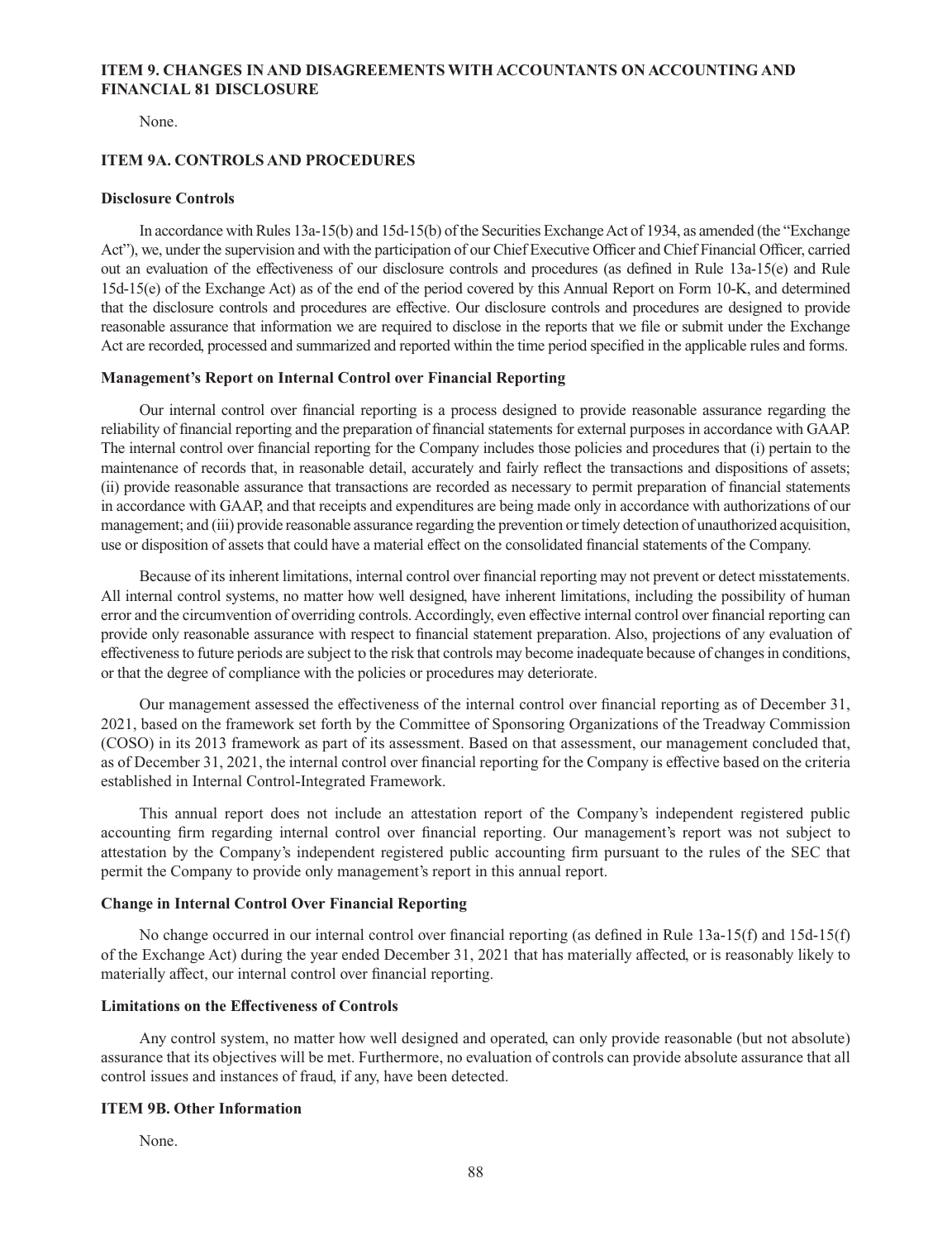# **ITEM 9C. Disclosure Regarding Foreign Jurisdictions that Prevent Inspections**

Not Applicable.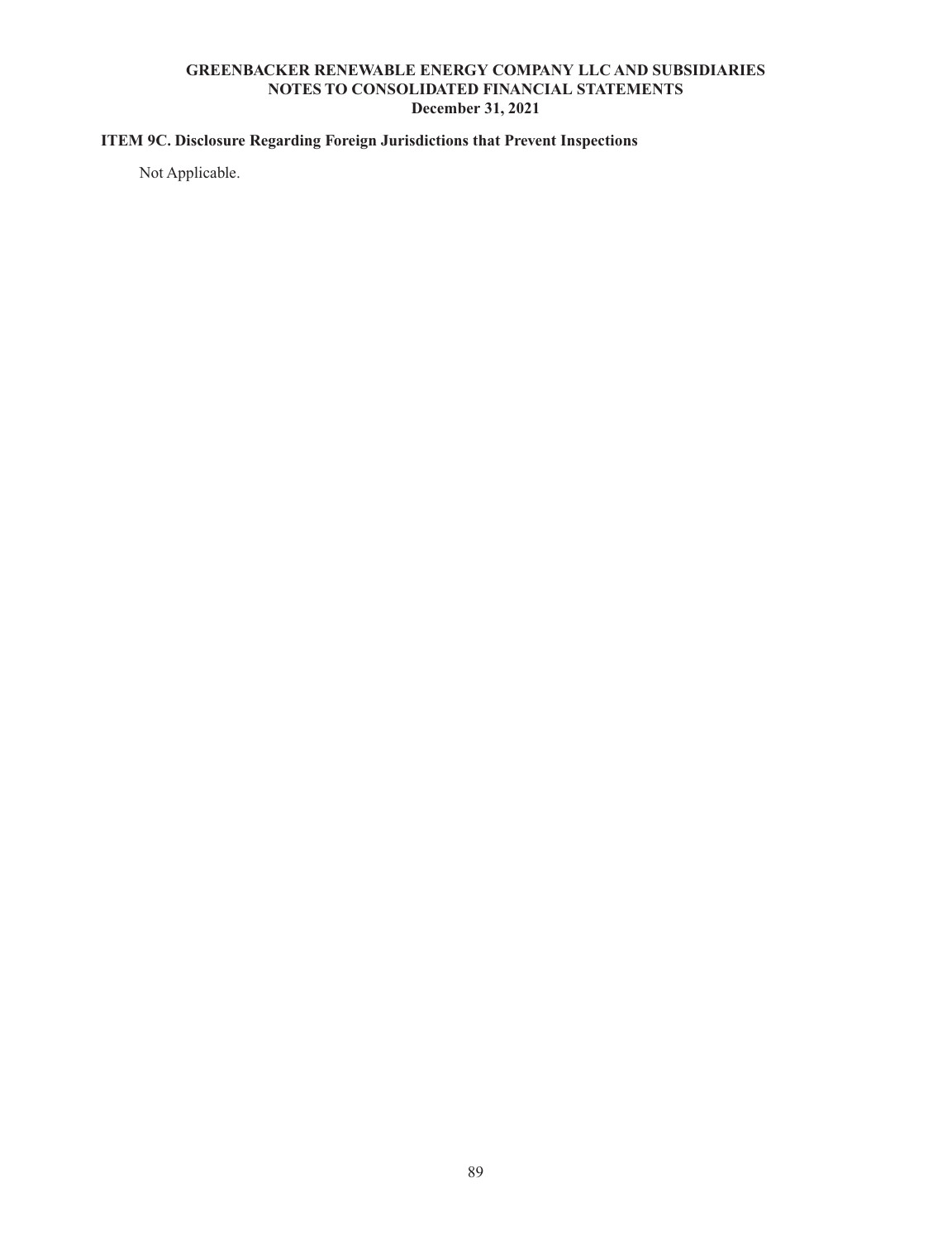### **PART III**

### **ITEM 10. DIRECTORS, EXECUTIVE OFFICERS AND CORPORATE GOVERNANCE**

Our business and affairs are overseen by our Board of Directors, as provided by our Operating Agreement and Delaware law. The Board of Directors has retained GCM to manage our investment activities, the quarterly valuation of our assets and our financing arrangements, subject to the board's supervision. The Board of Directors currently has an Audit Committee and a Nominating and Corporate Governance Committee and may establish additional committees from time to time as necessary. Each director will serve until the next annual meeting of members and until his or her successor is duly elected. Although the number of directors may be increased or decreased, a decrease will not have the effect of shortening the term of any incumbent director. Any director may resign at any time and may be removed with or without cause by the members upon the affirmative vote of at least a majority of the votes entitled to be cast at a meeting called for the purpose of the proposed removal. The notice of the meeting shall indicate that the purpose, or one of the purposes, of the meeting is to determine if the director shall be removed.

A vacancy created by an increase in the number of directors or the death, resignation, removal, adjudicated incompetence or other incapacity of a director may be filled only by a vote of a majority of the remaining directors. As provided in our Operating Agreement, nominations of individuals to fill the vacancy of a board seat previously filled by an independent director will be made by the remaining independent directors.

Our Board of Directors consists of seven members, a majority of whom are independent directors as such term is defined in NASDAQ Listing Rule 5605(a)(2). We are prohibited from making loans or extending credit, directly or indirectly, to our directors or executive officers under section 402 of the Sarbanes-Oxley Act of 2002.

Our Board of Directors serve in a fiduciary capacity to us and have a fiduciary duty to our members. This means that each director must perform his or her duties in good faith and in a manner that each director considers to be in our best interest and in the best interests of the members. Our Board of Directors has a fiduciary responsibility for the safekeeping and use of all of our funds and assets and will not employ or permit another to employ such funds or assets in any manner except for the exclusive benefit of us.

#### **Directors and Executive Officers**

The following table sets forth certain information regarding our directors and executive officers. The biographical descriptions for each director include the specific experience, qualifications, attributes and skills that led to the conclusion by our Board of Directors that such person should serve as a director.

| Name             | Age | Position(s) Held with Us                         | Director/Executive<br><b>Officer Since</b> |
|------------------|-----|--------------------------------------------------|--------------------------------------------|
| David Sher       | 58  | Director                                         | 2012                                       |
| Charles Wheeler  | 61  | Chief Executive Officer, President, and Director | 2012                                       |
| Richard C. Butt  | 66  | Chief Financial Officer and Secretary            | 2014                                       |
| Robert Brennan   | 59  | Director                                         | 2019                                       |
| Kathleen Cuocolo | 70  | <b>Independent Director</b>                      | 2013                                       |
| Robert Herriott  | 52  | <b>Independent Director</b>                      | 2013                                       |
| David M. Kastin  | 54  | <b>Independent Director</b>                      | 2013                                       |
| Cynthia Curtis   | 62  | <b>Independent Director</b>                      | 2019                                       |

*David Sher* has been a board member since our inception in December 2012. Mr. Sher has served as Chief Executive Officer of GCM and Co-Chief Executive Officer of Greenbacker Group LLC since August 2012 (having previously served as a Managing Director of Greenbacker Group LLC since February 2011), as well as a member of GCM's Investment Committee. He has also served as Chief Executive Officer and as a director of GREC since November 2011. Prior to joining our Company, Mr. Sher was a senior advisor at Prospect Capital Corporation, a mezzanine debt and private equity firm that manages a publicly traded, closed-end, dividend-focused investment company, from June 2009 to January 2011 (NASDAQ: PSEC). Prior to joining Prospect Capital, Mr. Sher was a serial entrepreneur founding a number of ventures in the financial services and brokerage industry. In 2002, Mr. Sher was a founder and Managing Director of ESP Technologies, a leading provider of financial software and services to institutional asset managers and hedge funds. In May of 2007, that company was sold to a group of investors. Prior to co-founding ESP, Mr. Sher was a founder and CEO of an online brokerage company, ElephantX dot com Inc. Additionally, in September 1997, he co-founded, developed and managed Lafayette Capital Management LLC, a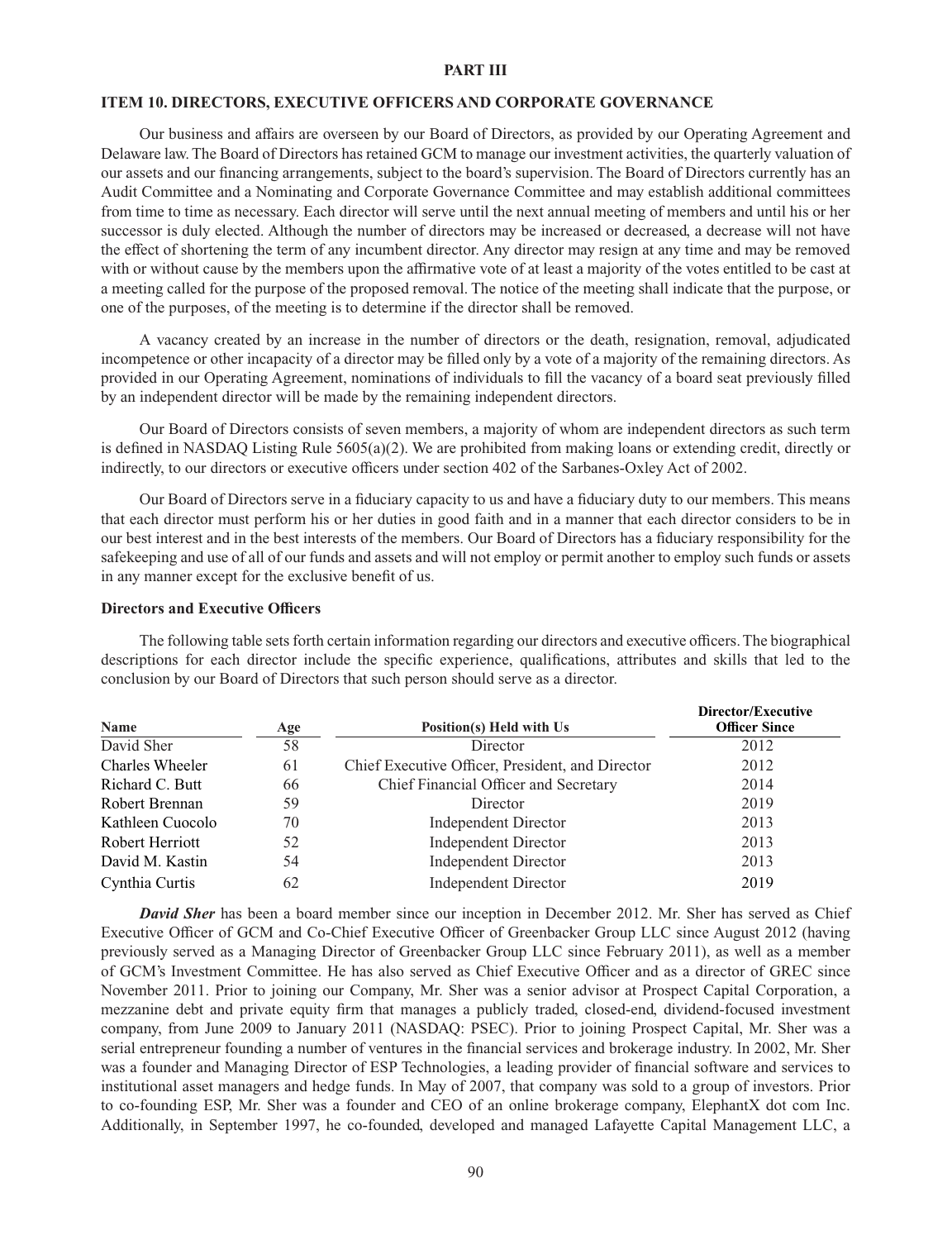statistical arbitrage hedge fund. Mr. Sher also spent six years at Bear Stearns where he developed trading ideas and strategies for correspondent clearing customers from 1991 to 1997.

Mr. Sher holds a Master of International Affairs from Columbia University and a Bachelor of Arts in Political Science from Rutgers University.

Mr. Sher was selected to serve as a director because he is our Advisor's Chief Executive Officer and has over 20 years of executive experience in various areas, having previously served as founder and CEO of several companies, including two broker-dealers. He has substantial private equity and investing experience involving originated loan transactions, including serving as a senior advisor at Prospect Capital Corporation, a publicly traded business development company (NASDAQ: PSEC). He also has experience working in the renewable energy sector, including a transaction involving the proposed sale of a 28MW biomass power plant to a private equity firm. David Sher is the brother of Robert Sher, a managing director of GCM.

*Charles Wheeler* has served as our Chief Executive Officer, President, and as a board member since our inception in December 2012. Mr. Wheeler has also served as President of GCM and Co-Chief Executive Officer of Greenbacker Group LLC since August 2012 (having previously served as a Managing Director of Greenbacker Group LLC since August 2011), and as President and a director of GREC since November 2011. Mr. Wheeler is a veteran of the investment banking industry, having spent 24 years, from 1987 to January 2011, with the Macquarie Group, one of Australia's leading investment banks. During that time, Mr. Wheeler held several senior positions with the Macquarie Group, including Head of Financial Products for North America from 2007 to January 2009 and Head of Renewables for North America from September 2007 to December 2010. From 1998 to August 2007, Mr. Wheeler was a Director of the Financial Products Group at Macquarie in Australia, with responsibility for the development, distribution and ongoing management of a wide variety of retail financial products, including REITs, infrastructure bonds, international investment trusts and diversified domestic investment trusts. Prior to joining Macquarie, Mr. Wheeler was a tax manager with Touche Ross & Co. in Australia (which was merged into KPMG in Australia).

Mr. Wheeler holds a Bachelor of Economics from Sydney University and is a member of the Institute of Chartered Accountants of Australia.

Mr. Wheeler was selected to serve as a director because he is our Chief Executive Officer and has significant knowledge of, and relationships within, the project and structured finance industry and the renewable energy sector due to his numerous positions with the Macquarie Group. Mr. Wheeler also brings his extensive background in project and structured finance to bear on the renewables sector. He had experience working in the solar and wind energy sectors while at Macquarie, including a transaction involving the purchase and subsequent management of a large portfolio of distributed solar assets located in California, the consideration of several proposals to invest equity into solar thermal power plants across the Southwest, the acquisition of a wind developer in Texas, and the evaluation of numerous wind development opportunities across Canada and the United States. Furthermore, during his tenure at Macquarie, Mr. Wheeler participated in several other renewable energy resource transactions, including a proposal to invest equity into a significant unlisted geothermal developer based in Nevada.

*Richard C. Butt* has served as our Chief Financial Officer from January 2012 to July 2013 and since April 2014. Mr. Butt has held a variety of senior management positions at global investment and financial institutions. Most recently, from July 2012 to August 2013, he served as President and Chief Executive Officer of P3 Global Management LLC, a firm focused on investing in municipal infrastructure assets. From August 2006 to January 2011, he served as President of Macquarie Capital Investment Management LLC, with offices in New York and Sydney, Australia, responsible for administration, operations, finance, compliance, treasury, marketing, business operations and FX/ cash management for portfolios domiciled in North America, Australia, Asia, Europe and the Caribbean. In addition, Mr. Butt served as Chief Financial and Accounting Officer for Macquarie Global Infrastructure Fund, a New York Stock Exchange-listed closed-end fund (NYSE: MGU). Prior to joining Macquarie, Mr. Butt served as President of Refco Alternative Investments LLC and Refco Fund Holdings LLC, the commodity pool businesses associated with Refco, Inc., from January 2003 to August 2006. In this capacity, Mr. Butt was responsible for the initial development and ongoing operations of numerous public and private commodity pools. During the period from 1990 through 2003, he served in various operational and financial capacities with multiple mutual/hedge fund third-party administration firms. Earlier in his career, he served as Vice President at Fidelity Investments, where he was responsible for fund accounting and financial reporting for all equity and global mutual funds. Mr. Butt is a Certified Public Accountant (inactive), previously working at major accounting firms such as PricewaterhouseCoopers LLP, from July 1978 to July 1984, where he was an Audit Manager, and KPMG from December 1994 to October 1996, where he was a Director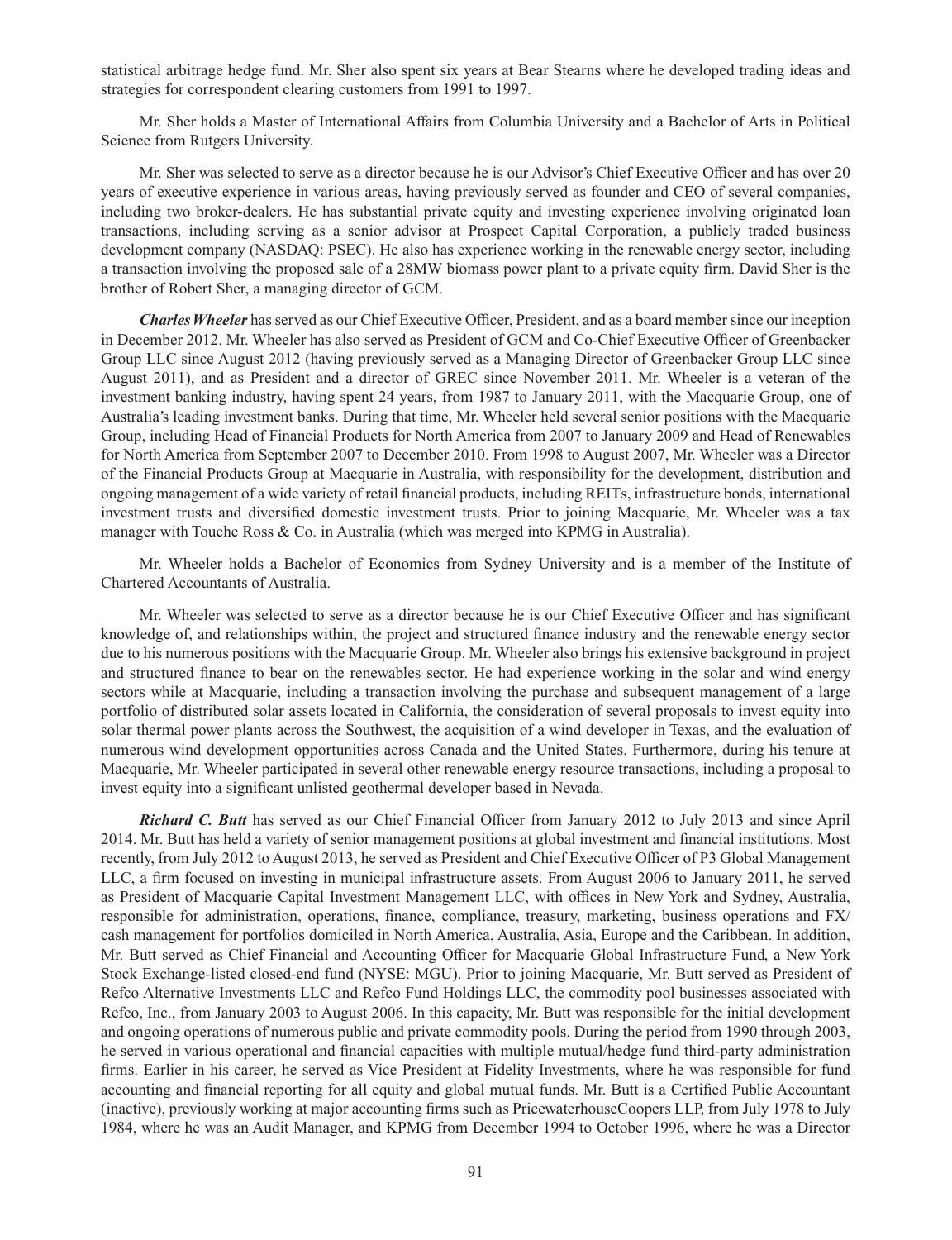in its financial services consulting practice. Mr. Butt holds a bachelor's degree in Management Science from Duke University.

*Robert Brennan* has been a director since May 2019. Robert has served as Co-Chair of the Board of Directors of GREC and as a Non-Executive Officer of GCM since December 1, 2017. Mr. Brennan was previously a Senior Managing Director and Head of Guggenheim Partners Commercial Real Estate Finance Group, where from 2010 to 2017 he built a national commercial mortgage loan origination, servicing and asset management business responsible for nearly \$10 billion of loans for client investment portfolios. Additionally, Mr. Brennan was an executive member and founding investor of Pillar Financial, Guggenheim's GSE licensed lending, mortgage banking, and servicing affiliate, which was sold to SunTrust Bank in late 2016. Mr. Brennan spent the last 26 years of his 34-year Wall Street career focused on real estate, in which he played a wide range of roles including trading, origination, structuring and banking, and asset management. Mr. Brennan was involved with a broad array of property and project types ranging from conventional income producing to project-based transactions. Prior to Guggenheim, he was the Global Head of Credit Suisse's Real Estate Finance and Securitization Group which was a dominant global leader in the commercial real estate finance industry. Mr. Brennan joined Credit Suisse in November 2000, when it was merged with Donaldson, Lufkin and Jenrette ("DLJ"), where he was a Managing Director and Head of the Commercial Mortgage Group. Mr. Brennan held previous positions at UBS Securities and L.F. Rothschild and started his career in 1983 with E.F. Hutton, where he was an Associate in the Investment Banking Division. Mr. Brennan is a graduate of the University of Vermont and holds an M.B.A. from New York University. He is a member of the Board of the Commercial Real Estate Finance Council, where he chairs the long-range planning and investment committee.

*Kathleen Cuocolo*, an independent director since July 2013, is currently President of Syntax LLC, a company that has created a new class of equity indices—Syntax Stratified Indices. She is responsible for overseeing the business and infrastructure development at Syntax of a family of Stratified Indices™ and Stratified Funds™. Ms. Cuocolo was formerly Managing Director, Head of Global ETF Accounting and Administration at Bank of New York Mellon from April 2008 until March 2013. Prior to Bank of New York Mellon, she was President of Cuocolo & Associates from January 2004 through March 2008, where she specialized in board governance services. From September 1982 through July 2003, Ms. Cuocolo served as Executive Vice President of State Street Corporation, where she was also Head of US Fund Administration Services and the founder of Exchange Traded Fund Services. In addition, Ms. Cuocolo served as an independent director of Guardian Life Mutual Funds from June 2006 through its acquisition by RS Investments in December 2007; Chairperson of Select Sectors SPDR Trust from August 2000 through October 2007; trustee of SPDR Trust from January 1993 through July 2003; President and Director of The China Fund from September 1999 through July 2003; and President of the State Street Master Funds from January 2000 through July 2003. Ms. Cuocolo was selected to serve as an independent director based upon her extensive experience in financial service administration as well as an investor.

*Robert Herriott***,** an independent director since July 2013, founded RBT Public Affairs Group in January 2009. Mr. Herriott has worked in public affairs since 1994, serving in various political, legislative, and governmental liaison roles. In his capacity with RBT Public Affairs Group, Mr. Herriott was involved with legislative and regulatory issues concerning FATCA, the Dodd-Frank Act, and Investment Management Operational Due Diligence, among others, including Green Energy Initiatives and Healthcare. Prior to forming RBT Public Affairs Group, Mr. Herriott served from January 2007 to April 2009 as an internal advisor to the Toy Industry Association, assisting in the legislative and regulatory reform of the industry, and harmonizing manufacturing standards between the United States, China and the European Union.

Mr. Herriott has testified before legislative bodies regarding pending legislation and spoken throughout the U.S. and internationally on how to interact with government, communication strategy, the U.S. legislative process, and specific industry issues pending before governmental entities. Mr. Herriott continues to advise clients on macro and micro governmental and political risk analysis, as well as reputation management and public affairs campaigns. Mr. Herriott was selected to serve as an independent director based on his extensive experience with legislative and regulatory issues, and with federal government energy initiatives, in particular. Since joining the Company as an independent director, Mr. Herriott has earned a certificate in Energy Innovation and Emerging Technologies from Stanford University and a Directorship Certification from the National Association of Corporate Directors.

*David M. Kastin* has been an independent director since July 2013. Since August 2020, he has been General Counsel and Corporate Secretary of Clever Leaves International, Inc. From August 2015 through January 2020, he was Senior Vice President, General Counsel and Corporate Secretary of Vitamin Shoppe, Inc. From August 2007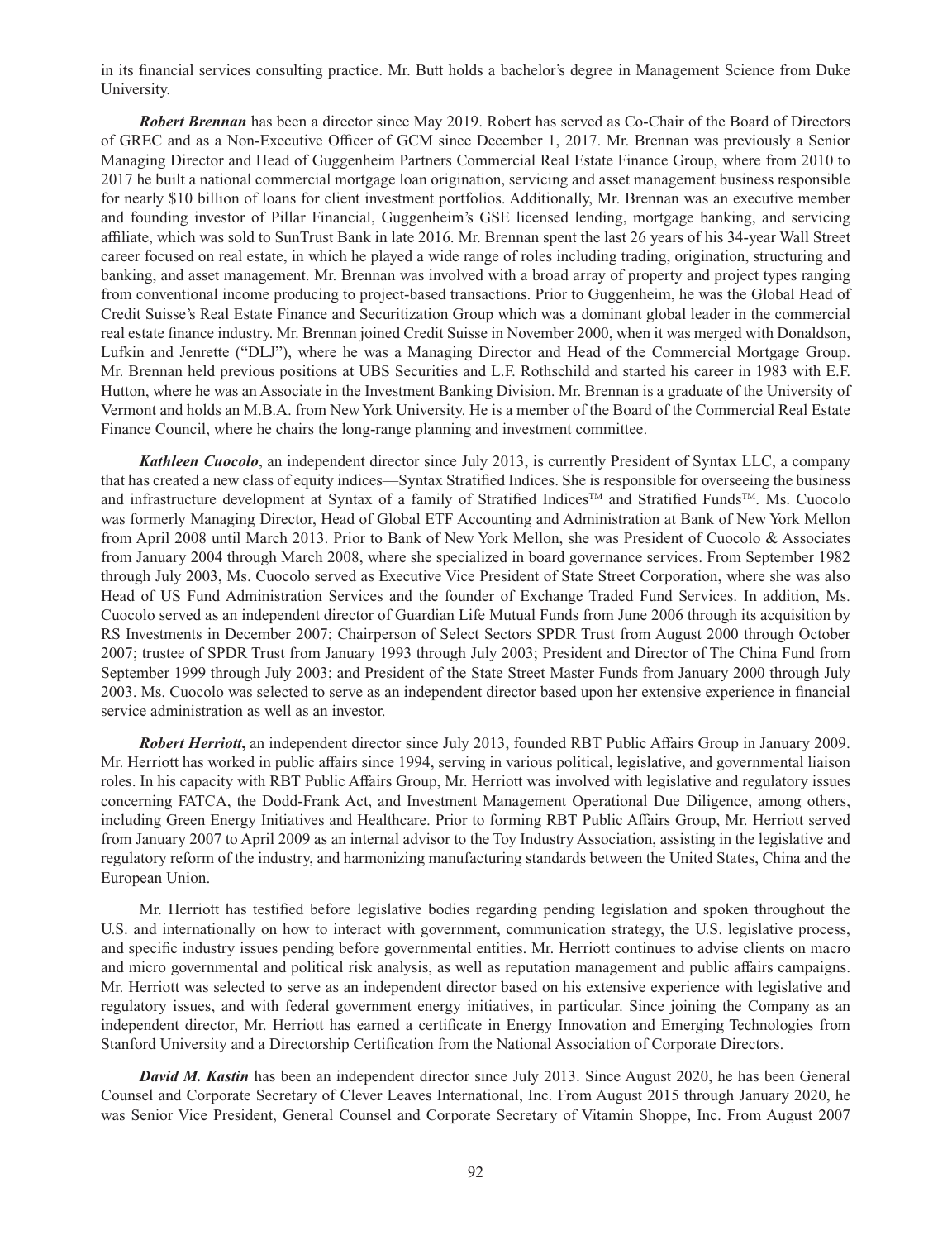through August 2015, Mr. Kastin was Senior Vice President, General Counsel and Corporate Secretary of Town Sports International Holdings, Inc. From March 2007 through July 2007, he was Senior Associate General Counsel and Corporate Secretary of Sequa Corporation, a diversified manufacturer. From March 2003 through December 2006, Mr. Kastin was in-house counsel at Toys "R" Us, Inc., most recently serving as Vice President–Deputy General Counsel. From 1996 through 2003, he was an associate in the corporate and securities departments at several prominent New York law firms, including Bryan Cave LLP. From September 1992 through October 1996, Mr. Kastin was a Staff Attorney in the Northeast Regional Office of the U.S. Securities and Exchange Commission. Mr. Kastin was selected to serve as an independent director based on his extensive experience as a legal and strategic advisor to publicly traded companies.

*Cynthia Curtis* has been an independent director since May 2019. She is currently Senior Vice President of Sustainability for JLL, a Fortune 200 commercial real estate services company. She is responsible for elevating JLL's sustainability program, embedding it broadly throughout the business and driving meaningful impact with and through JLL's clients. Ms. Curtis also collaborates with the Investor Relations team to ensure its investors have a more complete understanding of JLL's competencies, goals and impacts. She represents the Company on the World Green Building Council's Corporate Advisory Board. Previously, Ms. Curtis worked in the public, private and non-profit sectors, including at Ceres CA Technologies, where she served as Vice President and Chief Sustainability Officer, and at EMC (now Dell), where she was Senior Director, Services Marketing. She lives in the Boston area, is a member of the New England Women in Energy and the Environment, chairs the Wellesley Village Church Energy Committee, and built one of the region's first gold LEED-certified residences. Ms. Curtis was selected to serve as an independent director based on her extensive experience in marketing and sustainability.

We operate under the direction of our Board of Directors, a majority of whom are independent—Kathleen Cuocolo, Robert Herriott, David M. Kastin, and Cynthia Curtis. Charles Wheeler, who also serves as Chief Executive Officer and President of the Company and President of our Advisor, and David Sher, who also serves as Chief Executive Officer of our Advisor, are the other members of our Board of Directors. No member of our Board of Directors, including Messrs. Sher and Wheeler, has ever served as an officer or director of the dealer manager, or of any of their affiliates.

#### **Committees of the Board of Directors**

The entire Board of Directors considers all major decisions concerning our business. However, our Operating Agreement provides that our Board of Directors may establish such committees as our board believes appropriate. Our Board of Directors will appoint the members of the committee in its discretion, provided a majority of the members of the Audit Committee of our Board of Directors be composed of independent directors. Our Board of Directors has established an Audit Committee and adopted a charter for the Audit Committee that complies with current U.S. federal and NASDAQ rules relating to corporate governance matters. In addition, our Board of Directors has established a Nominating and Corporate Governance Committee, as described below.

#### *Audit Committee*

Our audit committee is composed of Kathleen Cuocolo, Robert Herriott, Cynthia Curtis and David M. Kastin, all of whom are independent directors. The Audit Committee will assist the Board of Directors in overseeing:

- our accounting and financial reporting processes;
- the integrity and audits of our consolidated financial statements;
- our compliance with legal and regulatory requirements;
- the qualifications and independence of our independent auditors; and
- the performance of our internal and independent auditors.

Kathleen Cuocolo chairs our audit committee and serves as our "audit committee financial expert," as that term is defined by the SEC.

### *Nominating and Corporate Governance Committee*

Our Nominating and Corporate Governance Committee is composed of Charles Wheeler, David Sher, Robert Brennan, Cynthia Curtis and Robert Herriott. Cynthia Curtis and Robert Herriott are the independent directors on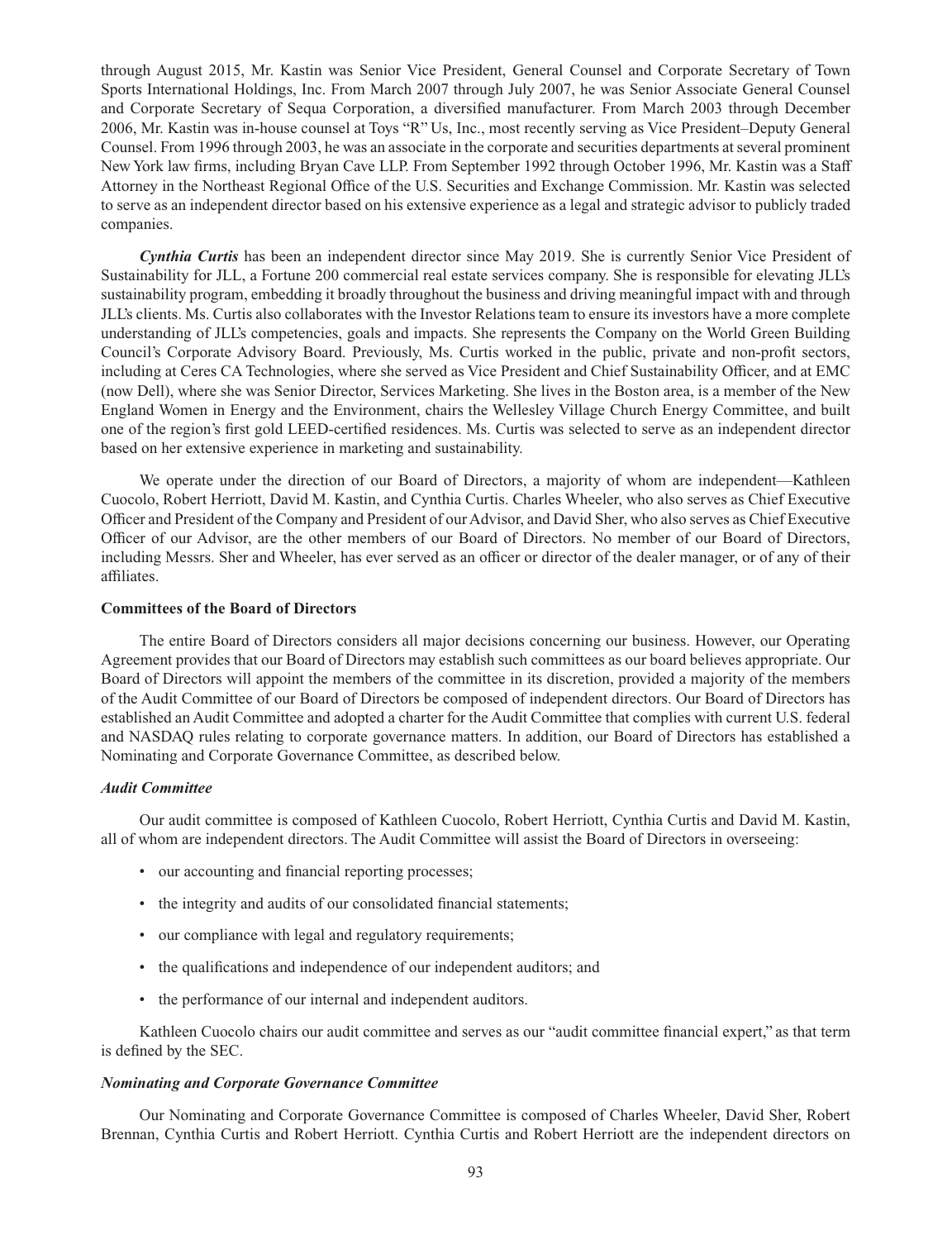the Committee. The Nominating and Corporate Governance Committee operates pursuant to a charter approved by our Board of Directors. The charter sets forth the responsibilities of the Nominating and Corporate Governance Committee, including making nominations for the appointment or election of independent directors, retirement policies and investment professionals training policies.

Robert Herriott chairs our Nominating and Corporate Governance Committee.

### **ITEM 11. EXECUTIVE COMPENSATION**

None of our executive officers will receive any compensation for their service as our executive officers.

## **ITEM 12. SECURITY OWNERSHIP OF CERTAIN BENEFICIAL OWNERS AND MANAGEMENT AND RELATED MEMBER MATTERS**

The following table sets forth, as of the date of this report, information with respect to the beneficial ownership of our shares by:

- each person known to us to beneficially own more than 5% of any class of the outstanding shares;
- each of our directors, director nominees and named executive officers; and
- all of our directors and executive officers as a group.

We have issued 23,601 Class A and 2,776 Class P-D shares to our Advisor. Beneficial ownership is determined in accordance with the rules of the SEC and includes voting or investment power with respect to the securities. There are no shares subject to options that are currently exercisable or exercisable within 60 days of the offering. Unless otherwise indicated, all shares are owned directly, and the indicated person has sole voting and investment power.

| Name and Address (1) | <b>Number</b><br>of Shares<br><b>Beneficially</b><br>Owned | Percentage<br>of all<br><b>Shares</b><br><b>Issued and</b><br>Outstanding |
|----------------------|------------------------------------------------------------|---------------------------------------------------------------------------|
|                      | 26,377                                                     | $0.02\%$                                                                  |
|                      |                                                            | $-$ %                                                                     |
|                      | 11.659                                                     | $0.01\%$                                                                  |
|                      | 27,738                                                     | $0.02\%$                                                                  |
|                      | 30.328                                                     | $0.02\%$                                                                  |
|                      | 12,000                                                     | $0.01\%$                                                                  |
|                      | 32,971                                                     | $0.02\%$                                                                  |
|                      | 5,466                                                      | $-$ %                                                                     |
|                      | 11.305                                                     | $0.01\%$                                                                  |
|                      | 10.798                                                     | $0.01\%$                                                                  |
|                      | 142,264                                                    | $0.09\%$                                                                  |

\* Percentages may not foot due to rounding.

- (1) Unless otherwise indicated, the address of each beneficial owner is c/o Greenbacker Capital Management LLC, 30 Danforth Street, Suite 206, Portland, ME 04101.
- (2) Greenbacker Capital Management LLC (GCM) is a wholly owned subsidiary of Greenbacker Group LLC. The Board of Directors of Greenbacker Group LLC has investment power over the Class A shares held by GCM, including the power to dispose, or to direct the disposition, of such shares. Charles Wheeler, David Sher and Robert Brennan are members of the Board of Directors of Greenbacker Group LLC.

# **ITEM 13. CERTAIN RELATIONSHIPS AND RELATED TRANSACTIONS, AND DIRECTOR INDEPENDENCE**

Our Board of Directors oversees our management. However, we have entered into the advisory agreement with our Advisor, GCM, pursuant to which GCM is responsible for managing us on a day-to-day basis and identifying and making investments on our behalf. Prior to February 8, 2019, GCM was a joint venture between Greenbacker Group LLC and Strategic Capital Advisory Services, LLC, or Strategic Capital, an affiliate of our former dealer manager, SC Distributors, and certain of our directors and/or officers. Strategic Capital, an affiliate of our former dealer manager,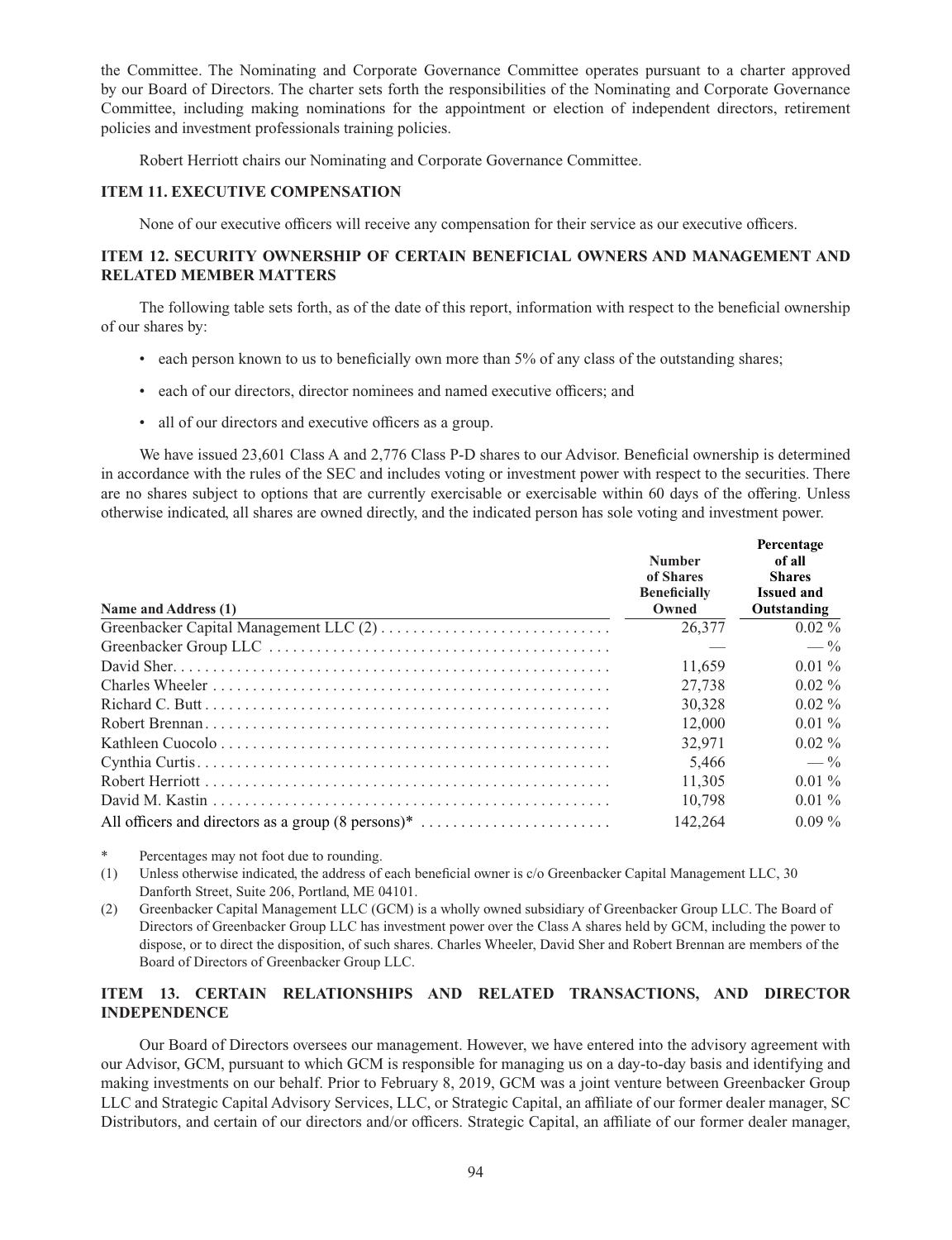SC Distributors, which owned up to a 25% interest in our Advisor, generally provided to us, on behalf of our Advisor, certain non-investment advisory services, including but not limited to formation services related to our Company and the structure of our organization, financial and strategic planning advice and analysis, overseeing the development of marketing materials, selecting and negotiating with third-party vendors, and other administrative and operational services. With GCM becoming a wholly owned subsidiary of Greenbacker Group LLC as of February 8, 2019, these services, as they may be required, are provided by either GCM or by Greenbacker Group LLC. The non-managing member exercised no control or influence over our investment, asset management or accounting functions, or any other aspect of our management or operations. In connection with providing such services from our inception through February 8, 2019, Greenbacker Group LLC paid Strategic Capital an aggregate of \$1,250,000 in fees. We have reimbursed such fees in connection with our obligation to reimburse our Advisor and its affiliates for certain organization and offering expenses incurred by them on our behalf, subject to the limitation that such reimbursements would not cause the selling commissions, the dealer manager fee and the other organization and offering expenses borne by us to exceed 15% of gross offering proceeds as of the date of reimbursement.

Through each of their ownership interests in Greenbacker Group LLC, Charles Wheeler, our Chief Executive Officer and a member of our Board of Directors, and David Sher, a member of our Board of Directors, indirectly own an 8.41% and a 5.42% interest, respectively, in our Advisor. In addition, several of our officers and directors, including Messrs. Sher and Wheeler, are officers of our Advisor. As a result, the advisory agreement between us and our Advisor was negotiated between related parties, and its terms, including fees and other amounts payable, may not be as favorable to us as if they had been negotiated with unaffiliated third parties.

Except for the advancement of funds pursuant to certain indemnification provisions of our Operating Agreement, no loans, credit facilities, credit agreements or otherwise will be made by us to our Advisor or any of its affiliates. Our Advisor, SC Distributors and their affiliates will receive the compensation described herein.

Our Advisor's services under the advisory agreement will not be exclusive, and it may furnish the same or similar services to other entities, including businesses that may directly or indirectly compete with us, so long as its services to us are not impaired by the provision of such services to others, and provided that the Advisor notify us prior to being engaged to serve as an advisor to a fund or another company having a similar investment strategy.

With respect to our renewable energy, energy efficiency and sustainability investments, our Advisor does target similar investment opportunities for other clients. Our Advisor has instituted appropriate allocation methodologies as well as third-party investment committee and/or board approvals to ensure all clients are treated fairly.

We have entered into license agreements with Greenbacker Group LLC, pursuant to which it has agreed to grant us a non-exclusive, royalty-free license to use the name "Greenbacker Renewable Energy Company LLC." In addition, we have entered into an administration agreement with Greenbacker Administration, pursuant to which the Administrator will provide us with administrative services and will receive compensation from us for its services. As of the date hereof, Greenbacker Administration has delegated certain of its accounting-related administrative functions to U.S. Bancorp Fund Services, LLC. While Greenbacker Administration performs a majority of asset management, construction management, accounting and oversight services for the Company's investments, it is anticipated that Greenbacker Administration will continue to delegate certain administrative functions for GREC and the LLC.

### **ITEM 14. PRINCIPAL ACCOUNTANT FEES AND SERVICES**

The Audit Committee has appointed KPMG as our independent registered public accounting firm for the fiscal years ending December 31, 2021 and 2020.

### **Fees Billed for KPMG LLP**

Our independent registered public accounting firm is KPMG LLP, New York, NY, Auditor ID: 185.

The following table shows the fees for audit and other services provided by KPMG for fiscal 2021 and 2020:

|                                   | 2021         | 2020      |
|-----------------------------------|--------------|-----------|
| Audit fees <sup>(1)</sup>         | 1,134,350 \$ | 880,760   |
| Audit-related fees <sup>(2)</sup> |              | 10,000    |
| Tax fees $(3)$                    | 129,790      | 121,052   |
| All other fees $(4)$              |              |           |
| Total                             | 1,264,140    | 1,011,812 |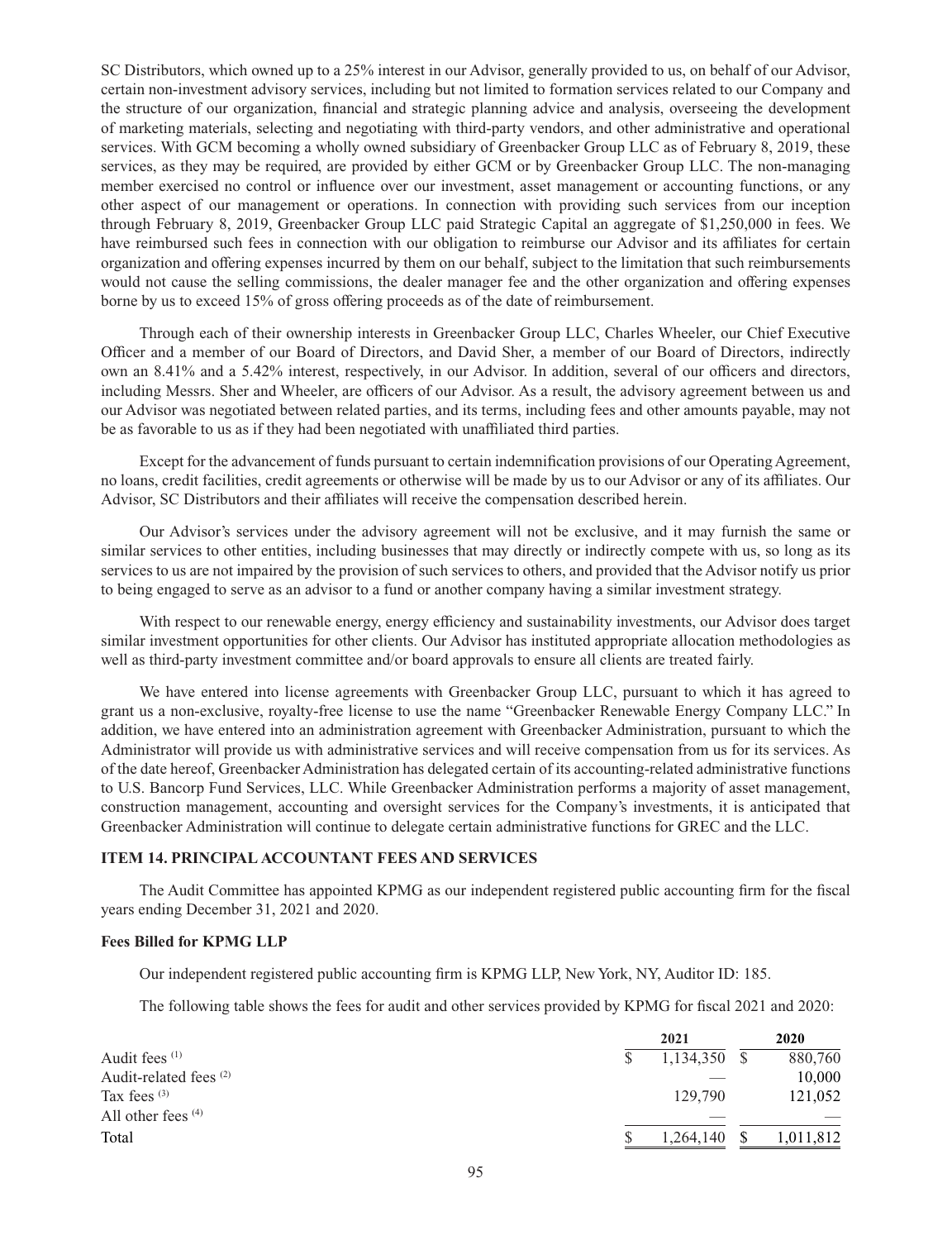The Audit Committee has approved all of the services and fees listed in the previous table.

The Audit Committee has delegated to the chair of the Audit Committee the authority to pre-approve audit-related and non-audit services not prohibited by law to be performed by our independent registered public accounting firm, and associated fees up to a maximum for any one service of \$25,000, provided that the chair shall report any decisions to pre-approve services and fees to the full Audit Committee at its next regular meeting.

- (1) Audit fees represent fees for professional services provided in connection with the audit of the LLC's consolidated financial statements and review of the LLC's quarterly consolidated financial statements and audit services provided in connection with the LLC's quarterly and annual statutory or regulatory filings.
- (2) Audit-related fees consist of all fees associated with statutory and regulatory filings other than the LLC's quarterly and annual statutory and regulatory filings, such as fees to issue consents for the LLC's filing of prospectuses.
- (3) Tax fees consist of tax compliance fees.
- (4) Other fees billed in the reporting periods for services provided by KPMG include consents for the LLC's audited financial statements to be included in various SEC filings.

KPMG has not provided services or charged fees to our Advisor or entities that are controlling, controlled by or under common control of our Advisor.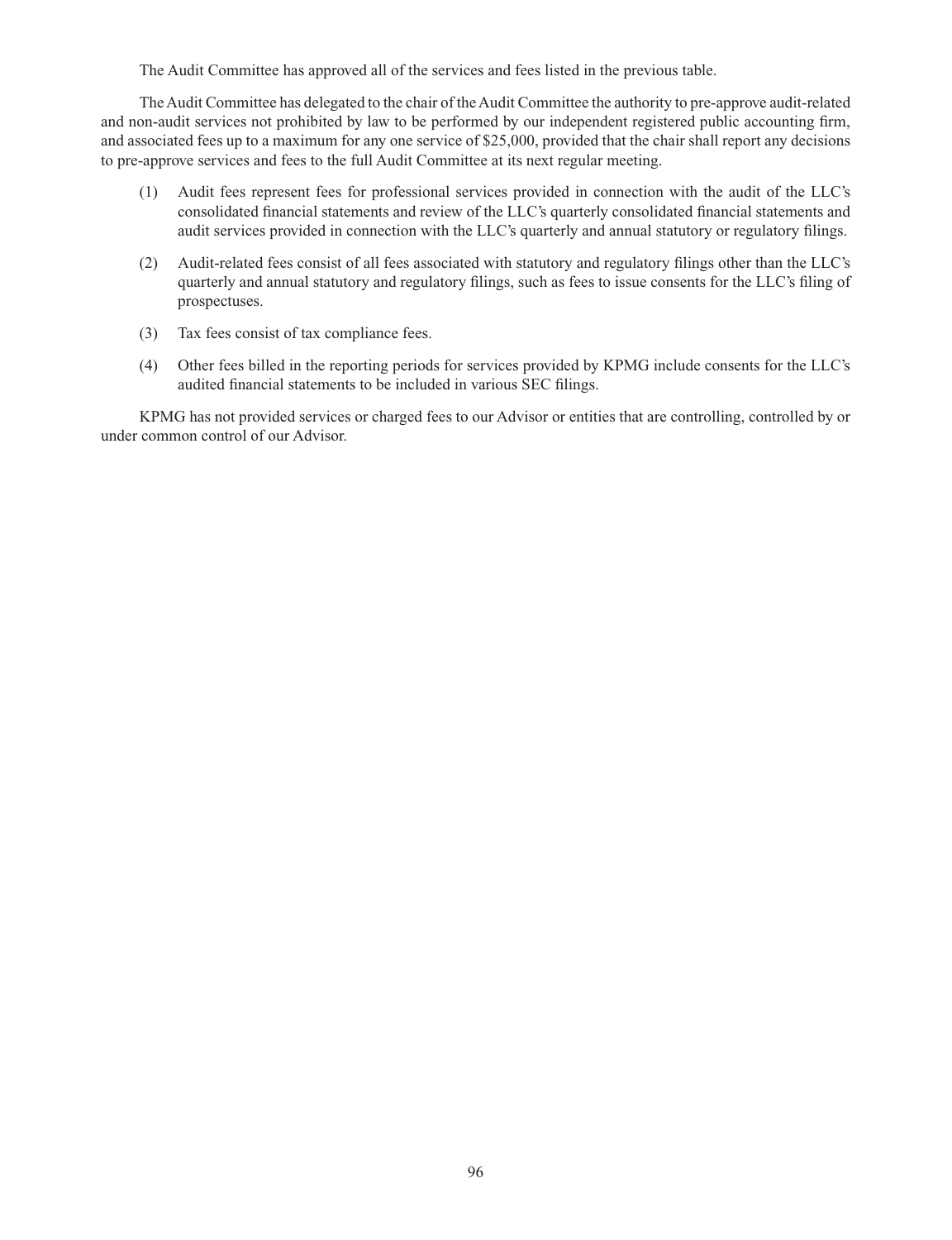### **PART IV**

## **ITEM 15. EXHIBITS, CONSOLIDATED FINANCIAL STATEMENT SCHEDULES**

The following exhibits are included, or incorporated by reference, in this Annual Report on Form 10-K for the year ended December 31, 2021 (and are numbered in accordance with Item 601 of Regulation S-K).

### **(a) Documents Filed as Part of this Report**

- (1) The following consolidated financial statements are set forth in Item 8:
	- Report of Independent Registered Public Accounting Firm
	- Consolidated Statements of Assets and Liabilities as of December 31, 2021 and 2020
	- Consolidated Statements of Operations for the years ended December 31, 2021, 2020 and 2019
	- Consolidated Statements of Changes in Net Assets for the years ended December 31, 2021, 2020 and 2019
	- Consolidated Statements of Cash Flows for the years ended December 31, 2021, 2020 and 2019
	- Consolidated Schedules of Investments as of December 31, 2021 and 2020
	- Notes to the Consolidated Financial Statements
- (2) Financial Statement Schedules have been omitted because they are not applicable, or the required information is shown in the Consolidated Financial Statements or Notes thereto in Item 8 of this annual report.

### **(b) Exhibits**

**Exhibit** 

The following exhibits are filed as part of this report or hereby incorporated by reference to exhibits previously filed with the Securities and Exchange Commission:

| Exhibit<br><b>Number</b> | <b>Description of Document</b>                                                                                                                                                                                                                                                                                                                                                                                             |  |  |
|--------------------------|----------------------------------------------------------------------------------------------------------------------------------------------------------------------------------------------------------------------------------------------------------------------------------------------------------------------------------------------------------------------------------------------------------------------------|--|--|
| $3.1*$                   | Certificate of Formation of Greenbacker Renewable Energy Company LLC (Incorporated by reference<br>from Exhibit 3.1 of the Registrant's Pre-Effective Amendment No. 1 to the Registration Statement on<br>Form S-1 (File No. 333-178786-01) filed on December 11, 2012)                                                                                                                                                    |  |  |
| $3.2*$                   | Fourth Amended and Restated Limited Liability Company Operating Agreement of Greenbacker<br>Renewable Energy Company LLC dated November 17, 2020 (Incorporated by reference from Exhibit<br>3.1 of the Registrant's Form 10-Q (File No. 000-55610) filed on November 17, 2020)                                                                                                                                             |  |  |
| $10.1*$                  | Fourth Amended and Restated Advisory Agreement between Registrant, Greenbacker Renewable<br>Energy Corporation and Greenbacker Capital Management LLC dated July 1, 2021 (Incorporated by<br>reference from Exhibit 10.1 of the Registrant's Form 8-K (File No. 000-55610) filed on July 1, 2021)                                                                                                                          |  |  |
| $10.2*$                  | Form of Administration Agreement by and among Registrant, Greenbacker Renewable Energy<br>Corporation and Greenbacker Administration, LLC (Incorporated by reference from Exhibit 10.2 of<br>the Registrant's Form 10-Q (File No. 000-55610) filed on November 17, 2020)                                                                                                                                                   |  |  |
| $10.3*$                  | Form of Expense Assumption and Reimbursement Agreement by and among Registrant, Greenbacker<br>Renewable Energy Corporation and Greenbacker Capital Management, LLC (Incorporated by<br>reference from Exhibit 10.6 of the Registrant's Form 10-Q (File No. 333-178786-01) filed on<br>August 11, 2014)                                                                                                                    |  |  |
| $10.4*$                  | Credit Agreement among GREC Entity Holdco LLC, as Borrower, Greenbacker Renewable Energy<br>Corporation, as Intermediate Holdco, Greenbacker Renewable Energy Company LLC, as Parent,<br>the lenders named therein, and Fifth Third Bank, as Administrative Agent, dated July 11, 2016<br>(Incorporated by reference from Exhibit 10.1 of the Registrant's Form 8-K (File No. 333-178786-01)<br>filed on July $14, 2016$ ) |  |  |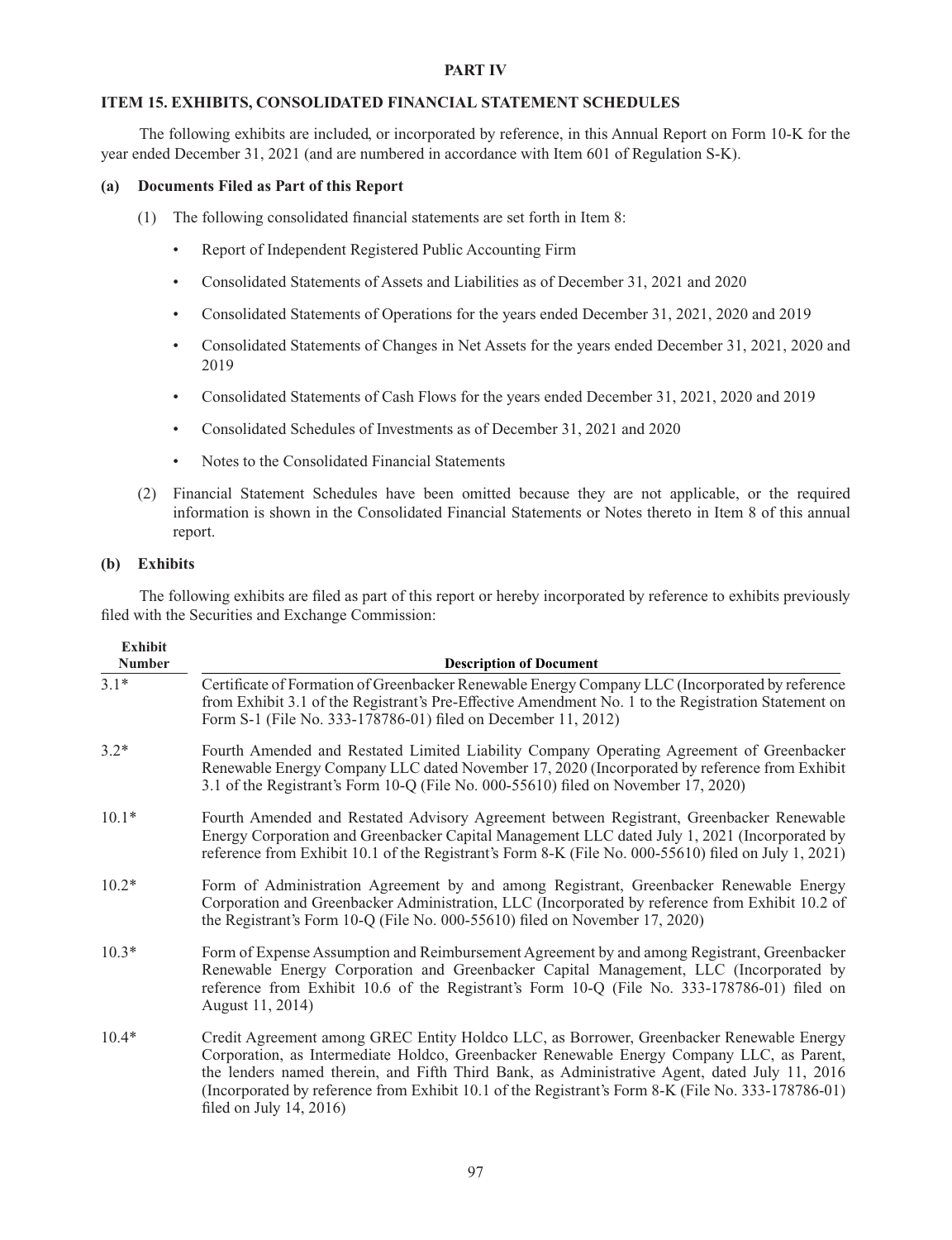| <b>Exhibit</b><br><b>Number</b> | <b>Description of Document</b>                                                                                                                                                                                                                                                                                                                                                                                                                                                                                                                         |
|---------------------------------|--------------------------------------------------------------------------------------------------------------------------------------------------------------------------------------------------------------------------------------------------------------------------------------------------------------------------------------------------------------------------------------------------------------------------------------------------------------------------------------------------------------------------------------------------------|
| $10.5*$                         | Credit Agreement among GREC Entity Holdco LLC, as Borrower, Greenbacker Renewable Energy<br>Corporation, as Intermediate Holdco, Greenbacker Renewable Energy Company LLC, as Parent,<br>the lenders named therein, and Fifth Third Bank, as Administrative Agent, dated January 5, 2018<br>(Incorporated by reference from Exhibit 10.1 of the Registrant's Form 8-K (File No. 000-55610) filed<br>on January 10, 2018)                                                                                                                               |
| $10.6*$                         | Credit Agreement among GREC Entity Holdco LLC, as Borrower, Greenbacker Renewable Energy<br>Corporation, as Intermediate Holdco, Greenbacker Renewable Energy Company LLC, as Parent,<br>the lenders named therein, and Fifth Third Bank, as Administrative Agent, dated June 20, 2019<br>(Incorporated by reference from Exhibit 10.1 of the Registrant's Form 8-K (File No. 000-55610) filed<br>on June 25, 2019)                                                                                                                                    |
| $14.1*$                         | Greenbacker Renewable Energy Company LLC Code of Ethics (Incorporated by reference from<br>Exhibit 14.1 of the Registrant's Form 8-K (File No. 333-178786-01) filed on December 9, 2014)                                                                                                                                                                                                                                                                                                                                                               |
| $21.1**$                        | List of Subsidiaries                                                                                                                                                                                                                                                                                                                                                                                                                                                                                                                                   |
| $24.1**$                        | Power of Attorney (included on the signature page hereto)                                                                                                                                                                                                                                                                                                                                                                                                                                                                                              |
| $31.1**$                        | Certification of Chief Executive Officer pursuant to Rule 13a-14 of the Securities Exchange Act of<br>1934, as amended                                                                                                                                                                                                                                                                                                                                                                                                                                 |
| $31.2**$                        | Certification of Chief Financial Officer pursuant to Rule 13a-14 of the Securities Exchange Act of<br>1934, as amended                                                                                                                                                                                                                                                                                                                                                                                                                                 |
| $32.1**$                        | Certification of Chief Executive Officer pursuant to section 906 of the Sarbanes-Oxley Act of 2002                                                                                                                                                                                                                                                                                                                                                                                                                                                     |
| $32.2**$                        | Certification of Chief Financial Officer pursuant to section 906 of the Sarbanes-Oxley Act of 2002                                                                                                                                                                                                                                                                                                                                                                                                                                                     |
| 101                             | The following materials from Greenbacker Renewable Energy Company LLC's Annual Report on<br>Form 10-K for the year ended December 31, 2021, filed on March 30, 2022 formatted in XBRL<br>(eXtensible Business Reporting Language): (i) Consolidated Statements of Assets and Liabilities; (ii)<br>Consolidated Statements of Operations; (iii) Consolidated Statements of Changes in Net Assets; (iv)<br>Consolidated Statements of Cash Flows; (v) Consolidated Schedules of Investments; and (vi) Notes<br>to the Consolidated Financial Statements. |

- \* Filed previously
- \*\* Filed herewith

# **ITEM 16. FORM 10-K SUMMARY**

None.